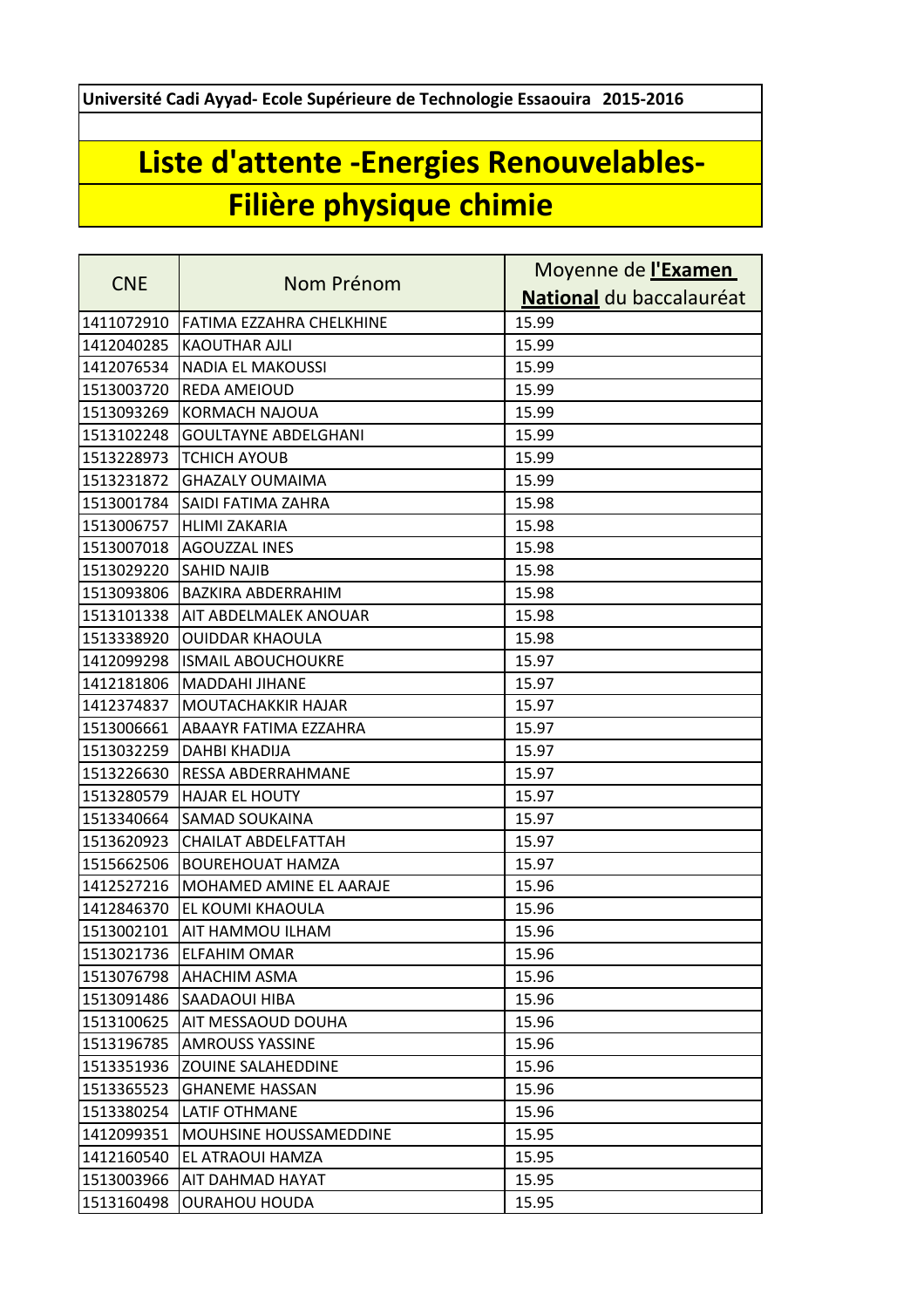| 1513243661            | <b>ITOUIRBI YAHYA</b>        | 15.95 |
|-----------------------|------------------------------|-------|
| 1513347167            | <b>BANNIZ HAJAR</b>          | 15.95 |
| 1513352085            | <b>GHALMI EL MEHDI</b>       | 15.95 |
| 1513379064            | <b>BEROUAK YOUSRA</b>        | 15.95 |
| 1513541761            | <b>BELHOTI MANAL</b>         | 15.95 |
| 1412785180            | <b>FARHI OUMAIMA</b>         | 15.93 |
| 1513000859            | <b>ELMEHDAOUI RACHIDA</b>    | 15.93 |
| 1513006751            | MOUCHANE SIHAM               | 15.93 |
| 1513077252            | EZZAHRI IKRAM                | 15.93 |
| 1513231814            | <b>ERRAMI HIBA</b>           | 15.93 |
| 1513348979            | <b>BOUKHAR SOUKAINA</b>      | 15.93 |
| 1513377271            | <b>BAAMRANE IMANE</b>        | 15.93 |
| 1512081272            | ER RACHDAOUI EL BACHIR       | 15.92 |
| 1513024152            | <b>BENSOUDANE ABDELIALIL</b> | 15.92 |
| 1513032033            | AIT OUSSOUS SALMA            | 15.92 |
| 1513099538 ZAHID TAHA |                              | 15.92 |
| 1513100643            | LAADANI KHAOULA              | 15.92 |
| 1513111619            | LAMFICHEKH FATIMA EZZAHRA    | 15.92 |
| 1513282041            | <b>MAHRACH IKRAM</b>         | 15.92 |
| 1513365318            | MAEZA ZAKARIA                | 15.92 |
| 1513520830            | <b>BENMOUSSA WIAM</b>        | 15.92 |
| 1513026474            | MOKHTARI OMAIMA              | 15.91 |
| 1513083747            | ELANSARI MAROUAN             | 15.91 |
| 1513087662            | NABDE MOHAMED TAHA           | 15.91 |
| 1513089078            | WAHMAN ABDELILAH             | 15.91 |
| 1513100156            | TISSIR FATIMA EZZAHRA        | 15.91 |
| 1513328917            | KHADRI ZAKIA                 | 15.91 |
| 1513552569            | <b>JEHHAD FADILA</b>         | 15.91 |
| 1513900186            | ES SAKHI HOUDA               | 15.91 |
|                       | 1513950312   ABBASSI HANAE   | 15.91 |
| 1412280723            | MAZOUZ KAOUTAR               | 15.90 |
| 1513000941            | <b>OUAHMANE OUMAIMA</b>      | 15.90 |
|                       | 1513002216   AIT CHELH ASMA  | 15.90 |
| 1513006357            | EL KAISSY FADWA              | 15.90 |
| 1513014979            | <b>AMRHAR RACHID</b>         | 15.90 |
| 1513337920            | <b>BLAQ WALID</b>            | 15.90 |
| 1513339212            | <b>SADKY OMAR</b>            | 15.90 |
| 1513543168            | <b>ACHARAFI REDOUANE</b>     | 15.90 |
| 1412017762            | <b>MAHIM SARA</b>            | 15.89 |
| 1412540901            | <b>MERYEM KIBOU</b>          | 15.89 |
| 1512925023            | LAMZOUGHI ASSIA              | 15.89 |
| 1513036099            | MOULAY KHADIJA               | 15.89 |
| 1513068267            | EL HAJOUI FARAH              | 15.89 |
| 1513100930            | <b>MOUADDEN YOUSSEF</b>      | 15.89 |
| 1513231571            | ABOULKASSIM IKRAM            | 15.89 |
| 1513233683            | <b>BELABED ZINEB</b>         | 15.89 |
| 1513250658            | LAAYATI IBTISSAM             | 15.89 |
| 1513373570            | <b>MATRAG ANAS</b>           | 15.89 |
| 1513539444            | EL OUAFY YASSINE             | 15.89 |
| 1513813931            | TALBI KHADIJA                | 15.89 |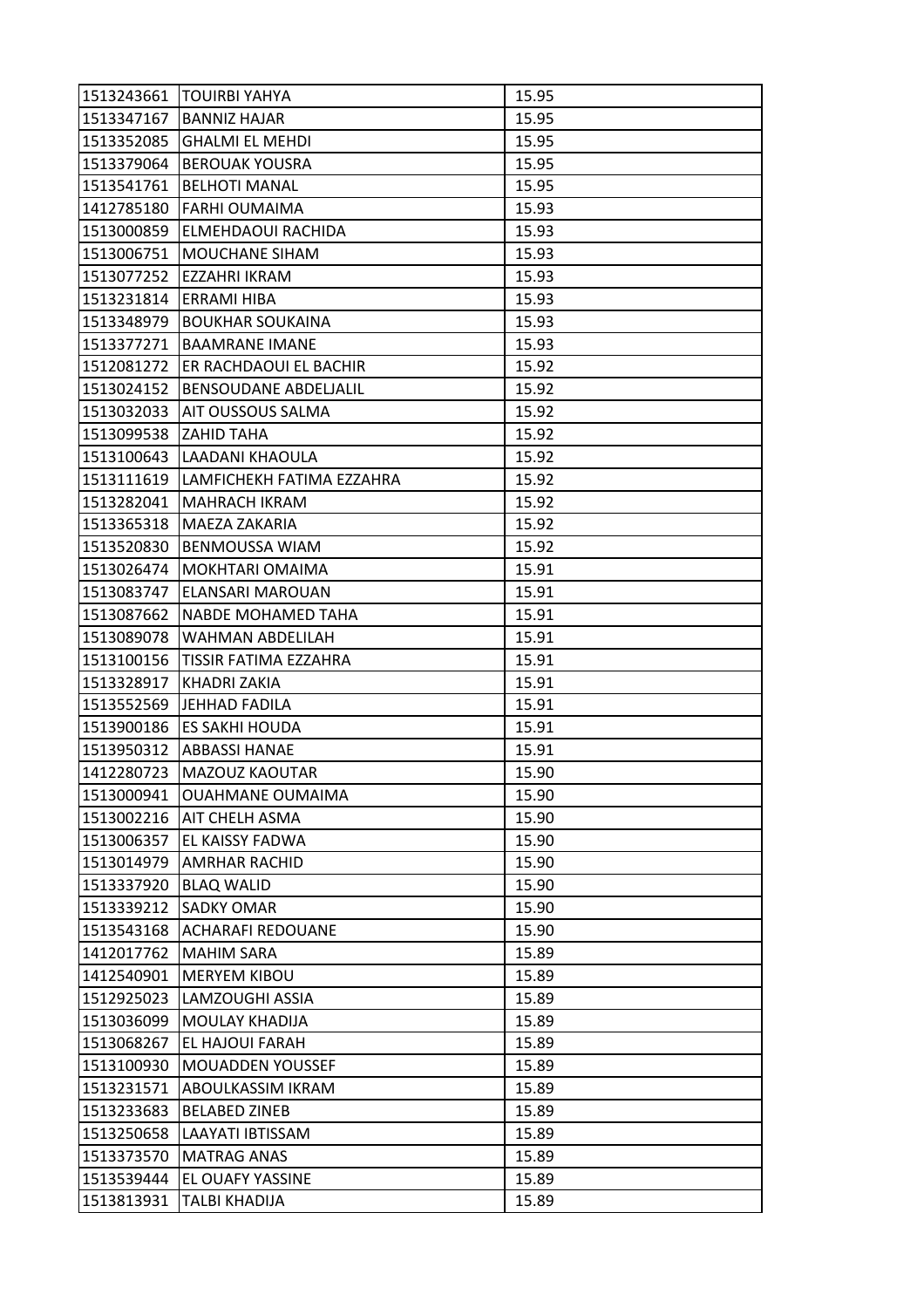| 1513900197 | EL HIRCH ISSAM              | 15.89 |
|------------|-----------------------------|-------|
| 1512551697 | <b>ELHARIRI ADNANE</b>      | 15.88 |
| 1512934257 | <b>MAMOUNI MOHAMED</b>      | 15.88 |
| 1513016399 | <b>BOUKHALI YASSINE</b>     | 15.88 |
| 1513239201 | <b>LEKNIZI HAJAR</b>        | 15.88 |
| 1513246153 | <b>MOHAMMED AMSSIDI</b>     | 15.88 |
| 1513248123 | ELKINANI JOUMANA            | 15.88 |
| 1513282711 | <b>ANISS MBARKI</b>         | 15.88 |
| 1412092404 | RAJA EL HADDAD              | 15.87 |
| 1412244652 | <b>MARIEM ABADA</b>         | 15.87 |
| 1513098648 | <b>AFAF SOUKAINA</b>        | 15.87 |
| 1513100132 | <b>AIT EL QADI MAROUANE</b> | 15.87 |
| 1513101324 | RAHIL RAJA                  | 15.87 |
| 1513338535 | <b>JALAT HAJAR</b>          | 15.87 |
| 1513340397 | <b>BAHLAOUANE AMINA</b>     | 15.87 |
| 1513369852 | ELABBASSI JIHAD             | 15.87 |
| 1513849572 | EL ABDELLAOUI JIHANE        | 15.87 |
| 1513854656 | IJARBOUA ZINEB              | 15.87 |
| 1412073035 | FATIMA EZZAHRA NAAIMI       | 15.86 |
| 1412077334 | IFATIMA EZZAHRA MOUHIB      | 15.86 |
| 1412271929 | CHAOUKI MOHAMMED            | 15.86 |
| 1412281717 | <b>BAHYOUNE ABDELLAH</b>    | 15.86 |
| 1412524437 | YASSINE ELAMRANI-ELIDRISSI  | 15.86 |
| 1513008409 | <b>BOUHMID AYMANE</b>       | 15.86 |
| 1513033489 | <b>FATIHI ILHAM</b>         | 15.86 |
| 1513077327 | <b>BOUKARKOUR ISMAIL</b>    | 15.86 |
| 1513231789 | LAHLALI SALMA               | 15.86 |
| 1513324548 | <b>OUCHAHED ZAHRA</b>       | 15.86 |
| 1513382905 | <b>IDIKANE SOUKAINA</b>     | 15.86 |
| 1513389615 | <b>SIBO SAADIA</b>          | 15.86 |
| 1513804394 | EL BACHIRI SALAHEDDINE      | 15.86 |
| 1411051777 | <b>MOTAHHIR AICHA</b>       | 15.85 |
| 1412015586 | AFANOURI SARA               | 15.85 |
| 1412073747 | KARIMA AIT BELLAOUALI       | 15.85 |
| 1412092835 | <b>OUIDAD OUDADESS</b>      | 15.85 |
| 1412398108 | <b>AMINE HADRANY</b>        | 15.85 |
| 1512064596 | <b>BASSETE SAMIR</b>        | 15.85 |
| 1512170988 | <b>CHERRAJ MOHAMED</b>      | 15.85 |
| 1513002143 | MOULAY KHADIJA              | 15.85 |
| 1513020354 | <b>TOUFIK MOHAMMED</b>      | 15.85 |
| 1513049081 | DAHAN MOHAMED               | 15.85 |
| 1513081589 | AZAWAD HAMZA                | 15.85 |
| 1513098551 | EL HAIMRI AYMAN             | 15.85 |
| 1513100567 | <b>ABBADI YASSER</b>        | 15.85 |
| 1513107258 | <b>ZAOUIA BOUCHRA</b>       | 15.85 |
| 1513111103 | <b>BENDAHHANE KENZA</b>     | 15.85 |
| 1513111918 | <b>BARKA MARIA</b>          | 15.85 |
| 1513318311 | <b>FOUDALI ISMAIL</b>       | 15.85 |
| 1513322885 | SAHRAOUI HALA               | 15.85 |
| 1513366310 | <b>HAMDI MONCEF</b>         | 15.85 |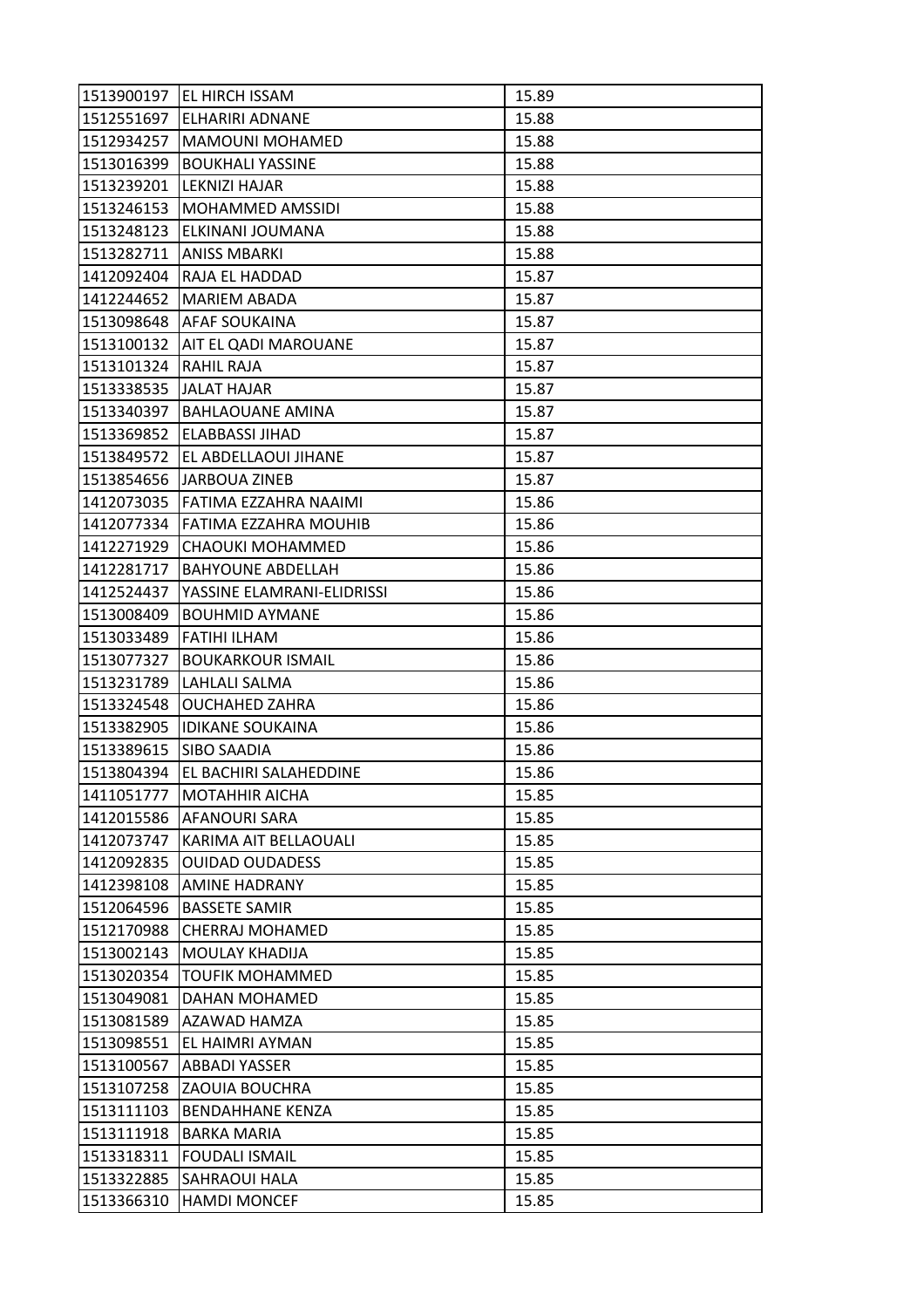| 1513756829 | CHELKHA MOHAMMED        | 15.85 |
|------------|-------------------------|-------|
| 1412032895 | <b>BOUCHTARAT HAJAR</b> | 15.84 |
| 1412033035 | <b>HAIDESS HAJAR</b>    | 15.84 |
| 1412336430 | ELIBRAHIMI AYYOUB       | 15.84 |
| 1513231514 | <b>BOUASSEL AYA</b>     | 15.84 |
| 1513236068 | EZZEROUALI ZAKIA        | 15.84 |
| 1513236845 | <b>BOUJLAL AHLAM</b>    | 15.84 |
| 1513553237 | MADANI KENZA            | 15.84 |
| 1513955053 | MOUMNI OUMAIMA          | 15.84 |
| 1412012820 | MORTADI FATIMA ZAHRA    | 15.83 |
| 1412280662 | ELGHOUZLI ABDELHADI     | 15.83 |
| 1513008528 | RAFIA SALMA             | 15.83 |
| 1513014295 | RAMI RACHID             | 15.83 |
| 1513037751 | <b>AMINY HAFSA</b>      | 15.83 |
| 1513068642 | ERRAJI IMANE            | 15.83 |
| 1513098210 | <b>BELKYAL YAHIA</b>    | 15.83 |
| 1513282046 | <b>TADLAOUI SALOUA</b>  | 15.83 |
| 1513371078 | NAANAA MUSTAPHA         | 15.83 |
| 1513380244 | LABZAI MOUNA            | 15.83 |
| 1513533300 | TAYIBI MOHAMMED         | 15.83 |
| 1412000201 | <b>OULBERJ SAID</b>     | 15.82 |
| 1412083446 | <b>IKRAM ZERROUQ</b>    | 15.82 |
| 1513002844 | EL HERTIS SOUKAINA      | 15.82 |
| 1513005781 | EL HADRANI MOUNIR       | 15.82 |
| 1513017128 | <b>GHAZAOUI KHADIJA</b> | 15.82 |
| 1513077226 | <b>AKRIME MAROUANE</b>  | 15.82 |
| 1513187015 | KHOUYA AISSA ACHRAF     | 15.82 |
| 1513245761 | <b>MEACH MANAL</b>      | 15.82 |
| 1513340853 | <b>MATAA HANANE</b>     | 15.82 |
| 1513605623 | EL BASRAOUI OUAYL       | 15.82 |
| 1513708858 | SAHNOUN SOUAD           | 15.82 |
| 1412021610 | EL MIMOUNI SOMIYA       | 15.80 |
| 1412249301 | <b>INSAFE QAJOR</b>     | 15.80 |
| 1513005868 | ET TIFOURI ZAKARIA      | 15.80 |
| 1513012761 | EL OUAKASSI ABDELAATI   | 15.80 |
| 1513025581 | ID MOUSSA MOUAAD        | 15.80 |
| 1513033608 | <b>HAMMA CHAIMA</b>     | 15.80 |
| 1513074480 | WAHJI SARA              | 15.80 |
| 1513271174 | <b>FADOUL SALMA</b>     | 15.80 |
| 1513338610 | <b>DOUAR OTHMANE</b>    | 15.80 |
| 1513346233 | <b>CHAKER ILYASS</b>    | 15.80 |
| 1513346667 | KHALKHAL RACHIDA        | 15.80 |
| 1513536435 | <b>HARHIRA ISMAIL</b>   | 15.80 |
| 1412242004 | <b>IMANE MAHBOUB</b>    | 15.79 |
| 1414959187 | NAIT DAOUD MOUAD        | 15.79 |
| 1513033181 | <b>BOULASSAIR HAMID</b> | 15.79 |
| 1513077279 | <b>BENKADDOUR WALID</b> | 15.79 |
| 1513084232 | EL MANOUZI SOUHAILA     | 15.79 |
| 1513234405 | LAGLIL OUSSAMA          | 15.79 |
| 1513551656 | MARGHANI ASSIA          | 15.79 |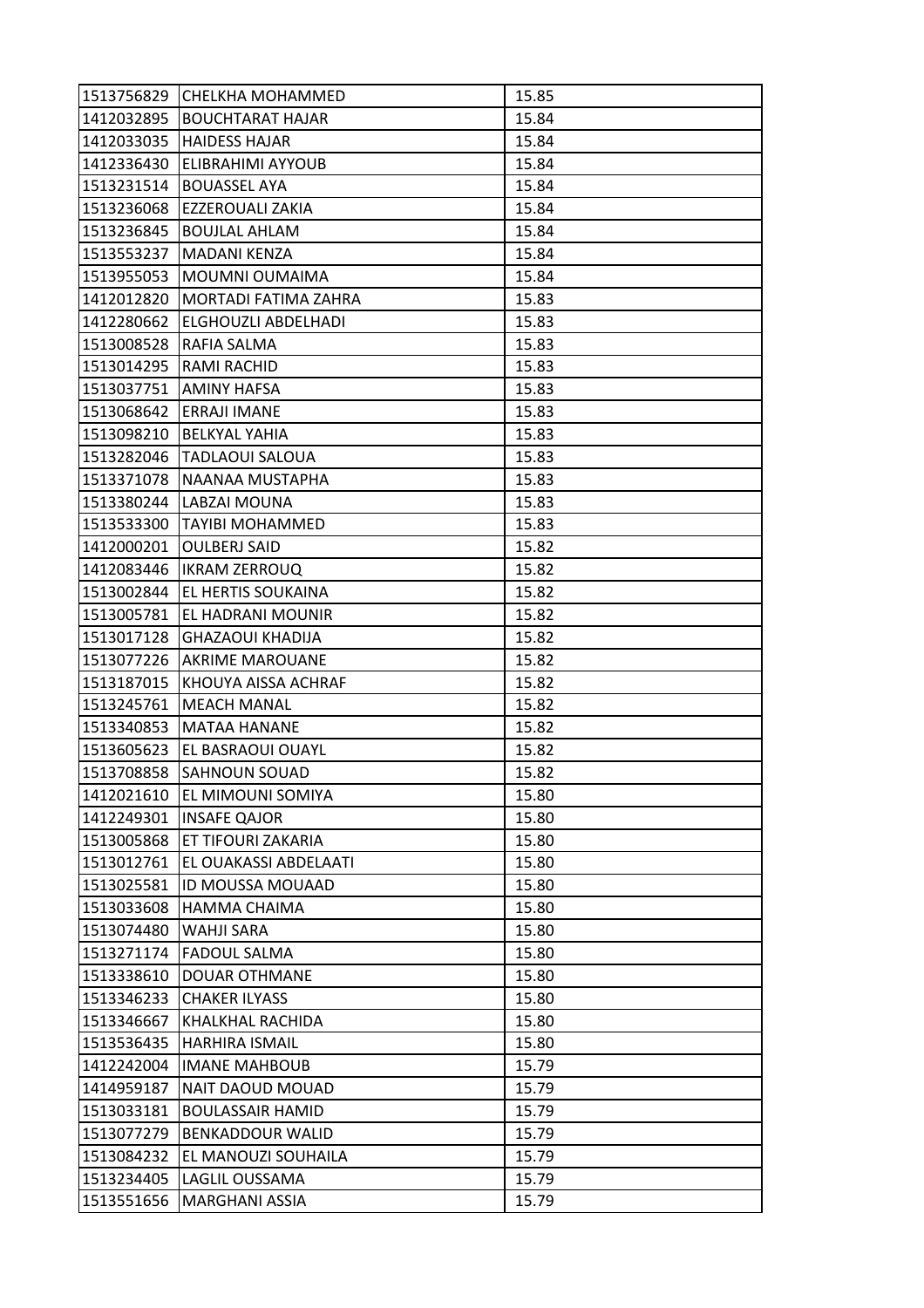| 1412248751 | <b>MELKA GHALIA</b>                | 15.78 |
|------------|------------------------------------|-------|
| 1513004240 | <b>MALHA RIM</b>                   | 15.78 |
| 1513016565 | ELASSAR NOUHAILA                   | 15.78 |
| 1513056426 | <b>SBAAI SALMA</b>                 | 15.78 |
| 1513231771 | <b>MERDEDOUCH MARIAM</b>           | 15.78 |
| 1513283215 | SAIDI FATIMAEZZAHRA                | 15.78 |
| 1513333355 | AGHLA AMINA                        | 15.78 |
| 1513344895 | <b>CHAHINE GHITA</b>               | 15.78 |
| 1513349191 | <b>BOUAABANE CHAIMAE</b>           | 15.78 |
| 1513355789 | <b>AKRIT LAMYAA</b>                | 15.78 |
| 1513529250 | HAMDI NOUR EL HOUDA                | 15.78 |
| 1412190473 | <b>SABIK KAOUTAR</b>               | 15.77 |
| 1412281214 | SAMI SARAH                         | 15.77 |
| 1412537666 | <b>IMANE MANII</b>                 | 15.77 |
| 1512098124 | <b>ZEGZOUTI ANISSE</b>             | 15.77 |
|            | 1513000726   LAHLOU GHITA          | 15.77 |
| 1513006224 | <b>ACHKARMOU AISSAM</b>            | 15.77 |
| 1513006342 | <b>BOUFALAH YASSIR</b>             | 15.77 |
| 1513006662 | <b>AHMAOUD HANANE</b>              | 15.77 |
| 1513014399 | <b>BEN IHYA ISMAIL</b>             | 15.77 |
|            | 1513017119   AHMED MOUSSA AL AMINE | 15.77 |
| 1513076097 | ZARBAG MOHAMED ELMEHDI             | 15.77 |
| 1513081067 | METOUILLI OUMAIMA                  | 15.77 |
| 1513325988 | <b>HAMIDI KAWTAR</b>               | 15.77 |
| 1513329390 | <b>ES SEBOUTY YOUSSEF</b>          | 15.77 |
| 1412228351 | <b>LAHLOU LAILA</b>                | 15.76 |
| 1513016369 | <b>OUASIL GHIZLANE</b>             | 15.76 |
| 1513077299 | LAHBABI SALIMA                     | 15.76 |
| 1513238741 | <b>HABBADA ILHAM</b>               | 15.76 |
| 1513248161 | AAJJANE SANA                       | 15.76 |
| 1513354783 | <b>REDDAD ABDELGHANI</b>           | 15.76 |
| 1412029227 | <b>BOUZAID DRISS</b>               | 15.75 |
| 1412521278 | <b>ANTAR ASSEDIK</b>               | 15.75 |
| 1513023570 | AIT OULOKCHANE SALAH EDDINE        | 15.75 |
| 1513025764 | <b>SHILE FOUZIA</b>                | 15.75 |
| 1513101360 | AABAS FATIMA                       | 15.75 |
| 1513276035 | <b>MAHJOUR OSSAMA</b>              | 15.75 |
| 1513520649 | MASSAOUDI IMANE                    | 15.75 |
| 1513534539 | EL MORTAJI ZINEB                   | 15.75 |
| 1411242799 | <b>ABDELAALI ELGHAZI</b>           | 15.74 |
| 1412013331 | <b>BEN LAHBIB KAOUTAR</b>          | 15.74 |
| 1412016237 | <b>OULKAID ALI</b>                 | 15.74 |
| 1412020743 | <b>KHALLOUK HASNAE</b>             | 15.74 |
| 1412036784 | <b>OUMLOUKI IMANE</b>              | 15.74 |
| 1513033606 | <b>KARIME IMANE</b>                | 15.74 |
| 1513153799 | <b>ELHAD TAHA</b>                  | 15.74 |
| 1513174000 | LOUKI EL MEHDI                     | 15.74 |
| 1513193996 | ELOUATIQ CHAYMA                    | 15.74 |
| 1513318308 | <b>FOUDALI IDRISS</b>              | 15.74 |
| 1513701807 | EL BAKKALI EL MOHAMADI MOHAMED     | 15.74 |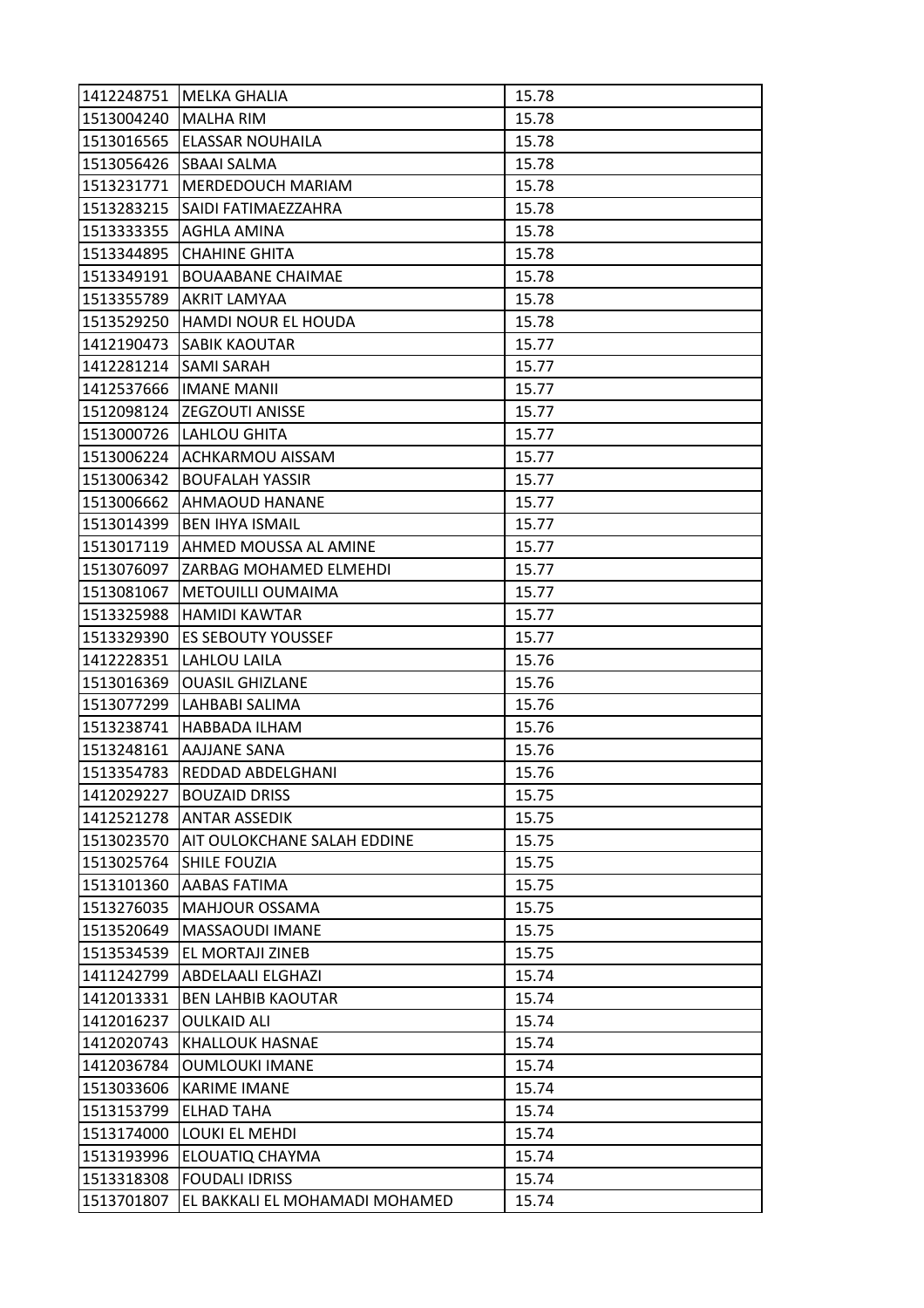| 1412004069 | DANDANE BRAHIM                | 15.73 |
|------------|-------------------------------|-------|
| 1412095808 | <b>ABIR EL AOUAM</b>          | 15.73 |
| 1513006479 | KHANFAR OUSSAMA               | 15.73 |
| 1513024400 | KEJJI OMAYMA                  | 15.73 |
| 1513103299 | ALAOUI HAMZA                  | 15.73 |
| 1513244434 | <b>BOURZMATE BADR EDDINE</b>  | 15.73 |
| 1513345659 | <b>TOUDITE SALIM</b>          | 15.73 |
| 1513548181 | <b>BENAMGHAR SOUKAINA</b>     | 15.73 |
| 1513552784 | <b>ZEMMOU JAMAL</b>           | 15.73 |
| 1513744192 | <b>FAKIR ABDESSAMAD</b>       | 15.73 |
| 1513939284 | <b>MENCHIH MANAL</b>          | 15.73 |
| 1412007525 | EL OTMANI RKIA                | 15.72 |
| 1412098281 | ZAKARIA SANA                  | 15.72 |
| 1412363941 | RAJI ISSAM                    | 15.72 |
| 1513007032 | <b>INJIRAHI SOUKAINA</b>      | 15.72 |
| 1513007907 | <b>BOUNIT MAJDA</b>           | 15.72 |
| 1513036923 | KHALLAD ELMAGBOULA            | 15.72 |
| 1513087463 | LAKOUADER AFAAK               | 15.72 |
| 1513094124 | NIDLHADJ ABDELLATIF           | 15.72 |
| 1513232076 | <b>ESSAIRY MOHAMMED YAZID</b> | 15.72 |
| 1513332977 | EL BOUZEKRAOUI KHAOULA        | 15.72 |
| 1513337016 | SGHAIR ABDERRAHMANE           | 15.72 |
| 1513348968 | RHOURBAL MOHAMMED AMINE       | 15.72 |
| 1513349157 | LAMAAMRI SOUKAINA             | 15.72 |
| 1513552007 | EL FELLAH IDRISSI ASSAAD      | 15.72 |
| 1513809973 | <b>BENHMIMID OTHMANE</b>      | 15.72 |
| 1513870124 | <b>BELGHITI CHAIMAE</b>       | 15.72 |
| 1515404737 | EL FARASY FATIMA ZAHRA        | 15.72 |
| 1412098583 | KAOUTAR LAHOUIDAK             | 15.71 |
| 1412099001 | YASMINE MANSOURI              | 15.71 |
| 1512007946 | ABOUYOUSSEF ABDESSAMAD        | 15.71 |
| 1512927456 | <b>OUHADDOU HICHAM</b>        | 15.71 |
| 1513003704 | <b>ZNIBER AHMED</b>           | 15.71 |
| 1513098637 | R KHA HASNAA                  | 15.71 |
| 1513194116 | <b>AARIF L HOUSSAINE</b>      | 15.71 |
| 1513340364 | RJILATTE MOHAMED              | 15.71 |
| 1513355759 | EL AMRANI HAMZA               | 15.71 |
| 1513380152 | KHALIFA AIDA                  | 15.71 |
| 1412012748 | LABIHI MOHAMED                | 15.70 |
| 1412035385 | <b>BELMAHJOUB LAILA</b>       | 15.70 |
| 1412078549 | <b>IBTISSAM EL AMIRI</b>      | 15.70 |
| 1412402420 | <b>NASSIH AYOUB</b>           | 15.70 |
| 1513000642 | <b>ZRIGUI NOUHAILA</b>        | 15.70 |
| 1513016332 | <b>FARIHANE REDOUAN</b>       | 15.70 |
| 1513017937 | <b>OUTBOUT FATIMA</b>         | 15.70 |
| 1513099389 | <b>CHEHAB SOUKAINA</b>        | 15.70 |
| 1513100665 | <b>GUEMES KHAWLA</b>          | 15.70 |
| 1513112447 | MOUISSA CHAIMA                | 15.70 |
| 1513246090 | <b>KASSORI ASSIA</b>          | 15.70 |
| 1513272322 | BELYAMANI ISMAIL              | 15.70 |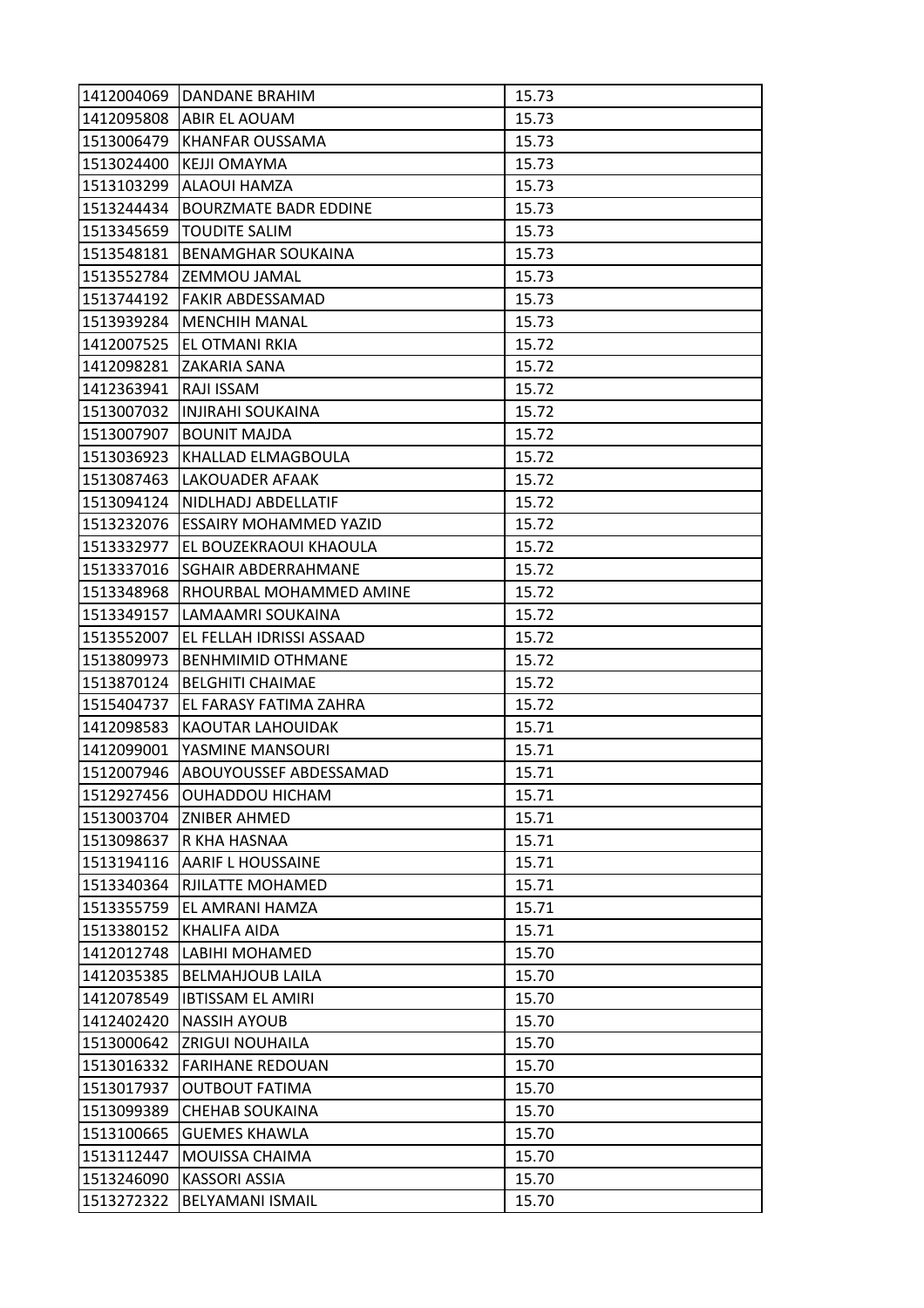| 1513365259 | <b>BENCHEKROUNE LAMIAE</b>    | 15.70 |
|------------|-------------------------------|-------|
| 1513536927 | <b>FAKRI ZINEB</b>            | 15.70 |
| 1513607033 | <b>HSAINI CHAOUKI</b>         | 15.70 |
| 1513872679 | <b>KELI MOHAMMED</b>          | 15.70 |
| 1412730670 | <b>OUSSAMA EL-HDIRI</b>       | 15.68 |
| 1513004241 | <b>OUSGHIR ZINEB</b>          | 15.68 |
| 1513074495 | <b>BOUSFIHA SOUFIANE</b>      | 15.68 |
| 1513088821 | KZIBRA HAMZA                  | 15.68 |
| 1513108907 | <b>AIT KADDOUR EL HOUCINE</b> | 15.68 |
| 1513243237 | EL HASKOURY IKRAM             | 15.68 |
| 1513303424 | <b>CHAHIL ABDELAALI</b>       | 15.68 |
| 1513340728 | <b>ERTAM MOHAMED</b>          | 15.68 |
| 1513375716 | <b>CHAHID AMINE</b>           | 15.68 |
| 1513526042 | <b>ANTAR OUMAIMA</b>          | 15.68 |
| 1513541688 | <b>BOUKANNAFIA AYOUB</b>      | 15.68 |
| 1513684820 | <b>LAK HAL KHOLOUD</b>        | 15.68 |
| 1513777262 | LAAMRANI HAJAR                | 15.68 |
| 1513935750 | <b>SADIKI ISMAIL</b>          | 15.68 |
| 1412536321 | MOHAMED QUABBOU               | 15.67 |
| 1513006719 | <b>BENHAMOU HANANE</b>        | 15.67 |
| 1513007858 | <b>OUISSAADEN CHAIMA</b>      | 15.67 |
| 1513009928 | AIT ELHAD RACHIDA             | 15.67 |
| 1513015838 | EL HOUARY SAID                | 15.67 |
| 1513039775 | <b>OUBELLA FATIMA EZZAHRA</b> | 15.67 |
| 1513082274 | NACIRI FATIMA EZZAHRA         | 15.67 |
| 1513183706 | <b>BATTAHI YASSINE</b>        | 15.67 |
| 1513196835 | <b>AIT RAHOU BOUCHRA</b>      | 15.67 |
| 1513244914 | <b>FTAICHI RAOUIA</b>         | 15.67 |
| 1513333960 | NAMOUS ALAA EDDINE            | 15.67 |
| 1513520798 | EL KANDILE YASSINE            | 15.67 |
| 1412037102 | <b>EL-FADIL WIAME</b>         | 15.66 |
| 1412089204 | <b>BTIHAL RHOUNIMI</b>        | 15.66 |
| 1412282259 | <b>ATAFI ASMAA</b>            | 15.66 |
| 1412379950 | AGOUZZAL HAMZA                | 15.66 |
| 1513026411 | <b>HERMAS NOUHA</b>           | 15.66 |
| 1513073484 | ETTAHIRI SOUAD                | 15.66 |
| 1513093092 | <b>MITTOUSS ASMA</b>          | 15.66 |
| 1513248142 | RIDHI CHARAFEDDINE            | 15.66 |
| 1513365234 | AMEGRISSI MOUNA               | 15.66 |
| 1513369764 | <b>JANNAOUI ZAKARIA</b>       | 15.66 |
| 1513379869 | EL YOUNOUSSI IKRAM            | 15.66 |
| 1513386175 | <b>BASRI ABLA</b>             | 15.66 |
| 1513529190 | <b>AMEJJOUD AMINE</b>         | 15.66 |
| 1513937818 | <b>OUTAYEB MERYEM</b>         | 15.66 |
| 1513948481 | <b>FASKA LOUBNA</b>           | 15.66 |
| 1412016863 | <b>AFERYAD YASSINE</b>        | 15.65 |
| 1412065927 | FATIMA EZZAHRA AIT MOHAND     | 15.65 |
| 1412077460 | <b>SARA TEKHZAOUI</b>         | 15.65 |
| 1412251328 | <b>OMAR ZAHRI</b>             | 15.65 |
| 1412363920 | NAJI ABDELAZIZ                | 15.65 |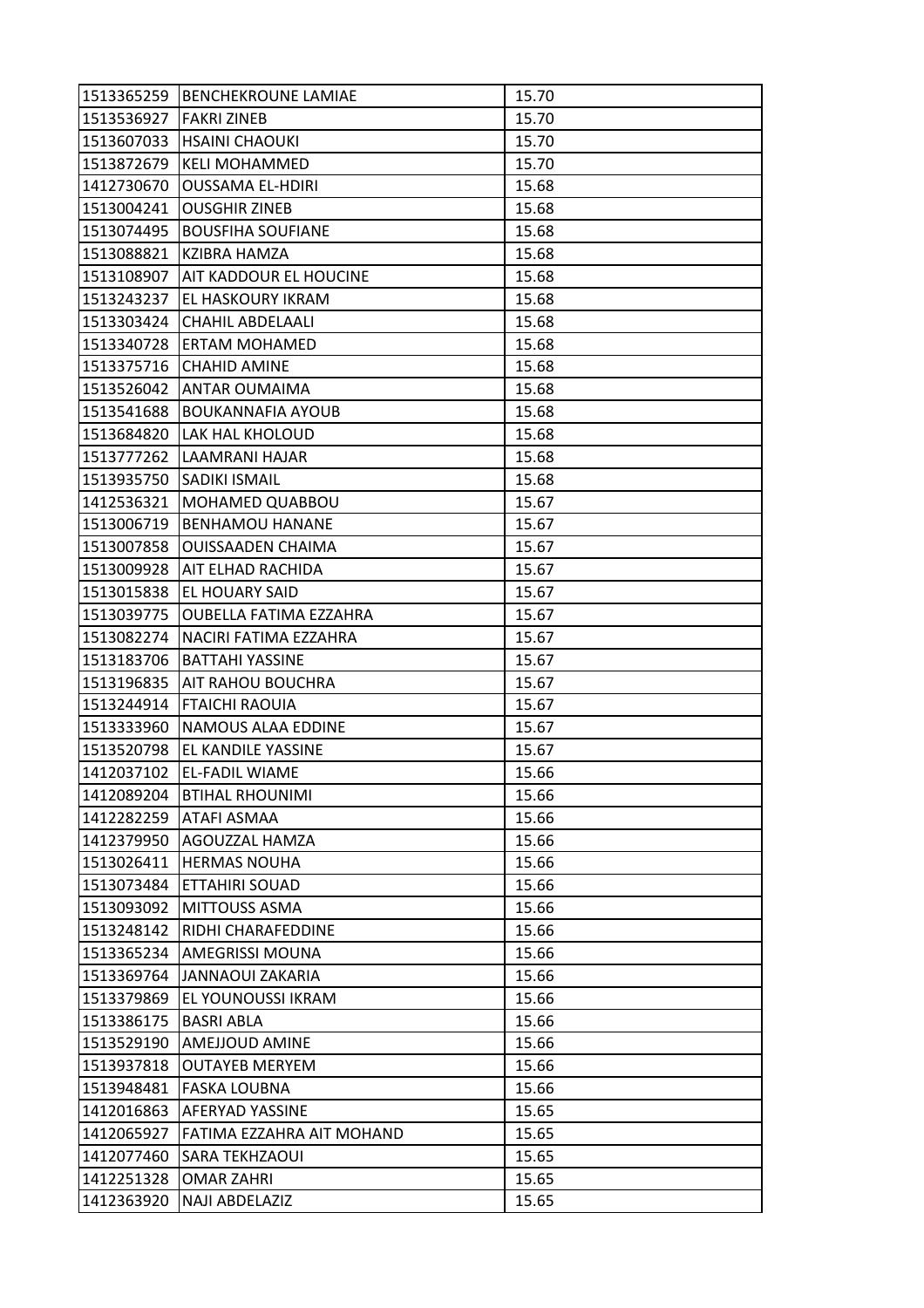| 1513004769 | <b>OUTOYA RKIA</b>             | 15.65 |
|------------|--------------------------------|-------|
|            | 1513014285 RAZINE FATIMA ZOHRA | 15.65 |
| 1513076819 | <b>ELKHANDOULI ACHRAF</b>      | 15.65 |
| 1513098836 | <b>NAAOUMI NARCISSE</b>        | 15.65 |
| 1513106470 | <b>AIT IDIR AYOUB</b>          | 15.65 |
| 1513150159 | KABIRI ZAKARIA                 | 15.65 |
| 1513230208 | KHANBOUBI HASNAA               | 15.65 |
| 1513351941 | <b>FAQUIH ILYAS</b>            | 15.65 |
| 1410040760 | <b>HAMDI OUSSAMA</b>           | 15.64 |
| 1412318917 | EL JARRAY ZINEB                | 15.64 |
| 1513028937 | <b>BERHA FATIMA</b>            | 15.64 |
| 1513076112 | AMAZOUZ ILHAM                  | 15.64 |
| 1513100655 | EL BALBALI HIBA                | 15.64 |
| 1513280126 | <b>EL GUEZOULI SARA</b>        | 15.64 |
| 1513338706 | AAMMOUTE ACHRAF                | 15.64 |
|            | 1513344725   BENTIZI JAWAD     | 15.64 |
| 1513351782 | <b>MAACHE OUSSAMA</b>          | 15.64 |
| 1513552339 | MEDDAH ALAA                    | 15.64 |
| 1513814069 | <b>SALHI NABILA</b>            | 15.64 |
| 1412098578 | CHAIMA BOUALAM                 | 15.63 |
| 1412242762 | <b>MARIA YOUSSOUF</b>          | 15.63 |
| 1513041921 | <b>BAKKAR MARYAM</b>           | 15.63 |
| 1513066834 | DINAR AABLA                    | 15.63 |
| 1513090933 | ELBOURAKI NAJAT                | 15.63 |
| 1513154152 | ABID IBRAHIM                   | 15.63 |
| 1513240759 | <b>SERGHINI SALIM</b>          | 15.63 |
| 1513353870 | <b>KHAIR MAJDA</b>             | 15.63 |
| 1513369668 | <b>BARKOUK NOUHAILA</b>        | 15.63 |
| 1513548460 | <b>BOUDHIH MOU D</b>           | 15.63 |
| 1412019651 | <b>GDACH IMANE</b>             | 15.62 |
| 1412050005 | RADOUANI NABILA                | 15.62 |
| 1412099560 | <b>CHATIOUI BOUTAINA</b>       | 15.62 |
| 1412399513 | <b>EL HAMDOUNI AFAF</b>        | 15.62 |
| 1412920019 | <b>EL-MIR AYOUB</b>            | 15.62 |
| 1512759065 | ALAOUI ISMAILI CHAIMAE         | 15.62 |
| 1513004319 | ESSAKHI EL MEHDI               | 15.62 |
| 1513036111 | <b>MAATOUF AIMAD</b>           | 15.62 |
| 1513039246 | JABBOUR MOHAMED                | 15.62 |
| 1513080957 | DAKIR KAMAR                    | 15.62 |
| 1513099336 | <b>GRECHE HIBA</b>             | 15.62 |
| 1513104890 | <b>IKTI WAHIB</b>              | 15.62 |
| 1513231824 | NAIT HAMMOU SALTANA            | 15.62 |
| 1513340897 | ZIDANE LAMIAA                  | 15.62 |
| 1513365291 | <b>HOUMIMID JALAL</b>          | 15.62 |
| 1513545702 | <b>FOURSANI FADWA</b>          | 15.62 |
| 1412065327 | <b>FATIMA LAGHROUSSI</b>       | 15.61 |
| 1412073705 | LOTFI YASSINE-ABDELHAKIM       | 15.61 |
| 1412255613 | ABDENNACER EL GUEDDAR          | 15.61 |
| 1414158128 | <b>BOUABIDI AYOUB</b>          | 15.61 |
| 1512025782 | <b>BOURBII HICHAM</b>          | 15.61 |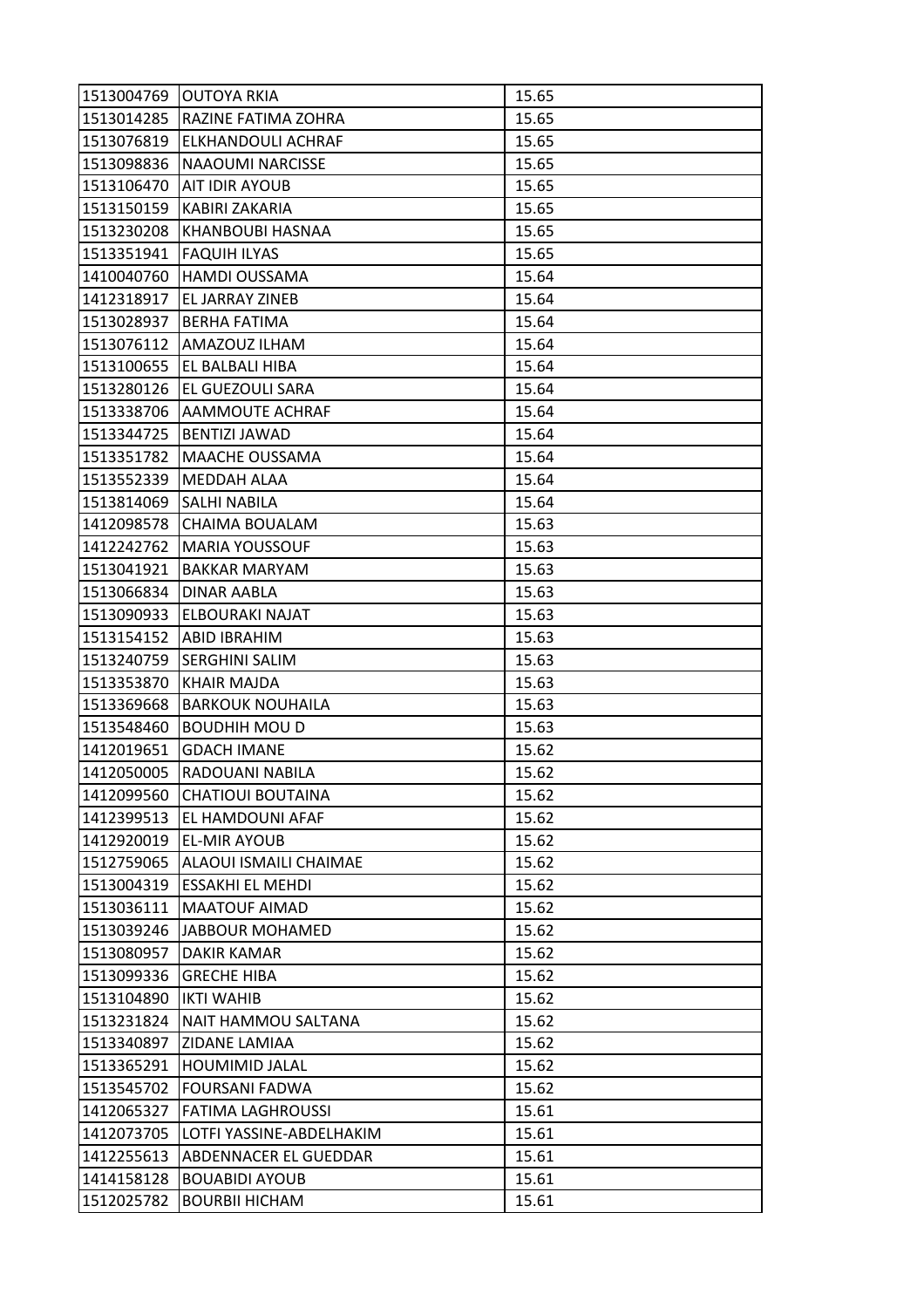| 1512382956 | IZZO ABDELAZIZ               | 15.61 |
|------------|------------------------------|-------|
|            | 1513069575   EL FADIL ASMAE  | 15.61 |
| 1513080768 | <b>GHOUAT ABDELOUAHED</b>    | 15.61 |
| 1513107232 | EN NAQQAR ABDELAZIZ          | 15.61 |
| 1513236157 | <b>AHBOUL SALMA</b>          | 15.61 |
| 1412025963 | EL MANE ADIL                 | 15.60 |
| 1412050053 | <b>TAYBI HANAE</b>           | 15.60 |
| 1412152147 | <b>MOHAMED AMINE BOUZIDI</b> | 15.60 |
| 1512014789 | <b>SABER ABDELLAH</b>        | 15.60 |
| 1512933017 | <b>HA KHALID</b>             | 15.60 |
| 1513003921 | <b>BRINI KHAOULA</b>         | 15.60 |
| 1513030343 | <b>BOUKHCHINE FATIMA</b>     | 15.60 |
| 1513032603 | <b>BOUCHADI MAROUANE</b>     | 15.60 |
| 1513035911 | DANNANI MARIAM               | 15.60 |
| 1513037820 | EL MOUSSAFER MAROUANE        | 15.60 |
| 1513156021 | <b>GHARBOUZ SALAH EDDINE</b> | 15.60 |
| 1513233897 | <b>NAZIH ANASS</b>           | 15.60 |
| 1513270373 | ELKADIRI MAROUANE            | 15.60 |
| 1513876153 | <b>GAZANAYI HICHAM</b>       | 15.60 |
| 1412007350 | EL OUAOURTI LOUBNA           | 15.59 |
| 1412018145 | <b>CHOUIKH YASSINE</b>       | 15.59 |
| 1412029389 | <b>MOUDDEN OUMAIMA</b>       | 15.59 |
| 1412035687 | <b>HOUMAM HAFSA</b>          | 15.59 |
| 1412073154 | HAJAR JAMMAKHI               | 15.59 |
| 1412160756 | <b>CHOUKRI MANAL</b>         | 15.59 |
| 1512072957 | <b>BOUFRI MARIYAM</b>        | 15.59 |
| 1513017137 | EL MARARI ABDERRAHIM         | 15.59 |
| 1513050413 | WASKIRRANE KHADIJA           | 15.59 |
| 1513084388 | <b>ELFIRDOUSSI ASMA</b>      | 15.59 |
| 1513099137 | <b>FRIRA YOUSSEF</b>         | 15.59 |
| 1513099382 | <b>ABOUSAAD MANAL</b>        | 15.59 |
| 1513244524 | MOUHAB CHAIMAA               | 15.59 |
| 1513552795 | <b>BENADDI ABDESSAMAD</b>    | 15.59 |
| 1412035087 | ROBIO ZINEB                  | 15.58 |
| 1412160431 | <b>TABOUT MANALE</b>         | 15.58 |
| 1412252404 | <b>HANNAN REDWANE</b>        | 15.58 |
| 1512165409 | <b>OUATTA ABDERRAHMANE</b>   | 15.58 |
| 1513033505 | <b>AJIM KAOUTAR</b>          | 15.58 |
| 1513080986 | <b>ZEROUGA HAKIMA</b>        | 15.58 |
| 1513272476 | <b>AMRI HASSNAE</b>          | 15.58 |
| 1513366762 | ERRAJI JIHAD                 | 15.58 |
| 1513534168 | <b>SAKHI SALWA</b>           | 15.58 |
| 1412033725 | <b>AMENZOUY RACHID</b>       | 15.57 |
| 1412248888 | SOUNDOUSS BENMOUSSA          | 15.57 |
| 1513014189 | <b>SAHAL ELHAM</b>           | 15.57 |
| 1513024696 | <b>CHABAR NOURA</b>          | 15.57 |
| 1513073089 | <b>ERRAJI AMAL</b>           | 15.57 |
| 1513091603 | <b>BEL GHOUAT KHALIL</b>     | 15.57 |
| 1513094045 | <b>MACHAYI SAIDA</b>         | 15.57 |
| 1513281704 | EL HOUBBADI SARA             | 15.57 |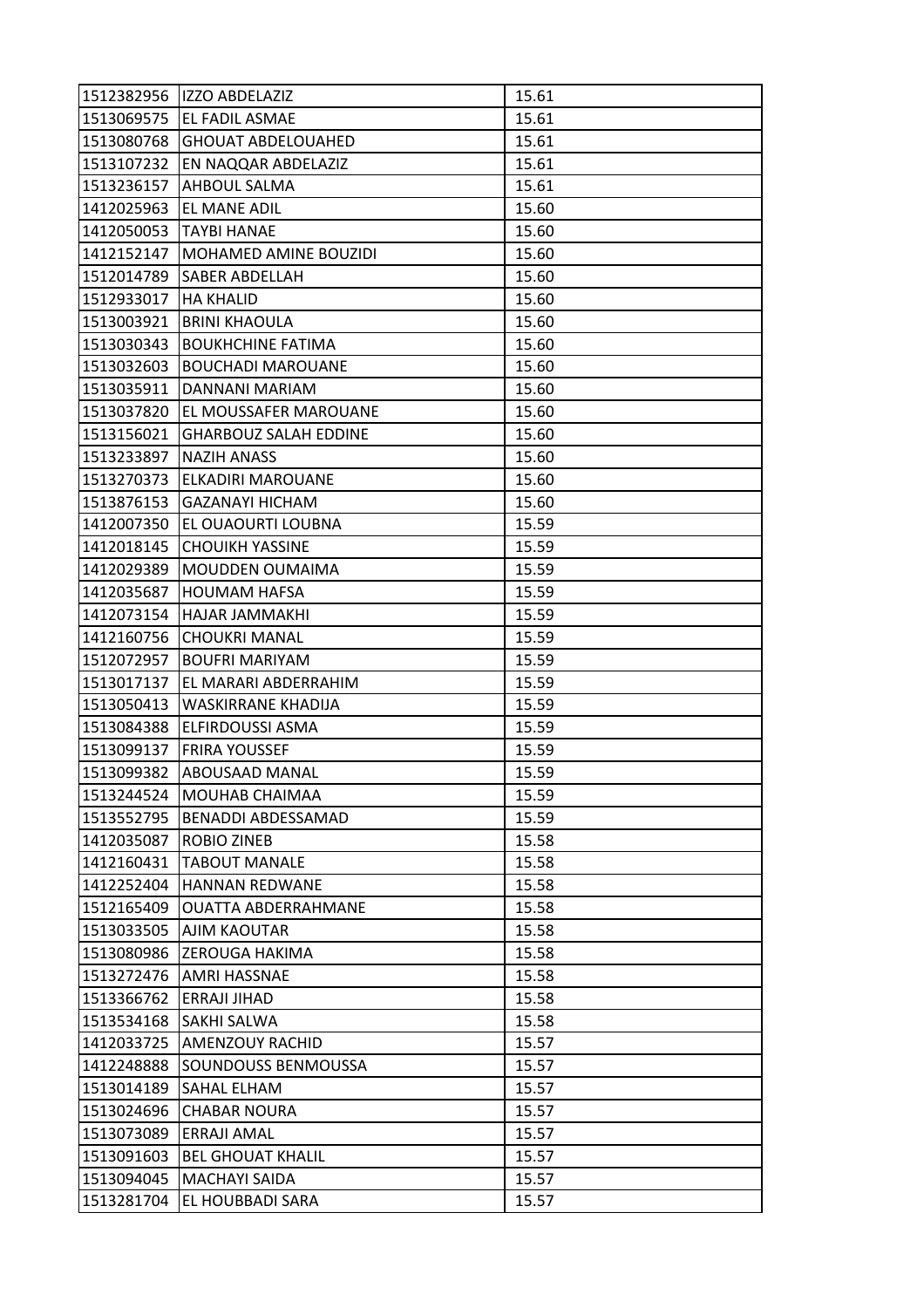| 1513290398 | ISAIHAMI RAHMA                  | 15.57 |
|------------|---------------------------------|-------|
| 1513338500 | <b>GHOUJDANI NEZHA</b>          | 15.57 |
| 1412030511 | EL AZZAB ABDELFATTAH            | 15.55 |
| 1412072796 | FATIMA ZAHRA EL BEKAL           | 15.55 |
| 1412343680 | MIME OUSSAMA                    | 15.55 |
| 1412606700 | ELALAOUI CHAIMAE                | 15.55 |
| 1412808459 | <b>BAHTAT AYOUB</b>             | 15.55 |
| 1512253255 | <b>SAINE MEHDI</b>              | 15.55 |
| 1513007074 | ELABDOUNI HOUSAM                | 15.55 |
| 1513007521 | RACHID SAFA                     | 15.55 |
| 1513037647 | <b>BOUHAMED ZAKARIA</b>         | 15.55 |
| 1513094585 | <b>NAJIH ASMAA</b>              | 15.55 |
| 1513363045 | <b>OUMELAZ ABDERRAZZAK</b>      | 15.55 |
| 1513956375 | DAHMANE OUMAIMA                 | 15.55 |
| 1412238233 | SAADIA BARGHOUT                 | 15.54 |
| 1412276720 | <b>ESSALEK MOHAMMED</b>         | 15.54 |
| 1512014580 | <b>OUTASMOUT HAMZA</b>          | 15.54 |
| 1513003961 | KHATER HATIM                    | 15.54 |
| 1513048621 | <b>BAHAMOU YOUSSEF</b>          | 15.54 |
| 1513275211 | <b>CHETOUANI HALA</b>           | 15.54 |
| 1513338410 | <b>BATASSA GHIZLANE</b>         | 15.54 |
| 1513378824 | <b>LBOUABI NISRINE</b>          | 15.54 |
| 1513544065 | EL HALOUI IKRAM                 | 15.54 |
| 1513551908 | <b>BELAHCEN TAHA</b>            | 15.54 |
| 1513862001 | MARGOUM WIDAD                   | 15.54 |
| 1513956190 | <b>LAALEJ SAIF EDDINE</b>       | 15.54 |
| 1412028661 | <b>IZIKI OTMANE</b>             | 15.53 |
| 1412050037 | <b>AMJAD MOHAMED</b>            | 15.53 |
| 1513066124 | KHOUCHFI AMINA                  | 15.53 |
| 1513066203 | <b>BADDOU MARYAM</b>            | 15.53 |
| 1513098129 | DAOUDYA AYOUB                   | 15.53 |
| 1513231636 | <b>BOUSSOUF MOHAMMED AMINE</b>  | 15.53 |
| 1513279977 | ZIRAOUI JIHANE                  | 15.53 |
| 1513283414 | MOHRACHI MOHAMMED               | 15.53 |
| 1513323936 | <b>ABELAOUI MERYEM</b>          | 15.53 |
| 1412073621 | <b>MOHAMED YASSIR ERRAHMANI</b> | 15.52 |
| 1412242938 | RADOUANE HIMOUDI                | 15.52 |
| 1412522133 | FATIMA EZZAHRA YAHYA            | 15.52 |
| 1513022112 | <b>MOUFID BOUCHRA</b>           | 15.52 |
| 1513172326 | <b>ELHALYA NABIL</b>            | 15.52 |
| 1513249619 | EL BOURZGUI MOUAD               | 15.52 |
| 1513282297 | <b>HAJJI BASMA</b>              | 15.52 |
| 1513321545 | EL YOUSSFI KARIM                | 15.52 |
| 1513338822 | <b>BOUKAMAR YOUSSEF</b>         | 15.52 |
| 1412231791 | <b>SYARY HATIM</b>              | 15.51 |
| 1412355144 | JANATI SAIDA                    | 15.51 |
| 1412931787 | <b>MAMIDI ANAS</b>              | 15.51 |
| 1512250216 | <b>CHAOUI MAROUANE</b>          | 15.51 |
| 1513000070 | <b>BOUMALK OTMANE</b>           | 15.51 |
| 1513000607 | AIT ALI ANOUAR                  | 15.51 |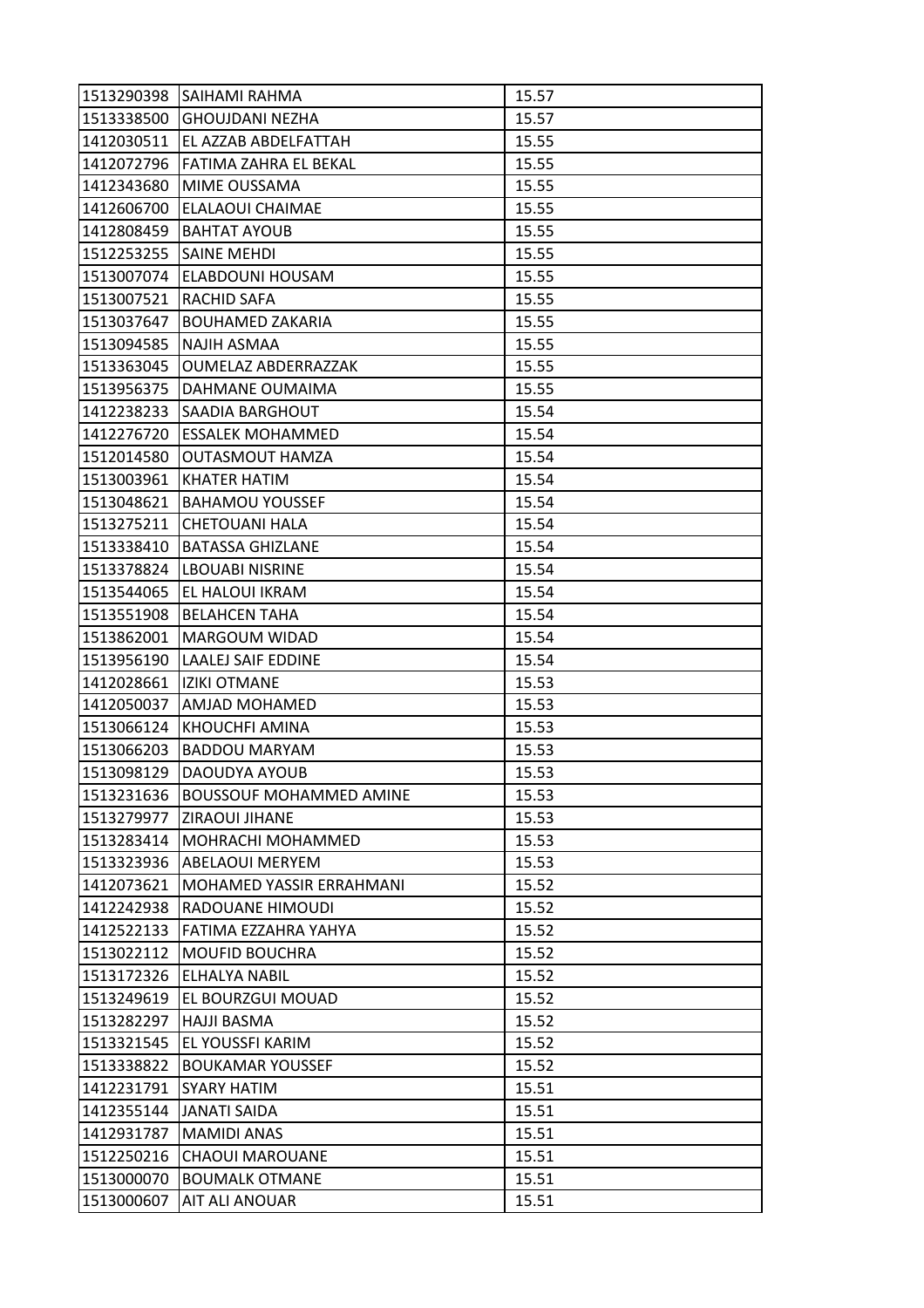| 1513034277 | EL HAZZIME KAOTAR           | 15.51 |
|------------|-----------------------------|-------|
| 1513036186 | <b>BOUZRAA FADMA</b>        | 15.51 |
| 1513042026 | IZAMANI ABDELHALIM          | 15.51 |
| 1513085517 | ELHARRADI IMANE             | 15.51 |
| 1513087446 | <b>MANTOURAN YOUSSEF</b>    | 15.51 |
| 1513100593 | DIAEDDINE MOHAMED           | 15.51 |
| 1513228696 | <b>AADJOUR OTHMANE</b>      | 15.51 |
| 1513607269 | <b>OUCHALA MAROUANE</b>     | 15.51 |
| 1515015365 | <b>AIT HAMD OUAHIBA</b>     | 15.51 |
| 1513080134 | EL OUAQAF AMAL              | 15.50 |
| 1513089191 | <b>NADIR ILHAM</b>          | 15.50 |
| 1513228765 | JAOUI OUMAIMA               | 15.50 |
| 1513280563 | <b>GLOUIB CHAIMA</b>        | 15.50 |
| 1513282289 | <b>ALANI SIHAM</b>          | 15.50 |
| 1513320854 | EL FAKIRI ASMAA             | 15.50 |
| 1513527979 | <b>BOUHSASS MAROUAN</b>     | 15.50 |
| 1513535830 | <b>ASSIF AYOUB</b>          | 15.50 |
| 1513546101 | <b>BOURHABA ZINEB</b>       | 15.50 |
| 1513846294 | <b>FANNA AYOUB</b>          | 15.50 |
| 1412070410 | KHAOULA EL AAZZA            | 15.49 |
| 1412354992 | <b>MADHOUB WIDAD</b>        | 15.49 |
| 1412877912 | <b>BOURAKBA ZAKARIAE</b>    | 15.49 |
| 1513022392 | ABBAD MOUAD                 | 15.49 |
| 1513088435 | CHOUKRI OUMAIMA             | 15.49 |
| 1513100115 | RAHHALI ACHWAK              | 15.49 |
| 1513231269 | EL HASNAOUI CHAYMA          | 15.49 |
| 1513244910 | CHIBANE ASMAA               | 15.49 |
| 1513250546 | ERRKIBA HAMZA               | 15.49 |
| 1513900126 | <b>OUALILI YOUNESSE</b>     | 15.49 |
| 1513944335 | <b>BOUZIANI FATIMA</b>      | 15.49 |
| 1412019244 | SADKI ABDELWAHAB            | 15.48 |
| 1412243063 | <b>ZINEB EL OUAZZANI</b>    | 15.48 |
| 1513021715 | <b>BALAHCEN SAIDA</b>       | 15.48 |
| 1513030923 | MASKAOUI HAMZA              | 15.48 |
| 1513091438 | <b>BOUQOUROU HIBA</b>       | 15.48 |
| 1513103212 | <b>BOUSSAID HAMZA</b>       | 15.48 |
| 1513174131 | MADAD FATIMA EZZAHRA        | 15.48 |
| 1513251314 | <b>BEL BARDI ABDERRAHIM</b> | 15.48 |
| 1513349013 | <b>BENTALHA KAOUTAR</b>     | 15.48 |
| 1513354823 | DEKKAKI SAID                | 15.48 |
| 1513375037 | EL HATTAB LOUBNA            | 15.48 |
| 1513607034 | <b>MAHOU YOUSSEF</b>        | 15.48 |
| 1513626849 | ELKACEMI HAJAR              | 15.48 |
| 1513036814 | FANINA SAMYA                | 15.47 |
| 1513080608 | SAYDTAHIRI ASSIA            | 15.47 |
| 1513231596 | <b>BOUHAFRA SOUFIANE</b>    | 15.47 |
| 1513232643 | <b>KHATIB MOUNTASSIR</b>    | 15.47 |
| 1513242559 | <b>KERMOUDI YASINE</b>      | 15.47 |
| 1513283505 | ENNOURI ABDELHADI           | 15.47 |
| 1513379134 | EL HADDADI MOSAAB           | 15.47 |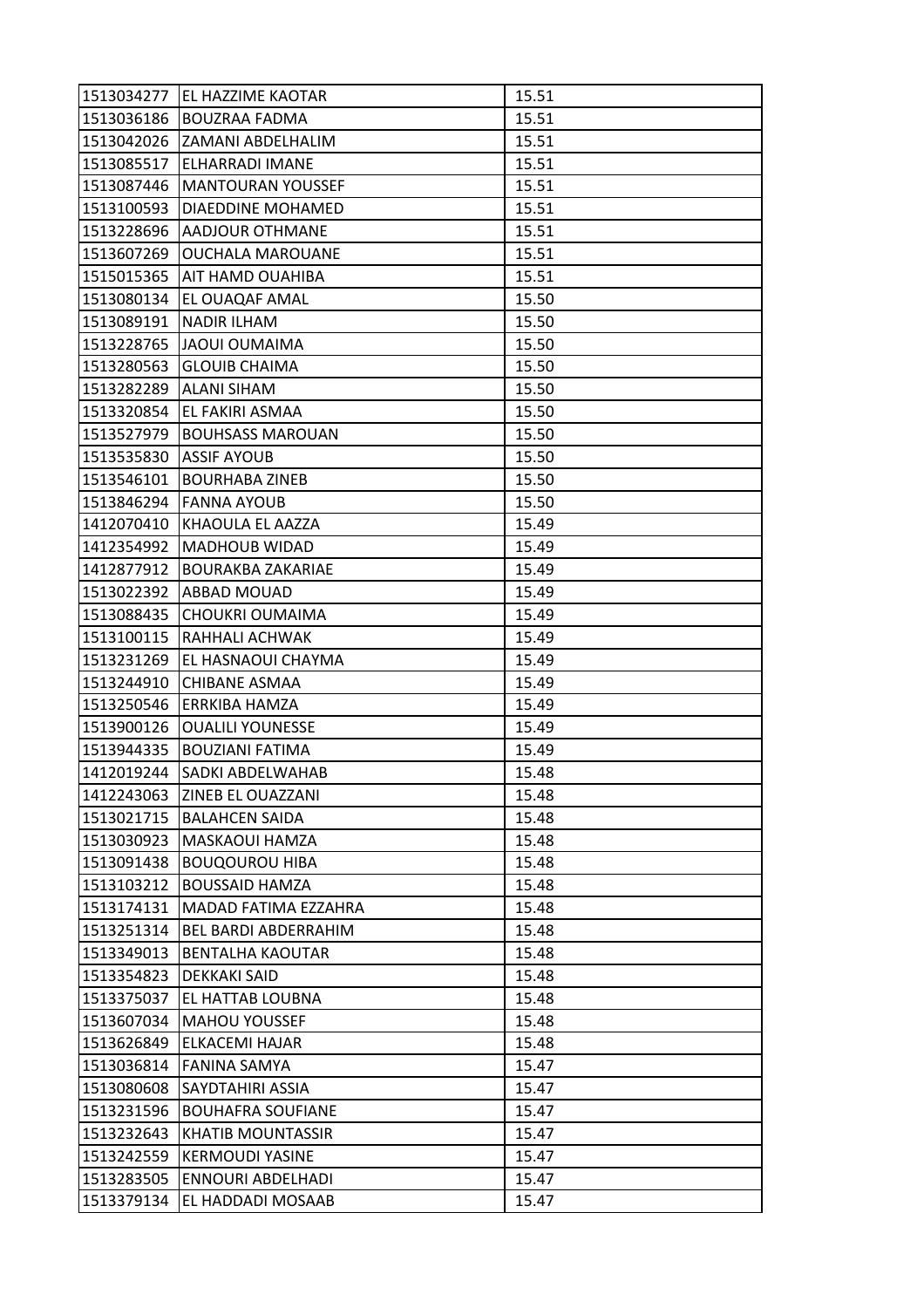| 1513534167               | <b>OUHAMDI YOUSSRA</b>        | 15.47 |
|--------------------------|-------------------------------|-------|
|                          | 1513755420 ECHOUFI CHAIMAE    | 15.47 |
| 1513797710               | EL HAJOUJI MERYEM             | 15.47 |
| 1513940838               | <b>AOMARI FIRDAOUSSE</b>      | 15.47 |
| 1412001189               | <b>MOUCHRIK HAJAR</b>         | 15.46 |
| 1412098378               | SOUKAINA JALAL MANSOUR        | 15.46 |
| 1513010782               | <b>BOUYA FATIMA</b>           | 15.46 |
| 1513026948               | MOUDAFAR OUMAIMA              | 15.46 |
| 1513050634               | <b>KETTABI KAWTHAR</b>        | 15.46 |
| 1513174345               | EL HACHIMI ANAS               | 15.46 |
| 1513930202               | ELOUATIK BADREDDINE           | 15.46 |
| 1513942507               | <b>AZNOUR OMARE</b>           | 15.46 |
| 1412065366               | SALMA EL BAHI                 | 15.45 |
| 1513005879               | <b>AROUGAIZ HOUSSAM</b>       | 15.45 |
| 1513006696               | <b>BELARCH MOUAAD</b>         | 15.45 |
| 1513032175   BIJLA LAILA |                               | 15.45 |
| 1513051146               | <b>MELLOUKI YASSIN</b>        | 15.45 |
| 1513078608               | LEMBARKI MAROUANE             | 15.45 |
| 1513079157               | ASSAMADI ABDENOUR             | 15.45 |
| 1513090343               | <b>SAHRAOUI HAFSA</b>         | 15.45 |
|                          | 1513093144 KHOUDRAJI NOUHAILA | 15.45 |
| 1513288605               | ZBIRI FATIMA EZZAHRA          | 15.45 |
| 1513375586               | <b>DRIOUECH YOUSSEF</b>       | 15.45 |
| 1412019229               | ELAMRI FATIMA-EZZAHRA         | 15.43 |
| 1412051648               | MAAJI SOMAYA                  | 15.43 |
|                          | 1412099249 ZAKARIA FARAJI     | 15.43 |
| 1412284395               | LEMACHA ISMAIL                | 15.43 |
| 1513033238               | OUTOUGANE ZAKARIA             | 15.43 |
| 1513033667               | <b>AMEHRI YOUSSEF</b>         | 15.43 |
| 1513199551               | <b>BOUGHABA FAHD</b>          | 15.43 |
| 1513234509               | <b>BOULAHYA AZIZA</b>         | 15.43 |
| 1513239347               | <b>BOUANANE HAMID</b>         | 15.43 |
| 1513321706               | <b>GOURIRANE YASSINE</b>      | 15.43 |
| 1412004501               | DAHMOUCH ZINEB                | 15.42 |
| 1412085923               | SALMA GUERRACHA               | 15.42 |
| 1412241856               | LACHHAB ISMAIL                | 15.42 |
| 1412520799               | YOUNES DAKHCH                 | 15.42 |
| 1512073662               | AIT OUAARAB WAFA              | 15.42 |
| 1513008803               | <b>BENDRAOU ZAKARIA</b>       | 15.42 |
| 1513080631               | KABBADJ HAJAR                 | 15.42 |
| 1513082238               | <b>ZIBOTE KHAOULA</b>         | 15.42 |
| 1513084233               | EL KHEIR DOHA                 | 15.42 |
| 1513099696               | <b>ICHAHANE MEHDI</b>         | 15.42 |
| 1513244484               | MALIANE ZAKARIA               | 15.42 |
| 1513549776               | <b>NEMMASSI AYOUB</b>         | 15.42 |
| 1513552019               | <b>HAJJI MERYEM</b>           | 15.42 |
| 1513803226               | <b>BENAYAD SOUKAINA</b>       | 15.42 |
| 1513939929               | AZIZ ZINEB                    | 15.42 |
| 1412037992               | <b>FELFAL TOUFIK</b>          | 15.41 |
| 1412348762               | FTAITA OUSSAMA                | 15.41 |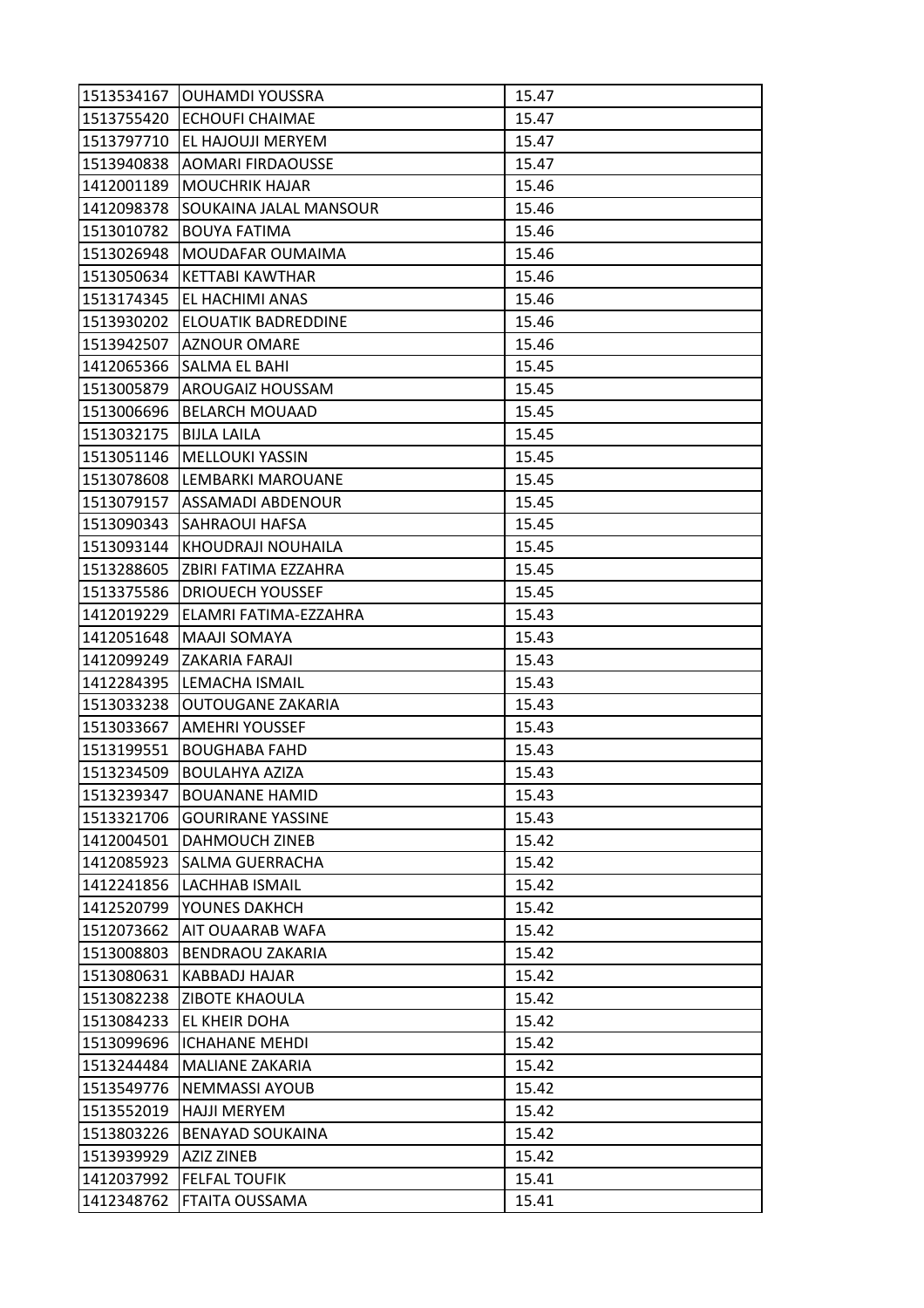| 1513109768 | BENKHAYA ZAKARIA          | 15.41 |
|------------|---------------------------|-------|
| 1513152156 | <b>RAHMOUNI SANA</b>      | 15.41 |
| 1513191581 | ELAJJANE RACHID           | 15.41 |
| 1513316520 | LACHHAM NAWFAL            | 15.41 |
| 1513349085 | <b>AIT SAID SARA</b>      | 15.41 |
| 1513380336 | <b>HASRI BADREDDINE</b>   | 15.41 |
| 1412002313 | <b>SAADI HANANE</b>       | 15.40 |
| 1412036620 | <b>ABIR SAFI</b>          | 15.40 |
| 1513012601 | KENTAOUI HAMZA            | 15.40 |
| 1513033767 | <b>HALIL FATIMA</b>       | 15.40 |
| 1513065621 | LAGHRARI MOHCINE          | 15.40 |
| 1513066801 | <b>BENNANI ZAKARIAE</b>   | 15.40 |
| 1513334128 | KAMAR DOUNYA              | 15.40 |
| 1513352074 | <b>ABDEDDINE ALI</b>      | 15.40 |
| 1513618881 | <b>KARAKHOU MAROUANE</b>  | 15.40 |
| 1412098246 | MAHMOUDI SALIMA           | 15.39 |
| 1412099076 | <b>MARWAT SAHMI</b>       | 15.39 |
| 1412811664 | EL MEZRIAHI YOUSSEF       | 15.39 |
| 1512078539 | <b>BOUHAL AHMED</b>       | 15.39 |
| 1513003662 | AIT OUBARKA FATIMA        | 15.39 |
| 1513032057 | <b>HAJJAJI AYOUB</b>      | 15.39 |
| 1513074323 | BENSALLAM MOHAMED BASSAME | 15.39 |
| 1513087573 | SHIMAD ABDESSAMAD         | 15.39 |
| 1513090378 | <b>BIQAA RIDA</b>         | 15.39 |
| 1513280116 | EL LOUIZI FATIMA EZZAHRA  | 15.39 |
| 1513337616 | <b>BAALLA YASSINE</b>     | 15.39 |
| 1513351904 | HAMADI SALAH EDDINE       | 15.39 |
| 1513376917 | <b>NORDINE AMINE</b>      | 15.39 |
| 1513525573 | <b>ENNAOURI SAMAH</b>     | 15.39 |
| 1513943787 | lFROUKHI NEZHA            | 15.39 |
| 1412536572 | <b>FADWA LAKHAL</b>       | 15.38 |
| 1512780142 | LAMGHARI MOURAD           | 15.38 |
| 1513024670 | <b>AGOURRAM KHADIJA</b>   | 15.38 |
| 1513040882 | AFOUCHAL ALLAL            | 15.38 |
| 1513066275 | <b>GOUZOUL HICHAM</b>     | 15.38 |
| 1513080681 | <b>ASSIRI AYOUB</b>       | 15.38 |
| 1513282384 | <b>BOUMALKI NAIMA</b>     | 15.38 |
| 1513533992 | BELMOUZOUNA IMANE         | 15.38 |
| 1513627412 | CHAFI M HAMED             | 15.38 |
| 1412036373 | <b>ZAHRA TAOUMI</b>       | 15.37 |
| 1513006356 | CHERKAOUI KHAOULA         | 15.37 |
| 1513048753 | RAFIK ZINEB               | 15.37 |
| 1513095901 | EL MAKROUD OUMAIMA        | 15.37 |
| 1513100070 | <b>HAROUAK HIBA</b>       | 15.37 |
| 1513226645 | <b>KHARRAGUE JIHADE</b>   | 15.37 |
| 1513279310 | <b>CHAIR MONCEF</b>       | 15.37 |
| 1513344732 | <b>BERGUI SOUKA NA</b>    | 15.37 |
| 1513089756 | EL ANTARI AMINE           | 15.36 |
| 1513092513 | AIT OUALLANE ASMA         | 15.36 |
| 1513100018 | CHABBOUBAT ZAKARIA        | 15.36 |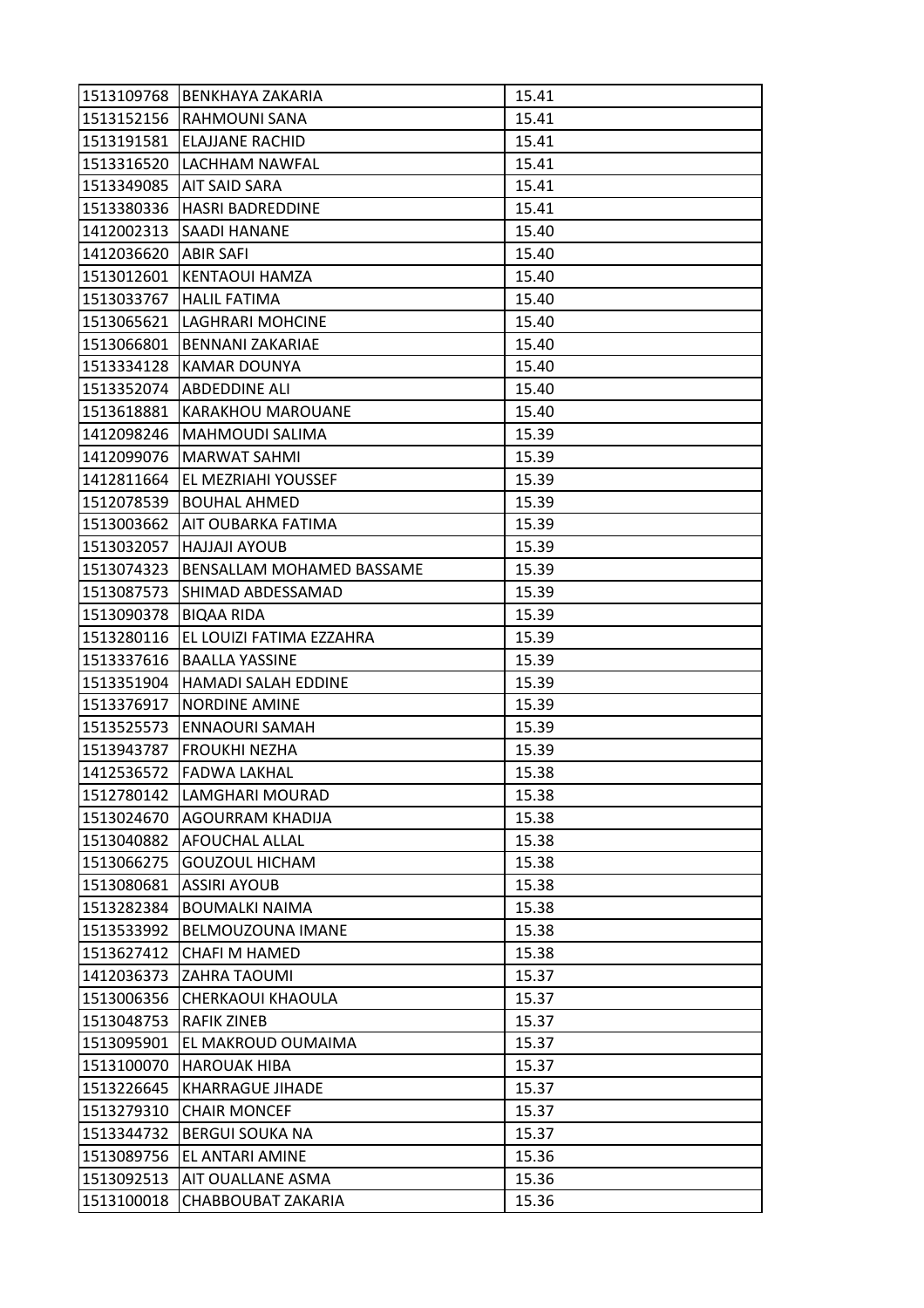| 1513103303 | <b>NAIM HASSAN</b>           | 15.36 |
|------------|------------------------------|-------|
| 1513324861 | <b>KABACH ASSIA</b>          | 15.36 |
| 1513349036 | JABRAOUI ZAKARIA             | 15.36 |
| 1513351566 | <b>ARSALA YASSIR</b>         | 15.36 |
| 1412008645 | LAKHDAR FATIHA               | 15.35 |
| 1412070506 | YOUSSEF HABCHI               | 15.35 |
| 1412151407 | <b>OUHSSAINE HALIMA</b>      | 15.35 |
| 1412160520 | <b>TARBIATE GHIZLANE</b>     | 15.35 |
| 1513001811 | M SILA CHADI                 | 15.35 |
| 1513006708 | KHEZOU ABDELLAH              | 15.35 |
| 1513032679 | MIMOUNI MAROUA               | 15.35 |
| 1513080834 | <b>HABADA KAOUTAR</b>        | 15.35 |
| 1513085496 | HAMZAOUI ABDERRAHIM          | 15.35 |
| 1513171539 | <b>OUASSEL BENTAHAR</b>      | 15.35 |
| 1513329257 | EL OUARDI MOUNCEF            | 15.35 |
| 1513606995 | EL ALAMI AYOUB               | 15.35 |
| 1513950653 | AIT BEN ELARBI ILHAM         | 15.35 |
| 1412379945 | NAJAH SOUKAINA               | 15.34 |
| 1513011542 | <b>AIT ABI LAHCEN</b>        | 15.34 |
| 1513013859 | <b>BOUZZAOUITE AHMED</b>     | 15.34 |
| 1513032856 | <b>HOUDHOUD TARIK</b>        | 15.34 |
| 1513034239 | <b>BAKKA ABDELLATIF</b>      | 15.34 |
| 1513035901 | <b>OUGHCHI OUAFA</b>         | 15.34 |
| 1513036975 | LAGRAMEZ LAHBIB              | 15.34 |
| 1513099982 | FAKIHANI ZAKARIA             | 15.34 |
| 1513100027 | <b>HAMDANE HAJAR</b>         | 15.34 |
| 1513100188 | <b>HAFID FATIMA</b>          | 15.34 |
| 1513243678 | <b>ELMRABET MOHAMMED</b>     | 15.34 |
| 1513290942 | <b>AISSAOUI SAFAE</b>        | 15.34 |
| 1513341005 | <b>ADOUI ALAA</b>            | 15.34 |
| 1513349323 | ROKAI AZEDDINE               | 15.34 |
| 1513370826 | <b>TIGITI ABDERRAZAK</b>     | 15.34 |
| 1513843705 | <b>SETTOURI NARJISSE</b>     | 15.34 |
| 1513954441 | <b>BENAMAR MIRIEME</b>       | 15.34 |
| 1411939737 | <b>BEJJA RACHID</b>          | 15.33 |
| 1513006779 | MAHSOUN SAAD EDDINE          | 15.33 |
| 1513031586 | <b>ISMAILI FOUAD</b>         | 15.33 |
| 1513076812 | <b>BARIA FADWA</b>           | 15.33 |
| 1513154224 | AL AZHAR SARA                | 15.33 |
| 1513328938 | <b>AIT MOULAY ABDERRAHIM</b> | 15.33 |
| 1513350338 | <b>ERRAHLI CHAIMAE</b>       | 15.33 |
| 1513354072 | LAAMARI JALILA               | 15.33 |
| 1513544716 | ABDNNOUR HAMZA               | 15.33 |
| 1513549216 | <b>BADDI SOUAD</b>           | 15.33 |
| 1513611284 | <b>MREBBEH HAMID</b>         | 15.33 |
| 1513777897 | <b>AFATHI MAROUANE</b>       | 15.33 |
| 1513900183 | <b>AHCHOUCH SANAE</b>        | 15.33 |
| 1412374849 | <b>ELFARISSI DRISS</b>       | 15.32 |
| 1412396961 | <b>HADIDI MOHAMED</b>        | 15.32 |
| 1513003113 | <b>NADIFI WALID</b>          | 15.32 |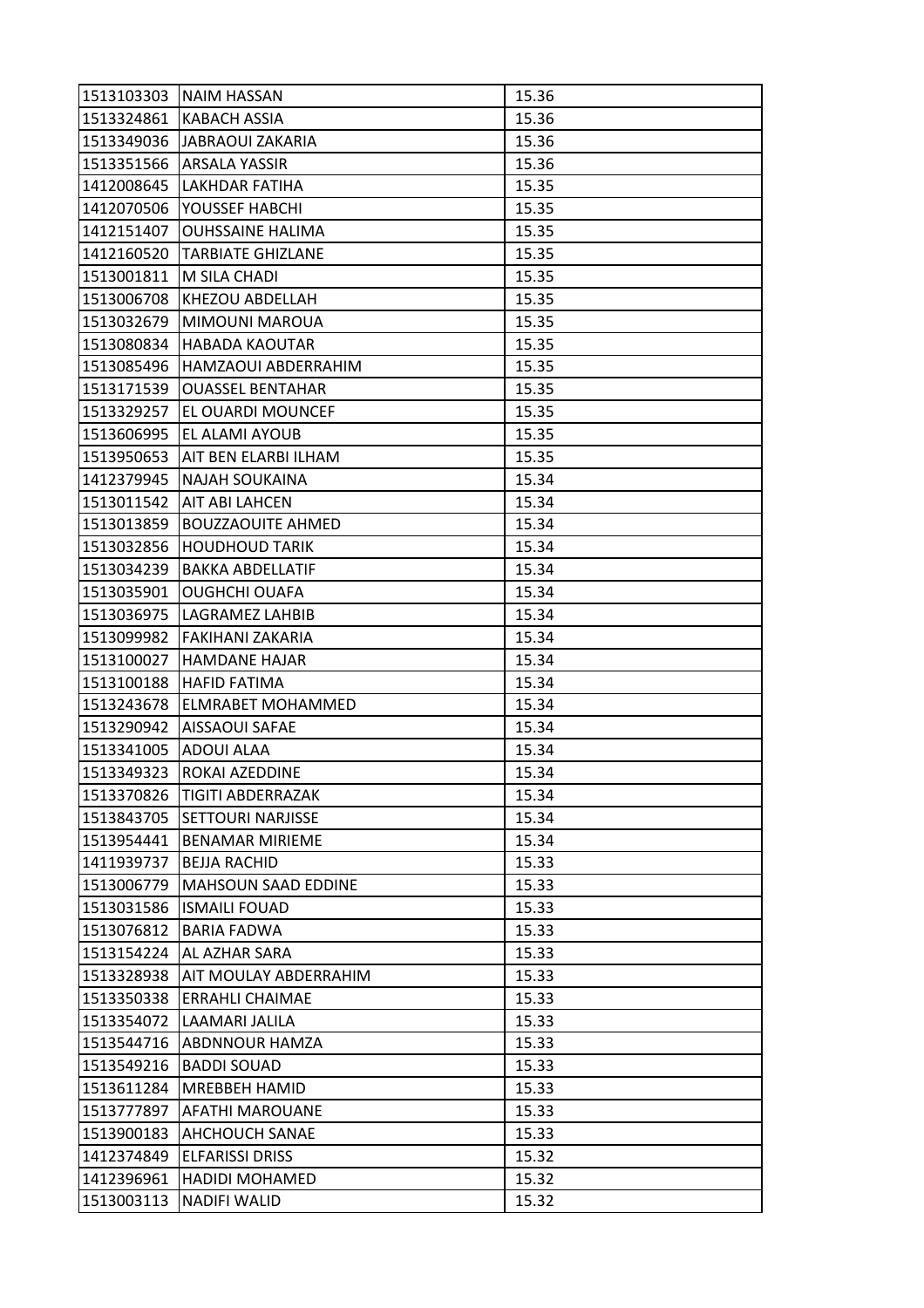| 1513014319 | <b>SMOUGEN MOUAMINA</b>       | 15.32 |
|------------|-------------------------------|-------|
| 1513016001 | <b>BENHAIMOUD AYOUB</b>       | 15.32 |
| 1513019133 | <b>ELGHERBI CHAIMA</b>        | 15.32 |
| 1513022382 | EL OTMANI MOUNIA              | 15.32 |
| 1513066785 | <b>KHOUY SOUKINA</b>          | 15.32 |
| 1513073022 | NACER ILHAM                   | 15.32 |
| 1513077285 | EL QOTBY MOUATTAZE            | 15.32 |
| 1513098661 | EL FELLAKI NOUHAILA           | 15.32 |
| 1513098869 | <b>CHERKAOUI ADNANE</b>       | 15.32 |
| 1513160539 | <b>ALOUI WISSAL</b>           | 15.32 |
| 1513227000 | DOUWABI FATIMA ZAHRA          | 15.32 |
| 1513240673 | LAHRIM AHMED                  | 15.32 |
| 1513245853 | <b>BENCAID SOUFIANE</b>       | 15.32 |
| 1513322853 | <b>SAID KHALIL</b>            | 15.32 |
| 1513704832 | LAMNAOUAR CHAIMAE             | 15.32 |
| 1513812214 | EL ASRI YASSER ALI            | 15.32 |
| 1412008318 | KHYARI HAJAR                  | 15.30 |
| 1412023385 | <b>CHOUIKH IMANE</b>          | 15.30 |
| 1412025804 | <b>TALEB ABDERRAHIM</b>       | 15.30 |
| 1412380564 | KHARRAZ OUMAIMA               | 15.30 |
| 1412524071 | YOUNESS MOUIDA                | 15.30 |
| 1513016787 | <b>BOUMALEK MARYEM</b>        | 15.30 |
| 1513050467 | <b>ERRAHLA ANAS</b>           | 15.30 |
| 1513088357 | MOUNTASSIR MAROUA             | 15.30 |
| 1513159048 | ELGHAZOUANI AZIZ              | 15.30 |
| 1513319520 | <b>MOUSSAOUI MEHDI</b>        | 15.30 |
| 1513852086 | KARIMI SALIMA                 | 15.30 |
| 1513937979 | <b>RADI IMANE</b>             | 15.30 |
| 1412252542 | ABDELILAH NOUALA              | 15.29 |
| 1412327392 | EL BOUKARAI FADWA             | 15.29 |
| 1412938273 | <b>IRIK MAROUANE</b>          | 15.29 |
| 1513006710 | <b>FOUAD ACHRAF</b>           | 15.29 |
| 1513025272 | <b>IGGOUT ASMAA</b>           | 15.29 |
| 1513093057 | <b>TAOUBANE ZAHRA</b>         | 15.29 |
| 1513107854 | <b>ANFLOUS HANANE</b>         | 15.29 |
| 1513174199 | <b>ASRI ABDERRAHMANE</b>      | 15.29 |
| 1513244878 | AIT SAID IMANE                | 15.29 |
| 1513276058 | <b>HILAL RAJAA</b>            | 15.29 |
| 1513755451 | <b>KHACHILLE MANAL</b>        | 15.29 |
| 1412037712 | <b>ZINEB LOUZI</b>            | 15.28 |
| 1412065389 | <b>MOHAMED BENKARDOUD</b>     | 15.28 |
| 1414422252 | OUSSAMA JAMI                  | 15.28 |
| 1513007092 | <b>TALBI WIAM</b>             | 15.28 |
| 1513016825 | <b>AOUKAR MOURAD</b>          | 15.28 |
| 1513035590 | <b>BENTAHAR MOHAMED AMINE</b> | 15.28 |
| 1513089134 | <b>ABJOU ISMAIL</b>           | 15.28 |
| 1513174025 | <b>SFAIRAT NOURA</b>          | 15.28 |
| 1513237740 | <b>HADBI YOUSSEF</b>          | 15.28 |
| 1513328833 | <b>AATTAR AMAL</b>            | 15.28 |
| 1513382929 | <b>FLISSI HAMZA</b>           | 15.28 |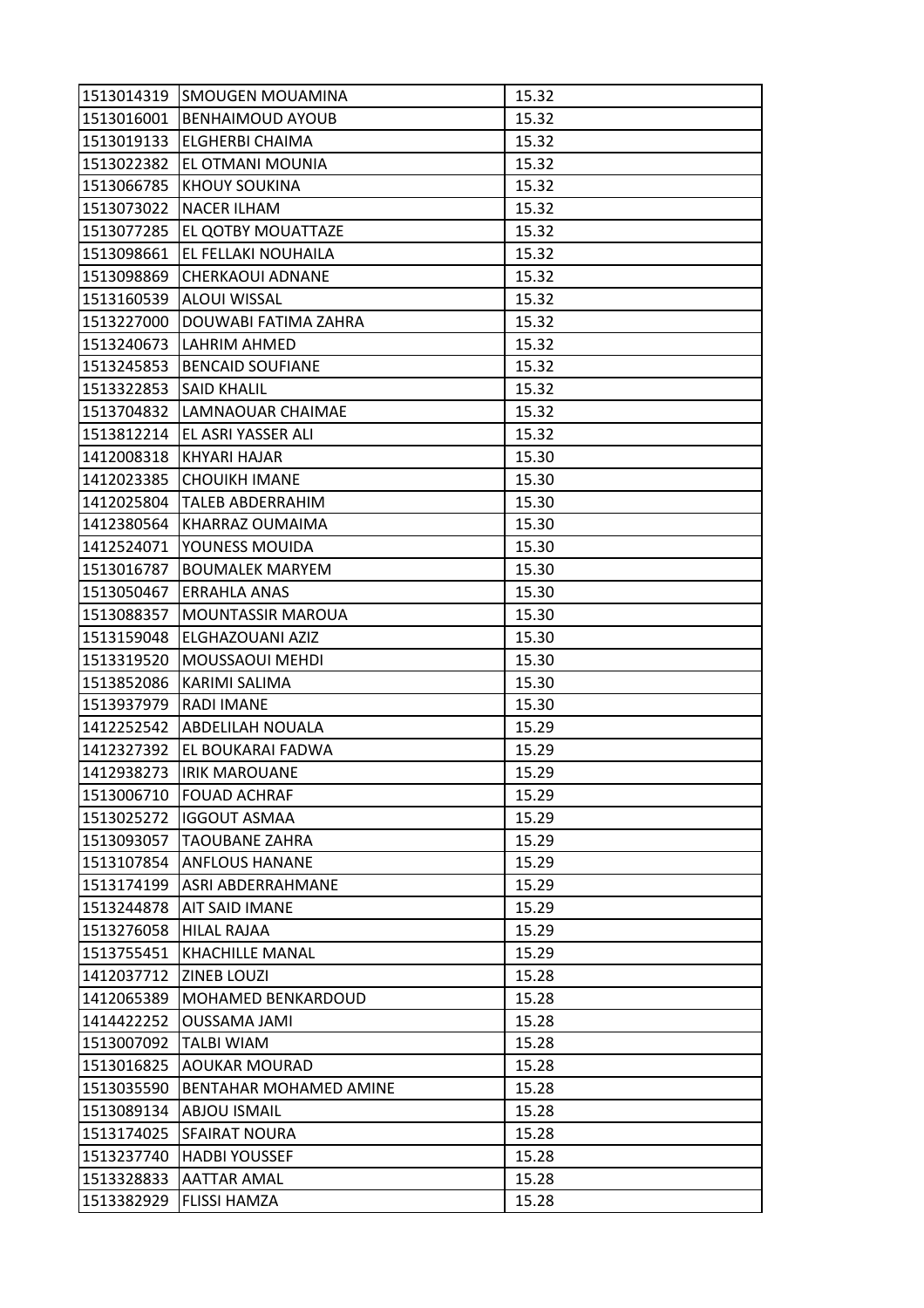| 1513617530 | IAIT SAID YOUSSEF            | 15.28 |
|------------|------------------------------|-------|
| 1513846283 | <b>ELBALI ABIR</b>           | 15.28 |
| 1515930414 | <b>BENHAMED WALID</b>        | 15.28 |
| 1412003965 | SOUMANE SALMA                | 15.27 |
| 1412032836 | EL AOUDI MOHAMED             | 15.27 |
| 1412067402 | <b>NASSIM OUANASSI</b>       | 15.27 |
| 1412099612 | JALAL EDDINE OUICH           | 15.27 |
| 1512926203 | TAOUILI ZAKARYAE             | 15.27 |
| 1513004122 | AARAB AMINA                  | 15.27 |
| 1513007491 | BOURTI MOHAMED               | 15.27 |
| 1513017149 | <b>LGARCH ELHASSANE</b>      | 15.27 |
| 1513033290 | EL KHADIRI ZAKARIA           | 15.27 |
| 1513077273 | TABBAA MUSTAPHA              | 15.27 |
| 1513081443 | <b>KOUBI JIHADE</b>          | 15.27 |
| 1513092353 | AIT LQADI AYYOUB             | 15.27 |
| 1513196820 | <b>SAADAOUI SAMIR</b>        | 15.27 |
| 1513250060 | <b>BEN AYAD HAYAT</b>        | 15.27 |
| 1513316451 | <b>SBAI AHMED</b>            | 15.27 |
| 1513365257 | <b>TALGHMET SOUHAIL</b>      | 15.27 |
| 1513936236 | FDIL EL MEHDI                | 15.27 |
| 1412098280 | <b>EL YASMI ZAINEB</b>       | 15.26 |
| 1513012589 | EL BERKAOUI SALEH            | 15.26 |
| 1513031446 | EL FIDALI LAILA              | 15.26 |
| 1513077359 | <b>BOUHTI GHITA</b>          | 15.26 |
| 1513173948 | <b>MOUHSSINE HORMATALLAH</b> | 15.26 |
| 1513337655 | <b>ZRIOUIL IMANE</b>         | 15.26 |
| 1513871830 | LAHRACHE AMINA               | 15.26 |
| 1412050605 | <b>ERQAOUI MARYEM</b>        | 15.25 |
| 1412095613 | <b>ADIL H'MIMID</b>          | 15.25 |
| 1513083289 | ELHYANI HOUDA                | 15.25 |
| 1513171444 | RAQIOUI FEDWA                | 15.25 |
| 1513193854 | <b>QARCHI ZAKARIYA</b>       | 15.25 |
| 1513329459 | RHOUNAIM HAITAM              | 15.25 |
| 1513338944 | <b>LAZAAR SALAH</b>          | 15.25 |
| 1513546677 | EL IDRISSI ZAKARIAE          | 15.25 |
| 1412186696 | <b>FARHOUT YASMINA</b>       | 15.24 |
| 1412390937 | EL HATTAB HAMZA              | 15.24 |
| 1513002244 | LOUZALI HASNA                | 15.24 |
| 1513035528 | <b>HOUJAA YOUSSEF</b>        | 15.24 |
| 1513041383 | MASSAOUDI SANAE              | 15.24 |
| 1513226542 | MIFDAL NAWFAL                | 15.24 |
| 1513337625 | <b>KAWKAB MERYEM</b>         | 15.24 |
| 1513872723 | <b>AHDADI AHMED</b>          | 15.24 |
| 1513954234 | <b>SEKKOUR OTHMAN</b>        | 15.24 |
| 1412022580 | <b>BIGHOUAB MERYAME</b>      | 15.23 |
| 1412031503 | <b>MAALOUM RIDA</b>          | 15.23 |
| 1412051713 | <b>AJAAMOUD NOUHAILA</b>     | 15.23 |
| 1412074232 | <b>HIBA ALAOUI ELFELS</b>    | 15.23 |
| 1513026952 | LEMAINGUER HIBA              | 15.23 |
| 1513099356 | <b>CHAYED FAHD</b>           | 15.23 |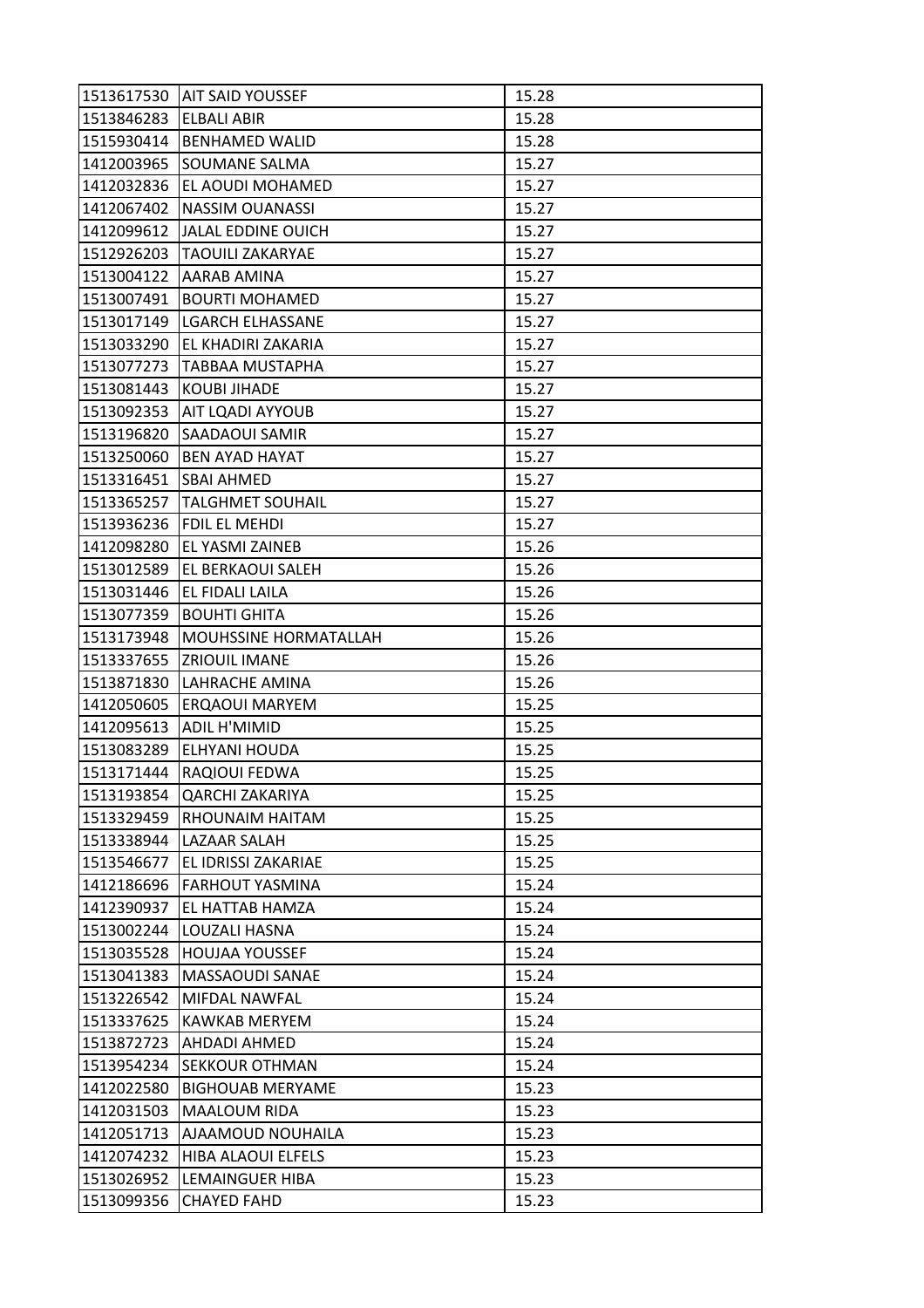| 1513100178 | <b>BENNOUNA JAAFAR</b>       | 15.23 |
|------------|------------------------------|-------|
| 1513157242 | <b>OUATAM HOSSAM</b>         | 15.23 |
| 1513245707 | <b>AMEUR SALMA</b>           | 15.23 |
| 1513321792 | <b>RAFAI IMANE</b>           | 15.23 |
| 1513338620 | <b>ABALINE HANANE</b>        | 15.23 |
| 1513377292 | <b>HAMZA MAZIH</b>           | 15.23 |
| 1412076883 | YOUNES MOUMAD                | 15.22 |
| 1513007565 | <b>BOULAAID SAMIRA</b>       | 15.22 |
| 1513009929 | <b>BAALA FATIHA</b>          | 15.22 |
| 1513026931 | <b>OUANOUCHE MUSTAFA</b>     | 15.22 |
| 1513077461 | EL ANSARI SAMIA              | 15.22 |
| 1513101430 | <b>SAMARI SAFA</b>           | 15.22 |
| 1513166326 | EDDARKAOUI MERIAMA           | 15.22 |
| 1513270134 | EL KADIOUI EL IDRISSI ANOUAR | 15.22 |
| 1513282304 | <b>SAAD IBTISSAM</b>         | 15.22 |
|            | 1513323502 TALBI ALAMI IMAD  | 15.22 |
| 1513684821 | <b>EL OUAHABI YOUNESS</b>    | 15.22 |
| 1412029397 | <b>ASRIRI AISSAME EDDINE</b> | 15.21 |
| 1412099061 | <b>MED TAIEB LAADIMI</b>     | 15.21 |
| 1511863516 | EL BOUAZZATI MOHAMED         | 15.21 |
| 1512282591 | LEMDARSAOUI OUSSAMA          | 15.21 |
| 1513055097 | JOUD ZINEB                   | 15.21 |
| 1513066016 | EL BADAOUI KHALIL            | 15.21 |
| 1513066205 | <b>OUALI AICHA</b>           | 15.21 |
| 1513079047 | <b>BENALI ASSIM</b>          | 15.21 |
| 1513089122 | <b>BENMANSOUR MOHAMMED</b>   | 15.21 |
| 1513110531 | <b>ELYAZIDI ELHAFED</b>      | 15.21 |
| 1513172261 | EL HASSANI OUIDAD            | 15.21 |
| 1513236225 | <b>GRICH ZOHAIR</b>          | 15.21 |
|            | 1513339210 ZIDINE BOUTAINA   | 15.21 |
| 1513527816 | <b>ELYOUSFI YAHYA</b>        | 15.21 |
| 1513755457 | EN NAIHI MERYEM              | 15.21 |
| 1412085963 | <b>NAJOUA FATHI</b>          | 15.20 |
| 1412173849 | ZAKARI KARIMA                | 15.20 |
| 1412553454 | <b>MOHAMED TALOUI</b>        | 15.20 |
| 1512012797 | <b>HAJJI HASSAN</b>          | 15.20 |
| 1513014876 | EL HACHMI YOUNES             | 15.20 |
| 1513023458 | <b>ELKHATAB SOAD</b>         | 15.20 |
| 1513038162 | EDDABIHI ABDELOUAHED         | 15.20 |
| 1513107243 | MADDOUCH ASMA                | 15.20 |
| 1513227035 | <b>ESSAADI NOURA</b>         | 15.20 |
| 1513231551 | EL KADIRI ISMAIL             | 15.20 |
| 1513354863 | ZAHIDI HAMZA                 | 15.20 |
| 1513365370 | M KHANTAR KHADIJA            | 15.20 |
| 1513522131 | CHAOUQI ZAKARIA              | 15.20 |
| 1513941124 | LAASSIRE OUMAYMA             | 15.20 |
| 1411007193 | <b>LAHMANE YASSINE</b>       | 15.18 |
| 1412098398 | <b>SOUKAYNA BIROUK</b>       | 15.18 |
| 1412863221 | RAHMANI MOHAMMED             | 15.18 |
| 1513002179 | <b>OTBANE SANA</b>           | 15.18 |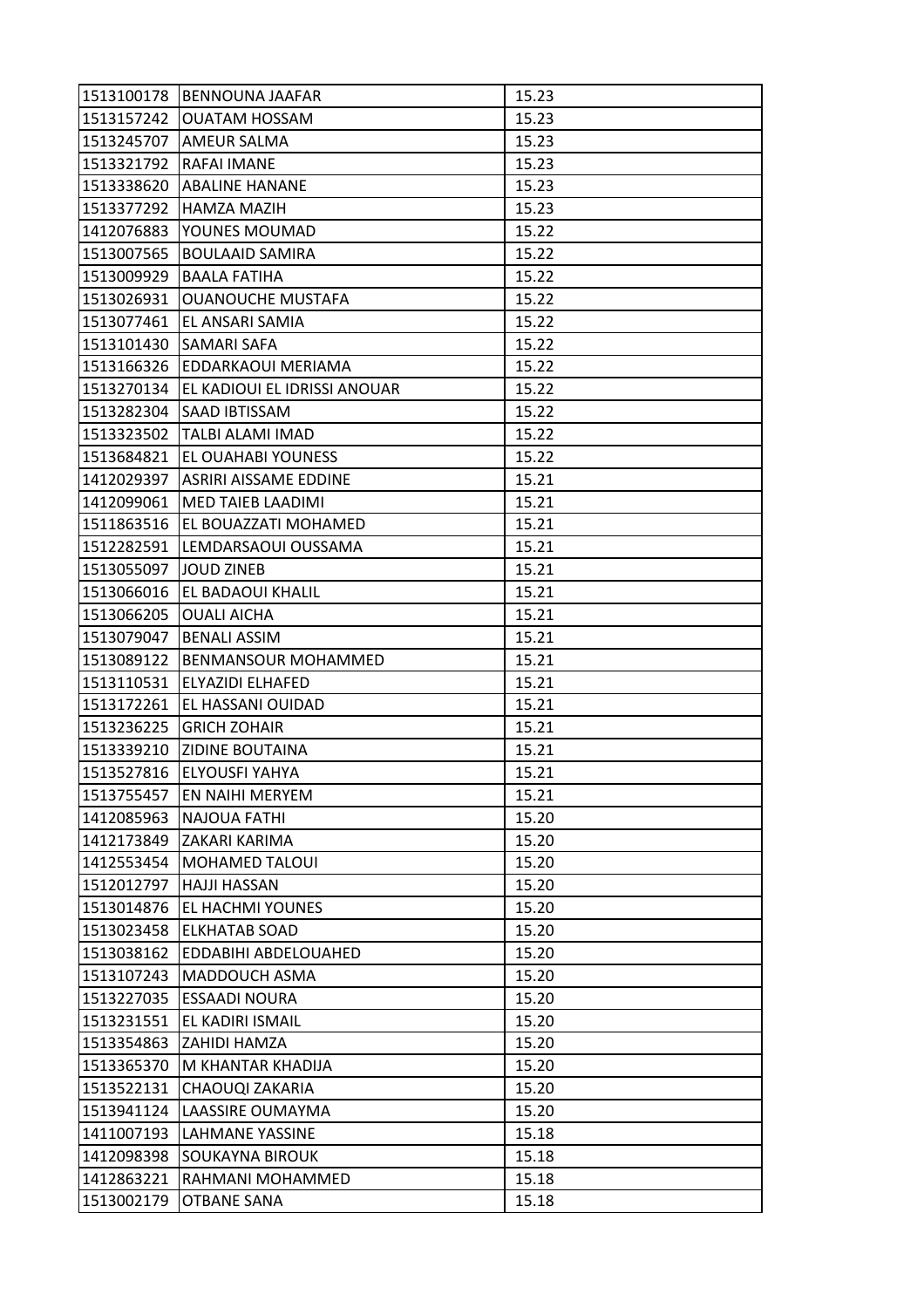| 1513086676 | <b>AIT BAALI MOHAMED</b>        | 15.18 |
|------------|---------------------------------|-------|
| 1513087483 | <b>TAGHZAZ SAFAE</b>            | 15.18 |
| 1513100120 | IZAKI AYMANE RACHAD             | 15.18 |
| 1513100148 | <b>IDAHMANE ANISSA</b>          | 15.18 |
| 1513230306 | <b>KHAOUIL YOUSSEF</b>          | 15.18 |
| 1513237835 | <b>IIICH ANAS</b>               | 15.18 |
| 1513338056 | <b>FATTOUHI ABDERRAHMANE</b>    | 15.18 |
| 1513848332 | <b>KRAI NOUH</b>                | 15.18 |
| 1412075106 | <b>OMAIMA TOBA</b>              | 15.17 |
| 1412096822 | DOUNIA DAHANI                   | 15.17 |
| 1412227528 | NEKKACH MOHAMMED-JALAL          | 15.17 |
| 1513080712 | <b>BOUSSEMAS FATIMA EZZAHRA</b> | 15.17 |
| 1513227828 | ETTERGALI ZINEB                 | 15.17 |
| 1513333297 | <b>AMEGGAOULOU MOHAMED</b>      | 15.17 |
| 1513387260 | <b>BOUALOULOU NOUHAILA</b>      | 15.17 |
| 1513848337 | <b>NKHILI YASSINE</b>           | 15.17 |
| 1411962828 | <b>ZOUHIR CHAIB</b>             | 15.16 |
| 1412003878 | <b>AMCHART SAID</b>             | 15.16 |
| 1412363806 | <b>ARIRI MOHAMMED</b>           | 15.16 |
| 1513083727 | <b>AHLETOUATE CHAIMA</b>        | 15.16 |
| 1513104931 | <b>OIHMANE AYOUB</b>            | 15.16 |
| 1513272135 | <b>AMELLAL MERYEM</b>           | 15.16 |
| 1513275378 | <b>CHELHI AYOUB</b>             | 15.16 |
| 1513280717 | JELLAJ SABRINA                  | 15.16 |
| 1513336216 | EL ALLAMI HASSNA                | 15.16 |
| 1513338531 | EL KAIMI OUMAIMA                | 15.16 |
| 1513339100 | AIT OUISSADENE HAMZA            | 15.16 |
| 1513357380 | <b>ROUBOU YOUSSEF</b>           | 15.16 |
| 1513379711 | LAHBABI MALIK                   | 15.16 |
| 1513532259 | <b>TAHRI HOUDA</b>              | 15.16 |
| 1513549499 | <b>GUELZIM MOHAMED</b>          | 15.16 |
| 1513551434 | <b>AIT ZINE ANAS</b>            | 15.16 |
| 1412068763 | <b>HIDI HAJAR</b>               | 15.15 |
| 1412073478 | NOUHAILA BOUKHIRA               | 15.15 |
| 1412876687 | <b>BENAMER ELHOCINE</b>         | 15.15 |
| 1513101404 | AIT ITTO HAMZA                  | 15.15 |
| 1513329441 | <b>OUARITI SARA</b>             | 15.15 |
| 1513352307 | <b>NADIF IKRAM</b>              | 15.15 |
| 1513359178 | <b>AGNAGAY DOUNIA</b>           | 15.15 |
| 1513521964 | <b>HAMDI FATIMA</b>             | 15.15 |
| 1513527866 | RAHALI ISMAIL                   | 15.15 |
| 1515053486 | <b>ID MACHICHE MARYEM</b>       | 15.15 |
| 1412021070 | <b>IMZILEN FATIMA-EZZAHRA</b>   | 15.14 |
| 1412064461 | SARA AKNI                       | 15.14 |
| 1412073659 | <b>OUMAIMA HAMIDI</b>           | 15.14 |
| 1412321166 | <b>HERRAZ SARA</b>              | 15.14 |
| 1412330406 | <b>OUBIHE WAFAA</b>             | 15.14 |
| 1412531092 | <b>ZNIBER KENZA</b>             | 15.14 |
| 1512021964 | <b>MAHASSINE AZIZ</b>           | 15.14 |
| 1513030386 | TIFIDAT KAWTAR                  | 15.14 |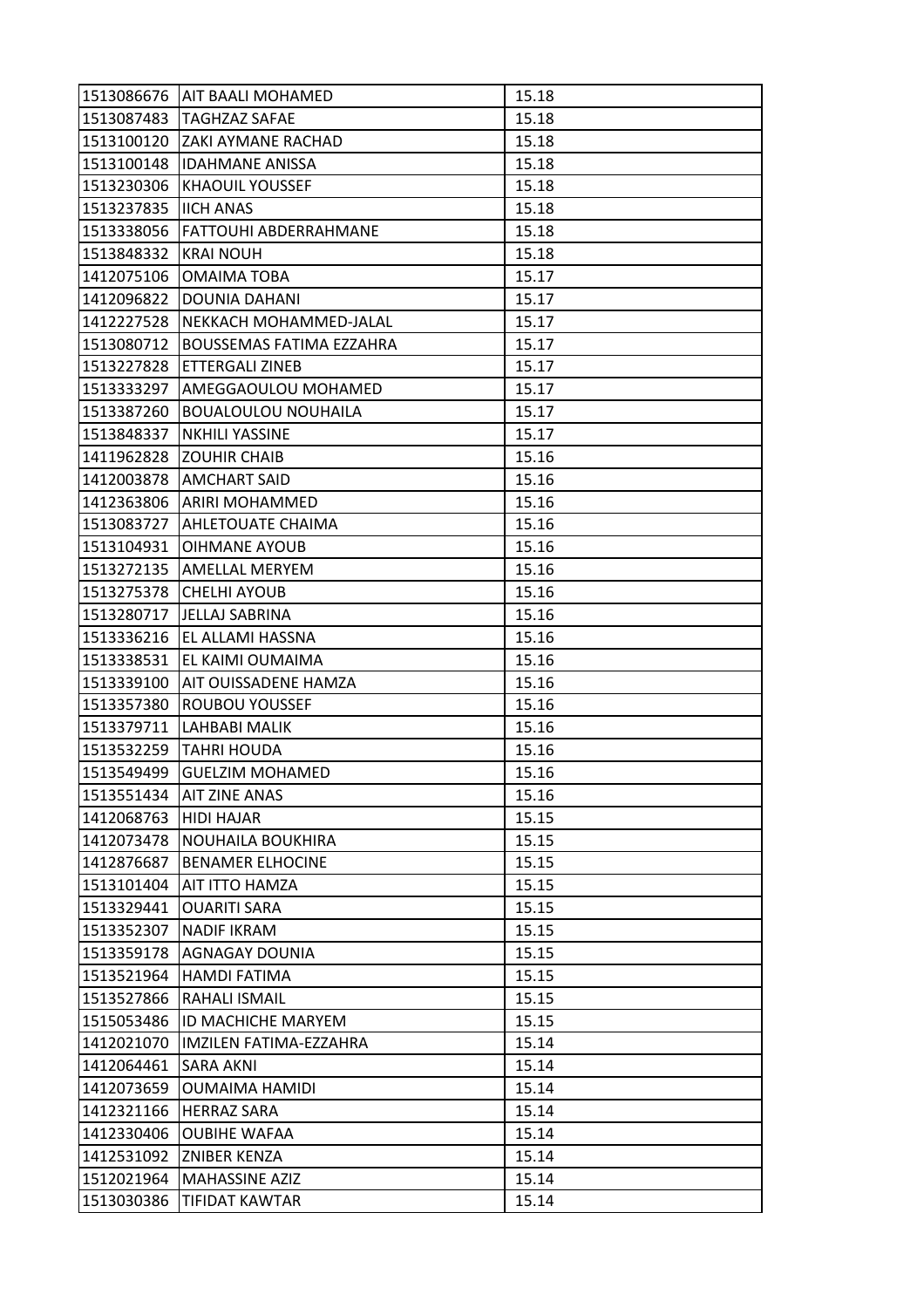| 1513034799 | ROCHDI NOUHAILA             | 15.14 |
|------------|-----------------------------|-------|
| 1513074531 | <b>BEN SAIKOUK MOHAMMED</b> | 15.14 |
| 1513149812 | LAMACHI HAJAR               | 15.14 |
| 1513284351 | SALLAK CHAIMAA              | 15.14 |
| 1513788357 | RHADDI RIHABE               | 15.14 |
| 1412002763 | <b>BOURDAN SOUKAINA</b>     | 15.13 |
| 1412244149 | <b>ZAYNAB LAADASSI</b>      | 15.13 |
| 1513015943 | <b>BOUKIND OMAR</b>         | 15.13 |
| 1513017358 | <b>ELKABOUS KAMAL</b>       | 15.13 |
| 1513032800 | JAOUHARAN IMANE             | 15.13 |
| 1513160394 | EL MAOULOUA SALAH           | 15.13 |
| 1513227838 | <b>BOUINA NABILA</b>        | 15.13 |
| 1513231159 | EL FAKRI EL MAHDI           | 15.13 |
| 1513249746 | <b>MECHMACH ZAHRA</b>       | 15.13 |
| 1513535222 | <b>ELMENOUNI OTMANE</b>     | 15.13 |
| 1513873641 | <b>KHARTOUCH ANASS</b>      | 15.13 |
| 1412051446 | <b>OUEHMANE MOHAMED</b>     | 15.12 |
| 1412361338 | KOUCHAOUI IMANE             | 15.12 |
| 1513007062 | <b>SABRI MAHMOUD</b>        | 15.12 |
| 1513021911 | MEJHOUDI SOULAIMAN          | 15.12 |
| 1513088452 | HARBAL FATIMA EZZAHRA       | 15.12 |
| 1513243994 | <b>BANANI NOUREDDINE</b>    | 15.12 |
| 1412070547 | HAJAR OUELD EL RHERRABIA    | 15.11 |
| 1412324601 | EL HAIMOUDI IMANE           | 15.11 |
| 1512526511 | ERRARHAB MERYEM             | 15.11 |
| 1513004186 | <b>MOUHCINE MUSTAPHA</b>    | 15.11 |
| 1513006658 | <b>ISSIOUI BASMA</b>        | 15.11 |
| 1513050801 | <b>NAJAH MERIEM</b>         | 15.11 |
| 1513365783 | <b>GHARNATE KHAOULA</b>     | 15.11 |
| 1513376169 | LAAOUIMRI JIHAD             | 15.11 |
| 1513551648 | <b>CHGOURI HASSAN</b>       | 15.11 |
| 1513607051 | <b>BOZARI MOUAD</b>         | 15.11 |
| 1412923462 | <b>ABADDOU ISMAIL</b>       | 15.10 |
| 1513003798 | ABAALAL HAFSA               | 15.10 |
| 1513005206 | <b>OULAANAIT LAHOUCINE</b>  | 15.10 |
| 1513005803 | MARZOUQ YASMINE             | 15.10 |
| 1513006707 | EL BAYAD AYOUB              | 15.10 |
| 1513011423 | <b>NADIR IMANE</b>          | 15.10 |
| 1513023430 | <b>OUHMAID KHALID</b>       | 15.10 |
| 1513026111 | <b>BEL HOUSSI WAFAE</b>     | 15.10 |
| 1513048625 | <b>AHALLAY FATIMA</b>       | 15.10 |
| 1513077411 | EDDAYYANY CHAIMA            | 15.10 |
| 1513112541 | <b>IDRISSI ABDES SAMAD</b>  | 15.10 |
| 1513183809 | <b>DKHISSI SOUFIANE</b>     | 15.10 |
| 1513283428 | MOUTAHIR NOUHAILA           | 15.10 |
| 1513357009 | <b>MOUTAHADDIB ZINEB</b>    | 15.10 |
| 1513361952 | <b>BOUSLAMA REDA</b>        | 15.10 |
| 1513366785 | <b>FATMI IMAD</b>           | 15.10 |
| 1513381807 | HANOUNOU ABDERRAHIM         | 15.10 |
| 1513625623 | EL HAMZAOUI MOHAMED         | 15.10 |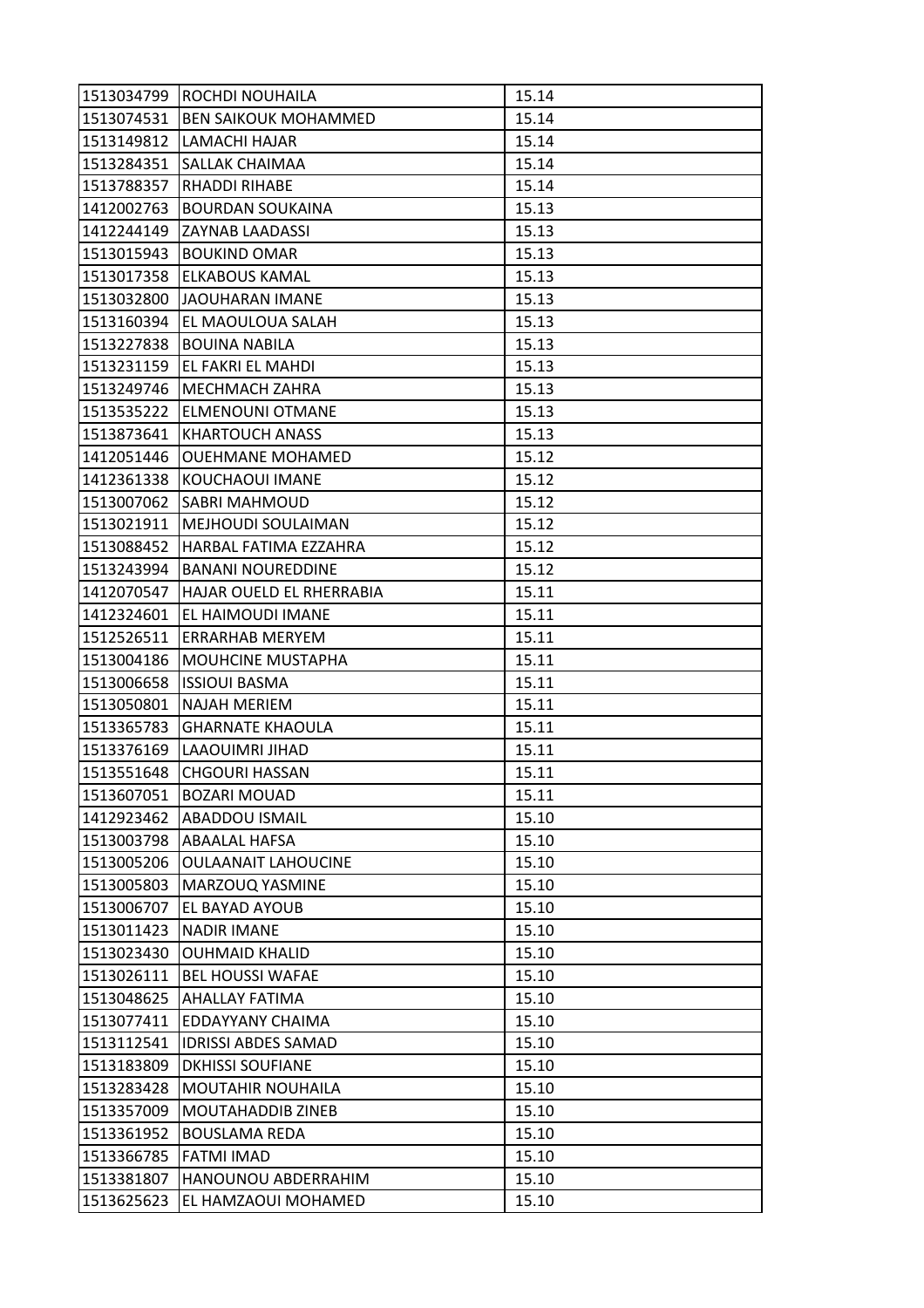| 1412015627 | IAIT ELHAJ IKRAM              | 15.09 |
|------------|-------------------------------|-------|
| 1511013429 | <b>MOURABIT FATIMA</b>        | 15.09 |
| 1513006269 | NIAZE NAJWA                   | 15.09 |
| 1513014261 | <b>BOUTHAICH AYOUB</b>        | 15.09 |
| 1513016320 | <b>ABAAMRANE YOUNESS</b>      | 15.09 |
| 1513088947 | <b>TAKNAOUI MOAD</b>          | 15.09 |
| 1513091507 | <b>OUZEREN ABDELHAKIM</b>     | 15.09 |
| 1513226623 | KHANDAFOU LAILA               | 15.09 |
| 1513243570 | MOUNHIJ ABDELGHANI            | 15.09 |
| 1513274119 | EL YAZIDI ABDELLATIF          | 15.09 |
| 1513334676 | MELLOUACH AYOUB               | 15.09 |
| 1412154093 | <b>SEBNET YASSINE</b>         | 15.08 |
| 1412186627 | AATAR NOUR ELHOUDA            | 15.08 |
| 1412248819 | LERHOUIRI SOULAIMANE          | 15.08 |
| 1513003145 | RAHMANE HAFIDA                | 15.08 |
| 1513024891 | <b>AIT ALHYANE YOUSSEF</b>    | 15.08 |
| 1513076136 | AOURIK KAMAL                  | 15.08 |
| 1513080869 | LAKNIFLI SABRINE              | 15.08 |
| 1513083625 | <b>ZERHOUNI ABDOU KANZA</b>   | 15.08 |
| 1513092527 | AJARRAR AMINA                 | 15.08 |
|            | 1513183745   FANNASSI YOUSSEF | 15.08 |
| 1513199997 | <b>SAIDI LAMIYA</b>           | 15.08 |
| 1513241924 | <b>JAMILI JAMILA</b>          | 15.08 |
| 1513248130 | IZAKALI KHADIJA               | 15.08 |
| 1513529293 | AKABBABI CHAYMAA              | 15.08 |
| 1412396930 | <b>MAKHLOUK SOUKAINA</b>      | 15.07 |
| 1513015810 | AIT TZEGZAOUINE BRAHIM        | 15.07 |
| 1513036754 | <b>HAMMA NOUHAYLA</b>         | 15.07 |
| 1513080124 | TAHA FATIMA EZZAHRA           | 15.07 |
| 1513100581 | SOUAL FATIMA EZZAHRA          | 15.07 |
| 1513105688 | <b>BENCHEKH AYOUB</b>         | 15.07 |
| 1513283146 | <b>SENNANI SOUKAINA</b>       | 15.07 |
| 1513380275 | <b>FATHAOUI HIND</b>          | 15.07 |
| 1411005921 | EL AASSRI KAOUTAR             | 15.05 |
| 1412002041 | <b>CHAAIRI ZAKIA</b>          | 15.05 |
| 1412034063 | EL MEJJATI FARAH              | 15.05 |
| 1412251287 | MOHAMMED KASSBI               | 15.05 |
| 1513008179 | TALHA CHAHID                  | 15.05 |
| 1513009803 | EL KHAMSI KAOUTAR             | 15.05 |
| 1513028122 | <b>TIZAR ILHAM</b>            | 15.05 |
| 1513050374 | <b>BOUKHECHBA SIFEDDINE</b>   | 15.05 |
| 1513100646 | RIDADARAJAT GHITA             | 15.05 |
| 1513194042 | EZ ZAKI MOHAMED               | 15.05 |
| 1513334602 | ELMAGHRAOUI AYOUB             | 15.05 |
| 1412034173 | <b>BITROU HAMZA</b>           | 15.04 |
| 1412151505 | EL QASEMY SALWA               | 15.04 |
| 1412538811 | ASRAOUI ABDELMOUNAIM          | 15.04 |
| 1513013864 | <b>BAHA YOUNES</b>            | 15.04 |
| 1513017692 | AKHSASSI FATIMA               | 15.04 |
| 1513018742 | <b>ABATACHE FATIMA</b>        | 15.04 |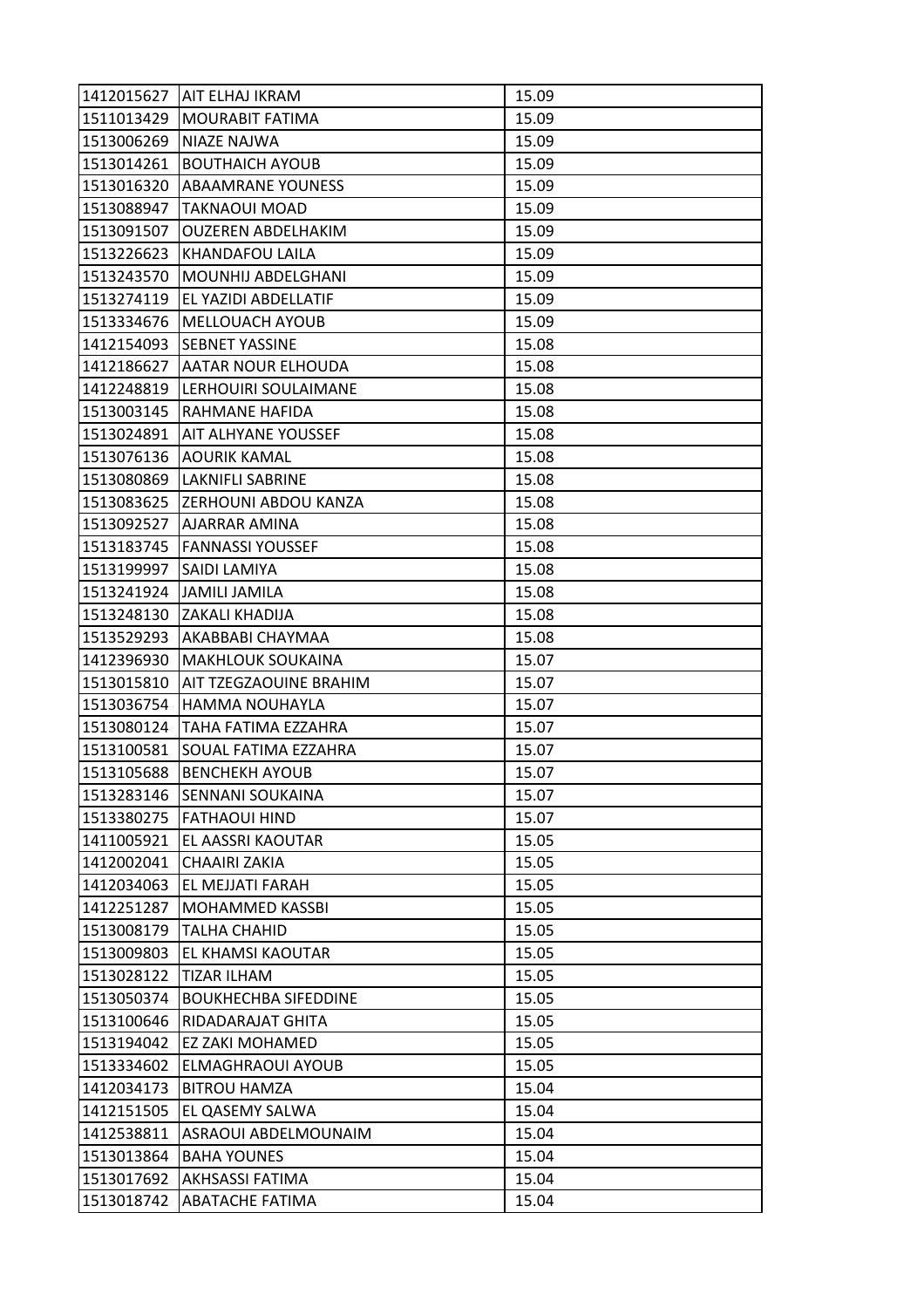| 1513026943 | <b>ALAHIAN SALMA</b>       | 15.04 |
|------------|----------------------------|-------|
| 1513039459 | MELIKH MOHAMED EL HABIB    | 15.04 |
| 1513077501 | TOUIJER MOHAMED NOUREDDINE | 15.04 |
| 1513174349 | LAOUINA SAAD ESSALAM       | 15.04 |
| 1513340894 | EL MIMOUNI DONIA           | 15.04 |
| 1513551407 | SADKOU SALMA               | 15.04 |
| 1513745989 | <b>KARMOUNI ILHAM</b>      | 15.04 |
| 1412025445 | <b>GUEDIRA ABDELLATIF</b>  | 15.03 |
| 1512016912 | EL JIRARI ZAKARIA          | 15.03 |
| 1513022134 | <b>GOUJILI ABDEL ILLAH</b> | 15.03 |
| 1513091020 | <b>IZEGUENDRY AMINE</b>    | 15.03 |
| 1513098849 | ELHAMRI FATIMA ZAHRA       | 15.03 |
| 1513101405 | <b>BENDAOUD YAHYA</b>      | 15.03 |
| 1513162630 | SOUHAIL OUSSAMA            | 15.03 |
| 1513174329 | <b>LAZ R ADNANE</b>        | 15.03 |
| 1513245962 | <b>BOUHOUAILI HAITAM</b>   | 15.03 |
| 1412065047 | KENZA EZZAIRI              | 15.02 |
| 1412077730 | ELMAROUANI JIHANE          | 15.02 |
| 1412085045 | DALAL ABOU-KHALEF          | 15.02 |
| 1412535282 | <b>LOUBNA BENSALEH</b>     | 15.02 |
| 1512359696 | <b>SOULANE AMINE</b>       | 15.02 |
| 1513032730 | ARBAAI KHAOULA             | 15.02 |
| 1513080750 | CHABABA FATIMA             | 15.02 |
| 1513087500 | <b>SARY YASSAMINE</b>      | 15.02 |
| 1513161484 | <b>SAMIL AYOUB</b>         | 15.02 |
| 1513245659 | EL OUAZZANI FARAH          | 15.02 |
| 1513358002 | ELAROUI MOHAMMED           | 15.02 |
| 1513535500 | <b>EL IDRISSI AYOUB</b>    | 15.02 |
| 1513689019 | CHOUAA CHAIMAE             | 15.02 |
| 1513900172 | <b>FAOUZI RAJA</b>         | 15.02 |
| 1513942684 | CHAKRI ACHRAF              | 15.02 |
| 1412291886 | EL HARAKATI HALIMA         | 15.01 |
| 1513015104 | <b>TAFRAOUTI LAHOUCINE</b> | 15.01 |
| 1513023551 | <b>OUSSAIH HAJAR</b>       | 15.01 |
| 1513286584 | <b>HADEF MERYEM</b>        | 15.01 |
| 1513333997 | LAMEGHAIZI AYOUB           | 15.01 |
| 1513336253 | <b>RADOUANE SARA</b>       | 15.01 |
| 1513365304 | ABOULFAID ABDELKAYOUM      | 15.01 |
| 1513550933 | ESSAMI ABDERRAHMANE        | 15.01 |
| 1513811116 | JABAR AYOUB                | 15.01 |
| 1412017143 | AIT HAMMOU MOHAMED         | 15.00 |
| 1412085013 | EL QOURICHI IMANE          | 15.00 |
| 1412249223 | DOUNIA SEQAF               | 15.00 |
| 1412400892 | MOUNADI ISMAIL             | 15.00 |
| 1513025338 | LAGHZAL RACHID             | 15.00 |
| 1513066068 | EL FALAKI KAOUTAR          | 15.00 |
| 1513090878 | <b>BENHAMZA ASMA</b>       | 15.00 |
| 1513092328 | KHALIL CHAIMA              | 15.00 |
| 1513100000 | <b>REGRAGUI AYOUB</b>      | 15.00 |
| 1513103301 | <b>JAAFAR YOUNES</b>       | 15.00 |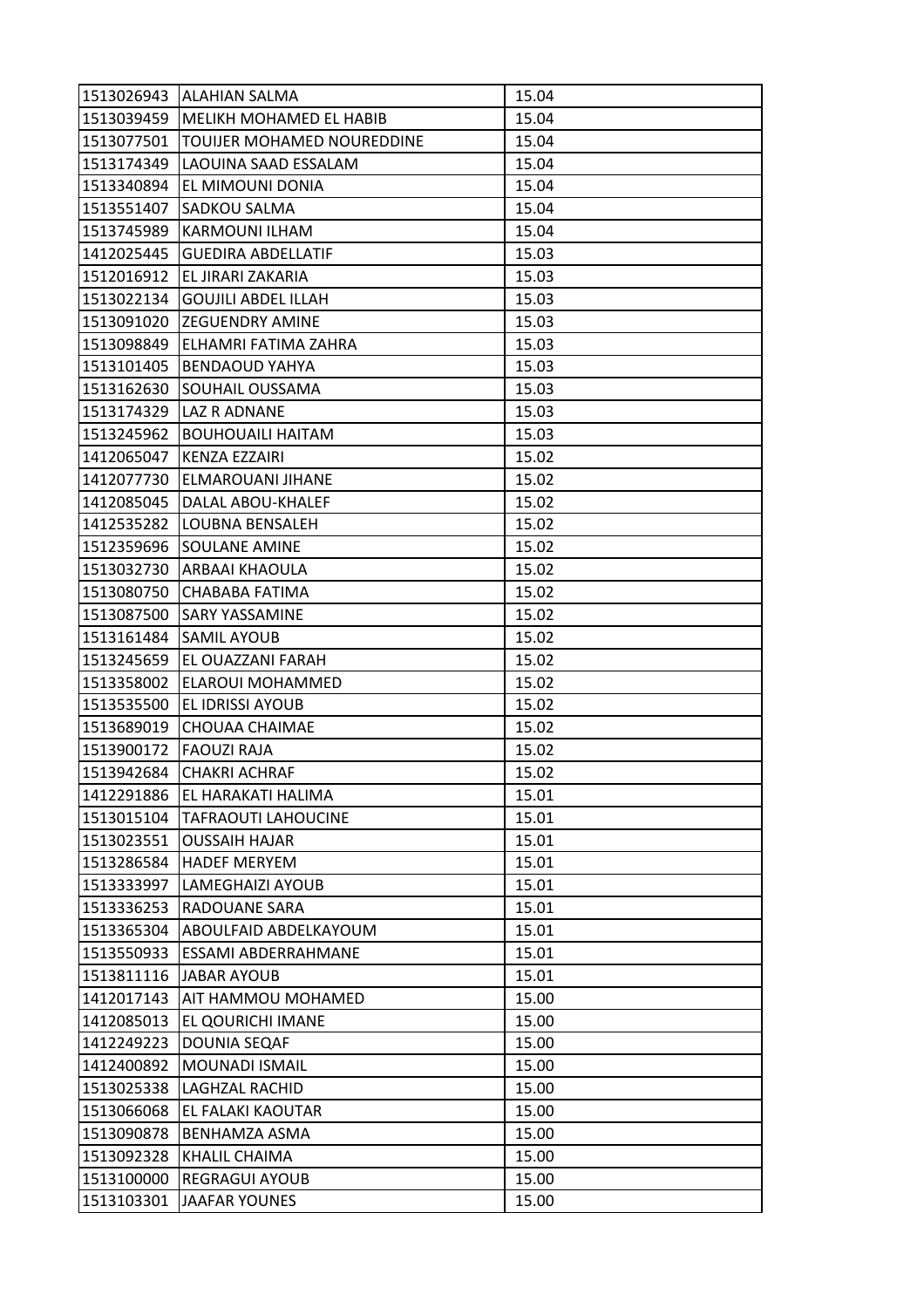| 1513238357 | <b>AOUNE SANAE</b>          | 15.00 |
|------------|-----------------------------|-------|
| 1513276646 | <b>CHEKNAM ACHRAF</b>       | 15.00 |
| 1412030588 | ZAZOUI SAMIA                | 14.99 |
| 1412241891 | RAHHAL IBTISSAME            | 14.99 |
| 1412379938 | EL BADAOUI OUMAIMA          | 14.99 |
| 1412934736 | <b>HASSIDOU RIDOUANE</b>    | 14.99 |
| 1512357573 | <b>SBAI ALI</b>             | 14.99 |
| 1513003166 | <b>NOUABI CHEMS EDDINE</b>  | 14.99 |
| 1513004717 | <b>RADOUANE AYAT</b>        | 14.99 |
| 1513007004 | JOUMANI ABDELILAH           | 14.99 |
|            | 1513072988 SAKI ANOUAR      | 14.99 |
| 1513113990 | NAAILI RAJJAA               | 14.99 |
| 1513152343 | <b>GHANIMI SOUFIANE</b>     | 14.99 |
| 1513226514 | <b>AIT JA OUISSAL</b>       | 14.99 |
| 1513236115 | <b>ELFATIHI ZINEB</b>       | 14.99 |
|            | 1513282295 EL HELALI KAWTAR | 14.99 |
| 1513742603 | <b>SABRI HOUSSAM</b>        | 14.99 |
| 1412089874 | <b>HAJAR BOUZROUD</b>       | 14.98 |
| 1412162821 | AIT TABAARET ABDELHAK       | 14.98 |
| 1412404021 | HABBOUBA OUMAYMA            | 14.98 |
| 1511076033 | <b>OUZZMAN MAROUANE</b>     | 14.98 |
| 1512074331 | <b>OULED MOUSSA HATIM</b>   | 14.98 |
| 1513015751 | AMEZOUG MOUNIR              | 14.98 |
| 1513037782 | <b>ESSALMI OMAR</b>         | 14.98 |
| 1513041444 | <b>OUACHA SAAD</b>          | 14.98 |
| 1513068211 | <b>ELAALOUI AYOUB</b>       | 14.98 |
| 1513092481 | AMGHAR ZINEB                | 14.98 |
| 1513380744 | <b>CHAHIR OUMAIMA</b>       | 14.98 |
| 1513937916 | <b>HASSAN HASSAN</b>        | 14.98 |
| 1513937970 | <b>SABIH WAFAE</b>          | 14.98 |
| 1412001696 | AIMAD-EDDINE SOUKAINA       | 14.97 |
| 1412037378 | <b>ELLAGHMISSI HAYAT</b>    | 14.97 |
| 1412064902 | MOHAMED LAMOUADI            | 14.97 |
| 1412231000 | FATIMA EZZAHRA EL AYBOUS    | 14.97 |
| 1412254375 | KHADIJA EL AINAOUI          | 14.97 |
| 1412325390 | NEGLIZ AMINE                | 14.97 |
| 1512924535 | AMOUZIGH HAMZA              | 14.97 |
| 1513088436 | <b>ZAHID RADIA</b>          | 14.97 |
| 1513099992 | LABBAR CHAIMAA              | 14.97 |
| 1513100529 | <b>NOUHAILA BERHILI</b>     | 14.97 |
| 1513112400 | AKRAIMI MERYEM              | 14.97 |
| 1513249609 | EL KHOURY ABDESSAMAD        | 14.97 |
| 1513279075 | ELHIZAZ MAROINE             | 14.97 |
| 1513344742 | EL FADILI HATIM             | 14.97 |
| 1513390432 | <b>AOUBY SOUMIA</b>         | 14.97 |
| 1513541691 | <b>EDAMER YOUSSEF</b>       | 14.97 |
| 1513634779 | CHADLI ZAKARIA              | 14.97 |
| 1513939315 | <b>BAGARI AISSAM</b>        | 14.97 |
| 1513942278 | EL RHOUL NOUHAYLA           | 14.97 |
| 1412003884 | ELALAOUY WALID              | 14.96 |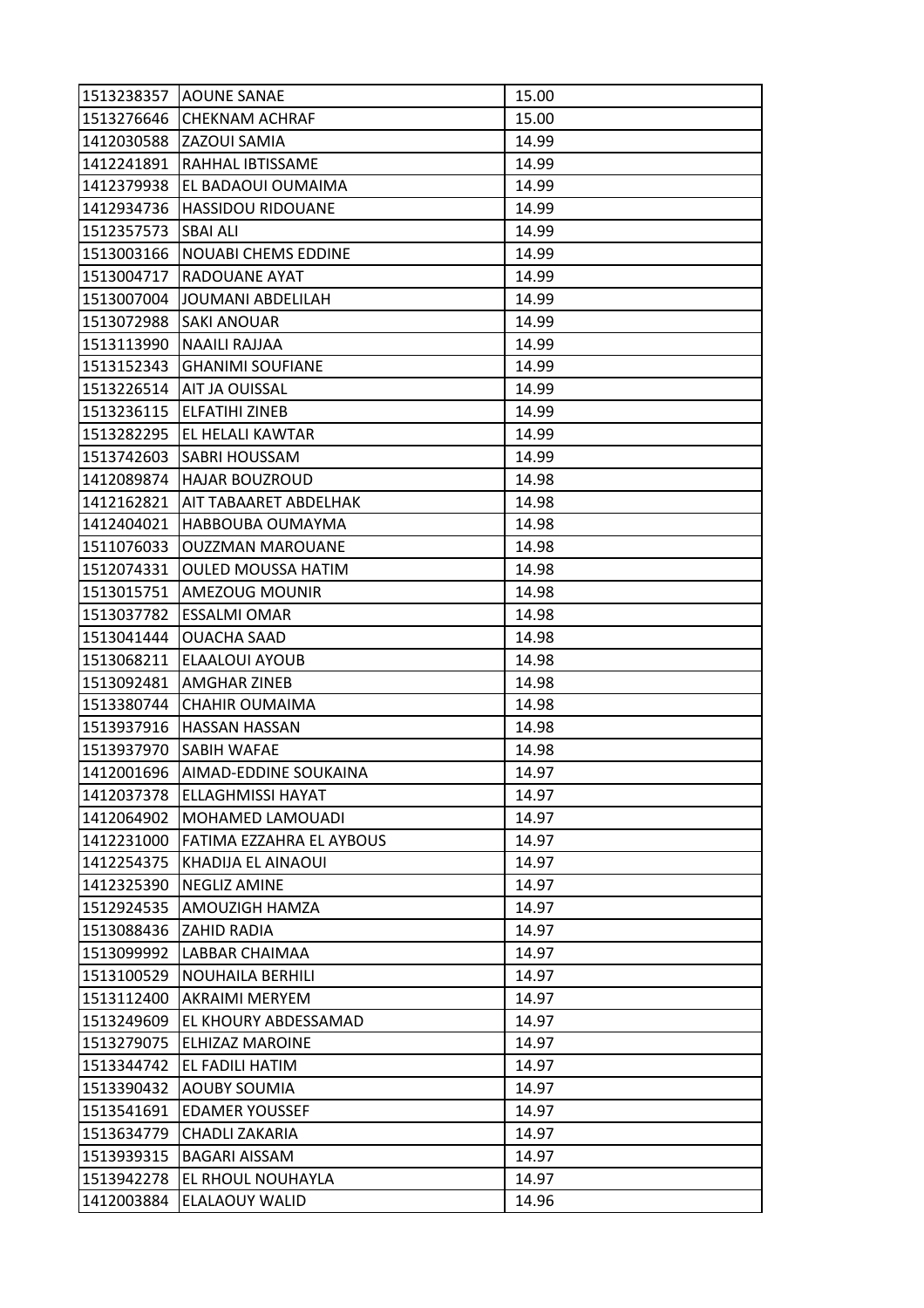| 1412286190 | RHANNAM ZAKARIA          | 14.96 |
|------------|--------------------------|-------|
| 1513031342 | <b>EL MAHBOUL ISMAIL</b> | 14.96 |
| 1513113309 | RAHMA AIT KASSI          | 14.96 |
| 1513246718 | ELMADDAH ASMAA           | 14.96 |
| 1513354861 | SABRI EL MEHDI           | 14.96 |
| 1513937650 | DIBA OUMAIMA             | 14.96 |
| 1412162568 | <b>BEN AAITONA WALID</b> | 14.95 |
| 1512931907 | <b>BENSEDDIQ MARWANE</b> | 14.95 |
| 1513004853 | LEMNOUNI OUSSAMA         | 14.95 |
| 1513014200 | <b>BRISSI MOHAMED</b>    | 14.95 |
| 1513068731 | <b>MAATOUF IMANE</b>     | 14.95 |
| 1513094643 | <b>NIFA ISMAIL</b>       | 14.95 |
| 1513100559 | OTMANI YASSINE           | 14.95 |
| 1513109293 | <b>MOUNAIMI SANA</b>     | 14.95 |
| 1513171445 | <b>TALHA MERYEM</b>      | 14.95 |
| 1513226879 | RAFIQ MOHAMMED AMINE     | 14.95 |
| 1513243158 | EL HAMDOUNI SIHAM        | 14.95 |
| 1513763211 | <b>ZAARATE SAKHR</b>     | 14.95 |
| 1515569258 | <b>BELLARABI IKRAM</b>   | 14.95 |
| 1412015321 | ELOUADID NORDDINE        | 14.93 |
| 1412098257 | <b>RAFI REDA</b>         | 14.93 |
| 1412151404 | <b>AIT BAMMOU SARA</b>   | 14.93 |
| 1513024692 | DAHAOUI MOHAMMED         | 14.93 |
| 1513099024 | BENHAMZA JIHANE          | 14.93 |
| 1513275860 | <b>ZAIM MYRIEM</b>       | 14.93 |
| 1513347309 | <b>KHALIL ABDELLAH</b>   | 14.93 |
| 1513372947 | <b>MESSOUDI HOUDA</b>    | 14.93 |
| 1513546953 | <b>MABCHOUR HAMZA</b>    | 14.93 |
| 1513549503 | LEMTINE SAMYA            | 14.93 |
| 1412064988 | <b>MOUAD HIKMAT</b>      | 14.92 |
| 1412085863 | <b>ZOUHAIR SAMHARI</b>   | 14.92 |
| 1512025882 | <b>ASFFAR ABDELHAK</b>   | 14.92 |
| 1513050308 | <b>ALAOUI M HAMMED</b>   | 14.92 |
| 1513077229 | HADDANE SALAHEDDINE      | 14.92 |
| 1513081045 | <b>IFAKHKHRANE ANAS</b>  | 14.92 |
| 1513228274 | MAGOUANI SAFIA           | 14.92 |
| 1513351959 | <b>GASSIR KHAOULA</b>    | 14.92 |
| 1513358379 | ANOUAR ABDELHAMID        | 14.92 |
| 1513387282 | <b>KARAM YOUNESS</b>     | 14.92 |
| 1513551784 | <b>DAKOUK AMAL</b>       | 14.92 |
| 1513814119 | <b>ZAHOUANI OUASILA</b>  | 14.92 |
| 1412366455 | <b>SMAHI HOUDA</b>       | 14.91 |
| 1412747835 | <b>TALEB MOHAMMED</b>    | 14.91 |
| 1513006791 | <b>NADY IMANE</b>        | 14.91 |
| 1513011527 | EL IDRISSI NAJAT         | 14.91 |
| 1513020430 | <b>ADNANE MAIMOUNE</b>   | 14.91 |
| 1513041390 | EL KHOUR IMAD            | 14.91 |
| 1513077409 | <b>REBAI HANANE</b>      | 14.91 |
| 1513099371 | <b>OUCHEN ALI</b>        | 14.91 |
| 1513231969 | <b>ZORGUI CHAIMAA</b>    | 14.91 |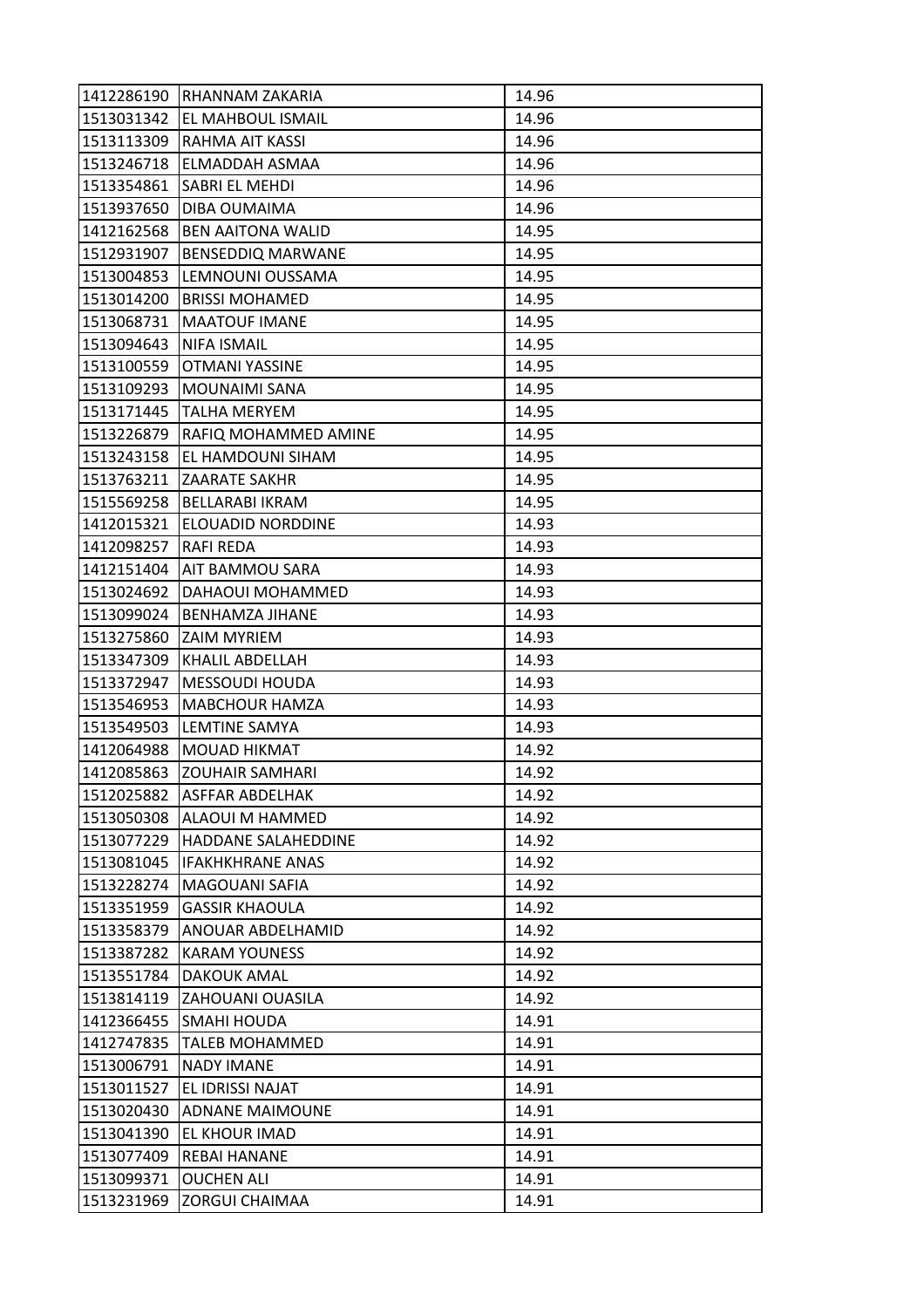| 1513277300 | <b>IZEM ASMAA</b>           | 14.91 |
|------------|-----------------------------|-------|
| 1513324209 | <b>SALHI MOHAMED</b>        | 14.91 |
| 1513358372 | <b>ANASSE IKRAM</b>         | 14.91 |
| 1513758823 | EL AALOUCHE OMAR            | 14.91 |
| 1513784842 | <b>CHAFIQ KARIM</b>         | 14.91 |
| 1513900169 | <b>AZOUAINE ANAS</b>        | 14.91 |
| 1515004846 | NIDHAMMOU YOUNES            | 14.91 |
| 1412076396 | <b>FEDOUA BENSIDI</b>       | 14.90 |
| 1412096824 | <b>MAROUANE HSISOU</b>      | 14.90 |
| 1412163720 | <b>AZZOUZI SAID</b>         | 14.90 |
| 1512360740 | EL IDRISSI SABRI ISMAIL     | 14.90 |
| 1513000732 | JABOU ACHRAF                | 14.90 |
| 1513016820 | <b>MAGHANI HAJAR</b>        | 14.90 |
| 1513025284 | <b>ELAMHAD SAMIRA</b>       | 14.90 |
| 1513083307 | KHALDAOUI ROUKAYA           | 14.90 |
| 1513092462 | <b>SNIBA NASSIMA</b>        | 14.90 |
| 1513243571 | <b>TOUAILAB MOHAMMED</b>    | 14.90 |
| 1513246811 | ELMAKKAKI LAMIAA            | 14.90 |
| 1513321822 | <b>KHALLOUK YAHIA</b>       | 14.90 |
| 1513552269 | JAAFAR KHAOULA              | 14.90 |
| 1513871151 | LEHSINI MARWA               | 14.90 |
| 1513931643 | TIMOUHIN HIND               | 14.90 |
| 1412327795 | EL ASSAD NOUHAILA           | 14.89 |
| 1412342024 | CHENCHAR OUMAYMA            | 14.89 |
| 1512863692 | <b>BAKHTAOUI EL HOUARI</b>  | 14.89 |
| 1513001812 | KADI ABDELHAMID             | 14.89 |
| 1513006792 | <b>BELHACHMI ISSAM</b>      | 14.89 |
| 1513011011 | <b>ELKHADARY OMAR</b>       | 14.89 |
| 1513012853 | ETTAYARSSOUTI AYYOUB        | 14.89 |
| 1513023951 | LAARAJ ZAYNAB               | 14.89 |
| 1513034085 | LAHROUD SOUHAILA            | 14.89 |
| 1513077481 | <b>AGORRAM MOHAMED</b>      | 14.89 |
| 1513083303 | <b>IJJIG KHAOULA</b>        | 14.89 |
| 1513174311 | LAFHAILI SANA               | 14.89 |
| 1513940750 | <b>BEKAR MOHAMED TAHA</b>   | 14.89 |
| 1411244897 | <b>GAMMAR SOUFIANE</b>      | 14.88 |
| 1412070900 | <b>SARA BELARRAS</b>        | 14.88 |
| 1412189373 | <b>BOUICHICHAN MOUHCINE</b> | 14.88 |
| 1513025774 | LADHAM ABDELWAHED           | 14.88 |
| 1513028194 | <b>OUSSALAH ABDELWAHED</b>  | 14.88 |
| 1513088879 | <b>JELLAB YOUNES</b>        | 14.88 |
| 1513094702 | MOUZAKI HANANE              | 14.88 |
| 1513149990 | EL FOURKANI AYOUB           | 14.88 |
| 1513171528 | <b>BERNAKI SANAA</b>        | 14.88 |
| 1513174344 | <b>OUAMNA HAMZA</b>         | 14.88 |
| 1513540449 | <b>BENAKRACH YASIR</b>      | 14.88 |
| 1513549226 | <b>CHANEB ANAS</b>          | 14.88 |
| 1513796056 | <b>MANI YOUSSEF</b>         | 14.88 |
| 1513803405 | <b>ZAROUALI SALIMA</b>      | 14.88 |
| 1414263624 | AZIZ ILYASS                 | 14.87 |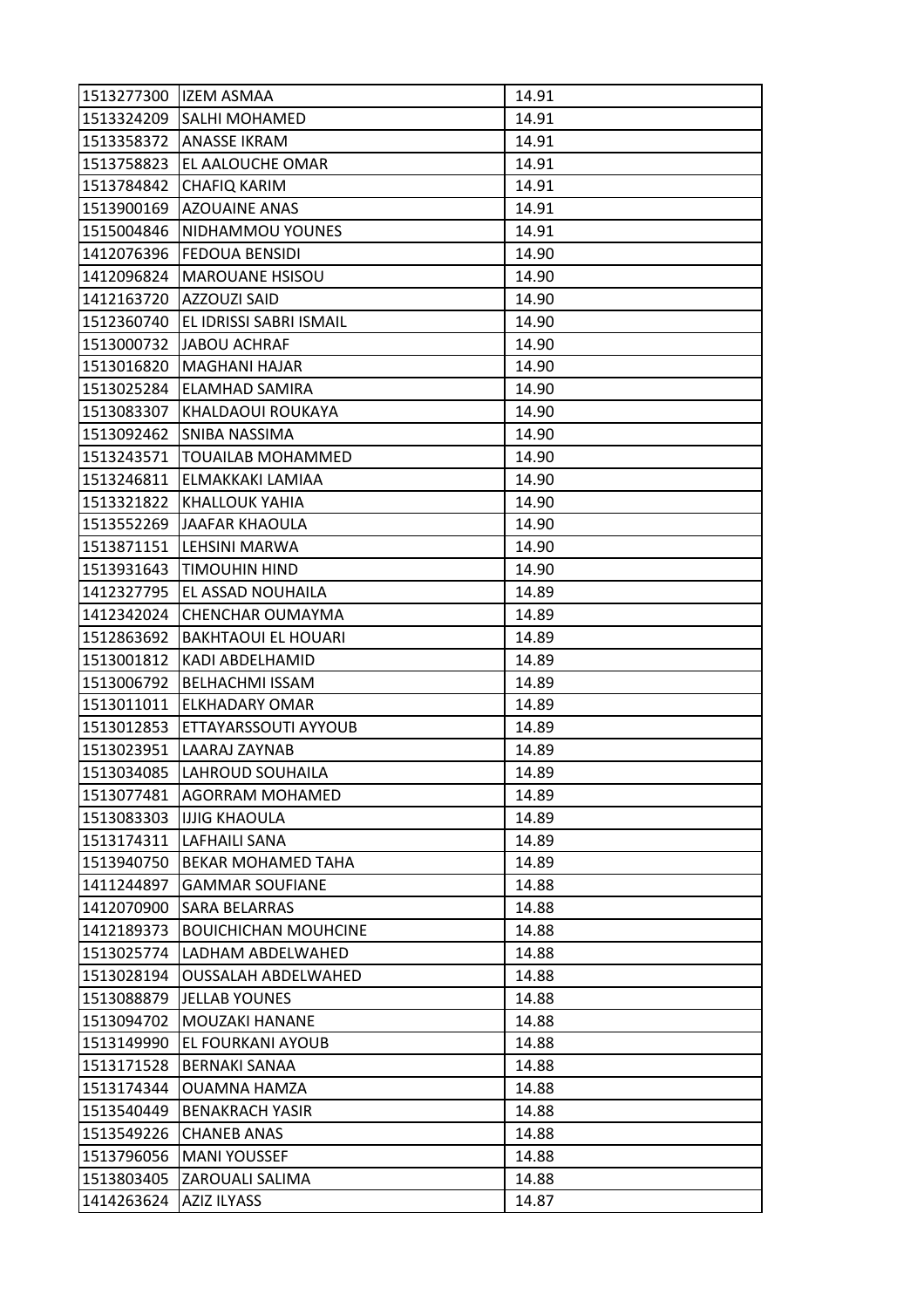| 1513002158 | M HAIRIG AMAL                 | 14.87 |
|------------|-------------------------------|-------|
| 1513002294 | <b>CHOUCHOU ACHRAF</b>        | 14.87 |
| 1513024848 | JABRANE ABDELHAMID            | 14.87 |
| 1513027322 | EL MOUSSI HAMZA               | 14.87 |
| 1513037752 | MALAININE LAILA               | 14.87 |
| 1513039241 | EL BARBOUCHI BADR             | 14.87 |
| 1513347000 | ELHAJJAJI SARA                | 14.87 |
| 1513348277 | YAZIDI IMANE                  | 14.87 |
| 1513366493 | JAHOUI JIHAD                  | 14.87 |
| 1513376095 | ABDELALIM SOUHAILA            | 14.87 |
|            | 1513379609 AFFACH HICHAM      | 14.87 |
| 1513954128 | <b>AITBABAKHAIY CHAYMAE</b>   | 14.87 |
| 1513956671 | MOULLAMRI MOUNA               | 14.87 |
| 1411935067 | <b>FADILI ATMANE</b>          | 14.86 |
| 1512005205 | BEN SMAIL EL MAHFOUD          | 14.86 |
| 1512014149 | MORSSAOUI SAIF EDDINE         | 14.86 |
| 1513014236 | <b>MAHNA AYOUB</b>            | 14.86 |
| 1513068293 | ENNIDA NOUHAILA               | 14.86 |
| 1513077347 | <b>HBIBRCHATE DOHA</b>        | 14.86 |
| 1513152327 | <b>OUASMI NESRINE</b>         | 14.86 |
| 1513333377 | BENAISA KHOMSI HICHAM         | 14.86 |
| 1513551687 | <b>BENTALEB SABER</b>         | 14.86 |
| 1513618884 | LAHMAIDI MANSOUR              | 14.86 |
| 1513777850 | <b>BOUSLAH NOURELHODA</b>     | 14.86 |
| 1412006998 | <b>BALLOUK ELMAHDI</b>        | 14.85 |
| 1412054023 | HAIRANI MOHAMED               | 14.85 |
| 1412077480 | ABDESSADIK BELLAOUI           | 14.85 |
| 1512076784 | <b>BAZZY ZINEB</b>            | 14.85 |
| 1513034189 | EL MACHOUTI SANA              | 14.85 |
| 1513035607 | EL KHAOULI WAFA               | 14.85 |
| 1513036925 | <b>BOUCHAIT HASNAE</b>        | 14.85 |
| 1513051173 | <b>ENNASRY SOUMAYA</b>        | 14.85 |
| 1513066294 | <b>OUDRAR HASNAE</b>          | 14.85 |
| 1513238409 | RIGUI ELMEHDI                 | 14.85 |
| 1513350577 | EL ASRY YASSINE               | 14.85 |
| 1513935222 | SALHI ABDELMAJID              | 14.85 |
| 1412280132 | <b>SAFAE FADILI</b>           | 14.84 |
| 1412318462 | <b>KHALIL CHAIMAA</b>         | 14.84 |
| 1412397129 | EL ALOUI ANAS                 | 14.84 |
| 1412551618 | AHMED RACHID AYATALLAH        | 14.84 |
| 1513023969 | LAGNAOUI ALI                  | 14.84 |
| 1513093365 | TAHIRI RACHID                 | 14.84 |
| 1513100065 | EL MEZOUARI EL GLAOUI ARQUAM  | 14.84 |
| 1513104885 | <b>BOUDARINE AYOUB</b>        | 14.84 |
| 1513355096 | <b>BOUHERA AICHA</b>          | 14.84 |
| 1513366318 | <b>MOUHIB ACHRAF</b>          | 14.84 |
| 1513540505 | <b>OUCHENE AYOUB</b>          | 14.84 |
| 1412023740 | <b>BOUMOUSSOU AHMED AMINE</b> | 14.83 |
| 1412248973 | <b>BRIYA SALIMA</b>           | 14.83 |
| 1412927309 | <b>BOUQBOU SOUKAYNA</b>       | 14.83 |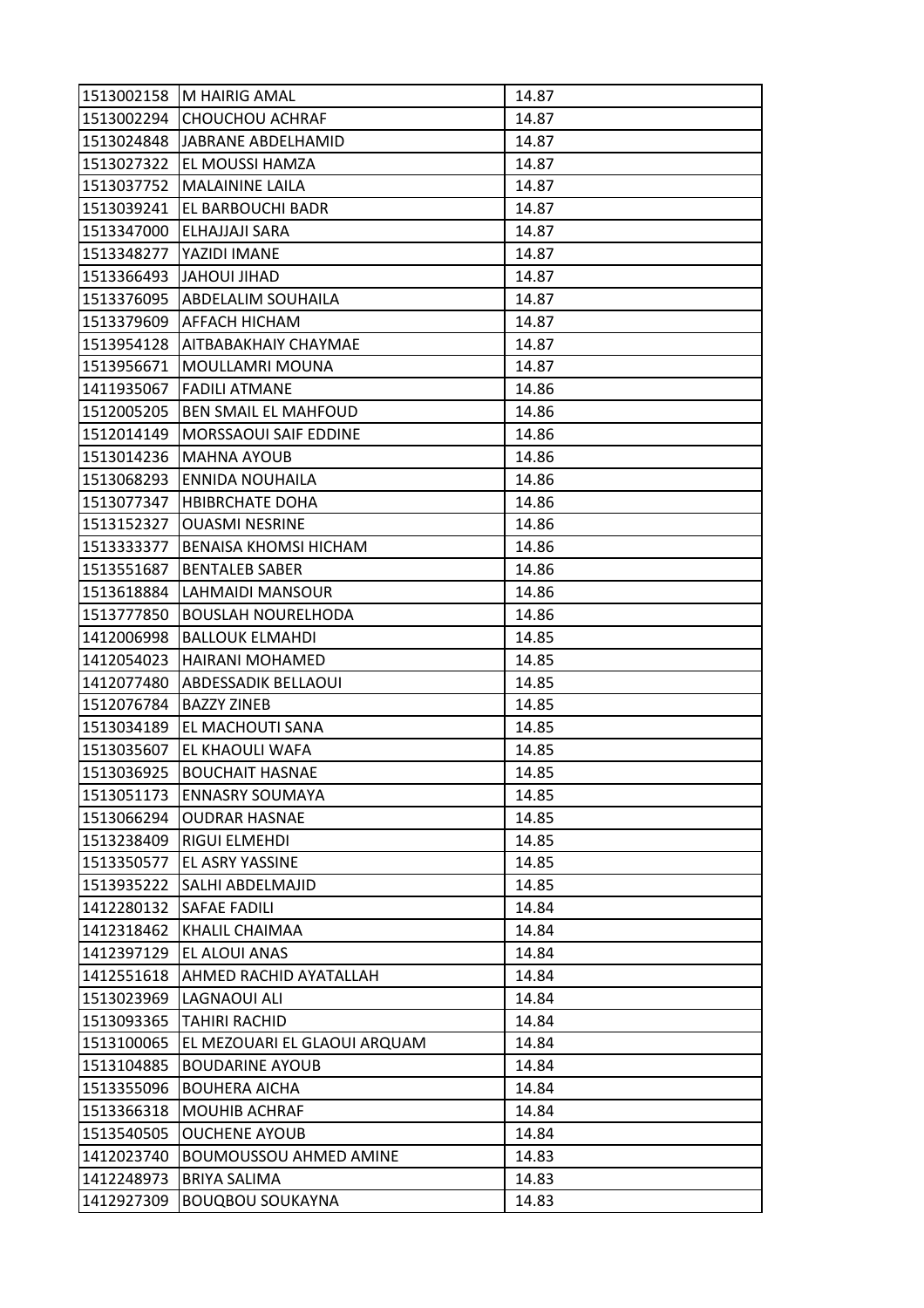| 1512018105 | DIBA ABDELKABIR           | 14.83 |
|------------|---------------------------|-------|
| 1513014400 | <b>BOURHIM ANISS</b>      | 14.83 |
| 1513279966 | <b>ELJALISSI YOUSSEF</b>  | 14.83 |
| 1513286025 | <b>CHERFAOUI HOUDA</b>    | 14.83 |
| 1513320129 | SAIDI HAFSA               | 14.83 |
| 1513350594 | <b>MIMI AYOUB</b>         | 14.83 |
| 1411080696 | SAID HABIB RABI           | 14.82 |
| 1412002200 | <b>RAHALI OTHMANE</b>     | 14.82 |
| 1412155565 | <b>BOULAHROUF WALID</b>   | 14.82 |
| 1511097758 | ENNACIRI JAMAL            | 14.82 |
| 1512031904 | <b>ELARZGUENE ANAS</b>    | 14.82 |
| 1512086497 | <b>AIT BARI TARIQ</b>     | 14.82 |
| 1512846390 | <b>BENGHARDA EL MAHDI</b> | 14.82 |
| 1513017347 | AIT BAKRIM AICHA          | 14.82 |
| 1513055096 | <b>BOUSDRA HAMZA</b>      | 14.82 |
| 1513080833 | <b>BAYA KAWTAR</b>        | 14.82 |
| 1513089132 | <b>TARMIDI YASSINE</b>    | 14.82 |
| 1513111135 | <b>BOUHAD NOUR EDDINE</b> | 14.82 |
| 1513282263 | ALAOUI MRANI CHAIMAA      | 14.82 |
| 1513536768 | <b>ABOULMAJD CHAIMAE</b>  | 14.82 |
| 1513543133 | <b>ABA MOHAMED</b>        | 14.82 |
| 1513605843 | EL MOUTEE KHALIL          | 14.82 |
| 1412863592 | <b>OUOUJJI OMAR</b>       | 14.80 |
| 1512081140 | <b>HAFID HANANE</b>       | 14.80 |
| 1513034172 | <b>SEMLANE BRAHIM</b>     | 14.80 |
| 1513111106 | <b>MOUJAHID LAILA</b>     | 14.80 |
| 1513171586 | EL HILALI HATIM           | 14.80 |
| 1513226534 | <b>OUYAHIA BRAHIM</b>     | 14.80 |
| 1513279485 | <b>CHAIF YOUSSEF</b>      | 14.80 |
| 1513337950 | ELMRIMI OTHMANE           | 14.80 |
| 1513349851 | AMGHAR ZINEB              | 14.80 |
| 1513352464 | <b>ASWAB MAHA</b>         | 14.80 |
| 1513778893 | <b>OUMARI CHAYMAE</b>     | 14.80 |
| 1412040490 | YASSINE RHANNOU           | 14.79 |
| 1412099618 | TAMAA KARIM               | 14.79 |
| 1513004094 | DAFALI IKRAM              | 14.79 |
| 1513077294 | <b>ADRIF HAFSA</b>        | 14.79 |
| 1513094770 | <b>SAIFI LAMYA</b>        | 14.79 |
| 1513107853 | GHAZZAOUI OUMAYMA         | 14.79 |
| 1513111656 | <b>GORFTI MANAL</b>       | 14.79 |
| 1513240824 | <b>BELHAJJA SAFAA</b>     | 14.79 |
| 1513944893 | JAZZAR TAHA               | 14.79 |
| 1412018096 | EL AZZAOUI KHALID         | 14.78 |
| 1412070438 | SALWA RHOLOFOU            | 14.78 |
| 1412098047 | ELALAOUI CHIGUII SOUKAINA | 14.78 |
| 1412286155 | MELLOUKI OUSSAMA          | 14.78 |
| 1412322420 | JARCHIFY MOHAMMED AMINE   | 14.78 |
| 1412342308 | LAHOUAICHRI NESSAIBA      | 14.78 |
| 1512032894 | AIT TIGARGANT MAROUANE    | 14.78 |
| 1513006722 | <b>ATTAOUIL IMANE</b>     | 14.78 |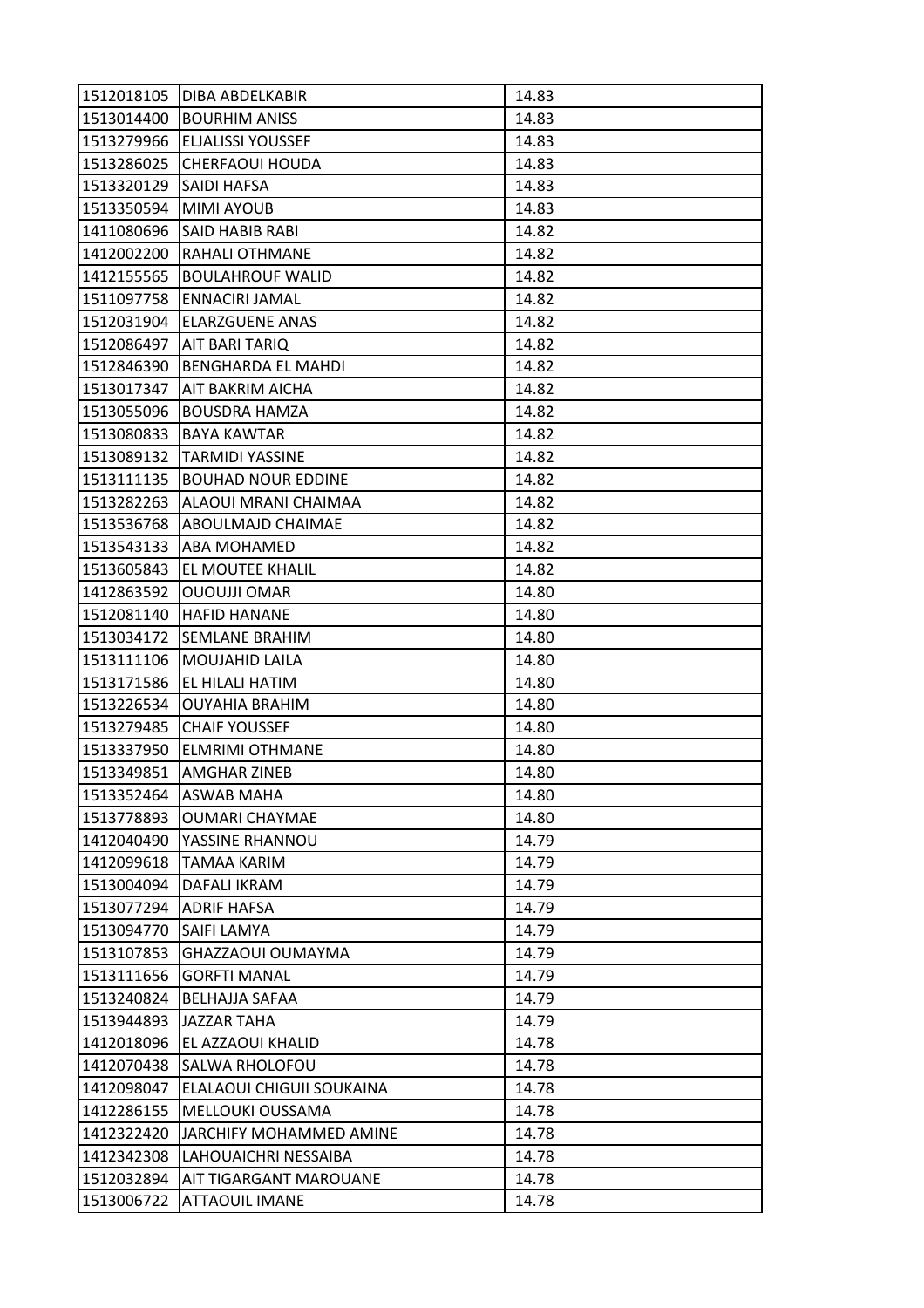| 1513017979 | <b>BOUMHAOUT MOHAMED</b>      | 14.78 |
|------------|-------------------------------|-------|
| 1513098214 | <b>ELBAROUDI MOHAMED RIDA</b> | 14.78 |
| 1513226863 | KHALFAOUI SALMA               | 14.78 |
| 1513232059 | <b>BENFADMA NOUHAILA</b>      | 14.78 |
| 1513232172 | HAMAMOUCHI M HAMED            | 14.78 |
| 1513348703 | <b>BEN WARRAK IKRAM</b>       | 14.78 |
| 1513375445 | <b>BELKHARRAZ SABAH</b>       | 14.78 |
| 1513550577 | LALAOUI SALIM MALAK           | 14.78 |
| 1513942817 | <b>AIT ICHOU SOUFYANE</b>     | 14.78 |
| 1412383772 | MOUSSALLI ABDELHAKIM          | 14.77 |
| 1512083421 | <b>AKHARAS LAMYAA</b>         | 14.77 |
| 1513078503 | <b>BERKAOUI RIDA</b>          | 14.77 |
| 1513101390 | EL KHALIDI YOUNES             | 14.77 |
| 1513274209 | ELMASMOUDI IHSSANE            | 14.77 |
| 1513282291 | <b>BEDDA MERYEM</b>           | 14.77 |
| 1513342605 | ITAIHARI AYMANE               | 14.77 |
| 1513694890 | <b>HAFDANE KAOUTAR</b>        | 14.77 |
| 1513745061 | <b>MEZIOUI DOHA</b>           | 14.77 |
| 1412077465 | LAMIAA ZITOUNI                | 14.76 |
| 1513009487 | MAFHOUM FADWA                 | 14.76 |
| 1513014143 | <b>EL BOUYOUSFI KAWTHAR</b>   | 14.76 |
| 1513027229 | <b>HFA MARYAM</b>             | 14.76 |
| 1513039466 | WAHMANI BOCHRA                | 14.76 |
| 1513050472 | TAMIM MOHAMED EL AMINE        | 14.76 |
| 1513379887 | <b>BELAKHDAR MEHDI</b>        | 14.76 |
| 1513862486 | <b>TOMMOUHI NAIMA</b>         | 14.76 |
| 1412098509 | <b>BASSIM BEN BADDAN</b>      | 14.75 |
| 1412098994 | FATIMA-EZZAHRA HACHEFI        | 14.75 |
| 1412157140 | KOUBACHI YOUNESS              | 14.75 |
| 1512098021 | EL AMRANI KARIM               | 14.75 |
| 1513029436 | KADDOURI ABDELLAH             | 14.75 |
| 1513098120 | <b>OULAD HAMOUCH ISMAIL</b>   | 14.75 |
| 1513099542 | <b>CHADRAME OUMAIMA</b>       | 14.75 |
| 1513333016 | ELAMRANI ELHANCHI IMANE       | 14.75 |
| 1513355215 | ETTALBI HOURIA                | 14.75 |
| 1513357999 | <b>OUALIME YASSINE</b>        | 14.75 |
| 1513764495 | ER REGUYBY MERYEM             | 14.75 |
| 1513787015 | <b>TOUZANI ASMAE</b>          | 14.75 |
| 1513803844 | ZARAOUI MOHAMED               | 14.75 |
| 1513804695 | <b>MAJDOUB HAFSSA</b>         | 14.75 |
| 1412228611 | SALAHEDDINE NAJI              | 14.74 |
| 1412523016 | DOUNIA AIT HAMMI              | 14.74 |
| 1513016812 | <b>OUZEDDI MARYEM</b>         | 14.74 |
| 1513017353 | EGDADI YOUSSOUF               | 14.74 |
| 1513024094 | <b>OUMENSOUR AHMED</b>        | 14.74 |
| 1513029012 | ID HSSAINE HAFIDA             | 14.74 |
| 1513031412 | <b>NAFZAOUI ZINEB</b>         | 14.74 |
| 1513077448 | LAKHTAR CHAIMAA               | 14.74 |
| 1513091610 | LAKBITA OUMAIMA               | 14.74 |
| 1513102064 | <b>JAADAOUI AMINE</b>         | 14.74 |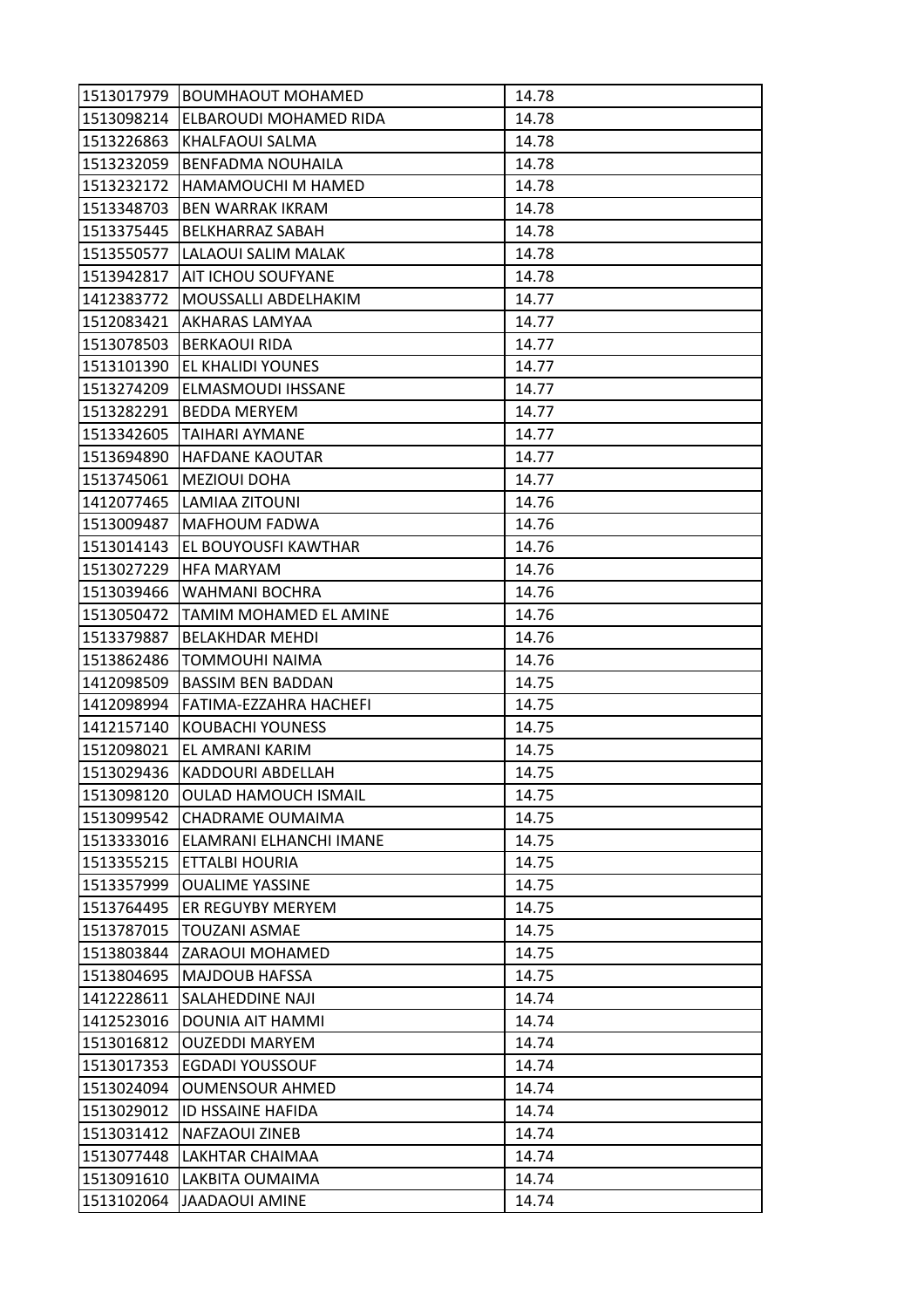| 1513196739 | KANNOUCH IBTISSAM           | 14.74 |
|------------|-----------------------------|-------|
| 1513365170 | <b>SALMI AMJAD</b>          | 14.74 |
| 1513806541 | LACHKHAM SOUKAYNA           | 14.74 |
| 1412347561 | LEKNOUCH WISSAL             | 14.73 |
| 1513033375 | EL MCHICHI KARIMA           | 14.73 |
| 1513037366 | <b>IDAHMED YOUSSEF</b>      | 14.73 |
| 1513037485 | <b>FAKNACHI SAID</b>        | 14.73 |
| 1513068233 | EL BAZ HICHAM               | 14.73 |
| 1513279497 | <b>LABIJ IMANE</b>          | 14.73 |
| 1513361306 | <b>HAOUARI NOUHAILA</b>     | 14.73 |
| 1513525993 | <b>TAMIM ABDELILAH</b>      | 14.73 |
| 1411014522 | EL BAHAJI OTHMAN            | 14.72 |
| 1412070327 | <b>AYOUB NAFIA</b>          | 14.72 |
| 1412360019 | <b>SOUKANE AYOUB</b>        | 14.72 |
| 1512359573 | <b>JDILY ACHRAF</b>         | 14.72 |
|            | 1513016930 ERRAMI YOUNES    | 14.72 |
| 1513019698 | ASNAOUI MOHAMMED            | 14.72 |
| 1513021734 | EL BARJ M HAMED             | 14.72 |
| 1513022758 | <b>KAMOUCH ASSIA</b>        | 14.72 |
| 1513033313 | <b>BOUZBIB CHAIMAE</b>      | 14.72 |
| 1513080941 | <b>QAILOUNA YOUSSEF</b>     | 14.72 |
| 1513093299 | <b>BELLOUT MOHAMED TAHA</b> | 14.72 |
| 1513100224 | KABBAJ ZINEB                | 14.72 |
| 1513165130 | <b>WAKIL MAROUANE</b>       | 14.72 |
| 1513231756 | <b>HADHOUDI CHAIMAE</b>     | 14.72 |
| 1513245820 | JOUHARI CHOUAIB             | 14.72 |
| 1513283538 | EL BASRI ANASS              | 14.72 |
| 1513351776 | <b>HIBAOUI KAWTAR</b>       | 14.72 |
| 1513381973 | AFID MOHAMED                | 14.72 |
| 1513796017 | AMRHAR WALID                | 14.72 |
| 1412050040 | AYYACH OUSSAMA              | 14.71 |
| 1412251347 | <b>IKRAM SABRI</b>          | 14.71 |
| 1412397214 | <b>ABELHAD LAILA</b>        | 14.71 |
| 1511039522 | MERZOUGUE SIDMOU            | 14.71 |
| 1513032593 | <b>BAZYAN MARYAM</b>        | 14.71 |
| 1513048633 | <b>BOUGHNAM TAOUFIQ</b>     | 14.71 |
| 1513048797 | <b>BOUDAOUD ABDELAZIZ</b>   | 14.71 |
| 1513068719 | <b>MOUHAJIR ABOUBAKR</b>    | 14.71 |
| 1513069665 | ES SAGHIR SOUKAINA          | 14.71 |
| 1513100532 | <b>NASSAH CHAIMAE</b>       | 14.71 |
| 1513100638 | EL OTMANI DEHBI ROUKAYA     | 14.71 |
| 1513107833 | ELKHALOUA LAMYA             | 14.71 |
| 1513241680 | <b>TOUAF HAMZA</b>          | 14.71 |
| 1513283348 | <b>ELKILI AFAF</b>          | 14.71 |
| 1513288427 | <b>LAHBIL HOUCINE</b>       | 14.71 |
| 1513372739 | <b>FILALI IMANE</b>         | 14.71 |
| 1513605789 | <b>BARROUCH FAYCAL</b>      | 14.71 |
| 1513939097 | AACHOUCH ABDELLAH           | 14.71 |
| 1412099509 | <b>HIND SARDI</b>           | 14.70 |
| 1412906834 | <b>MAHBOUB MARWA</b>        | 14.70 |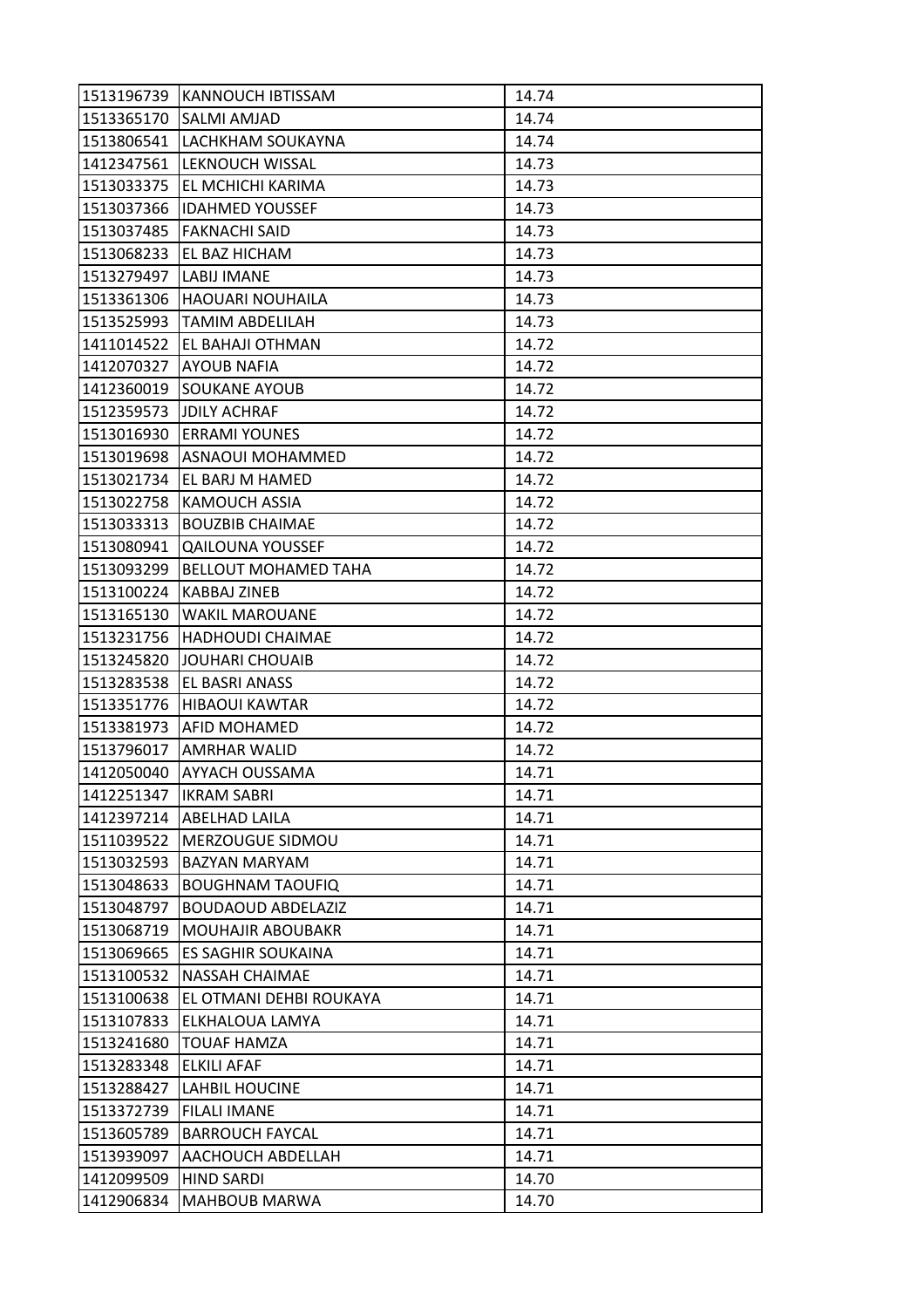| 1513004261 | <b>HASSIM SALMA</b>       | 14.70 |
|------------|---------------------------|-------|
| 1513007809 | <b>ESGHIR AMINE</b>       | 14.70 |
| 1513014997 | <b>SELLAL AMINE</b>       | 14.70 |
| 1513023643 | <b>OUDAD YACINE</b>       | 14.70 |
| 1513078508 | ALAMIHLIMI ABDELILAH      | 14.70 |
| 1513083231 | EL HAFIDI ASMA            | 14.70 |
| 1513099040 | <b>HAMMADI SAAD</b>       | 14.70 |
| 1513112433 | BENZOUINE ABDELMOUNAIM    | 14.70 |
| 1513194708 | ELRHAZZALI HOSSAME        | 14.70 |
| 1513199529 | EL OMARI HIBA             | 14.70 |
| 1513228790 | LOURINI MARYAM            | 14.70 |
| 1513243972 | <b>ZOUILA LAILA</b>       | 14.70 |
| 1513250171 | ESSALEHY ABDELFETTAH      | 14.70 |
| 1513281673 | <b>MOKRANE SALWA</b>      | 14.70 |
| 1513368145 | ZAHID CHAIMAA             | 14.70 |
| 1513375472 | NAIT ILYASSE SAYDA        | 14.70 |
| 1513380105 | DAROUICH HAMZA            | 14.70 |
| 1513522255 | <b>JAZOULI KENZA</b>      | 14.70 |
| 1513803137 | <b>BCHIBACH AICHA</b>     | 14.70 |
| 1513931706 | RAGRAGUI NAOUFAL          | 14.70 |
| 1513956845 | <b>BOUTKHIL WAIL</b>      | 14.70 |
| 1412033733 | EL KHMISSI MOHAMED        | 14.68 |
| 1412336408 | RHOUFIRY AHLAM            | 14.68 |
| 1513003042 | <b>IBARIOUEN AMAL</b>     | 14.68 |
| 1513026131 | <b>ARAHAL SAID</b>        | 14.68 |
| 1513089764 | OUAMMOU HAMZA             | 14.68 |
| 1513095965 | <b>KABRANE SOUMIA</b>     | 14.68 |
| 1513154136 | <b>BADRI SOUFIANE</b>     | 14.68 |
| 1513160373 | <b>ASGUINE IMANE</b>      | 14.68 |
| 1513193852 | <b>ELHANSALI YOUSSOUF</b> | 14.68 |
| 1513231959 | SALAHEDDINE OUMAIMA       | 14.68 |
| 1513378567 | RACHIKH MERYEM            | 14.68 |
| 1513534927 | EL HAIL HAFID             | 14.68 |
| 1513938235 | <b>OUAHMAD ALI</b>        | 14.68 |
| 1412088864 | <b>HAYAT OUAKRIM</b>      | 14.67 |
| 1412379967 | KHARBOUCH OUSSAMA         | 14.67 |
| 1513015779 | <b>ILILOU TARIK</b>       | 14.67 |
| 1513096172 | <b>MEGLAOUI MERIEM</b>    | 14.67 |
| 1513100078 | <b>NOKRA KAOUTAR</b>      | 14.67 |
| 1513101352 | <b>OUBAALLA ASMAA</b>     | 14.67 |
| 1513111915 | KIBARI KAOUTAR            | 14.67 |
| 1513227590 | <b>SEHLAOUI CHAIMAE</b>   | 14.67 |
| 1513270131 | <b>SERRAFI IBRAHIM</b>    | 14.67 |
| 1513281292 | RAOUDI AYOUB              | 14.67 |
| 1513293225 | <b>NASEF AYOUB</b>        | 14.67 |
| 1513329813 | LACHGAR MAROUA            | 14.67 |
| 1513352299 | <b>RAYSSI FAY AL</b>      | 14.67 |
| 1513368847 | <b>BARHNICH ABDELAZIZ</b> | 14.67 |
| 1513755467 | EL AFFANI SALIMA          | 14.67 |
| 1513871072 | DAROUI NADA               | 14.67 |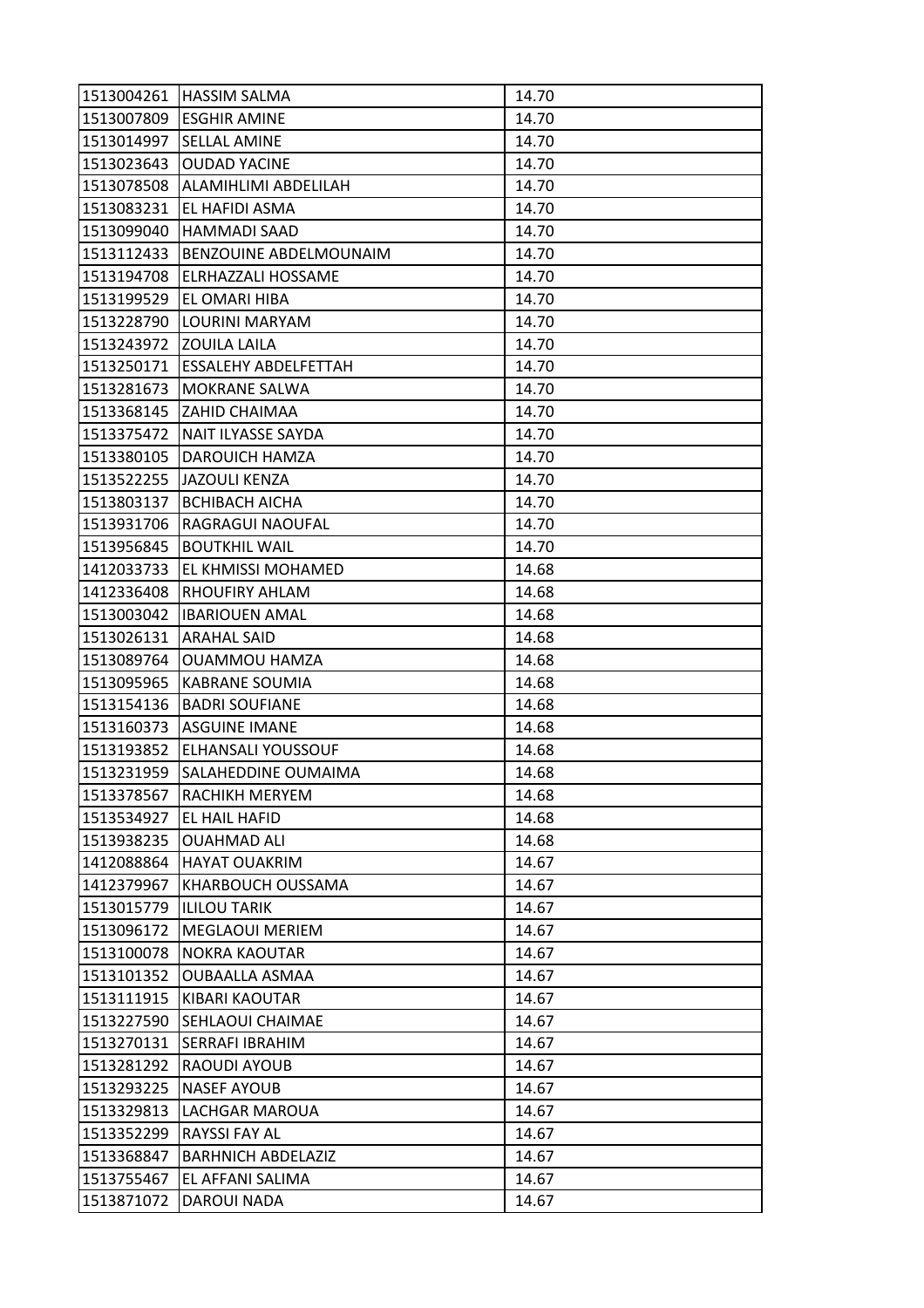| 1513956754 | <b>KADDOURI HAJAR</b>         | 14.67 |
|------------|-------------------------------|-------|
| 1412019586 | MOUCHTACH CHARAF-EDDINE       | 14.66 |
| 1412075759 | <b>MOHAMED EL MOUSLIH</b>     | 14.66 |
| 1412426899 | <b>ECHTAIBI EL MEHDI</b>      | 14.66 |
| 1513009837 | <b>BOUKABOU HICHAM</b>        | 14.66 |
| 1513329394 | <b>BOULLI KAWTAR</b>          | 14.66 |
| 1513365958 | <b>BRAER ASSIA</b>            | 14.66 |
| 1513937931 | ELWAHCH RAHMA                 | 14.66 |
| 1412054868 | <b>EL GHAMOUR YOUSSEF</b>     | 14.65 |
| 1412068707 | EL HAFID SOUKAINA             | 14.65 |
| 1513041913 | AABASSATI BOUCHRA             | 14.65 |
| 1513340680 | KIBAL HAJAR                   | 14.65 |
| 1513366490 | JAHOUI HAJAR                  | 14.65 |
| 1513613146 | <b>EL GANNOUR MERYEM</b>      | 14.65 |
| 1412073510 | <b>ABDELAZIZ AIT AHMAD</b>    | 14.64 |
|            | 1412099273 AYMANE OUADI       | 14.64 |
| 1412400846 | MAHMOUDI HAMZA                | 14.64 |
| 1513002232 | <b>ENNADIR OUSSAMA</b>        | 14.64 |
| 1513004731 | <b>DRISSI ETTAHIRI ISMAIL</b> | 14.64 |
| 1513049668 | <b>ESSOUBHY MOHAMED</b>       | 14.64 |
| 1513091001 | <b>FERTOUT KHALIL</b>         | 14.64 |
| 1513245705 | <b>TOUINBA SALMA</b>          | 14.64 |
| 1513384942 | <b>EJJALTY HASNAA</b>         | 14.64 |
| 1411042460 | JOUMADI JAMILA                | 14.63 |
| 1412098990 | WISSAL EL IDRISSI MOUBTASSIM  | 14.63 |
| 1513006720 | <b>AFIF IHSSANE</b>           | 14.63 |
| 1513017297 | LAHLOU BRAHIM                 | 14.63 |
| 1513111605 | <b>DAMNATI RIM</b>            | 14.63 |
| 1513245443 | LAHOUIBI TAWFIQ               | 14.63 |
| 1513289851 | EL KADRI KAWTAR               | 14.63 |
| 1513332191 | <b>HERRANE NASSIMA</b>        |       |
|            |                               | 14.63 |
| 1513338278 | <b>MEZZI SALMA</b>            | 14.63 |
| 1513781864 | <b>EL ALLAM SALMA</b>         | 14.63 |
| 1513847019 | ACHOUYAB AYOUB                | 14.63 |
| 1513853747 | <b>NHARI AICHA</b>            | 14.63 |
| 1513115544 | EL GUEZOULY WIJDANE           | 14.62 |
| 1513227511 | CHAKIRI SIHAM                 | 14.62 |
| 1513244537 | <b>SIRAOUI TARIK</b>          | 14.62 |
| 1513245704 | <b>MSOUGAR SAMIA</b>          | 14.62 |
| 1513250092 | <b>MEQSODI KHAOULA</b>        | 14.62 |
| 1513521078 | <b>OUBAHTTA SAIF</b>          | 14.62 |
| 1513552372 | OUAZZANI DYAA                 | 14.62 |
| 1513624863 | EL HARDOUZ GHITA              | 14.62 |
| 1513702705 | <b>FAROUK LAILA</b>           | 14.62 |
| 1513949636 | EL KTIBI EL HOUSSINE          | 14.62 |
| 1412004032 | <b>KARKOUB WAFA</b>           | 14.61 |
| 1412051419 | <b>ZADNAS INTISSAR</b>        | 14.61 |
| 1412070341 | <b>MOUEKIT SARA</b>           | 14.61 |
| 1412080994 | <b>INSAF CHABBOUBA</b>        | 14.61 |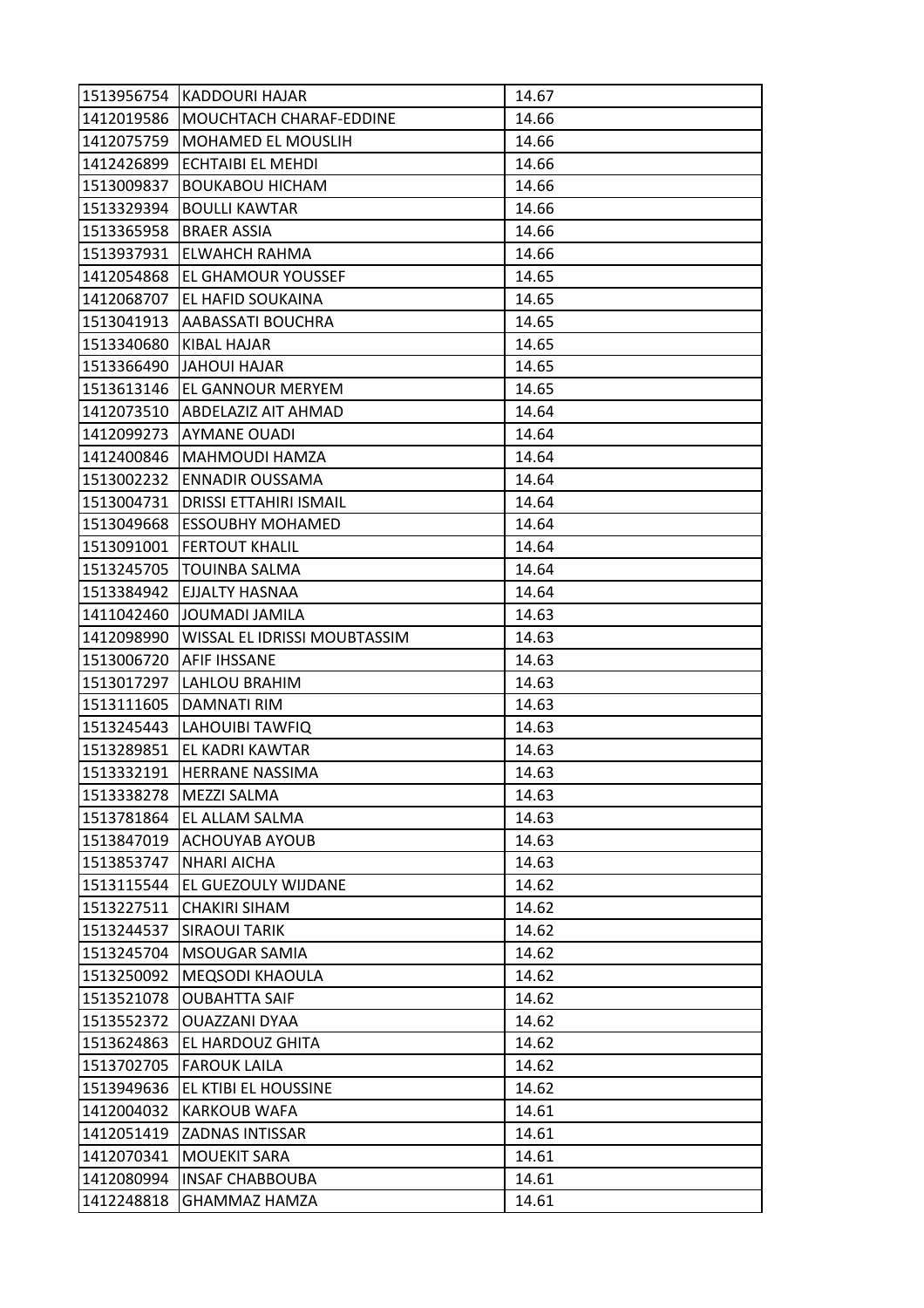| 1512031468 | <b>ED DAIF SOUFIANE</b>    | 14.61 |
|------------|----------------------------|-------|
| 1512078529 | <b>DARDOUR ABDELHADI</b>   | 14.61 |
| 1513001042 | <b>KOUBOUSSE SOUFIANE</b>  | 14.61 |
| 1513006463 | <b>ABDELILAH HIND</b>      | 14.61 |
| 1513172328 | <b>HADIJE HATIM</b>        | 14.61 |
| 1513243379 | <b>MRIKA YASSINE</b>       | 14.61 |
| 1513348980 | <b>MOUSHI SALMA</b>        | 14.61 |
| 1513349212 | <b>BOULASSAFER OUMAIMA</b> | 14.61 |
| 1513353831 | KHOUYA CHAIMA              | 14.61 |
| 1513366498 | <b>ELBARDY KHADIJA</b>     | 14.61 |
| 1513617322 | YASSINE MOHAMMED           | 14.61 |
| 1513741905 | SADQI AYYOUB               | 14.61 |
| 1412033716 | CHOURA NAWAL               | 14.60 |
| 1412043917 | <b>BELBASRI HAMZA</b>      | 14.60 |
| 1513009311 | <b>EFKIREN AYOUB</b>       | 14.60 |
| 1513543338 | ROUDANI NABIH ELHASSAN     | 14.60 |
| 1513549269 | ED DAOUDI ABDERRAHMAN      | 14.60 |
| 1513552462 | LAHLOU MIMI OUSSAMA        | 14.60 |
| 1412078776 | KHAMISSA ELMANSOURI        | 14.59 |
| 1412095633 | ISANAE BAKNI               | 14.59 |
|            | 1513031551 ELHIJAZI SALIMA | 14.59 |
| 1513068630 | EL AMRANI WAHIBA           | 14.59 |
| 1513231767 | RAJI ASMAE                 | 14.59 |
| 1513276585 | LAFNASSI MOHAMED           | 14.59 |
| 1513946667 | EL KHARROUBI OUMAIMA       | 14.59 |
| 1412378371 | <b>CHARBI SOHAIB</b>       | 14.58 |
| 1412921293 | <b>HARROUCHI ZINEB</b>     | 14.58 |
| 1513006447 | EL BAKRI SARA              | 14.58 |
| 1513014230 | <b>AZIL AYOUB</b>          | 14.58 |
| 1513026940 | <b>SAJID SOUKAINA</b>      | 14.58 |
| 1513098123 | <b>BAKAHOUI AYA</b>        | 14.58 |
| 1513100455 | EL KASSEH ADAM             | 14.58 |
| 1513183736 | <b>OUKKASSI FAISSEL</b>    | 14.58 |
| 1513231871 | MOULABBI LAILA             | 14.58 |
| 1513248147 | <b>BENHAMMOU SAAD</b>      | 14.58 |
| 1513272023 | REMZ CHAIMAE               | 14.58 |
| 1513323187 | <b>ENNAJAR BADR</b>        | 14.58 |
| 1513324818 | <b>ACHCHRFF KHADIJA</b>    | 14.58 |
| 1513324821 | EL AADIL BOUCHRA           | 14.58 |
| 1513358544 | <b>CHOUAIBI AYOUB</b>      | 14.58 |
| 1412099571 | YOUSSEF KHACHANI           | 14.57 |
| 1412226761 | <b>ARAHI OUMAIMA</b>       | 14.57 |
| 1512014611 | <b>AIT HADDOU HAMID</b>    | 14.57 |
| 1513048832 | <b>MGUILD HAFSA</b>        | 14.57 |
| 1513173995 | <b>CHAYMAE SAADAOUI</b>    | 14.57 |
| 1513226715 | <b>JMILI LAMIAA</b>        | 14.57 |
| 1513231418 | <b>AMAHMOUD EL MAHDI</b>   | 14.57 |
| 1513375396 | ESSOLAMI HAJAR             | 14.57 |
| 1513936737 | <b>BOUHJARI MOHAMMED</b>   | 14.57 |
| 1513941143 | <b>HADDADE AYOUB</b>       | 14.57 |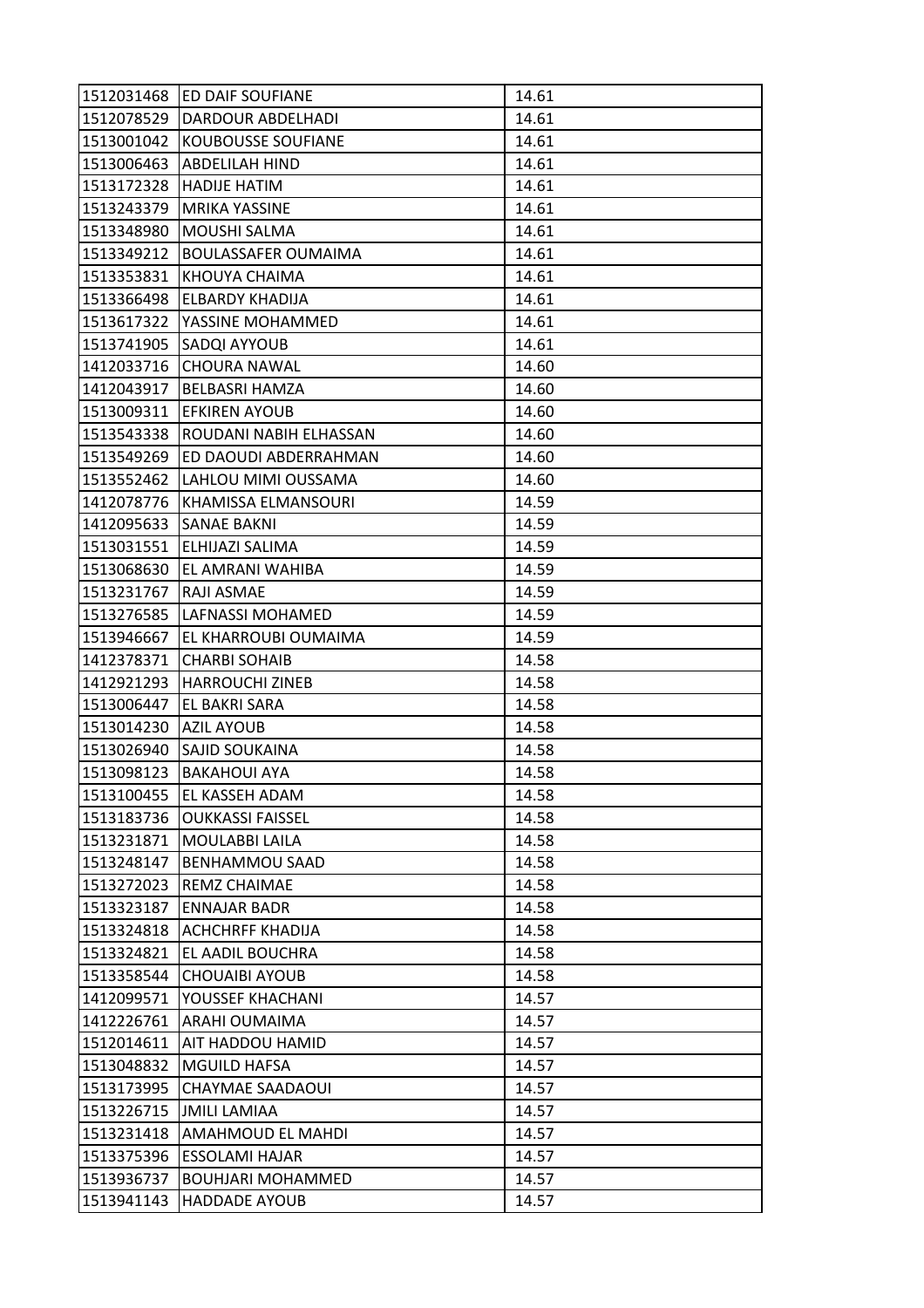| 1515267483 | EL MAHFOUDI BADREDDINE        | 14.56 |
|------------|-------------------------------|-------|
| 1412001918 | <b>DANDAN HICHAM</b>          | 14.55 |
| 1412043545 | <b>BAYA MOHAMED</b>           | 14.55 |
| 1412068817 | <b>BELFAKIR ISSAM</b>         | 14.55 |
| 1412074233 | <b>ABDELLAH ELMANSSOURI</b>   | 14.55 |
| 1412344627 | SABHI SAAD                    | 14.55 |
| 1412361901 | <b>JBIRI SOUKAINA</b>         | 14.55 |
| 1513050648 | <b>FIKRI ABDESSAMAD</b>       | 14.55 |
| 1513076801 | CHINAOUI FATIMA EZZAHRA       | 14.55 |
| 1513094626 | <b>ELBORKI NADIA</b>          | 14.55 |
|            | 1513111780 AIT BELLA SOUAD    | 14.55 |
| 1513113315 | ALMAHDI BAKKAR                | 14.55 |
| 1513114000 | EL AROUSY BAHIJA              | 14.55 |
| 1513162918 | <b>FARHI MEROUANE</b>         | 14.55 |
| 1513537917 | LOTFI SAFIA                   | 14.55 |
|            | 1513543429 CHIADMI ZAKARIA    | 14.55 |
| 1412250495 | ISALMA KAMAL                  | 14.54 |
| 1412389088 | EL HAIDACH FOUAD              | 14.54 |
| 1512923302 | EL KHALOUFI ABDELILAH         | 14.54 |
| 1513003717 | <b>BENIKOUD KAOUTAR</b>       | 14.54 |
|            | 1513004727 AHNINE CHAIMAE     | 14.54 |
| 1513009091 | <b>HAFID JIHAN</b>            | 14.54 |
| 1513027836 | <b>KARAM KHALID</b>           | 14.54 |
| 1513066770 | EL FADILI ABDELOUAHED         | 14.54 |
| 1513066780 | ELHADDAJI ASMA                | 14.54 |
| 1513080963 | <b>BOUDAL BRAHIM</b>          | 14.54 |
| 1513092671 | <b>BOUMERGOUD NACER</b>       | 14.54 |
| 1513173947 | KHADMAOUI ZAKARIA             | 14.54 |
| 1513231517 | <b>SAOUDI RANIA</b>           | 14.54 |
| 1513245801 | ELMAAZOUZI FATIMA EZZAHRA     | 14.54 |
| 1513346214 | HAJJI OUMAYMA                 | 14.54 |
| 1513373017 | <b>SAMIM AMAL</b>             | 14.54 |
| 1513526074 | <b>CHAOUI MANAL</b>           | 14.54 |
| 1513549299 | <b>BELTARCHI AYOUB</b>        | 14.54 |
| 1412088031 | SOUKAINA JAMA                 | 14.53 |
| 1412618596 | JABANE RABIA                  | 14.53 |
| 1512236594 | MOHAMMADI OUSSAMA             | 14.53 |
| 1513008709 | ER RAKIBI OMAIMA              | 14.53 |
| 1513029886 | LAGDAM FATIMA                 | 14.53 |
| 1513050660 | EL HAIRACH EL MAHJOUB         | 14.53 |
| 1513077274 | <b>ACHAROIK AYOUB</b>         | 14.53 |
| 1513081037 | <b>BOUSAID FATIMA EZZAHRA</b> | 14.53 |
| 1513281752 | <b>SALLAL HANAE</b>           | 14.53 |
| 1513379906 | AMBARI ABDERRAKIB             | 14.53 |
| 1513762887 | <b>KEBIRI WIAME</b>           | 14.53 |
| 1513954541 | <b>BENAMOU OUSSAMA</b>        | 14.53 |
| 1515131991 | NAOUM FATIMA EZZAHRA          | 14.53 |
| 1412099500 | HICHAM EL AASFI               | 14.52 |
| 1412279690 | <b>SFIRANE ANASS</b>          | 14.52 |
| 1513008439 | <b>BAMAD AICHA</b>            | 14.52 |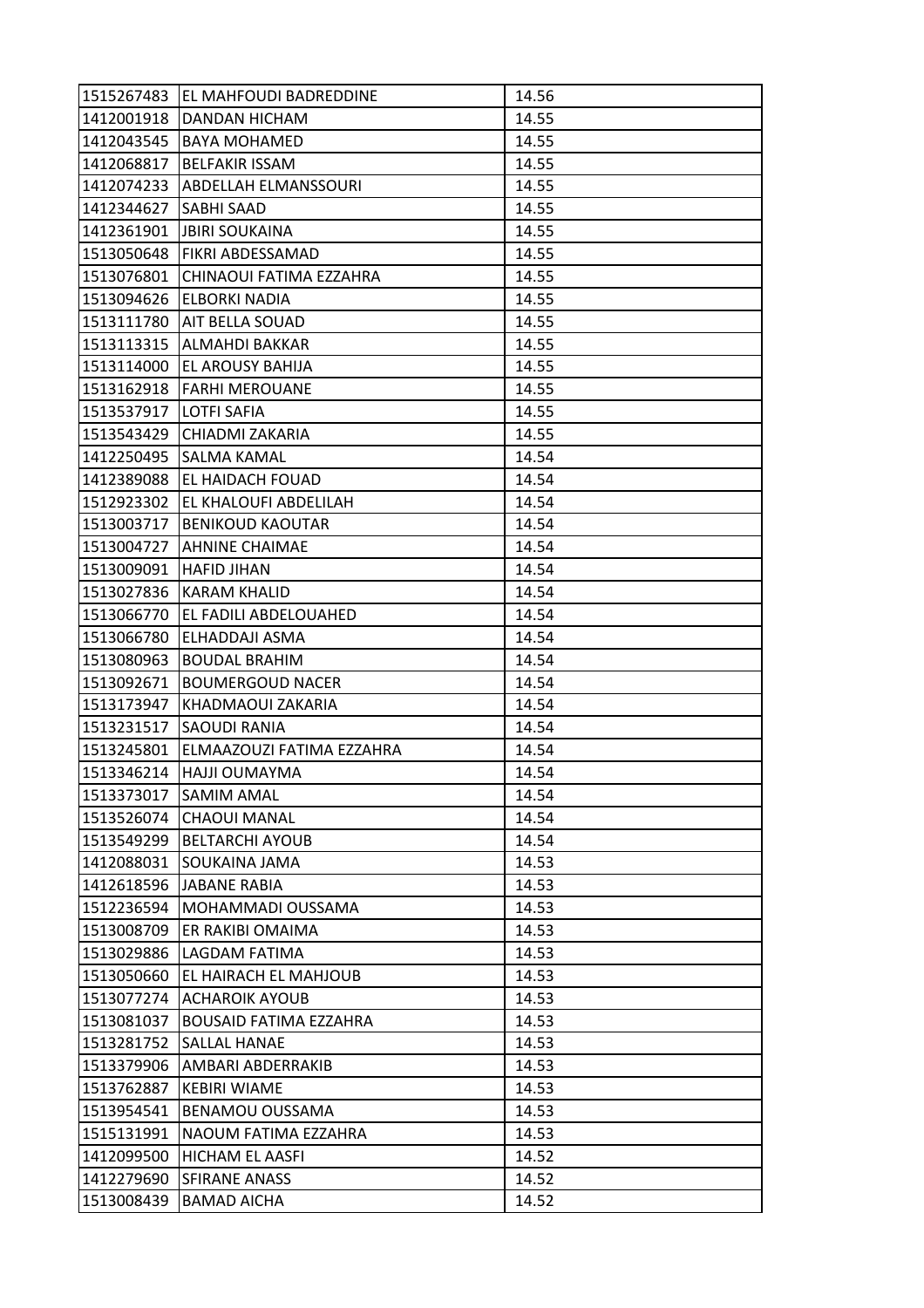| 1513013730 | LACHHAB RAJA                  | 14.52 |
|------------|-------------------------------|-------|
|            | 1513055853 HMIDDOUCH SAID     | 14.52 |
| 1513073109 | <b>JAIT ECHCHEIKH YOUSSEF</b> | 14.52 |
| 1513077304 | <b>FADI OUMAIMA</b>           | 14.52 |
| 1513089221 | EL AJI AMINE                  | 14.52 |
| 1513100229 | <b>SEKKAT KARIM</b>           | 14.52 |
| 1513245883 | <b>ELFEDDANI HOUDA</b>        | 14.52 |
| 1513280603 | <b>BANELHAQ OTHMANE</b>       | 14.52 |
| 1513335159 | <b>NOUINIA ANASS</b>          | 14.52 |
| 1513371878 | <b>TALABI OUMAIMA</b>         | 14.52 |
| 1513531731 | EL FILALI EL MAHDI            | 14.52 |
| 1513814211 | <b>ARROUD JIHANE</b>          | 14.52 |
| 1513930205 | <b>BOUBEKRI EL MEHDI</b>      | 14.52 |
| 1412294520 | <b>FARDI MOUNIA</b>           | 14.51 |
| 1513024118 | <b>HEMMANY RAJAE</b>          | 14.51 |
| 1513031279 | <b>OUJJEYR SOUKAINA</b>       | 14.51 |
| 1513050009 | EL HARRANE HOUDA              | 14.51 |
| 1513100630 | <b>BAFDIL MEHDI</b>           | 14.51 |
| 1513112983 | EL AFGHANI OUSSAMA            | 14.51 |
| 1513244570 | <b>CAMEL AFAF</b>             | 14.51 |
| 1513245802 | <b>TILFANI IMANE</b>          | 14.51 |
| 1513276096 | SADIQUI SOUKAINA              | 14.51 |
| 1513378996 | ROUIJEL IKBAL                 | 14.51 |
| 1513542068 | <b>BOURBIA SALIMA</b>         | 14.51 |
| 1412008433 | <b>CHOUAI ABDELGHAFOUR</b>    | 14.50 |
| 1412876845 | <b>BIBI AMINE</b>             | 14.50 |
| 1513000031 | ADOUAY MOHAMED                | 14.50 |
| 1513006888 | EZ ZEHMAD OMAIMA              | 14.50 |
| 1513017264 | <b>INDCHELH MARIAM</b>        | 14.50 |
| 1513017822 | <b>NSAISS MOHAMED</b>         | 14.50 |
| 1513074315 | <b>OUSSAMA BEN BOUSELHAM</b>  | 14.50 |
| 1513098876 | <b>NADIFIYINE KHALIL</b>      | 14.50 |
| 1513111913 | <b>BOUSSERGHINE ZAKARIA</b>   | 14.50 |
| 1513200176 | <b>BENIAKHY HALA</b>          | 14.50 |
| 1513244883 | <b>CHENTOUB ZINEB</b>         | 14.50 |
| 1513250151 | ELKIHAL FATIMA                | 14.50 |
| 1513745023 | <b>OUTIKNI YOUSSEF</b>        | 14.50 |
| 1513792392 | <b>AMAHRIT ANASS</b>          | 14.50 |
| 1411065033 | YOUSSEF BALLACHA              | 14.49 |
| 1411074498 | YASSINE AIT BELKOUHIA         | 14.49 |
| 1412007474 | LOUAZANI IKRAME               | 14.49 |
| 1412173794 | EL OQAYLY AHLAM               | 14.49 |
| 1412292740 | LAKRACHI HAMZA                | 14.49 |
| 1512292782 | ELHACHIMI HAMZA               | 14.49 |
| 1513014322 | <b>OUARRAD MERYEM</b>         | 14.49 |
| 1513032270 | KAZTI HAMZA                   | 14.49 |
| 1513094703 | ELMAZOUNY CHAYMA              | 14.49 |
| 1513100445 | <b>HADDOUCH KAWTAR</b>        | 14.49 |
| 1513162629 | <b>LAKHDOURA YOUNESS</b>      | 14.49 |
| 1513183886 | <b>MAJIDI ALI</b>             | 14.49 |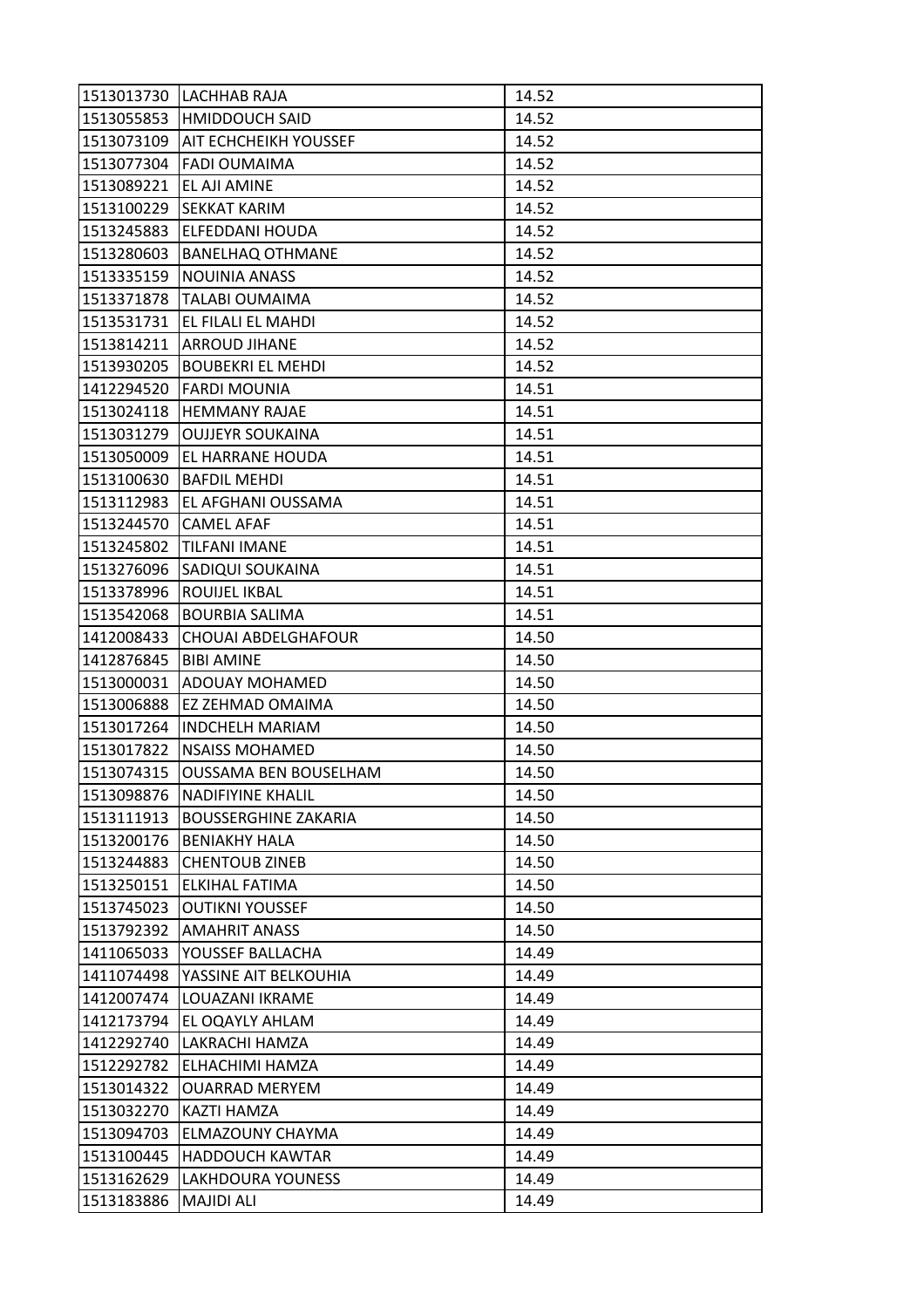| 1513282638 | NOUGA CHEMAE              | 14.49 |
|------------|---------------------------|-------|
| 1513527997 | <b>BELAHRACH LAILA</b>    | 14.49 |
| 1412035387 | <b>BOURAZ ILYAS</b>       | 14.48 |
| 1412084124 | <b>DOUNIA EZZAHIRI</b>    | 14.48 |
| 1412242844 | <b>MERIEM SALIMI</b>      | 14.48 |
| 1412382814 | <b>BENELFAHIM HANANE</b>  | 14.48 |
| 1412383102 | <b>RAIHANE HIND</b>       | 14.48 |
| 1513030849 | <b>OUATCHA MINA</b>       | 14.48 |
| 1513232089 | EL GHALDY SOUKAINA        | 14.48 |
| 1513291072 | EL WARRARI MEHDI          | 14.48 |
| 1513322961 | NIAMA NADIR               | 14.48 |
| 1513356190 | <b>BELHAKIM CHAIMAE</b>   | 14.48 |
| 1513376110 | <b>MOUNIR ELMEHDI</b>     | 14.48 |
| 1513525650 | KADDARI FATIMA ZAHRA      | 14.48 |
| 1513853750 | <b>BAYDI SARA</b>         | 14.48 |
|            | 1513939421 ZEDOUK YOUSSEF | 14.48 |
| 1412330023 | EL BARHMI SALAHEDDINE     | 14.47 |
| 1412377926 | <b>BEN YOUSSEF AICHA</b>  | 14.47 |
| 1513027735 | <b>AIT BELLA MOHAMED</b>  | 14.47 |
| 1513039480 | EL OUARGUI KAWTAR         | 14.47 |
| 1513040337 | IZIKI SARA                | 14.47 |
| 1513115139 | <b>BENKHADIJA SANA</b>    | 14.47 |
| 1513243104 | <b>BOURIN HAFSSA</b>      | 14.47 |
| 1513249199 | JEMMAL MARWA              | 14.47 |
| 1513947305 | <b>KROUNA YOUSSEF</b>     | 14.47 |
| 1412033870 | <b>BOUAOUD OUMAIMA</b>    | 14.46 |
| 1412160626 | RIDATE OUALID             | 14.46 |
| 1412183262 | <b>HOUMAIDI WASSILA</b>   | 14.46 |
| 1412243145 | LAILA BENANI              | 14.46 |
|            | 1513000998   ANZID SAMYA  | 14.46 |
| 1513034678 | AIT LEMOUADDENE SAIDA     | 14.46 |
| 1513077222 | <b>OUARGUA YOUNES</b>     | 14.46 |
|            | 1513100214   BERRAK SALMA | 14.46 |
| 1513100577 | ENNAJI OUMNIA             | 14.46 |
| 1513165118 | MAZIGH AHMED IAHIA        | 14.46 |
| 1513626848 | <b>BHAR NIHAL</b>         | 14.46 |
| 1515157301 | EL AAZIZ HICHAM           | 14.46 |
| 1412070553 | FATIMA EZZAHRA KASMAOUI   | 14.45 |
| 1412167926 | <b>HAOUARIA HAMZA</b>     | 14.45 |
| 1412337353 | <b>ANIGRO IMANE</b>       | 14.45 |
| 1513008426 | <b>BAALI ANASSE</b>       | 14.45 |
| 1513049762 | <b>IFARI AMINE</b>        | 14.45 |
| 1513077462 | <b>ERRACHDI KENZA</b>     | 14.45 |
| 1513152341 | <b>NAIM YASSINE</b>       | 14.45 |
| 1513186067 | ELMOTASSADEQ EZOUBAIR     | 14.45 |
| 1513231609 | <b>OURAHOU KAMAR</b>      | 14.45 |
| 1513251325 | <b>ERREBII MOHAMED</b>    | 14.45 |
| 1513290722 | SELLAMI WIAM              | 14.45 |
| 1513381589 | <b>NOUR HAMZA</b>         | 14.45 |
| 1513628068 | EL AZZOUZI MOHAMED        | 14.45 |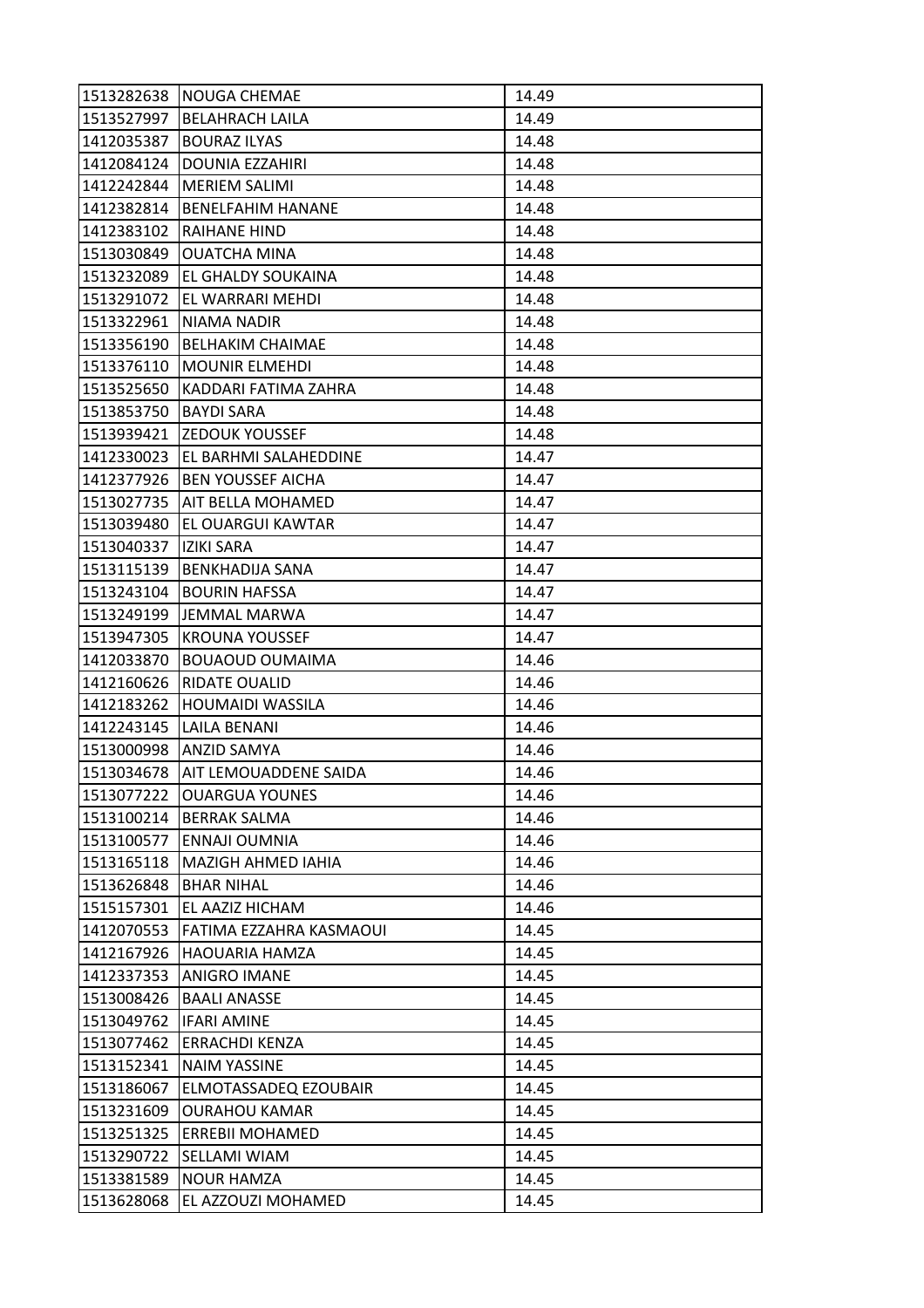| 1412529656 | HATIM EL GUARTI            | 14.43 |
|------------|----------------------------|-------|
| 1512003330 | <b>AIT ELGHARI ILYAS</b>   | 14.43 |
| 1512011691 | <b>ALLAOUI KHALID</b>      | 14.43 |
| 1512934291 | <b>JAAFAR MUSTAPHA</b>     | 14.43 |
| 1513007508 | <b>BOURHEJDI AMINE</b>     | 14.43 |
| 1513027741 | <b>BOURHABA MOUAD</b>      | 14.43 |
| 1513035444 | <b>DEZZAZI IMANE</b>       | 14.43 |
| 1513098529 | <b>CHOUBRI ANASS</b>       | 14.43 |
| 1513272402 | <b>FERRAI IMANE</b>        | 14.43 |
| 1513288038 | <b>HABCHANE BASMA</b>      | 14.43 |
|            | 1513335219   AMMARI AMINE  | 14.43 |
| 1513345647 | LABIED HAMZA               | 14.43 |
| 1513527203 | <b>BEN BAH HAMZA</b>       | 14.43 |
| 1513862838 | <b>DALIL SAFAE</b>         | 14.43 |
| 1515126453 | <b>FAHMI MAROUANE</b>      | 14.43 |
| 1513005863 | <b>OUALIAD ILIAS</b>       | 14.42 |
| 1513025695 | <b>AMZIL YOUSSEF</b>       | 14.42 |
| 1513160478 | <b>GUERMAH ISMAIL</b>      | 14.42 |
| 1513190669 | IZAGHAR HAMZA              | 14.42 |
| 1513230470 | AGARDI DOHA                | 14.42 |
| 1513231753 | <b>HABIBI SANAE</b>        | 14.42 |
| 1513231766 | <b>HEMMOUD IKRAME</b>      | 14.42 |
| 1513245339 | LAMAIZI DOHA               | 14.42 |
| 1513277436 | DOUMI SALAHEDDINE          | 14.42 |
| 1513280063 | ISAFOINE ILYASS            | 14.42 |
| 1513552358 | <b>FADILI FATIMA ZAHRA</b> | 14.42 |
| 1513871433 | <b>BOUABDALLAOUI RANIA</b> | 14.42 |
| 1515139904 | DAZZAL ABDELLATIF          | 14.42 |
| 1515178949 | RAHIMI SALAHEDDINE         | 14.42 |
| 1412036215 | <b>MAYZRANE HASSAN</b>     | 14.41 |
| 1412532675 | SIHAM EL KABAJ             | 14.41 |
| 1512000569 | <b>ALHAOUIL ZINEB</b>      | 14.41 |
| 1513037726 | <b>EZZAHRAOUI HAJAR</b>    | 14.41 |
| 1513038828 | <b>BOULHARZ YOUSSEF</b>    | 14.41 |
| 1513112463 | TAAIMIRA SOUKAINA          | 14.41 |
| 1513228706 | <b>HABTI MANAL</b>         | 14.41 |
| 1513234429 | <b>BAHA HAFSSA</b>         | 14.41 |
| 1513245869 | <b>KOUAR NADA</b>          | 14.41 |
| 1513276826 | <b>OUAADOUD OTHMANE</b>    | 14.41 |
| 1513350999 | EL KIHEL KAWTAR            | 14.41 |
| 1513520742 | MOKHTARI ALAE EDDINE       | 14.41 |
| 1515856459 | <b>BOUHAMIDI AYOUB</b>     | 14.41 |
| 1515921195 | <b>KHATIB YOUSSEF</b>      | 14.41 |
| 1412552527 | ASMAE ABARICH              | 14.40 |
| 1512031567 | EL GOURAIN ABDERRAHMANE    | 14.40 |
| 1513088827 | EL FAZNI YASSINE           | 14.40 |
| 1513099543 | ELABDI ELALAOUI SALIMA     | 14.40 |
| 1513171636 | <b>KHALLAF AYOUB</b>       | 14.40 |
| 1513174040 | <b>QAIDOUR FATIMA</b>      | 14.40 |
| 1513245289 | <b>DEROUI FAROUK</b>       | 14.40 |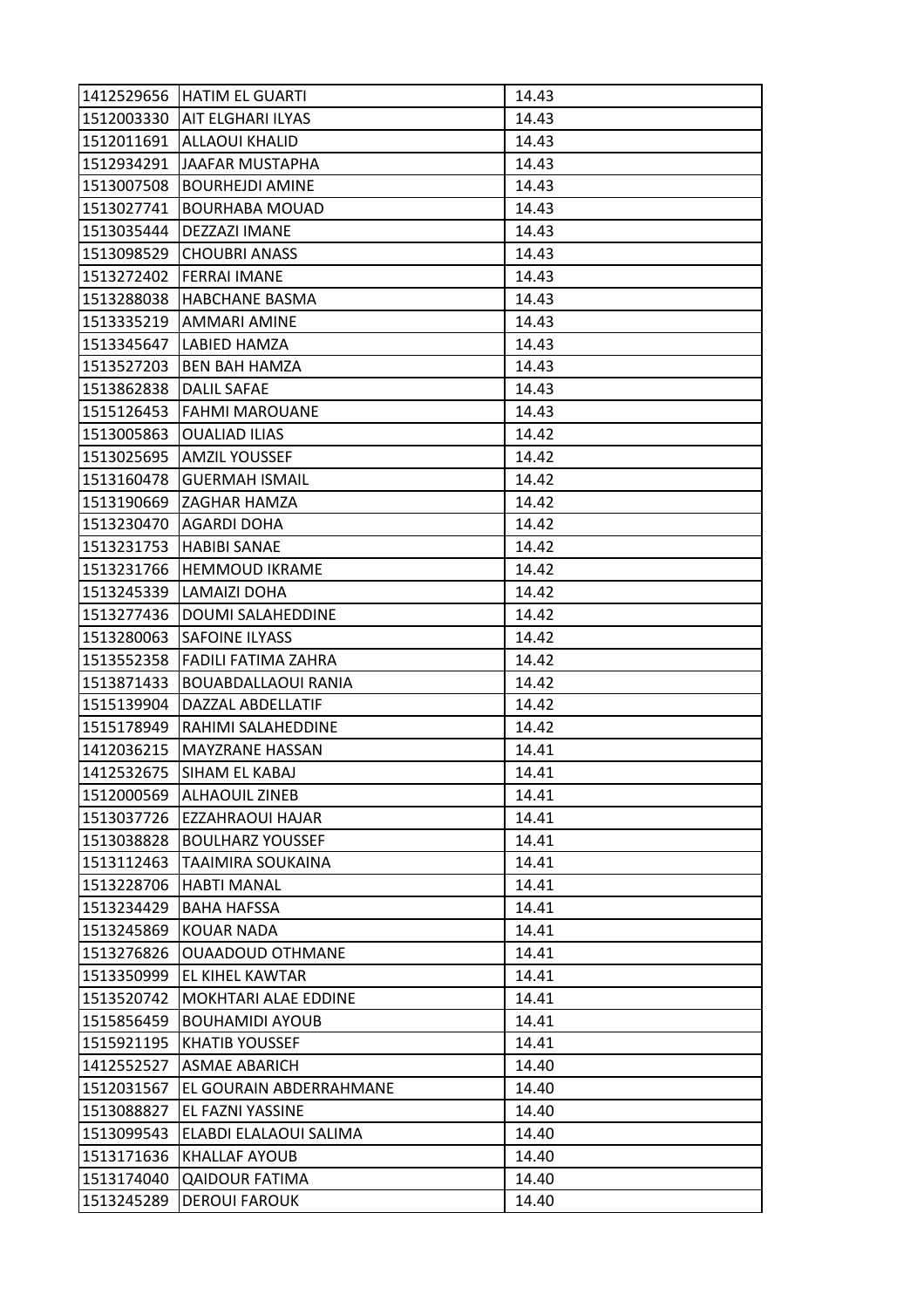| 1513277504 | IAZAOUM NASSIRA                | 14.40 |
|------------|--------------------------------|-------|
|            | 1513324116   ESSASSI MERIEM    | 14.40 |
| 1513382162 | <b>RAHIBE ABDELALI</b>         | 14.40 |
| 1513520639 | ELKADAOUI HADIA                | 14.40 |
| 1513532150 | <b>HABBACH ABDER RAZAK</b>     | 14.40 |
| 1513547026 | RAHMAOUI IMANE                 | 14.40 |
| 1513935979 | <b>BEN BOUAZZA HAJAR</b>       | 14.40 |
| 1412031157 | ESSABHAOUI HICHAM              | 14.39 |
| 1512536763 | <b>KADDOURI ISMAIL</b>         | 14.39 |
| 1513002106 | <b>OUCHNA HASAN</b>            | 14.39 |
| 1513038101 | <b>LATIF LAILA</b>             | 14.39 |
| 1513095900 | MOUSSADDAQ NAIMA               | 14.39 |
| 1513098216 | LAHDIRI EL MAHDI               | 14.39 |
| 1513100658 | EL MASSOUAB OUSSAMA            | 14.39 |
| 1513231790 | <b>FIKRI NADA</b>              | 14.39 |
| 1513243988 | <b>TABAA ABDELKADER</b>        | 14.39 |
| 1513282703 | <b>BELGHAZA RABIE</b>          | 14.39 |
| 1513339003 | KAANANE ANASS                  | 14.39 |
| 1513521314 | <b>AIT SAIR AZIZA</b>          | 14.39 |
| 1513538367 | <b>AMCHICH AYYOUB</b>          | 14.39 |
| 1412034875 | <b>BASKALI NASSIRA</b>         | 14.38 |
| 1412098270 | EL FOUZI SOUKAINA              | 14.38 |
| 1412740712 | MELLOUCH FATIMA EZZAHRAE       | 14.38 |
| 1512758298 | <b>HAMADI MOHAMED</b>          | 14.38 |
| 1512931864 | KARIMI AAFAF                   | 14.38 |
| 1513016505 | JAMOUD MOHAMED                 | 14.38 |
| 1513098760 | EL MALLOUKI EL MEHDI           | 14.38 |
| 1513196834 | KAMAL BTISSAM                  | 14.38 |
| 1513231575 | <b>BOUHSISS FATIMA EZZAHRA</b> | 14.38 |
| 1513240452 | ELLOUZA ZINEB                  | 14.38 |
| 1513245691 | EL OUAZZANI ZAKARIAA           | 14.38 |
| 1513283541 | ELIDRISSI ABDELAZIZ            | 14.38 |
| 1513355977 | ETTAIQI OUMAIMA                | 14.38 |
| 1513366514 | <b>ABID WALID</b>              | 14.38 |
| 1513379317 | <b>NAIM ANAS</b>               | 14.38 |
| 1513549679 | ESSAADAOUI OMAR                | 14.38 |
| 1513618460 | KARCHAOUI BOUCHTA              | 14.38 |
| 1513956756 | <b>HADI HALIMA</b>             | 14.38 |
| 1412028361 | <b>ATTIOUI AMAL</b>            | 14.37 |
| 1412068784 | YASSINE IMANE                  | 14.37 |
| 1412232296 | MOHAMMED AMINE FADIL           | 14.37 |
| 1513030926 | <b>KAFAFE YASSINE</b>          | 14.37 |
| 1513034652 | RAGHIB ABDERRAFIE              | 14.37 |
| 1513093086 | <b>BAAZIZ ELMEHDI</b>          | 14.37 |
| 1513093765 | LAMNASRA ABDELKABIR            | 14.37 |
| 1513230119 | <b>ZOUINE SAAD ALLAH</b>       | 14.37 |
| 1513231509 | MSADDAQ CHAIMAA                | 14.37 |
| 1513240515 | ZAGLAFI IMANE                  | 14.37 |
| 1513245669 | <b>FNINI ADNANE</b>            | 14.37 |
| 1513252683 | <b>CHAKIR RIM</b>              | 14.37 |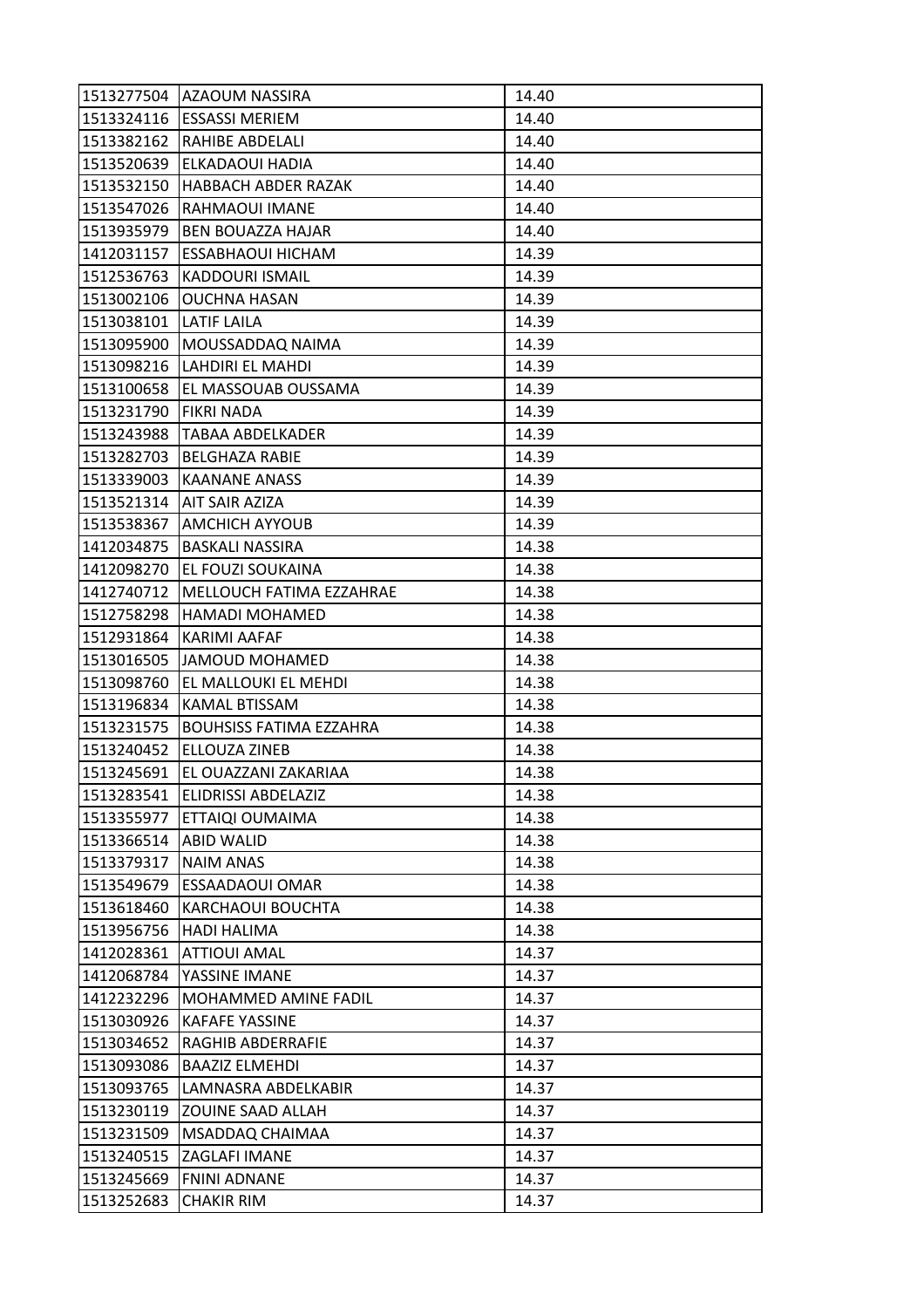| 1513341571 | KHTIAR HAJAR                  | 14.37 |
|------------|-------------------------------|-------|
| 1513708550 | EL KHAYATI YASSIR             | 14.37 |
| 1412373487 | <b>TERMIDI SOUKAINA</b>       | 14.36 |
| 1412722721 | <b>HADDI NAWFAL</b>           | 14.36 |
| 1512056083 | <b>AIT RAHOU ZAHRA</b>        | 14.36 |
| 1512070947 | <b>ABOUD ISMAIL</b>           | 14.36 |
| 1513033454 | <b>ABOUTALEB FATIMA</b>       | 14.36 |
| 1513068264 | <b>CHANNAB MERIEME</b>        | 14.36 |
| 1513150074 | <b>BELGOURCH ILHAM</b>        | 14.36 |
| 1513347799 | EL KANOUNI OUMAIMA            | 14.36 |
|            | 1513522301 AWATI MOHAMMED     | 14.36 |
| 1513549280 | <b>JADDI IMANE</b>            | 14.36 |
| 1513613101 | LAQQA LAMIAE                  | 14.36 |
| 1513778906 | <b>BENSASSI ANAS</b>          | 14.36 |
| 1513874406 | NADI CHAIMAE                  | 14.36 |
| 1513956211 | RHAZI SARAH                   | 14.36 |
| 1412020092 | AISSAMI ISMAIL                | 14.35 |
| 1412077431 | RAOUIA EL ALLOUCHI            | 14.35 |
| 1412390746 | <b>CHAIB BOUTAINA</b>         | 14.35 |
| 1412552707 | <b>TOUFIK OUAANNA</b>         | 14.35 |
| 1412610660 | LORHLAM MOUAD                 | 14.35 |
| 1414126677 | <b>BARHOUMI HOUSNI</b>        | 14.35 |
| 1512020116 | <b>MAKHCHANE ABDELHADI</b>    | 14.35 |
| 1513023621 | <b>AIT KDAIRE YOUSSEF</b>     | 14.35 |
| 1513041917 | EDDYMAOUI AAFRAE              | 14.35 |
| 1513099669 | <b>DRHOURI FATIMA EZZAHRA</b> | 14.35 |
| 1513152364 | LHADDANE MYRIAME              | 14.35 |
| 1513243114 | <b>SKOUBANI AICHA</b>         | 14.35 |
| 1513292426 | MEKKAOUI HAMZA                | 14.35 |
| 1513321351 | <b>AIT HSSAINE AMINE</b>      | 14.35 |
| 1513333343 | <b>BOULKAID ACHRAF</b>        | 14.35 |
| 1513390176 | ELMASSAOUDI YOUSSEF           | 14.35 |
| 1513543340 | <b>ASLIMANE YASSINE</b>       | 14.35 |
| 1513544648 | <b>KHALLAD SOUFIANE</b>       | 14.35 |
| 1513900478 | <b>KOZMANE MARIAM</b>         | 14.35 |
| 1513937659 | HOUARI FAH OUMAYMA            | 14.35 |
| 1412526557 | <b>KHORCHFI IMANE</b>         | 14.34 |
| 1512554567 | MOHAMMED SALEM RADOUANE       | 14.34 |
| 1513006663 | <b>BOUCHELKHA IKRAM</b>       | 14.34 |
| 1513289831 | AMINI ILHAM                   | 14.34 |
| 1513341135 | AHLAF FATIMA ZAHRA            | 14.34 |
| 1513347631 | <b>GHANIMI YOUSRA</b>         | 14.34 |
| 1513369871 | <b>CHEBBAKY MOHAMED</b>       | 14.34 |
| 1513851559 | <b>CHTIOUI SONDOSS</b>        | 14.34 |
| 1513900558 | <b>BOUAAKIL IMANE</b>         | 14.34 |
| 1411030708 | <b>MOUSTAID OTMANE</b>        | 14.33 |
| 1412050109 | <b>BARI SOULAIMANE</b>        | 14.33 |
| 1412149162 | <b>ZAIDANE MOUAD</b>          | 14.33 |
| 1512030615 | MADRARI ABDELFATTAH           | 14.33 |
| 1513013868 | <b>AKENOUCH MARIAM</b>        | 14.33 |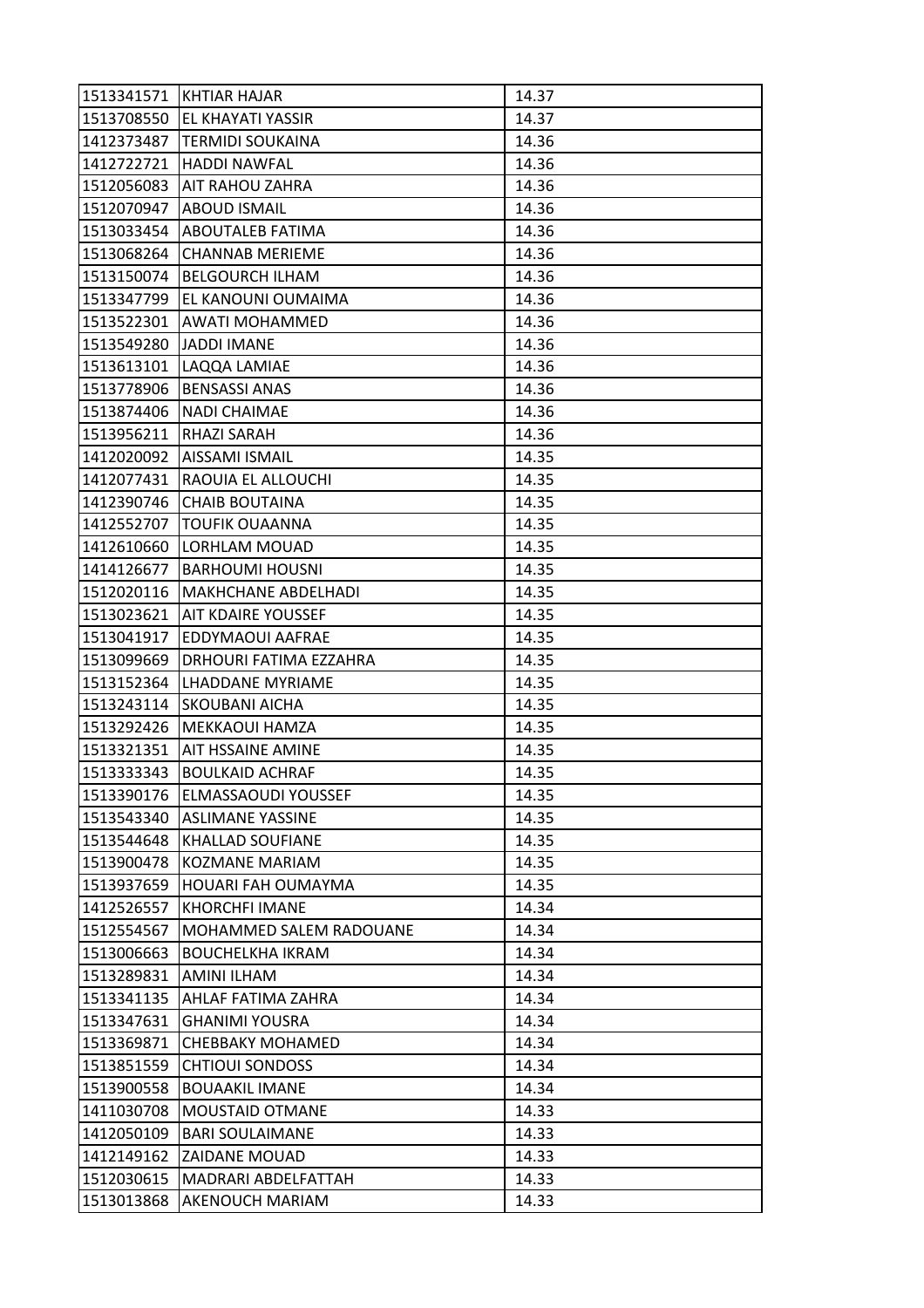| 1513086161 ZOUINE SAID |                                   | 14.33 |
|------------------------|-----------------------------------|-------|
| 1513089082             | <b>HAMAOUI AYOUB</b>              | 14.33 |
| 1513241496             | <b>SHIMI MARYEM</b>               | 14.33 |
| 1513246834             | <b>ALLAF SALMA</b>                | 14.33 |
| 1513350996             | <b>CHABOUKH HIND</b>              | 14.33 |
| 1513956185             | EL AMRANI SALMA                   | 14.33 |
| 1412070921             | WARDA CHAAOULA                    | 14.32 |
| 1412098029             | <b>OUMAYMA SAS</b>                | 14.32 |
| 1412151628             | <b>OUAZINE RIM</b>                | 14.32 |
| 1412926062             | <b>BENAMAR WAFA</b>               | 14.32 |
| 1512280750             | <b>MOUKTASSIB IMANE</b>           | 14.32 |
| 1513017292             | <b>JAKANE ANAS</b>                | 14.32 |
| 1513027716             | <b>AIT BELLA MOUHSINE</b>         | 14.32 |
| 1513089087             | EL MOUSSAOUI MOHAMED              | 14.32 |
| 1513095963             | ELMASSAOUDI ZINEB                 | 14.32 |
|                        | 1513100554 ARQIOUI SARA           | 14.32 |
| 1513188349             | <b>OUHRA KHADIJA</b>              | 14.32 |
| 1513335821             | <b>MAROUF CHAIMAA</b>             | 14.32 |
| 1513743364             | HANNI FATIMA ZAHRA                | 14.32 |
| 1513784689             | LAHMAMSSI HICHAM                  | 14.32 |
| 1411930201             | <b>BELGACHA MOHAMED</b>           | 14.30 |
| 1412070326             | MOHAMED ADNAN BESSAME             | 14.30 |
| 1412391533             | LAHCINI MOHAMED                   | 14.30 |
| 1412918598             | <b>MAGHNI IMANE</b>               | 14.30 |
| 1513003888             | <b>AFKIR MARIAM</b>               | 14.30 |
| 1513289167             | <b>BOUSMIR WAHIBA</b>             | 14.30 |
| 1513606171             | ATTAROU RADOUANE                  | 14.30 |
| 1412067210             | <b>TAISSA LOUBNA</b>              | 14.29 |
| 1513004248             | <b>NOUKRI ASMA</b>                | 14.29 |
| 1513074481             | <b>FOULANI SARA</b>               | 14.29 |
| 1513088892             | <b>QABOUL SARA</b>                | 14.29 |
| 1513090943             | <b>TAHIRI SARA</b>                | 14.29 |
| 1513160374             | ABBA OUMAIMA                      | 14.29 |
| 1513281790             | <b>BAHAA YOUSSRA</b>              | 14.29 |
| 1513523718             | <b>OIRAR AMINE</b>                | 14.29 |
| 1513551480             | <b>GUEDDI HAMZA</b>               | 14.29 |
| 1513940752             | <b>OUBENSAID ANAS</b>             | 14.29 |
| 1412020120             | <b>BOUSSALEM MERYAM</b>           | 14.28 |
| 1412343041             | ANIF MOHAMMED                     | 14.28 |
| 1511025699             | <b>IGHRACH YACINE</b>             | 14.28 |
| 1512316491             | REDA LAKHOUIMA                    | 14.28 |
| 1512526052             | <b>ELHAIL SOHAIL</b>              | 14.28 |
| 1513006338             | <b>MANCOUR BILLAH AYOUB</b>       | 14.28 |
| 1513153198             | <b>NEBGUI LOBNA</b>               | 14.28 |
| 1513275852             | <b>RIFKI HANAE</b>                | 14.28 |
| 1513334114             | <b>IRAMDANE AYOUB</b>             | 14.28 |
| 1513338863             | SALIM EL QALB KHAOULA             | 14.28 |
| 1513358622             | FKINI FADWA                       | 14.28 |
| 1513534579             | <b>BOUZIANI MOHAMMED SOUFIANE</b> | 14.28 |
| 1513742618             | <b>ABIDI AYOUB</b>                | 14.28 |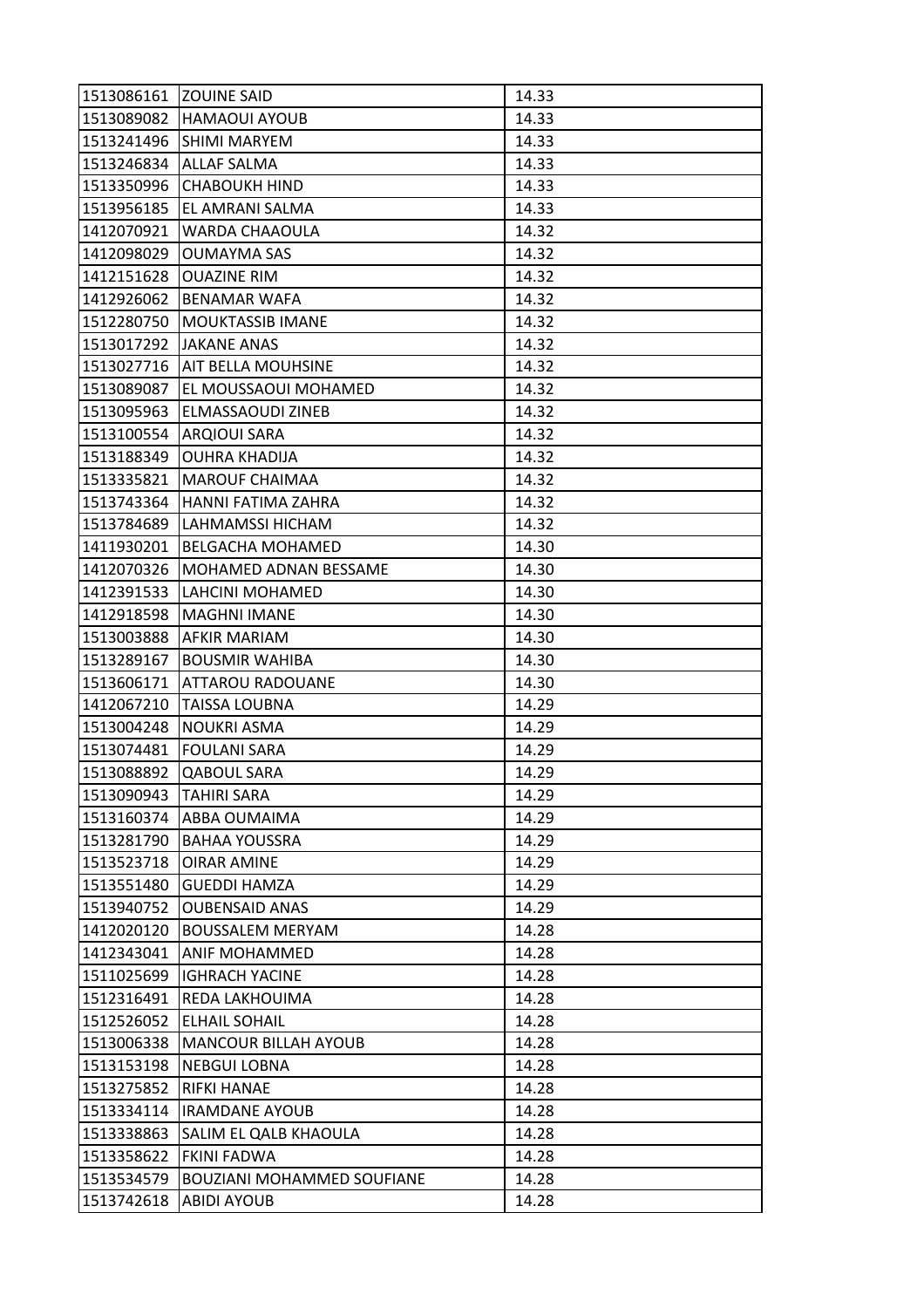| 1513775789 | <b>BACHAR YASSINE</b>              | 14.28 |
|------------|------------------------------------|-------|
|            | 1513942949 BOUZIANE SARA           | 14.28 |
|            | 1412075776   MERIEM AIT BENALI     | 14.27 |
|            | 1412179448 JEBBOUJI MOHAMED        | 14.27 |
| 1513084364 | <b>ZIDANE CHAIMA</b>               | 14.27 |
|            | 1513084469  LECHGUAR YASSINE       | 14.27 |
| 1513099534 | <b>OMARI BILAL</b>                 | 14.27 |
| 1513385324 | <b>GHALIL OUMAIMA</b>              | 14.27 |
|            | 1515004815   HAFID ABDELILLAH      | 14.27 |
| 1412936210 | BEN HACHEM EL MEHDI                | 14.26 |
|            | 1414045853 ZEMED NAJIB             | 14.26 |
| 1513004748 | <b>AIT EL MMALLEM ABDELGHAFOUR</b> | 14.26 |
| 1513006718 | <b>HAGAG HAMZA</b>                 | 14.26 |
| 1513014384 | <b>SIF OUMAIMA</b>                 | 14.26 |
| 1513035822 | ID EL MAHFOUD KHADIJA              | 14.26 |
|            | 1513080639 ZEROUAL AYMANE          | 14.26 |
| 1513088895 | <b>SADIQ OUIJDANE</b>              | 14.26 |
| 1513165221 | <b>ID SAID SANA</b>                | 14.26 |
| 1513186128 | <b>IMELOUANE ADNANE</b>            | 14.26 |
| 1513943465 | <b>HINDIR OUMAYMA</b>              | 14.26 |
|            | 1513956378   HASSANI SAHAR         | 14.26 |
| 1412020063 | EL MOUIM ABDELHAKIM                | 14.25 |
| 1412551643 | <b>SAFAE AARAB</b>                 | 14.25 |
|            | 1511938792 JJABER ZAKARIYAE        | 14.25 |
|            | 1512066345  AMER AYOUB             | 14.25 |
|            | 1513012054   LABYOUI ABDERRAHMANE  | 14.25 |
| 1513069775 | <b>EL IDRISSI MARIEM</b>           | 14.25 |
| 1513073418 | <b>RHALI AYYOUB</b>                | 14.25 |
| 1513104880 | <b>EL OUARDI INSAF</b>             | 14.25 |
|            | 1513112493 SAHOU YOUSSEF           | 14.25 |
| 1513228701 | <b>BOUASRIA MOHAMMED</b>           | 14.25 |
| 1513341237 | EL JAOUHARI EL MEHDI               | 14.25 |
| 1513551670 | EL ABDELLAOUI ASMAE                | 14.25 |
| 1513704520 | EL HADRI HOUDA                     | 14.25 |
| 1513760531 | EL OUADILI HANAE                   | 14.25 |
| 1513936359 | <b>OUBAHA RACHID</b>               | 14.25 |
| 1412007671 | <b>TAGNAMAS JAOUAD</b>             | 14.24 |
| 1412068951 | SARA SERRHAT                       | 14.24 |
| 1412706129 | <b>HALOUI ADNANE</b>               | 14.24 |
| 1512015280 | <b>ESSAID YOUSSEF</b>              | 14.24 |
| 1513020716 | DAOUDI ABDELHAMID                  | 14.24 |
| 1513241814 | ER ROUBY KENZA                     | 14.24 |
| 1513318869 | <b>BENBRAHIM ALI</b>               | 14.24 |
| 1513347934 | AIT OUTAZGUI SAID                  | 14.24 |
| 1513375416 | <b>ELFENNE OUMAIMA</b>             | 14.24 |
| 1513937717 | EL ALLALI AYOUB                    | 14.24 |
| 1412019619 | AL FAQIR SAFOUANE                  | 14.23 |
| 1412529886 | <b>SOUFIANE BAALI</b>              | 14.23 |
| 1513015799 | EL BAALALI ABDELLAH                | 14.23 |
| 1513023948 | <b>NESSI AMINA</b>                 | 14.23 |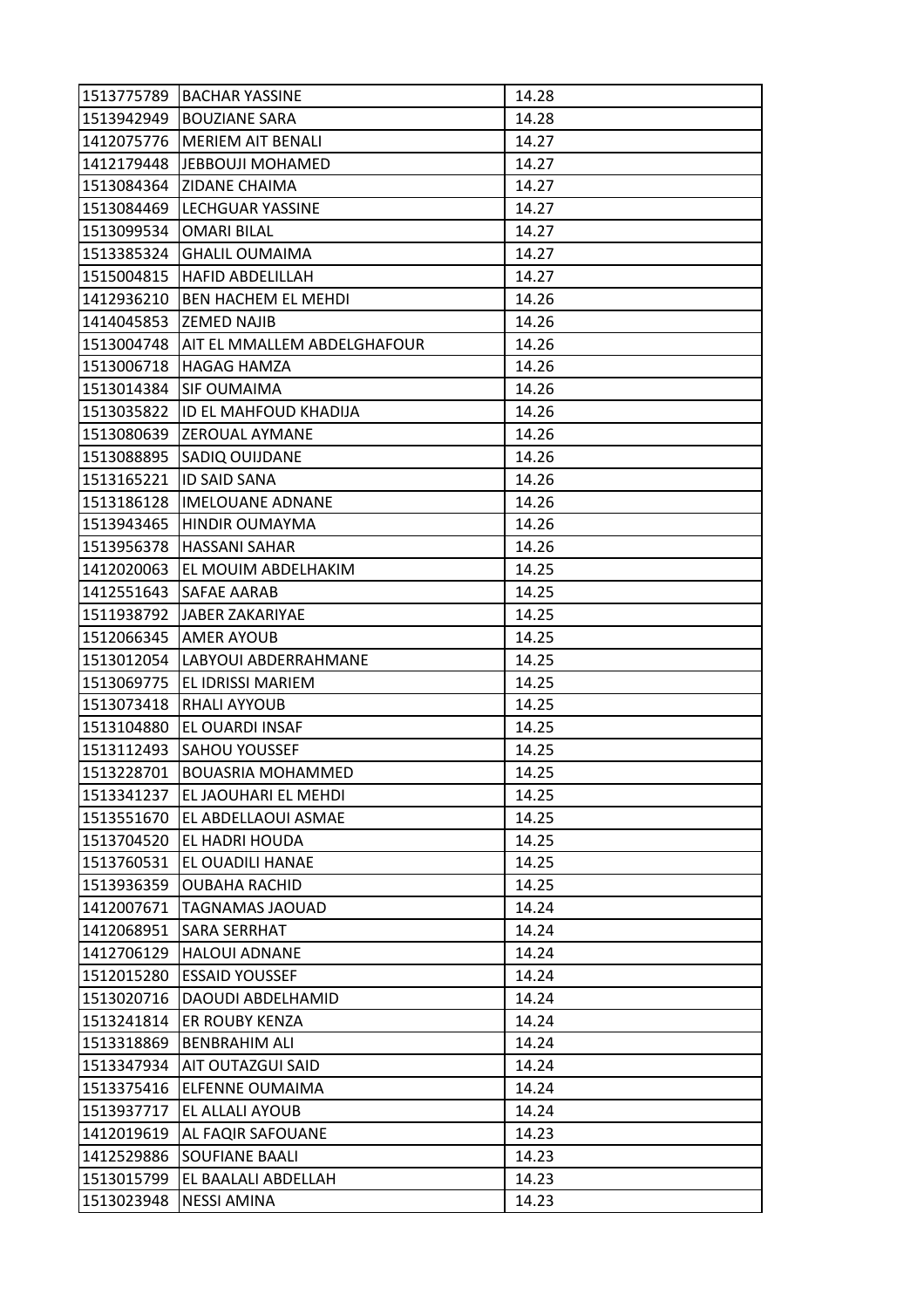| 1513089076 | <b>DELHALI ACHRAF</b>       | 14.23 |
|------------|-----------------------------|-------|
| 1513337837 | <b>NEGRAOUI OMAR</b>        | 14.23 |
| 1513796052 | LAFDILI YOUSSEF             | 14.23 |
| 1515178703 | BITTA FATIMA ZAHRA          | 14.23 |
| 1412364322 | <b>CHROUKATE MOHAMMED</b>   | 14.22 |
| 1513006816 | <b>GOULLA ABDERRAHMANE</b>  | 14.22 |
| 1513012865 | LABIHI LAHBIB               | 14.22 |
| 1513077250 | <b>ISABAS BASMA</b>         | 14.22 |
| 1513089741 | <b>JABIRI MOHAMED HAMZA</b> | 14.22 |
| 1513111739 | <b>SOUL HOURIA</b>          | 14.22 |
|            | 1513157204 ATIK CHAIMAE     | 14.22 |
| 1513172306 | <b>FATTEH KAOUTAR</b>       | 14.22 |
| 1513366099 | <b>HARAOUI ILYESS ADEM</b>  | 14.22 |
| 1513541255 | <b>MOHTAFAD HASNAE</b>      | 14.22 |
| 1513949763 | <b>ISMAILI ALAOUI HAMZA</b> | 14.22 |
| 1411932655 | MAAZAZ ZAKARIA              | 14.21 |
| 1412016002 | <b>NADI SARAH</b>           | 14.21 |
| 1412017800 | <b>GETTOUY KHADIJA</b>      | 14.21 |
| 1412034870 | AISSANE AHMED AMINE         | 14.21 |
| 1412082592 | <b>SOUFIANE HAMSA</b>       | 14.21 |
|            | 1513004238 EL KHMISI ANASS  | 14.21 |
| 1513023928 | ACHBBOUKH ASMA              | 14.21 |
| 1513040321 | <b>SEMMANE DRISS</b>        | 14.21 |
| 1513040898 | <b>KHOUYA AMINE</b>         | 14.21 |
| 1513080998 | <b>HAFILI WAFA</b>          | 14.21 |
| 1513098890 | EL GARNI MOHAMED AMINE      | 14.21 |
| 1513104934 | <b>AIT BELLA AYOUB</b>      | 14.21 |
| 1513249339 | <b>ZOUHAIR AHMED</b>        | 14.21 |
| 1513618332 | ISASSINE BILAL              | 14.21 |
| 1412000066 | ELMOUATASIM SALAH-EDDINE    | 14.20 |
| 1412336414 | <b>BENYAMANI JIHANE</b>     | 14.20 |
| 1512255749 | <b>HAIDASSE JAOUAD</b>      | 14.20 |
| 1513286728 | <b>ASFRI ISMAIL</b>         | 14.20 |
| 1513292486 | <b>HOUSNI YOUNESS</b>       | 14.20 |
| 1513365864 | <b>LAOUZI YASSINE</b>       | 14.20 |
| 1513369630 | ELKOUFI NOUHAILA            | 14.20 |
| 1513377810 | <b>MIYARA KENZA</b>         | 14.20 |
| 1513540451 | <b>EL BAKRAOUI YOUSSEF</b>  | 14.20 |
| 1513621103 | SOUILAH MOHAMED             | 14.20 |
| 1513950805 | DAHOU HOUDA                 | 14.20 |
| 1411939601 | <b>NASRI NOURA</b>          | 14.18 |
| 1412030540 | <b>BOUKHBOUZ MOHAMED</b>    | 14.18 |
| 1512756523 | <b>BOUKILI SAAD</b>         | 14.18 |
| 1513006902 | <b>IDHAMDA DAOUD</b>        | 14.18 |
| 1513017118 | EL MOUBARIK ASMA            | 14.18 |
| 1513030881 | AIT OUSSOUS SOUKAINA        | 14.18 |
| 1513033751 | <b>MAILAL SAID</b>          | 14.18 |
| 1513087440 | RAZINE CHAIMAA              | 14.18 |
| 1513100444 | EL BOUZIDI IMANE            | 14.18 |
| 1513226877 | MAZOUZ AYYOUB               | 14.18 |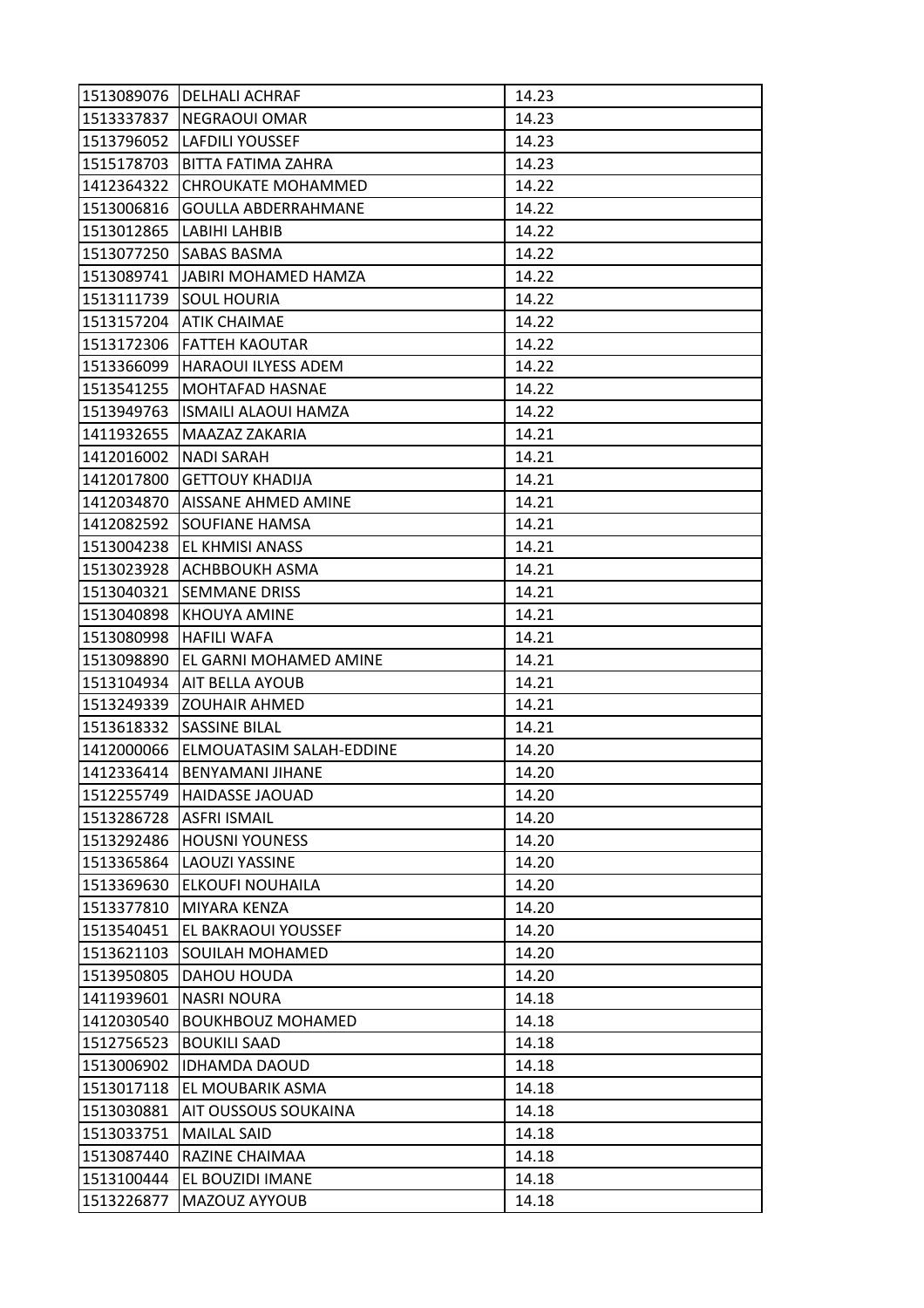| 1513231506 | <b>TAZIGH HIND</b>             | 14.18 |
|------------|--------------------------------|-------|
| 1513231838 | <b>AL KHALIFI ASAAD</b>        | 14.18 |
| 1513270377 | <b>BOUKHARI SMAIL</b>          | 14.18 |
| 1513318198 | <b>ALIJ CHAIMAA</b>            | 14.18 |
| 1513703164 | SAIDI ALAOUI IMANE             | 14.18 |
| 1513804255 | EL KHESSASSI SAHAR             | 14.18 |
| 1513950462 | <b>WAFAE TAMASNA</b>           | 14.18 |
| 1411152302 | SOULAIMANI YOUSSEF             | 14.17 |
| 1412525966 | <b>GHIZLANE DELLI</b>          | 14.17 |
| 1513003408 | <b>HOUMINA HICHAM</b>          | 14.17 |
| 1513032785 | <b>AIT HSAIN KAMAL</b>         | 14.17 |
| 1513066791 | <b>SAKOUM MARYEM</b>           | 14.17 |
| 1513157248 | <b>TAARICHT MAROUANE</b>       | 14.17 |
| 1513226210 | <b>RAGOUBY MADIHA</b>          | 14.17 |
| 1513246860 | <b>MOHOUBI FATINE</b>          | 14.17 |
|            | 1513283273   AIT ABBOU RAJAA   | 14.17 |
| 1513328024 | EL FDIDINE MAROUANE            | 14.17 |
| 1513331856 | KAOUKAJI HAJAR                 | 14.17 |
| 1513340963 | <b>EL FARKH SAAD</b>           | 14.17 |
| 1513526065 | <b>BADDI ALI</b>               | 14.17 |
|            | 1412008372   AIT EL HADJ ASSMA | 14.16 |
| 1412098593 | LOUKMANE MANSOURI              | 14.16 |
| 1412380986 | AL KHAZRAJI OUMAIMA            | 14.16 |
| 1513003435 | <b>ERRACHIDI SOUMIA</b>        | 14.16 |
| 1513006486 | IZAFATI WIAM                   | 14.16 |
| 1513026965 | KAOUKAB MEHDI                  | 14.16 |
| 1513077329 | BELABYAD ABDESSAMAD            | 14.16 |
| 1513231515 | <b>ZENZANI RADIA</b>           | 14.16 |
| 1513245465 | <b>BENSLIMAN SALMA</b>         | 14.16 |
| 1513386181 | <b>SGHIOUAR IMANE</b>          | 14.16 |
| 1513548512 | <b>EL GOUACH NAJWA</b>         | 14.16 |
| 1513684861 | <b>DERAAOUI YASSINE</b>        | 14.16 |
| 1513815440 | <b>LBERNI HICHAM</b>           | 14.16 |
| 1515138505 | <b>ALI AMIL</b>                | 14.16 |
| 1411031207 | JELLAOUI HASSAN                | 14.15 |
| 1412098379 | <b>MAROUANE JARMOUNI</b>       | 14.15 |
| 1412228280 | <b>MANAL BESSAK</b>            | 14.15 |
| 1412524128 | <b>HAMZA ARCHKAK</b>           | 14.15 |
| 1513231805 | <b>KAISSOUB REDA</b>           | 14.15 |
| 1513246836 | ELAAICHOURI ASSIYA             | 14.15 |
| 1513250668 | LATRACH ZINEB                  | 14.15 |
| 1513353625 | <b>TAIFOUR KAOUTAR</b>         | 14.15 |
| 1513616731 | <b>KARICH OUARDA</b>           | 14.15 |
| 1513683292 | SALMANI SARA                   | 14.15 |
| 1412080920 | <b>AYOUB EL KHAOULI</b>        | 14.14 |
| 1412338767 | <b>IDYOUSS HAFSSA</b>          | 14.14 |
| 1512020277 | EL HIKI SALMA                  | 14.14 |
| 1512185483 | EL OMARY HASSAN                | 14.14 |
| 1512944627 | <b>MAGRANE SOUFIANE</b>        | 14.14 |
| 1513009703 | HAJIBI ASSIYA                  | 14.14 |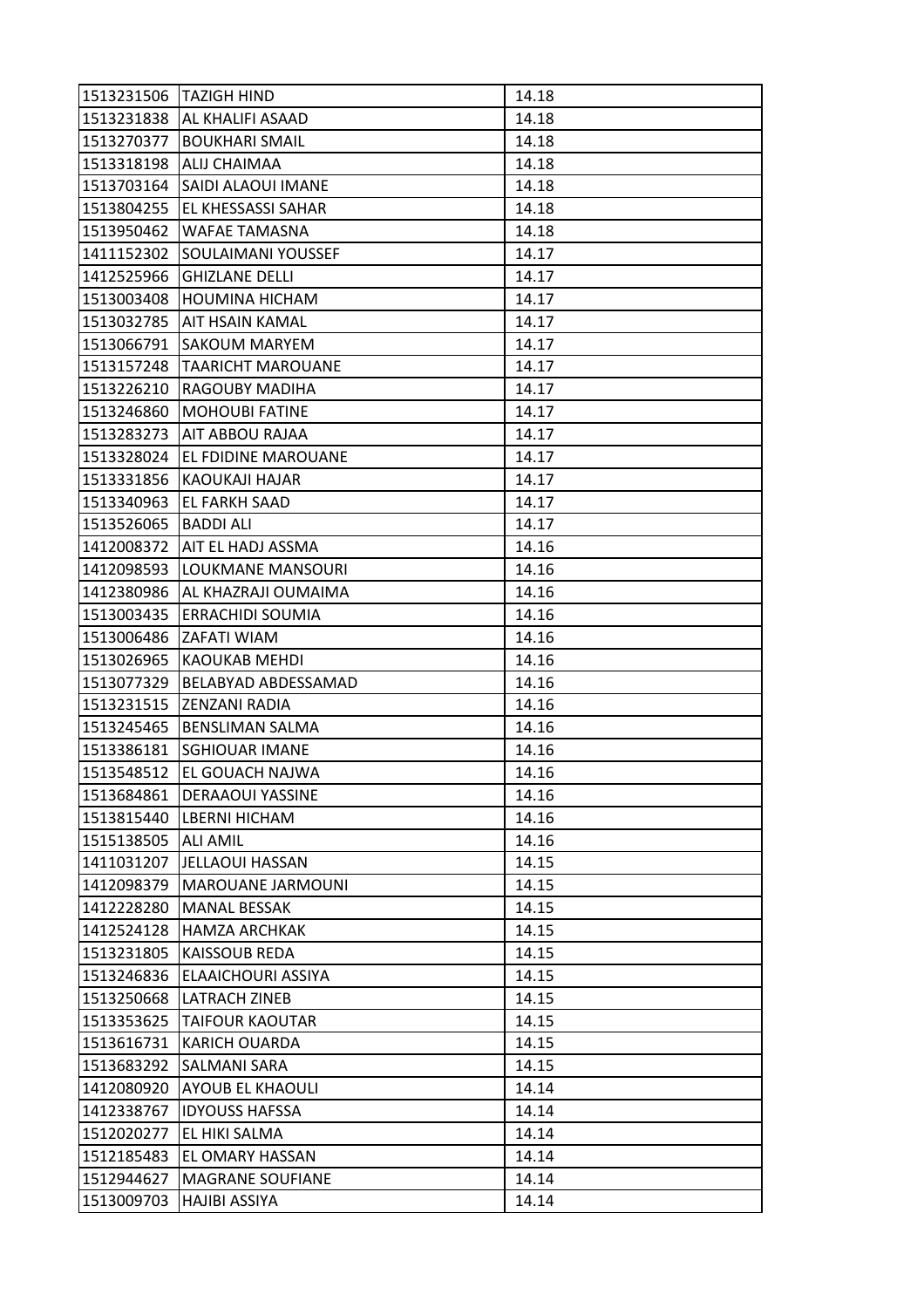| 1513030829 | EL AOUNG HASNA                    | 14.14 |
|------------|-----------------------------------|-------|
|            | 1513107205 AIT EL MAHJOUB KHADIJA | 14.14 |
| 1513111710 | ROUAMZI SOULAIMANE                | 14.14 |
| 1513348691 | <b>MAWAHIB HAMZA</b>              | 14.14 |
| 1513365273 | LAMGAMATE NIZAR                   | 14.14 |
| 1513551566 | <b>TOUFIK NOUHAIDA</b>            | 14.14 |
| 1513802119 | <b>EL HADRI CHAYMAE</b>           | 14.14 |
| 1513946140 | <b>TOURARI IMANE</b>              | 14.14 |
| 1412040664 | <b>BABANA HASSNAE</b>             | 14.13 |
| 1412529888 | NAOUFAL BOUAARBOUN                | 14.13 |
| 1412862949 | <b>KHAMKHAM FAIROUZ</b>           | 14.13 |
| 1511277031 | <b>EL FENTIS KHALID</b>           | 14.13 |
| 1512358054 | SALAM MOHAMMED                    | 14.13 |
| 1513033393 | <b>NADIM KHADIJA</b>              | 14.13 |
| 1513082231 | RAJOUANI AMAL                     | 14.13 |
| 1513166391 | <b>FILLALI OUMAYMA</b>            | 14.13 |
| 1513230236 | <b>MAOUASSI MILOUD</b>            | 14.13 |
| 1513324841 | <b>MELIANE MAHMOUD</b>            | 14.13 |
| 1513351877 | LOUDIYI IMANE                     | 14.13 |
| 1513543365 | <b>BELAHCEN OUMAIMA</b>           | 14.13 |
| 1513900189 | <b>ABOU SAID IMANE</b>            | 14.13 |
| 1412186607 | AABID ILYAS                       | 14.12 |
| 1412240772 | EL ATBAOUI CHOUROUK               | 14.12 |
| 1412356644 | KHALIF FATIMA-ZAHRA               | 14.12 |
| 1513037663 | <b>BENKAHYA SIHAM</b>             | 14.12 |
| 1513055845 | <b>IHYA AYOUB</b>                 | 14.12 |
| 1513100098 | <b>BENNA EL YAZID</b>             | 14.12 |
| 1513251336 | EL MOURTAJI CHAIMA                | 14.12 |
| 1513324400 | DARDAR YOUSSEF                    | 14.12 |
| 1513375039 | HAMROUCH CHAMESS DOUHA            | 14.12 |
| 1513521067 | EL FOUTOUN MARWA                  | 14.12 |
| 1513550471 | <b>SAINE IMANE</b>                | 14.12 |
| 1412099295 | <b>REDA AIT AYAD</b>              | 14.11 |
| 1513016364 | <b>BOUTAYIBI JAMILA</b>           | 14.11 |
| 1513037011 | <b>BOUHOUCH ELHASSAN</b>          | 14.11 |
| 1513100113 | MENEBHI GHITA                     | 14.11 |
| 1513231526 | <b>MEHDAOUI ANAS</b>              | 14.11 |
| 1411086012 | <b>ABDELHAQ EL KHALIL</b>         | 14.10 |
| 1412099368 | MOHAMED EL GARRAOUI               | 14.10 |
| 1412099646 | ELGUAMOUZ ABDERRAHMANE            | 14.10 |
| 1412099731 | NARJISS BARRAA                    | 14.10 |
| 1512072943 | <b>BEN ELFAKIR ADIL</b>           | 14.10 |
| 1513001475 | AIT LAHCEN OUALI KHAOULA          | 14.10 |
| 1513003078 | <b>ENNABO YASSINE</b>             | 14.10 |
| 1513084417 | <b>FATHELKHIR NASREDINE</b>       | 14.10 |
| 1513280064 | <b>ELBAKKALI ALAE</b>             | 14.10 |
| 1513291063 | <b>ABATOURAB FAHD</b>             | 14.10 |
| 1513321960 | KHAMMARI ANAS                     | 14.10 |
| 1513535189 | ELASRI KHALID                     | 14.10 |
| 1513862564 | <b>BOUZIANE NOUHAILA</b>          | 14.10 |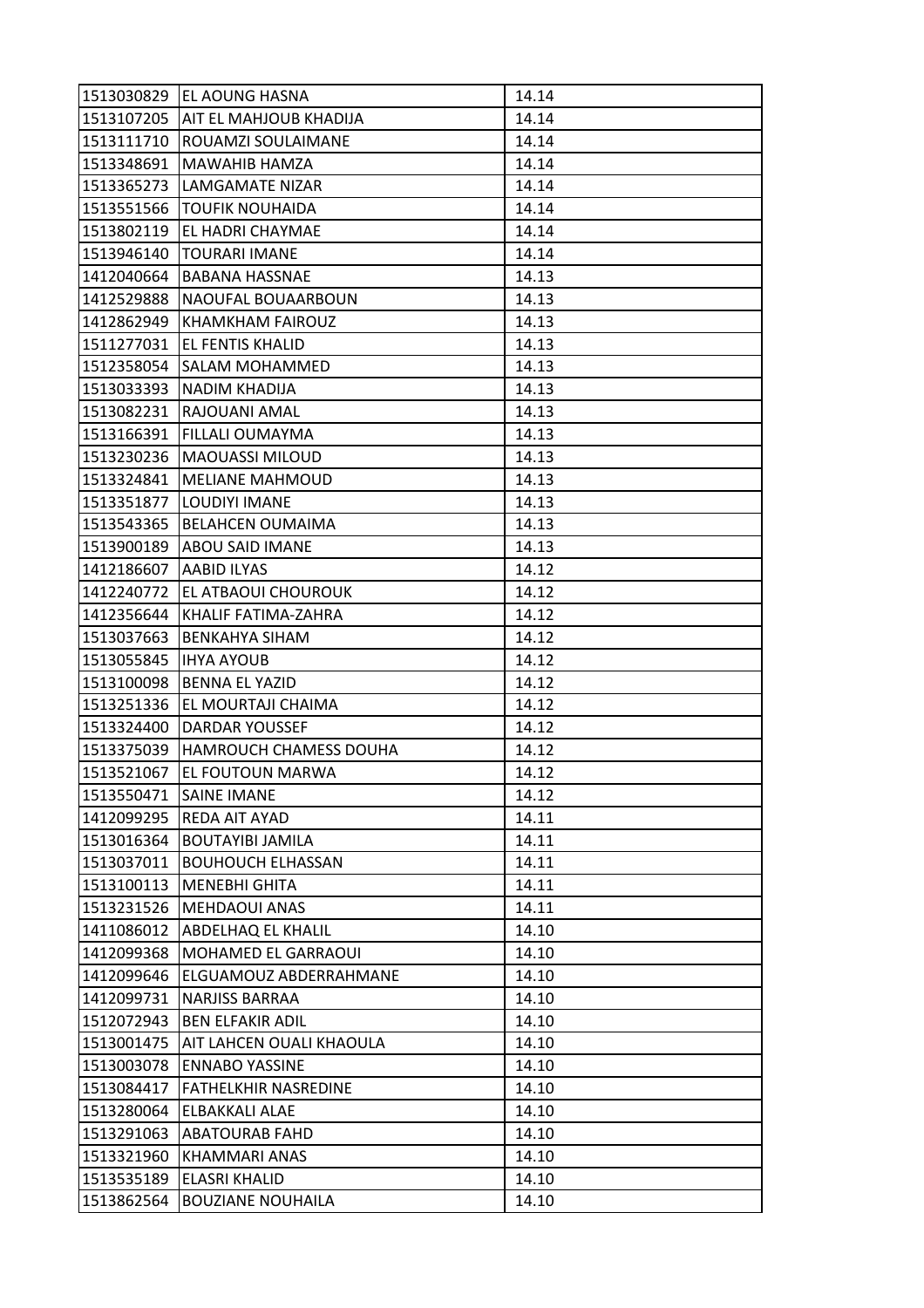| 1513930182 | <b>MAHBOUBI MIRIEME</b>   | 14.10 |
|------------|---------------------------|-------|
| 1513938899 | <b>EZZOUGHI OMAR</b>      | 14.10 |
| 1412000039 | <b>GHANEM ISHAQ</b>       | 14.09 |
| 1412149325 | EL MOBARIKI YASMINE       | 14.09 |
| 1412343866 | RACHIDINE SALMA           | 14.09 |
| 1414888319 | AKKAR FATIMA              | 14.09 |
| 1513002657 | <b>AATABE HAJAR</b>       | 14.09 |
| 1513015589 | AJDAR ABDESSAMAD          | 14.09 |
| 1513015979 | <b>NADIF LATIFA</b>       | 14.09 |
| 1513016316 | YASSINE ASMAE             | 14.09 |
| 1513034124 | <b>OUADIA ZAHRA</b>       | 14.09 |
| 1513038247 | <b>MAZZINE ABDESSLAM</b>  | 14.09 |
| 1513051264 | EL KHATAT EL MAHJOUB      | 14.09 |
| 1513109654 | ELMEKNASSI ABDESSALAM     | 14.09 |
| 1513187012 | IZOUDI ZAKARIA            | 14.09 |
| 1513270512 | DAHNI FATIMA ZAHRA        | 14.09 |
| 1513365322 | <b>REBBOUH SOLTANA</b>    | 14.09 |
| 1513526874 | TOUAOUSSA MOHAMMED        | 14.09 |
| 1513741939 | <b>BEN SHAL YASSIR</b>    | 14.09 |
| 1513949635 | EL KTIBI EL HASSANE       | 14.09 |
| 1412003971 | <b>AIT BAHA TAREK</b>     | 14.08 |
| 1412012768 | NACIRI KHADIJA            | 14.08 |
| 1412085855 | ELOUMAMI NASSIMA          | 14.08 |
| 1412099291 | <b>SARA BOUNADI</b>       | 14.08 |
| 1412099546 | <b>ABDELOUAHAB MNIMI</b>  | 14.08 |
| 1412271001 | <b>HOUIR YOUNES</b>       | 14.08 |
| 1412535295 | SALEM SEGGARI             | 14.08 |
| 1512052172 | <b>ZELMATI YOUSSEF</b>    | 14.08 |
| 1512254398 | KHYAT MUSTAPHA            | 14.08 |
| 1513008516 | KHALED ELMEHDI            | 14.08 |
| 1513017451 | <b>BOUTSAID LAHCEN</b>    | 14.08 |
| 1513037719 | <b>BELASRI KHADIJA</b>    | 14.08 |
| 1513051118 | <b>LAYOUDI MERYEM</b>     | 14.08 |
| 1513088970 | EL HAJRI YOSRA            | 14.08 |
| 1513160479 | ZINE EL ABIDINE WALID     | 14.08 |
| 1513228983 | <b>KHIZRANE SANAE</b>     | 14.08 |
| 1513249604 | ERRACHIDI CHAIMAA         | 14.08 |
| 1513351083 | DRAIOUIY ILHAM            | 14.08 |
| 1513389233 | <b>BOSERHANE YASSMINE</b> | 14.08 |
| 1513691054 | <b>SANA BOURIM</b>        | 14.08 |
| 1412012845 | YAICH DRISS               | 14.07 |
| 1412069463 | YOUSSEF EL HARRAT         | 14.07 |
| 1412099400 | OUMAIMA HAIDDOU           | 14.07 |
| 1412618672 | LAHDYA MOHAMMED           | 14.07 |
| 1412904618 | <b>GUININE ABDESSAMAD</b> | 14.07 |
| 1513164245 | <b>HAIDAR EL MEHDI</b>    | 14.07 |
| 1513239326 | <b>CHAFIQ CHAIMAE</b>     | 14.07 |
| 1513252510 | <b>MAZOIR BOUCHRA</b>     | 14.07 |
| 1513272324 | <b>BOUBADRE EL MAHDI</b>  | 14.07 |
| 1513275095 | <b>NOUAICIR SARA</b>      | 14.07 |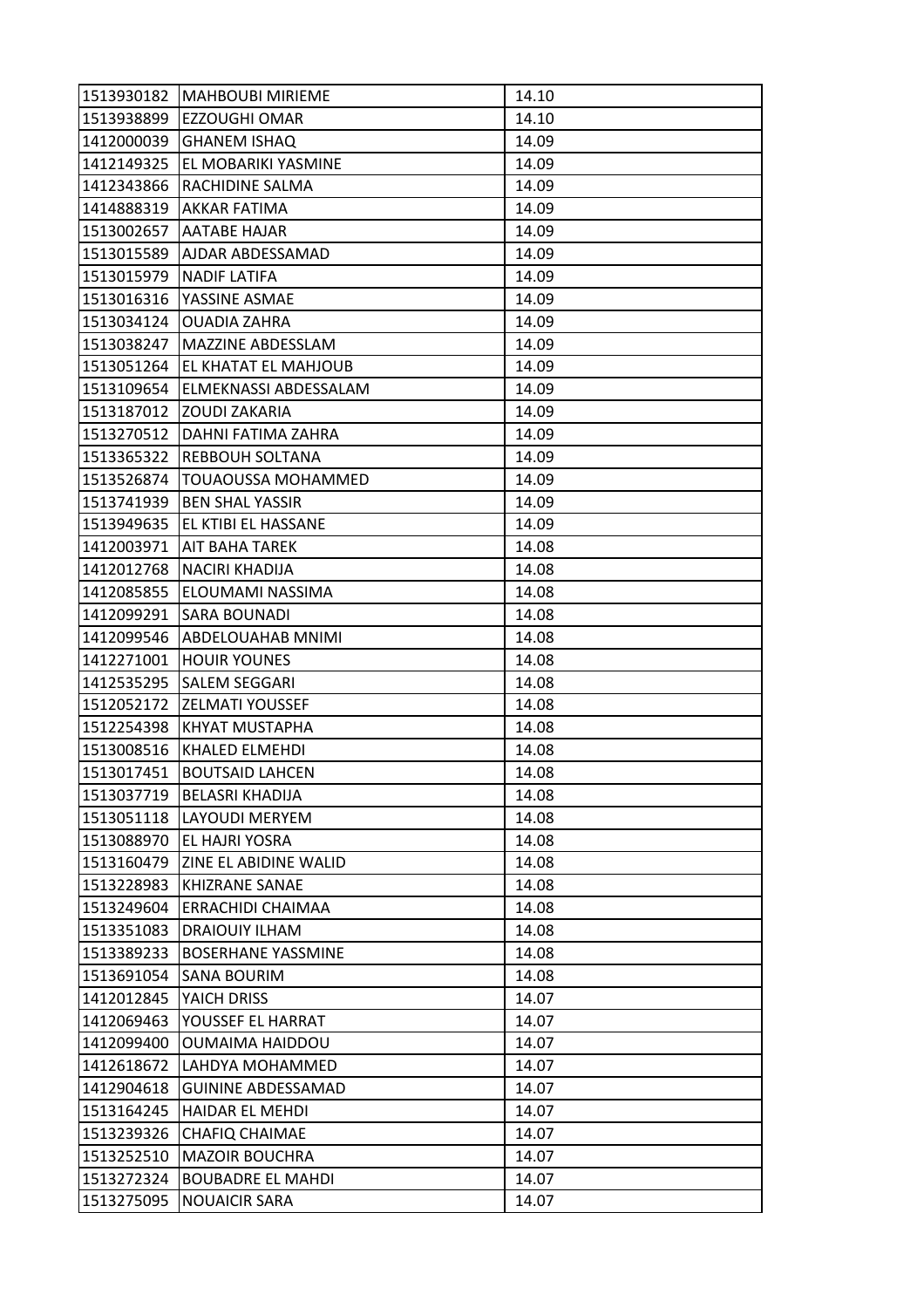| 1513755378            | lYOUMKA MEHDI               | 14.07 |
|-----------------------|-----------------------------|-------|
|                       | 1412072604   ISMAIL BARZI   | 14.06 |
| 1412099590            | ABOUALI SALMA               | 14.05 |
| 1412536543            | KHADIJA CHERKAOUI           | 14.05 |
| 1412914085            | EL MAHDOUMA HICHAM          | 14.05 |
| 1513016310            | DANDI HASNA                 | 14.05 |
| 1513111134            | <b>EL MOUATEZ JASSIME</b>   | 14.05 |
| 1513186014            | AIT OUMOUY MOHAMED          | 14.05 |
| 1513237794            | <b>BEN ZAROUALA KHADIJA</b> | 14.05 |
| 1513270164            | <b>AFARYATE HAMZA</b>       | 14.05 |
| 1513270416            | <b>NASLOUBY SALAHEDDINE</b> | 14.05 |
| 1513276023            | LAGRINI AMINA               | 14.05 |
| 1513539658            | EL HALLABI ABDELMOUNAIME    | 14.05 |
| 1513543207            | <b>GOUMBARK YASSINE</b>     | 14.05 |
| 1513934298            | <b>OUABI HASSAN</b>         | 14.05 |
| 1412024044 ZABIR SAID |                             | 14.04 |
| 1512370779            | <b>ESSEBAIY AMINA</b>       | 14.04 |
| 1513003164            | <b>ANNAKERRIH CHAIMAE</b>   | 14.04 |
| 1513027348            | <b>DKAIR NEZHA</b>          | 14.04 |
| 1513038230            | <b>BAYANE ABDESSAMAD</b>    | 14.04 |
| 1513040846            | <b>KHABACHE YASMINE</b>     | 14.04 |
| 1513049794            | SIF EDDINE ZAKARIYAA        | 14.04 |
| 1513101397            | <b>EZZOUHRY SAMIA</b>       | 14.04 |
| 1513245787            | LAYACHI YASMINE             | 14.04 |
| 1513282385            | <b>CHARKAOUI ANASS</b>      | 14.04 |
| 1513283108            | <b>TOUAM YOUSRA</b>         | 14.04 |
| 1513291679            | TALEB MOHAMMED              | 14.04 |
| 1513547035            | <b>ADRI KHAOULA</b>         | 14.04 |
| 1513625832            | <b>MAHA SOUHA</b>           | 14.04 |
| 1412070470            | <b>MERIEM FARISSI</b>       | 14.03 |
| 1412386721            | <b>MAMJOUD MARIEM</b>       | 14.03 |
| 1513000736            | <b>SAAKOUN SARA</b>         | 14.03 |
| 1513003149            | <b>BOUGARMOUZ OMAR</b>      | 14.03 |
| 1513005930            | DEQQAQ SAMIA                | 14.03 |
| 1513006775            | ELAMRAOUI MOHAMED           | 14.03 |
| 1513107820            | ELHAMIL BOUCHRA             | 14.03 |
| 1513110538            | ELBAZTAMI OUASSIMA          | 14.03 |
| 1513324231            | <b>MOUHINE HAMZA</b>        | 14.03 |
| 1513329265            | LAHRICHI OTHMAN             | 14.03 |
| 1513358221            | <b>AZRBI LOUBNA</b>         | 14.03 |
| 1513359228            | <b>SAYDI HANANE</b>         | 14.03 |
| 1513633389            | OUZAKA ABDELAZIZ            | 14.03 |
| 1513941179            | <b>HLOU AFAF</b>            | 14.03 |
| 1412029894            | EZZAHI YASSINE              | 14.02 |
| 1412088930            | FATIMA EZZAHRA IZDI         | 14.02 |
| 1512006231            | MOUHADDAB ABOUBAKER         | 14.02 |
| 1513024171            | ELALAOUI AYYOUB             | 14.02 |
| 1513032202            | <b>DRAOUI LAMIAE</b>        | 14.02 |
| 1513066206            | <b>NOUBAIR DOUAA</b>        | 14.02 |
| 1513344664            | SAID OTHMANE                | 14.02 |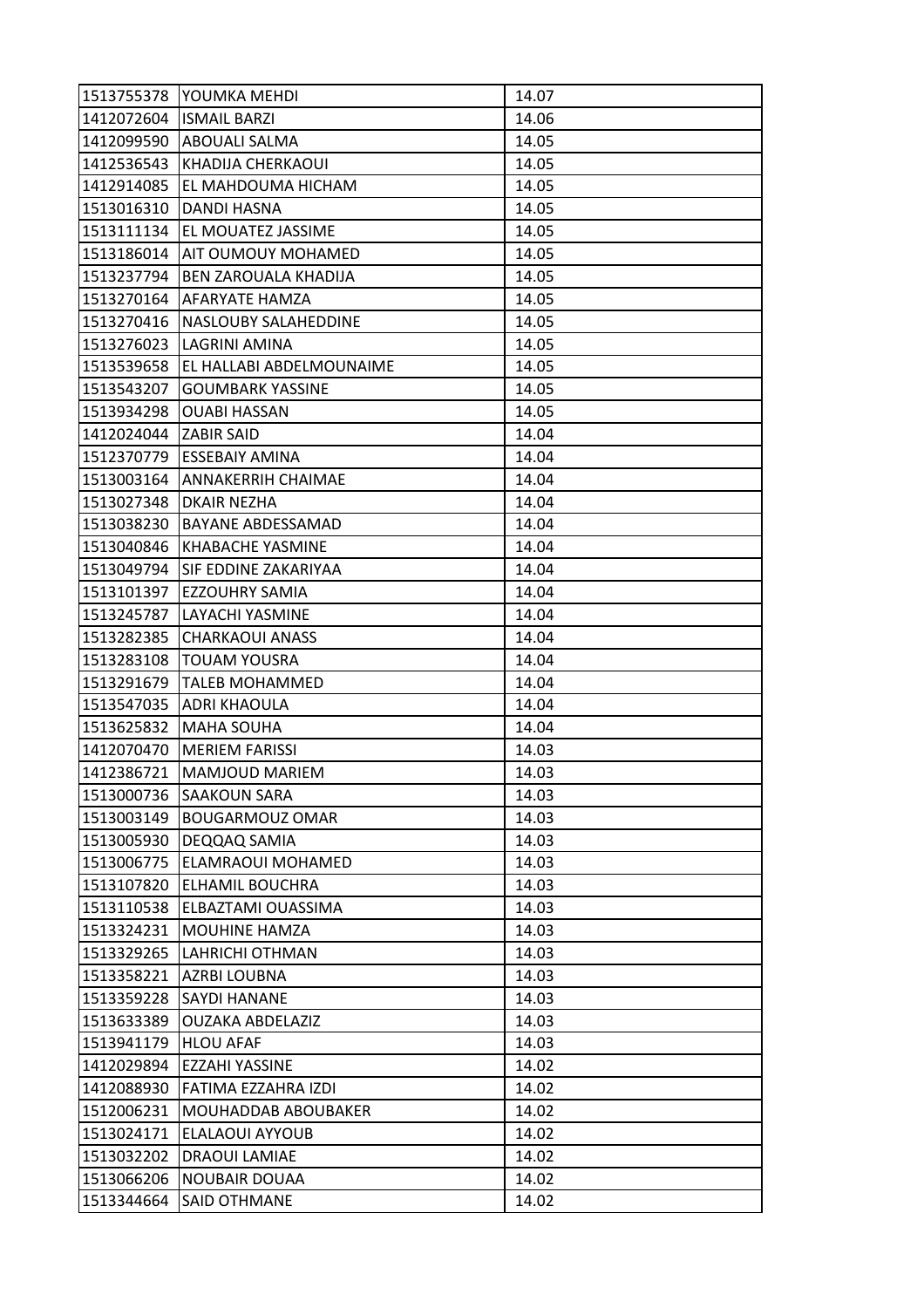| 1513365372 | KIDARI NAWAL               | 14.02 |
|------------|----------------------------|-------|
| 1513521834 | <b>DAOUDI ELMEHDI</b>      | 14.02 |
| 1412009121 | MOUSAOUI YAHYA             | 14.01 |
| 1412034739 | DEFAA MOHAMED ILIAS        | 14.01 |
| 1412035093 | LARABI SOUKAINA            | 14.01 |
| 1412036361 | KHADIJA SIDKI              | 14.01 |
| 1412085935 | <b>MERYEME LHENDIGUI</b>   | 14.01 |
| 1513034669 | <b>FARGOUG MARIA</b>       | 14.01 |
| 1513049733 | <b>KAOUANE SANAE</b>       | 14.01 |
| 1513085019 | EL ANSSARI DIKRA           | 14.01 |
| 1513099368 | LBAZRY JIHANE              | 14.01 |
| 1513099987 | <b>HSSAINE AICHA</b>       | 14.01 |
| 1513186108 | TOUZANI HAJAR              | 14.01 |
| 1513233864 | <b>FALIL MERYEM</b>        | 14.01 |
| 1513236085 | <b>HAIDER NOUHAILA</b>     | 14.01 |
| 1513328511 | <b>OHMITTI KAWTAR</b>      | 14.01 |
| 1513365140 | <b>SNASNI HALIMA</b>       | 14.01 |
| 1513366050 | <b>JEBARI SOUFIAN</b>      | 14.01 |
| 1513375698 | EL AZIZI HAMZA             | 14.01 |
| 1515126471 | <b>FAIK AFRAA</b>          | 14.01 |
| 1412003610 | AL JIHAD MOHAMED           | 14.00 |
| 1412098000 | SAIDA AZNAG                | 14.00 |
| 1412276653 | <b>BENZIAT MOHAMED</b>     | 14.00 |
| 1513004301 | <b>QASSEMI LAILA</b>       | 14.00 |
| 1513032619 | <b>BOUKROUH SAFAE</b>      | 14.00 |
| 1513050789 | <b>KARMOUTI FIRDAOUSSE</b> | 14.00 |
| 1513089063 | <b>DBICH MALAK</b>         | 14.00 |
| 1513101384 | KABBADJ ASMAA              | 14.00 |
| 1513111072 | <b>ASKOUR SOUKAINA</b>     | 14.00 |
| 1513288583 | <b>TALHA MANAL</b>         | 14.00 |
| 1513351772 | ABOUAM CHAIMAA             | 14.00 |
| 1513361780 | AMRIDA YAHYA               | 14.00 |
| 1513520814 | <b>ENNAJIH KHAOULA</b>     | 14.00 |
| 1412081102 | HANAE EL HACHIMI           | 13.99 |
| 1412289361 | <b>BOUFOUSSE OMAR</b>      | 13.99 |
| 1512282190 | <b>CHABANI NISRINE</b>     | 13.99 |
| 1513050866 | EL ORCHE BADER             | 13.99 |
| 1513241707 | <b>BOUSSELHAM NAJOUA</b>   | 13.99 |
| 1513243289 | <b>HAREF MAROUAN</b>       | 13.99 |
| 1513245760 | <b>GOUACH CHAIMAE</b>      | 13.99 |
| 1513339073 | TIMOULAY CHAIMAA           | 13.99 |
| 1513527194 | EL MANSOURI MERYEM         | 13.99 |
| 1513608331 | LIHYAOUI YOUSSEF           | 13.99 |
| 1513812701 | <b>ES SAFRAOUY YASMINE</b> | 13.99 |
| 1412000843 | LAMKADEM WALID             | 13.98 |
| 1412065059 | <b>ANASS LAMAACHI</b>      | 13.98 |
| 1513004816 | <b>MANSOURI SOUFIANE</b>   | 13.98 |
| 1513056271 | NAJIM MOHAMED ATIK         | 13.98 |
| 1513152164 | ROCHDI KAWTAR              | 13.98 |
| 1513245689 | <b>FNOUNI ANAS</b>         | 13.98 |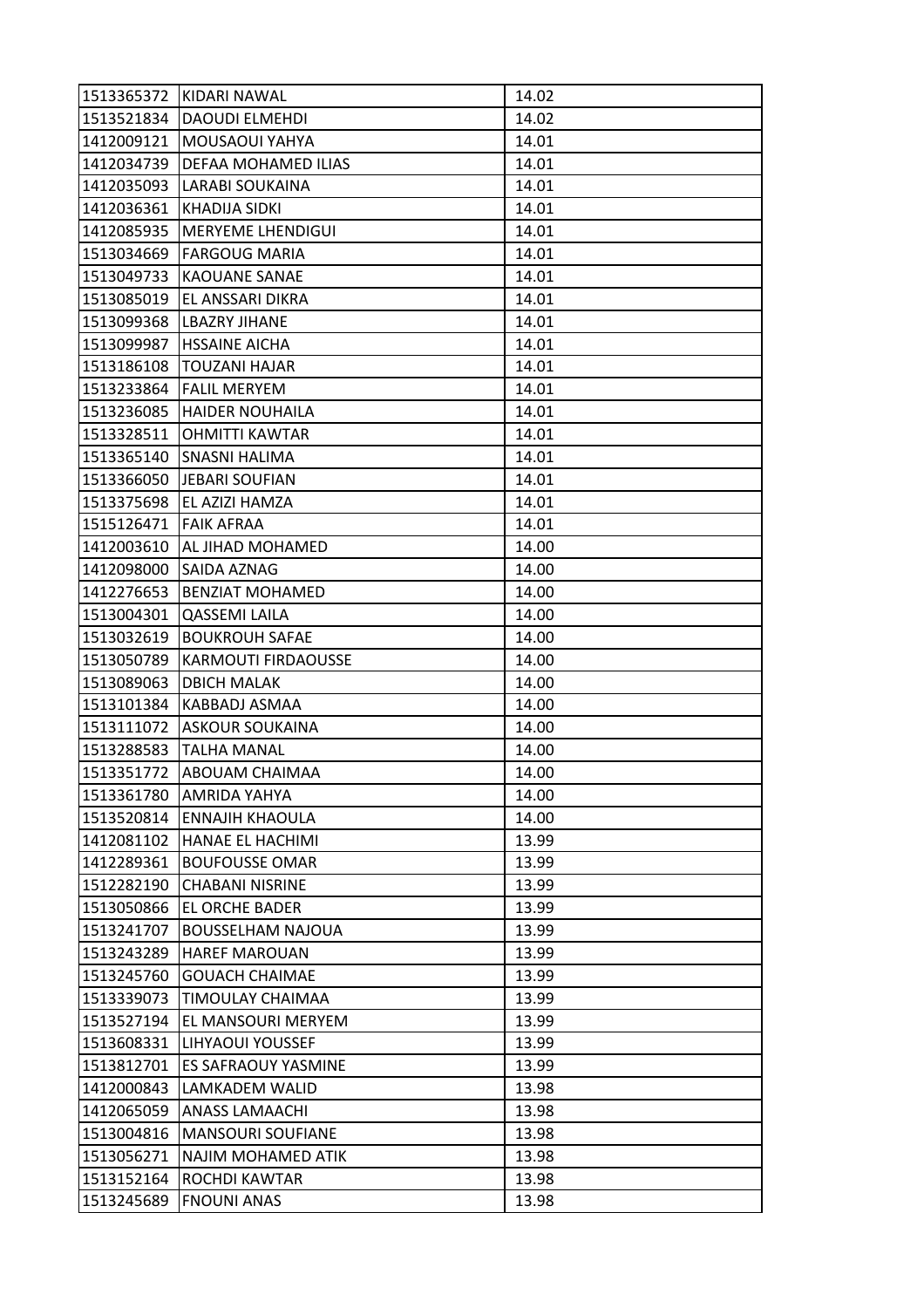| 1513814146<br><b>SASSOUR OUSSAMA</b><br>13.98<br>DAHRI HAYTHAM<br>1513943522<br>13.98<br>1410246516<br><b>MAROUANE JEBBOR</b><br>13.97<br>REDA BELKORCHI<br>13.97<br>1412098983 |  |
|---------------------------------------------------------------------------------------------------------------------------------------------------------------------------------|--|
|                                                                                                                                                                                 |  |
|                                                                                                                                                                                 |  |
|                                                                                                                                                                                 |  |
|                                                                                                                                                                                 |  |
| 1513066238<br><b>CHAKIR AHLAME</b><br>13.97                                                                                                                                     |  |
| 13.97<br>1513101425<br><b>CHOUIRGUI ISMAIL</b>                                                                                                                                  |  |
| 13.97<br>1513112981<br>ED DOKKALY FATIMA                                                                                                                                        |  |
| 1513249704<br>EL HARRIOUI ILYAS<br>13.97                                                                                                                                        |  |
| 1513333370<br><b>OUSGHIR YOUSRA</b><br>13.97                                                                                                                                    |  |
| 1513358409<br><b>BATAL ZAKARIA</b><br>13.97                                                                                                                                     |  |
| 1513520760<br>13.97<br><b>SBIHI FATINE</b>                                                                                                                                      |  |
| 1412279553<br><b>GHOULAMI WIAM</b><br>13.96                                                                                                                                     |  |
| 1513025293<br>ELKAOUCH KHADIJA<br>13.96                                                                                                                                         |  |
| 1513026402<br>13.96<br><b>OULKAID GHIZLANE</b>                                                                                                                                  |  |
| 1513095763<br><b>HASSISSI ASMA</b><br>13.96                                                                                                                                     |  |
| 13.96<br>1513243120<br>ELMARRACHI HAFSA                                                                                                                                         |  |
| 1513281753<br>13.96<br><b>TABOUT KHADIJA</b>                                                                                                                                    |  |
| 1513336181<br><b>ARRHAL ACHRAF</b><br>13.96                                                                                                                                     |  |
| 1513378636<br>13.96<br><b>ABDELLAH LOTFI</b>                                                                                                                                    |  |
| 1412279075<br><b>MOUINE SOUFIANE</b><br>13.95                                                                                                                                   |  |
| RAYSSI ADAM<br>1412364293<br>13.95                                                                                                                                              |  |
| 1412538474<br><b>TOURIA HNIAD</b><br>13.95                                                                                                                                      |  |
| AYMAN M'RABAT<br>13.95<br>1412704993                                                                                                                                            |  |
| EL IDRISSI MOHCINE<br>1412718090<br>13.95                                                                                                                                       |  |
| 13.95<br>1513084411<br><b>ABOUNAOUAFIL LAILA</b>                                                                                                                                |  |
| 1513100847<br>EL AZALI MOHAMED REDA<br>13.95                                                                                                                                    |  |
| 1513270378<br><b>NAFTAHI AYMANE</b><br>13.95                                                                                                                                    |  |
| 13.95<br>1513280178<br><b>MAQIL MOHAMED</b>                                                                                                                                     |  |
| 1513356577<br><b>CHAFIK HAMZA</b><br>13.95                                                                                                                                      |  |
| 1513360205<br><b>JAMAL HAJAR</b><br>13.95                                                                                                                                       |  |
| 1513376196<br>ELBAHI KHADIJA<br>13.95                                                                                                                                           |  |
| 1513380589<br><b>KHYA MANAL</b><br>13.95                                                                                                                                        |  |
| 13.95<br>1513802157<br>TAMOH SAFAE                                                                                                                                              |  |
| 1513940803<br><b>ZAHBOUNE MARYEM</b><br>13.95                                                                                                                                   |  |
| 1414422475<br><b>JABIL MOHAMMED</b><br>13.94                                                                                                                                    |  |
| 1412244175<br><b>GHIZLANE DRIF</b><br>13.93                                                                                                                                     |  |
| 13.93<br>1513029202<br><b>MARIRE MARYEM</b>                                                                                                                                     |  |
| 1513029435<br><b>JALAL AYOUB</b><br>13.93                                                                                                                                       |  |
| 1513056113<br><b>BOUHAFA OUMAIMA</b><br>13.93                                                                                                                                   |  |
| 1513084340<br>EZZALLAT ACHRAF<br>13.93                                                                                                                                          |  |
| 1513088996<br><b>BEN MOUMOU ACHRAF</b><br>13.93                                                                                                                                 |  |
| 13.93<br>1513089721<br>AMARA LAMIYA                                                                                                                                             |  |
| 1513100096<br><b>BELKORCHI YASSINE</b><br>13.93                                                                                                                                 |  |
| 1513150092<br><b>EL MKIESS ZAINEB</b><br>13.93                                                                                                                                  |  |
| 1513200168<br><b>ABOUABDALLAH ADIL</b><br>13.93                                                                                                                                 |  |
| 1513346656<br><b>RHIOUI SAIDA</b><br>13.93                                                                                                                                      |  |
| 1513347855<br>ZNAGUI ASSYA<br>13.93                                                                                                                                             |  |
| 1513359333<br>ELHAGAOUI BADREDDINE<br>13.93                                                                                                                                     |  |
| 1513862092<br><b>ABDI IMANE</b><br>13.93                                                                                                                                        |  |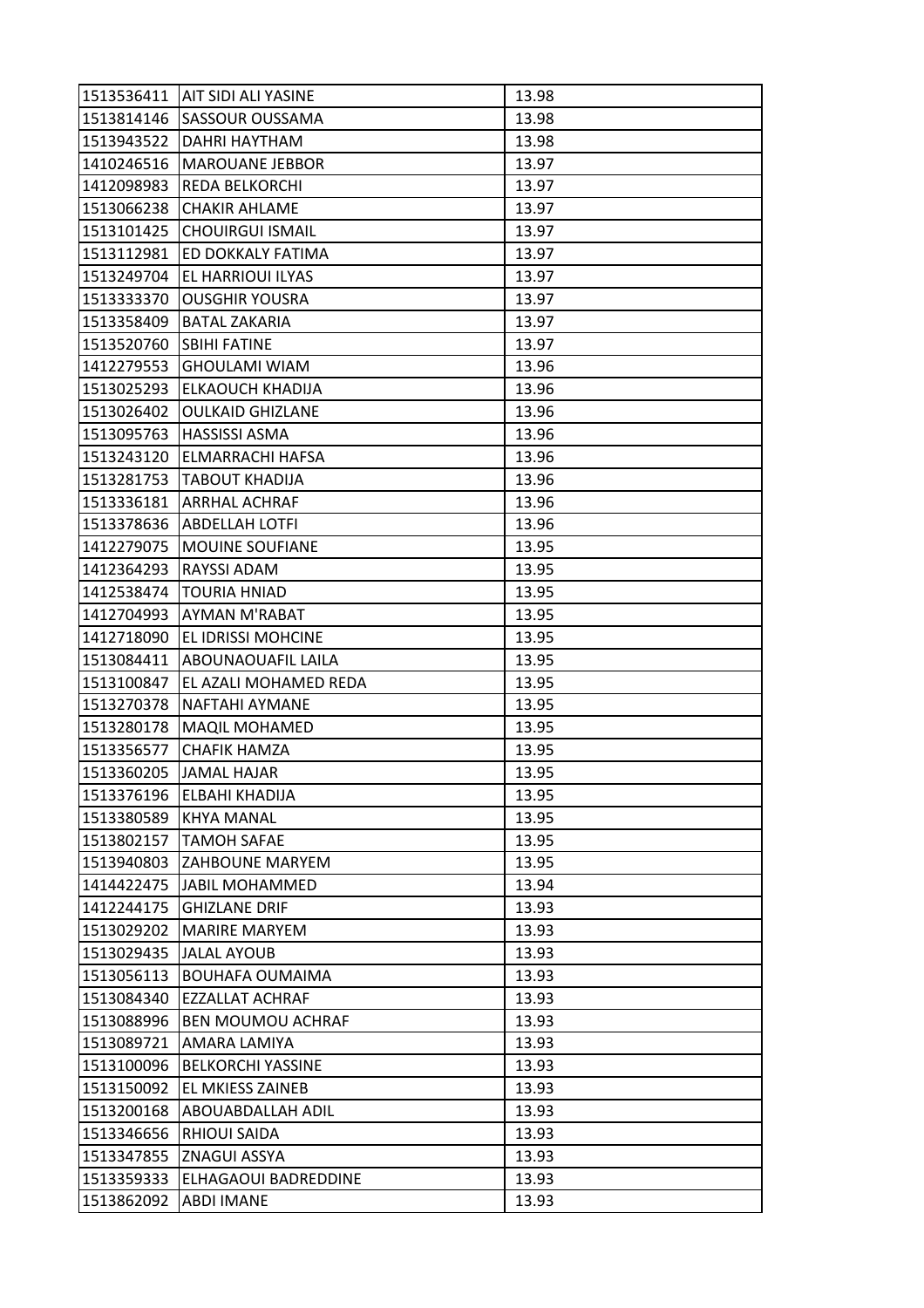| 1412002198 | <b>MOUMMOUCH YOUSSEF</b>      | 13.92 |
|------------|-------------------------------|-------|
| 1412073187 | KHAOULA EL OUASSIF            | 13.92 |
| 1512785239 | <b>TEMSANI ABDESSAMII</b>     | 13.92 |
| 1513012034 | <b>OUSSOU KHADIJA</b>         | 13.92 |
| 1513027641 | ELKASSIMI MANAL               | 13.92 |
| 1513028447 | <b>NAANAI MINA</b>            | 13.92 |
| 1513036744 | <b>HAYDOUN MARYEM</b>         | 13.92 |
| 1513080989 | KAMAITI SOUKAINA              | 13.92 |
| 1513100183 | EL HAIMER FATINE              | 13.92 |
| 1513183805 | <b>BENYDIR AYOUB</b>          | 13.92 |
| 1513231759 | <b>HOULLI ADNANE</b>          | 13.92 |
| 1513532748 | <b>AIT OUALI KAWTAR</b>       | 13.92 |
| 1513536967 | JAIT ZINEB                    | 13.92 |
| 1513616722 | <b>HIRA SARA</b>              | 13.92 |
| 1513698301 | <b>OUBOUNI RAJAE</b>          | 13.92 |
| 1513758866 | <b>DADOUCH ALI</b>            | 13.92 |
| 1412022837 | <b>SBBAR NAIRA</b>            | 13.91 |
| 1412076453 | SARA CHIOUA                   | 13.91 |
| 1513006799 | <b>ESSAJIDI NARGISS</b>       | 13.91 |
| 1513051232 | <b>ERRIFAI ZAID</b>           | 13.91 |
| 1513227709 | <b>DARKOUCH ZINEB</b>         | 13.91 |
| 1513540503 | HAMMOUMI ACHRAF               | 13.91 |
| 1513550829 | <b>KHALLAF YASSINE</b>        | 13.91 |
| 1513750842 | ELASRI MOHAMMED               | 13.91 |
| 1513763188 | EL FAKIR ABDELALI             | 13.91 |
| 1513934783 | HATNAOUI OUMAYMA              | 13.91 |
| 1513956885 | AYYOU KAWTAR                  | 13.91 |
| 1515820107 | MARIEM EL AYACHI              | 13.91 |
| 1412035146 | <b>AFIR HAMZA</b>             | 13.90 |
| 1412331859 | <b>HADDOUN ANAS</b>           | 13.90 |
| 1513001814 | <b>CHTAOU YASSINE</b>         | 13.90 |
| 1513008443 | EL BALGHITI FATIMA ZAHRAA     | 13.90 |
| 1513048895 | HAMIDI MOHAMED ACHRAF         | 13.90 |
| 1513114776 | <b>MABROUR SAFIA</b>          | 13.90 |
| 1513246729 | ED DAHBY AYOUB                | 13.90 |
| 1513343068 | <b>OMAIRA YOUNES</b>          | 13.90 |
| 1513526024 | <b>BOUKSIM FATIMA EZZAHRA</b> | 13.90 |
| 1412036047 | MOHAMED HANNANI               | 13.89 |
| 1513002142 | <b>OUCHATTI KHADIJA</b>       | 13.89 |
| 1513006675 | <b>TOUMI OUSSAMA</b>          | 13.89 |
| 1513016435 | KHABOUCH MOHAMED              | 13.89 |
| 1513020335 | <b>BOUDAOUD KHAOULA</b>       | 13.89 |
| 1513022099 | <b>BARKAOUI SAID</b>          | 13.89 |
| 1513051292 | <b>IDRISSI HAYAM</b>          | 13.89 |
| 1513076043 | <b>BELAKHDAR AMINE</b>        | 13.89 |
| 1513111602 | ARRABEHI OUMAIMA              | 13.89 |
| 1513245888 | KHALIL YASMINE                | 13.89 |
| 1513284400 | <b>AOUANE SOUKAINA</b>        | 13.89 |
| 1513324866 | <b>BAKKOUCH CHAIMAA</b>       | 13.89 |
| 1513344949 | NOUIDER MOHAMED KARIM         | 13.89 |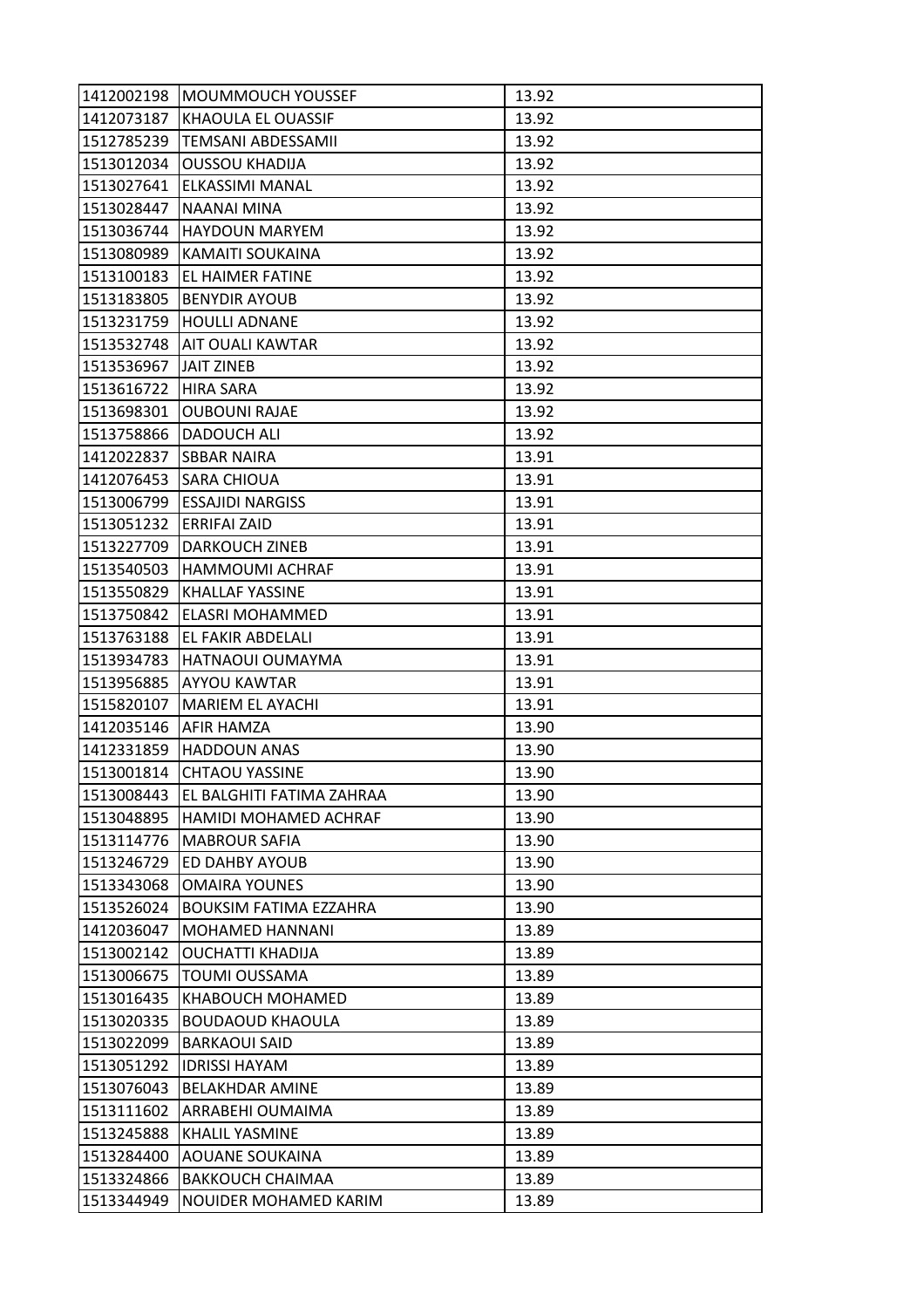| 1513356006 | <b>OUAIL ZAKARY</b>       | 13.89 |
|------------|---------------------------|-------|
| 1513536811 | MAROUI FATIMA ZAHRA       | 13.89 |
| 1513605503 | ELACHQAR OUMAIMA          | 13.89 |
| 1513938789 | <b>BIBIH SOUHAIL</b>      | 13.89 |
| 1412025996 | <b>OUMASST ABDELLAH</b>   | 13.88 |
| 1412028225 | AFOUD FATIMA ZAHRA        | 13.88 |
| 1412036805 | <b>BORJA SOUMAYA</b>      | 13.88 |
| 1412162633 | FATHI MOHAMED             | 13.88 |
| 1412226963 | MOHAMED-ADNAN LAHKIM      | 13.88 |
| 1513013838 | JYMY BASSMA               | 13.88 |
| 1513056169 | <b>MAELAININE MARYEM</b>  | 13.88 |
| 1513111014 | <b>BOUFOUS NOUZHA</b>     | 13.88 |
| 1513280022 | TAKHIM CHAIMAE            | 13.88 |
| 1513331103 | <b>BELAOUCHI KAOUTER</b>  | 13.88 |
| 1513351435 | JAHDI YASSMINE            | 13.88 |
| 1513755371 | <b>BOUZINBI SALMA</b>     | 13.88 |
| 1513806668 | <b>BOUTOUIL ABRARE</b>    | 13.88 |
| 1412099398 | <b>MERYEM ELIDRISSI</b>   | 13.87 |
| 1412365307 | SALAHDDINE SALMA          | 13.87 |
| 1512254346 | ABOU ZHAR HAMZA           | 13.87 |
| 1513019210 | <b>CHEDAF MERIAM</b>      | 13.87 |
| 1513020018 | <b>BAALI ABDERRAHMANE</b> | 13.87 |
| 1513032225 | EDHIBA EL MAHDI           | 13.87 |
| 1513041379 | EL HAMOUMI MOUNA          | 13.87 |
| 1513094051 | AIT JAAKIKE MERIEM        | 13.87 |
| 1513100808 | NAOUM OUMAYMA             | 13.87 |
| 1513193992 | KHALDOUNE KHADIJA         | 13.87 |
| 1513238839 | <b>QERFACH ABDESSADEK</b> | 13.87 |
| 1412362932 | <b>TOUIL MOUAD</b>        | 13.86 |
| 1412865865 | <b>AYNAOU AYOUB</b>       | 13.86 |
| 1512274156 | KHYARA HAMZA              | 13.86 |
| 1513098549 | EL FATTAHI MAROUA         | 13.86 |
| 1513186981 | NAJI HAMZA                | 13.86 |
| 1513228932 | <b>CHERDOUD IMANE</b>     | 13.86 |
| 1513239205 | EL MASMOUDI ZAINEB        | 13.86 |
| 1513275885 | <b>TALEA ILIASS</b>       | 13.86 |
| 1513279443 | <b>CHARIF OUSSAMA</b>     | 13.86 |
| 1513381325 | <b>HANANE HAMZA</b>       | 13.86 |
| 1513533272 | <b>TAJDA HIND</b>         | 13.86 |
| 1513955821 | <b>EZRAIDI KHALID</b>     | 13.86 |
| 1515310767 | YAAFOUR YOUSSEF           | 13.86 |
| 1412015177 | <b>BADIY ABDERRAHIM</b>   | 13.85 |
| 1412251292 | MOHAMED-AMINE BENDAOU     | 13.85 |
| 1512014687 | <b>ABROUCH JBRANE</b>     | 13.85 |
| 1513085459 | <b>ESSAHLI HANANE</b>     | 13.85 |
| 1513086134 | <b>HANTOUCHI SAIDA</b>    | 13.85 |
| 1513099344 | RAKIA MARIAM              | 13.85 |
| 1513099397 | <b>HARISSANE IKRAM</b>    | 13.85 |
| 1513099655 | <b>BOUAYAD MERYAM</b>     | 13.85 |
| 1513199999 | <b>CHAGOUR SALMA</b>      | 13.85 |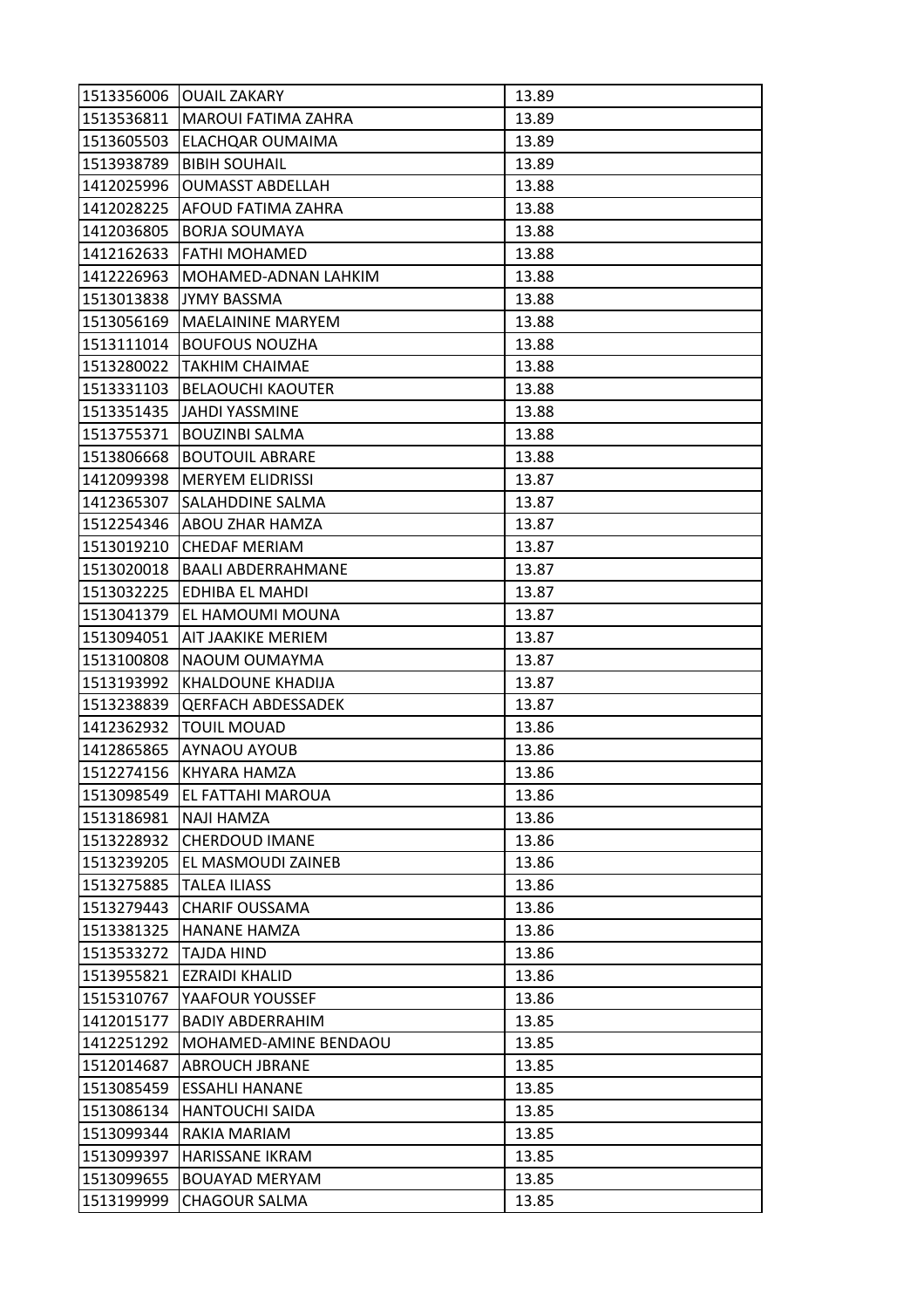| 1513533391 | <b>ELOUALI SOUKAINA</b>              | 13.85 |
|------------|--------------------------------------|-------|
| 1513553331 | <b>RETAL ALI</b>                     | 13.85 |
| 1412363961 | <b>BENJABBOUR BADR</b>               | 13.84 |
| 1412549747 | <b>BOUTAINA DOUDOUCHE</b>            | 13.84 |
| 1513026945 | <b>LAGHRISSI LATIFA</b>              | 13.84 |
| 1513033625 | <b>CHIBOUB OTHMANE</b>               | 13.84 |
| 1513080633 | <b>BENICHOU HIBA</b>                 | 13.84 |
| 1513100436 | EL BARGUI AMAL                       | 13.84 |
| 1513226881 | <b>BOUKHRAIS HOSSAM</b>              | 13.84 |
| 1513279465 | EL KARNY OUMAIMA                     | 13.84 |
|            | 1513382242 LEKNAIZI EL IDRISSI ASSIA | 13.84 |
| 1412003692 | <b>AIT SI HAMOU MOHAMED</b>          | 13.83 |
| 1412021342 | JAMRANI AYMAN                        | 13.83 |
|            | 1412025424 AMHOUD AICHA              | 13.83 |
| 1412728011 | HAMICHE FATIMA ZAHRA                 | 13.83 |
| 1511241809 | <b>BOUNACER AHMED ABDELGHAFFAR</b>   | 13.83 |
| 1512002799 | <b>BOUSHABA KHAOULA</b>              | 13.83 |
| 1512926775 | <b>AZI DRISS</b>                     | 13.83 |
| 1513003783 | <b>AGZAR ABDELOUAHED</b>             | 13.83 |
| 1513024846 | <b>OUCHEN FATIMA ZAHRA</b>           | 13.83 |
|            | 1513055718   IBTISSAM BEN ZAARI      | 13.83 |
| 1513079504 | <b>BALLA JIHANE</b>                  | 13.83 |
| 1513080724 | <b>ERRAOUDI ABDELILAH</b>            | 13.83 |
| 1513101407 | <b>BENABAD HAJAR</b>                 | 13.83 |
|            | 1513108965  AMEDJAR KAOUTAR          | 13.83 |
| 1513150025 | <b>CHIFAOUI ILHAM</b>                | 13.83 |
| 1513160462 | <b>BEN YOUNESSE SAMIA</b>            | 13.83 |
| 1513226701 | <b>HANAFI NASR EDDINE</b>            | 13.83 |
| 1513231648 | <b>TELLABI MOHAMED</b>               | 13.83 |
| 1513352113 | <b>BENTHAMOU BADR</b>                | 13.83 |
| 1513741969 | EL MANSOURI IMANE                    | 13.83 |
| 1513952899 | LEMDARSI RADOUANE                    | 13.83 |
| 1410119865 | <b>BADR HAMOU ARAB</b>               | 13.82 |
| 1412278683 | <b>ABDI KHAOULA</b>                  | 13.82 |
| 1511000263 | JELLOULI EL MEHDI                    | 13.82 |
| 1513000136 | <b>SAIDI NORA</b>                    | 13.82 |
| 1513056256 | <b>SAAD FATIMA EZZAHRA</b>           | 13.82 |
| 1513100538 | <b>RKAINI AYOUB</b>                  | 13.82 |
| 1513283564 | YARHZOU CHAIMAA                      | 13.82 |
| 1513336395 | <b>BOUDRY SAAD</b>                   | 13.82 |
| 1513375456 | <b>MOUNASSIR ZINEB</b>               | 13.82 |
| 1513940847 | ELOUALI YASSINE                      | 13.82 |
| 1513947354 | <b>ISMAILI ABIRE</b>                 | 13.82 |
| 1511025232 | BRIKA ABDERRAHIM                     | 13.80 |
| 1512042528 | <b>IDMOHAMED MOHAMED</b>             | 13.80 |
| 1513031340 | <b>NOUISRI AYOUB</b>                 | 13.80 |
| 1513100010 | <b>ABDERAHIM SARA MAHA</b>           | 13.80 |
| 1513152317 | RACHID ZHOR                          | 13.80 |
| 1513199555 | <b>MOUAYN YAZID</b>                  | 13.80 |
| 1513347469 | SEDOUANE HAMZA                       | 13.80 |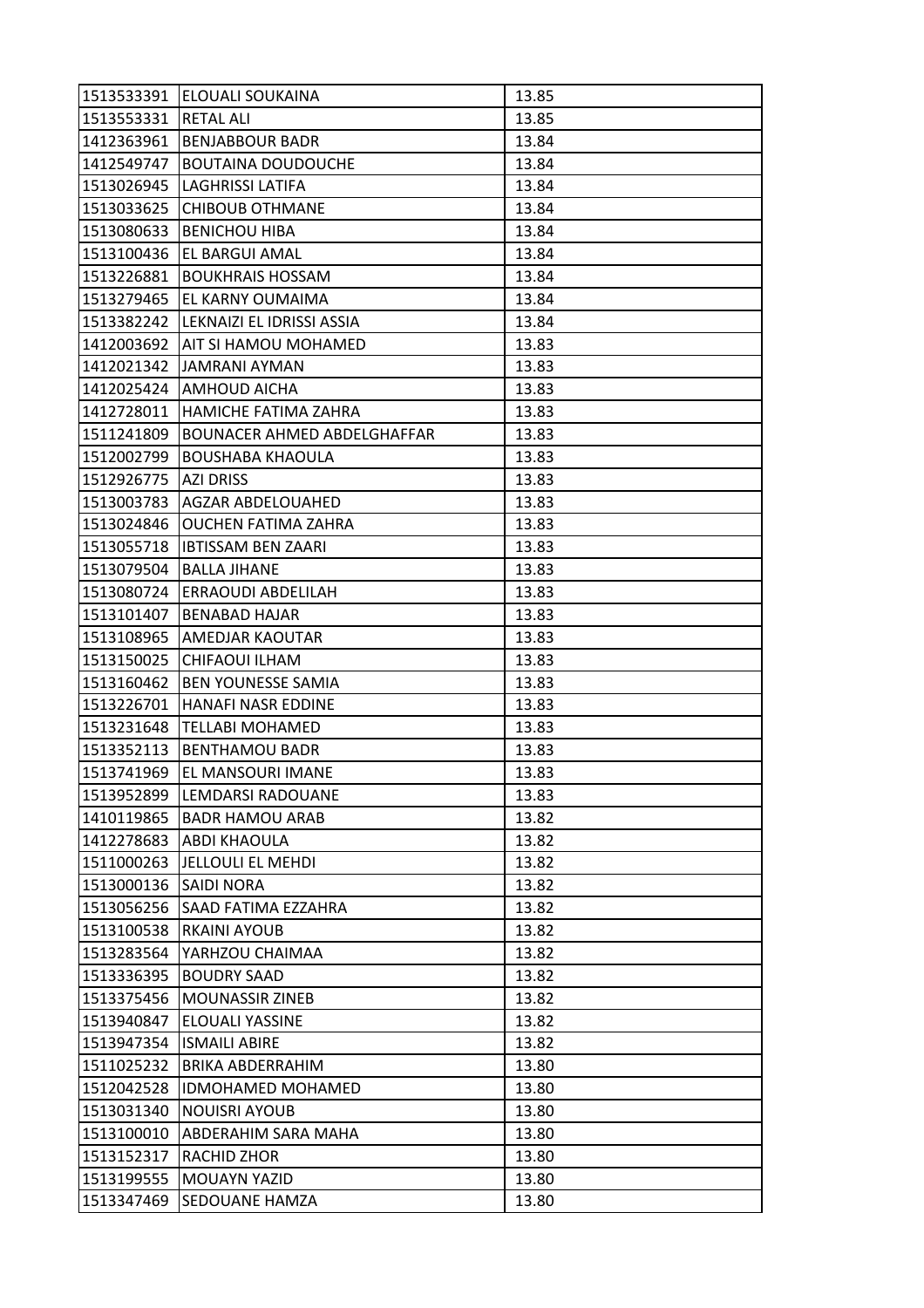| 1513544346 | <b>BOUTOUISSA MOHAMED</b>    | 13.80 |
|------------|------------------------------|-------|
| 1513938896 | <b>BOUNNIYT SAYF EDDINE</b>  | 13.80 |
| 1513954468 | ELALOUANI NOUHAILA           | 13.80 |
| 1513000664 | LAANANI AHMED                | 13.79 |
| 1513004201 | AKHARRAZ NEZHA               | 13.79 |
| 1513006261 | <b>KESSASSI IMANE</b>        | 13.79 |
| 1513036817 | <b>CHAFOUK IBTISSAM</b>      | 13.79 |
| 1513071875 | EZ ZALZOULI AMINA            | 13.79 |
| 1513099394 | <b>ENNABIL YASSINE</b>       | 13.79 |
| 1513164271 | <b>ZAIDI AHLAM</b>           | 13.79 |
| 1513245446 | <b>BOUSKOUT SALAH EDDINE</b> | 13.79 |
| 1513930210 | <b>KHRISSI YOUSSEF</b>       | 13.79 |
| 1513950664 | EL KAMHI OMAR                | 13.79 |
| 1412286657 | <b>ABQARI MERYEM</b>         | 13.78 |
| 1412708128 | <b>HOUDA GRICHE</b>          | 13.78 |
| 1512253374 | <b>HADOUI SALAHEDDINE</b>    | 13.78 |
| 1513004137 | RAICH MARWA                  | 13.78 |
| 1513007530 | <b>GHATOUI FATIMA ZAHRA</b>  | 13.78 |
| 1513099339 | KNIDIRI AHMED AMINE          | 13.78 |
| 1513160368 | <b>NADI IMANE</b>            | 13.78 |
| 1513160370 | <b>HIMMICH IKRAME</b>        | 13.78 |
| 1513171479 | KHAYARI IMAN                 | 13.78 |
| 1513227625 | <b>CHOUAY BOTAYNA</b>        | 13.78 |
| 1513230257 | KHADRAOUI TIBARI             | 13.78 |
| 1513279401 | ALLAM AYOUB                  | 13.78 |
| 1513282107 | <b>EL HARRANE HAJAR</b>      | 13.78 |
| 1513341155 | <b>ANFAR DOAE</b>            | 13.78 |
| 1513748754 | EL FERCHAKHI ABDESSAMAD      | 13.78 |
| 1412018311 | <b>BELGHARD AKRAM</b>        | 13.77 |
| 1412099255 | <b>MERIEM SAIDI</b>          | 13.77 |
| 1412099352 | <b>OUMAIMA KHAIRAT</b>       | 13.77 |
| 1412425898 | <b>MAHIR MAHA</b>            | 13.77 |
| 1512547628 | <b>KORCHI OTHMANE</b>        | 13.77 |
| 1513028142 | <b>TIFRAOUINE OUIDAD</b>     | 13.77 |
| 1513040840 | <b>MELLOUK YOUSSEF</b>       | 13.77 |
| 1513099385 | <b>BELKAMEL ADAM</b>         | 13.77 |
| 1513199982 | <b>BAHHAD OUMAYMA</b>        | 13.77 |
| 1513231884 | <b>HOUBAIRI DOHA</b>         | 13.77 |
| 1513231976 | <b>JERID CHAIMAE</b>         | 13.77 |
| 1513251300 | <b>AITTERRAMI FAIROUZ</b>    | 13.77 |
| 1513286592 | <b>AJLAOUI KAOUTAR</b>       | 13.77 |
| 1513333378 | <b>CHACHDI MAHMOUD</b>       | 13.77 |
| 1513376890 | EL MALKI CHAIMAE             | 13.77 |
| 1513523918 | HJOUJI MOHAMED FAY AL        | 13.77 |
| 1513787749 | <b>BOUTAHAR MAROUANE</b>     | 13.77 |
| 1513931982 | <b>FOUAD NIZAR</b>           | 13.77 |
| 1513957298 | <b>HMIDI YOUSSRA</b>         | 13.77 |
| 1513004115 | <b>ASSAKKOUR ISMAIL</b>      | 13.76 |
| 1513165175 | RABYA FATIMA ZAHRA           | 13.76 |
| 1513324999 | LEBCHIRI RAJAA               | 13.76 |
|            |                              |       |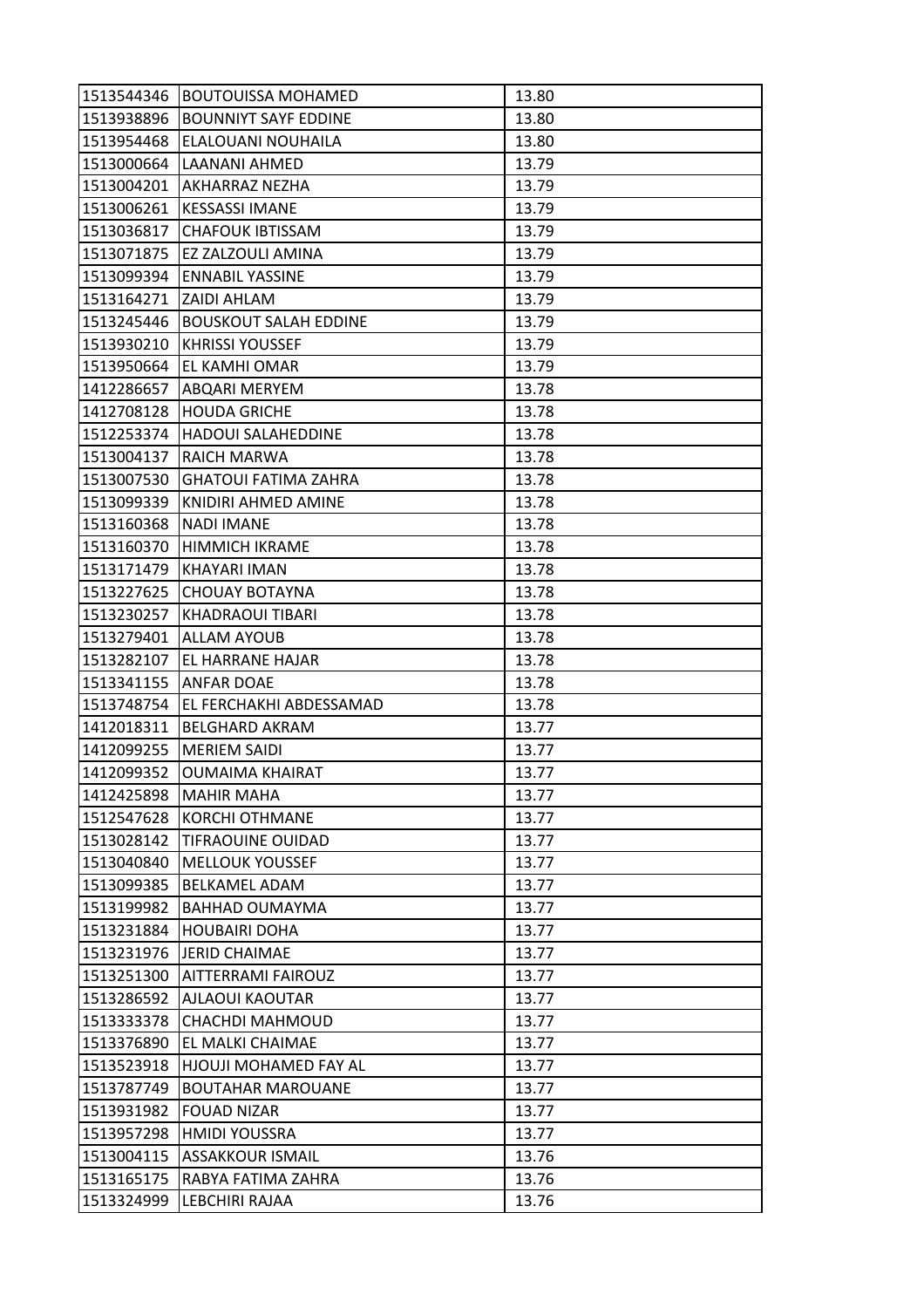| 1513539085 | TAMRAOUI FATIMA EZZAHRAE   | 13.76 |
|------------|----------------------------|-------|
| 1513870095 | MERZOUQUI AYMANE           | 13.76 |
| 1513948463 | AMESSAGHROU MAROUA         | 13.76 |
| 1412193632 | <b>JIAB MAJDA</b>          | 13.75 |
| 1412289483 | OTHMAN HAMID               | 13.75 |
| 1412365320 | BENJAMÂ HAJAR              | 13.75 |
| 1412395385 | <b>MOUGHIT HAMZA</b>       | 13.75 |
| 1513001444 | <b>DERKAOUI SOUKAINA</b>   | 13.75 |
| 1513023497 | <b>IDMOUSSA IMANE</b>      | 13.75 |
| 1513040054 | LEMDARKI AYOUB             | 13.75 |
| 1513055050 | <b>HAMIDI MARYEM</b>       | 13.75 |
| 1513066743 | MEZOUARI AMINA             | 13.75 |
| 1513112542 | <b>BACHCHAR MERYAM</b>     | 13.75 |
| 1513193943 | <b>ZOUTTANE OMAYMA</b>     | 13.75 |
| 1513279449 | KOUMYA ASMAA               | 13.75 |
|            | 1513346017 ZERROUKI HASSAN | 13.75 |
| 1513551608 | IMOUZOUNE RHIZLANE         | 13.75 |
| 1513692745 | EL GHRIB MOHAMED BACHIR    | 13.75 |
| 1412196549 | EL HANKI AYOUB             | 13.74 |
| 1412524401 | <b>KAOUTAR TELTI</b>       | 13.74 |
| 1412550163 | OTHMANE BENHSAIN           | 13.74 |
| 1512014795 | <b>TAHER ABDELOUAHID</b>   | 13.74 |
| 1513088433 | SOULKANI SAFAA             | 13.74 |
| 1513232730 | <b>HILLAL AYOUB</b>        | 13.74 |
| 1513243105 | <b>BENSLAMA NAWAL</b>      | 13.74 |
| 1513308014 | <b>TOUAHRI HANAN</b>       | 13.74 |
| 1513320124 | <b>BENNANI GHITA</b>       | 13.74 |
| 1513607437 | <b>ZNAIDI ALAE</b>         | 13.74 |
| 1412085032 | <b>AYYOUB EMMANE</b>       | 13.73 |
| 1412228425 | <b>GHIZLANE BOUCHEBTI</b>  | 13.73 |
| 1513007358 | YOUBI AKRAM                | 13.73 |
| 1513092482 | AIT RAHOU NADIA            | 13.73 |
| 1513101389 | <b>ELBAZ HAITAM</b>        | 13.73 |
| 1513187047 | <b>IFAJAANE HAMZA</b>      | 13.73 |
| 1513231368 | <b>TAMDIOUALTE AMINE</b>   | 13.73 |
| 1513231779 | <b>METWALLI OLAYA</b>      | 13.73 |
| 1513243944 | <b>ELKOURI OMAR</b>        | 13.73 |
| 1513245300 | <b>EL BATANE ASMAA</b>     | 13.73 |
| 1513248167 | <b>BENZIDANE GHITA</b>     | 13.73 |
| 1513369843 | <b>OULACHIR OUAFAA</b>     | 13.73 |
| 1513815401 | EL GHAZOUANI HAMZA         | 13.73 |
| 1412037114 | <b>ABOUNAOUASS OUALID</b>  | 13.72 |
| 1412053883 | LAKLECH BADR EDDINE        | 13.72 |
| 1412078235 | <b>SOUMIA GUERFISSI</b>    | 13.72 |
| 1412088905 | <b>FARAH BOUZAIT</b>       | 13.72 |
| 1412228332 | <b>AYOUB EL MESOULI</b>    | 13.72 |
| 1510021767 | <b>AZNAG SAID</b>          | 13.72 |
| 1512235488 | EL FOUTAT ASMA             | 13.72 |
| 1513014238 | <b>MOURRAGUI YASSIR</b>    | 13.72 |
| 1513028991 | <b>ELGOURAID HICHAM</b>    | 13.72 |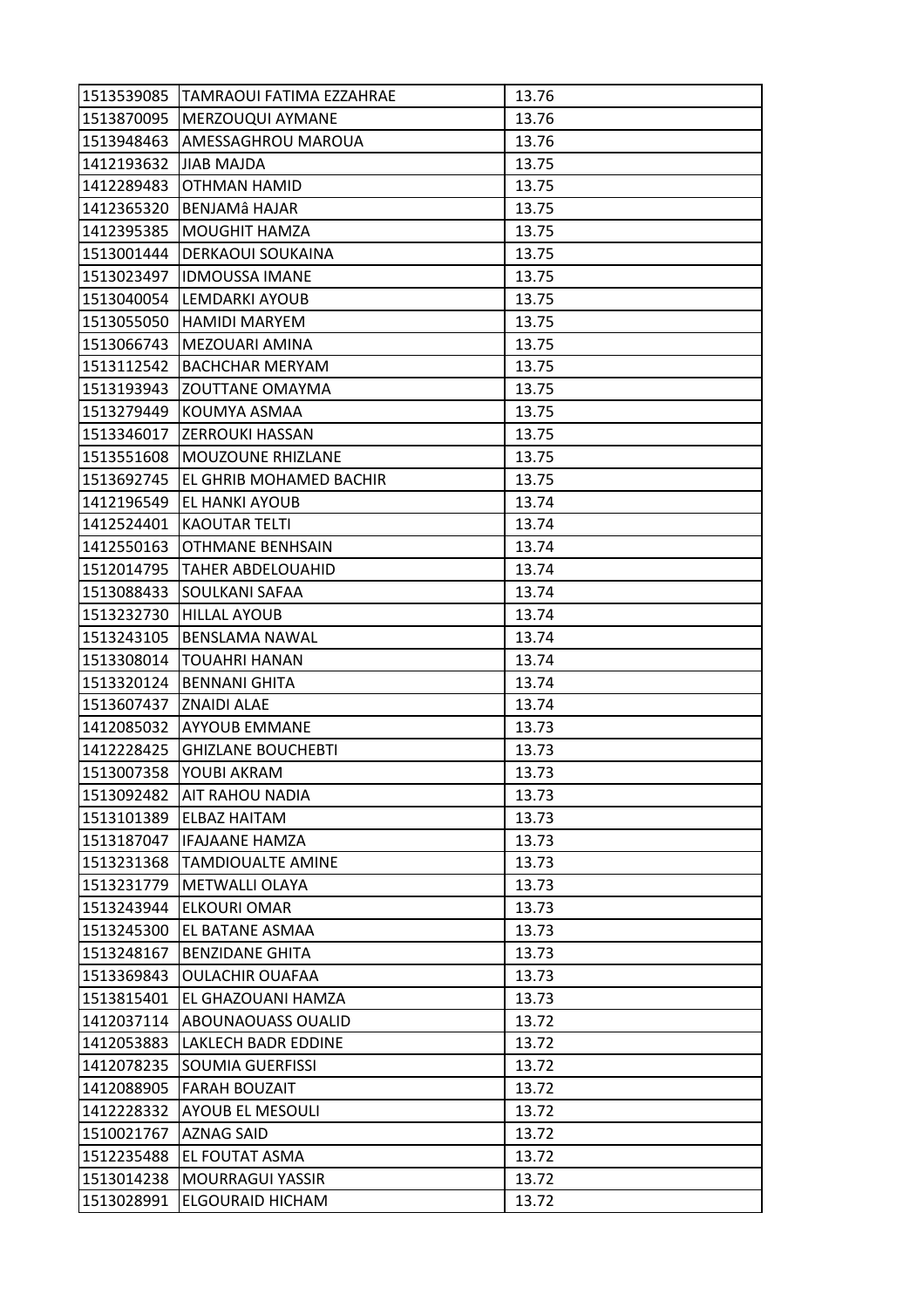| 1513087667 | <b>DAHMANE NOUHAILA</b>      | 13.72 |
|------------|------------------------------|-------|
| 1513088809 | <b>KATIF SOUKAINA</b>        | 13.72 |
| 1513099127 | <b>BERKOUK CHAIMA</b>        | 13.72 |
| 1513099373 | RIHANI WALID                 | 13.72 |
| 1513112525 | <b>ELAIR CHAIMA</b>          | 13.72 |
| 1513281009 | EL OUARDASSI EL HOCIEN       | 13.72 |
| 1513291507 | <b>SALADI ZINEB</b>          | 13.72 |
| 1513323995 | ZOGGARH FATIMA ZAHRA         | 13.72 |
| 1513365377 | <b>ZADANE YASSIR</b>         | 13.72 |
| 1513762983 | JAOUANI WISSAL               | 13.72 |
| 1513876197 | <b>OUASTI HAMZA</b>          | 13.72 |
| 1412350633 | <b>ELKHAIDER SOUKAINA</b>    | 13.71 |
| 1412906841 | <b>ZERRARI YOUNES</b>        | 13.71 |
| 1511172489 | <b>MONTASSIR HAMZA</b>       | 13.71 |
| 1512090389 | <b>BAMHA ABDELILAH</b>       | 13.71 |
| 1513028551 | AIT MOUSSA ABDERRAHIM        | 13.71 |
| 1513034244 | DOUABAT OMAR                 | 13.71 |
| 1513041886 | TALHA RABAB                  | 13.71 |
| 1513248159 | <b>DLILAI LAILA</b>          | 13.71 |
| 1513356470 | <b>ZOUINI MARWA</b>          | 13.71 |
| 1513366029 | LAKLACHE SALMA               | 13.71 |
| 1513369193 | <b>EN NIMER ANASS</b>        | 13.71 |
| 1513949809 | <b>ES SAFI HAMZA</b>         | 13.71 |
| 1412605769 | CHIKHIYA ILHAM               | 13.70 |
| 1512074794 | ELMOHALHIL ADNANE            | 13.70 |
| 1513094603 | JOUMAIL HESSAM               | 13.70 |
| 1513248749 | <b>KHAYA ZINEB</b>           | 13.70 |
| 1513352300 | <b>KMITI MEHDI</b>           | 13.70 |
| 1513353763 | DAAOUF SALMA                 | 13.70 |
| 1513356179 | <b>ENNAKHLY GHIZLANE</b>     | 13.70 |
| 1513525076 | KHAOUTI SOUKAINA             | 13.70 |
| 1513540529 | <b>BARTAL MOHAMMED</b>       | 13.70 |
| 1513701029 | <b>MUSLIM MOUNIA</b>         | 13.70 |
| 1512025427 | <b>AHTAQ SALAH EDDINE</b>    | 13.68 |
| 1512377796 | <b>CHAKORI KHALIL</b>        | 13.68 |
| 1513001058 | <b>AGOURRAM MOHAMED</b>      | 13.68 |
| 1513032712 | AIT BOUCHKOUCH MARIAM        | 13.68 |
| 1513098550 | EL GHOZAIL HAJAR             | 13.68 |
| 1513186001 | <b>EZZINE SAMYA</b>          | 13.68 |
| 1513239204 | <b>ELMESBAHI MERYEM</b>      | 13.68 |
| 1513244911 | <b>ABOULFADIL ZINEB</b>      | 13.68 |
| 1513316257 | <b>ZAGHRAOUI AYMANE</b>      | 13.68 |
| 1513521035 | <b>BELAHCEN JOUHAINA</b>     | 13.68 |
| 1513847726 | <b>BOUDLLAL SALAH EDDINE</b> | 13.68 |
| 1513932078 | <b>AMZIL MERYEM</b>          | 13.68 |
| 1412030581 | <b>HOUISSE SAMIR</b>         | 13.67 |
| 1412551607 | KAOUTAR KHEDIDEM             | 13.67 |
| 1412714771 | DIAZ OUAFAE                  | 13.67 |
| 1412854519 | <b>ELJOHRI MAHA</b>          | 13.67 |
| 1412865006 | KAJIOUE OUIDAD               | 13.67 |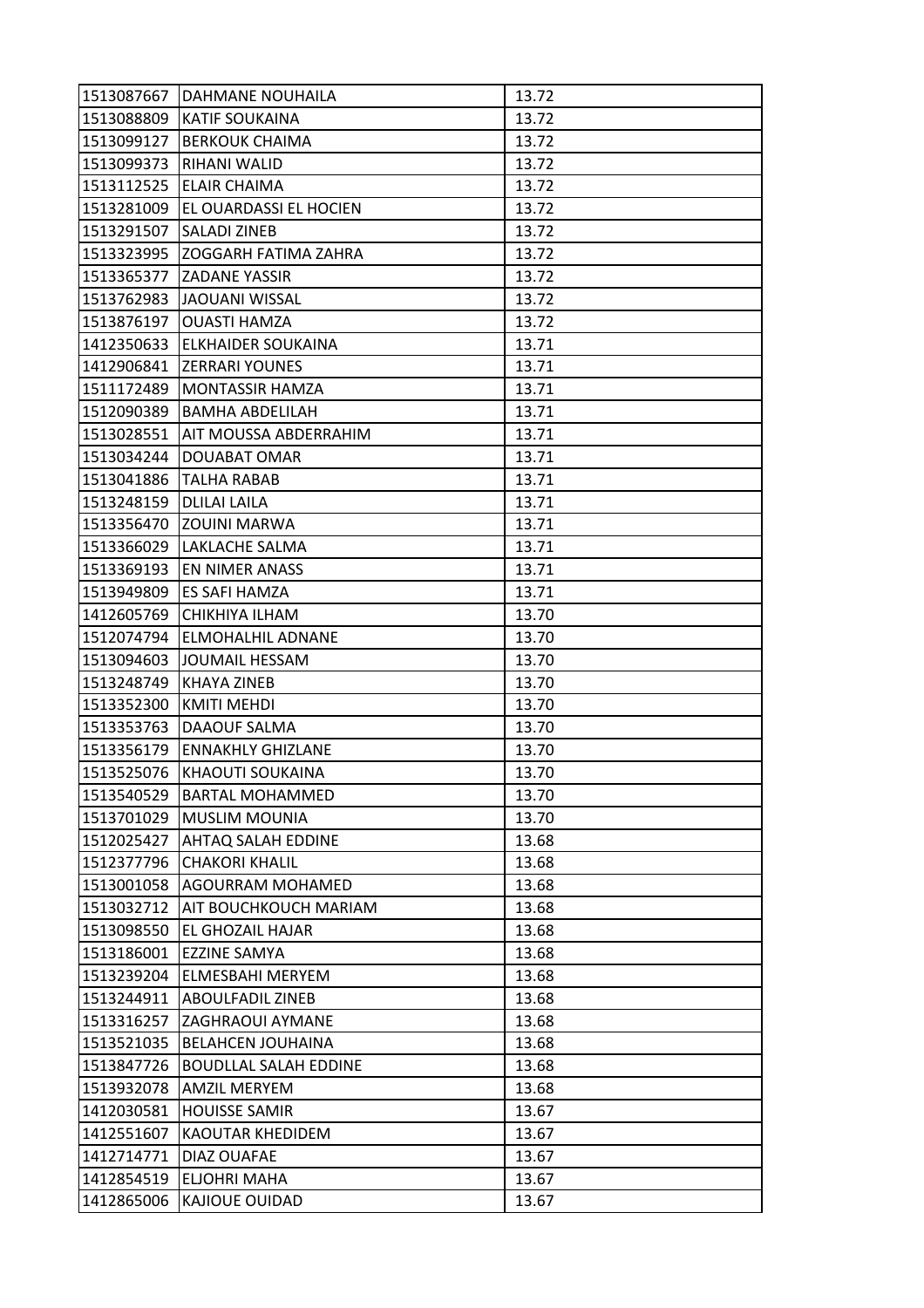| 1412927359 | BENAICHA ABDESSAMAD              | 13.67 |
|------------|----------------------------------|-------|
| 1513048888 | <b>AYACH LOUILLA</b>             | 13.67 |
| 1513080650 | <b>IBAICHOU YOUSSEF</b>          | 13.67 |
| 1513088323 | AKBOUB SARA                      | 13.67 |
| 1513107214 | EL MASKINI MERIAME               | 13.67 |
|            | 1513280535  ADLAOUI KAOUTAR      | 13.67 |
| 1513316175 | <b>LAMMAYSY MOHCINE</b>          | 13.67 |
| 1513345628 | AZMANI KENZA                     | 13.67 |
| 1513372006 | <b>HAMIDI OUMAIMA</b>            | 13.67 |
| 1513552786 | <b>SHAIMI ZAKARIA</b>            | 13.67 |
| 1513763368 | <b>NAJIM FARAH</b>               | 13.67 |
| 1513935189 | <b>ABOUBEKR MAROUANE</b>         | 13.67 |
| 1412007517 | <b>BOUCHAMA INTISSAR</b>         | 13.66 |
| 1412098617 | <b>AIDA ELALLAM</b>              | 13.66 |
| 1513016206 | AZARQAN MARYEM                   | 13.66 |
|            | 1513048608   AIT LAHCEN SOUKAYNA | 13.66 |
| 1513065037 | <b>LAKHAL NADIA</b>              | 13.66 |
| 1513100034 | <b>OURHDACH HAJAR</b>            | 13.66 |
| 1513107241 | <b>QORRYCH WIDAD</b>             | 13.66 |
| 1513112451 | JAOUAD YOUSSEF                   | 13.66 |
| 1513164226 | HASSINI HAMZA                    | 13.66 |
| 1513231550 | <b>ELMOUHIBB SALMA</b>           | 13.66 |
| 1513251282 | <b>MENDOUBI OTHMANE</b>          | 13.66 |
| 1513357054 | EDRHOURHI RABIAA                 | 13.66 |
| 1513544350 | NHIRI ZAKARIA                    | 13.66 |
| 1513605788 | <b>MANBAL BRAHIM AMINE</b>       | 13.66 |
| 1513777470 | TOUZANI MOHAMMED AMINE           | 13.66 |
| 1513792370 | <b>HAJJI AWATIF</b>              | 13.66 |
| 1513938047 | ER RAJI SIHAM                    | 13.66 |
| 1412021973 | <b>HAFID ABDELKRIM</b>           | 13.65 |
| 1412065040 | SIHAM BOUAZIZI                   | 13.65 |
| 1412327968 | <b>FARHANE AMAL</b>              | 13.65 |
| 1412936239 | <b>TAIBI YOUNES</b>              | 13.65 |
| 1513012911 | EL FADILI ABDEL MOUNIB           | 13.65 |
| 1513022404 | <b>ABOUMALK SARA</b>             | 13.65 |
| 1513049652 | CHEIKH MAOULAININ RABIAA         | 13.65 |
| 1513098535 | <b>IDZIM NAJIB</b>               | 13.65 |
| 1513231772 | RAJI WAFAA                       | 13.65 |
| 1513243701 | <b>BERNAK ECHCHAIMAE</b>         | 13.65 |
| 1513280012 | NECHCHAD HOUDA                   | 13.65 |
| 1513280066 | <b>HARBI HAMZA</b>               | 13.65 |
| 1513323159 | <b>CHAKIB OTHMANE</b>            | 13.65 |
| 1513354784 | <b>BENKSSAB MUSTAPHA</b>         | 13.65 |
| 1513807130 | EL KHATTABI HANAN                | 13.65 |
| 1513947368 | <b>KEROUAD AMAL</b>              | 13.65 |
| 1515126633 | <b>MARHOUM ZINAB</b>             | 13.65 |
| 1411074641 | <b>HAMZA KHANCHA</b>             | 13.64 |
| 1412282442 | <b>FARDALI YOUSSEF</b>           | 13.64 |
| 1513017345 | ELCOURAGE MALIKA                 | 13.64 |
| 1513051123 | <b>AHL MEHDI LAAROUSSI</b>       | 13.64 |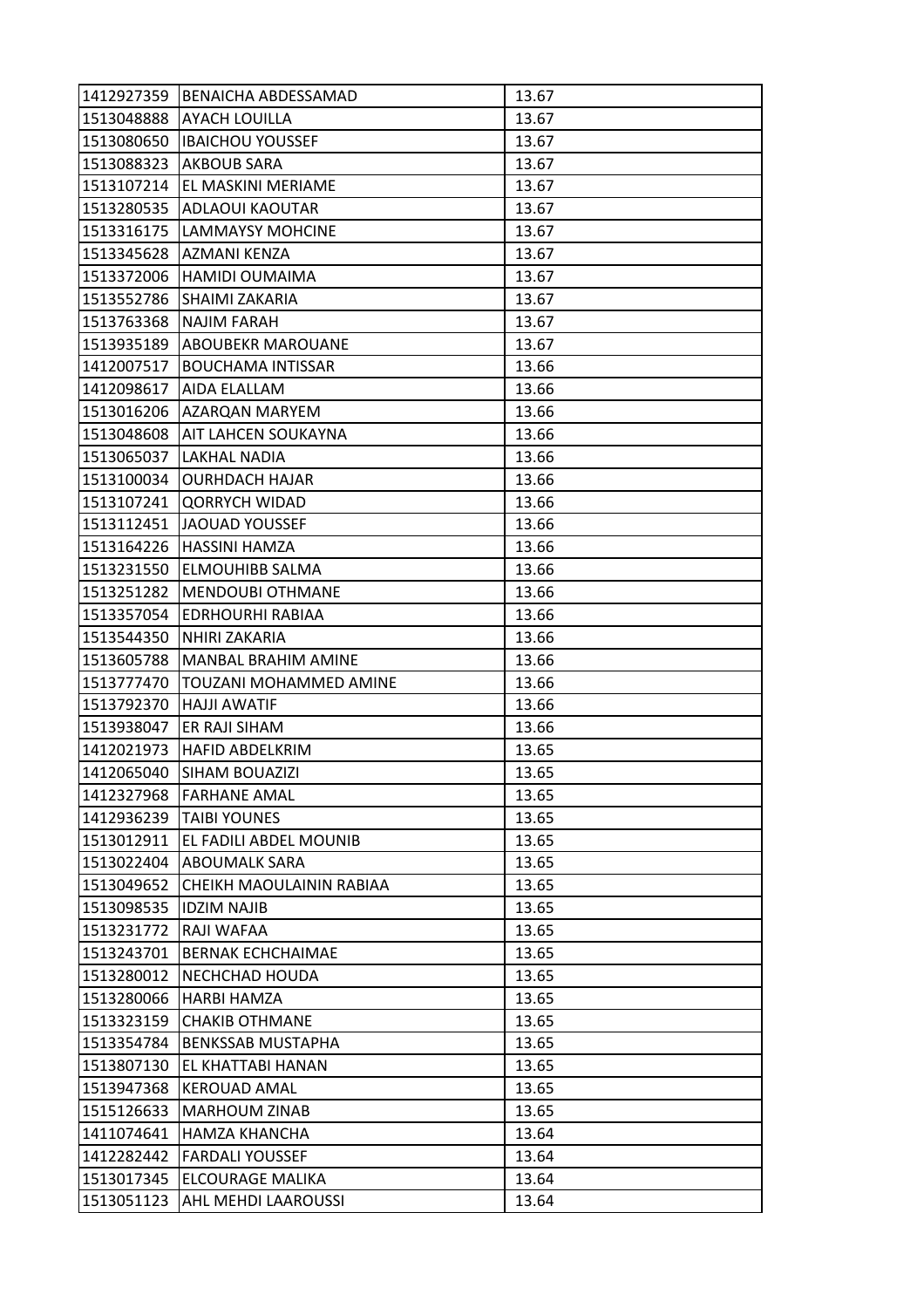| 1513090882 | <b>DERKANI MERIEM</b>          | 13.64 |
|------------|--------------------------------|-------|
|            | 1513099520 ADNANE SALMA        | 13.64 |
| 1513100095 | <b>BELBARK REDA</b>            | 13.64 |
| 1513100438 | <b>TAIGOU DOUNIA</b>           | 13.64 |
| 1513112515 | <b>ACHATER SAMIRA</b>          | 13.64 |
| 1513380150 | HAMDOUNE OTHMANE               | 13.64 |
| 1412003325 | EL AASSRI JAMILA               | 13.63 |
| 1412028609 | <b>JARKHMANE SARA</b>          | 13.63 |
| 1412035403 | ASKASSAY NOUR-EL HOUDA         | 13.63 |
| 1412036605 | RACHID BELLAZIZ                | 13.63 |
| 1412098099 | KADOUR ILHAME                  | 13.63 |
| 1412344534 | <b>ENNACHET SALMA</b>          | 13.63 |
| 1412532342 | <b>MEKKI RHEFIR</b>            | 13.63 |
| 1513010323 | EL BELGHITI SOUKAINA           | 13.63 |
| 1513020698 | JAMALEDDYN ABDELOUAHED         | 13.63 |
| 1513025710 | <b>MOUTAKI OMAR</b>            | 13.63 |
| 1513081571 | <b>BARIK KARIMA</b>            | 13.63 |
| 1513111697 | AMARI NOUHAILA                 | 13.63 |
| 1513345499 | <b>BOUKHARE IMANE</b>          | 13.63 |
| 1513380108 | EL FELLAH OUSSAMA              | 13.63 |
| 1412248823 | <b>ELBOUSSOUNI NOUR-EDDINE</b> | 13.62 |
| 1412538124 | <b>AYOUB CHOUKRI</b>           | 13.62 |
| 1512254454 | <b>HERMACH HAMZA</b>           | 13.62 |
| 1512359700 | OTHMANE FAHIM                  | 13.62 |
| 1513029814 | <b>JLAYJY HANANE</b>           | 13.62 |
|            | 1513040874 AKAZOU SOUKAINA     | 13.62 |
| 1513094591 | AIT SALAH BAHIA                | 13.62 |
| 1513099221 | <b>ORFI SAID</b>               | 13.62 |
| 1513231591 | <b>FELLAHI AYA</b>             | 13.62 |
| 1513331822 | RIFLA SOMAYA                   | 13.62 |
| 1513618488 | SOUYEH MOHAMMED                | 13.62 |
| 1515004772 | AISSAOUI BADREDDINE            | 13.62 |
| 1412170978 | <b>NASSIH SAMAH</b>            | 13.61 |
| 1412336433 | KORONFOL ELMEHDI               | 13.61 |
| 1512018696 | AMAHMAZ IMANE                  | 13.61 |
| 1512523862 | <b>BOUKACHABA FADWA</b>        | 13.61 |
| 1513003767 | <b>ALAHIANE SOUKAYNA</b>       | 13.61 |
| 1513093098 | <b>ELOUFIR AICHA</b>           | 13.61 |
| 1513102321 | <b>IDBOUYASSINE AYOUB</b>      | 13.61 |
| 1513232666 | EL MAHDAOUI GHIZLANE           | 13.61 |
| 1513237865 | EL BARMAKI JAMAL               | 13.61 |
| 1513282431 | CHEBBAK CHAIMAE                | 13.61 |
| 1513365854 | <b>BOUTAHAR YASSIR</b>         | 13.61 |
| 1513533398 | ZDOUD HAJAR ABIR               | 13.61 |
| 1412022577 | <b>GOULAHYANE ABDERRAHMANE</b> | 13.60 |
| 1412028221 | DARHAM LAHCEN                  | 13.60 |
| 1412034906 | <b>IGOUNANE ABDELHALIM</b>     | 13.60 |
| 1412070049 | HATIM AMJAD                    | 13.60 |
| 1412098427 | YASSINE EL MERNISSI            | 13.60 |
| 1412347559 | <b>SABER HANAE</b>             | 13.60 |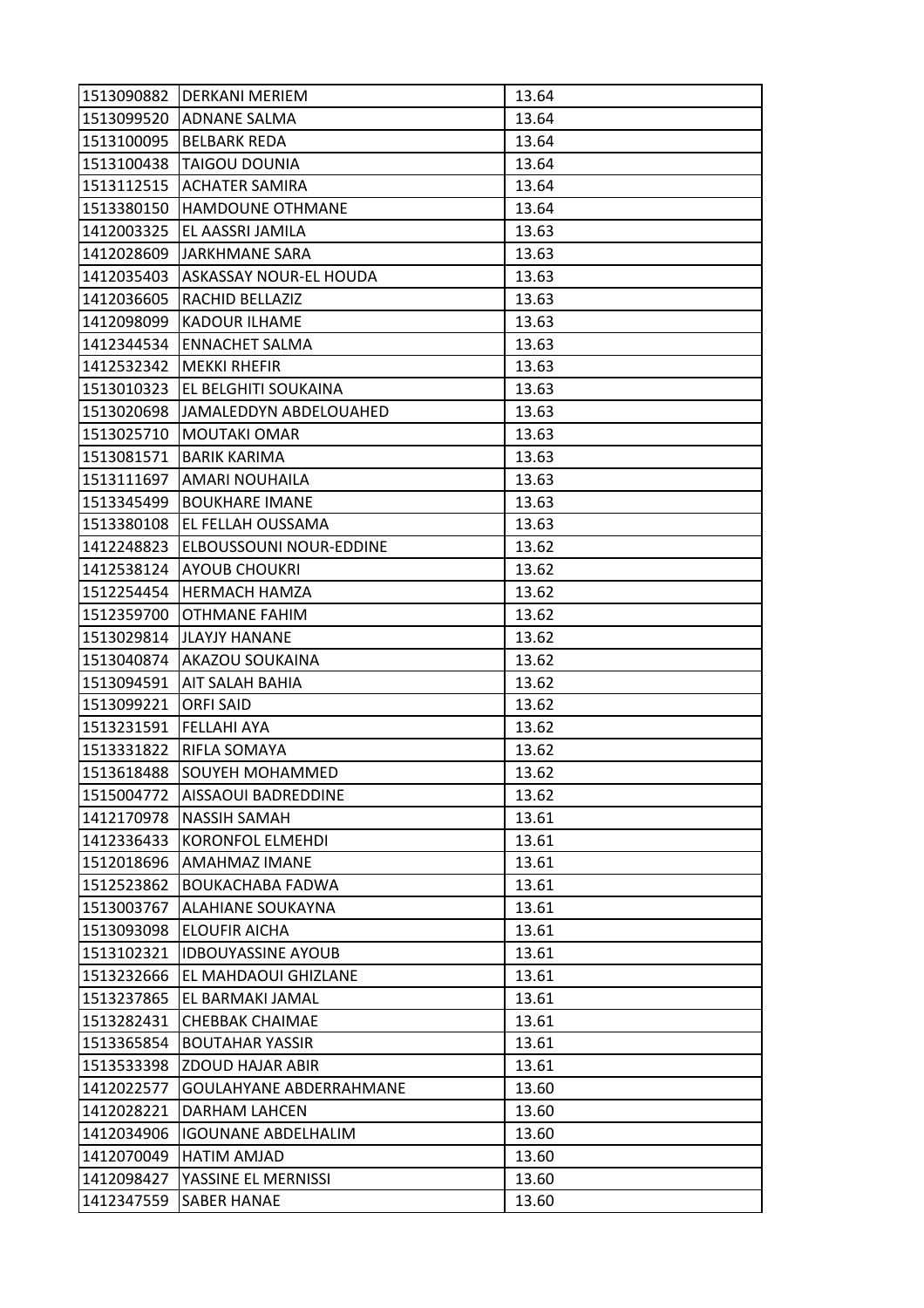| 1513066262<br><b>OUABOURANE YOUNESS</b><br>13.60<br>1513326107<br>CHATTOUHI MOHAMED AMINE<br>13.60<br>1513338391<br>AIT BIHI OUMAIMA<br>13.60<br>13.60<br>1513358872<br><b>ZAKARIA ELOUAKDI</b><br>1513361162<br><b>FAKIR KHADIJA</b><br>13.60<br>13.59<br>1412397714<br><b>RIFKY ELMEHDI</b><br>1412405372<br>13.59<br>ATBY AHLAM<br>1513029448 ABOU OUAKIL IMANE<br>13.59<br>1513032853<br><b>OUROUI MOHAMED AMINE</b><br>13.59<br>1513038161<br>EL GENDAOUI HASNA<br>13.59<br>13.59<br>1513050312<br><b>BOUHADI OUMAIMA</b><br>1513109779<br><b>SAMI AMAL</b><br>13.59<br>1513162553<br><b>SBAI IKRAM</b><br>13.59<br>13.59<br>1513236067<br>ELHAJJAM KHAOULA<br>1513251503 HADIK FAOUZI<br>13.59<br>1513283131<br>INAJIH HATIM<br>13.59<br>1513328812<br>LAHMAINI MOSTAFA<br>13.59<br>1513551532<br>13.59<br>IAHIDOUN KAWTAR<br>1412020762<br>13.58<br><b>OUAKRIM JABER</b><br>1412034594 EL GHAZZAL ZENEB<br>13.58<br>1412099407<br>LARBI SEFIANI<br>13.58<br>1412762654<br>ADAM YOUSSEF<br>13.58<br>13.58<br>1512005150<br><b>TAGHRAT MARWANE</b><br>1513029773<br>AOUDID YAMNA<br>13.58<br>13.57<br>1412331732<br><b>OUDRIKI AMINA</b><br>1412354914<br>13.57<br>ARIBA MERIEM<br>1412378431<br>IAIT OUBBA EL MEHDI<br>13.57<br>1513002140<br>ELGURGAAI HAKIMA<br>13.57<br>1513004303<br>13.57<br>RAMI NASSIMA<br>1513006527<br><b>MOUNA NADIR</b><br>13.57<br>1513031365<br><b>ANAOUCH MERIEM</b><br>13.57<br>1513032290<br>EL BAHI HALIMA<br>13.57<br>1513104921<br><b>BABAMOU SALIMA</b><br>13.57<br>1513171665<br><b>TAHORI BADR EDDINE</b><br>13.57<br>1513241497<br><b>BELBOUHALI GHITA</b><br>13.57<br>1513547052<br><b>OUARKALI SOUAD</b><br>13.57<br>13.57<br>1513949729<br>NABIL ABDESSAMIA<br>1412025748<br>13.55<br>ELOUATIK ASMA<br>1412280722<br>LEMTOUNI DALILA<br>13.55<br>1412324164<br><b>OUZZINE ISMAIL</b><br>13.55<br>1512088085<br><b>ASSABEK HALIMA</b><br>13.55<br><b>BAKHALI IMANE</b><br>13.55<br>1512095043<br>1513081307<br>LAYADI SAFA<br>13.55<br>1513084375<br>13.55<br><b>GHANJAOUI NAJWA</b><br>1513228835<br>AOUS MOUAD<br>13.55<br>CHABAB CHAIMAA<br>1513283098<br>13.55<br><b>BCHAIKER MOHAMMED</b><br>1513365935<br>13.55<br>1513369652<br><b>MAAZOUF YOUSSEF</b><br>13.55 | 1412865537 | ELKANDSI FATIMA ZOHRA    | 13.60 |
|-----------------------------------------------------------------------------------------------------------------------------------------------------------------------------------------------------------------------------------------------------------------------------------------------------------------------------------------------------------------------------------------------------------------------------------------------------------------------------------------------------------------------------------------------------------------------------------------------------------------------------------------------------------------------------------------------------------------------------------------------------------------------------------------------------------------------------------------------------------------------------------------------------------------------------------------------------------------------------------------------------------------------------------------------------------------------------------------------------------------------------------------------------------------------------------------------------------------------------------------------------------------------------------------------------------------------------------------------------------------------------------------------------------------------------------------------------------------------------------------------------------------------------------------------------------------------------------------------------------------------------------------------------------------------------------------------------------------------------------------------------------------------------------------------------------------------------------------------------------------------------------------------------------------------------------------------------------------------------------------------------------------------------------------------------------------------------------------------------------------------------------------------------------------------------------------------------------------------|------------|--------------------------|-------|
|                                                                                                                                                                                                                                                                                                                                                                                                                                                                                                                                                                                                                                                                                                                                                                                                                                                                                                                                                                                                                                                                                                                                                                                                                                                                                                                                                                                                                                                                                                                                                                                                                                                                                                                                                                                                                                                                                                                                                                                                                                                                                                                                                                                                                       |            |                          |       |
|                                                                                                                                                                                                                                                                                                                                                                                                                                                                                                                                                                                                                                                                                                                                                                                                                                                                                                                                                                                                                                                                                                                                                                                                                                                                                                                                                                                                                                                                                                                                                                                                                                                                                                                                                                                                                                                                                                                                                                                                                                                                                                                                                                                                                       |            |                          |       |
|                                                                                                                                                                                                                                                                                                                                                                                                                                                                                                                                                                                                                                                                                                                                                                                                                                                                                                                                                                                                                                                                                                                                                                                                                                                                                                                                                                                                                                                                                                                                                                                                                                                                                                                                                                                                                                                                                                                                                                                                                                                                                                                                                                                                                       |            |                          |       |
|                                                                                                                                                                                                                                                                                                                                                                                                                                                                                                                                                                                                                                                                                                                                                                                                                                                                                                                                                                                                                                                                                                                                                                                                                                                                                                                                                                                                                                                                                                                                                                                                                                                                                                                                                                                                                                                                                                                                                                                                                                                                                                                                                                                                                       |            |                          |       |
|                                                                                                                                                                                                                                                                                                                                                                                                                                                                                                                                                                                                                                                                                                                                                                                                                                                                                                                                                                                                                                                                                                                                                                                                                                                                                                                                                                                                                                                                                                                                                                                                                                                                                                                                                                                                                                                                                                                                                                                                                                                                                                                                                                                                                       |            |                          |       |
|                                                                                                                                                                                                                                                                                                                                                                                                                                                                                                                                                                                                                                                                                                                                                                                                                                                                                                                                                                                                                                                                                                                                                                                                                                                                                                                                                                                                                                                                                                                                                                                                                                                                                                                                                                                                                                                                                                                                                                                                                                                                                                                                                                                                                       |            |                          |       |
|                                                                                                                                                                                                                                                                                                                                                                                                                                                                                                                                                                                                                                                                                                                                                                                                                                                                                                                                                                                                                                                                                                                                                                                                                                                                                                                                                                                                                                                                                                                                                                                                                                                                                                                                                                                                                                                                                                                                                                                                                                                                                                                                                                                                                       |            |                          |       |
|                                                                                                                                                                                                                                                                                                                                                                                                                                                                                                                                                                                                                                                                                                                                                                                                                                                                                                                                                                                                                                                                                                                                                                                                                                                                                                                                                                                                                                                                                                                                                                                                                                                                                                                                                                                                                                                                                                                                                                                                                                                                                                                                                                                                                       |            |                          |       |
|                                                                                                                                                                                                                                                                                                                                                                                                                                                                                                                                                                                                                                                                                                                                                                                                                                                                                                                                                                                                                                                                                                                                                                                                                                                                                                                                                                                                                                                                                                                                                                                                                                                                                                                                                                                                                                                                                                                                                                                                                                                                                                                                                                                                                       |            |                          |       |
|                                                                                                                                                                                                                                                                                                                                                                                                                                                                                                                                                                                                                                                                                                                                                                                                                                                                                                                                                                                                                                                                                                                                                                                                                                                                                                                                                                                                                                                                                                                                                                                                                                                                                                                                                                                                                                                                                                                                                                                                                                                                                                                                                                                                                       |            |                          |       |
|                                                                                                                                                                                                                                                                                                                                                                                                                                                                                                                                                                                                                                                                                                                                                                                                                                                                                                                                                                                                                                                                                                                                                                                                                                                                                                                                                                                                                                                                                                                                                                                                                                                                                                                                                                                                                                                                                                                                                                                                                                                                                                                                                                                                                       |            |                          |       |
|                                                                                                                                                                                                                                                                                                                                                                                                                                                                                                                                                                                                                                                                                                                                                                                                                                                                                                                                                                                                                                                                                                                                                                                                                                                                                                                                                                                                                                                                                                                                                                                                                                                                                                                                                                                                                                                                                                                                                                                                                                                                                                                                                                                                                       |            |                          |       |
|                                                                                                                                                                                                                                                                                                                                                                                                                                                                                                                                                                                                                                                                                                                                                                                                                                                                                                                                                                                                                                                                                                                                                                                                                                                                                                                                                                                                                                                                                                                                                                                                                                                                                                                                                                                                                                                                                                                                                                                                                                                                                                                                                                                                                       |            |                          |       |
|                                                                                                                                                                                                                                                                                                                                                                                                                                                                                                                                                                                                                                                                                                                                                                                                                                                                                                                                                                                                                                                                                                                                                                                                                                                                                                                                                                                                                                                                                                                                                                                                                                                                                                                                                                                                                                                                                                                                                                                                                                                                                                                                                                                                                       |            |                          |       |
|                                                                                                                                                                                                                                                                                                                                                                                                                                                                                                                                                                                                                                                                                                                                                                                                                                                                                                                                                                                                                                                                                                                                                                                                                                                                                                                                                                                                                                                                                                                                                                                                                                                                                                                                                                                                                                                                                                                                                                                                                                                                                                                                                                                                                       |            |                          |       |
|                                                                                                                                                                                                                                                                                                                                                                                                                                                                                                                                                                                                                                                                                                                                                                                                                                                                                                                                                                                                                                                                                                                                                                                                                                                                                                                                                                                                                                                                                                                                                                                                                                                                                                                                                                                                                                                                                                                                                                                                                                                                                                                                                                                                                       |            |                          |       |
|                                                                                                                                                                                                                                                                                                                                                                                                                                                                                                                                                                                                                                                                                                                                                                                                                                                                                                                                                                                                                                                                                                                                                                                                                                                                                                                                                                                                                                                                                                                                                                                                                                                                                                                                                                                                                                                                                                                                                                                                                                                                                                                                                                                                                       |            |                          |       |
|                                                                                                                                                                                                                                                                                                                                                                                                                                                                                                                                                                                                                                                                                                                                                                                                                                                                                                                                                                                                                                                                                                                                                                                                                                                                                                                                                                                                                                                                                                                                                                                                                                                                                                                                                                                                                                                                                                                                                                                                                                                                                                                                                                                                                       |            |                          |       |
|                                                                                                                                                                                                                                                                                                                                                                                                                                                                                                                                                                                                                                                                                                                                                                                                                                                                                                                                                                                                                                                                                                                                                                                                                                                                                                                                                                                                                                                                                                                                                                                                                                                                                                                                                                                                                                                                                                                                                                                                                                                                                                                                                                                                                       |            |                          |       |
|                                                                                                                                                                                                                                                                                                                                                                                                                                                                                                                                                                                                                                                                                                                                                                                                                                                                                                                                                                                                                                                                                                                                                                                                                                                                                                                                                                                                                                                                                                                                                                                                                                                                                                                                                                                                                                                                                                                                                                                                                                                                                                                                                                                                                       |            |                          |       |
|                                                                                                                                                                                                                                                                                                                                                                                                                                                                                                                                                                                                                                                                                                                                                                                                                                                                                                                                                                                                                                                                                                                                                                                                                                                                                                                                                                                                                                                                                                                                                                                                                                                                                                                                                                                                                                                                                                                                                                                                                                                                                                                                                                                                                       |            |                          |       |
|                                                                                                                                                                                                                                                                                                                                                                                                                                                                                                                                                                                                                                                                                                                                                                                                                                                                                                                                                                                                                                                                                                                                                                                                                                                                                                                                                                                                                                                                                                                                                                                                                                                                                                                                                                                                                                                                                                                                                                                                                                                                                                                                                                                                                       |            |                          |       |
|                                                                                                                                                                                                                                                                                                                                                                                                                                                                                                                                                                                                                                                                                                                                                                                                                                                                                                                                                                                                                                                                                                                                                                                                                                                                                                                                                                                                                                                                                                                                                                                                                                                                                                                                                                                                                                                                                                                                                                                                                                                                                                                                                                                                                       |            |                          |       |
|                                                                                                                                                                                                                                                                                                                                                                                                                                                                                                                                                                                                                                                                                                                                                                                                                                                                                                                                                                                                                                                                                                                                                                                                                                                                                                                                                                                                                                                                                                                                                                                                                                                                                                                                                                                                                                                                                                                                                                                                                                                                                                                                                                                                                       |            |                          |       |
|                                                                                                                                                                                                                                                                                                                                                                                                                                                                                                                                                                                                                                                                                                                                                                                                                                                                                                                                                                                                                                                                                                                                                                                                                                                                                                                                                                                                                                                                                                                                                                                                                                                                                                                                                                                                                                                                                                                                                                                                                                                                                                                                                                                                                       |            |                          |       |
|                                                                                                                                                                                                                                                                                                                                                                                                                                                                                                                                                                                                                                                                                                                                                                                                                                                                                                                                                                                                                                                                                                                                                                                                                                                                                                                                                                                                                                                                                                                                                                                                                                                                                                                                                                                                                                                                                                                                                                                                                                                                                                                                                                                                                       |            |                          |       |
|                                                                                                                                                                                                                                                                                                                                                                                                                                                                                                                                                                                                                                                                                                                                                                                                                                                                                                                                                                                                                                                                                                                                                                                                                                                                                                                                                                                                                                                                                                                                                                                                                                                                                                                                                                                                                                                                                                                                                                                                                                                                                                                                                                                                                       |            |                          |       |
|                                                                                                                                                                                                                                                                                                                                                                                                                                                                                                                                                                                                                                                                                                                                                                                                                                                                                                                                                                                                                                                                                                                                                                                                                                                                                                                                                                                                                                                                                                                                                                                                                                                                                                                                                                                                                                                                                                                                                                                                                                                                                                                                                                                                                       |            |                          |       |
|                                                                                                                                                                                                                                                                                                                                                                                                                                                                                                                                                                                                                                                                                                                                                                                                                                                                                                                                                                                                                                                                                                                                                                                                                                                                                                                                                                                                                                                                                                                                                                                                                                                                                                                                                                                                                                                                                                                                                                                                                                                                                                                                                                                                                       |            |                          |       |
|                                                                                                                                                                                                                                                                                                                                                                                                                                                                                                                                                                                                                                                                                                                                                                                                                                                                                                                                                                                                                                                                                                                                                                                                                                                                                                                                                                                                                                                                                                                                                                                                                                                                                                                                                                                                                                                                                                                                                                                                                                                                                                                                                                                                                       |            |                          |       |
|                                                                                                                                                                                                                                                                                                                                                                                                                                                                                                                                                                                                                                                                                                                                                                                                                                                                                                                                                                                                                                                                                                                                                                                                                                                                                                                                                                                                                                                                                                                                                                                                                                                                                                                                                                                                                                                                                                                                                                                                                                                                                                                                                                                                                       |            |                          |       |
|                                                                                                                                                                                                                                                                                                                                                                                                                                                                                                                                                                                                                                                                                                                                                                                                                                                                                                                                                                                                                                                                                                                                                                                                                                                                                                                                                                                                                                                                                                                                                                                                                                                                                                                                                                                                                                                                                                                                                                                                                                                                                                                                                                                                                       |            |                          |       |
|                                                                                                                                                                                                                                                                                                                                                                                                                                                                                                                                                                                                                                                                                                                                                                                                                                                                                                                                                                                                                                                                                                                                                                                                                                                                                                                                                                                                                                                                                                                                                                                                                                                                                                                                                                                                                                                                                                                                                                                                                                                                                                                                                                                                                       |            |                          |       |
|                                                                                                                                                                                                                                                                                                                                                                                                                                                                                                                                                                                                                                                                                                                                                                                                                                                                                                                                                                                                                                                                                                                                                                                                                                                                                                                                                                                                                                                                                                                                                                                                                                                                                                                                                                                                                                                                                                                                                                                                                                                                                                                                                                                                                       |            |                          |       |
|                                                                                                                                                                                                                                                                                                                                                                                                                                                                                                                                                                                                                                                                                                                                                                                                                                                                                                                                                                                                                                                                                                                                                                                                                                                                                                                                                                                                                                                                                                                                                                                                                                                                                                                                                                                                                                                                                                                                                                                                                                                                                                                                                                                                                       |            |                          |       |
|                                                                                                                                                                                                                                                                                                                                                                                                                                                                                                                                                                                                                                                                                                                                                                                                                                                                                                                                                                                                                                                                                                                                                                                                                                                                                                                                                                                                                                                                                                                                                                                                                                                                                                                                                                                                                                                                                                                                                                                                                                                                                                                                                                                                                       |            |                          |       |
|                                                                                                                                                                                                                                                                                                                                                                                                                                                                                                                                                                                                                                                                                                                                                                                                                                                                                                                                                                                                                                                                                                                                                                                                                                                                                                                                                                                                                                                                                                                                                                                                                                                                                                                                                                                                                                                                                                                                                                                                                                                                                                                                                                                                                       |            |                          |       |
|                                                                                                                                                                                                                                                                                                                                                                                                                                                                                                                                                                                                                                                                                                                                                                                                                                                                                                                                                                                                                                                                                                                                                                                                                                                                                                                                                                                                                                                                                                                                                                                                                                                                                                                                                                                                                                                                                                                                                                                                                                                                                                                                                                                                                       |            |                          |       |
|                                                                                                                                                                                                                                                                                                                                                                                                                                                                                                                                                                                                                                                                                                                                                                                                                                                                                                                                                                                                                                                                                                                                                                                                                                                                                                                                                                                                                                                                                                                                                                                                                                                                                                                                                                                                                                                                                                                                                                                                                                                                                                                                                                                                                       |            |                          |       |
|                                                                                                                                                                                                                                                                                                                                                                                                                                                                                                                                                                                                                                                                                                                                                                                                                                                                                                                                                                                                                                                                                                                                                                                                                                                                                                                                                                                                                                                                                                                                                                                                                                                                                                                                                                                                                                                                                                                                                                                                                                                                                                                                                                                                                       |            |                          |       |
|                                                                                                                                                                                                                                                                                                                                                                                                                                                                                                                                                                                                                                                                                                                                                                                                                                                                                                                                                                                                                                                                                                                                                                                                                                                                                                                                                                                                                                                                                                                                                                                                                                                                                                                                                                                                                                                                                                                                                                                                                                                                                                                                                                                                                       |            |                          |       |
|                                                                                                                                                                                                                                                                                                                                                                                                                                                                                                                                                                                                                                                                                                                                                                                                                                                                                                                                                                                                                                                                                                                                                                                                                                                                                                                                                                                                                                                                                                                                                                                                                                                                                                                                                                                                                                                                                                                                                                                                                                                                                                                                                                                                                       |            |                          |       |
|                                                                                                                                                                                                                                                                                                                                                                                                                                                                                                                                                                                                                                                                                                                                                                                                                                                                                                                                                                                                                                                                                                                                                                                                                                                                                                                                                                                                                                                                                                                                                                                                                                                                                                                                                                                                                                                                                                                                                                                                                                                                                                                                                                                                                       |            |                          |       |
|                                                                                                                                                                                                                                                                                                                                                                                                                                                                                                                                                                                                                                                                                                                                                                                                                                                                                                                                                                                                                                                                                                                                                                                                                                                                                                                                                                                                                                                                                                                                                                                                                                                                                                                                                                                                                                                                                                                                                                                                                                                                                                                                                                                                                       |            |                          |       |
|                                                                                                                                                                                                                                                                                                                                                                                                                                                                                                                                                                                                                                                                                                                                                                                                                                                                                                                                                                                                                                                                                                                                                                                                                                                                                                                                                                                                                                                                                                                                                                                                                                                                                                                                                                                                                                                                                                                                                                                                                                                                                                                                                                                                                       |            |                          |       |
|                                                                                                                                                                                                                                                                                                                                                                                                                                                                                                                                                                                                                                                                                                                                                                                                                                                                                                                                                                                                                                                                                                                                                                                                                                                                                                                                                                                                                                                                                                                                                                                                                                                                                                                                                                                                                                                                                                                                                                                                                                                                                                                                                                                                                       |            |                          |       |
|                                                                                                                                                                                                                                                                                                                                                                                                                                                                                                                                                                                                                                                                                                                                                                                                                                                                                                                                                                                                                                                                                                                                                                                                                                                                                                                                                                                                                                                                                                                                                                                                                                                                                                                                                                                                                                                                                                                                                                                                                                                                                                                                                                                                                       |            |                          |       |
|                                                                                                                                                                                                                                                                                                                                                                                                                                                                                                                                                                                                                                                                                                                                                                                                                                                                                                                                                                                                                                                                                                                                                                                                                                                                                                                                                                                                                                                                                                                                                                                                                                                                                                                                                                                                                                                                                                                                                                                                                                                                                                                                                                                                                       |            |                          |       |
|                                                                                                                                                                                                                                                                                                                                                                                                                                                                                                                                                                                                                                                                                                                                                                                                                                                                                                                                                                                                                                                                                                                                                                                                                                                                                                                                                                                                                                                                                                                                                                                                                                                                                                                                                                                                                                                                                                                                                                                                                                                                                                                                                                                                                       | 1513545690 | <b>BELGORANI WIJDANE</b> | 13.55 |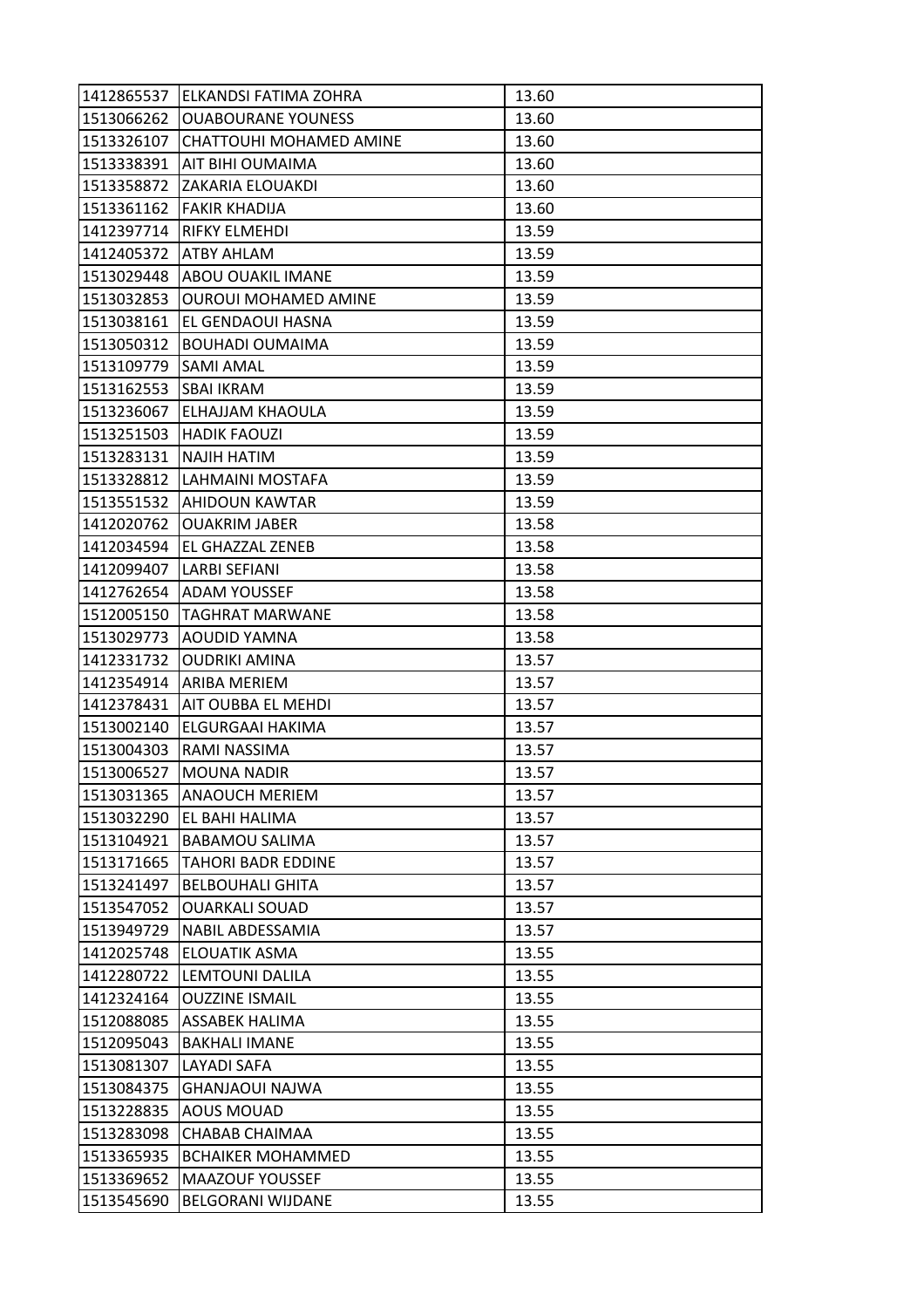| 1513611297 | <b>CHAKIB IMANE</b>             | 13.55 |
|------------|---------------------------------|-------|
|            | 1411033429   AIT BAKRIM YOUSSEF | 13.54 |
| 1412335119 | LAHLOU ABDELJABBAR              | 13.54 |
| 1512050617 | MEZIANE OUSSAMA                 | 13.54 |
| 1512526159 | <b>ELQITANI ELMAHDI</b>         | 13.54 |
| 1513225419 | CHABI OUMAIMA                   | 13.54 |
| 1513272285 | <b>MAHANE SAAD</b>              | 13.54 |
| 1513276824 | AMRI CHOUAIB                    | 13.54 |
| 1513281874 | <b>LIMANE ILYASS</b>            | 13.54 |
| 1513288345 | <b>HRAOUI HAMZA</b>             | 13.54 |
| 1513318170 | <b>BRIRHLI WAFAA</b>            | 13.54 |
| 1513377332 | <b>GARGACH OTHMAN</b>           | 13.54 |
| 1513763222 | <b>BOUSSALEM OUSSAMA</b>        | 13.54 |
| 1410034816 | EL AZHAR AZEDINE                | 13.53 |
| 1412035174 | <b>MOUDDEN BADR</b>             | 13.53 |
| 1511706115 | <b>BEGUARE ABDELMAJID</b>       | 13.53 |
| 1512065378 | EL KIHAL NOUHAILA               | 13.53 |
| 1512070198 | <b>BOUMHI HAMZA</b>             | 13.53 |
| 1513016223 | <b>ABENAY KHADIJA</b>           | 13.53 |
| 1513083131 | ELAMRANI TAOUFIQ HAFSA          | 13.53 |
| 1513084972 | <b>ZOUAQ RABAB</b>              | 13.53 |
| 1513112501 | LAHSAIRI SALMA                  | 13.53 |
| 1513282262 | TAWBARI MOHAMED AMINE           | 13.53 |
| 1513321887 | <b>BELADEL ANAS</b>             | 13.53 |
| 1513338923 | <b>MSALLEK DOHA</b>             | 13.53 |
| 1513630444 | <b>ZOUAY CHAIMAE</b>            | 13.53 |
| 1412864266 | <b>GHOURDOU ILYASS</b>          | 13.52 |
| 1412240747 | <b>ELBAHRI MOUNA</b>            | 13.52 |
| 1512098484 | <b>AMARHLIF OUMAIMA</b>         | 13.52 |
| 1513007500 | IAIT AKKA HICHAM                | 13.52 |
| 1513050335 | RKAKBI SOUKAINA                 | 13.52 |
| 1513066179 | <b>SARHRAOUI SOUHAIB</b>        | 13.52 |
| 1513094555 | <b>FTTAH SARA</b>               | 13.52 |
| 1513110424 | <b>BENTALB AYOUB</b>            | 13.52 |
| 1513174180 | EL HOUSNI WAFAA                 | 13.52 |
| 1513323190 | <b>FIMARE OTHMANE</b>           | 13.52 |
| 1513376156 | RAZIK ELMEHDI                   | 13.52 |
| 1513526082 | EL ATOURI KHAOULA               | 13.52 |
| 1412338711 | <b>NAJJI ZINEB</b>              | 13.51 |
| 1412379846 | <b>SALHI SAAD</b>               | 13.51 |
| 1412605754 | <b>SAIDI MERYEM</b>             | 13.51 |
| 1412908208 | <b>KHANNOUS ZINEB</b>           | 13.51 |
| 1512081428 | <b>BEN SOUIRA MOHAMMED</b>      | 13.51 |
| 1513011510 | AKHOUZAM MOHAMED                | 13.51 |
| 1513036175 | <b>WAHABALI FAISSAL</b>         | 13.51 |
| 1513094604 | ZAHIR ZAKARIA                   | 13.51 |
| 1513099705 | LALAMI MOHAMED                  | 13.51 |
| 1513165213 | <b>CHOUAIB SOUFIA</b>           | 13.51 |
| 1513231757 | <b>BOURHALEB CHAIMA</b>         | 13.51 |
| 1513272724 | <b>NAFID OLAYA</b>              | 13.51 |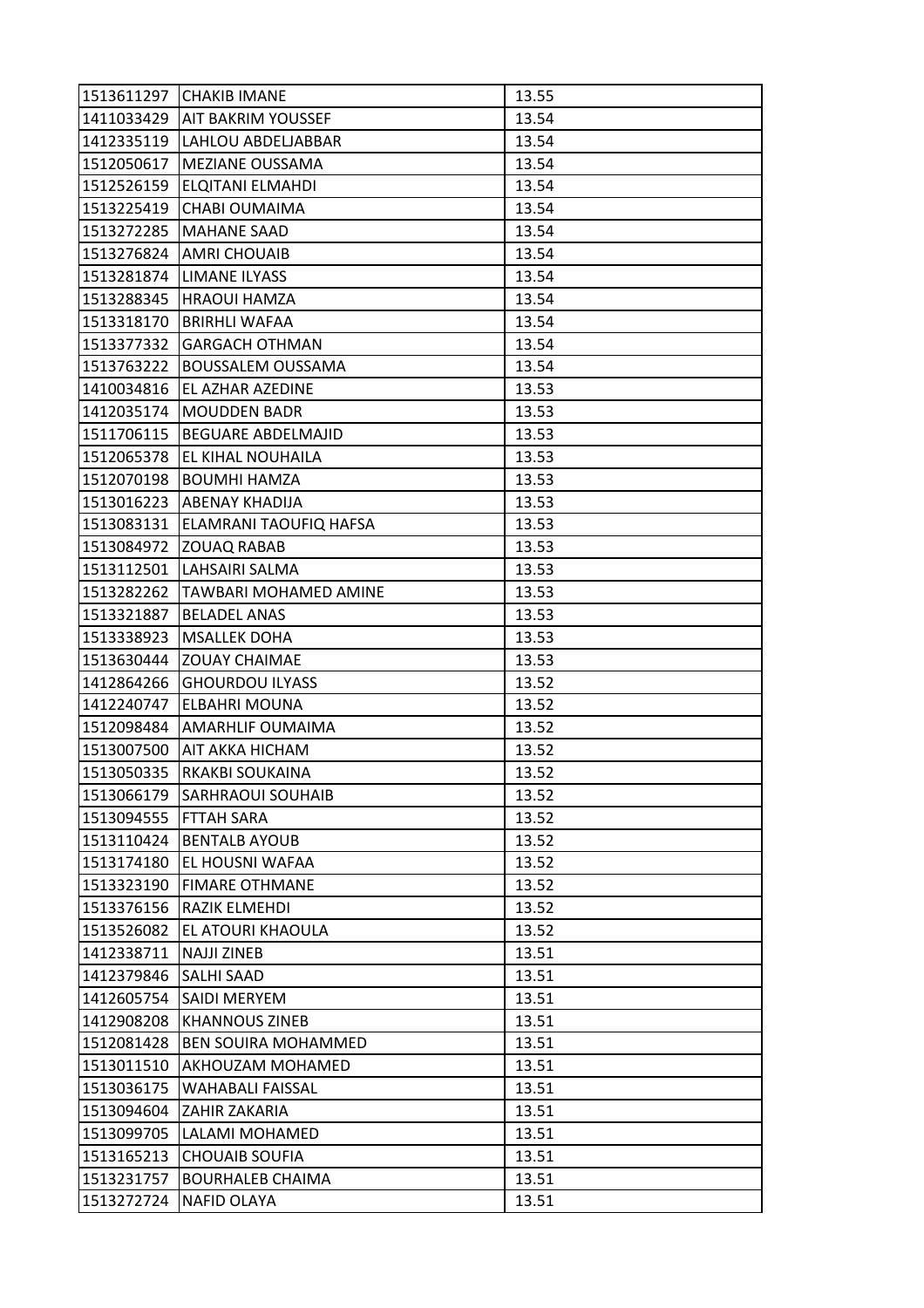| 1513320046 | <b>BOUBARDA SAAD</b>       | 13.51 |
|------------|----------------------------|-------|
| 1513534595 | <b>BENDAOU ILHAM</b>       | 13.51 |
| 1513623702 | <b>HASSUN YASSIR</b>       | 13.51 |
| 1513849456 | <b>OUALLA MOHAMED</b>      | 13.51 |
| 1412372375 | YASSIR AKHMIS              | 13.50 |
| 1412757625 | LAABIDI MUSTAPHA           | 13.50 |
| 1412843023 | <b>ELMEHDI ZAKARIAE</b>    | 13.50 |
| 1513001767 | ELKATIB ABDELWAHED         | 13.50 |
| 1513009247 | EL OUARDI ABDERRAZZAK      | 13.50 |
| 1513067787 | <b>BOUCHACHIA JINANE</b>   | 13.50 |
| 1513069667 | <b>ABOUELFATH NOUR</b>     | 13.50 |
| 1513249345 | <b>BAKACHE HAMZA</b>       | 13.50 |
| 1513288590 | RHAZOUANI HOUDA            | 13.50 |
| 1513338814 | <b>JARBILI ACHRAF</b>      | 13.50 |
| 1513552451 | <b>SABIR OUMAIMA</b>       | 13.50 |
| 1513931563 | KARBAL NAJOUA              | 13.50 |
| 1412054841 | ARGUIBI NOUHAYLA           | 13.49 |
| 1412249248 | <b>ABDELAZIZ LAHLOU</b>    | 13.49 |
| 1512545489 | EL MESSAOUDI TAHA          | 13.49 |
| 1513006469 | <b>BOUDDOUNIT LAILA</b>    | 13.49 |
| 1513012850 | <b>ESCHAIBI ABDELIALIL</b> | 13.49 |
| 1513022699 | <b>BOUNHALLI ISMAIL</b>    | 13.49 |
| 1513034594 | <b>FAWAR ZAINAB</b>        | 13.49 |
| 1513050309 | EDDAHDOUHI KHALID          | 13.49 |
| 1513100521 | MICHA LOUBNA               | 13.49 |
| 1513174090 | M SAAD CHAIMAA             | 13.49 |
| 1513196825 | EL AZZAOUI ABDELHAKIM      | 13.49 |
| 1513280207 | SAOULI SOUFIA              | 13.49 |
| 1513943079 | AIT OUKAZZAMANE REDWANE    | 13.49 |
| 1513947279 | <b>AHMED LAAZIZ ISRAE</b>  | 13.49 |
| 1412072620 | BADREDDINE ABOUREZQ        | 13.48 |
| 1412098072 | ZAHOUANI EL MEHDI          | 13.48 |
| 1412242869 | <b>CHAIMAE HANABI</b>      | 13.48 |
| 1513003719 | ARJDAL OUMAIMA             | 13.48 |
| 1513040340 | <b>ARRACH MARYEM</b>       | 13.48 |
| 1513546108 | EL HAMDOUCHI EL MEHDI      | 13.48 |
| 1513611350 | <b>ZRAIDI SARA</b>         | 13.48 |
| 1513751216 | <b>ASSARI HAMZA</b>        | 13.48 |
| 1513862411 | KADDAR MERIAM              | 13.48 |
| 1513931880 | <b>IBRAHIMI AMINE</b>      | 13.48 |
| 1412029197 | EL BAGUE YOUSSRA           | 13.47 |
| 1412065111 | MOHAMED SAMIR              | 13.47 |
| 1412088919 | <b>SOUKAINA BAAZI</b>      | 13.47 |
| 1512015283 | <b>KAMEL MOAD</b>          | 13.47 |
| 1512383244 | <b>ALAA ABDEDAIME</b>      | 13.47 |
| 1513003044 | <b>HADIR NADIA</b>         | 13.47 |
| 1513013751 | <b>SEMLALI ANAS</b>        | 13.47 |
| 1513068662 | SABRI MERYEM               | 13.47 |
| 1513070154 | DAHNI OUMAYMA              | 13.47 |
| 1513100220 | FATIH ABDESSAMAD           | 13.47 |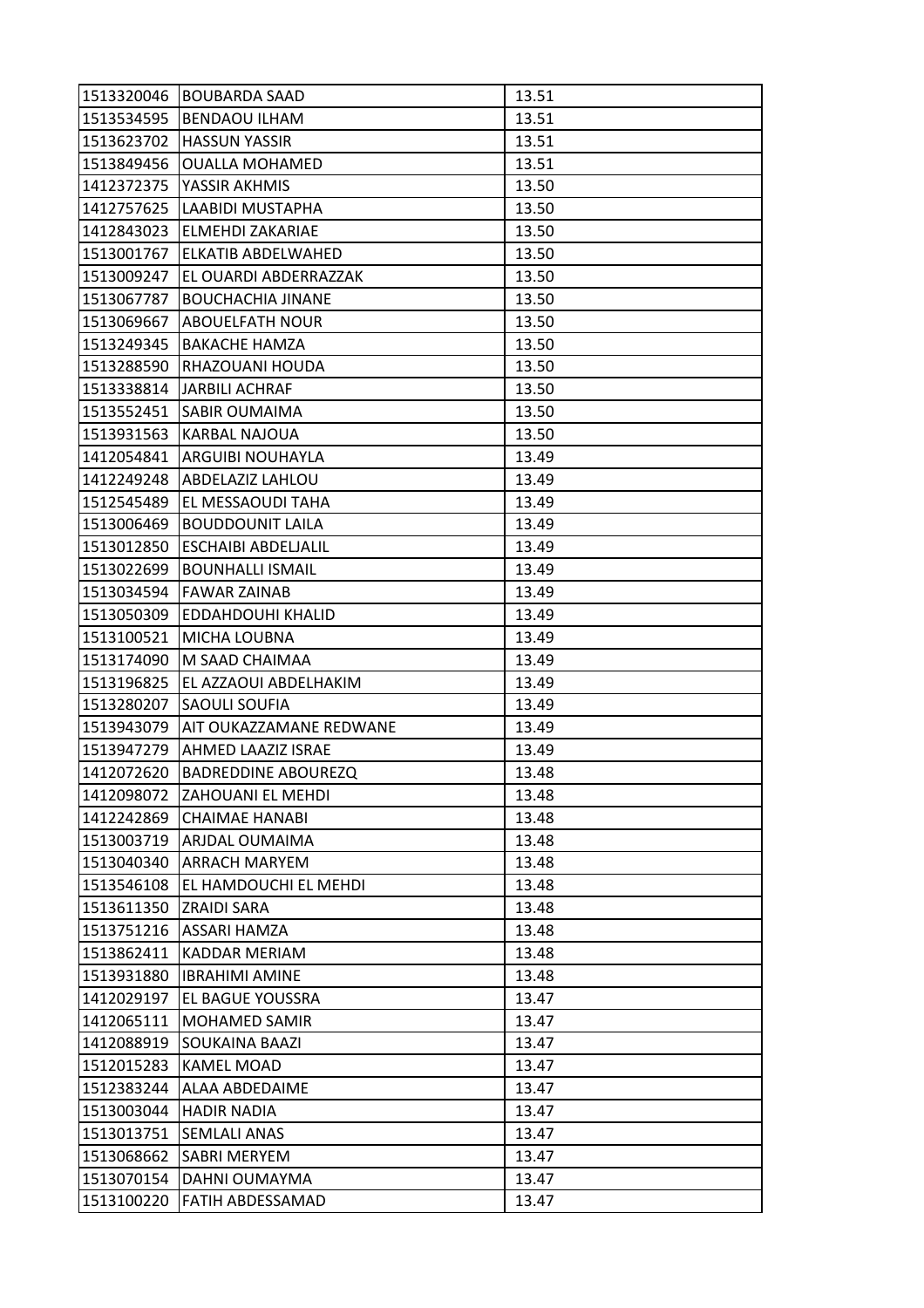| 1513174151              | <b>MAKAOUI MOHAMED</b>      | 13.47 |
|-------------------------|-----------------------------|-------|
| 1513374088              | <b>EZ ZAIDI ASMAE</b>       | 13.47 |
|                         | 1513541112  IRAAMANE ISMAIL | 13.47 |
| 1513546940              | RAI FATIMA ZAHRA            | 13.47 |
| 1412012544              | EL AMRI ABDELILAH           | 13.46 |
| 1412807492              | <b>IMAD KAMEL</b>           | 13.46 |
| 1513008726              | AZALMAD M BAREK             | 13.46 |
| 1513094108              | <b>ZERRIKI AZIZ</b>         | 13.46 |
| 1513094501              | <b>RAIS ANAS</b>            | 13.46 |
| 1513270355              | <b>FARIS IMANE</b>          | 13.46 |
| 1513353064              | <b>MOUJAHID ANASSE</b>      | 13.46 |
| 1513522769              | <b>KAIESS SALMA</b>         | 13.46 |
| 1513781878              | JAMAI ISSAM                 | 13.46 |
| 1412018059              | JABRANE JAMAL EDDINE        | 13.45 |
| 1412088003              | <b>HAJAR ZYAT</b>           | 13.45 |
| 1412338141   ALAMI ANAS |                             | 13.45 |
| 1512019697              | <b>FARFAOUA TAOUFIQ</b>     | 13.45 |
| 1512249260              | <b>BELAALIA TAHA</b>        | 13.45 |
| 1512402084              | SOUKARI MOHAMMED            | 13.45 |
| 1513003666              | AZIZ FADOUA                 | 13.45 |
| 1513023527              | <b>FANIDI ABDERRAHMANE</b>  | 13.45 |
| 1513073129              | <b>CHOLO MERYEME</b>        | 13.45 |
| 1513083284              | <b>ABADA NEHEILA</b>        | 13.45 |
| 1513228341              | <b>HADDAD OUSSAMA</b>       | 13.45 |
| 1513339419              | <b>BELFOUZ HALIMA</b>       | 13.45 |
| 1513549258              | <b>CHANEB OUSSAMA</b>       | 13.45 |
| 1513742788              | MOUSTADIF JAWAD             | 13.45 |
| 1513797711              | <b>ZAHER RIM</b>            | 13.45 |
| 1515131885              | <b>BOUGARNE KHALID</b>      | 13.44 |
| 1411172449              | CHFIRI ABDELKARIM           | 13.43 |
| 1412402700              | <b>FANHARRA NORA</b>        | 13.43 |
| 1512002126              | <b>AIT TAHAR MUSTAPHA</b>   | 13.43 |
| 1513012076              | <b>EL MKIES RACHID</b>      | 13.43 |
| 1513022044              | <b>BEN ABBOU MUSTAPHA</b>   | 13.43 |
| 1513074472              | BENZAOUIA MOHAMED AMINE     | 13.43 |
| 1513359486              | <b>OUBAH ASSIA</b>          | 13.43 |
| 1513389984              | <b>BIHMOUTINE ASMAA</b>     | 13.43 |
| 1513549416              | <b>MANSOUR MERYEM</b>       | 13.43 |
| 1513606495              | LOLOZI ANAS                 | 13.43 |
| 1412040290              | <b>ANASS EL MOUHILI</b>     | 13.42 |
| 1412763812              | <b>OUHADDOU YACINE</b>      | 13.42 |
| 1513019362              | OUJJA RACHID                | 13.42 |
| 1513033764              | <b>MANSOUR SAIDA</b>        | 13.42 |
| 1513085485              | <b>ESSAADI OTMANE</b>       | 13.42 |
| 1513249168              | <b>BENZAOUIA WAFA</b>       | 13.42 |
| 1513272345              | <b>HAMMADI ASMAE</b>        | 13.42 |
| 1513369770              | <b>ZINEDDINE ANASS</b>      | 13.42 |
| 1513525980              | <b>HASSOUN KAOUTAR</b>      | 13.42 |
| 1515126282              | AZIRAR ZAKARIA              | 13.42 |
| 1412065125              | HASNA DEMNATI               | 13.41 |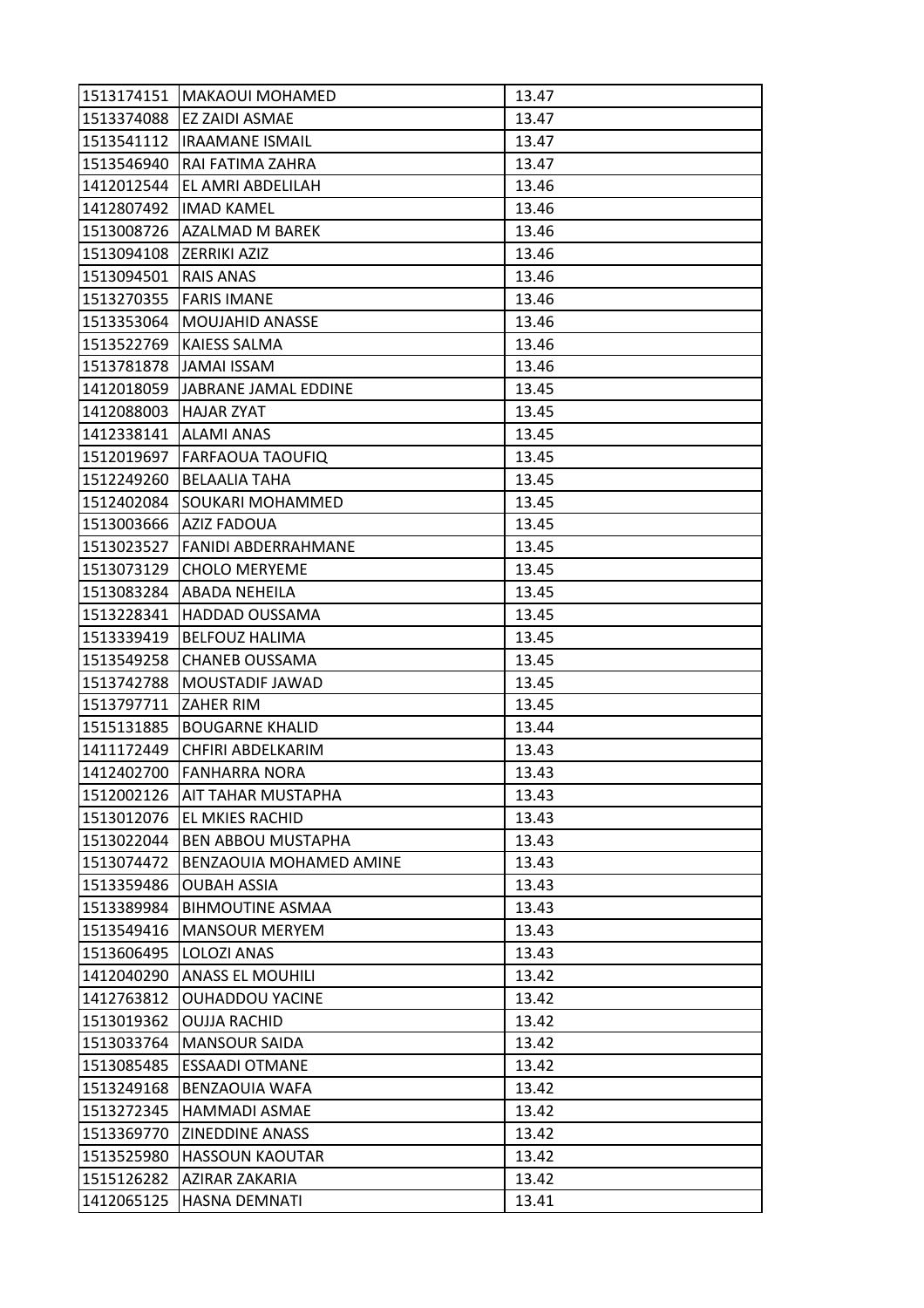| 1412076841 | MOHAMMED KAMAR               | 13.41 |
|------------|------------------------------|-------|
| 1412856566 | <b>MADRANE NADIA</b>         | 13.41 |
| 1512241789 | <b>BOUANANI MUSTAFA</b>      | 13.41 |
| 1513000673 | <b>SOUSSIF NOUHAILA</b>      | 13.41 |
| 1513006886 | <b>NATIK NOUHAILA</b>        | 13.41 |
| 1513049953 | NOUHAILA EL BRAHMI           | 13.41 |
| 1513093130 | <b>ZAAROUR YOUNESS</b>       | 13.41 |
| 1513094079 | <b>GOURHALT FATIMA ZAHRA</b> | 13.41 |
| 1513249606 | LISTIKAOUI CHAIMAE           | 13.41 |
| 1513303414 | <b>HADRI KENZA</b>           | 13.41 |
| 1513364869 | JAD SALAHEDDINE              | 13.41 |
| 1513367736 | YATIM AYOUB                  | 13.41 |
| 1513369816 | AMEZARGOU AMAL               | 13.41 |
| 1513543021 | <b>BOUHRIBAT YOUNESS</b>     | 13.41 |
| 1513553337 | AJARAAM MAROUA               | 13.41 |
| 1411293861 | <b>HAMZI YAHYA</b>           | 13.40 |
| 1412088004 | <b>TOURIA HOUMAID</b>        | 13.40 |
| 1513023498 | RAJI KHAOULA                 | 13.40 |
| 1513037933 | <b>HANI AHMED</b>            | 13.40 |
| 1513056140 | <b>TABBAA HIBA</b>           | 13.40 |
| 1513069571 | <b>ELMAAYAR KHAOULA</b>      | 13.40 |
| 1513272310 | LHAMIDI SALWA                | 13.40 |
| 1513349111 | <b>HANBALI SARA</b>          | 13.40 |
| 1513521348 | ALOUANE MOHAMED              | 13.40 |
| 1513741886 | ELOUADGHIRI FATIMA           | 13.40 |
| 1412037171 | AL MOUHTADI MOHAMED          | 13.39 |
| 1412195364 | <b>BOUSELHAM NAIMA</b>       | 13.39 |
| 1412229436 | <b>MERIEM MARZAK</b>         | 13.39 |
| 1513029089 | <b>BOUHSSINE EL MAHDI</b>    | 13.39 |
| 1513067689 | SABIQ SEKAINA                | 13.39 |
| 1513089203 | <b>BOUHOUTA YASSINE</b>      | 13.39 |
| 1513173987 | <b>EDDIB SANA</b>            | 13.39 |
| 1513242490 | EL MACHICHI SA D             | 13.39 |
| 1513361958 | MGANI YAHYA                  | 13.39 |
| 1513365381 | <b>HACHEM SALMA</b>          | 13.39 |
| 1513379604 | <b>ZOUBIRI MALAK</b>         | 13.39 |
| 1513379973 | <b>HAMOUL ICHRAK</b>         | 13.39 |
| 1513756461 | CHABANA HAFSA                | 13.39 |
| 1412379747 | <b>HAQQOUM SAAD</b>          | 13.38 |
| 1512280517 | WAHBI OMAR FAROUK            | 13.38 |
| 1513000638 | BELEMKADEM ABDERRAHMANE      | 13.38 |
| 1513015270 | ASSOUKH MUSTAPHA             | 13.38 |
| 1513021925 | <b>MAHDIOUI SANA</b>         | 13.38 |
| 1513112479 | <b>HRAOUA AMINA</b>          | 13.38 |
| 1513152206 | <b>RAOUF MOHAMED</b>         | 13.38 |
| 1513169671 | DRIHIME HAMZA                | 13.38 |
| 1513174096 | LEZAR ZAHIRA                 | 13.38 |
| 1513196851 | <b>HANNAOUI KHALID</b>       | 13.38 |
| 1513338907 | <b>SADIKI ANAS</b>           | 13.38 |
| 1513342595 | EL QUAWTI SAAD               | 13.38 |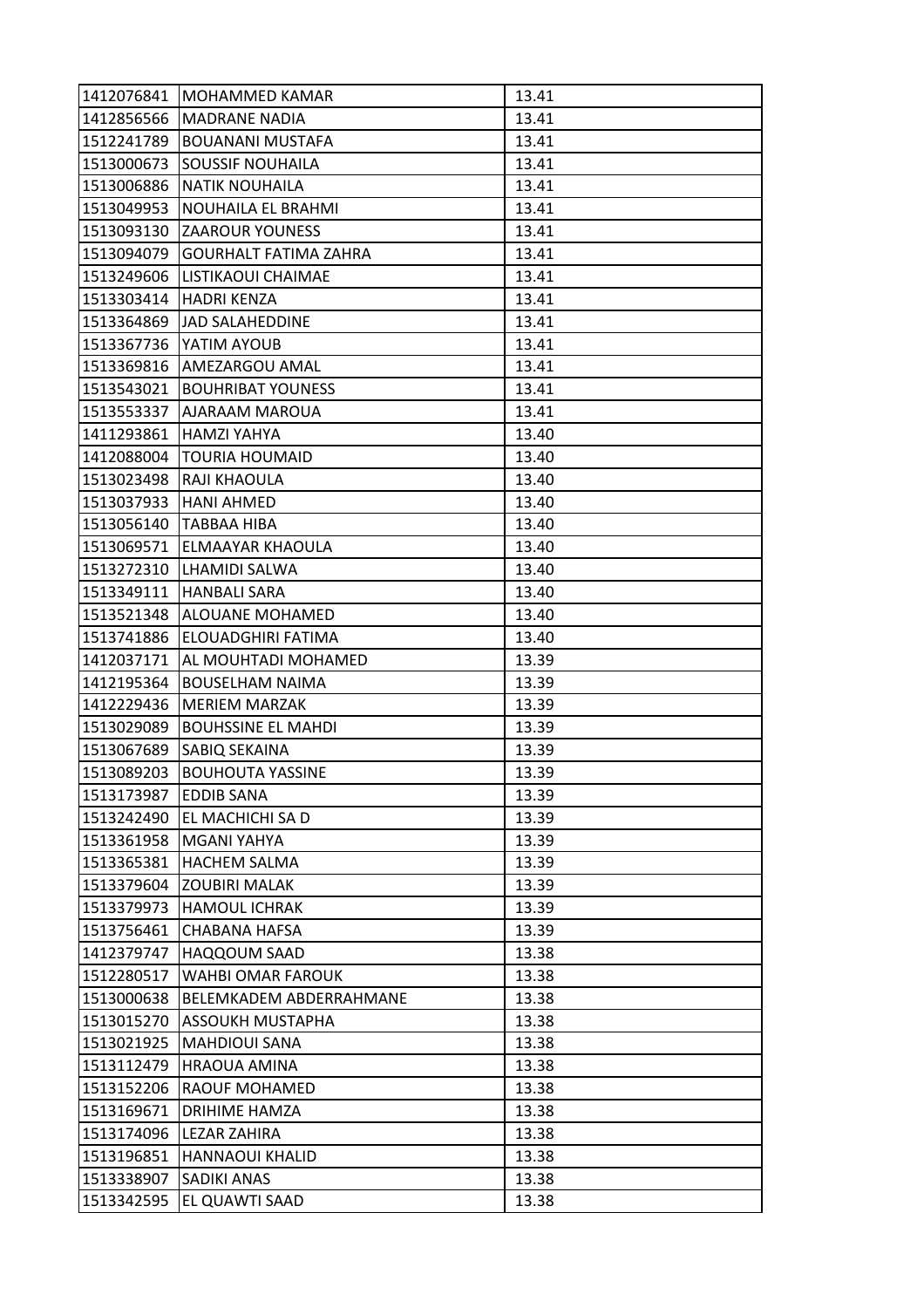| 1513373840 | <b>ERRAMY SANAE</b>          | 13.38 |
|------------|------------------------------|-------|
| 1513620485 | <b>CHEKKOUF NOUH</b>         | 13.38 |
| 1512042450 | EL HANAFI KHADIJA            | 13.37 |
| 1513041918 | <b>KASSOU MERYEM</b>         | 13.37 |
| 1513248099 | <b>KOUHAIL ZINEB</b>         | 13.37 |
| 1513380042 | <b>BENNISS IMANE</b>         | 13.37 |
| 1513549384 | <b>BRAIJ MEHDI</b>           | 13.37 |
| 1513782104 | EL BAKKIOUI MERYEM           | 13.37 |
| 1513807996 | <b>OUALID EL BOUSSALMANI</b> | 13.37 |
| 1412253302 | <b>HASSAN HMIYED</b>         | 13.36 |
| 1513009012 | <b>NADIR HAJAR</b>           | 13.36 |
| 1513024095 | ELALOUI MOHAMED              | 13.36 |
| 1513032588 | <b>BOUKAL OUMAIMA</b>        | 13.36 |
| 1513089812 | KHARTIT OUMAIMA              | 13.36 |
| 1513228787 | LAHMADI LAMIAE               | 13.36 |
| 1513235320 | CHEBBAKI KHADIJA             | 13.36 |
| 1513241661 | <b>SEKKAT AMINA</b>          | 13.36 |
| 1513246157 | AMINE ZOUINIYA               | 13.36 |
| 1513279063 | <b>SELLOUM MOHAMED</b>       | 13.36 |
| 1513340425 | KHARZANI LAMIAA              | 13.36 |
| 1513342692 | <b>TAIB KAOUTAR</b>          | 13.36 |
| 1513607504 | WAHIB MEHDI                  | 13.36 |
| 1513934544 | <b>BENSAID LAYLA</b>         | 13.36 |
| 1412095086 | KHADIJA EL KHALYLY           | 13.35 |
| 1512042539 | <b>IMGHAREN NOHAILA</b>      | 13.35 |
| 1512173906 | <b>BOUSAID ACHRAF</b>        | 13.35 |
| 1513020451 | LOUBA HICHAM                 | 13.35 |
| 1513020696 | <b>BAAZIZI ZAHRA</b>         | 13.35 |
| 1513040917 | <b>BAIBIH OUMAYMA</b>        | 13.35 |
| 1513050633 | <b>ADRAR CHAYMAE</b>         | 13.35 |
| 1513081078 | ZOUAQ MARIAM                 | 13.35 |
| 1513112523 | RHOUNAI OMNIA                | 13.35 |
| 1513229947 | <b>ATHAMI HALIMA</b>         | 13.35 |
| 1513754502 | <b>BRAHMANI YASSINE</b>      | 13.35 |
| 1412005489 | <b>ATAALITE HASSAN</b>       | 13.34 |
| 1412025983 | EL BAZ YAMNA                 | 13.34 |
| 1412526559 | ZAHIRA ZRIRA                 | 13.34 |
| 1513100859 | <b>KASSAM AMINE</b>          | 13.34 |
| 1513226646 | <b>CHINIG AYOUB</b>          | 13.34 |
| 1513289824 | <b>BAHHAR AMINE</b>          | 13.34 |
| 1513523789 | EL IDRISSI NABIL             | 13.34 |
| 1513618501 | ED DAHMANI YOUSSEF           | 13.34 |
| 1513900018 | <b>BOUCHDIRA HOUSSAM</b>     | 13.34 |
| 1513946492 | EL HAFOUDI SARA              | 13.34 |
| 1411159623 | <b>KHRIBECH MOHAMED</b>      | 13.33 |
| 1513001040 | LABSILI OUMAIMA              | 13.33 |
| 1513051028 | <b>TAOUSSI ZAINAB</b>        | 13.33 |
| 1513068222 | KHNIZER FATIMA EZZAHRA       | 13.33 |
| 1513226638 | SIDQI MAJDA                  | 13.33 |
| 1513237878 | <b>ZIDANE HAJAR</b>          | 13.33 |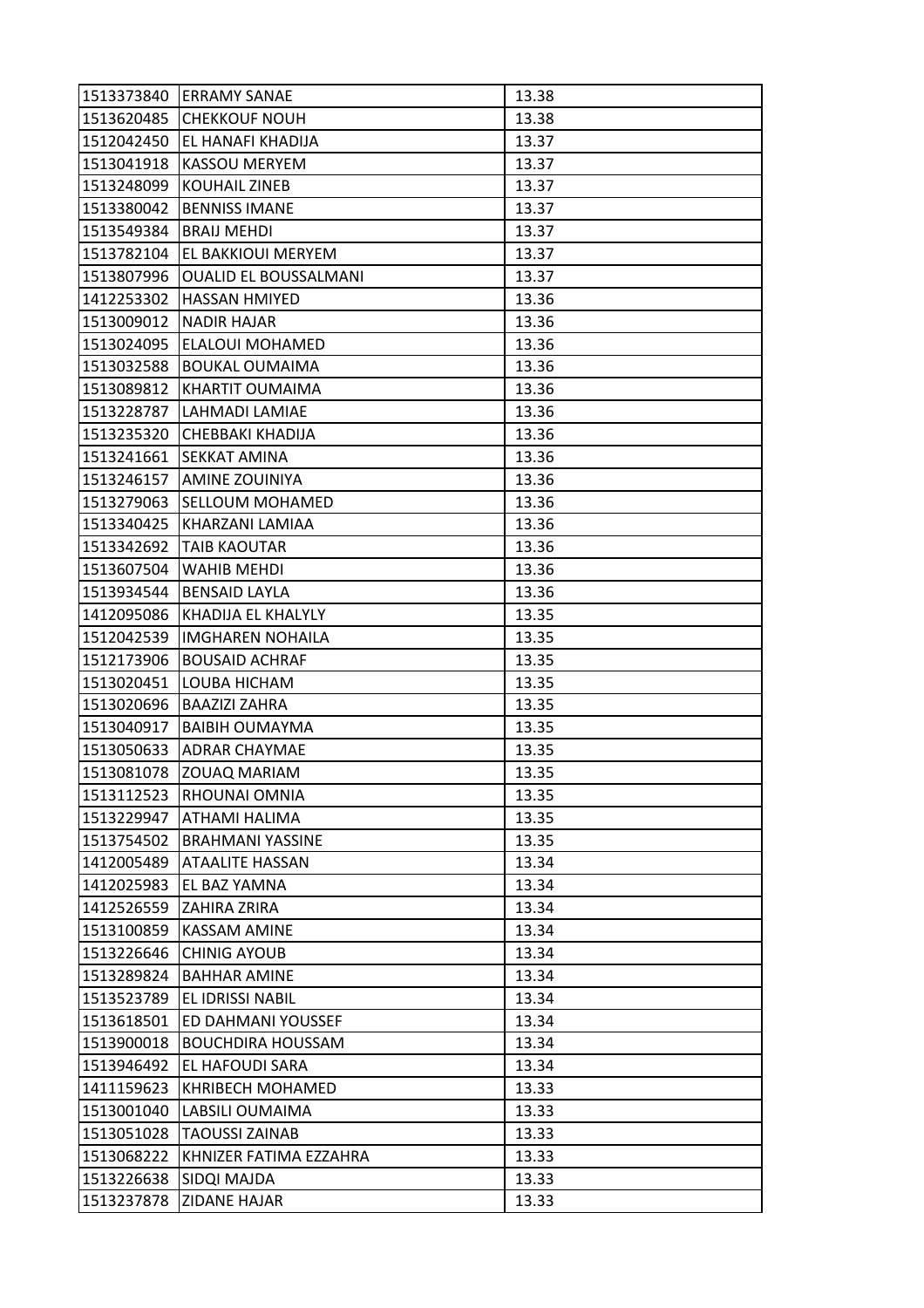| <b>KAMHI SOUHA</b><br>13.33<br>1513529272<br><b>OUBRAHIM HAMZA</b><br>13.33<br>1411252456<br>LAILA ZAIMI<br>13.32<br>13.32<br>1412697893<br>JARIR ABDELILAH<br>1412873751<br>YAAGOUBI MOHAMED<br>13.32<br>13.32<br>1513004078<br><b>KRAICHA IMANE</b><br>1513026166<br>EN NASIRY REDOUANE<br>13.32<br>1513027879<br><b>LAGHCHI YASSIR</b><br>13.32<br><b>HAMSA MARIEM</b><br>1513065010<br>13.32<br>1513092523 ABOUSIKKA MYRIEM<br>13.32<br>1513171519<br><b>AFKIR FATIMA EZZAHRA</b><br>13.32<br>1513358366<br><b>MANSOUR JIHANE</b><br>13.32<br>1513859494<br><b>TAOUIL MOHAMED</b><br>13.32<br>13.30<br>1412003888<br><b>BELLAOUI AYOUB</b><br>EL MANSOURI HAJAR<br>1412035432<br>13.30<br>1412085938<br>ACHRAF FIHRI<br>13.30<br>13.30<br>1412098991<br>AMINA EL MAAYAR<br>1412251255<br><b>AYOUB EL ALLOUAOUI</b><br>13.30<br><b>SALAH ELGHARRABI</b><br>13.30<br>1412252446<br>1513069554   ZITOUNI BADR EDDINE<br>13.30<br><b>AFIT ALI</b><br>1513080692<br>13.30<br>1513100208<br><b>ABANA ZINEB</b><br>13.30<br>13.30<br>1513101441<br><b>HAOUANI SOUFIANE</b><br>LAMIME ABDELHADI<br>13.30<br>13.30<br>1513245267<br><b>ENNAAMA SARA</b><br>1513605692<br>ELGUEDDARI MANAL<br>13.30<br>1513760094<br><b>SBAA EL ALAOUI MOUNA</b><br>13.30<br><b>BOUZI ABDELLAH</b><br>1412022434<br>13.29<br>1412317160<br><b>IDBOURHIM ISSAM</b><br>13.29<br>13.29<br>1412397103<br><b>TAHIRI ABDELLAH</b><br>1512251793<br><b>BENZIDIA ZINEB</b><br>13.29<br>1513004182<br><b>KASBANNOU SAAD</b><br>13.29<br>1513033212<br><b>OUASTI MOUAD</b><br>13.29<br>1513037678<br><b>BAYANE HAMZA</b><br>13.29<br>13.29<br>1513077307<br>FATIMA EZZAHRA SAMIT<br>1513099392<br>EL OUALIDI OUMAIMA<br>13.29<br>13.29<br>1513115144<br>KONJIH KALTOUM<br>1513237869<br>EZZAOUAOUI WAFAA<br>13.29<br>1513377358<br>YASSINE IDHMIDA<br>13.29<br>1513689369<br>NAIM MOHAMED REDA<br>13.29<br>1513933603<br>LHIMOU MUSTAPHA<br>13.29<br>13.29<br>1513944116<br><b>OUHERROU RANYA</b><br>1513951122<br><b>MAROUR RADOUAN</b><br>13.29<br>1412083499<br>13.28<br><b>ASMAE BIQI</b><br>1511069757<br><b>OUCHOUT LAHCEN</b><br>13.28<br>1512937573<br><b>KADAR OUSSAMA</b><br>13.28<br>BENMHAND ABDERRAHIM<br>1513029903<br>13.28<br>1513078576<br><b>FAIZ SIHAM</b><br>13.28<br>1513087487<br>LAALYEJ ABDELGHAFOUR<br>13.28 | 1513249187 | ELBAHLOULI ABDELMALEK | 13.33 |
|-------------------------------------------------------------------------------------------------------------------------------------------------------------------------------------------------------------------------------------------------------------------------------------------------------------------------------------------------------------------------------------------------------------------------------------------------------------------------------------------------------------------------------------------------------------------------------------------------------------------------------------------------------------------------------------------------------------------------------------------------------------------------------------------------------------------------------------------------------------------------------------------------------------------------------------------------------------------------------------------------------------------------------------------------------------------------------------------------------------------------------------------------------------------------------------------------------------------------------------------------------------------------------------------------------------------------------------------------------------------------------------------------------------------------------------------------------------------------------------------------------------------------------------------------------------------------------------------------------------------------------------------------------------------------------------------------------------------------------------------------------------------------------------------------------------------------------------------------------------------------------------------------------------------------------------------------------------------------------------------------------------------------------------------------------------------------------------------------------------------------------------------------------------------------------------------------------------------------------------------------------------------------------------------------------|------------|-----------------------|-------|
|                                                                                                                                                                                                                                                                                                                                                                                                                                                                                                                                                                                                                                                                                                                                                                                                                                                                                                                                                                                                                                                                                                                                                                                                                                                                                                                                                                                                                                                                                                                                                                                                                                                                                                                                                                                                                                                                                                                                                                                                                                                                                                                                                                                                                                                                                                       | 1513321557 |                       |       |
|                                                                                                                                                                                                                                                                                                                                                                                                                                                                                                                                                                                                                                                                                                                                                                                                                                                                                                                                                                                                                                                                                                                                                                                                                                                                                                                                                                                                                                                                                                                                                                                                                                                                                                                                                                                                                                                                                                                                                                                                                                                                                                                                                                                                                                                                                                       |            |                       |       |
|                                                                                                                                                                                                                                                                                                                                                                                                                                                                                                                                                                                                                                                                                                                                                                                                                                                                                                                                                                                                                                                                                                                                                                                                                                                                                                                                                                                                                                                                                                                                                                                                                                                                                                                                                                                                                                                                                                                                                                                                                                                                                                                                                                                                                                                                                                       |            |                       |       |
|                                                                                                                                                                                                                                                                                                                                                                                                                                                                                                                                                                                                                                                                                                                                                                                                                                                                                                                                                                                                                                                                                                                                                                                                                                                                                                                                                                                                                                                                                                                                                                                                                                                                                                                                                                                                                                                                                                                                                                                                                                                                                                                                                                                                                                                                                                       |            |                       |       |
|                                                                                                                                                                                                                                                                                                                                                                                                                                                                                                                                                                                                                                                                                                                                                                                                                                                                                                                                                                                                                                                                                                                                                                                                                                                                                                                                                                                                                                                                                                                                                                                                                                                                                                                                                                                                                                                                                                                                                                                                                                                                                                                                                                                                                                                                                                       |            |                       |       |
|                                                                                                                                                                                                                                                                                                                                                                                                                                                                                                                                                                                                                                                                                                                                                                                                                                                                                                                                                                                                                                                                                                                                                                                                                                                                                                                                                                                                                                                                                                                                                                                                                                                                                                                                                                                                                                                                                                                                                                                                                                                                                                                                                                                                                                                                                                       |            |                       |       |
|                                                                                                                                                                                                                                                                                                                                                                                                                                                                                                                                                                                                                                                                                                                                                                                                                                                                                                                                                                                                                                                                                                                                                                                                                                                                                                                                                                                                                                                                                                                                                                                                                                                                                                                                                                                                                                                                                                                                                                                                                                                                                                                                                                                                                                                                                                       |            |                       |       |
|                                                                                                                                                                                                                                                                                                                                                                                                                                                                                                                                                                                                                                                                                                                                                                                                                                                                                                                                                                                                                                                                                                                                                                                                                                                                                                                                                                                                                                                                                                                                                                                                                                                                                                                                                                                                                                                                                                                                                                                                                                                                                                                                                                                                                                                                                                       |            |                       |       |
|                                                                                                                                                                                                                                                                                                                                                                                                                                                                                                                                                                                                                                                                                                                                                                                                                                                                                                                                                                                                                                                                                                                                                                                                                                                                                                                                                                                                                                                                                                                                                                                                                                                                                                                                                                                                                                                                                                                                                                                                                                                                                                                                                                                                                                                                                                       |            |                       |       |
|                                                                                                                                                                                                                                                                                                                                                                                                                                                                                                                                                                                                                                                                                                                                                                                                                                                                                                                                                                                                                                                                                                                                                                                                                                                                                                                                                                                                                                                                                                                                                                                                                                                                                                                                                                                                                                                                                                                                                                                                                                                                                                                                                                                                                                                                                                       |            |                       |       |
|                                                                                                                                                                                                                                                                                                                                                                                                                                                                                                                                                                                                                                                                                                                                                                                                                                                                                                                                                                                                                                                                                                                                                                                                                                                                                                                                                                                                                                                                                                                                                                                                                                                                                                                                                                                                                                                                                                                                                                                                                                                                                                                                                                                                                                                                                                       |            |                       |       |
|                                                                                                                                                                                                                                                                                                                                                                                                                                                                                                                                                                                                                                                                                                                                                                                                                                                                                                                                                                                                                                                                                                                                                                                                                                                                                                                                                                                                                                                                                                                                                                                                                                                                                                                                                                                                                                                                                                                                                                                                                                                                                                                                                                                                                                                                                                       |            |                       |       |
|                                                                                                                                                                                                                                                                                                                                                                                                                                                                                                                                                                                                                                                                                                                                                                                                                                                                                                                                                                                                                                                                                                                                                                                                                                                                                                                                                                                                                                                                                                                                                                                                                                                                                                                                                                                                                                                                                                                                                                                                                                                                                                                                                                                                                                                                                                       |            |                       |       |
|                                                                                                                                                                                                                                                                                                                                                                                                                                                                                                                                                                                                                                                                                                                                                                                                                                                                                                                                                                                                                                                                                                                                                                                                                                                                                                                                                                                                                                                                                                                                                                                                                                                                                                                                                                                                                                                                                                                                                                                                                                                                                                                                                                                                                                                                                                       |            |                       |       |
|                                                                                                                                                                                                                                                                                                                                                                                                                                                                                                                                                                                                                                                                                                                                                                                                                                                                                                                                                                                                                                                                                                                                                                                                                                                                                                                                                                                                                                                                                                                                                                                                                                                                                                                                                                                                                                                                                                                                                                                                                                                                                                                                                                                                                                                                                                       |            |                       |       |
|                                                                                                                                                                                                                                                                                                                                                                                                                                                                                                                                                                                                                                                                                                                                                                                                                                                                                                                                                                                                                                                                                                                                                                                                                                                                                                                                                                                                                                                                                                                                                                                                                                                                                                                                                                                                                                                                                                                                                                                                                                                                                                                                                                                                                                                                                                       |            |                       |       |
|                                                                                                                                                                                                                                                                                                                                                                                                                                                                                                                                                                                                                                                                                                                                                                                                                                                                                                                                                                                                                                                                                                                                                                                                                                                                                                                                                                                                                                                                                                                                                                                                                                                                                                                                                                                                                                                                                                                                                                                                                                                                                                                                                                                                                                                                                                       |            |                       |       |
|                                                                                                                                                                                                                                                                                                                                                                                                                                                                                                                                                                                                                                                                                                                                                                                                                                                                                                                                                                                                                                                                                                                                                                                                                                                                                                                                                                                                                                                                                                                                                                                                                                                                                                                                                                                                                                                                                                                                                                                                                                                                                                                                                                                                                                                                                                       |            |                       |       |
|                                                                                                                                                                                                                                                                                                                                                                                                                                                                                                                                                                                                                                                                                                                                                                                                                                                                                                                                                                                                                                                                                                                                                                                                                                                                                                                                                                                                                                                                                                                                                                                                                                                                                                                                                                                                                                                                                                                                                                                                                                                                                                                                                                                                                                                                                                       |            |                       |       |
|                                                                                                                                                                                                                                                                                                                                                                                                                                                                                                                                                                                                                                                                                                                                                                                                                                                                                                                                                                                                                                                                                                                                                                                                                                                                                                                                                                                                                                                                                                                                                                                                                                                                                                                                                                                                                                                                                                                                                                                                                                                                                                                                                                                                                                                                                                       |            |                       |       |
|                                                                                                                                                                                                                                                                                                                                                                                                                                                                                                                                                                                                                                                                                                                                                                                                                                                                                                                                                                                                                                                                                                                                                                                                                                                                                                                                                                                                                                                                                                                                                                                                                                                                                                                                                                                                                                                                                                                                                                                                                                                                                                                                                                                                                                                                                                       |            |                       |       |
|                                                                                                                                                                                                                                                                                                                                                                                                                                                                                                                                                                                                                                                                                                                                                                                                                                                                                                                                                                                                                                                                                                                                                                                                                                                                                                                                                                                                                                                                                                                                                                                                                                                                                                                                                                                                                                                                                                                                                                                                                                                                                                                                                                                                                                                                                                       |            |                       |       |
|                                                                                                                                                                                                                                                                                                                                                                                                                                                                                                                                                                                                                                                                                                                                                                                                                                                                                                                                                                                                                                                                                                                                                                                                                                                                                                                                                                                                                                                                                                                                                                                                                                                                                                                                                                                                                                                                                                                                                                                                                                                                                                                                                                                                                                                                                                       |            |                       |       |
|                                                                                                                                                                                                                                                                                                                                                                                                                                                                                                                                                                                                                                                                                                                                                                                                                                                                                                                                                                                                                                                                                                                                                                                                                                                                                                                                                                                                                                                                                                                                                                                                                                                                                                                                                                                                                                                                                                                                                                                                                                                                                                                                                                                                                                                                                                       | 1513106061 |                       |       |
|                                                                                                                                                                                                                                                                                                                                                                                                                                                                                                                                                                                                                                                                                                                                                                                                                                                                                                                                                                                                                                                                                                                                                                                                                                                                                                                                                                                                                                                                                                                                                                                                                                                                                                                                                                                                                                                                                                                                                                                                                                                                                                                                                                                                                                                                                                       |            |                       |       |
|                                                                                                                                                                                                                                                                                                                                                                                                                                                                                                                                                                                                                                                                                                                                                                                                                                                                                                                                                                                                                                                                                                                                                                                                                                                                                                                                                                                                                                                                                                                                                                                                                                                                                                                                                                                                                                                                                                                                                                                                                                                                                                                                                                                                                                                                                                       |            |                       |       |
|                                                                                                                                                                                                                                                                                                                                                                                                                                                                                                                                                                                                                                                                                                                                                                                                                                                                                                                                                                                                                                                                                                                                                                                                                                                                                                                                                                                                                                                                                                                                                                                                                                                                                                                                                                                                                                                                                                                                                                                                                                                                                                                                                                                                                                                                                                       |            |                       |       |
|                                                                                                                                                                                                                                                                                                                                                                                                                                                                                                                                                                                                                                                                                                                                                                                                                                                                                                                                                                                                                                                                                                                                                                                                                                                                                                                                                                                                                                                                                                                                                                                                                                                                                                                                                                                                                                                                                                                                                                                                                                                                                                                                                                                                                                                                                                       |            |                       |       |
|                                                                                                                                                                                                                                                                                                                                                                                                                                                                                                                                                                                                                                                                                                                                                                                                                                                                                                                                                                                                                                                                                                                                                                                                                                                                                                                                                                                                                                                                                                                                                                                                                                                                                                                                                                                                                                                                                                                                                                                                                                                                                                                                                                                                                                                                                                       |            |                       |       |
|                                                                                                                                                                                                                                                                                                                                                                                                                                                                                                                                                                                                                                                                                                                                                                                                                                                                                                                                                                                                                                                                                                                                                                                                                                                                                                                                                                                                                                                                                                                                                                                                                                                                                                                                                                                                                                                                                                                                                                                                                                                                                                                                                                                                                                                                                                       |            |                       |       |
|                                                                                                                                                                                                                                                                                                                                                                                                                                                                                                                                                                                                                                                                                                                                                                                                                                                                                                                                                                                                                                                                                                                                                                                                                                                                                                                                                                                                                                                                                                                                                                                                                                                                                                                                                                                                                                                                                                                                                                                                                                                                                                                                                                                                                                                                                                       |            |                       |       |
|                                                                                                                                                                                                                                                                                                                                                                                                                                                                                                                                                                                                                                                                                                                                                                                                                                                                                                                                                                                                                                                                                                                                                                                                                                                                                                                                                                                                                                                                                                                                                                                                                                                                                                                                                                                                                                                                                                                                                                                                                                                                                                                                                                                                                                                                                                       |            |                       |       |
|                                                                                                                                                                                                                                                                                                                                                                                                                                                                                                                                                                                                                                                                                                                                                                                                                                                                                                                                                                                                                                                                                                                                                                                                                                                                                                                                                                                                                                                                                                                                                                                                                                                                                                                                                                                                                                                                                                                                                                                                                                                                                                                                                                                                                                                                                                       |            |                       |       |
|                                                                                                                                                                                                                                                                                                                                                                                                                                                                                                                                                                                                                                                                                                                                                                                                                                                                                                                                                                                                                                                                                                                                                                                                                                                                                                                                                                                                                                                                                                                                                                                                                                                                                                                                                                                                                                                                                                                                                                                                                                                                                                                                                                                                                                                                                                       |            |                       |       |
|                                                                                                                                                                                                                                                                                                                                                                                                                                                                                                                                                                                                                                                                                                                                                                                                                                                                                                                                                                                                                                                                                                                                                                                                                                                                                                                                                                                                                                                                                                                                                                                                                                                                                                                                                                                                                                                                                                                                                                                                                                                                                                                                                                                                                                                                                                       |            |                       |       |
|                                                                                                                                                                                                                                                                                                                                                                                                                                                                                                                                                                                                                                                                                                                                                                                                                                                                                                                                                                                                                                                                                                                                                                                                                                                                                                                                                                                                                                                                                                                                                                                                                                                                                                                                                                                                                                                                                                                                                                                                                                                                                                                                                                                                                                                                                                       |            |                       |       |
|                                                                                                                                                                                                                                                                                                                                                                                                                                                                                                                                                                                                                                                                                                                                                                                                                                                                                                                                                                                                                                                                                                                                                                                                                                                                                                                                                                                                                                                                                                                                                                                                                                                                                                                                                                                                                                                                                                                                                                                                                                                                                                                                                                                                                                                                                                       |            |                       |       |
|                                                                                                                                                                                                                                                                                                                                                                                                                                                                                                                                                                                                                                                                                                                                                                                                                                                                                                                                                                                                                                                                                                                                                                                                                                                                                                                                                                                                                                                                                                                                                                                                                                                                                                                                                                                                                                                                                                                                                                                                                                                                                                                                                                                                                                                                                                       |            |                       |       |
|                                                                                                                                                                                                                                                                                                                                                                                                                                                                                                                                                                                                                                                                                                                                                                                                                                                                                                                                                                                                                                                                                                                                                                                                                                                                                                                                                                                                                                                                                                                                                                                                                                                                                                                                                                                                                                                                                                                                                                                                                                                                                                                                                                                                                                                                                                       |            |                       |       |
|                                                                                                                                                                                                                                                                                                                                                                                                                                                                                                                                                                                                                                                                                                                                                                                                                                                                                                                                                                                                                                                                                                                                                                                                                                                                                                                                                                                                                                                                                                                                                                                                                                                                                                                                                                                                                                                                                                                                                                                                                                                                                                                                                                                                                                                                                                       |            |                       |       |
|                                                                                                                                                                                                                                                                                                                                                                                                                                                                                                                                                                                                                                                                                                                                                                                                                                                                                                                                                                                                                                                                                                                                                                                                                                                                                                                                                                                                                                                                                                                                                                                                                                                                                                                                                                                                                                                                                                                                                                                                                                                                                                                                                                                                                                                                                                       |            |                       |       |
|                                                                                                                                                                                                                                                                                                                                                                                                                                                                                                                                                                                                                                                                                                                                                                                                                                                                                                                                                                                                                                                                                                                                                                                                                                                                                                                                                                                                                                                                                                                                                                                                                                                                                                                                                                                                                                                                                                                                                                                                                                                                                                                                                                                                                                                                                                       |            |                       |       |
|                                                                                                                                                                                                                                                                                                                                                                                                                                                                                                                                                                                                                                                                                                                                                                                                                                                                                                                                                                                                                                                                                                                                                                                                                                                                                                                                                                                                                                                                                                                                                                                                                                                                                                                                                                                                                                                                                                                                                                                                                                                                                                                                                                                                                                                                                                       |            |                       |       |
|                                                                                                                                                                                                                                                                                                                                                                                                                                                                                                                                                                                                                                                                                                                                                                                                                                                                                                                                                                                                                                                                                                                                                                                                                                                                                                                                                                                                                                                                                                                                                                                                                                                                                                                                                                                                                                                                                                                                                                                                                                                                                                                                                                                                                                                                                                       |            |                       |       |
|                                                                                                                                                                                                                                                                                                                                                                                                                                                                                                                                                                                                                                                                                                                                                                                                                                                                                                                                                                                                                                                                                                                                                                                                                                                                                                                                                                                                                                                                                                                                                                                                                                                                                                                                                                                                                                                                                                                                                                                                                                                                                                                                                                                                                                                                                                       |            |                       |       |
|                                                                                                                                                                                                                                                                                                                                                                                                                                                                                                                                                                                                                                                                                                                                                                                                                                                                                                                                                                                                                                                                                                                                                                                                                                                                                                                                                                                                                                                                                                                                                                                                                                                                                                                                                                                                                                                                                                                                                                                                                                                                                                                                                                                                                                                                                                       |            |                       |       |
|                                                                                                                                                                                                                                                                                                                                                                                                                                                                                                                                                                                                                                                                                                                                                                                                                                                                                                                                                                                                                                                                                                                                                                                                                                                                                                                                                                                                                                                                                                                                                                                                                                                                                                                                                                                                                                                                                                                                                                                                                                                                                                                                                                                                                                                                                                       |            |                       |       |
|                                                                                                                                                                                                                                                                                                                                                                                                                                                                                                                                                                                                                                                                                                                                                                                                                                                                                                                                                                                                                                                                                                                                                                                                                                                                                                                                                                                                                                                                                                                                                                                                                                                                                                                                                                                                                                                                                                                                                                                                                                                                                                                                                                                                                                                                                                       |            |                       |       |
|                                                                                                                                                                                                                                                                                                                                                                                                                                                                                                                                                                                                                                                                                                                                                                                                                                                                                                                                                                                                                                                                                                                                                                                                                                                                                                                                                                                                                                                                                                                                                                                                                                                                                                                                                                                                                                                                                                                                                                                                                                                                                                                                                                                                                                                                                                       |            |                       |       |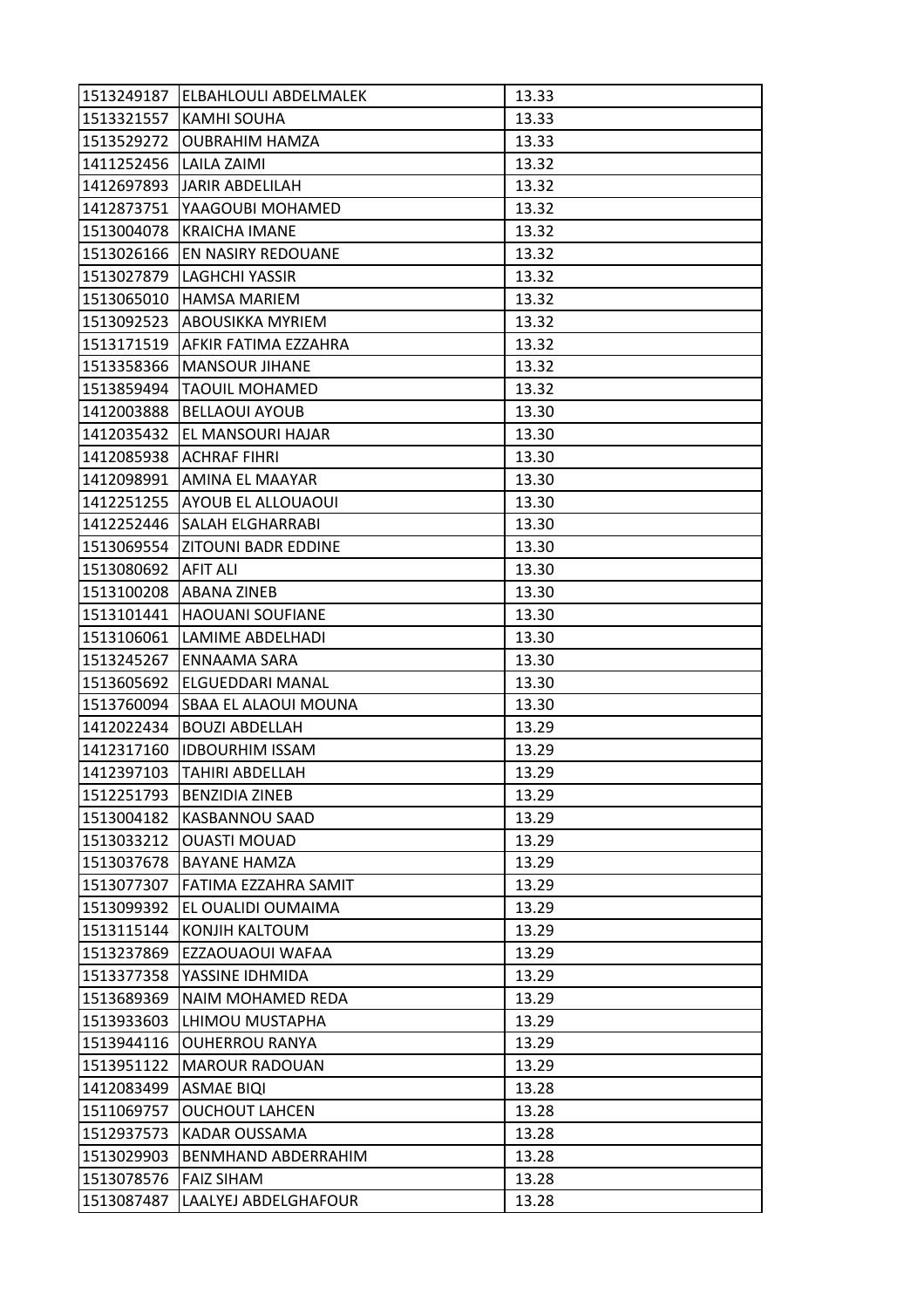| 1513093205 | <b>BAHADDOUCH AMINA</b>      | 13.28 |
|------------|------------------------------|-------|
| 1513104527 | <b>LAADRAOUI NADIA</b>       | 13.28 |
| 1515662571 | <b>ATMANI SOUAD</b>          | 13.28 |
| 1412173513 | SAQRI ASMA                   | 13.27 |
| 1412343053 | LAZAAR HAMZA                 | 13.27 |
| 1512228606 | NAIT HAMMOU SOUFIANE         | 13.27 |
| 1513003169 | <b>HYAD OUSSAMA</b>          | 13.27 |
| 1513006364 | <b>OUJDI DRISS</b>           | 13.27 |
| 1513032827 | <b>ALJIHAD YOUNES</b>        | 13.27 |
| 1513040851 | <b>KAMEL ETTAYEB</b>         | 13.27 |
| 1513040899 | <b>GOUSLA MOHAMMED</b>       | 13.27 |
| 1513230120 | <b>CHAMITI SOUHAIL</b>       | 13.27 |
| 1513231623 | LOTFI MOHAMMED TAHA          | 13.27 |
| 1513324318 | <b>SEBTI TAHA</b>            | 13.27 |
| 1513329229 | <b>ZAFAR YOUSSEF</b>         | 13.27 |
|            | 1513350874   NAITITE CHAIMAA | 13.27 |
| 1513358925 | <b>BENSALIM OUSSAMA</b>      | 13.27 |
| 1513385334 | <b>BEN NAKKAS ZINEB</b>      | 13.27 |
| 1513390056 | <b>MAZDADI SAFIA</b>         | 13.27 |
| 1513524207 | <b>ICHAHRAR GHIZLANE</b>     | 13.27 |
|            | 1513871524 ZERHOUNI MOHAMMED | 13.27 |
| 1515921151 | NACIRI ABDELKARIM            | 13.27 |
| 1412006847 | <b>BISDAOUNE AYMANE</b>      | 13.26 |
| 1412099376 | <b>TAHA LAMZOUKI</b>         | 13.26 |
| 1412354608 | NABBACH ASMAE                | 13.26 |
| 1511151162 | <b>HARKAOUI MOHAMED</b>      | 13.26 |
| 1513008385 | EL HAMAOUI KHADIJA           | 13.26 |
| 1513226046 | <b>NOR RIHAB</b>             | 13.26 |
| 1513227043 | <b>CHABNOUNE IBTISSAM</b>    | 13.26 |
| 1513230129 | EL KADDIOUI EL IDRISSI ZINEB | 13.26 |
| 1513271196 | <b>BEHGDAD OTHMANE</b>       | 13.26 |
| 1513344050 | <b>ELASRI HANANE</b>         | 13.26 |
| 1513524219 | <b>RAZOUK ACHRAF</b>         | 13.26 |
| 1513703781 | RONDI CHAIMAE                | 13.26 |
| 1412072520 | ANAS BENTALEB                | 13.25 |
| 1412286482 | <b>BENKHALFIA ANAS</b>       | 13.25 |
| 1412383823 | LAHRACH MERYEM               | 13.25 |
| 1511023437 | <b>QALLAL ISMAIL</b>         | 13.25 |
| 1512328407 | <b>MOUTI ALI</b>             | 13.25 |
| 1513004856 | <b>CHAOUI AYOUB</b>          | 13.25 |
| 1513031417 | <b>TELOUANI ACHRAF</b>       | 13.25 |
| 1513280643 | <b>AIT BAKADER OTMANE</b>    | 13.25 |
| 1513379738 | HAMDANI SAAD                 | 13.25 |
| 1513950781 | <b>MOKHANNATE SAAD</b>       | 13.25 |
| 1513957249 | <b>ABDESSADEK MERYEM</b>     | 13.25 |
| 1412237458 | <b>IBTISSAM ECHATIBI</b>     | 13.24 |
| 1511024278 | <b>TAZIGH ABDELILAH</b>      | 13.24 |
| 1512232719 | <b>MARKOUM BADR</b>          | 13.24 |
| 1513008786 | ELHADDADI CHIMA              | 13.24 |
| 1513339083 | EL MATOUKI WAFAA             | 13.24 |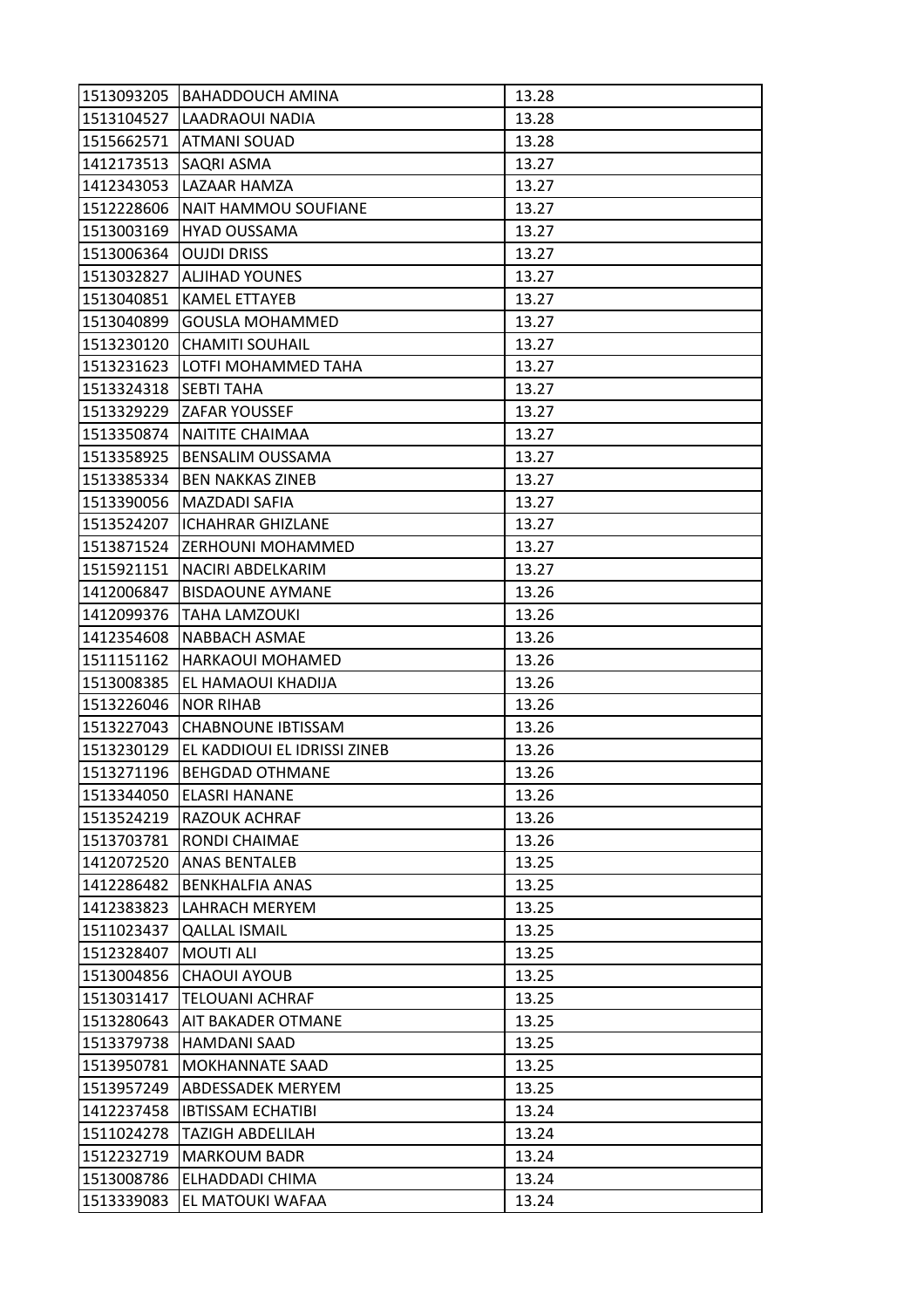| 1513351340 | CHAABI FATIMA ZAHRAA          | 13.24 |
|------------|-------------------------------|-------|
| 1513353809 | ELIDRISSI BOUHAJEB AYMAN      | 13.24 |
| 1513366037 | <b>BAHHOU WALID</b>           | 13.24 |
| 1412020061 | LOUKKANI SALAH-EDDINE         | 13.23 |
| 1412074286 | <b>MARIAM ER-RETBY</b>        | 13.23 |
| 1513007364 | <b>NOGOT HASSAN</b>           | 13.23 |
| 1513086684 | <b>EL AMRI HASSAN</b>         | 13.23 |
| 1513100722 | <b>BAKIR ALI</b>              | 13.23 |
| 1513236059 | <b>REBBALI ASMAE</b>          | 13.23 |
| 1513249169 | <b>AOUINATE MERYEM</b>        | 13.23 |
| 1513324879 | <b>MOUSTAGHFIR MAROUANE</b>   | 13.23 |
| 1513351775 | <b>BELLOD KAWTAR</b>          | 13.23 |
| 1513354775 | CHAIBOUB HAMZA                | 13.23 |
| 1412026192 | <b>EDAOUDI FATIMA</b>         | 13.22 |
| 1412070274 | SOUFIANE EL BAZ               | 13.22 |
| 1412073164 | YOUNESSE BEN-AISSA            | 13.22 |
| 1412163905 | MASSI FATIMA EZZAHRA          | 13.22 |
| 1412289567 | <b>HASSOUN MOHAMED</b>        | 13.22 |
| 1513015596 | JOGHRAF CHAIMA                | 13.22 |
| 1513240762 | ZININI MOHAMMED               | 13.22 |
| 1513381989 | EL MOTASSIM ANASS             | 13.22 |
| 1513807128 | AZLABI LOUBNA                 | 13.22 |
| 1412099758 | <b>KHALIL TIDRIRI</b>         | 13.21 |
| 1412281322 | JAMHOURI MOHAMED              | 13.21 |
| 1412290132 | <b>CHOUKHMANE KHALID</b>      | 13.21 |
| 1513013827 | SADIKI ZAKARIA                | 13.21 |
| 1513028967 | AIT SIHMAD ZOHRA              | 13.21 |
| 1513034058 | MOUKHBIR FATIMA ZAHRA         | 13.21 |
| 1513066042 | <b>BOUKHRIS SMAIL</b>         | 13.21 |
| 1513088965 | <b>BOUHAMED OUSSAMA</b>       | 13.21 |
| 1513227588 | SEHLAOUI ZINEB                | 13.21 |
| 1513272032 | JAMALI YASMINE                | 13.21 |
| 1513355179 | <b>ET TAYEB HODA</b>          | 13.21 |
| 1513552272 | SAOUD OUMAIMA                 | 13.21 |
| 1513756796 | Z RARI HAMZA                  | 13.21 |
| 1513949586 | <b>ABRIK ABDELHAKIM</b>       | 13.21 |
| 1412237386 | <b>HANANE FALLAH</b>          | 13.20 |
| 1412371973 | <b>BOUDAIR BRAHIM</b>         | 13.20 |
| 1512081286 | <b>FARISSI HAMZA</b>          | 13.20 |
| 1513012656 | <b>TALBI ZAHRA</b>            | 13.20 |
| 1513032862 | EL MOUFAKIR RACHID            | 13.20 |
|            | 1513037798 AARIF NAAMA        | 13.20 |
| 1513077223 | <b>ZNIBER AMINE</b>           | 13.20 |
| 1513100117 | SALGHI MOHAMMED               | 13.20 |
| 1513106432 | <b>AZOUGAGH MOHAMED</b>       | 13.20 |
| 1513196817 | MARZAQ ISMAIL                 | 13.20 |
| 1513956781 | <b>FJER WALID</b>             | 13.20 |
| 1411148651 | <b>ZARIGUE SOUHAIL</b>        | 13.18 |
| 1412336415 | <b>BOUCETTA IDRISSI AICHA</b> | 13.18 |
| 1412533828 | <b>HAMZA SERSSIF</b>          | 13.18 |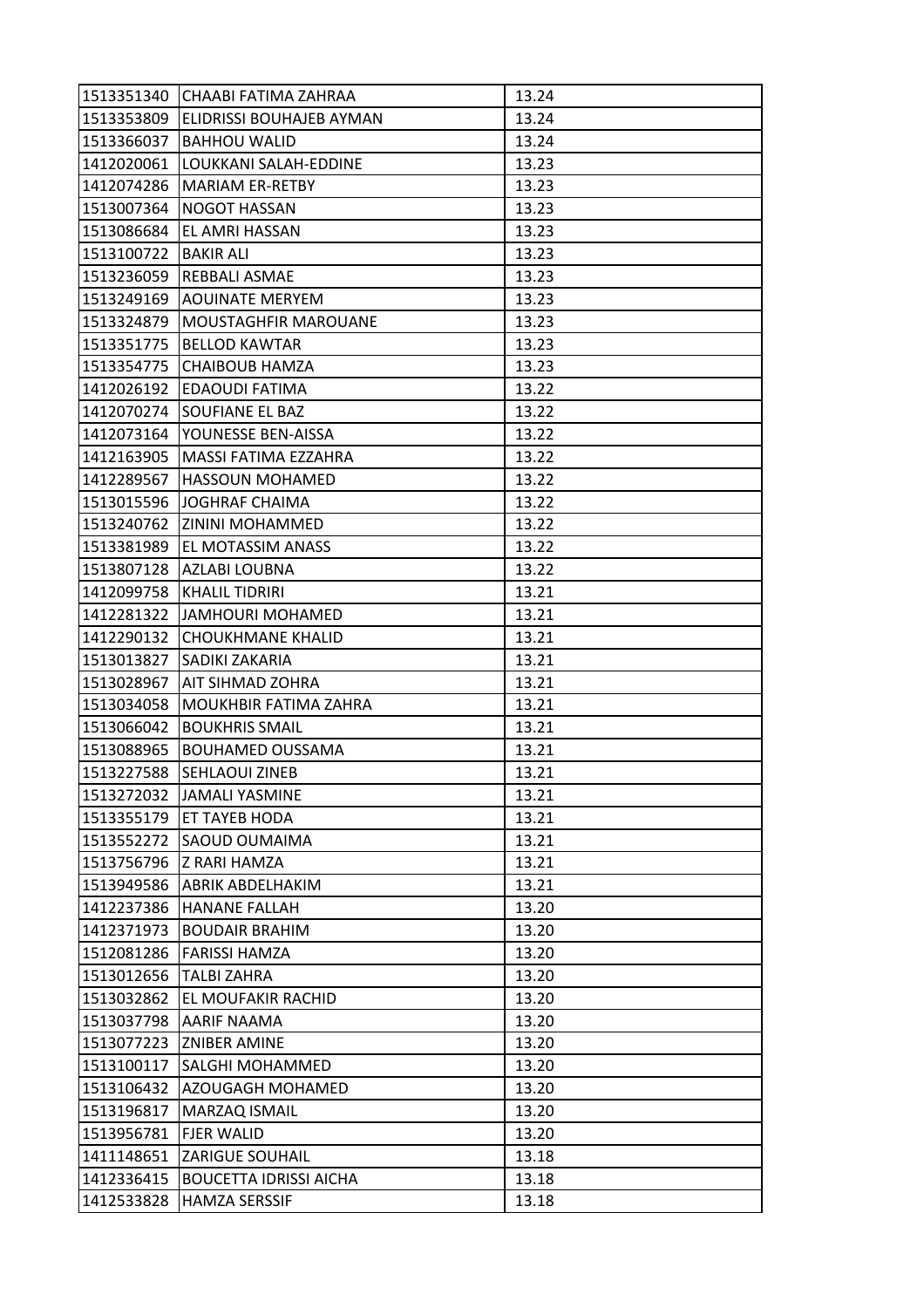| 1412549111 | <b>IIMANE ESSAIDI</b>            | 13.18 |
|------------|----------------------------------|-------|
| 1512552923 | <b>SEYYAR MOHAMED</b>            | 13.18 |
|            | 1513000797 ALAOUI YOUSFI KHAOULA | 13.18 |
| 1513101763 | AIT BEN MILOUD SOFIANE           | 13.18 |
| 1513382172 | <b>ASMAA RAJI</b>                | 13.18 |
| 1513548078 | <b>IHANNIB ASMAE</b>             | 13.18 |
| 1412064595 | SALMA QOLQAZI                    | 13.17 |
| 1412074191 | KARIMA ELATCHANE                 | 13.17 |
| 1412377446 | <b>ED-DARQAOUY DOUNIA</b>        | 13.17 |
| 1513003092 | <b>HINDI YOUSSEF</b>             | 13.17 |
| 1513083169 | EL ALAMI DRISSI HIND             | 13.17 |
| 1513100225 | LAHLOU MOHAMED                   | 13.17 |
| 1513280015 | <b>BAHRI NOUHAILA</b>            | 13.17 |
| 1513543236 | <b>CHAKI SAID</b>                | 13.17 |
| 1515139897 | <b>TABACHE OUAIL</b>             | 13.17 |
| 1412055066 | <b>NOUHAILA TALBI</b>            | 13.16 |
| 1412367371 | CHAIMAE MAHTAJ                   | 13.16 |
| 1412369807 | <b>MANAL KARROUM</b>             | 13.16 |
| 1412371098 | <b>AZNAG YAHYA</b>               | 13.16 |
| 1512235822 | <b>HAJAR IHDDI</b>               | 13.16 |
|            | 1513033455 EL MOSTAID NAWAL      | 13.16 |
| 1513161400 | EL BOUZEKRAOUI MERYEM            | 13.16 |
| 1513249231 | <b>KARKOUB SIHAME</b>            | 13.16 |
| 1513288428 | <b>LAHBIL HASSAN</b>             | 13.16 |
| 1513363474 | MOUAHHIDI IBTISSAM               | 13.16 |
| 1513372026 | <b>ZAI YASSINE</b>               | 13.16 |
| 1513767228 | EL KASMI MANAL                   | 13.16 |
| 1513957112 | <b>EZZAIM SALIMA</b>             | 13.16 |
| 1412055054 | <b>SARA AMAOUCHE</b>             | 13.15 |
| 1412363948 | <b>MRINI DOUNIA</b>              | 13.15 |
| 1414591401 | <b>HATIM JBILOU</b>              | 13.15 |
| 1512293483 | LAFRARJI AMMAR                   | 13.15 |
| 1513015285 | <b>MOULAHID AMINA</b>            | 13.15 |
| 1513088820 | <b>BENNIS SOUFIANE</b>           | 13.15 |
| 1513091625 | <b>OUZAREME ZINEB</b>            | 13.15 |
| 1513271088 | <b>BENRIANE NAJWA</b>            | 13.15 |
| 1513539365 | <b>MANSOURI KANZA</b>            | 13.15 |
| 1412090375 | <b>FARAH AKTAIB</b>              | 13.14 |
| 1412165517 | <b>ZEROUAL AYOUB</b>             | 13.14 |
| 1412709015 | <b>ALISSAOUI AYMAN</b>           | 13.14 |
| 1512069020 | <b>ESSAIDI NASSIM</b>            | 13.14 |
| 1513093764 | AZOUNKDI MOHAMED                 | 13.14 |
| 1513099986 | <b>HOMAN GHITA</b>               | 13.14 |
| 1513871198 | SALAMA HAMZA                     | 13.14 |
| 1513934828 | <b>MELKAOUI ACHRAF</b>           | 13.14 |
| 1513942325 | <b>MAROUI KHALIL</b>             | 13.14 |
| 1412398514 | YAHIA ABDERRAHIM                 | 13.13 |
| 1412866089 | <b>JABRI SAMIRA</b>              | 13.13 |
| 1513007059 | MESMOUDI MOHAMED ALI             | 13.13 |
| 1513040835 | LAMHARZI NOUHA                   | 13.13 |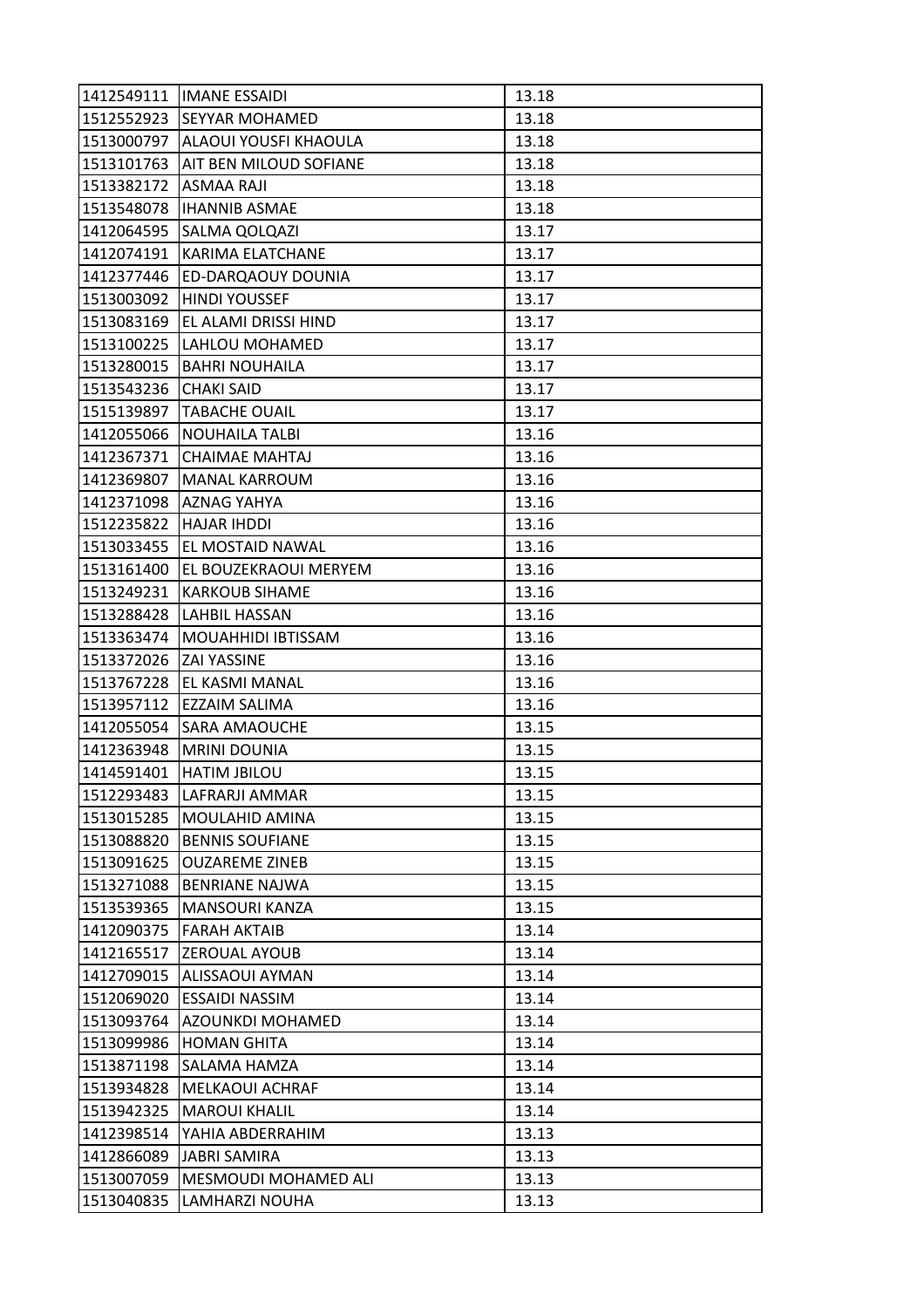| 1513113947 | <b>LEGHZAL BOUCHRA</b>       | 13.13 |
|------------|------------------------------|-------|
|            | 1513160461 FATIHE OUMAIMA    | 13.13 |
| 1513281884 | <b>KHAMLICH MOHAMED RIDA</b> | 13.13 |
| 1513369086 | <b>HOUKMI ASMAE</b>          | 13.13 |
| 1412706979 | <b>ANASS EL BAKOURI</b>      | 13.12 |
| 1513050880 | <b>CHOUKRI WIJDAN</b>        | 13.12 |
| 1513077319 | <b>MISSAOUI MAROUA</b>       | 13.12 |
| 1513154153 | <b>BARAKAT OUSSAMA</b>       | 13.12 |
| 1513249690 | <b>HASIBI NAJOUA</b>         | 13.12 |
| 1513605676 | IFELLAH IKRAM                | 13.12 |
| 1513752419 | <b>CHARIF MOUSTAFA</b>       | 13.12 |
| 1513854627 | <b>CHEIKH WIAME</b>          | 13.12 |
| 1513871986 | <b>CHAKER HIBA</b>           | 13.12 |
| 1513956768 | <b>STITOU MAROUANE</b>       | 13.12 |
| 1412243045 | MOHAMMEDAMYNE RAAD           | 13.11 |
| 1412379944 | <b>MAGHNOUJ SOUFIANE</b>     | 13.11 |
| 1412618619 | RBIZA BAHAE-EDDINE           | 13.11 |
| 1513014855 | OULARBI FADMA                | 13.11 |
| 1513076139 | <b>BENDIB NIZAR</b>          | 13.11 |
| 1513084421 | CHAHID YAHYA                 | 13.11 |
|            | 1513089068 ALMAI HACHEM      | 13.11 |
| 1513231615 | <b>MOKHFI ZAINAB</b>         | 13.11 |
| 1513233664 | EL FALAH SALAH EDDINE        | 13.11 |
| 1513235248 | <b>MARZAK AMINE</b>          | 13.11 |
| 1513320546 | <b>NAKKACH YOUSSEF</b>       | 13.11 |
| 1513332760 | <b>HOMZI ACHRAF</b>          | 13.11 |
| 1513340837 | NAJMI SARAH                  | 13.11 |
| 1513345547 | <b>NAHYA SAAD</b>            | 13.11 |
| 1513954162 | EL GHIWANE FATIMA EZZAHRA    | 13.11 |
|            | 1412070033 AYA EL HOUDZI     | 13.10 |
| 1512928286 | LAHJAJ YOUNESS               | 13.10 |
| 1513011277 | <b>JARMOUNE MOHAMED</b>      | 13.10 |
| 1513040238 | <b>BENAICHA FATIMA ZAHRA</b> | 13.10 |
| 1513088818 | <b>JEBLI BADR</b>            | 13.10 |
| 1513092607 | <b>HALA SALMA</b>            | 13.10 |
| 1513093352 | <b>ABIYOU MOHAMED</b>        | 13.10 |
| 1513111725 | ED DAFIR SAFAA               | 13.10 |
| 1513228266 | RAZNAOUI MOHAMED SAAD        | 13.10 |
| 1513243837 | KHTIB HAMZA                  | 13.10 |
| 1513252424 | <b>HAMDAOUI IKRAM</b>        | 13.10 |
| 1513360690 | AIT HRIZ MOHAMED             | 13.10 |
| 1513541275 | <b>GUAMIL ZAKARIA</b>        | 13.10 |
| 1513932022 | LAMRANI OMAR                 | 13.10 |
| 1411159664 | AMRI MOHAMED                 | 13.09 |
| 1412073632 | <b>TAHA ELKHADERYENE</b>     | 13.09 |
| 1412346693 | ELGUASMI MERIEME             | 13.09 |
| 1512085035 | DAYF EL YAZID                | 13.09 |
| 1513003101 | <b>SAOUI MOHAMED</b>         | 13.09 |
| 1513007044 | <b>AGDAM JIHANE</b>          | 13.09 |
| 1513009310 | <b>AIT SAID MOUHSSINE</b>    | 13.09 |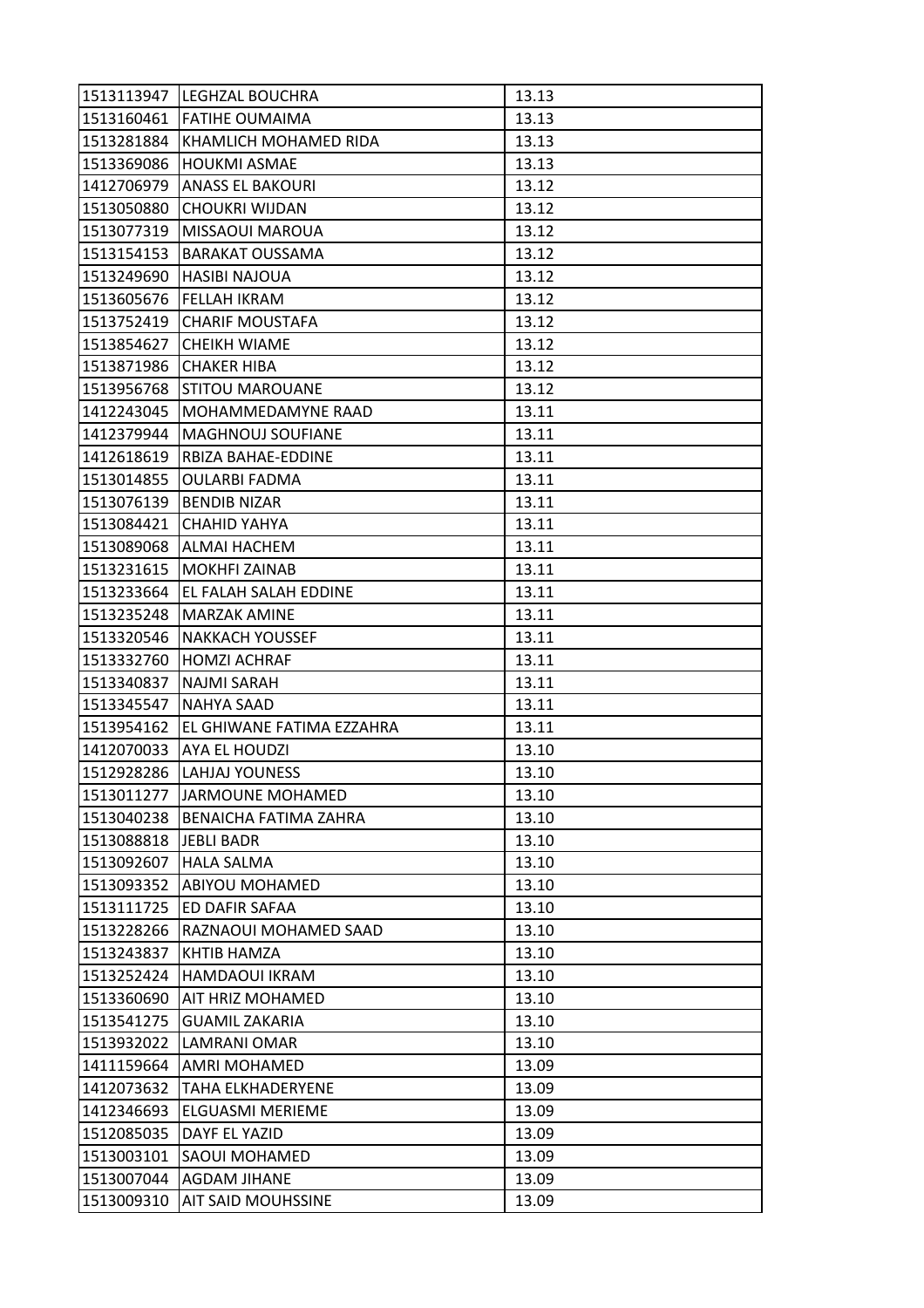| 1513018612 | <b>ABATANE DRISS</b>           | 13.09 |
|------------|--------------------------------|-------|
| 1513068317 | <b>RAFIQI ANAS</b>             | 13.09 |
| 1513080782 | ETTITAOU AMINA                 | 13.09 |
| 1513101420 | LAMDAGHRI OUMAYMA              | 13.09 |
| 1513108933 | <b>IMANDO FATIHA</b>           | 13.09 |
| 1513245870 | <b>SABOUR IBTISSAM</b>         | 13.09 |
| 1513697144 | <b>EL KORCHI SAFAA</b>         | 13.09 |
| 1513808990 | ZAFZAFI NOUREDDINE             | 13.09 |
| 1513936649 | <b>ALATTARI WIDAD</b>          | 13.09 |
| 1515196916 | <b>AZADOU IMANE</b>            | 13.09 |
| 1412081110 | WAFAE BEN REBIAA               | 13.08 |
| 1412098025 | RACHIDA IMAJJATI               | 13.08 |
| 1412239420 | AYYOUB EN-NIA                  | 13.08 |
| 1511253694 | <b>BELHAOUZI AICHA</b>         | 13.08 |
| 1512073443 | <b>BENAJEH MOHAMED YOUNESS</b> | 13.08 |
| 1513068242 | <b>BENDALLAH OMAR</b>          | 13.08 |
| 1513095745 | KORAIMI FATIMA EZZAHRA         | 13.08 |
| 1513231554 | <b>FERMAS WALID</b>            | 13.08 |
| 1513246256 | RAJAA NAJMI                    | 13.08 |
| 1513380551 | <b>ATRAG IMANE</b>             | 13.08 |
| 1513551723 | EL MOUSTAQIM OUSSAMA           | 13.08 |
| 1513685520 | <b>BOUALI HICHAM</b>           | 13.08 |
| 1513762652 | ALAMI MEJJATI NADA             | 13.08 |
| 1412050129 | <b>SHIBOU KHAOULA</b>          | 13.07 |
| 1512925031 | <b>GOURAIH ANASS</b>           | 13.07 |
| 1513008394 | <b>AABI OUMAIMA</b>            | 13.07 |
| 1513038127 | RAGUEB OUMAIMA                 | 13.07 |
| 1513050014 | <b>AIT LAASRI HALIMA</b>       | 13.07 |
| 1513073020 | HANNIOUI FATIMA EZ ZAHRA       | 13.07 |
| 1513089161 | CHAFNAJI NAOUFAL               | 13.07 |
| 1513246007 | EL OUAZKITI HATIM              | 13.07 |
| 1513272311 | <b>SOUALHI NORA</b>            | 13.07 |
| 1513282106 | <b>SOUHAR ASMAE</b>            | 13.07 |
| 1513537043 | <b>OUAHMI ASMAE</b>            | 13.07 |
| 1411087284 | <b>ADIL JEBBOUJ</b>            | 13.05 |
| 1513040237 | <b>CHOTTA KAOUTAR</b>          | 13.05 |
| 1513041999 | TAMLOUGOU FATMA                | 13.05 |
| 1513197969 | <b>BERRI AYOUB</b>             | 13.05 |
| 1513231507 | AMMAR ABDELHAMID               | 13.05 |
| 1513232068 | <b>SABAH HAJAR</b>             | 13.05 |
| 1513340826 | <b>GUEZADI ABDELLATIF</b>      | 13.05 |
| 1513343499 | MOUSTAINE ASMA                 | 13.05 |
| 1513380063 | SAISSI HASSANI ZAINEB          | 13.05 |
| 1513536778 | EDDARHRI NOUHAILA              | 13.05 |
| 1513611318 | <b>FDILAT NAJOUA</b>           | 13.05 |
| 1412006865 | <b>HERRAKA SAMIHA</b>          | 13.04 |
| 1412075775 | <b>HIBA EL ALAOUI</b>          | 13.04 |
| 1412077489 | MOUAD HAMMACH                  | 13.04 |
| 1412088882 | NOAMANE ZEGDAOUI               | 13.04 |
| 1512005714 | AFA NADA                       | 13.04 |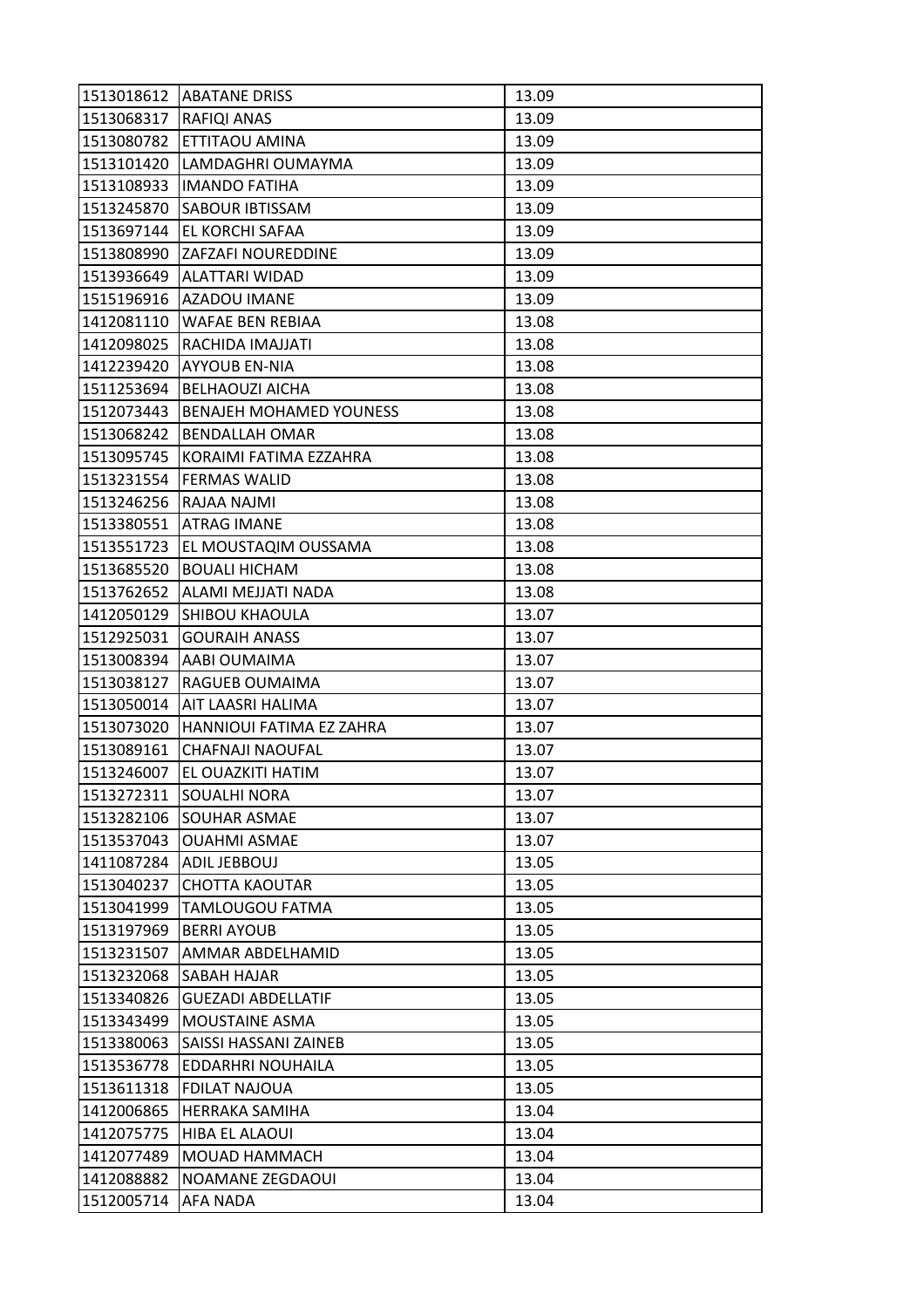| 1513036921<br><b>HMOUNNA KHADIJA</b><br>13.04<br>1513074413<br><b>MOUSSIN MOUNA</b><br>13.04<br>1513080679<br><b>AAFIF ILYASS</b><br>13.04<br><b>MELLAL YASSINE</b><br>13.04<br>1513160483<br>1513365276<br>NAJI FATIMA EZZAHRA<br>13.04<br>13.04<br>1513534249<br><b>BELMER AHLAM</b><br>1513534560<br>TINOUDI YOUSRA<br>13.04<br>1513607007<br><b>LOUIHI ANASS</b><br>13.04<br>1513936612<br><b>AMKKOUR HIND</b><br>13.04<br>1513936680<br><b>SADIKI SAFIA</b><br>13.04<br>13.04<br>1513945405<br><b>MEHDAOUI MEHDI</b><br>1412033644<br><b>FARSAD SALAHEDDINE</b><br>13.03<br>1412195347<br><b>SAIDI SOKAINA</b><br>13.03 |
|------------------------------------------------------------------------------------------------------------------------------------------------------------------------------------------------------------------------------------------------------------------------------------------------------------------------------------------------------------------------------------------------------------------------------------------------------------------------------------------------------------------------------------------------------------------------------------------------------------------------------|
|                                                                                                                                                                                                                                                                                                                                                                                                                                                                                                                                                                                                                              |
|                                                                                                                                                                                                                                                                                                                                                                                                                                                                                                                                                                                                                              |
|                                                                                                                                                                                                                                                                                                                                                                                                                                                                                                                                                                                                                              |
|                                                                                                                                                                                                                                                                                                                                                                                                                                                                                                                                                                                                                              |
|                                                                                                                                                                                                                                                                                                                                                                                                                                                                                                                                                                                                                              |
|                                                                                                                                                                                                                                                                                                                                                                                                                                                                                                                                                                                                                              |
|                                                                                                                                                                                                                                                                                                                                                                                                                                                                                                                                                                                                                              |
|                                                                                                                                                                                                                                                                                                                                                                                                                                                                                                                                                                                                                              |
|                                                                                                                                                                                                                                                                                                                                                                                                                                                                                                                                                                                                                              |
|                                                                                                                                                                                                                                                                                                                                                                                                                                                                                                                                                                                                                              |
|                                                                                                                                                                                                                                                                                                                                                                                                                                                                                                                                                                                                                              |
|                                                                                                                                                                                                                                                                                                                                                                                                                                                                                                                                                                                                                              |
|                                                                                                                                                                                                                                                                                                                                                                                                                                                                                                                                                                                                                              |
| 1513014339<br>ARKKOU SAAD<br>13.03                                                                                                                                                                                                                                                                                                                                                                                                                                                                                                                                                                                           |
| 1513050331<br><b>DILAL GHALI</b><br>13.03                                                                                                                                                                                                                                                                                                                                                                                                                                                                                                                                                                                    |
| 1513066773<br>ELALAMI MOHAMED<br>13.03                                                                                                                                                                                                                                                                                                                                                                                                                                                                                                                                                                                       |
| 1513066842<br><b>MAAYANE ANAS</b><br>13.03                                                                                                                                                                                                                                                                                                                                                                                                                                                                                                                                                                                   |
| AGHNIMA MARIA<br>13.03<br>1513069572                                                                                                                                                                                                                                                                                                                                                                                                                                                                                                                                                                                         |
| 1513081018<br>ELAKKAD NASREDDINE<br>13.03                                                                                                                                                                                                                                                                                                                                                                                                                                                                                                                                                                                    |
| 1513084960<br><b>LAKRATI HALA</b><br>13.03                                                                                                                                                                                                                                                                                                                                                                                                                                                                                                                                                                                   |
| <b>FADDAG ZINEB</b><br>1513248097<br>13.03                                                                                                                                                                                                                                                                                                                                                                                                                                                                                                                                                                                   |
| 1513280224<br>AMIZKANE ABDENNABI<br>13.03                                                                                                                                                                                                                                                                                                                                                                                                                                                                                                                                                                                    |
| 13.03<br>1513329577<br><b>BELAHCEN YAMNA</b>                                                                                                                                                                                                                                                                                                                                                                                                                                                                                                                                                                                 |
| 1513362661<br>M CHANNA MAROUA<br>13.03                                                                                                                                                                                                                                                                                                                                                                                                                                                                                                                                                                                       |
| 13.03<br>1513379153<br><b>EL AYARE JIHANE</b>                                                                                                                                                                                                                                                                                                                                                                                                                                                                                                                                                                                |
| 1513537050<br>EL AMALI ZAKARIA<br>13.03                                                                                                                                                                                                                                                                                                                                                                                                                                                                                                                                                                                      |
| 1513938071<br><b>TAOUDI CHAKIB</b><br>13.03                                                                                                                                                                                                                                                                                                                                                                                                                                                                                                                                                                                  |
| 1412081457<br><b>HICHAM ERRAJI</b><br>13.02                                                                                                                                                                                                                                                                                                                                                                                                                                                                                                                                                                                  |
| 1412250626<br>SOUKAÎNA HAFFOUD<br>13.02                                                                                                                                                                                                                                                                                                                                                                                                                                                                                                                                                                                      |
| 1512241868<br><b>HAIMAS SAAD</b><br>13.02                                                                                                                                                                                                                                                                                                                                                                                                                                                                                                                                                                                    |
| 1513008727<br><b>IKBANE M HAMED</b><br>13.02                                                                                                                                                                                                                                                                                                                                                                                                                                                                                                                                                                                 |
| 1513012785<br><b>AIT M HAMED OUHMAD MOHAMED</b><br>13.02                                                                                                                                                                                                                                                                                                                                                                                                                                                                                                                                                                     |
| 1513081016<br><b>ESSAGAR MOHAMED</b><br>13.02                                                                                                                                                                                                                                                                                                                                                                                                                                                                                                                                                                                |
| 1513113357<br><b>ABAHOUS KHADIJA</b><br>13.02                                                                                                                                                                                                                                                                                                                                                                                                                                                                                                                                                                                |
| 1513160572<br>MAGHFOURI FATIMA EZZAHRA<br>13.02                                                                                                                                                                                                                                                                                                                                                                                                                                                                                                                                                                              |
| 1513169672<br>13.02<br>ASNA HAMZA                                                                                                                                                                                                                                                                                                                                                                                                                                                                                                                                                                                            |
| 1513280125<br>13.02<br>RAQABI HANA                                                                                                                                                                                                                                                                                                                                                                                                                                                                                                                                                                                           |
| 1513339217<br><b>MOUHTADI ANAS</b><br>13.02                                                                                                                                                                                                                                                                                                                                                                                                                                                                                                                                                                                  |
| 1513341212<br><b>ABOUJIDA HALA</b><br>13.02                                                                                                                                                                                                                                                                                                                                                                                                                                                                                                                                                                                  |
| 1513526411<br>NAIT TAHAR OUMAIMA<br>13.02                                                                                                                                                                                                                                                                                                                                                                                                                                                                                                                                                                                    |
| 1513549601<br><b>BOUMAHDI AYA</b><br>13.02                                                                                                                                                                                                                                                                                                                                                                                                                                                                                                                                                                                   |
| 13.02<br>1513551928<br><b>ELAKKARY DOHA</b>                                                                                                                                                                                                                                                                                                                                                                                                                                                                                                                                                                                  |
| 1513940107<br>SAIDI YOUSSEF<br>13.02                                                                                                                                                                                                                                                                                                                                                                                                                                                                                                                                                                                         |
| 1412070455<br>13.01<br><b>ZAINAB EL ABDI</b>                                                                                                                                                                                                                                                                                                                                                                                                                                                                                                                                                                                 |
| 1512032861<br><b>BOURAM JAMILA</b><br>13.01                                                                                                                                                                                                                                                                                                                                                                                                                                                                                                                                                                                  |
| EL MONTASSIR ZINEB<br>1512938611<br>13.01                                                                                                                                                                                                                                                                                                                                                                                                                                                                                                                                                                                    |
| 1513002296<br>EL KHALFI HASSAN<br>13.01                                                                                                                                                                                                                                                                                                                                                                                                                                                                                                                                                                                      |
| 1513028999<br>YACOUBI ELDRISSI EL HOCINE<br>13.01                                                                                                                                                                                                                                                                                                                                                                                                                                                                                                                                                                            |
| 1513074314<br>AIT TALEB IKRAM<br>13.01                                                                                                                                                                                                                                                                                                                                                                                                                                                                                                                                                                                       |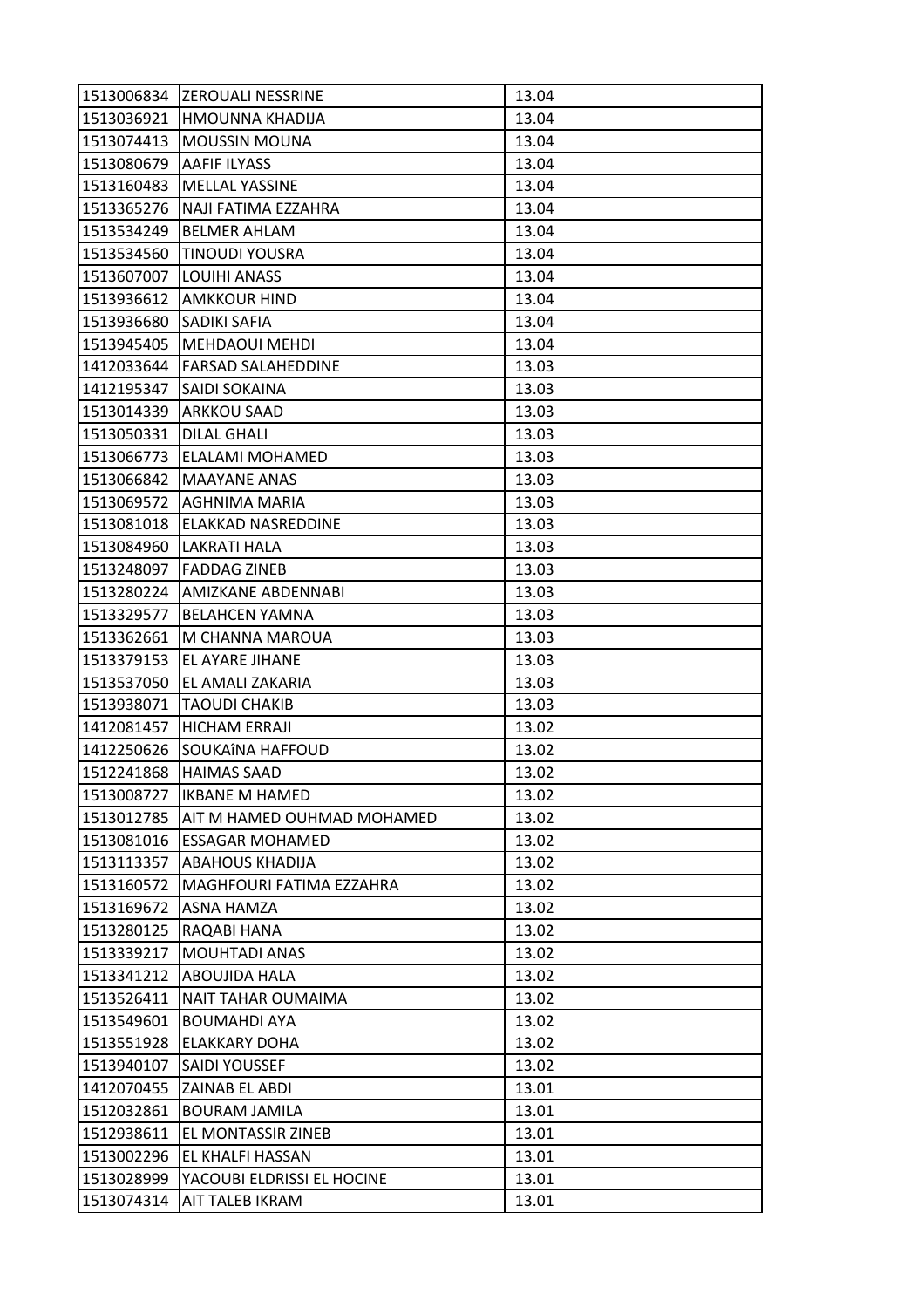|            | 1513232685 ER RFIG OUSSAMA  | 13.01 |
|------------|-----------------------------|-------|
| 1513241971 | <b>EDDAOUDI ZINEB</b>       | 13.01 |
| 1513282422 | EL IMRANI AYMENE            | 13.01 |
| 1513537016 | <b>AIMEN IMOUHAY</b>        | 13.01 |
| 1513549220 | ELABIAD ABDELMOUNAIM        | 13.01 |
| 1412039122 | <b>ZBAIR EL OILI</b>        | 13.00 |
| 1412054027 | <b>SALIH REDA</b>           | 13.00 |
| 1412086024 | AMAL CHOLO                  | 13.00 |
| 1412397884 | <b>BAKHACH ZAENAB</b>       | 13.00 |
| 1512524440 | ELKASSAMI YASSINE           | 13.00 |
| 1512923549 | <b>EL AYOUBI TAIBI</b>      | 13.00 |
| 1513022743 | <b>BAKHALEK OMAYMA</b>      | 13.00 |
| 1513034137 | <b>IDBAHSINE YACINE</b>     | 13.00 |
| 1513073806 | MAHFOUD MOHAMED             | 13.00 |
| 1513101399 | <b>OUARDI ILHAME</b>        | 13.00 |
| 1513103275 | EL FATIRI AMINE             | 13.00 |
| 1513112424 | <b>JRAIBI ABDESSAMAD</b>    | 13.00 |
| 1513290216 | EL FATIMI CHAIMAE           | 13.00 |
| 1513323984 | <b>LAFNOUNE REDA</b>        | 13.00 |
|            | 1513766724   ARJILA OUMAYMA | 13.00 |
| 1512089486 | ELGARBA ABDESSAMAD          | 12.99 |
| 1513007915 | EL MEKROUCHI YASSER         | 12.99 |
| 1513032765 | <b>OBAYE SANAA</b>          | 12.99 |
| 1513037405 | <b>BEL MEJDOUB AYOUB</b>    | 12.99 |
| 1513095728 | ASSENGAR ISMAIL             | 12.99 |
| 1513199535 | <b>FERHAT FATIM ZEHRA</b>   | 12.99 |
| 1513240547 | DOUSSAL FATIMA ZAHRA        | 12.99 |
| 1513279192 | EL MABTOUTI SAID            | 12.99 |
| 1513688753 | <b>BEN SADDIK OMAR</b>      | 12.99 |
| 1513758463 | <b>BOUCHAREB ABDERRAFIE</b> | 12.99 |
| 1513957251 | AIT HROCH ZAKARIA           | 12.99 |
| 1410544028 | REDOUANE HDIDANE            | 12.98 |
| 1512000894 | <b>AJRA YOUSSEF</b>         | 12.98 |
| 1513009292 | <b>AIT ATTOU MARIAM</b>     | 12.98 |
| 1513012791 | <b>AKHDAR IMANE</b>         | 12.98 |
| 1513102216 | <b>IKIKI YOUNES</b>         | 12.98 |
| 1513226519 | <b>CHERRADI TAHA NOR</b>    | 12.98 |
| 1513245783 | <b>EZZITOUNI JIHAD</b>      | 12.98 |
| 1513324311 | <b>BENKIRAN OMAR</b>        | 12.98 |
| 1513365090 | <b>BOUZAFFOUR HOUDA</b>     | 12.98 |
| 1513521981 | EL GHAZOUANI MOHAMMED ALI   | 12.98 |
| 1513762338 | ES SADEQY SOUFYAN           | 12.98 |
| 1513946181 | <b>MARAOUI YOUSSEF</b>      | 12.98 |
| 1512931118 | <b>MEZDI WALID</b>          | 12.97 |
| 1513073583 | <b>FANKACH HOUDA</b>        | 12.97 |
| 1513092459 | <b>WARRACH BADREDDINE</b>   | 12.97 |
| 1513103216 | BAROUKH MOHAMED AMINE       | 12.97 |
| 1513233617 | ELBOUHALI ABDELAZIZ         | 12.97 |
| 1513325337 | <b>LKARSS OUMAIMA</b>       | 12.97 |
| 1513331667 | KHOUDARI OUSSAMA            | 12.97 |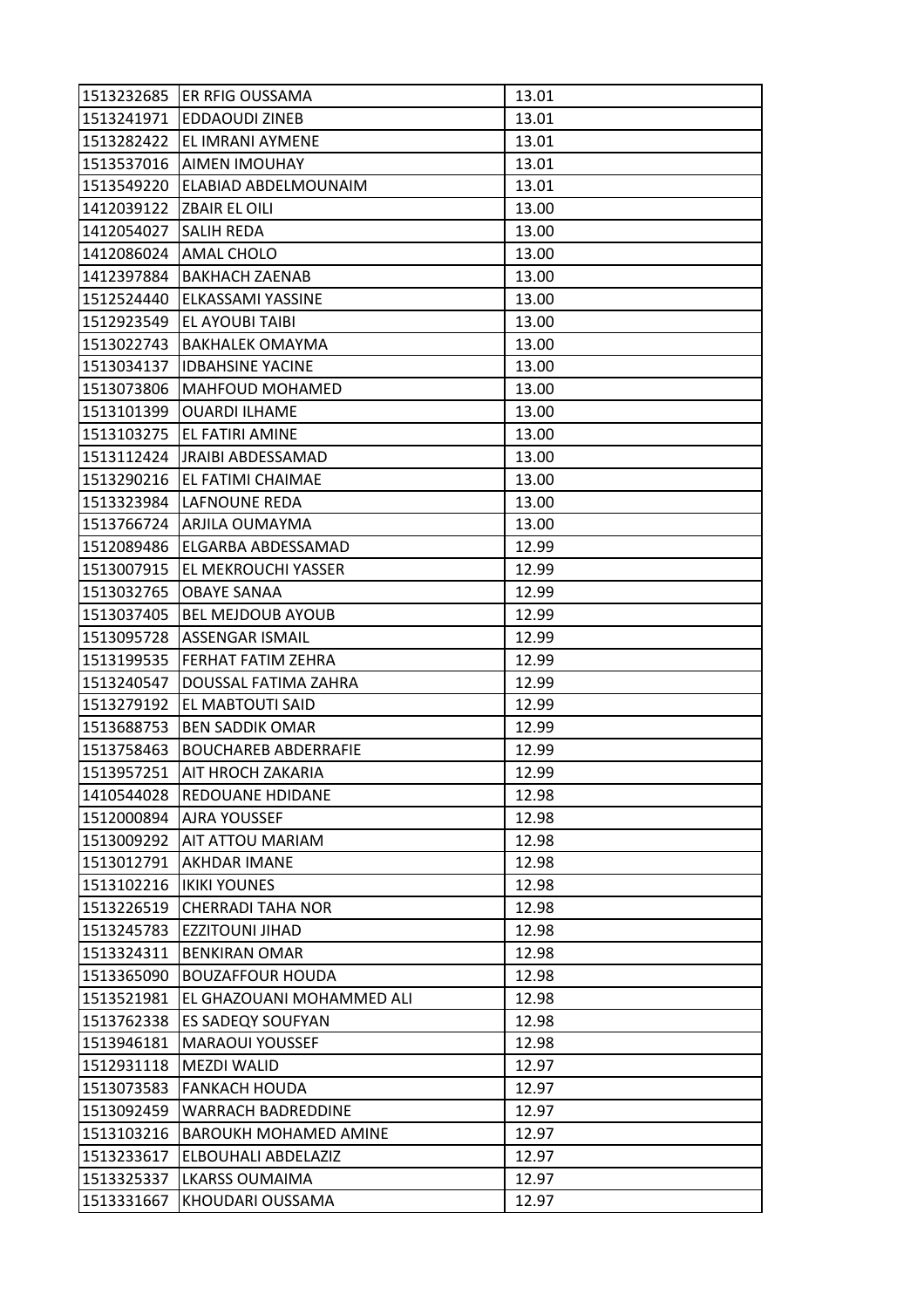| 1513532657 | LAAMIM KHALID                  | 12.97 |
|------------|--------------------------------|-------|
| 1513537898 | <b>BAYOUD ZINEB</b>            | 12.97 |
| 1412085975 | MOHAMMED EL ANANI              | 12.96 |
| 1412536600 | AZEDDINE BENHADDOUCH           | 12.96 |
| 1412938631 | KHADRI YAHYA                   | 12.96 |
| 1512015889 | <b>AIT TABOUJOUT MOHAMED</b>   | 12.96 |
| 1512030465 | <b>BARRADAH IMAD</b>           | 12.96 |
| 1513009449 | ASSILA HOUSSAM                 | 12.96 |
| 1513048648 | <b>NOUNOU RIDA</b>             | 12.96 |
| 1513160420 | AL AZHARI CHAIMAA              | 12.96 |
| 1513290872 | LAGHYATI MOAD                  | 12.96 |
| 1513521962 | <b>GUELZIM CHAIMAE</b>         | 12.96 |
| 1513541690 | ELBANI HAMZA                   | 12.96 |
| 1513945396 | <b>MEHDAOUI YOUSSEF</b>        | 12.96 |
| 1412003743 | <b>ARIF CHADI</b>              | 12.95 |
| 1412730856 | <b>HAMZA ZAROUALI</b>          | 12.95 |
| 1412931887 | <b>BENDAOUD SOURAYA</b>        | 12.95 |
| 1512017003 | <b>BOUHOU OTMANE</b>           | 12.95 |
| 1513003661 | <b>AIT OUBARKA KHADIJA</b>     | 12.95 |
| 1513031368 | <b>BOUKDIR AICHA</b>           | 12.95 |
| 1513041363 | <b>AIT MOULAY EBRAHIM ASMA</b> | 12.95 |
| 1513113305 | KHAOULA EL HABYB               | 12.95 |
| 1513273064 | <b>ELMERYSY JAMILA</b>         | 12.95 |
| 1513282254 | <b>ALAHYANE MAROUANE</b>       | 12.95 |
| 1513332278 | EZ ZEMANI NABIL                | 12.95 |
| 1411379987 | <b>RAFIQ ILIASSE</b>           | 12.93 |
| 1412002310 | <b>AYTOUS MUSTAPHA</b>         | 12.93 |
| 1513026947 | MIAZ OUMA MA                   | 12.93 |
| 1513033434 | <b>BAHMANE OUSSAMA</b>         | 12.93 |
| 1513084325 | <b>MASLOUHY NAJLAA</b>         | 12.93 |
| 1513087638 | <b>AHBOUCHE AMINE</b>          | 12.93 |
| 1513152080 | <b>BOURASS ABDELAHAD</b>       | 12.93 |
| 1513252736 | <b>ELGBOURI MAROUA</b>         | 12.93 |
| 1513385318 | <b>MLIH AMAL</b>               | 12.93 |
| 1513520794 | <b>BHIRI HIND</b>              | 12.93 |
| 1513541288 | <b>ZOUBEIDI ILHAM</b>          | 12.93 |
| 1513546130 | TRIBICH FATIMA EZZAHRA         | 12.93 |
| 1513550437 | <b>OUADIH HAMZA</b>            | 12.93 |
| 1513750778 | <b>IFATSSANE JAOUAD</b>        | 12.93 |
| 1515126507 | <b>MAHFOUD KHAOULA</b>         | 12.93 |
| 1410343085 | LAHMAMI AYOUB                  | 12.92 |
| 1412249303 | KHAOULA ZNAIDI                 | 12.92 |
| 1513037661 | <b>BEN SI ALI IKRAME</b>       | 12.92 |
| 1513235981 | EL GANA ASSIA                  | 12.92 |
| 1513248164 | <b>AMEZIANE HAFSSA</b>         | 12.92 |
| 1513271788 | <b>HACHIM OTHMANE</b>          | 12.92 |
| 1513319518 | <b>SAHNOUN MOHAMED REDA</b>    | 12.92 |
| 1513344783 | <b>NAJEM OTHMANE</b>           | 12.92 |
| 1513533290 | ELHAMMOUNI OMAR                | 12.92 |
| 1513750841 | EL JAMGHYLY MOHAMMED           | 12.92 |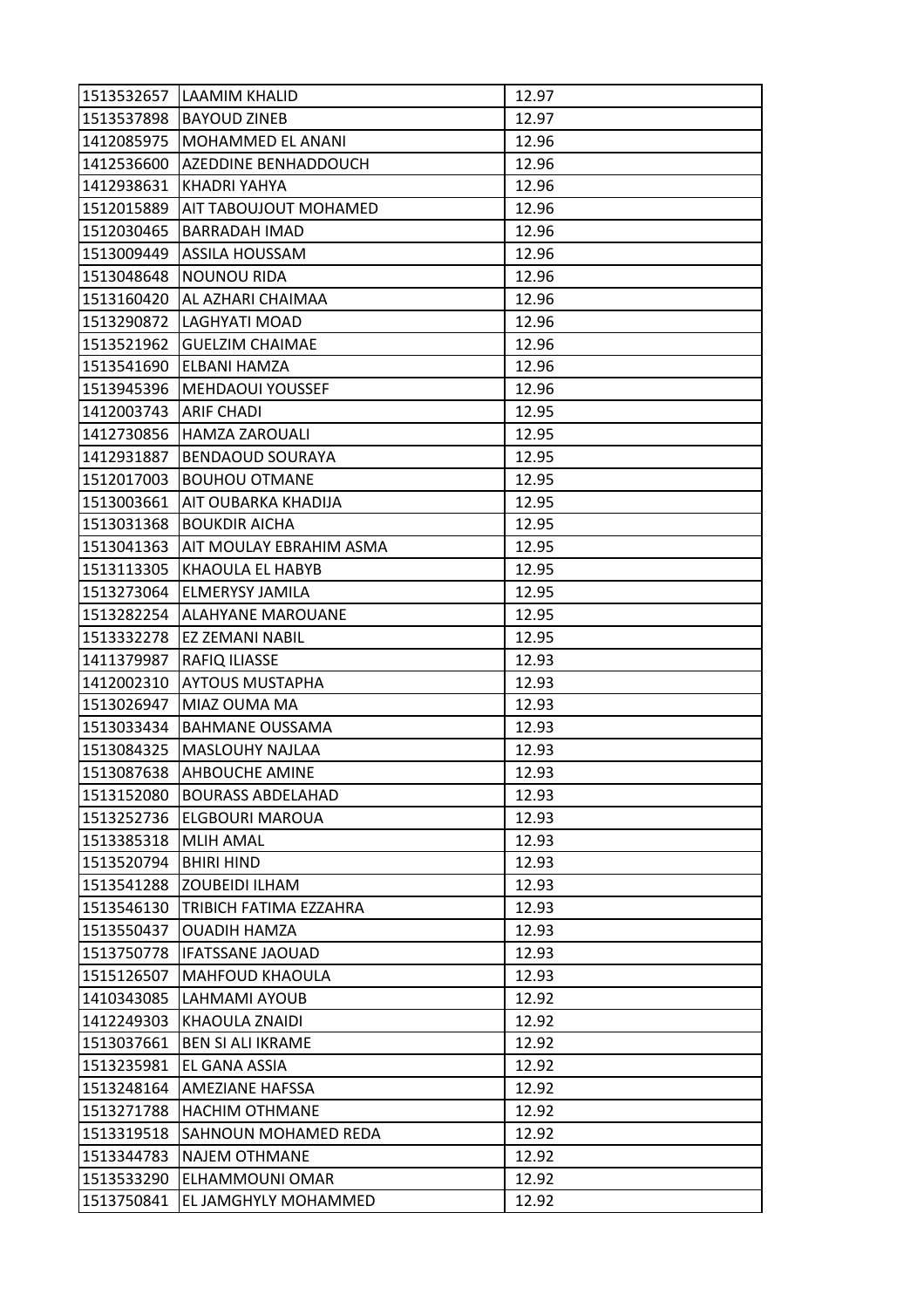| 1513949756 | <b>GZANAYI MOQAWIL MERYEM</b>  | 12.92 |
|------------|--------------------------------|-------|
| 1411549969 | YOUSSEF JRIFI                  | 12.91 |
| 1412092409 | NAOUAL TAGARGOUSTE             | 12.91 |
| 1512358083 | <b>FAKIRI ABDELLAH</b>         | 12.91 |
| 1513005247 | KHALIDI SALAH EDDINE           | 12.91 |
| 1513038519 | <b>OUBELLA BRAHIM</b>          | 12.91 |
| 1513098868 | <b>CHAIB AYMANE</b>            | 12.91 |
| 1513355961 | DAHMANI AYOUB                  | 12.91 |
| 1513531304 | ALLAOUI ABDELFATTAH            | 12.91 |
| 1513741860 | <b>GUANNAD SAMIRA</b>          | 12.91 |
| 1513015460 | <b>ILHA ADIL</b>               | 12.90 |
| 1513074428 | <b>BOUNNA REDA</b>             | 12.90 |
| 1513109822 | ELHACHMI ELALAOUI AYA          | 12.90 |
| 1513165264 | <b>OURROU ZAKARIA</b>          | 12.90 |
| 1513231393 | ABOULKASSIM ASMAE              | 12.90 |
| 1513543775 | <b>FAIZ ASMAE</b>              | 12.90 |
| 1513551896 | LHASSANI OUMKELTOUM            | 12.90 |
| 1513553081 | <b>CHAIBI SOUKAINA</b>         | 12.90 |
| 1513612071 | <b>MAKROUM ADNANE</b>          | 12.90 |
| 1412098028 | KHADIJA ROUDANI                | 12.89 |
| 1412247774 | LAILA BLOUL                    | 12.89 |
| 1412324144 | <b>BOUCHRA OTHMANE</b>         | 12.89 |
| 1412360702 | EL ALBAOUI YOUSSEF             | 12.89 |
| 1512934107 | <b>OUDDICH ALI</b>             | 12.89 |
| 1513069734 | AOUIDA ASMAE                   | 12.89 |
| 1513074460 | <b>EL BARZOULI AYOUB</b>       | 12.89 |
| 1513172347 | EL ATTAR ZINEB                 | 12.89 |
| 1513228686 | KHATTABI HAMZA                 | 12.89 |
| 1513329413 | EL AMRANI HAMZA                | 12.89 |
| 1513541693 | CHAKOUCH MOHAMMED              | 12.89 |
| 1513605744 | EL KHOUATER MOUNAIM            | 12.89 |
| 1513848244 | ZAARAOUI OUMAIMA               | 12.89 |
| 1412040511 | <b>ESSADIKE ZAITA</b>          | 12.88 |
| 1412070409 | SOUKAINA ECHERKAOUI            | 12.88 |
| 1412074198 | <b>ACHRAF JARMOUNI IDRISSI</b> | 12.88 |
| 1412088022 | SONYA LAAYDI                   | 12.88 |
| 1412095853 | JAWAD AIT BELAID               | 12.88 |
| 1512036347 | <b>HALOUI LOUBNA</b>           | 12.88 |
| 1513016817 | SOUSSOUNE WARDIA               | 12.88 |
| 1513034697 | LYDIRI EL HOUCINE              | 12.88 |
| 1513084983 | <b>ZAMIRI YASSINE</b>          | 12.88 |
| 1513094665 | ELGUESSE LATIFA                | 12.88 |
| 1513095961 | DIMADE HIND                    | 12.88 |
| 1513111617 | <b>CHAFIK ROKAYA</b>           | 12.88 |
| 1513200182 | <b>SAMI IMANE</b>              | 12.88 |
| 1513243637 | ES SEHYMY MOHSINE              | 12.88 |
| 1513283227 | MOUDNI OUMAIMA                 | 12.88 |
| 1513283513 | ELJIHAOUI AMAL                 | 12.88 |
| 1513348638 | EL FAROUNI ZAHIRA              | 12.88 |
| 1513360960 | DAROUMAZAR WAHIBA              | 12.88 |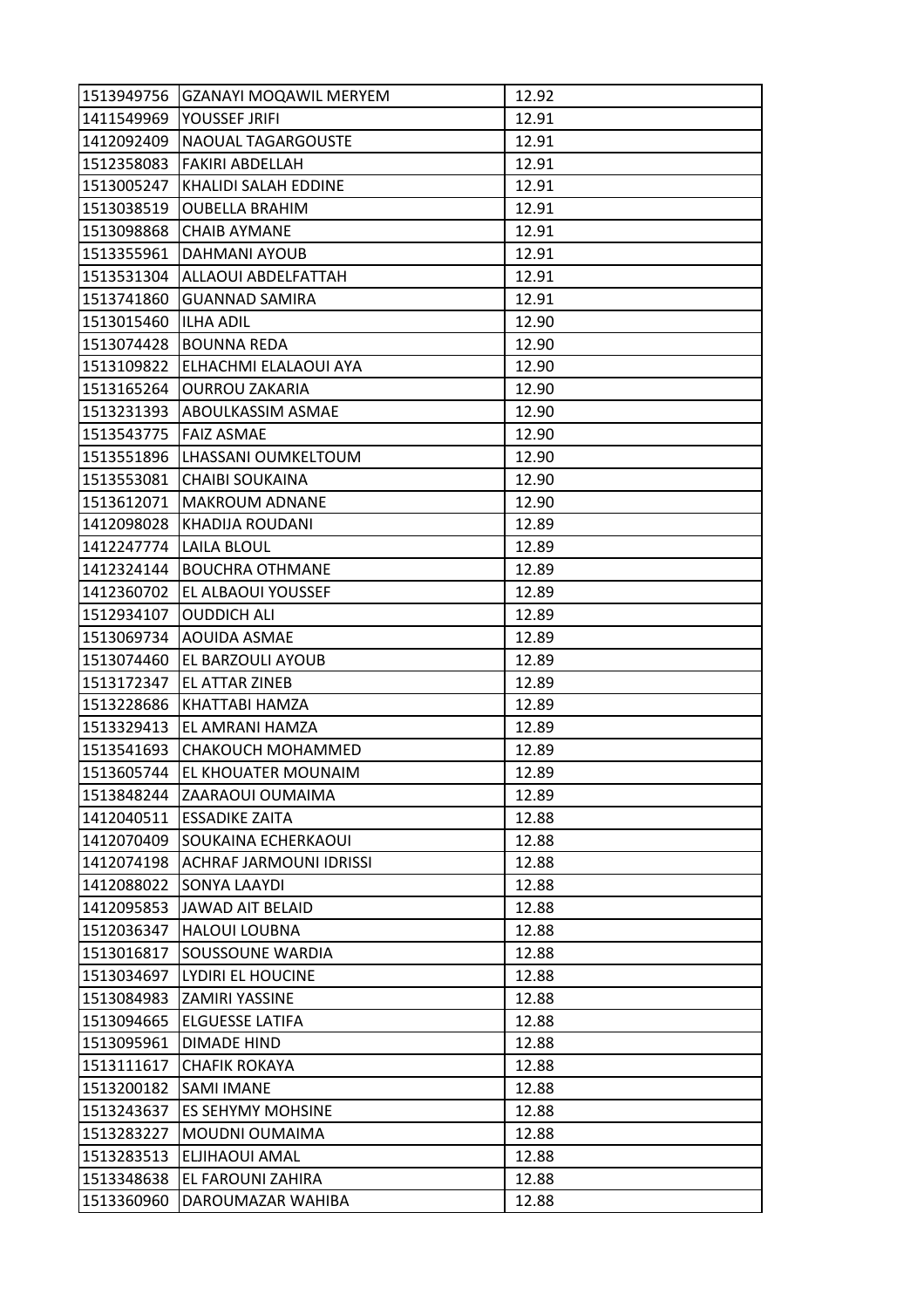| 1513380555 | lFRAYNE MAJDA               | 12.88 |
|------------|-----------------------------|-------|
| 1513390208 | <b>MANSOUR OUSSAMA</b>      | 12.88 |
| 1513551504 | <b>TOUNSI KAWTAR</b>        | 12.88 |
| 1411006964 | ELMOUSAOUI AHMED            | 12.87 |
| 1412067748 | MOHAMED KAMAL               | 12.87 |
| 1513024177 | <b>SANAOUI BRAHIM</b>       | 12.87 |
| 1513027227 | <b>BANIZAKARIA HAFSA</b>    | 12.87 |
| 1513093124 | <b>BHIH MOUAD</b>           | 12.87 |
| 1513231811 | EL KADIOUI EL IDRISSI HAMZA | 12.87 |
| 1513240748 | LOUANATE MOHAMMED ALI       | 12.87 |
| 1513248158 | ELMAAZOUZI SOUKAINA         | 12.87 |
| 1513329330 | <b>HALMI AHMED</b>          | 12.87 |
| 1513374969 | <b>ZOUITNI WAFAA</b>        | 12.87 |
| 1513377318 | <b>BENHAMMOU CHAIMAA</b>    | 12.87 |
| 1513615522 | <b>MAHI KAOUTAR</b>         | 12.87 |
| 1412067746 | YOUSSEF AZZOUZ              | 12.86 |
| 1412384742 | NOAMANE ELKHARRAS           | 12.86 |
| 1512358048 | <b>GHILMANE ABDELLAH</b>    | 12.86 |
| 1513035452 | <b>AIT BRIK MERYEM</b>      | 12.86 |
| 1513051262 | <b>IAZZOUTEN JAWAD</b>      | 12.86 |
| 1513056114 | <b>AGUNAOU ZINEB</b>        | 12.86 |
| 1513056428 | SOUSAN HAFIDA               | 12.86 |
| 1513089190 | <b>SEDKI HALA</b>           | 12.86 |
| 1513231542 | LAHBIRI ABDELAZIZ           | 12.86 |
| 1513232621 | LORIGA NAWAL                | 12.86 |
| 1513283151 | <b>GASSIM MOHAMMED</b>      | 12.86 |
| 1513552660 | EL ASRAOUI RAJAA            | 12.86 |
| 1513607235 | <b>AFIF HARONE</b>          | 12.86 |
| 1513940093 | <b>BOUAWAOUI HASNAE</b>     | 12.86 |
| 1412275698 | LAMRI ABDERRAHMANE          | 12.85 |
| 1412386762 | <b>SAOUD SARRA</b>          | 12.85 |
| 1513038447 | <b>BOUIRIGUE HAMZA</b>      | 12.85 |
| 1513092277 | <b>NIFA SARAH</b>           | 12.85 |
| 1513193832 | <b>BOULAGA SOUKAINA</b>     | 12.85 |
| 1513360736 | <b>SAOUAB ABDELKARIM</b>    | 12.85 |
| 1513369709 | <b>BENNANI AYOUB</b>        | 12.85 |
| 1513520662 | <b>ESSBAI SOHA</b>          | 12.85 |
| 1513615714 | <b>MATIOUI BASMA</b>        | 12.85 |
| 1513941123 | AARAB KHAWLA                | 12.85 |
| 1515178821 | NYAZI MOHAMED AMINE         | 12.85 |
| 1412007733 | <b>IBTISSAM EL KHSOUI</b>   | 12.84 |
| 1412934682 | <b>BEN DRISS SAFAE</b>      | 12.84 |
| 1513024806 | ECHAOUQUI MOHAMED           | 12.84 |
| 1513034554 | BEN BRAHIM FATIMA ZAHRA     | 12.84 |
| 1513154146 | LOUTFI FATIMA EZZAHRA       | 12.84 |
| 1513160492 | EL HANNAOUI NADIA           | 12.84 |
| 1513240676 | ERRIFI ABDESSAMAD           | 12.84 |
| 1513243321 | <b>JETTIBI FATIMA</b>       | 12.84 |
| 1513245780 | <b>CHAYAH KHAOULA</b>       | 12.84 |
| 1513274155 | LACHGARI IMAD               | 12.84 |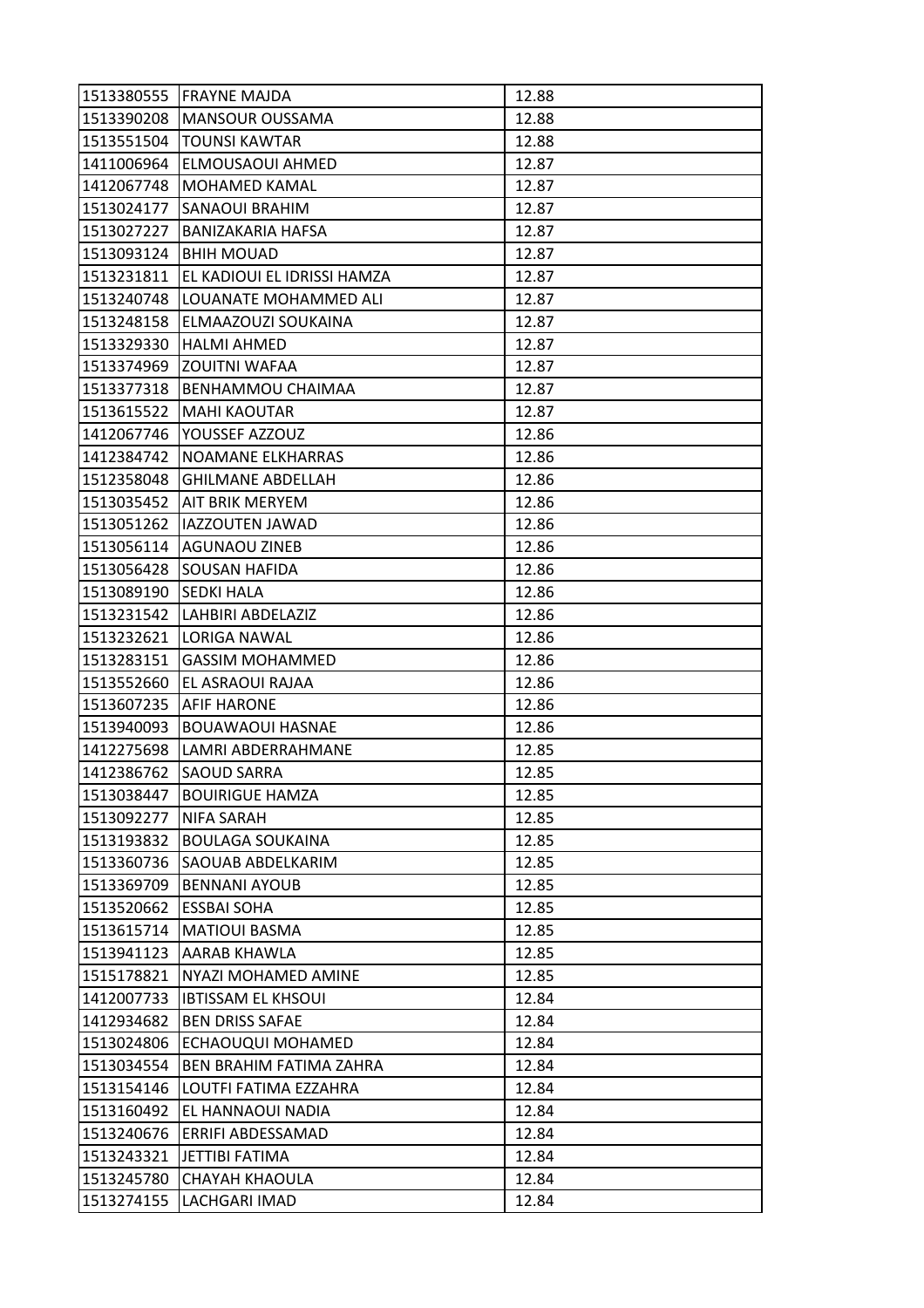| 1513274757 | RHADDAL DOUAA               | 12.84 |
|------------|-----------------------------|-------|
| 1513355163 | <b>SAIF JAMILA</b>          | 12.84 |
| 1513535792 | <b>BENIDER OUMNIA</b>       | 12.84 |
| 1513541769 | <b>BOURZZA HICHAME</b>      | 12.84 |
| 1411241775 | BENKABDI CHARAF EDDINE      | 12.83 |
| 1412002249 | ALAMI HAJAR                 | 12.83 |
| 1412151563 | <b>EL MELIANI YOUNES</b>    | 12.83 |
| 1412533724 | <b>HAJAR BAHASSOU</b>       | 12.83 |
| 1513036809 | ELOUAFI OUAFAA              | 12.83 |
| 1513068618 | ETTAHIRI MOHAMMED AMINE     | 12.83 |
| 1513106038 | OUCHRAA OUAFA               | 12.83 |
| 1513348747 | NAFAA IBTISSAM              | 12.83 |
| 1513552009 | EL IBRAHIMI YAHYA           | 12.83 |
| 1513796979 | <b>TAIF ZOUHAIR</b>         | 12.83 |
| 1412054856 | JEDAD SA D                  | 12.82 |
|            | 1412254706 ACHRAF ELGDANI   | 12.82 |
| 1513023456 | lELGAROUAD IKRAME           | 12.82 |
| 1513034791 | ELKITARI YASSINE            | 12.82 |
| 1513279429 | <b>JABIRI YOUNES</b>        | 12.82 |
| 1513353078 | <b>BEN OUAARAB IBTISSAM</b> | 12.82 |
| 1513361494 | <b>GAEZY JAOUAHIR</b>       | 12.82 |
| 1513367534 | EL MELLASS YAHYA            | 12.82 |
| 1513375374 | ELOUDIYI OUMAIMA            | 12.82 |
| 1513754368 | <b>AOULI AMINE</b>          | 12.82 |
| 1513759106 | <b>BALLOUK HAMZA</b>        | 12.82 |
| 1414307349 | <b>ESSAYAF HAMZA</b>        | 12.81 |
| 1515126373 | ESSANHAJI MAROUANE          | 12.81 |
| 1513017908 | AOURRAS MARYAM              | 12.80 |
| 1513094565 | <b>HARMOUCH MOHCINE</b>     | 12.80 |
| 1513105338 | EL KHAYARI NAJIA            | 12.80 |
| 1513281021 | <b>KODA MOUNIR</b>          | 12.80 |
| 1513289340 | MEZZARA CHAIMAA             | 12.80 |
| 1513946244 | RACHIDI ASMAE               | 12.80 |
| 1412383087 | <b>MOKHLISS AYOUB</b>       | 12.79 |
| 1511286428 | AIT ABDELLAH SALAH          | 12.79 |
| 1512099408 | <b>SOUKRAT HAMZA</b>        | 12.79 |
| 1513000571 | <b>BOUHAMZA MAROUANE</b>    | 12.79 |
| 1513001480 | <b>IDLAHCEN AYOUB</b>       | 12.79 |
| 1513014274 | AIT LAABIDI HASNA           | 12.79 |
| 1513024888 | <b>BOUGAR MOHAMED</b>       | 12.79 |
| 1513029045 | OUTASSLA MALIKA             | 12.79 |
| 1513100663 | EZZAKI IHSSANE              | 12.79 |
| 1513240457 | <b>ESSAIFI FOUZIA</b>       | 12.79 |
| 1513243621 | NEZILI SARA                 | 12.79 |
| 1513348676 | <b>ERRADI NORA</b>          | 12.79 |
| 1513369757 | <b>IDBELLA WISSAL</b>       | 12.79 |
| 1412024205 | <b>ABOULAID MOHAMED</b>     | 12.78 |
| 1512033255 | AKHARAZE KHADIJA            | 12.78 |
| 1513022095 | EL AMRY ABDELLAH            | 12.78 |
| 1513065443 | EL ABBASSI ABDELHALIM       | 12.78 |
|            |                             |       |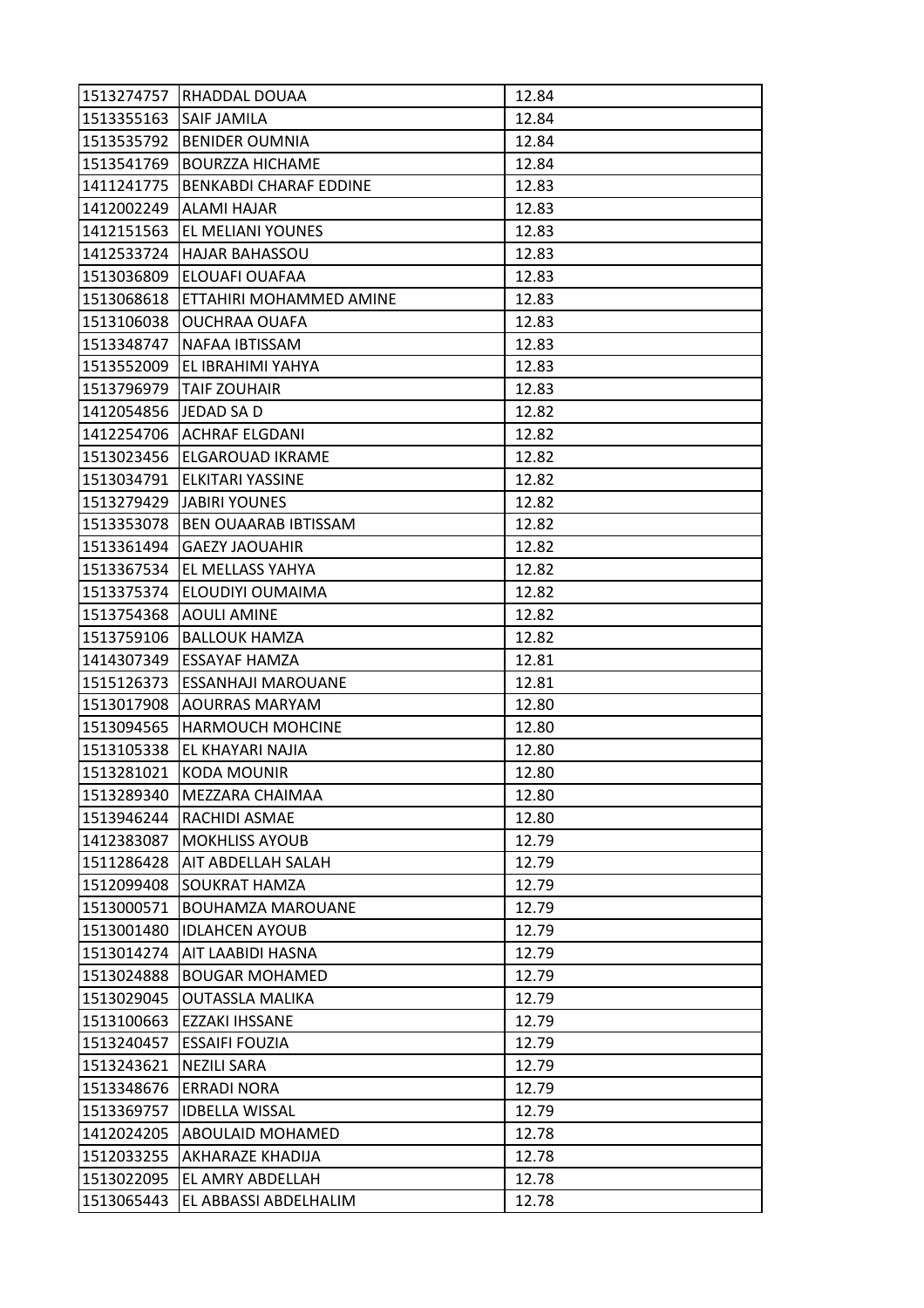| 1513094644 | <b>MAHMOUDI HICHAM</b>              | 12.78 |
|------------|-------------------------------------|-------|
| 1513270510 | <b>BADI CHOROUK</b>                 | 12.78 |
| 1513282441 | <b>AKHITTOUCH ANASS</b>             | 12.78 |
| 1513288714 | <b>HERRADI SIHAM</b>                | 12.78 |
| 1513324250 | <b>KAROUMI IMANE</b>                | 12.78 |
| 1513337038 | <b>NABILE AICHA</b>                 | 12.78 |
| 1513378592 | <b>ALI EL HAMDI</b>                 | 12.78 |
| 1412019667 | <b>GANOUN NAJWA</b>                 | 12.77 |
| 1513012736 | <b>BATAL SABRINE</b>                | 12.77 |
| 1513277488 | BOUARWA CHAIMAA                     | 12.77 |
| 1513787032 | <b>LABIED ZINEB</b>                 | 12.77 |
| 1412077495 | YOUNES MERROU                       | 12.76 |
| 1412551593 | YOUNESS ELBAROUDI                   | 12.76 |
|            | 1412553596 ZINAB BELAROUI           | 12.76 |
| 1513003072 | <b>CHAIB ALI</b>                    | 12.76 |
|            | 1513006487 ZOUWAI IMANE             | 12.76 |
| 1513017116 | <b>ANAJAR YOUSSEF</b>               | 12.76 |
| 1513022953 | <b>TALIBI LAHCEN</b>                | 12.76 |
| 1513023589 | ERRAJI ASMA                         | 12.76 |
| 1513033395 | <b>BOUNAGA SOUMAYA</b>              | 12.76 |
| 1513087714 | ETTABAGHI ACHRAF                    | 12.76 |
| 1513100835 | <b>RAFIK HIBA</b>                   | 12.76 |
| 1513194164 | EL HACHIMI MOUNIR                   | 12.76 |
| 1513240848 | <b>KAROUANI AYOUB</b>               | 12.76 |
| 1513293156 | EL MORSLI JIHANE                    | 12.76 |
| 1513324023 | <b>SDAD FATIMA ZAHRA</b>            | 12.76 |
| 1513351873 | CHIHAB HAJAR                        | 12.76 |
| 1513605620 | <b>ACHRAF FIRAS</b>                 | 12.76 |
| 1412012840 | JELLALI ABDESSAMAD                  | 12.75 |
|            | 1412901155 SADIKI NOUR-EDDINE       | 12.75 |
| 1513019729 | EL BOURKHISSI AHMED                 | 12.75 |
| 1513023445 | EL MOUATASIM JAMAL EDDINE           | 12.75 |
| 1513050334 | <b>ABOUJAAFAR SOUKAINA</b>          | 12.75 |
| 1513084223 | EL MELLAKH HAFSA                    | 12.75 |
| 1513098153 | <b>OULED LARABI MOHAMED ELMEHDI</b> | 12.75 |
| 1513318433 | OMRAOUI MOUAAD                      | 12.75 |
| 1513331831 | <b>BOURIAL HAFSA</b>                | 12.75 |
| 1513347767 | DANAMI HOUSSAMEDDINE                | 12.75 |
| 1513541728 | <b>BERROUAGUE YOUSSEF</b>           | 12.75 |
| 1513784213 | <b>BARKA TAHA</b>                   | 12.75 |
| 1513931910 | <b>BOUTAHIR AYOUB</b>               | 12.75 |
| 1513942269 | <b>ZOUAGUI MOUNA</b>                | 12.75 |
| 1412005171 | LAAREJ AYOUB                        | 12.74 |
| 1412249339 | FATIMA-EZZAHRA YASSINE              | 12.74 |
| 1412277026 | <b>FETHEDDINE SALMA</b>             | 12.74 |
| 1512928302 | TALHAOUI ABDELAZIZ                  | 12.74 |
| 1513002856 | EL HAOU NAIMA                       | 12.74 |
| 1513006659 | NAMSY CHAIMA                        | 12.74 |
| 1513095767 | <b>HAMDAN MOHAMED</b>               | 12.74 |
| 1513241710 | <b>IDAISSA SOUKAINA</b>             | 12.74 |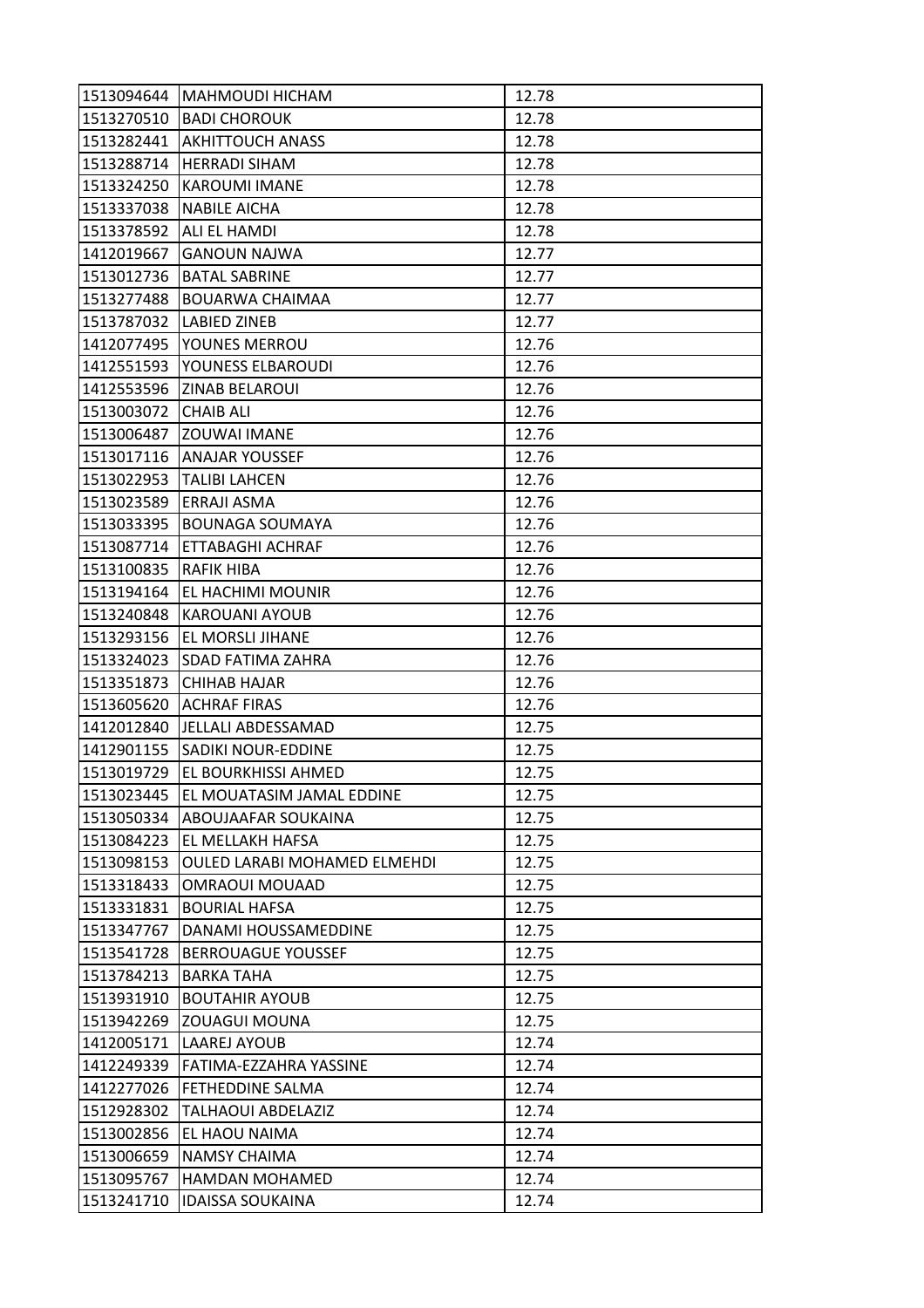| 1513282105 | <b>CHEKOUFF SOUKAINA</b>             | 12.74 |
|------------|--------------------------------------|-------|
| 1513340707 | <b>LAFRIKI YASSINE</b>               | 12.74 |
| 1513381993 | <b>SAAD AITOUAHASSOU</b>             | 12.74 |
| 1513521144 | <b>MALIH HAMZA</b>                   | 12.74 |
| 1412814379 | YOUSSEF EL-HADDAD                    | 12.73 |
| 1513007382 | CHEKHMANE MOHAMED                    | 12.73 |
| 1513028961 | <b>AIT OUAKRIM ADNANE</b>            | 12.73 |
| 1513038816 | AGGA NAIMA                           | 12.73 |
| 1513094169 | <b>ESSAIDI OSSAMA</b>                | 12.73 |
| 1513100640 | <b>HANDAJI MOHAMED</b>               | 12.73 |
| 1513161322 | <b>TABIAT YOUSSEF</b>                | 12.73 |
| 1513189736 | <b>BOUAMEUR SARA</b>                 | 12.73 |
| 1513331627 | ELBANOUTI KAOUTAR                    | 12.73 |
| 1513520720 | OU LLA IHSSANE                       | 12.73 |
| 1512051494 | <b>GJIJE MOHAMED</b>                 | 12.72 |
|            | 1513023425 ELKARTIOUI FATIMA EZZAHRA | 12.72 |
| 1513050339 | <b>BEL ASRI HAMZA</b>                | 12.72 |
| 1513080070 | EL KHOUDARI ISMAIL                   | 12.72 |
| 1513084254 | ELMOUAAOUY LINA                      | 12.72 |
| 1513551676 | <b>BOUQARROU AYA</b>                 | 12.72 |
| 1513949527 | <b>LKUNTI SOUAD</b>                  | 12.72 |
| 1412082165 | <b>FATIM EZZAHRA OULAHCEN</b>        | 12.71 |
| 1412554907 | <b>LARBI SAIB</b>                    | 12.71 |
| 1512080895 | LAKHEL MERIEME                       | 12.71 |
| 1512279681 | <b>BOUADEL SALMA</b>                 | 12.71 |
| 1513040928 | <b>AGOUZOUR ZINEB</b>                | 12.71 |
| 1513078649 | <b>QOBI ZOUHAIR</b>                  | 12.71 |
| 1513110520 | <b>AGDACH KHALID</b>                 | 12.71 |
| 1513275863 | <b>BOUGHABA KHADIJA</b>              | 12.71 |
| 1513281772 | <b>ABIDATE MOHAMED</b>               | 12.71 |
| 1513338988 | <b>BOUALLALA FADOUA</b>              | 12.71 |
| 1513378570 | <b>OUARDANE AMAL</b>                 | 12.71 |
| 1412808722 | <b>OULOUL YOUSSEF</b>                | 12.70 |
| 1513066102 | MAYYAH MOHAMED                       | 12.70 |
| 1513072382 | <b>MESSAOUDI YOUNESS</b>             | 12.70 |
| 1513288611 | <b>BOUALI ZAKARIA</b>                | 12.70 |
| 1513321959 | <b>HAMDAOUI MERYEM</b>               | 12.70 |
| 1513365536 | <b>SABIR SOUKAINA</b>                | 12.70 |
| 1513605847 | EL FILALI RACHID                     | 12.70 |
| 1513758904 | MOATASSIM SALMA                      | 12.70 |
| 1412803432 | <b>HALA ARCHIDI</b>                  | 12.68 |
| 1412875080 | <b>ASTITO NOUHAYLA</b>               | 12.68 |
| 1512389074 | <b>AIT ZAOUITE ABDERAHIM</b>         | 12.68 |
| 1513000005 | LAAOUAR WIAM                         | 12.68 |
| 1513000699 | N AIT BAHA CHAIMA                    | 12.68 |
| 1513020045 | <b>OUSHA HANANE</b>                  | 12.68 |
| 1513090356 | <b>MANSOURI MOHAMED AMINE</b>        | 12.68 |
| 1513243815 | AFINDI OUMAIMA                       | 12.68 |
| 1513275409 | <b>JABAR HAMZA</b>                   | 12.68 |
| 1513537883 | <b>HANKRI CHAIMAE</b>                | 12.68 |
|            |                                      |       |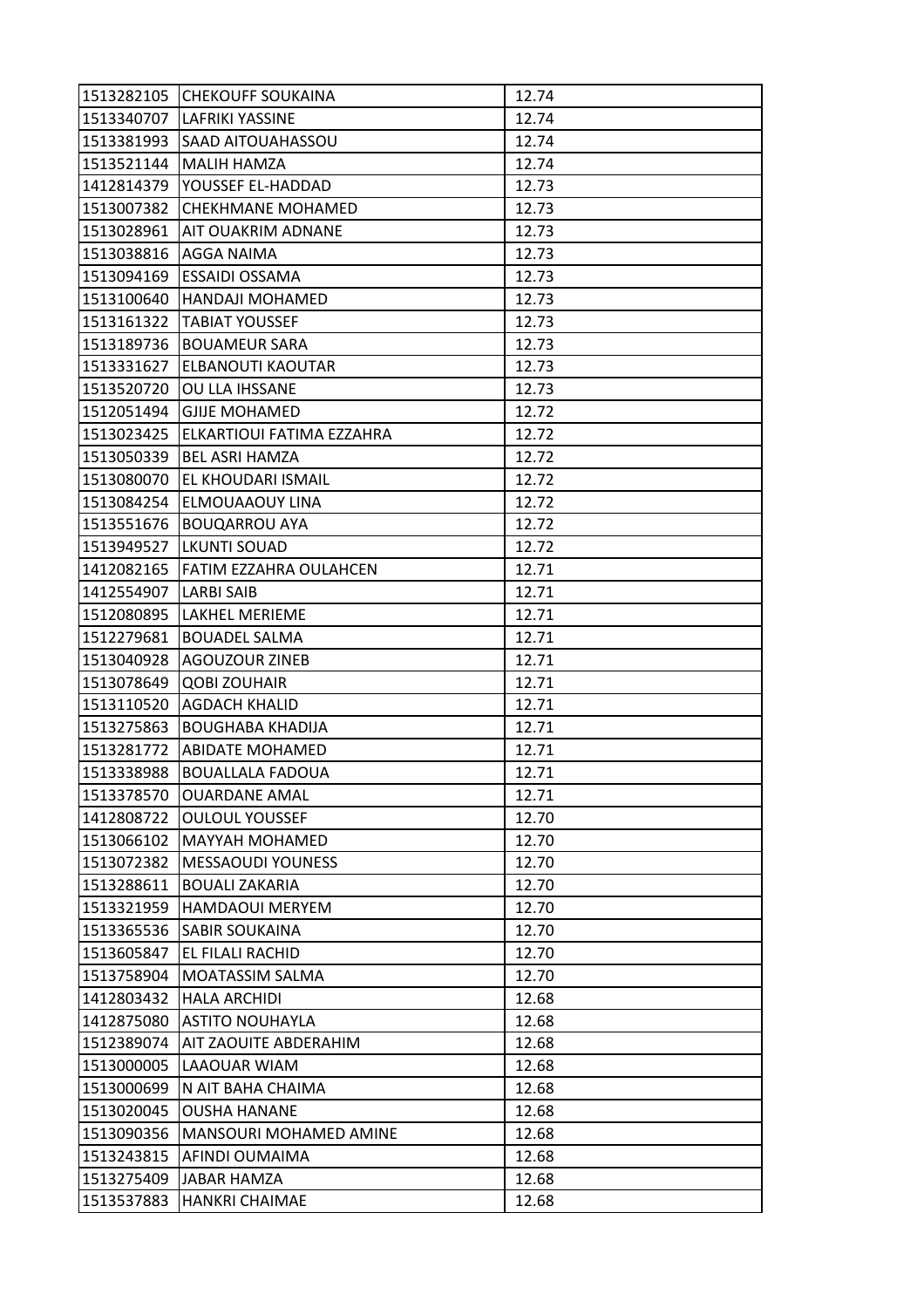| 1513814020 | DARMOUN CHAIMAE                | 12.68 |
|------------|--------------------------------|-------|
| 1513956296 | <b>AZZAHRAOUI NAJAH</b>        | 12.68 |
| 1513037395 | <b>BARA LAYLA</b>              | 12.67 |
| 1513098870 | <b>DAKIR SALMA</b>             | 12.67 |
| 1513108903 | QAQ KAOUTAR                    | 12.67 |
| 1513351468 | EL AZIZ ASMAA                  | 12.67 |
| 1513377357 | <b>SBAIBY YOUSSEF</b>          | 12.67 |
| 1513776128 | ABDELOUAHAD HAMZA              | 12.67 |
| 1412002117 | <b>BELKIRD JIHANE</b>          | 12.66 |
| 1412007115 | <b>AIT SAID AZIZ</b>           | 12.66 |
| 1412254581 | <b>AZEDDINE HMIMID</b>         | 12.66 |
| 1412279404 | <b>EL FADIL ISMAIL</b>         | 12.66 |
| 1510025169 | <b>CHACHOU YASSINE</b>         | 12.66 |
| 1512085124 | LAHOUSSINI SOUKAINA            | 12.66 |
| 1512741566 | <b>AKKADER SABAH</b>           | 12.66 |
|            | 1513036203 SMIDI HAMZA         | 12.66 |
| 1513040323 | <b>BAIROUKI KHALIL</b>         | 12.66 |
| 1513160342 | <b>SEMMANE MEHDI</b>           | 12.66 |
| 1513245270 | <b>ACHNOUNI FATIMA EZZAHRA</b> | 12.66 |
| 1513376250 | <b>TISSIR HAJAR</b>            | 12.66 |
| 1513611373 | <b>BALLA SAFAE</b>             | 12.66 |
| 1513627414 | EL BAKOURI AMINE               | 12.66 |
| 1513683812 | KHNIJRA FATIMA ZAHRA           | 12.66 |
| 1411033858 | <b>FATIHI HICHAM</b>           | 12.65 |
| 1412050133 | ZAOUI REDA                     | 12.65 |
| 1412286189 | <b>JAMIL ISMAIL</b>            | 12.65 |
| 1513003163 | <b>ERRAMY AMINE</b>            | 12.65 |
| 1513021932 | <b>OUAMI SOUFIAN</b>           | 12.65 |
| 1513069759 | <b>AZIZI YOUNESS</b>           | 12.65 |
| 1513076778 | <b>HANINE CHAIMA</b>           | 12.65 |
| 1513152394 | <b>HAJJIOUI YOUSSEF</b>        | 12.65 |
| 1513245887 | <b>JAGHNOUNE ACHRAF</b>        | 12.65 |
| 1513873669 | <b>KARIM OUSSAMA</b>           | 12.65 |
| 1515178739 | <b>BOUKILI RIDA</b>            | 12.65 |
| 1412099566 | <b>BAALI YASSAMINE</b>         | 12.64 |
| 1513002155 | LAAYOUNI AZIZ                  | 12.64 |
| 1513112471 | <b>JBILI ZAKARIA</b>           | 12.64 |
| 1513241665 | ELYAACOUBI KHAOULA             | 12.64 |
| 1513341077 | <b>MOULAY YOUSSEF</b>          | 12.64 |
| 1513346338 | ROHI MOHAMED REDA              | 12.64 |
| 1513357408 | <b>RHAFROUN NACIRA</b>         | 12.64 |
| 1513359217 | KITOU YASSINE                  | 12.64 |
| 1513359729 | HAJRA RAJAA                    | 12.64 |
| 1513380438 | <b>ZMIMITA NACEREDDINE</b>     | 12.64 |
| 1513551404 | <b>LAOUNI AMAL</b>             | 12.64 |
| 1513552495 | <b>REGRAGUI SOUMAYA</b>        | 12.64 |
| 1513621091 | <b>CHOUKRI JIHANE</b>          | 12.64 |
| 1513630559 | EL BOUZIRI AMAL                | 12.64 |
| 1412363556 | LAATIOUI MARYAM                | 12.63 |
| 1513279064 | ELOUADRASSI ABDELHAMID         | 12.63 |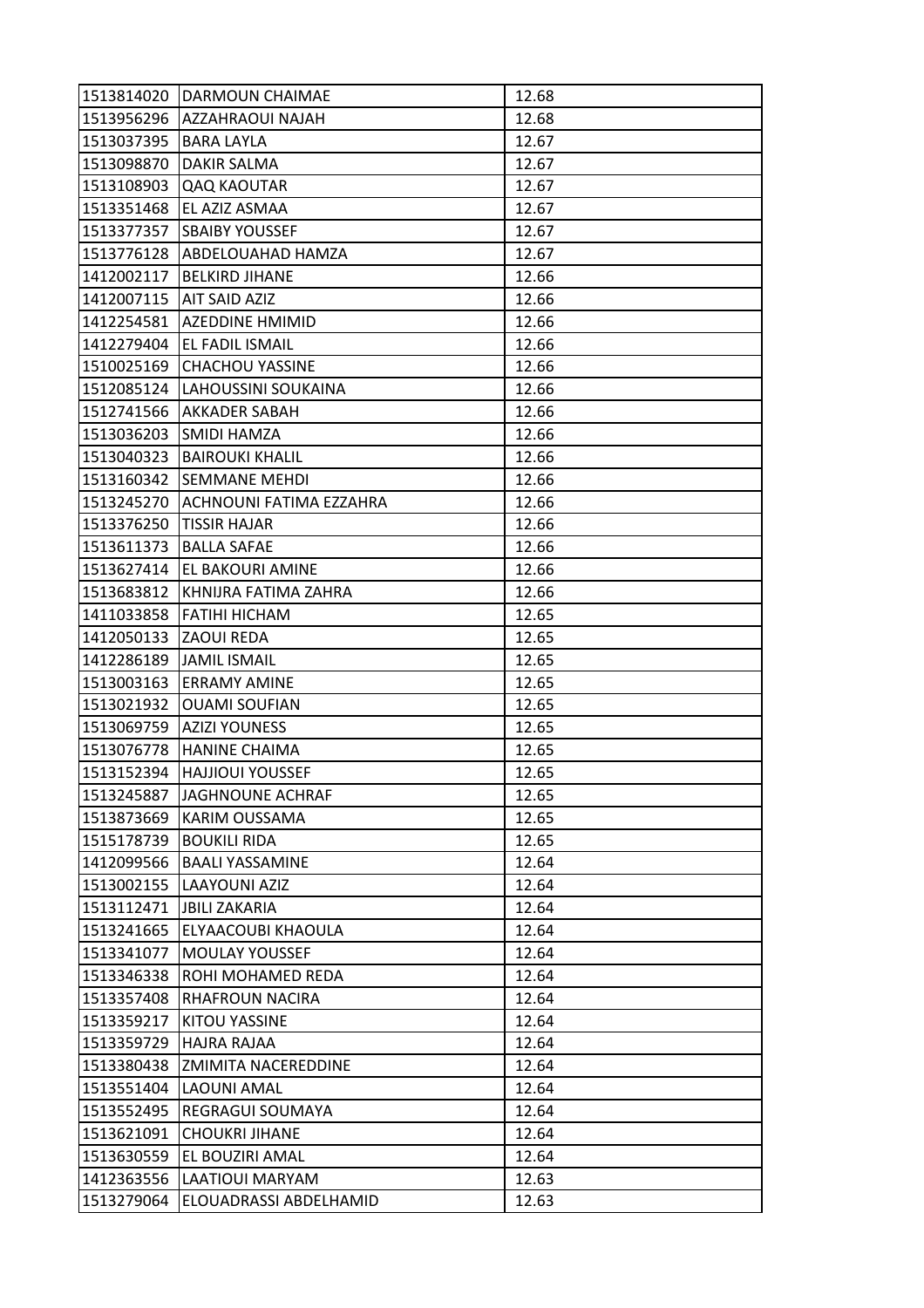| 1513318368 | <b>TAIRAIDRISSI IMANE</b>    | 12.63 |
|------------|------------------------------|-------|
| 1412051784 | <b>OUSALAH RAJAE</b>         | 12.62 |
| 1512230352 | EL JAHIRI ZAYD               | 12.62 |
| 1513036922 | <b>ESSAKHI MARIAM</b>        | 12.62 |
| 1513072978 | SALAHI HAFSSA                | 12.62 |
| 1513080701 | MOUADIL OUMAIMA              | 12.62 |
| 1513080964 | <b>MOUDY HAMZA</b>           | 12.62 |
| 1513194108 | EL MEKKAWI HIND              | 12.62 |
| 1513286591 | <b>MACHATA KAOUTAR</b>       | 12.62 |
| 1513522765 | <b>TAGMI HATIM</b>           | 12.62 |
| 1513759973 | AZZOUNI MANAL                | 12.62 |
| 1513777354 | <b>DREID OTMANE</b>          | 12.62 |
| 1412042020 | <b>HEDDOUCHI MOSTAFA</b>     | 12.61 |
| 1412098147 | <b>ABOUFIKR YASSMINE</b>     | 12.61 |
| 1513093120 | LHARI HAMZA                  | 12.61 |
| 1513172349 | FETOUH HASNA                 | 12.61 |
| 1513324530 | <b>CHAH KHAOULA</b>          | 12.61 |
| 1513340468 | <b>DAHBI BAHIA</b>           | 12.61 |
| 1513761341 | <b>BISSINTI SMAIL</b>        | 12.61 |
| 1513938087 | <b>BERQI WIDAD</b>           | 12.61 |
| 1513947615 | <b>MAHMOUDI FATIMA ZOHRA</b> | 12.61 |
| 1513952727 | <b>EL BACHIR LAILA</b>       | 12.61 |
| 1513021900 | MELLALOU KHAOULA             | 12.60 |
| 1513029838 | <b>AMZIL MERYEM</b>          | 12.60 |
| 1513041323 | AIT HIDA NAJOUA              | 12.60 |
| 1513083157 | <b>MOKRID MOHAMED</b>        | 12.60 |
| 1513101668 | <b>OUMGHAR OUMAIMA</b>       | 12.60 |
| 1513244916 | DRIHEM OUMA MA               | 12.60 |
| 1513344036 | <b>ATTINI ANAS</b>           | 12.60 |
| 1513871454 | BENATMANE MOHAMED AMINE      | 12.60 |
| 1513954537 | EL AZZABI ALI                | 12.60 |
| 1513006324 | <b>HATIMI HAYTEM</b>         | 12.59 |
| 1513174094 | <b>KARIM HAJAR</b>           | 12.59 |
| 1513339094 | KIBBOU KHADIJA               | 12.59 |
| 1513526406 | <b>MESTOUR OUMAYMA</b>       | 12.59 |
| 1513685284 | <b>BOUKHARI KAOUTAR</b>      | 12.59 |
| 1513741974 | <b>BAIR BADR</b>             | 12.59 |
| 1513932100 | <b>AIT SATE WASSIMA</b>      | 12.59 |
| 1513956105 | <b>SAOUFI SALIM</b>          | 12.59 |
| 1412076875 | <b>SOUHAIL MARTAH</b>        | 12.58 |
| 1414126770 | <b>TMADLI ZOUHAIR</b>        | 12.58 |
| 1513035801 | MOUSTAOUI RACHIDA            | 12.58 |
| 1513251285 | <b>HARIT AIMAN</b>           | 12.58 |
| 1513324313 | EL GHALI ABDELMOGHIT         | 12.58 |
| 1513337014 | <b>SARDI YOUSSEF</b>         | 12.58 |
| 1513552537 | <b>BOUAZZAOUI ZAKARIA</b>    | 12.58 |
| 1412866428 | DAHBI ABDELHAFID             | 12.57 |
| 1412923518 | <b>NORRI MOHAMED</b>         | 12.57 |
| 1511373098 | ZNADA ABDERRAHMANE           | 12.57 |
| 1512033151 | <b>BOUJAMAA YASSINE</b>      | 12.57 |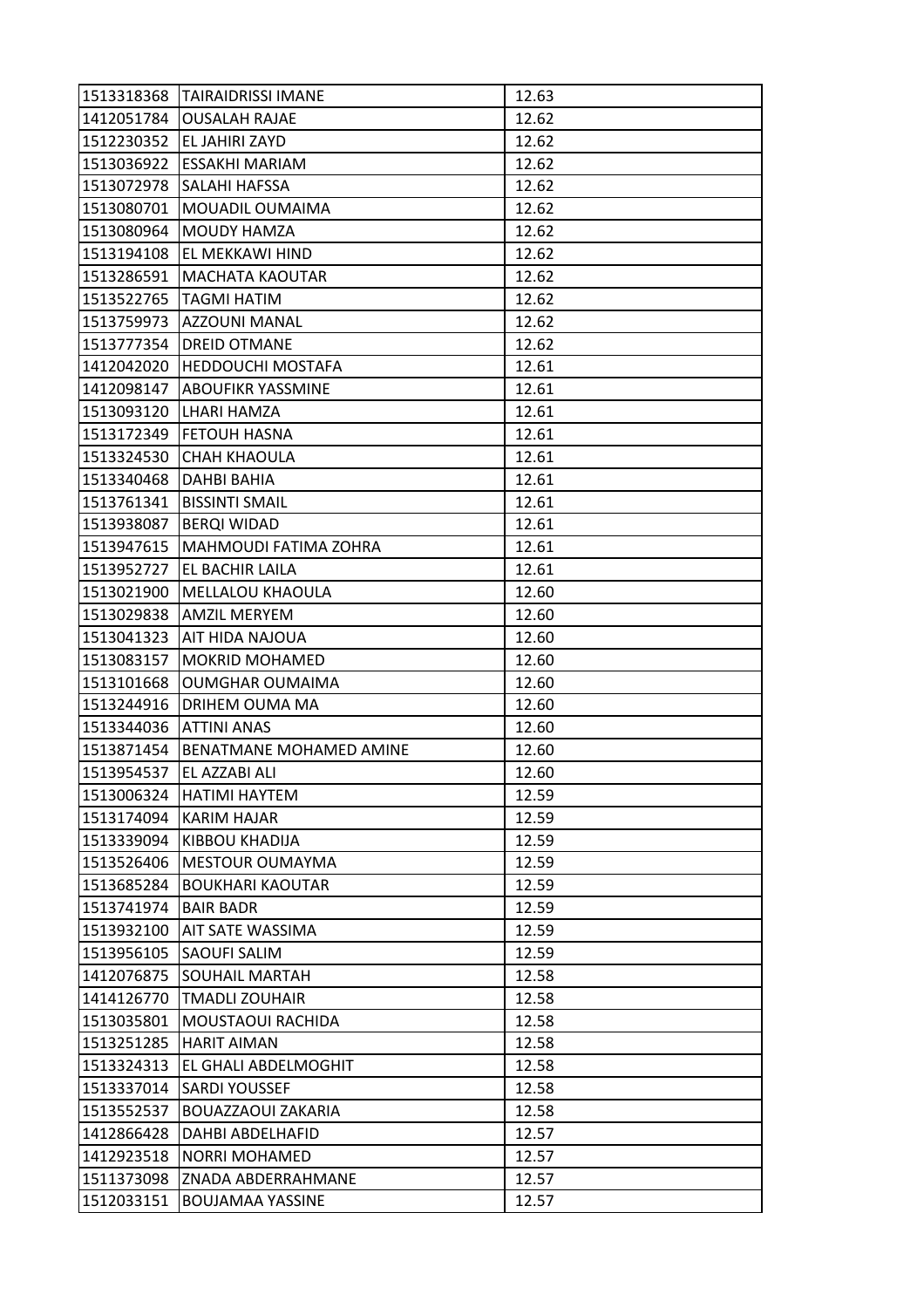| 1513077401 | LAHBIDI IMAD                  | 12.57 |
|------------|-------------------------------|-------|
|            | 1513091031 LACHGUARI EL MEHDI | 12.57 |
| 1513091488 | <b>SAMLALY MARIEM</b>         | 12.57 |
| 1513174271 | <b>AMRICH SAIDA</b>           | 12.57 |
| 1513335181 | CHAJADINE HAMZA               | 12.57 |
| 1513358491 | <b>KHEIBOUCH IMANE</b>        | 12.57 |
| 1513543402 | <b>BOUTIZNAR KHALID</b>       | 12.57 |
| 1411624051 | ELKANBI DOUNIA                | 12.55 |
| 1513001779 | <b>AKRIDISS ABDELHAMID</b>    | 12.55 |
| 1513019681 | <b>HADDOU NOURA</b>           | 12.55 |
| 1513069590 | <b>BEN SOUIRA AMINE</b>       | 12.55 |
| 1513172270 | <b>BOULAKCHOUR FADWA</b>      | 12.55 |
| 1513226643 | <b>CHEBBANI ADNANE</b>        | 12.55 |
| 1513227654 | <b>JALOUAJA MOHAMED</b>       | 12.55 |
| 1513551582 | EL IDRISSI SLIMANI KHALIL     | 12.55 |
| 1513763360 | <b>MOUSSAMI HAJAR</b>         | 12.55 |
| 1412065133 | LAMYA FEDLI                   | 12.54 |
| 1412236357 | SALAH EDDINE ELMOURNI         | 12.54 |
| 1412380312 | <b>DOUIDY TARIK</b>           | 12.54 |
| 1412520687 | JIHANE EL OUAZZANI ERRHOUNI   | 12.54 |
| 1512242050 | WITARI AMINE                  | 12.54 |
| 1513023535 | <b>BOUBEKRI HANANE</b>        | 12.54 |
| 1513032585 | <b>KARYM HOURIA</b>           | 12.54 |
| 1513066254 | AAMIRA MILOUD                 | 12.54 |
| 1513073019 | <b>HADEQ CHAIMA</b>           | 12.54 |
| 1513091424 | EL KHAMSI FARAH               | 12.54 |
| 1513098157 | <b>HANBALI ACHRAF</b>         | 12.54 |
| 1513164597 | <b>MOUNCHIT MOURAD</b>        | 12.54 |
| 1513283536 | <b>KHTIB YOUNESS</b>          | 12.54 |
| 1513340374 | <b>IBIK ABDERRAHIM</b>        | 12.54 |
| 1513382825 | <b>BOURAJLI AMINE</b>         | 12.54 |
| 1513551478 | <b>LRHCHA OMAR</b>            | 12.54 |
| 1513936759 | JERMOUNI MOUAD                | 12.54 |
| 1513954873 | <b>BOUNASR JAWAD</b>          | 12.54 |
| 1412099250 | MOHAMED OUSSAMA BENHAMZA      | 12.53 |
| 1412149238 | EL-KALEI HAMZA                | 12.53 |
| 1412276827 | RABIE ALAAEDDINE              | 12.53 |
| 1412279686 | <b>ZAHAR AMINE</b>            | 12.53 |
| 1412553256 | EL MEHDI ZKIOU                | 12.53 |
| 1513030098 | MIMID ABDESSAMAD              | 12.53 |
| 1513048677 | NAFIQ OUMAIMA                 | 12.53 |
| 1513244623 | DAROUAS MOURAD                | 12.53 |
| 1513349059 | <b>ENNOKRY MOHAMMED</b>       | 12.53 |
| 1513933765 | <b>OABI BRAHIM</b>            | 12.53 |
| 1515126292 | <b>BOUKHRIS MOHAMED</b>       | 12.53 |
| 1412082201 | <b>SOUFIANE MOUBTADI</b>      | 12.52 |
| 1412363795 | <b>SABRI ZINEB</b>            | 12.52 |
| 1513020046 | <b>AOUJIL MALIKA</b>          | 12.52 |
| 1513034719 | <b>FARDI JAMILA</b>           | 12.52 |
| 1513080829 | SRHILFI SIHAM                 | 12.52 |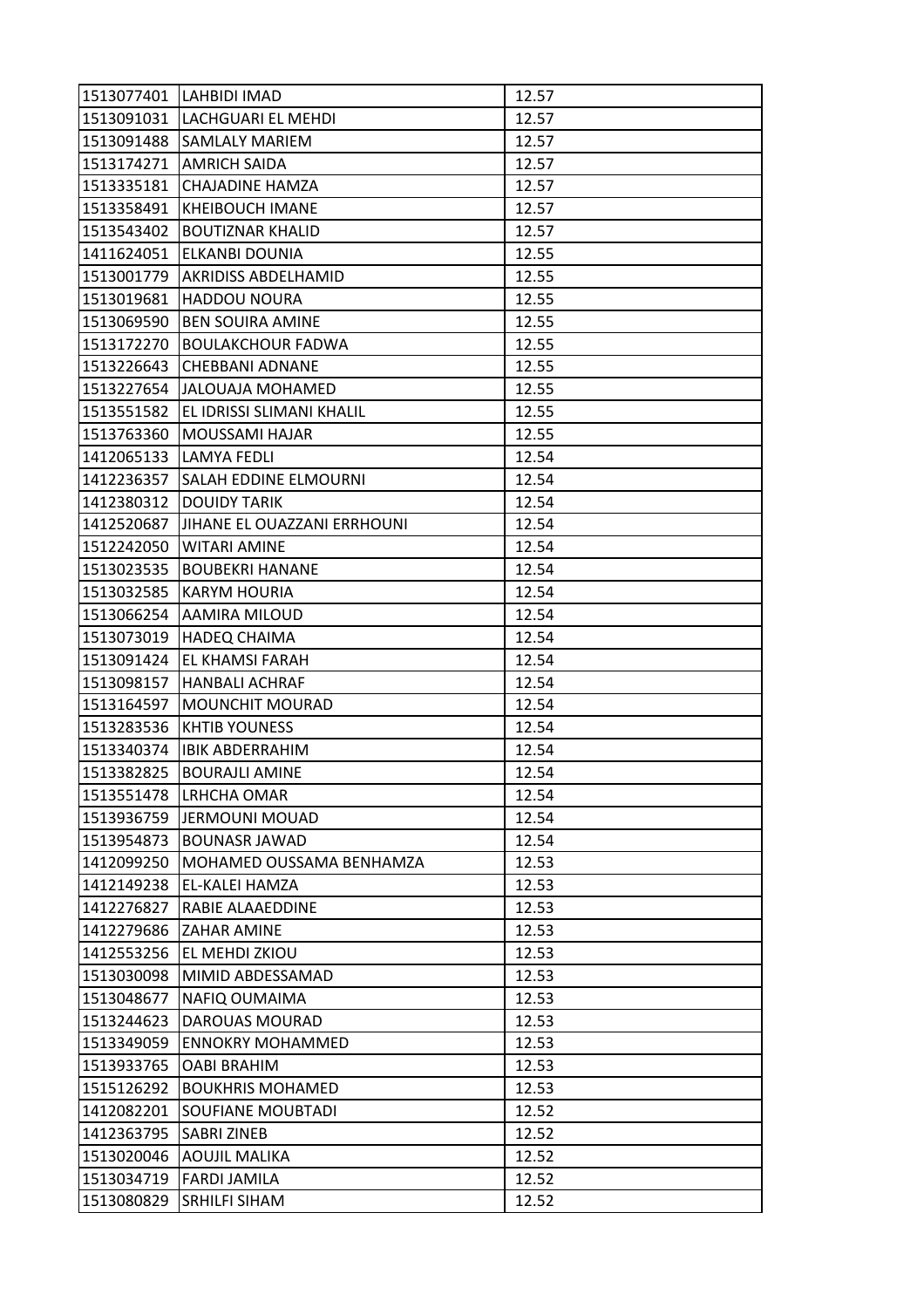| 1513094498 | <b>LAGHRIBI YASSINE</b>       | 12.52 |
|------------|-------------------------------|-------|
|            | 1513095905 AHAMDIS HAYAT      | 12.52 |
| 1513549873 | <b>ABACHE KAWTAR</b>          | 12.52 |
| 1513703953 | RAHMOUNI ZAKARIA              | 12.52 |
| 1411366138 | RHOURIDA KAMAL                | 12.51 |
| 1412077832 | <b>AYOUB DAZI</b>             | 12.51 |
| 1513051154 | <b>IMEJJANE OUMAYMA</b>       | 12.51 |
| 1513068723 | <b>BOUABOULA SAFIA</b>        | 12.51 |
| 1513276523 | TAQIF MAJDA                   | 12.51 |
| 1513283504 | <b>ATRAOUI ISSAM</b>          | 12.51 |
| 1513754495 | <b>CHERQUI MOUHCINE</b>       | 12.51 |
| 1412004552 | <b>IJBAR YASSINE</b>          | 12.50 |
| 1513033337 | DEBBAGH MOHAMED               | 12.50 |
| 1513077238 | DOUBABI ABDERRAHMAN           | 12.50 |
| 1513089158 | <b>BOUDYNAR MOHAMED</b>       | 12.50 |
| 1513098724 | EL GARMAI RAJAE               | 12.50 |
| 1513174028 | <b>OUDDA SOKAYNA</b>          | 12.50 |
| 1513375889 | <b>SABRY SELMA</b>            | 12.50 |
| 1513111755 | AMTHQAL ABDERRAHMANE          | 12.49 |
| 1513241670 | <b>CHAKIR SARA</b>            | 12.49 |
| 1513270637 | <b>SLIK RACHID</b>            | 12.49 |
| 1513276546 | ZENASNI MOHAMED ELMEHDI       | 12.49 |
| 1513279382 | <b>IDM BARK SOUFIANE</b>      | 12.49 |
| 1513369088 | <b>KABBOUL KENZA</b>          | 12.49 |
| 1513859455 | <b>IBNCHAKROUNE FADOUA</b>    | 12.49 |
| 1513949733 | <b>MOURCHID MOHAMED</b>       | 12.49 |
| 1412545199 | <b>MARWA TAIB</b>             | 12.48 |
| 1412709074 | <b>MOUHSIN ANAS</b>           | 12.48 |
| 1512253339 | <b>ZIRARI KHALID</b>          | 12.48 |
| 1513005983 | <b>SADEK SIHAM</b>            | 12.48 |
| 1513068588 | EL BOUHALI ISSAM              | 12.48 |
| 1513227529 | <b>SKHOUN AZIZ</b>            | 12.48 |
| 1513243132 | <b>BELGHAIH MOHAMMED</b>      | 12.48 |
| 1513272186 | <b>HARRIZI MOHAMED</b>        | 12.48 |
| 1412018241 | <b>LAABDI LAILA</b>           | 12.47 |
| 1512931973 | IMAMI FATIMA ZAHRA            | 12.47 |
| 1513001835 | <b>MAOURI MARYAM</b>          | 12.47 |
| 1513014161 | JOGHRAF EL MEHDI              | 12.47 |
| 1513029449 | <b>BAZIGA ABDELKHALIK</b>     | 12.47 |
| 1513037605 | <b>BOUBRINE KHAOULA</b>       | 12.47 |
| 1513066792 | ISIDI NAZHA                   | 12.47 |
| 1513077261 | LAMDAKRI AMINA                | 12.47 |
| 1513098679 | EL AKKAD MOHAMED KHALIL       | 12.47 |
| 1513174267 | <b>BOUTAYB FATIMA EZZAHRA</b> | 12.47 |
| 1513932139 | LAGHRISSI ABDELAALI           | 12.47 |
| 1513938008 | <b>MESSAOUDI MERYEM</b>       | 12.47 |
| 1411247809 | <b>HICHAM ASSABIK</b>         | 12.46 |
| 1512015641 | <b>OULHABIB ZAKARIA</b>       | 12.46 |
| 1512908195 | <b>RAMI IMANE</b>             | 12.46 |
| 1513007360 | <b>CHEKHMANE EL MEHDI</b>     | 12.46 |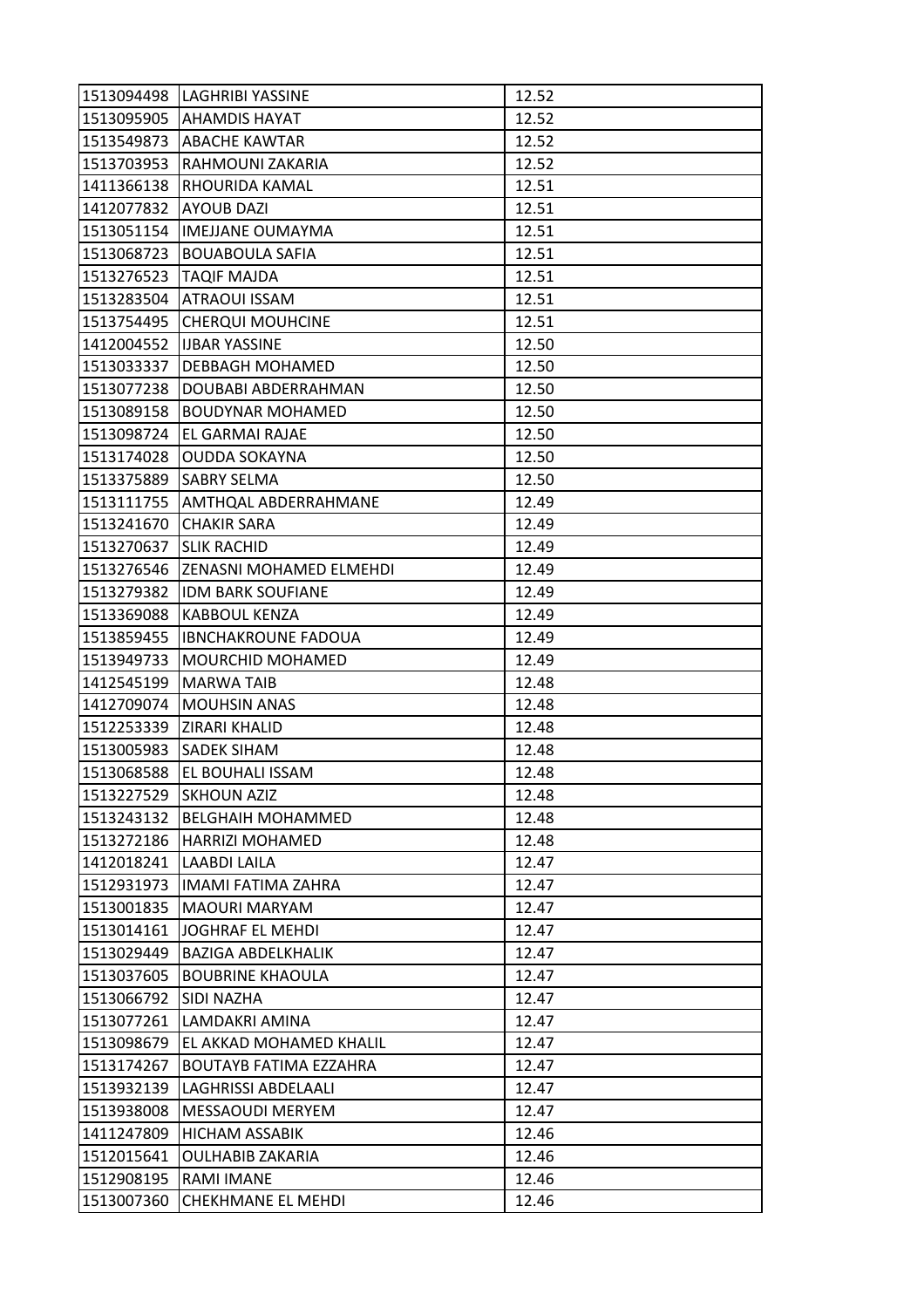| 1513014233 | <b>HAJAT LAHOUSSAINE</b>           | 12.46 |
|------------|------------------------------------|-------|
| 1513016814 | <b>CHAOUAD HIND</b>                | 12.46 |
|            | 1513094468 ID ABDALLAH KHADIJA     | 12.46 |
| 1513228720 | <b>SBAITI ANAS</b>                 | 12.46 |
| 1513281843 | <b>GUELOUADI AYOUB</b>             | 12.46 |
| 1513333334 | <b>BELLAT ABDELKARIM</b>           | 12.46 |
| 1513547109 | LAADIMI MOHAMED                    | 12.46 |
| 1412067444 | <b>MANAL NAJAHI</b>                | 12.45 |
|            | 1412383727 HARIT ABDELATIF         | 12.45 |
| 1512007465 | KHAIF ALLAH NARJIS                 | 12.45 |
| 1512151431 | <b>MOUHSSINE YOUSSRA</b>           | 12.45 |
| 1513040389 | lEL ATMANI ZAKARIA                 | 12.45 |
|            | 1513050315 SEMLALI ILHAME          | 12.45 |
|            | 1513069531 EL HIDANI WIJDAN        | 12.45 |
| 1513077381 | <b>ARAJDAL ALI</b>                 | 12.45 |
|            | 1513243551 EL KANOUN MERYEM        | 12.45 |
| 1513246858 | ESSAFI AICHA                       | 12.45 |
| 1513271270 | <b>FAIK HAJAR</b>                  | 12.45 |
| 1513328478 | <b>BENHMAMA MOHAMMED</b>           | 12.45 |
| 1513347218 | <b>MOHAMED MOSSALLINE</b>          | 12.45 |
| 1513356008 | <b>CHOUGDANE HICHAM</b>            | 12.45 |
| 1513540167 | BELAHCEN FATIMA ZAHRA              | 12.45 |
| 1513939253 | EL HARTI KHADIJA                   | 12.45 |
| 1412709651 | <b>BRAHIM DINAR</b>                | 12.43 |
|            | 1412947679 ZOUIHRI FATIMA-EZZAHRAA | 12.43 |
| 1512021971 | <b>IRGUI YASSINE</b>               | 12.43 |
| 1513017109 | DJAJE MUSTAPHA                     | 12.43 |
| 1513106058 | <b>CHKIH MOHAMED</b>               | 12.43 |
| 1513231163 | EZZITOUNI HAMZA                    | 12.43 |
|            | 1513605792 SOUILMI KHALID          | 12.43 |
| 1513694219 | <b>ELMSIEH MOHAMED</b>             | 12.43 |
| 1513758858 | <b>ALLALI YASSINE</b>              | 12.43 |
| 1513946252 | <b>KADI ACHRAF</b>                 | 12.43 |
| 1513034688 | <b>BOUGARBA YOUNES</b>             | 12.42 |
| 1513040390 | ZIDOUH EL MEHDI                    | 12.42 |
| 1513091455 | <b>MAHSOUN NACER</b>               | 12.42 |
| 1513111613 | ELBARI SALMA                       | 12.42 |
| 1513319251 | KADIRI WISSAL                      | 12.42 |
| 1513544070 | DEHHAOUI SALMA                     | 12.42 |
| 1411017491 | <b>BARJI HICHAM</b>                | 12.41 |
| 1412020099 | EL OTMANI IMANE                    | 12.41 |
| 1412028637 | <b>BOUFOUS AYOUB</b>               | 12.41 |
| 1412379983 | <b>BOURKIBATE OUSSAMA</b>          | 12.41 |
| 1412380860 | MOUFAKKAH MARIEM                   | 12.41 |
| 1513003810 | <b>OUAIRAR FATIMA</b>              | 12.41 |
| 1513050924 | BENLAABIDYA KHAOULA                | 12.41 |
| 1513074466 | <b>AABIDA KHALID</b>               | 12.41 |
| 1513098676 | AIT SAYAD BASMA                    | 12.41 |
| 1513109776 | RAHILI YASSINE                     | 12.41 |
| 1513152437 | EL HADI HICHAM                     | 12.41 |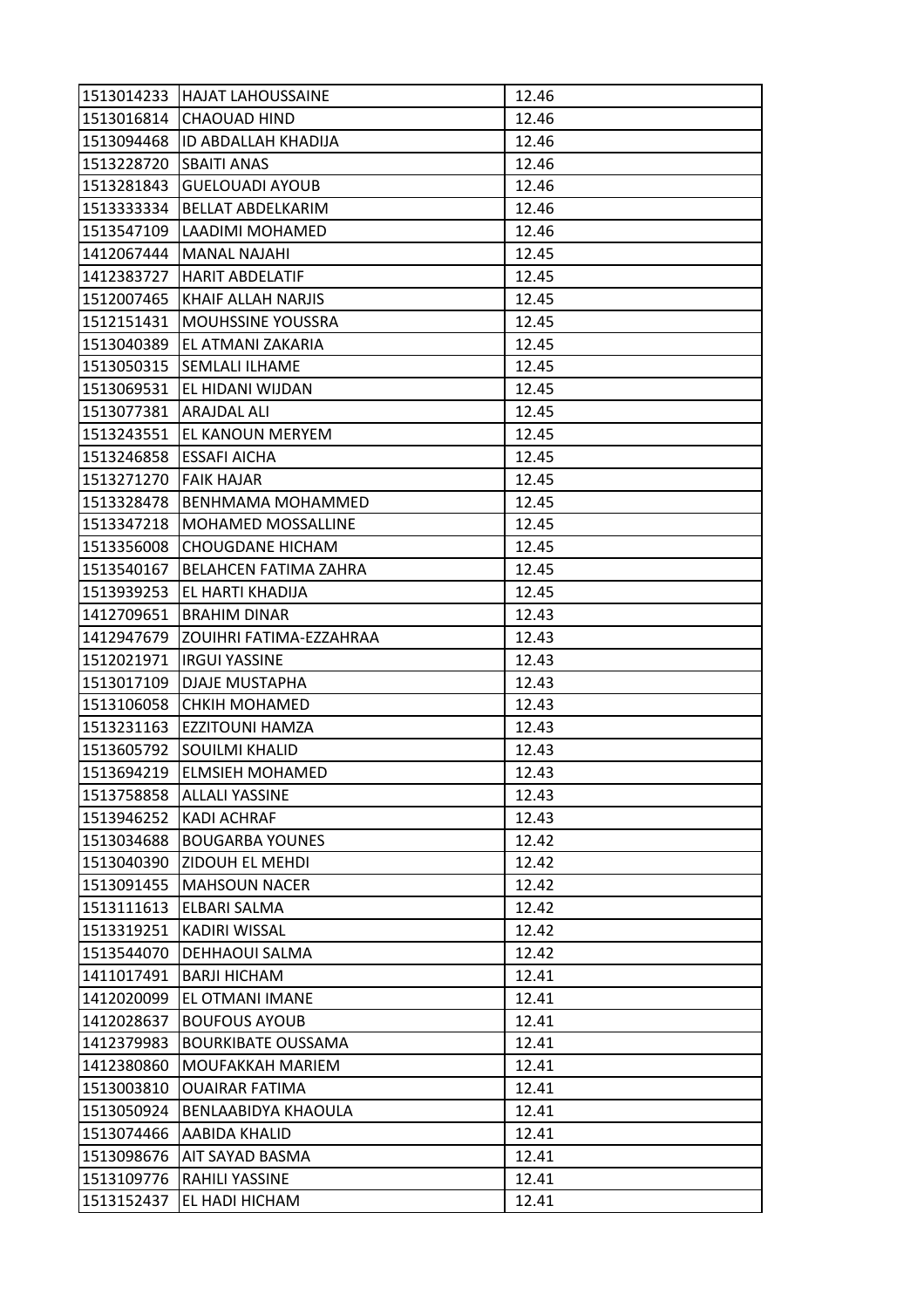| 1513171577 | <b>ARJOUNI OUMAIMA</b>         | 12.41 |
|------------|--------------------------------|-------|
| 1513190609 | <b>BOUDAD SMAIL</b>            | 12.41 |
| 1513228722 | <b>ATIBI AYOUB</b>             | 12.41 |
| 1513378823 | ESSANI KHADIJA                 | 12.41 |
| 1513545630 | <b>ABLA WALID</b>              | 12.41 |
| 1513552332 | EL YASINI MOHAMED EL MEHDI     | 12.41 |
| 1513760101 | <b>RAHMI ISMAIL</b>            | 12.41 |
| 1411089172 | <b>AHMAD DAIF</b>              | 12.40 |
| 1412072519 | <b>ILYASS BOULAABAR</b>        | 12.40 |
| 1512012520 | <b>CHOUIEKH HNIA</b>           | 12.40 |
| 1512227529 | <b>MNAOUER YASSIR</b>          | 12.40 |
| 1513006772 | <b>CHARAF EDDINE MANAR</b>     | 12.40 |
| 1513013908 | <b>SERGHINI SOUKAINA</b>       | 12.40 |
| 1513087597 | <b>ABOUNAN ANAS</b>            | 12.40 |
| 1513552580 | KHOUBBANA ANAS                 | 12.40 |
| 1513700279 | <b>OULAD ALI ISMAIL</b>        | 12.40 |
| 1513812297 | KHABBAZ KHALIL                 | 12.40 |
| 1412081904 | FATIMA BOUMAZZOUGH             | 12.39 |
| 1512780029 | BABA LAMINE ALAOUI MOHAMMED AM | 12.39 |
| 1513050455 | <b>BOUYBOU BOUCHRA</b>         | 12.39 |
| 1513077554 | KHAIRAT ASMAA                  | 12.39 |
| 1513088328 | AIT LADEL SANA                 | 12.39 |
| 1513171505 | ELMORJANI AYOUB                | 12.39 |
| 1513240246 | <b>SOBHI NOUREDDINE</b>        | 12.39 |
| 1513245435 | <b>BOUANANI CHOAIB</b>         | 12.39 |
| 1513251447 | <b>ES SAFI CHAIMAE</b>         | 12.39 |
| 1513283136 | <b>ELMIR GHIZLANE</b>          | 12.39 |
| 1513318304 | <b>BOUBRIK AYA</b>             | 12.39 |
| 1513338731 | <b>AZAHMAR SARA</b>            | 12.39 |
| 1513355984 | <b>AANZIR WISSAL</b>           | 12.39 |
| 1411350557 | <b>FOUAD FAIZA</b>             | 12.38 |
| 1412908630 | <b>DRIOUCH HAJAR</b>           | 12.38 |
| 1414977233 | <b>TAOUCHIKHT SAAD</b>         | 12.38 |
| 1512050160 | CHANDARROU FATIMA              | 12.38 |
| 1512196503 | <b>FAHIMI FAISSAL</b>          | 12.38 |
| 1513016464 | DABZA ASSIA                    | 12.38 |
| 1513037365 | <b>BADAI YOUNESS</b>           | 12.38 |
| 1513093241 | KADRAOUI YAHYA                 | 12.38 |
| 1513100038 | <b>SLIMANI SOUFIANE</b>        | 12.38 |
| 1513104877 | AIT ELCADI IKRAM               | 12.38 |
| 1513338539 | <b>OUZOUGGATE HALIMA</b>       | 12.38 |
| 1513344045 | YAZGHI OTHMANE                 | 12.38 |
| 1513009251 | <b>BAHI SANA</b>               | 12.37 |
| 1513017911 | <b>ZEGRITTY NAJOUA</b>         | 12.37 |
| 1513068557 | EL BOUHALI SOUFIANE            | 12.37 |
| 1513946574 | EL BAHLOULI BADREDDINE         | 12.37 |
| 1512236207 | MOUADEN MOHAMMED               | 12.36 |
| 1513007085 | KACHCHACH MOHAMED              | 12.36 |
| 1513085010 | <b>ZOUIOUIK OUAFAA</b>         | 12.36 |
| 1513229561 | <b>ZITOUNI LAMIAE</b>          | 12.36 |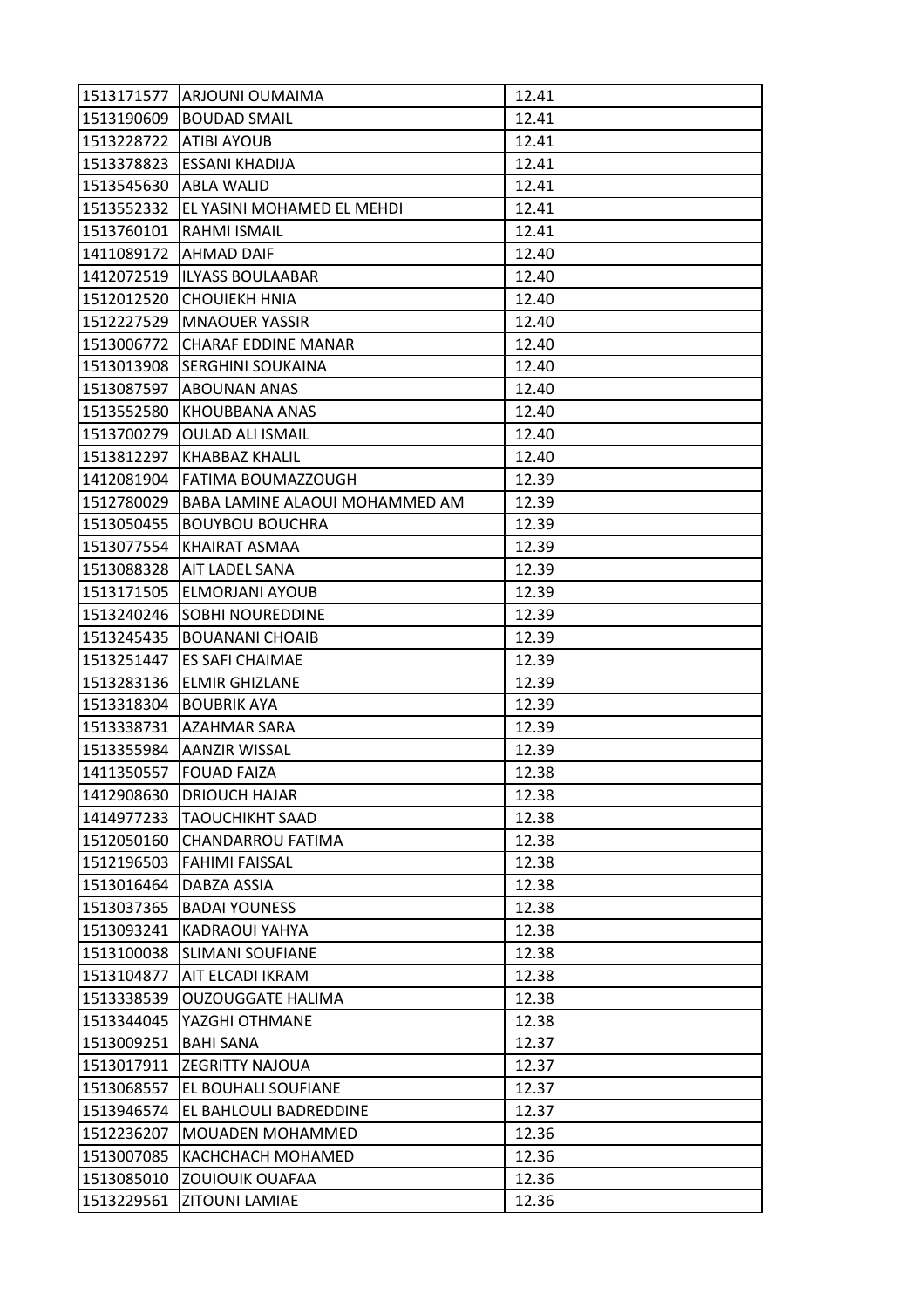| 1513358449 | <b>JETETE OUMAIMA</b>        | 12.36 |
|------------|------------------------------|-------|
| 1513369808 | <b>HASSAN NANAA</b>          | 12.36 |
| 1513875062 | <b>HADDOUMI WISSAL</b>       | 12.36 |
| 1412272166 | EL HADDAOUI MAROUANE         | 12.35 |
| 1512271083 | YOUNSI ZAKARIA               | 12.35 |
| 1513072378 | <b>BIOUR WALID</b>           | 12.35 |
| 1513081532 | <b>AIT RAHHO ABDELMAJID</b>  | 12.35 |
| 1513103266 | KIJJI ABDELMALEK             | 12.35 |
| 1513150057 | LAKARI SARA                  | 12.35 |
| 1513245818 | <b>Z RITI JADE</b>           | 12.35 |
|            | 1513779960 AIT LHADJ ACHRAF  | 12.35 |
| 1412271089 | <b>ELHADIN ADIL</b>          | 12.34 |
| 1512029390 | <b>GOUAALLA SAMIA</b>        | 12.34 |
| 1513002876 | <b>AMZIL YOUSSEF</b>         | 12.34 |
| 1513006715 | <b>GHOULIDI HAJAR</b>        | 12.34 |
|            | 1513050912   HILMI AYOUB     | 12.34 |
| 1513101426 | <b>CHEGGOUR NOUR ELHOUDA</b> | 12.34 |
| 1513104025 | <b>HAZMIRI MERYEM</b>        | 12.34 |
| 1513108368 | <b>AMOUSI SAMIR</b>          | 12.34 |
| 1513276131 | <b>BARHMI CHAYMAE</b>        | 12.34 |
| 1513336212 | <b>KARIM MAROUANE</b>        | 12.34 |
| 1513551612 | KASMI HAYTHAM                | 12.34 |
| 1412246471 | <b>AYOUB ZARDOUNI</b>        | 12.33 |
| 1412762630 | <b>ZEMMOURI AHMED</b>        | 12.33 |
| 1513080693 | <b>BAIDHA MOHAMED</b>        | 12.33 |
| 1513172373 | <b>MALLAH YOUNES</b>         | 12.33 |
| 1513290863 | <b>BOUHACHOUCH YOUSSEF</b>   | 12.33 |
| 1513341133 | <b>OUKIL OMAR</b>            | 12.33 |
| 1513380126 | <b>SABIK WAIL</b>            | 12.33 |
| 1513535807 | <b>IDBIYA YOUNESS</b>        | 12.33 |
| 1513543143 | <b>OUADOUD YOUSSEF</b>       | 12.33 |
| 1513900134 | <b>LABIAD SOUKAINA</b>       | 12.33 |
| 1513949718 | <b>QNYNOU ABDELHANINE</b>    | 12.33 |
| 1412319647 | EL ABBASI MOHAMMED           | 12.32 |
| 1511284844 | <b>ABOUTAMAM AHMED</b>       | 12.32 |
| 1513004215 | <b>OUTZROUALTE SARA</b>      | 12.32 |
| 1513021872 | <b>MEROUAN NOREDDINE</b>     | 12.32 |
| 1513098654 | LAHOUAICHRI CHEIMAE          | 12.32 |
| 1513331694 | KHIAR NADIA                  | 12.32 |
| 1513352223 | <b>ABDOU BADR</b>            | 12.32 |
| 1513938800 | <b>ASNAY MOHAMED AMINE</b>   | 12.32 |
| 1515126347 | <b>TAHIR AMAL</b>            | 12.31 |
| 1412537688 | MUSTAPHA NAMOUS              | 12.30 |
| 1511844442 | ELHAFI ANASSE                | 12.30 |
| 1513009779 | <b>BOUFKRI ABDESSAMAD</b>    | 12.30 |
| 1513034699 | <b>BEN MOHAMED YOUSSEF</b>   | 12.30 |
| 1513080837 | AIT ELMAMOUNE NASSIMA        | 12.30 |
| 1513094740 | LOUZADI HANANE               | 12.30 |
| 1513112526 | <b>ESSADEK AMINA</b>         | 12.30 |
| 1513199520 | <b>MORCHID AYOUB</b>         | 12.30 |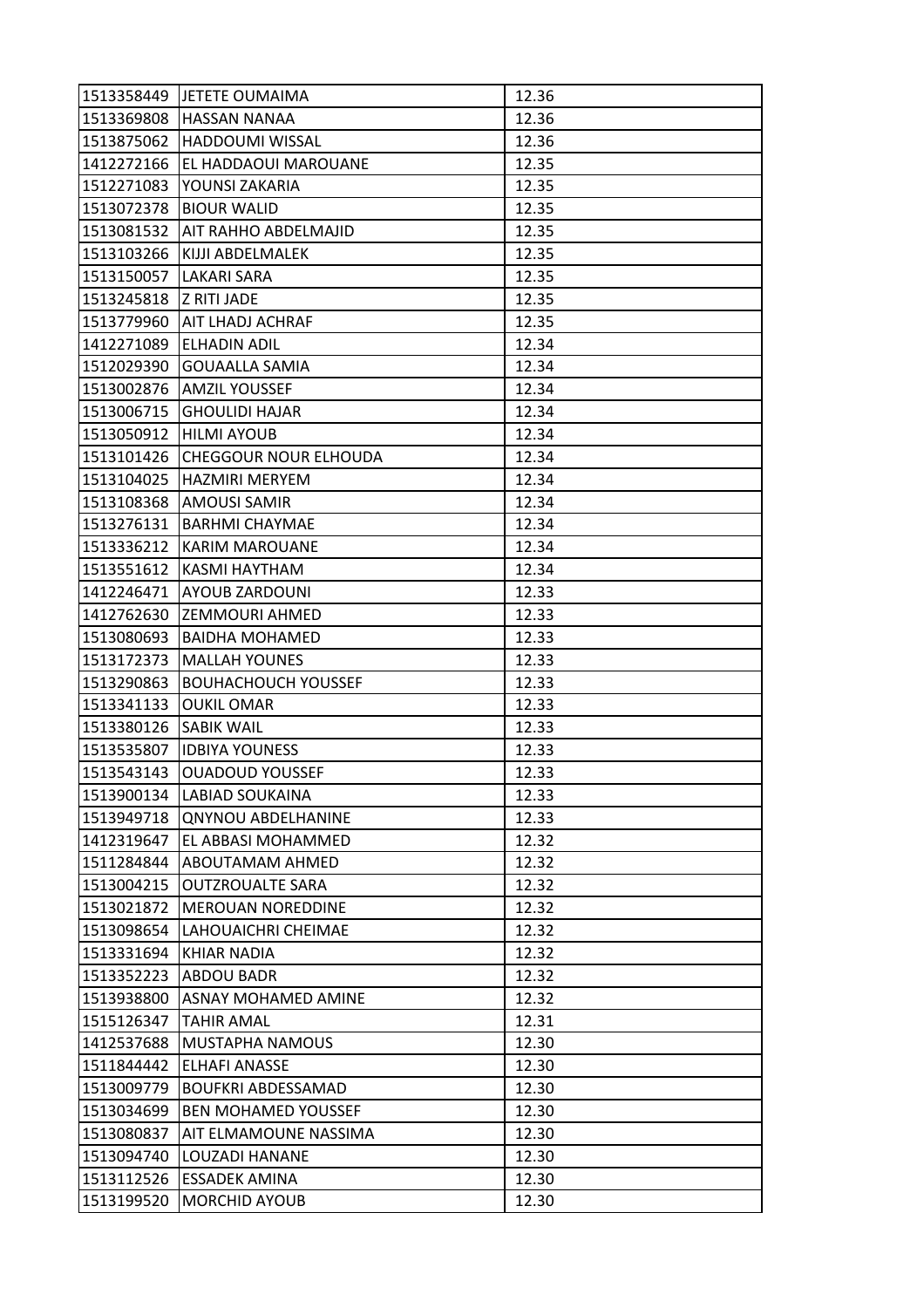| 1513241875 | <b>ENKAIKI YASSINE</b>       | 12.30 |
|------------|------------------------------|-------|
| 1513345406 | DOLLA OUSSAMA                | 12.30 |
| 1513605717 | <b>SAFFI YASSINE</b>         | 12.30 |
| 1513900119 | ASSEFFAR WAFA                | 12.30 |
| 1410246057 | EL MAHDI EL JIMARI           | 12.29 |
| 1412089310 | OTMANE BAHANANE              | 12.29 |
| 1412285257 | ARFANI ABDELWAKIL            | 12.29 |
| 1512524467 | MAGHLAZI SARA                | 12.29 |
| 1513038980 | <b>IDOUGLID M HAND</b>       | 12.29 |
| 1513091439 | MOHSINE FATIMA EZZAHRA       | 12.29 |
| 1513160454 | KHALED HAJAR                 | 12.29 |
| 1513172360 | <b>SABIR OTMAN</b>           | 12.29 |
| 1513250700 | CHAMKHI HAMZA                | 12.29 |
| 1513281675 | <b>ERRICHI IHSSANE</b>       | 12.29 |
| 1513355773 | SAADI BADR EDDINE            | 12.29 |
|            | 1513377262 ASMAA AL ALIM     | 12.29 |
| 1513618943 | <b>TALBI AHMED MAROUANE</b>  | 12.29 |
| 1513684007 | <b>AIT TALBE AYOUB</b>       | 12.29 |
| 1513870723 | <b>MOKHTARI SANAE</b>        | 12.29 |
| 1411016966 | <b>BAJABOUR IBRAHIM</b>      | 12.28 |
| 1512555222 | <b>SABAIQUE NAOUFAL</b>      | 12.28 |
| 1513003929 | AIT BENSALAH ABDELILAH       | 12.28 |
| 1513093758 | BENHAMMADI BRAHIM            | 12.28 |
| 1513228762 | AZZAM EL GHALIA              | 12.28 |
| 1513240561 | LOUFANDI SANAA               | 12.28 |
| 1513241504 | <b>ELADRARI OUMAYMA</b>      | 12.28 |
| 1513337959 | MOKHTARI ABDELKARIM          | 12.28 |
| 1513348787 | <b>BENYACOUB SOUFIANE</b>    | 12.28 |
| 1412381645 | YOUMOULOUD RACHID            | 12.27 |
| 1412611159 | MOUTIE CHARAFEDDINE          | 12.27 |
| 1512066497 | MARZOUGUI MOHAMEDJASSIR      | 12.27 |
| 1513021408 | EL BOUAZZAOUI ZAINAB         | 12.27 |
| 1513032852 | <b>OUZZI MOHAMED ELMEHDI</b> | 12.27 |
| 1513084352 | AFFANE HANANE                | 12.27 |
| 1513088430 | EZZAIDANI FATIMA ZOHRA       | 12.27 |
| 1513167965 | <b>ASRIR NADIA</b>           | 12.27 |
| 1513171595 | ELOUARRAK OUSSAMA            | 12.27 |
| 1513181879 | <b>CHAFKAOUI YASSINE</b>     | 12.27 |
| 1513320502 | LEYLI MERIEM                 | 12.27 |
| 1412230315 | <b>ZINI MOHAMMED</b>         | 12.26 |
| 1412363737 | <b>BELOUAD DOHA</b>          | 12.26 |
| 1512254468 | EZZOUIMI KAOUTAR             | 12.26 |
| 1512344965 | <b>TARGHI MUSTAPHA</b>       | 12.26 |
| 1513011460 | <b>BEN MAHMOUD HADDA</b>     | 12.26 |
| 1513025768 | MOUSSAHIF SAIDA              | 12.26 |
| 1513108978 | <b>AIT OMAR ABDELLJALIL</b>  | 12.26 |
| 1513172246 | <b>ELBELGHITI RABIA</b>      | 12.26 |
| 1513383314 | <b>GHAFFAR NAJWA</b>         | 12.26 |
| 1513763367 | RIAD OUMAYMA                 | 12.26 |
| 1513941141 | <b>OUADIM ANOUAR</b>         | 12.26 |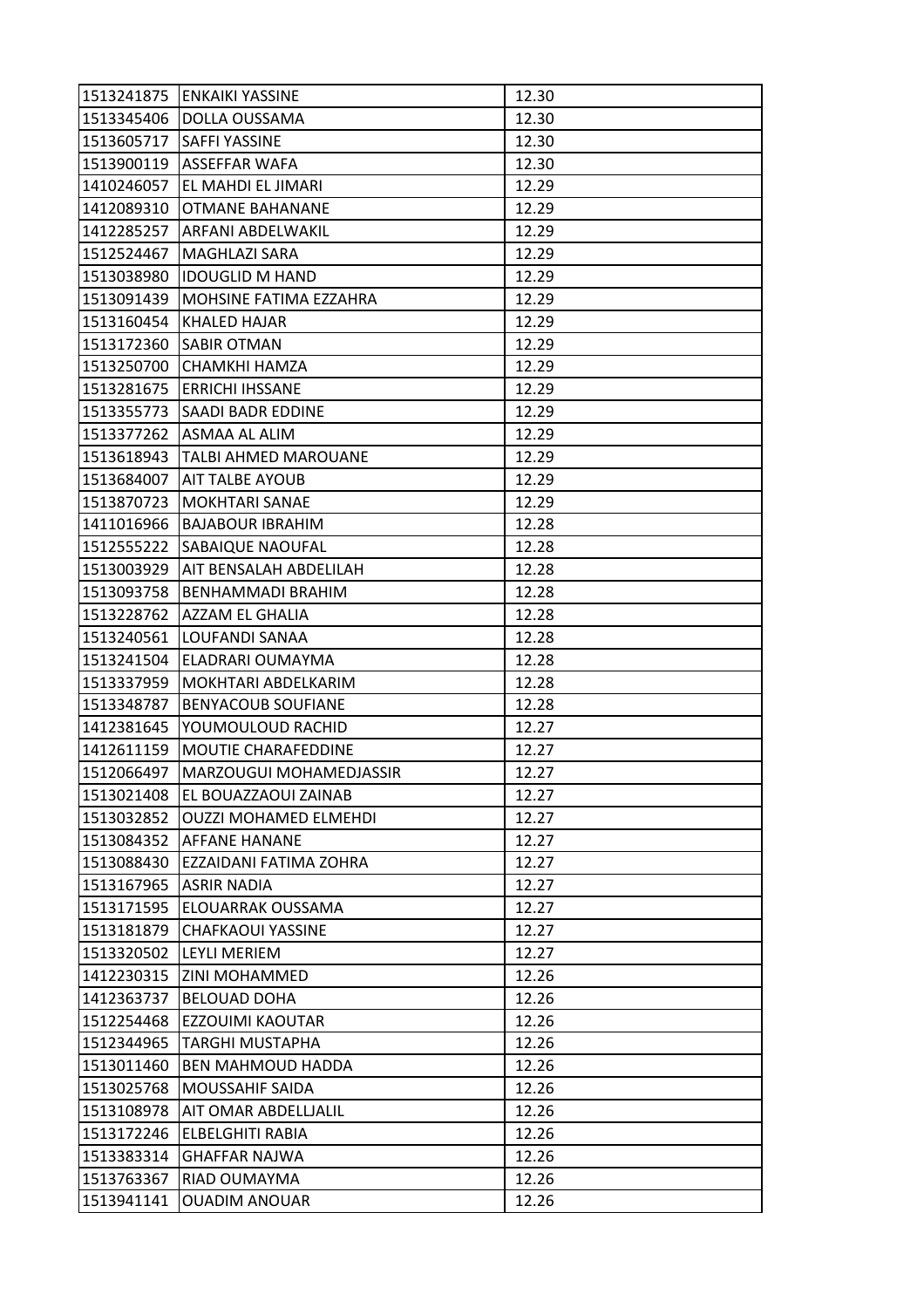| 1412764809 | <b>JANOUAR YOUNES</b>      | 12.25 |
|------------|----------------------------|-------|
| 1512075071 | <b>CHHIH ZAKARIA</b>       | 12.25 |
| 1512908297 | EL OUALI TAYEB             | 12.25 |
| 1513017818 | <b>JARBA LAHOUSSINE</b>    | 12.25 |
| 1513041387 | JAAFAR MARIAM              | 12.25 |
| 1513085007 | <b>ER RACHDY SARA</b>      | 12.25 |
| 1513098655 | JARNI AHMEDREDA            | 12.25 |
| 1513322193 | ARGOU BADREDDINE           | 12.25 |
| 1513327622 | <b>OUHARROU OUMAIMA</b>    | 12.25 |
| 1513381633 | CHLAIHANI OUSSAMA          | 12.25 |
| 1412029754 | <b>MAYLAL NOUHAILA</b>     | 12.24 |
| 1412186580 | <b>HIDAOUI ASMA</b>        | 12.24 |
| 1412358165 | ZYANI ABDERAZAK            | 12.24 |
| 1512807656 | <b>MHIMDEN WADIA</b>       | 12.24 |
| 1513016786 | MAGHANI OUMAYMA            | 12.24 |
| 1513066342 | <b>LAFRIKH HAMZA</b>       | 12.24 |
| 1513073483 | <b>BOUALLALA DOUNIA</b>    | 12.24 |
| 1513091532 | <b>BOUKHLET LOUBNA</b>     | 12.24 |
| 1513091589 | <b>LAQRAA ZAKARIA</b>      | 12.24 |
| 1513101907 | ER RABITY NOUR EDDINE      | 12.24 |
| 1513274259 | <b>AMZIL AYMAN</b>         | 12.24 |
| 1513288377 | <b>ABALA AYOUB</b>         | 12.24 |
| 1513332764 | EL KHAYATI ZAKARIA         | 12.24 |
| 1513871456 | <b>AZIZI BILAL</b>         | 12.24 |
| 1410111112 | AMIR LAMRIBAH              | 12.23 |
| 1411019728 | MAASSOU IMAM               | 12.23 |
| 1412004626 | <b>CHEMLAL AYOUB</b>       | 12.23 |
| 1412037628 | MOHAMED BAMRIM             | 12.23 |
| 1513065646 | <b>BOUACHTALLA HAMZA</b>   | 12.23 |
| 1513079003 | <b>ETTAYEB SOUKAINA</b>    | 12.23 |
| 1513099658 | <b>BOUQDIR ISMAIL</b>      | 12.23 |
| 1513348653 | EL FARGOUNI ISSAM          | 12.23 |
| 1513355913 | <b>ZATTI ZINEB</b>         | 12.23 |
| 1513382857 | <b>FADDE HALIMA</b>        | 12.23 |
| 1513385349 | <b>MEDLOUH HAJAR</b>       | 12.23 |
| 1513872436 | TAHANI AHMED               | 12.23 |
| 1412098499 | <b>MOUAD GHARNATI</b>      | 12.22 |
| 1513000398 | RABIB ASSIA                | 12.22 |
| 1513095706 | <b>RGUIBI KHADIJA</b>      | 12.22 |
| 1513101025 | <b>GOURIECH MOHAMED</b>    | 12.22 |
| 1513173977 | <b>FADLI SABAH</b>         | 12.22 |
| 1513231374 | <b>MAD AYOUB</b>           | 12.22 |
| 1513338748 | <b>OUAFIKI SAAD</b>        | 12.22 |
| 1513357505 | SABIR ABDELHAMID           | 12.22 |
| 1513365542 | <b>ZOUINKA OUSSAMA</b>     | 12.22 |
| 1513624886 | LAHMAME SALMA              | 12.22 |
| 1513756870 | <b>HAMEDOUN IBRAHIM</b>    | 12.22 |
| 1513779989 | EL HAJJAMI MOHAMED         | 12.22 |
| 1412280277 | <b>MOHAMMED BELLA</b>      | 12.21 |
| 1512017776 | <b>ELBAHLOUL ABDEL ZIZ</b> | 12.21 |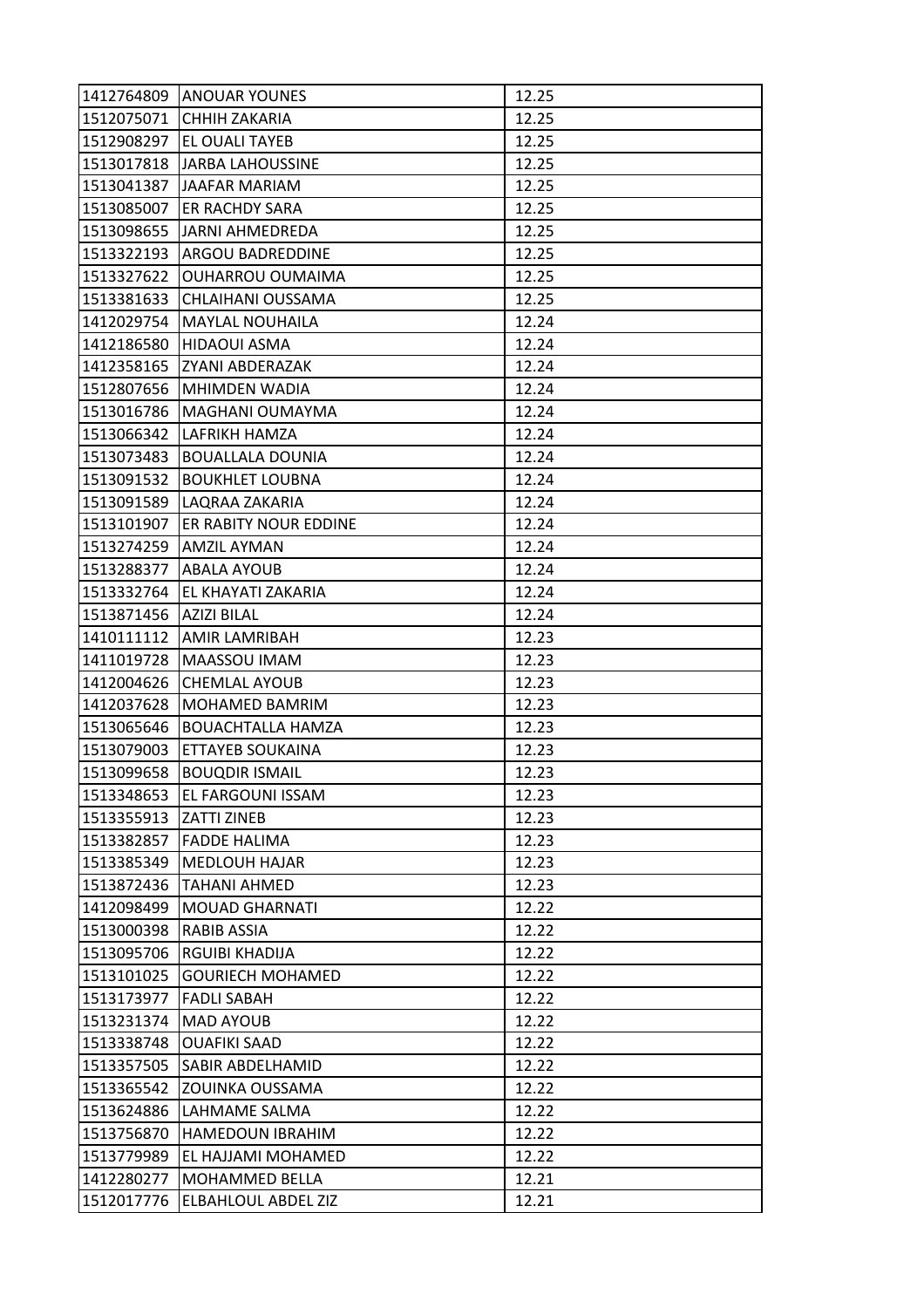| 1512533532 | ELASRI HAMZA               | 12.21 |
|------------|----------------------------|-------|
| 1513003181 | NAIT EL KHARRAZ SALMA      | 12.21 |
| 1513006517 | <b>CHERGAOUI WALID</b>     | 12.21 |
| 1513011551 | <b>BOUSKSOU JAWAD</b>      | 12.21 |
| 1513084327 | <b>ABHIR BADREDDINE</b>    | 12.21 |
| 1513149772 | DEROUACHI HASNA            | 12.21 |
| 1513240706 | <b>RGUIBI CHARAF</b>       | 12.21 |
| 1513249279 | RAKIA YASSINE              | 12.21 |
| 1513282238 | <b>MASROUR ILYAS</b>       | 12.21 |
| 1513288452 | DEHMANI OUSSAMA            | 12.21 |
| 1513290777 | <b>BENBOUHIA IHSSANE</b>   | 12.21 |
| 1412074699 | YOUSSEF EL KHAMIRI         | 12.20 |
| 1512023113 | <b>MRABOU HIND</b>         | 12.20 |
| 1512030467 | <b>CHAFIQ MOHAMED</b>      | 12.20 |
| 1512034364 | <b>BOUHIA ASMA</b>         | 12.20 |
| 1513004202 | <b>OUCHEN HANANE</b>       | 12.20 |
| 1513007968 | <b>CHAMANE SOLAYMANE</b>   | 12.20 |
| 1513051194 | <b>KOHLY HANANE</b>        | 12.20 |
| 1513286988 | <b>BARKHOUNE MOHAMED</b>   | 12.20 |
| 1513349245 | EL BALGHITI AYOUB          | 12.20 |
| 1513366894 | <b>BOUCHAMA MERIEM</b>     | 12.20 |
| 1513375904 | MOUSTAJ OMAR ELFAROUK      | 12.20 |
| 1513521357 | <b>MEDKOURI OTMANE</b>     | 12.20 |
| 1513843660 | RIOUCHI NASSIMA            | 12.20 |
| 1513949765 | EL HOUTI AMINE             | 12.20 |
| 1512522668 | CHARAF EDDINE HAMZA        | 12.18 |
| 1512628642 | RAHALI OUSSAMA             | 12.18 |
| 1513245373 | EL KASSIMI HASNA           | 12.18 |
| 1513338053 | <b>KATNI SAFAA</b>         | 12.18 |
| 1513364362 | <b>AMACHKI AMINE</b>       | 12.18 |
| 1513527844 | <b>SALAM NIDAL</b>         | 12.18 |
| 1513536488 | <b>QASSOUM ABDELILAH</b>   | 12.18 |
| 1411008793 | <b>MAITITE NOUR-EDDINE</b> | 12.17 |
| 1412388968 | AMMAR OTHMAN               | 12.17 |
| 1412521860 | <b>OTHMANE ROUANE</b>      | 12.17 |
| 1412922348 | MAJJAT ATMANE              | 12.17 |
| 1512254351 | <b>AHEMRED ZINEB</b>       | 12.17 |
| 1513010328 | <b>LAMIRI KHALID</b>       | 12.17 |
| 1513358329 | ELABBASSI OUMAIMA          | 12.17 |
| 1513606422 | <b>HAJHOUJ KHAOULA</b>     | 12.17 |
| 1513814899 | <b>GHEMARI FADOUA</b>      | 12.17 |
| 1412089295 | FATIMA EZZAHRA ALAYAR      | 12.16 |
| 1412280698 | LAASRI MOHAMMED            | 12.16 |
| 1512934103 | MALKAOUI FADWA             | 12.16 |
| 1513276543 | ELFARDI ELIDRISSI MAROINE  | 12.16 |
| 1513338916 | ELYOUSSOUFIYAPA ANAS       | 12.16 |
| 1513348694 | FATIHI HOUDA               | 12.16 |
| 1513363083 | <b>BENNANI AHMED</b>       | 12.16 |
| 1513751194 | <b>LAMSIAH SOFIA</b>       | 12.16 |
| 1513808847 | ASSOUIK AISSAM             | 12.16 |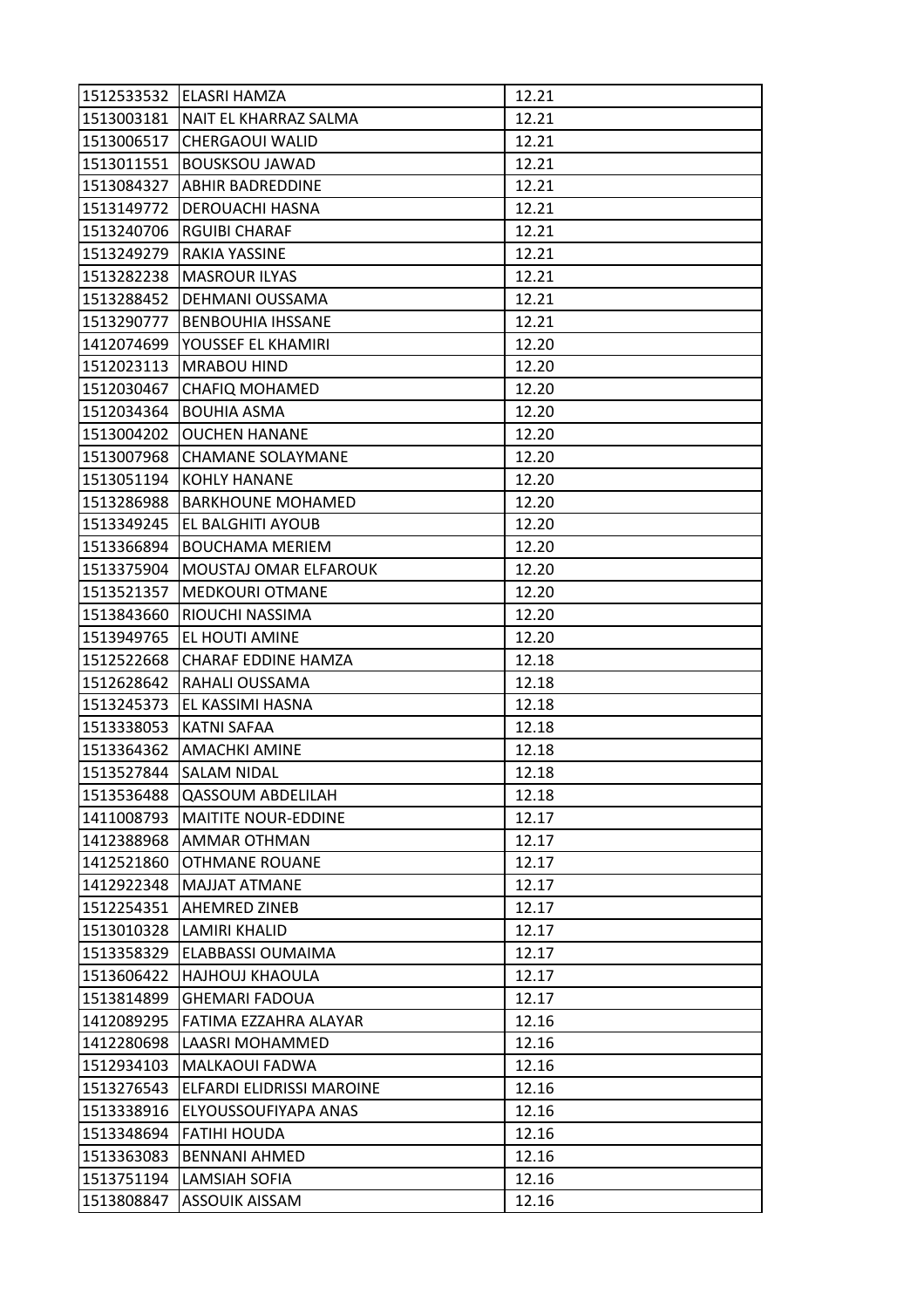| 1412064485 | <b>OUAFA OULAID</b>           | 12.15 |
|------------|-------------------------------|-------|
|            | 1412402449 SOUSSANE ÅLHAME    | 12.15 |
| 1511033201 | <b>AMANDIL YOUSSEF</b>        | 12.15 |
| 1513022124 | <b>MALK OUSSAMA</b>           | 12.15 |
| 1513112491 | LAABOUB NASIMA                | 12.15 |
| 1513365401 | HAMITTI SA D                  | 12.15 |
| 1513617505 | <b>BELHAJ DOHA</b>            | 12.15 |
| 1513789882 | <b>KHOLTE LAMIAE</b>          | 12.15 |
| 1512532953 | <b>SAOURI HAMMOU</b>          | 12.14 |
| 1513007081 | FATH ALLAH RAYHANA            | 12.14 |
| 1513347731 | LACHHAB KHADIJA               | 12.14 |
| 1513381808 | <b>EL ARCH WALID</b>          | 12.14 |
| 1513546936 | <b>ERROUHI YASSINE</b>        | 12.14 |
| 1513547321 | <b>BOUJAMADA IMANE</b>        | 12.14 |
| 1513957482 | <b>SALHI AYMANE</b>           | 12.14 |
|            | 1512019703 ABDOU ABDELOUAHAB  | 12.13 |
| 1513018780 | JOUTANE ABDELLAH              | 12.13 |
| 1513039515 | EL MAKHLOUFI ABDELJALIL       | 12.13 |
| 1513231637 | <b>GUEROUAJA MOHAMED ALAA</b> | 12.13 |
| 1513240747 | HARHOURI CHARAF EDDINE        | 12.13 |
| 1513241552 | <b>ELMOUNE MEHDI</b>          | 12.13 |
| 1513250571 | IZOUINE WAFAA                 | 12.13 |
| 1513547377 | FAKHREDDINE ZAKARIA           | 12.13 |
| 1412274099 | AITSAID KHADIJA               | 12.12 |
| 1412545175 | REDA EL KADRI                 | 12.12 |
| 1513318229 | <b>ZAKI SANAA</b>             | 12.12 |
| 1513381565 | RIDOUANE HASNAA               | 12.12 |
| 1513384809 | <b>AIDOUNI BOUTAINA</b>       | 12.12 |
| 1513759119 | <b>BOUDALA BOUCHRA</b>        | 12.12 |
| 1511004711 | <b>BENKERROUM AYOUB</b>       | 12.11 |
| 1513004844 | <b>SOUSSI HANANE</b>          | 12.11 |
| 1513010330 | <b>NAHKAMI HASSAN</b>         | 12.11 |
| 1513036770 | WAHIA ABDESLAM                | 12.11 |
| 1513084989 | ERRIDA HAMZA                  | 12.11 |
| 1513099048 | <b>NAJIMI IMANE</b>           | 12.11 |
| 1513161367 | <b>MOUMNI ZINEB</b>           | 12.11 |
| 1513245371 | <b>DOUMAR ASMAE 2J</b>        | 12.11 |
| 1513339192 | AIT OUAHAMMI REDA             | 12.11 |
| 1513351924 | M HAMDI MOHAMMED              | 12.11 |
| 1513371585 | <b>TALIZZA ACHRAF</b>         | 12.11 |
| 1513606990 | CHEBABATE ZAKARIA             | 12.11 |
| 1513696435 | KHAMLICHI HAJAR               | 12.11 |
| 1412359651 | <b>HOUSSAM ILYASS</b>         | 12.10 |
| 1513162602 | <b>LOUDINI SMAIL</b>          | 12.10 |
| 1513227643 | LAMZIOUAQ ANASS               | 12.10 |
| 1513368422 | <b>ENNADIF NOUHAILA</b>       | 12.10 |
| 1513935761 | SADOQ YASSIR                  | 12.10 |
| 1513955995 | <b>BELAFIA EL MAHDI</b>       | 12.10 |
| 1412249201 | <b>IMANE AREDDAD</b>          | 12.09 |
| 1412706547 | ZAKARIA ELAYADY               | 12.09 |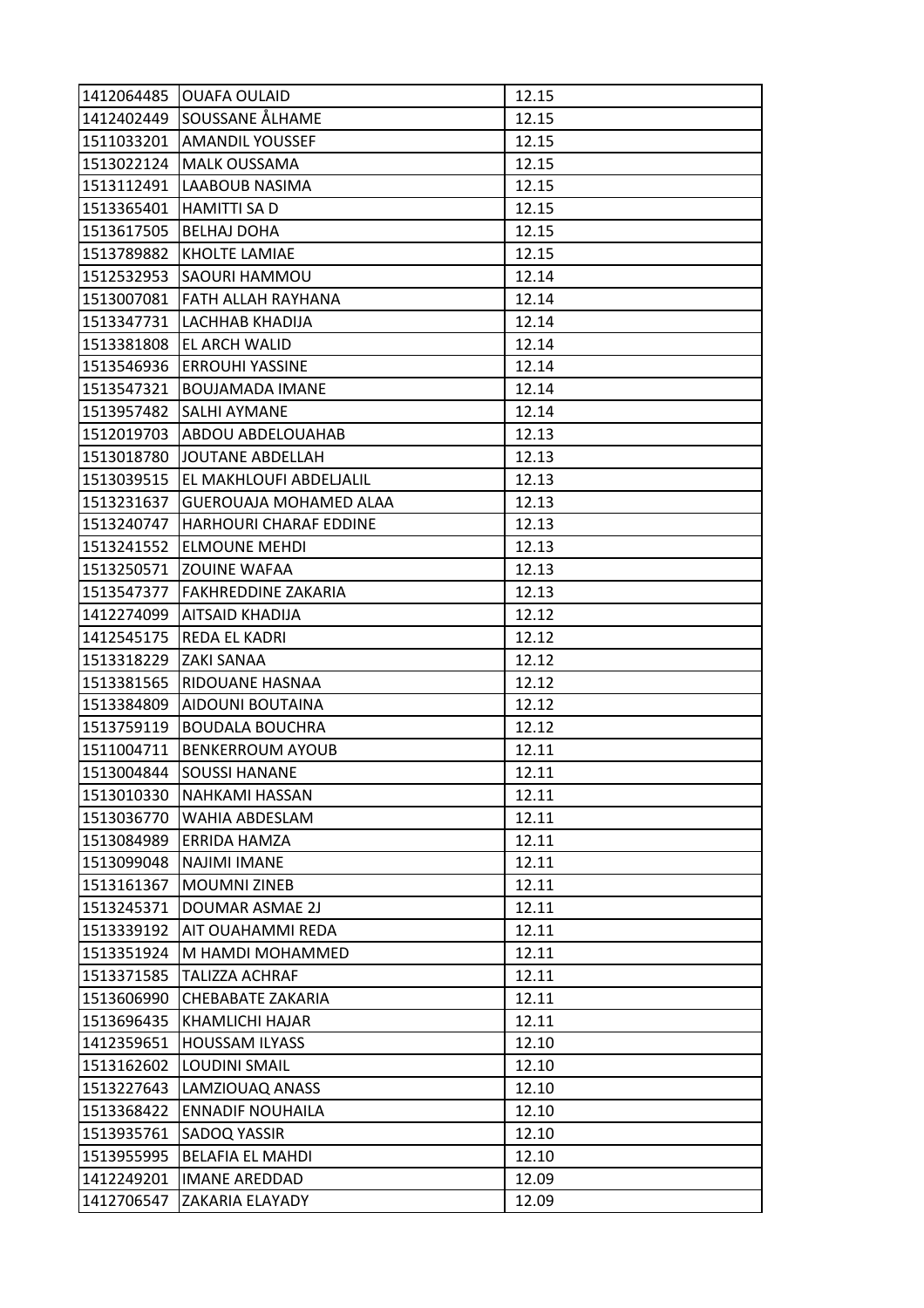| 1512005694 | <b>LELHACHADI ZAKARIA</b>            | 12.09 |
|------------|--------------------------------------|-------|
|            | 1512006464   IKRICHE MOHAMED ELHABIB | 12.09 |
| 1512083053 | ELLOUZI ASSYA                        | 12.09 |
| 1512283399 | ELYAQINI AMINE                       | 12.09 |
| 1513049982 | <b>SIBAOUAIH AICHA</b>               | 12.09 |
| 1513228881 | DAABE YOUSSEF                        | 12.09 |
| 1513271133 | <b>HIJJI SOFIA</b>                   | 12.09 |
| 1513280570 | <b>EL MAHI KAWTAR</b>                | 12.09 |
|            | 1513331275 JARDI ZAKARIA             | 12.09 |
| 1513537892 | <b>EL AMRANI YOUSSEFE</b>            | 12.09 |
| 1513938168 | <b>LAATABI CHAIMAE</b>               | 12.09 |
| 1513946777 | <b>FAKIR SARA</b>                    | 12.09 |
| 1412290312 | NAIT SI BAHA RACHID                  | 12.08 |
| 1513000789 | <b>LISSIGUI ZAINAB</b>               | 12.08 |
| 1513004172 | <b>BOUGGUIR SARA</b>                 | 12.08 |
| 1513033279 | <b>DAOUD ASMAE</b>                   | 12.08 |
| 1513084398 | AIT HADDOUCH HASNA                   | 12.08 |
| 1513092517 | <b>JLIL NAJAT</b>                    | 12.08 |
| 1513098202 | <b>BADRY SHOUROUK</b>                | 12.08 |
| 1513274169 | <b>MOUSSAID SARA</b>                 | 12.08 |
| 1513288381 | <b>BACHKAD OUSSAMA</b>               | 12.08 |
| 1513290256 | EL YOUSFI MOHAMMED                   | 12.08 |
| 1513539967 | EL HANI IMANE                        | 12.08 |
| 1411271817 | JALAL IBTISSAM                       | 12.07 |
| 1412917483 | EDDIMANI ZINABOU                     | 12.07 |
| 1512014244 | <b>BENALLA SOUFIANE</b>              | 12.07 |
| 1512089400 | <b>SUISSI KHADIJA</b>                | 12.07 |
| 1512089478 | <b>BOUZIA SAID</b>                   | 12.07 |
| 1513005801 | <b>QORTOUBI NOUREDDINE</b>           | 12.07 |
| 1513078542 | EL MIDAOUI HAJAR                     | 12.07 |
| 1513320879 | <b>GOUCHI AYMAN</b>                  | 12.07 |
| 1513376746 | <b>ERRICH KHADIJA</b>                | 12.07 |
| 1513534578 | <b>TARTOURI ABDELALI</b>             | 12.07 |
| 1513806620 | TAFFAHI HAMZA                        | 12.07 |
| 1513938780 | <b>BOUKHARI KAWTAR</b>               | 12.07 |
| 1412530069 | SOUHAIL AMOUGANE                     | 12.05 |
| 1512031137 | EL FAKIRI KAOUTAR                    | 12.05 |
| 1512235948 | <b>OUARRAK NABIL</b>                 | 12.05 |
| 1512250475 | ELMASTI AMINE                        | 12.05 |
| 1512917544 | <b>OUIJDANE ELADNANI</b>             | 12.05 |
| 1513073584 | MOUHSINE OUMAYMA                     | 12.05 |
| 1513183819 | <b>MAZZI MEHDI</b>                   | 12.05 |
| 1513225546 | LAFRAIJI FATIMA                      | 12.05 |
| 1513236021 | SALOUH RAJA                          | 12.05 |
| 1513288510 | <b>TAOUFIKI FIRDAOUSSE</b>           | 12.05 |
| 1513334089 | <b>AHMED SAID</b>                    | 12.05 |
| 1513006238 | <b>AKIAOUEN SAAD</b>                 | 12.04 |
| 1513013823 | <b>ABLOUZE ABDELLATIF</b>            | 12.04 |
| 1513032183 | <b>RZAK YOUNES</b>                   | 12.04 |
| 1513066036 | ELOMARI NOHAYLA                      | 12.04 |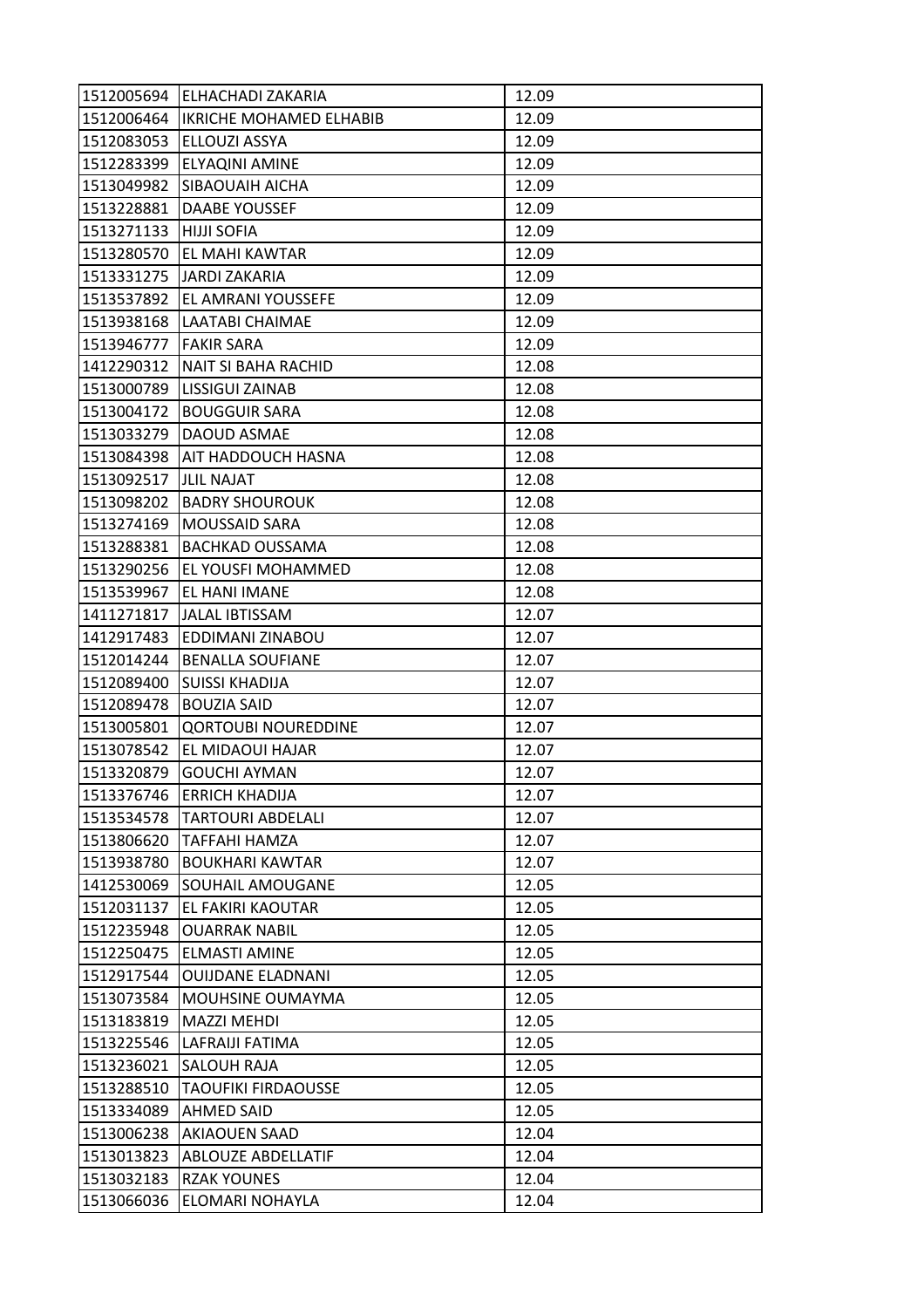| 1513077432 | <b>HAFIR ZAKARIA</b>       | 12.04 |
|------------|----------------------------|-------|
| 1513112428 | <b>TALHI IBTISSAM</b>      | 12.04 |
| 1513331273 | EL BOUAITAOUI YOUSSEF      | 12.04 |
| 1513371077 | <b>EDDAIF HICHAM</b>       | 12.04 |
| 1513755869 | EL BAKKOUCHI NABILA        | 12.04 |
| 1513802629 | FEDDAZ FATIMA ZOHRA        | 12.04 |
| 1513952165 | <b>BOUSSALIM SARA</b>      | 12.04 |
| 1412250440 | <b>OUSSAMA EL AHMAR</b>    | 12.03 |
| 1412393035 | <b>DIBI MOUAD</b>          | 12.03 |
| 1412921139 | <b>ANZOUL AMINA</b>        | 12.03 |
| 1513025358 | <b>CHIKI MOURAD</b>        | 12.03 |
| 1513030925 | DIOUANE NOURDINE           | 12.03 |
| 1513070165 | AMMAR FERDAOUS             | 12.03 |
| 1513083324 | <b>BENSHABA FADWA</b>      | 12.03 |
| 1513282433 | RAYAD BASMA                | 12.03 |
| 1513289007 | <b>MOATAZ AYOUB</b>        | 12.03 |
| 1513550677 | <b>BOUAMOUD AMAL</b>       | 12.03 |
| 1513802695 | <b>DAOUIRI ZAKARIA</b>     | 12.03 |
| 1513002177 | <b>LAARIBI HANANE</b>      | 12.02 |
| 1513012114 | <b>AOURDOU AHMED</b>       | 12.02 |
| 1513098212 | <b>ELBOUZIDI KAOUTAR</b>   | 12.02 |
| 1513152447 | <b>HADER MERYEM</b>        | 12.02 |
| 1513174204 | <b>BAYAD NASR EDDINE</b>   | 12.02 |
| 1513229554 | <b>BOUMDER SANAA</b>       | 12.02 |
| 1513231843 | AL KHALIFI AMJAD           | 12.02 |
| 1513243723 | YOUSSOUFI SOUMAYA          | 12.02 |
| 1513951123 | <b>HARFOUCH OUSSAMA</b>    | 12.02 |
| 1412052691 | <b>AQANNAI NAOUAL</b>      | 12.01 |
| 1412064985 | MOHAMED ISMAIL GADRAOUI    | 12.01 |
| 1412617628 | <b>AIMAD QUOUNINICH</b>    | 12.01 |
| 1512362759 | <b>AHLAL NASSIM</b>        | 12.01 |
| 1513004242 | SAADAOUI FATIMA EZZAHRA    | 12.01 |
| 1513016916 | <b>SEROUKH LATIFA</b>      | 12.01 |
| 1513073076 | STENTANI MOHAMMED          | 12.01 |
| 1513094502 | <b>AIT ELATTAR ANAS</b>    | 12.01 |
| 1513102017 | <b>ASFSI ACHRAF</b>        | 12.01 |
| 1513250533 | <b>ELMENDOUB ISMAIL</b>    | 12.01 |
| 1513252748 | <b>LAOUINA EL MEHDI</b>    | 12.01 |
| 1513318420 | <b>JAMOUNE CHAIMAA</b>     | 12.01 |
| 1513358502 | <b>KHEDID NOUHAILA</b>     | 12.01 |
| 1513693918 | <b>DAOUDI AADIL</b>        | 12.01 |
| 1513931506 | <b>SAADA AYOUB</b>         | 12.01 |
| 1513936594 | <b>CHAAIAT YOUSSEF</b>     | 12.01 |
| 1513951856 | KHALIS MARYAM              | 12.01 |
| 1515196953 | EL FARSSANI MOHAMED        | 12.01 |
| 1412238801 | HANANE EL FAHM             | 12.00 |
| 1412286458 | <b>BOUKHEROUAA OTHMANE</b> | 12.00 |
| 1412745051 | OUEZZANI-CHAHDI ABDALLAH   | 12.00 |
| 1512705654 | LADOUY HAJAR               | 12.00 |
| 1513091467 | RAFI ABDELILAH             | 12.00 |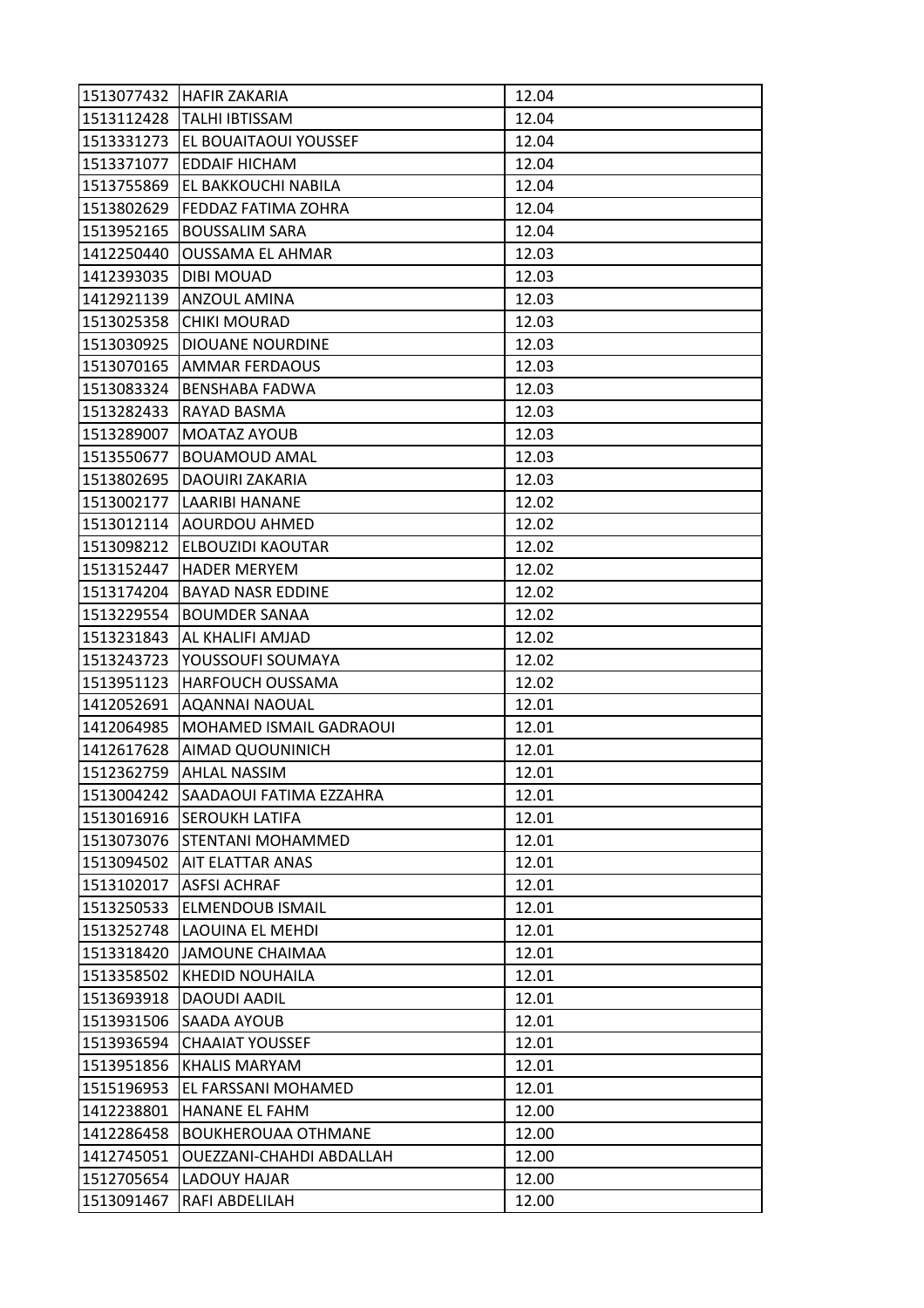| 1513194047 | DAOUI MOUAD                       | 12.00 |
|------------|-----------------------------------|-------|
| 1513231582 | <b>ADYEL HAJAR</b>                | 12.00 |
| 1513231965 | <b>MAZIH KHAWLA</b>               | 12.00 |
| 1513241730 | <b>KHACHIB MOUAD</b>              | 12.00 |
| 1513279384 | <b>OUAHLI MOUAAD</b>              | 12.00 |
| 1513533223 | <b>HMAMOU CHADIA</b>              | 12.00 |
| 1513548487 | ЈАКНОИКН АНМЕД                    | 12.00 |
| 1513870353 | MABROUKI FATIMA ZAHRA             | 12.00 |
| 1513934389 | <b>HAMAOUI HAMZA</b>              | 12.00 |
| 1513951110 | EL BEKKALI ZINEB                  | 12.00 |
|            | 1412344716   THAB ABDELHAQ        | 11.99 |
| 1512083920 | <b>ELABBASSI MAROUAN</b>          | 11.99 |
| 1512385056 | LAKHZINE REDA                     | 11.99 |
|            | 1513101354 ABDELLAOUI BADR EDINNE | 11.99 |
| 1513152113 | <b>OUAHOUAH ZINEB</b>             | 11.99 |
| 1513225633 | LOTFI OUSSAMA                     | 11.99 |
| 1513245346 | <b>AFILAL AICHA</b>               | 11.99 |
| 1513380078 | <b>FARIHI ACHRAF</b>              | 11.99 |
| 1513611378 | <b>BOUTRASSIT CHAIMAE</b>         | 11.99 |
| 1512003645 | EL HROUID ABDELAZIZ               | 11.98 |
| 1512051802 | LAMJAHDI MOHAMED EL MAMI          | 11.98 |
| 1512244686 | <b>ELASFAR AYOUB</b>              | 11.98 |
| 1513186109 | AMZIL ESSAADIA                    | 11.98 |
| 1513226648 | EL KTIRI MARIEM                   | 11.98 |
| 1513279379 | IKERROUMI HIND                    | 11.98 |
| 1513376569 | EL JAKANI KHADIJA                 | 11.98 |
| 1513546263 | HADI KARIMA                       | 11.98 |
| 1513689897 | <b>ADIM OMAR</b>                  | 11.98 |
| 1513842602 | AL BANYAHYATI SALAHEDDINE         | 11.98 |
| 1512043853 | <b>BOUGHALIM HASNAE</b>           | 11.97 |
| 1513039469 | <b>NOUHI IKRAM</b>                | 11.97 |
| 1513066846 | ELACHOURI HAMZA                   | 11.97 |
| 1513083184 | <b>BOUZBOUZ ANAS</b>              | 11.97 |
| 1513087660 | <b>GHAZOUANE MOHAMED EL MEKI</b>  | 11.97 |
| 1513094722 | JOUMAIL HAMZA                     | 11.97 |
| 1513112423 | AZZI ABDESSAMAD                   | 11.97 |
| 1513112512 | <b>TIGUI SOUKAINA</b>             | 11.97 |
| 1513114795 | <b>AL KAOUTY BOCHRA</b>           | 11.97 |
| 1513193985 | EL AYADI HAYAT                    | 11.97 |
| 1513243634 | <b>BASKAR KAOUTAR</b>             | 11.97 |
| 1513280600 | MOUTAOUAKIL CHOROUK               | 11.97 |
| 1513280669 | <b>GHARFAOUI SARA</b>             | 11.97 |
| 1513379596 | <b>KHALILI YASSER</b>             | 11.97 |
| 1513528246 | AMAHOUL OUSSAMA                   | 11.97 |
| 1513607204 | NAQABI KARIMA                     | 11.97 |
| 1513613139 | LAASAL AMAL                       | 11.97 |
| 1513932063 | <b>BOUSSENINA IMAD</b>            | 11.97 |
| 1414126694 | <b>BOUBNINA OMAR</b>              | 11.96 |
| 1513038099 | <b>ELMAKSOUB HAJAR</b>            | 11.96 |
| 1513077253 | DALAL IKRAM                       | 11.96 |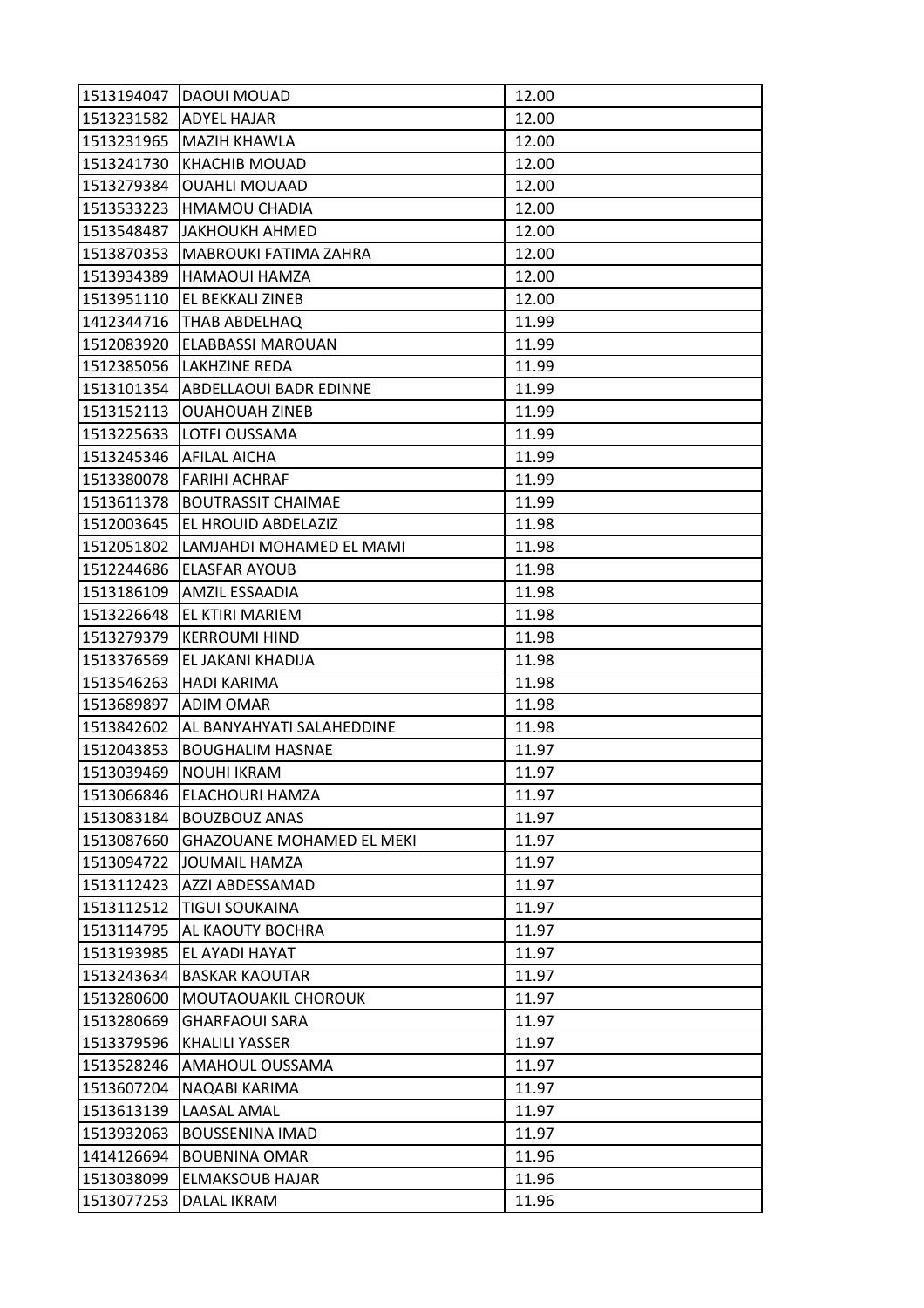| 1513160425 | <b>AIT AISSA ABDELGHANI</b>    | 11.96 |
|------------|--------------------------------|-------|
|            | 1513364245   LACHHAB RAIHANA   | 11.96 |
| 1412255757 | <b>HAMZA BOUJI</b>             | 11.95 |
| 1412918541 | <b>HABCHI SOUFIANE</b>         | 11.95 |
| 1511555238 | <b>SABAIQUE HATIME</b>         | 11.95 |
| 1513009060 | <b>IGUANSAD SOUKAINA</b>       | 11.95 |
| 1513095713 | <b>ELMAHMOUDY CHAIMAA</b>      | 11.95 |
| 1513339199 | <b>EZ ZOHRY MOHAMED</b>        | 11.95 |
| 1513527712 | <b>ELHAIDAG FADWA</b>          | 11.95 |
| 1513814185 | <b>LACHHAB AYOUB</b>           | 11.95 |
| 1513849109 | <b>BENKHEDDA MOHAMED</b>       | 11.95 |
| 1513934406 | <b>BAOU MOURAD</b>             | 11.95 |
| 1411089238 | FATIMA EZZAHRA MAZOUAR         | 11.93 |
| 1412173736 | EL GHARRAS BADR EDDINE         | 11.93 |
| 1513001845 | <b>WARAB OUISSAL</b>           | 11.93 |
|            | 1513026926 EL AMMARI EL MAHDI  | 11.93 |
| 1513037696 | RAKMAN HASNA                   | 11.93 |
| 1513246133 | FATIMA ELFARDAOUI              | 11.93 |
| 1513283259 | <b>BAATI SARA</b>              | 11.93 |
| 1513847719 | <b>TAJEDDINE SANAA</b>         | 11.93 |
|            | 1412532456   HAITAM KHORAIBACH | 11.92 |
| 1412533776 | <b>OUSSAMA BENALLA</b>         | 11.92 |
| 1512280151 | SAAD EL IMANNI IKRAM           | 11.92 |
| 1513005937 | <b>MKANSI CHAIMA</b>           | 11.92 |
| 1513014881 | EL OUAGGAGI YASSINE            | 11.92 |
| 1513022092 | <b>OUHRA ZAKARYA</b>           | 11.92 |
| 1513032719 | ELOUARRATE KARIMA              | 11.92 |
| 1513073073 | OBBAD HAMZA                    | 11.92 |
| 1513104868 | AIT HMAD OULAHSEN BTISSAM      | 11.92 |
| 1513114771 | KARAM FATIMA                   | 11.92 |
| 1513231247 | KOUA HAMZA                     | 11.92 |
| 1513344021 | <b>AMANSOUR AICHA</b>          | 11.92 |
| 1513938765 | <b>BEN EL BACHIR ZAKARIA</b>   | 11.92 |
| 1513950469 | YASSER BOUCHACH                | 11.92 |
| 1513957134 | <b>IAAGOUBI YASSIR</b>         | 11.92 |
| 1412070378 | CHAIMA TOULOUN                 | 11.91 |
| 1412088920 | SOUKAINA LAHCHIOUACH           | 11.91 |
| 1412402530 | <b>KARIMI ZINEB</b>            | 11.91 |
| 1512926119 | <b>BAGHDADI EL MOUATASSIM</b>  | 11.91 |
| 1513032694 | <b>ERRAHMA YASSINE</b>         | 11.91 |
| 1513099335 | EL YAZGHI NOUHAILA             | 11.91 |
| 1513150154 | EL MANSOURI HOUSSAM            | 11.91 |
| 1513158042 | ELKHIRAOUI INTISSAR            | 11.91 |
| 1513226634 | MIFTAH ZINEB                   | 11.91 |
| 1513332231 | <b>SABIR MERYEM</b>            | 11.91 |
| 1513356742 | <b>BENMOUSSA HIBA</b>          | 11.91 |
| 1513539087 | <b>BEROUAYEL HAJAR</b>         | 11.91 |
| 1412282341 | <b>BOUADEL NAJOUA</b>          | 11.90 |
| 1512014245 | AFSAHI EL MAHJOUB              | 11.90 |
| 1513036779 | <b>BOUNEAMA LAHBIB</b>         | 11.90 |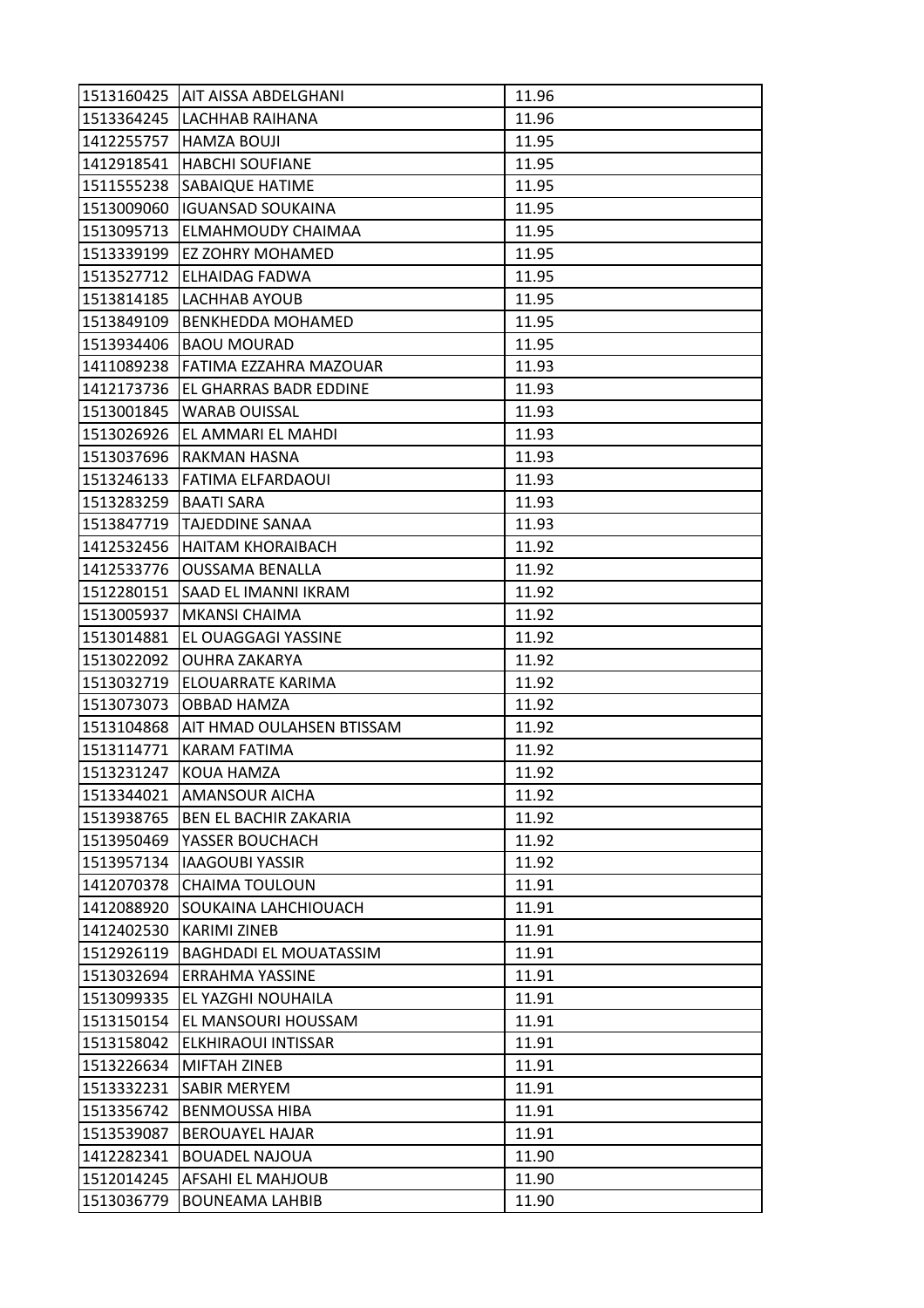| 1513080121 | LAZNAGUI AMINA              | 11.90 |
|------------|-----------------------------|-------|
| 1513193931 | <b>BOUTAYIB IMAD</b>        | 11.90 |
| 1513281666 | HABIB ALLAH KAWTAR          | 11.90 |
| 1513379857 | KHIYER AYOUB                | 11.90 |
| 1513549824 | <b>OUMALEK ILIAS</b>        | 11.90 |
| 1513613284 | NHARI ASMAE                 | 11.90 |
| 1513630597 | <b>HABITOU HATIM</b>        | 11.90 |
| 1513766646 | YASSINE IMANE               | 11.90 |
| 1513933883 | <b>OUAZIZ TAWFIK</b>        | 11.90 |
| 1513950385 | BENNANIKHAIR ACHRAF         | 11.90 |
| 1512012601 | EL MANSOUR RAJAA            | 11.89 |
| 1513077518 | <b>ELAADDAD IMANE</b>       | 11.89 |
| 1513275301 | MOUJID FATIMA ZAHRA         | 11.89 |
| 1513334611 | <b>BOUSSAINE JAOUAD</b>     | 11.89 |
| 1513365938 | <b>BORJI YASSER</b>         | 11.89 |
| 1515126398 | <b>BENIDAR ASMAE</b>        | 11.89 |
| 1412155563 | <b>OUGHAD OMAR</b>          | 11.88 |
| 1412536769 | <b>NABIL ERRAMHI</b>        | 11.88 |
| 1511271145 | OMARI FATIMA EZZAHRA        | 11.88 |
| 1512012579 | <b>ANAYA YASSINE</b>        | 11.88 |
|            | 1513000343 ACHEMLAL MARIAME | 11.88 |
| 1513002097 | TAZROUTI FATIMA EZZAHRA     | 11.88 |
| 1513012861 | <b>OULGHAZI JAMILA</b>      | 11.88 |
| 1513068141 | AMIMI CHAIMAA               | 11.88 |
| 1513290769 | DRISSI EL BOUZAIDI SAMI     | 11.88 |
| 1513864476 | <b>BOUTOUIL SAFAA</b>       | 11.88 |
| 1513956591 | <b>TEBAA SOUFIANE</b>       | 11.88 |
| 1515126445 | LAMDIOUANI KHADIJA          | 11.88 |
| 1513022405 | <b>ELMASFYOUY MOHAMED</b>   | 11.87 |
| 1513041443 | LAGLIEL ABDELWAHED          | 11.87 |
| 1513049680 | <b>IDBOUHOU AYOUB</b>       | 11.87 |
| 1513231973 | <b>BOUNAKHLA WAFAE</b>      | 11.87 |
| 1513321818 | <b>AMMOR OTHMANE</b>        | 11.87 |
| 1412068799 | KADDARA LAILA               | 11.86 |
| 1412251250 | <b>TAOUFIQ EL OUALIDI</b>   | 11.86 |
| 1412530604 | <b>MOUBARIK IDRISS</b>      | 11.86 |
| 1511742028 | FATHI MOHAMED AMINE         | 11.86 |
| 1513162632 | <b>ELMARDI YOUNESS</b>      | 11.86 |
| 1513325498 | JAOUHAR ABDELILAH           | 11.86 |
| 1513365963 | ELBAAMRANI MARIAME          | 11.86 |
| 1513367434 | ADNANI ANAS                 | 11.86 |
| 1513548454 | YOUSFI ANAS                 | 11.86 |
| 1513803305 | EL BRAHMI NOUHAILA          | 11.86 |
| 1513947353 | EL BAGHOULA SANAE           | 11.86 |
| 1513007460 | EL MORCHID NABIL            | 11.85 |
| 1513088902 | <b>BEL LAZAAR OMAR</b>      | 11.85 |
| 1513240602 | ETTAJANI HOUDA              | 11.85 |
| 1513249265 | <b>HAMDICH SANAA</b>        | 11.85 |
| 1513544433 | BENARBIA FATIMA ZAHRA       | 11.85 |
| 1513942890 | <b>BELBEIDA HOUSSAM</b>     | 11.85 |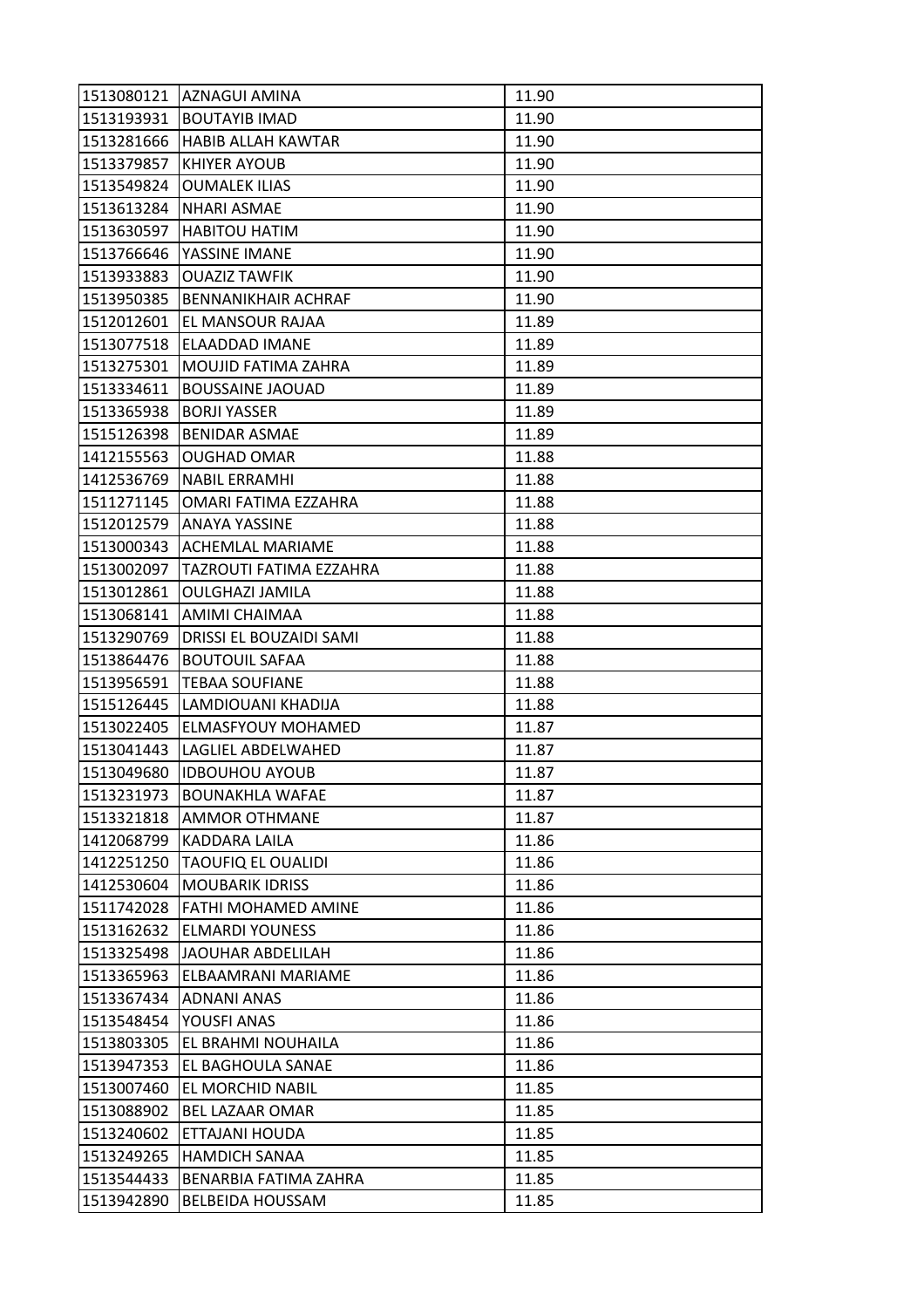| 1412248858 | <b>HAJAR SOUDI</b>              | 11.84 |
|------------|---------------------------------|-------|
| 1511271286 | <b>HLIB AFAF</b>                | 11.84 |
| 1513010977 | <b>SABER MARYAM</b>             | 11.84 |
| 1513012783 | AMDYAZE OMAR                    | 11.84 |
| 1513094050 | YAHYA SOUFYA                    | 11.84 |
| 1513108010 | <b>AKHAYAT HAMID</b>            | 11.84 |
| 1513229656 | <b>BENSEMLALI HAFSSA</b>        | 11.84 |
| 1513321900 | EZ ZIANI HAMZA                  | 11.84 |
| 1513368409 | <b>SOUFIANE OULMALME</b>        | 11.84 |
| 1515126314 | <b>ABDELLAOUI KAWTAR</b>        | 11.84 |
| 1512013060 | <b>SAHLLOU ZAID</b>             | 11.83 |
| 1512252598 | LAMDANE ADEL                    | 11.83 |
| 1513009490 | <b>HIDSI OUAFA</b>              | 11.83 |
| 1513026450 | <b>ESSALIMI MAJDA</b>           | 11.83 |
| 1513031502 | <b>BENALLA YASSER</b>           | 11.83 |
| 1513077318 | <b>MISSAOUI SAFAA</b>           | 11.83 |
| 1513240641 | NAIMA CHAIMAE                   | 11.83 |
| 1513358260 | <b>AKENOUN BOUTAINA</b>         | 11.83 |
| 1412068726 | <b>MOUNAFI SAID</b>             | 11.82 |
| 1412098121 | <b>HEDDA HICHAM</b>             | 11.82 |
| 1511241756 | LAMSOUNDI ABDELKHALEK           | 11.82 |
| 1513100457 | ABIDAR MERIEM                   | 11.82 |
| 1513228851 | <b>LAARAICH AYOUB</b>           | 11.82 |
| 1513241779 | <b>HAFED LAILA</b>              | 11.82 |
| 1513288990 | CHARRAFI ABDELJALIL             | 11.82 |
| 1513292488 | YLLANE ZOUHAIR                  | 11.82 |
| 1513323493 | BAALLA MOHAMED TAHA             | 11.82 |
| 1513374331 | <b>MOUMEN KHADIJA</b>           | 11.82 |
| 1513536985 | EL ACHHAB ISMAIL                | 11.82 |
| 1513550558 | <b>BOUREHIME HOUSSAM EDDINE</b> | 11.82 |
| 1513956436 | <b>ABDESSADEK ANASS</b>         | 11.82 |
| 1515131978 | LEMSADDAQ SALMA                 | 11.81 |
| 1411036026 | <b>ELKAMILI MOAD</b>            | 11.80 |
| 1512019750 | <b>AIT MOULAY RIDOUAN</b>       | 11.80 |
| 1513000800 | <b>BAILLA AICHA</b>             | 11.80 |
| 1513016497 | <b>ARABI SOUFIANE</b>           | 11.80 |
| 1513083161 | AIMAD EDDINE MARIEME            | 11.80 |
| 1513282074 | <b>ZAHAR HAMZA</b>              | 11.80 |
| 1513325004 | <b>IBRABRINE SALAH</b>          | 11.80 |
| 1513352323 | <b>ELACHAR ANISS</b>            | 11.80 |
| 1513607379 | <b>ZARHOUNI ISMAIL</b>          | 11.80 |
| 1513624879 | <b>EL FERRAI CHAIMAE</b>        | 11.80 |
| 1511187091 | <b>OUDRA AZEDDINE</b>           | 11.79 |
| 1512359644 | <b>IBARKI AMINE</b>             | 11.79 |
| 1513280073 | YAHYAOUI OUAI MEHDI             | 11.79 |
| 1513853797 | AIT BAHDIDOU JIHANE             | 11.79 |
| 1412030143 | <b>OUARHIM ILYAS</b>            | 11.78 |
| 1412232716 | EL ADNANI AZEDDINE              | 11.78 |
| 1412387627 | <b>SARA HAJOUNI</b>             | 11.78 |
| 1412756503 | <b>MANNI OUMAIMA</b>            | 11.78 |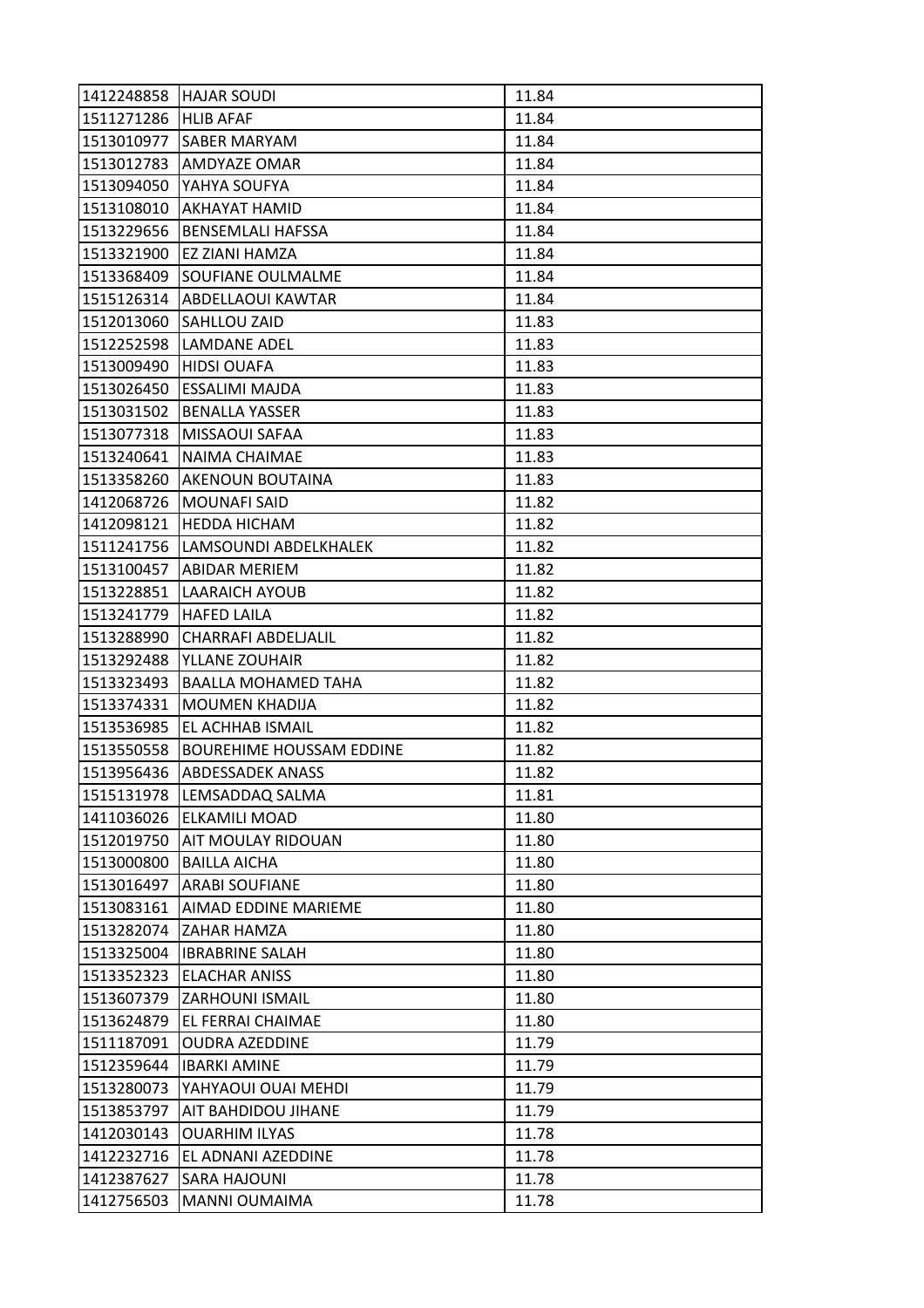| 1512074126 | <b>ELOUFIR MOHAMED</b>                | 11.78 |
|------------|---------------------------------------|-------|
| 1513016818 | <b>IBOUDRI KAOUTAR</b>                | 11.78 |
| 1513089074 | <b>BEHJA MOHAMED</b>                  | 11.78 |
| 1513100182 | <b>CHAKIB MAJDA</b>                   | 11.78 |
| 1513188333 | AIT TAMANAIT CHAIMA                   | 11.78 |
| 1513240629 | HMOUMI MOHAMMED REDA                  | 11.78 |
| 1513318422 | FAHIM MOHAMED                         | 11.78 |
| 1513340351 | <b>BAILLY CHAIMAA</b>                 | 11.78 |
| 1513552516 | <b>EL MAHJOUBI YOUSSEF</b>            | 11.78 |
| 1513852112 | LAMHAMDI WIAME                        | 11.78 |
| 1513000122 | <b>BOUZEGGOURI SALMA</b>              | 11.77 |
| 1513030199 | <b>BELFAKIR KARIMA</b>                | 11.77 |
| 1513035519 | MOUHADDAB SOUMIYA                     | 11.77 |
| 1513082221 | <b>AIT LAHAJ KAOUTAR</b>              | 11.77 |
| 1513846256 | <b>TAHIRI AYOUB</b>                   | 11.77 |
| 1412068945 | <b>OUMAIMA BASIT</b>                  | 11.76 |
| 1511616820 | MCHICHI GZANAI OUAFAE                 | 11.76 |
| 1512056067 | <b>HERKOUSS YASSINE</b>               | 11.76 |
| 1512751055 | ET TAHHAF HOUDA                       | 11.76 |
| 1513000784 | AIT ELKAID SOUKAINA                   | 11.76 |
| 1513067649 | <b>IDRISSI JOUICHA FATIMAEZZAHRAE</b> | 11.76 |
| 1513077519 | <b>KHARBOUCH IMANE</b>                | 11.76 |
| 1513083290 | ELHYANI HIND                          | 11.76 |
| 1513100443 | ELIBD IKRAM                           | 11.76 |
|            | 1513101358 ACHAHANE KHADIJA           | 11.76 |
| 1513283595 | <b>EDDIGUE BRAHIM</b>                 | 11.76 |
| 1513351777 | LOUMI MERIEM                          | 11.76 |
| 1513376234 | <b>FARID OUSSAMA</b>                  | 11.76 |
| 1513376825 | CHAFIR ZAKARIA                        | 11.76 |
| 1513551913 | <b>BATTOUCH MOUAD</b>                 | 11.76 |
| 1513956592 | AOURARH IMANE                         | 11.76 |
| 1412007485 | <b>OUFERKACH SANA</b>                 | 11.75 |
| 1412034866 | ROUSSAFI HAJAR                        | 11.75 |
| 1412173796 | ZERRARI FATIMA EZZAHRA                | 11.75 |
| 1412396887 | <b>BOUTKHAM ALI</b>                   | 11.75 |
| 1513316470 | <b>MOUNAIM SANAA</b>                  | 11.75 |
| 1513521306 | NAZZA FAHD                            | 11.75 |
| 1513536885 | ZAGROUR IBTISSAM                      | 11.75 |
| 1513618929 | AIT BELARBI SARA                      | 11.75 |
| 1513870009 | <b>MEJDOUBI ACHRAF</b>                | 11.75 |
| 1513012005 | <b>AZEGGAGH SAID</b>                  | 11.74 |
| 1513098852 | EL MAHIRI ZINE EL ABIDINE             | 11.74 |
| 1513099034 | EL MEDIOUNI SOUKAINA                  | 11.74 |
| 1513111765 | <b>BOUGRINE WIJDANE</b>               | 11.74 |
| 1513160457 | <b>AMGHAR HIND</b>                    | 11.74 |
| 1513172225 | EL OUICHOUANI HASNA                   | 11.74 |
| 1513236224 | <b>ECHATOUANI RACHID</b>              | 11.74 |
| 1513240210 | <b>TOUSSI IMANE</b>                   | 11.74 |
| 1513245370 | DOUMAR SOUKAINA 1J                    | 11.74 |
| 1513321825 | TAHRIR HAMZA                          | 11.74 |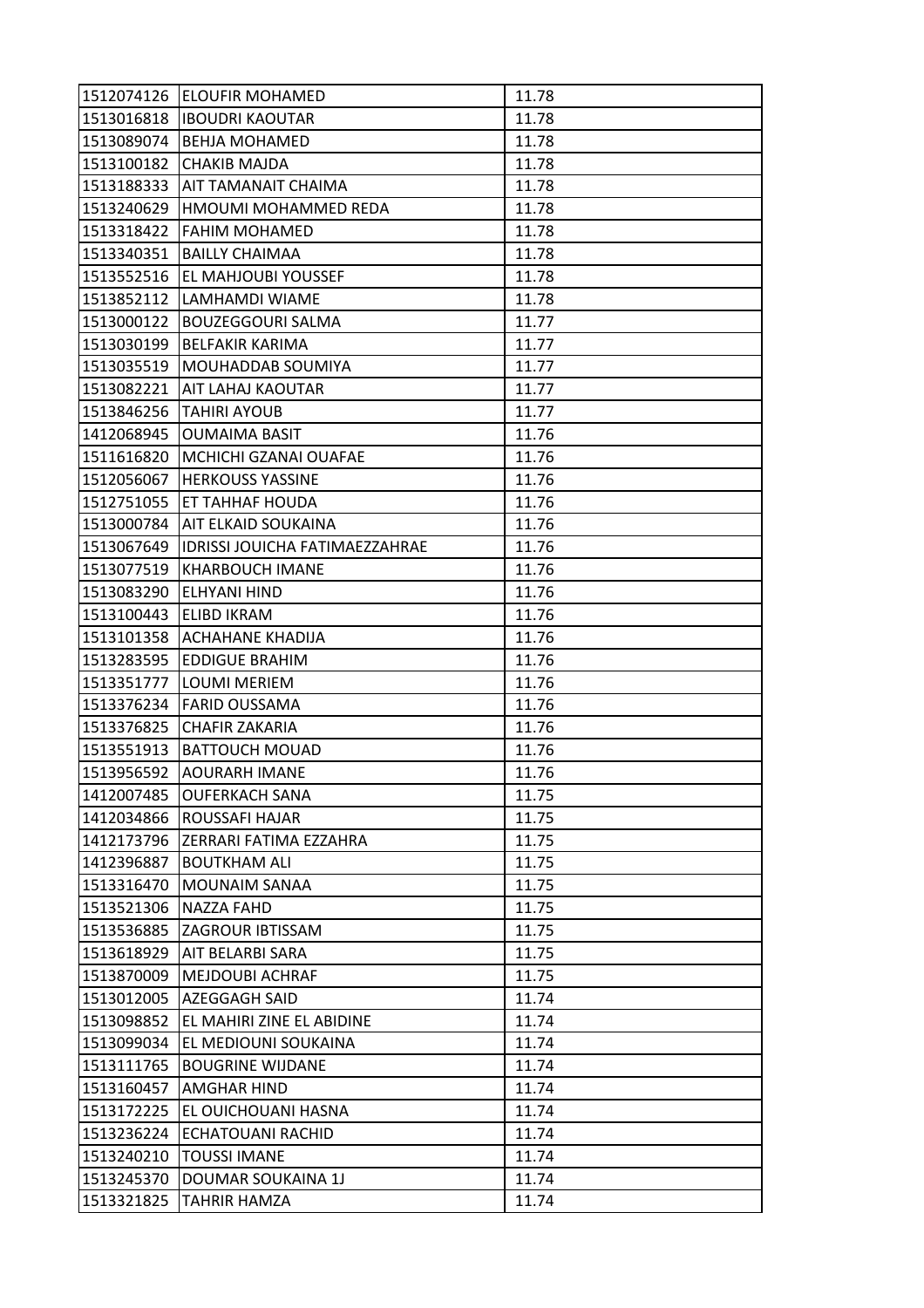| 1513541184 | <b>NEJMAOUI NIAMA</b>      | 11.74 |
|------------|----------------------------|-------|
| 1412234960 | <b>IMAD ANBA</b>           | 11.73 |
| 1513100850 | RAZZAQ ALLAH ABDELAZIZ     | 11.73 |
| 1513243817 | <b>DROURI NIAMA</b>        | 11.73 |
| 1513349293 | <b>BEN JAAFAR OUMAIMA</b>  | 11.73 |
| 1513533851 | SEFFAR FATIMAZAHRA         | 11.73 |
| 1513931837 | <b>BAIZOU MOHAMED</b>      | 11.73 |
| 1513943551 | EL ALAOUI ALI              | 11.73 |
| 1513944130 | <b>SADDIKI ILYASS</b>      | 11.73 |
| 1513083338 | <b>BAHMOUDI YASSINE</b>    | 11.72 |
| 1513372686 | <b>BAHLAOUANE SALMA</b>    | 11.72 |
| 1513418585 | <b>GOUMASSINE AYMEN</b>    | 11.72 |
| 1515126477 | AFSAHI JAOUAD              | 11.72 |
| 1513080719 | <b>AIT OUAKRIM ELMEHDI</b> | 11.71 |
| 1513094170 | MANSOURI OSAMA             | 11.71 |
|            | 1513095978   NASSIRI HAMZA | 11.71 |
| 1513318343 | <b>ZADDOUG ABDERRAHMAN</b> | 11.71 |
| 1513356510 | <b>ADKIR FATIMA ZAHRA</b>  | 11.71 |
| 1513546203 | LAABOUDY OUSSAMA           | 11.71 |
| 1513741888 | <b>OUBAIDI ABIR</b>        | 11.71 |
| 1412070496 | <b>SARA NAIM</b>           | 11.70 |
| 1412247767 | SALMA QIYOUD               | 11.70 |
| 1412274694 | JAGHNANE IDRISSI AMINA     | 11.70 |
| 1511959898 | LAMALLEM MOHAMMED          | 11.70 |
| 1512053909 | HIJAZI HAMZA               | 11.70 |
| 1513048866 | ELMEJJATI ZAINAB           | 11.70 |
| 1513227585 | <b>GHANMI IMANE</b>        | 11.70 |
|            | 1513240715  FERNANE YOUNES | 11.70 |
| 1513250052 | EDDARHMOUMI LOUBNA         | 11.70 |
| 1513549300 | ELHAJJAOUI ABDELHADI       | 11.70 |
| 1513605634 | <b>EL JADD ANASS</b>       | 11.70 |
| 1513694258 | <b>CHAYMAA HSISSEN</b>     | 11.70 |
| 1412163981 | RAMI WI AL                 | 11.68 |
| 1412391504 | MAZOUZ HAMZA               | 11.68 |
| 1513034797 | <b>TAOUFIQ IBTISSAM</b>    | 11.68 |
| 1513039242 | ERRAHMANI HAYATE           | 11.68 |
| 1513241836 | <b>DERBANI YOUSSEF</b>     | 11.68 |
| 1513329392 | HOMRANI AZIZA              | 11.68 |
| 1513333111 | SADDIK YASSINE             | 11.68 |
| 1513341288 | SADIKINE IKRAM             | 11.68 |
| 1513377334 | MOURAD LAMNOUAR            | 11.68 |
| 1513944115 | <b>OUASSOUL IKRAM</b>      | 11.68 |
| 1412098611 | RIM AL MASK                | 11.67 |
| 1412241972 | <b>RAKIK REDA</b>          | 11.67 |
| 1412249340 | SANAA KHCHAICHA            | 11.67 |
| 1512617637 | EL MOKHI EL MEHDI          | 11.67 |
| 1513008416 | <b>JELLALI GHIZLANE</b>    | 11.67 |
| 1513016400 | EL BAHI MOHAMED            | 11.67 |
| 1513032323 | EL GUEROUAHI ILIAS         | 11.67 |
| 1513115164 | EDDAOUH RACHID             | 11.67 |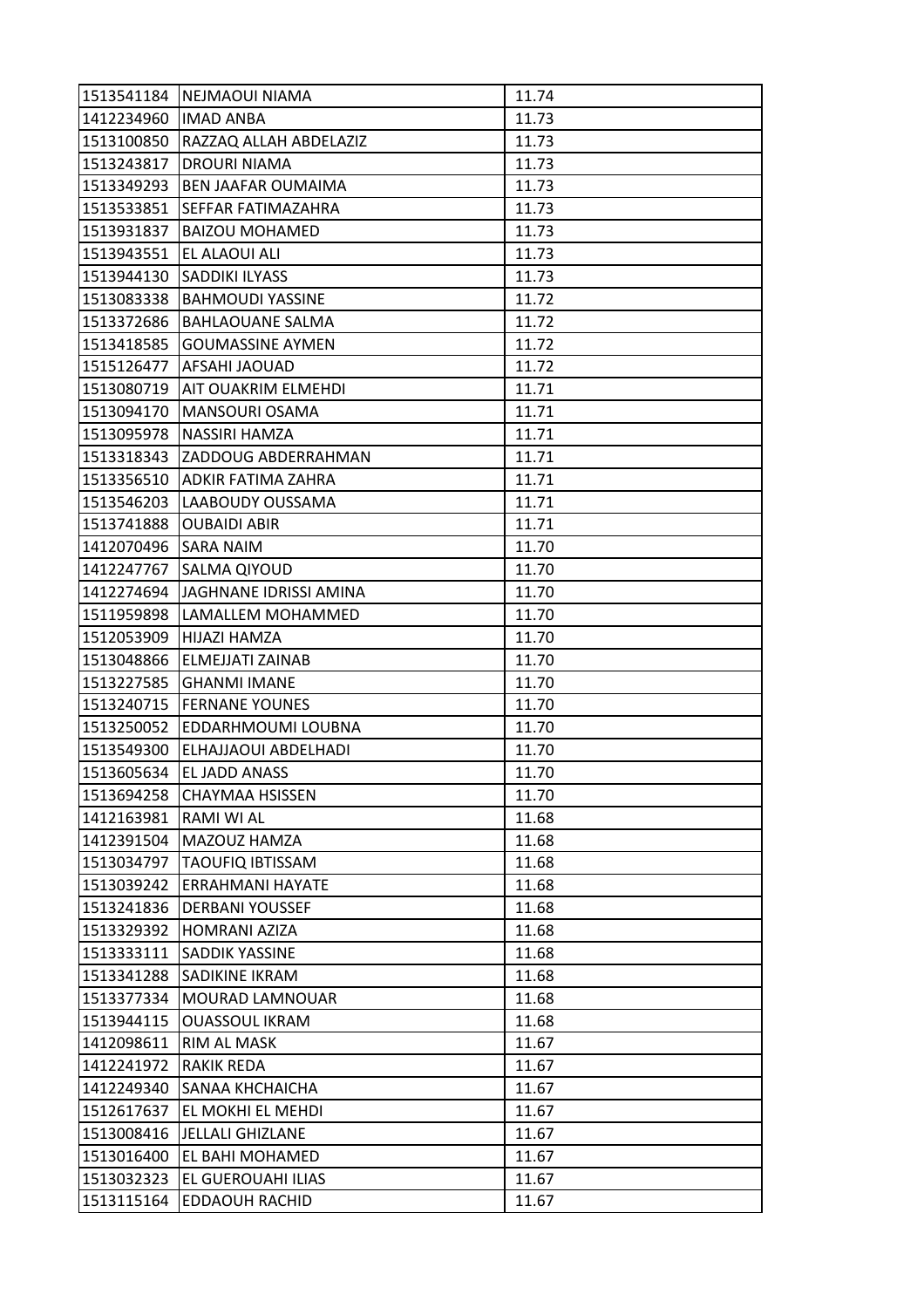| 1513231889 | BOUALAMIA ZAKARIA             | 11.67 |
|------------|-------------------------------|-------|
| 1513244674 | <b>BOUSROUR YOUSSEF</b>       | 11.67 |
| 1513376165 | EL MARYOUCH ABDELGHANI        | 11.67 |
| 1513548376 | EL BA TA CHAYMAA              | 11.67 |
| 1412098978 | <b>HASNA AFIF</b>             | 11.66 |
| 1412294617 | <b>SAKI HIND</b>              | 11.66 |
| 1412367508 | <b>HAMZA ESSAYARI</b>         | 11.66 |
|            | 1512074225 AIT BOUMRIM FATIMA | 11.66 |
| 1513012687 | <b>ELYOURIZI ZAHIRA</b>       | 11.66 |
| 1513026551 | AL HILALI LOUBNA              | 11.66 |
| 1513231543 | <b>DAHR WICAL</b>             | 11.66 |
|            | 1513251309 AIT LAHCEN FADWA   | 11.66 |
| 1513321111 | <b>JAMAL ADNANE</b>           | 11.66 |
| 1513549289 | <b>BENAZZOUZ YOUSSEF</b>      | 11.66 |
| 1513855044 | MAKHTARI OMAYMA               | 11.66 |
|            | 1513936800 SEGHIR KHALIL      | 11.66 |
| 1411086618 | ZAKARIA FAHRAOUI              | 11.65 |
| 1412007493 | BELAAZIZ ABDELHADI            | 11.65 |
| 1412433283 | EL MARJANY ABDELALI           | 11.65 |
| 1512290843 | <b>BOUZROUR YOUSSEF</b>       | 11.65 |
| 1513154211 | ELKADIRI MANAR                | 11.65 |
| 1513169598 | <b>OUDOUCH SIHAM</b>          | 11.65 |
| 1513194014 | <b>BOUCHAQOR YOUSSEF</b>      | 11.65 |
| 1412155729 | MOUAD EL ANOIRI               | 11.64 |
| 1412526552 | RHARIB AMAL                   | 11.64 |
| 1513248079 | <b>ELBAHJA JAWAD</b>          | 11.64 |
| 1513303554 | ELARJOUNI FATIMA ZAHRA        | 11.64 |
| 1513537957 | <b>SASSI BOUCHRA</b>          | 11.64 |
| 1513544644 | <b>MOUFID EL MEHDI</b>        | 11.64 |
| 1412285343 | <b>MOHDAR BADR</b>            | 11.63 |
| 1412393413 | <b>AYOUB BRAHI</b>            | 11.63 |
| 1512256653 | <b>OUAHID MOHAMED</b>         | 11.63 |
| 1512756484 | <b>EL KANTRI MOUAD</b>        | 11.63 |
| 1513003047 | <b>BERRADA SAAD</b>           | 11.63 |
| 1513007515 | <b>ZOUGGAR KHAOULA</b>        | 11.63 |
| 1513011443 | <b>BOUGDIM HASSAN</b>         | 11.63 |
| 1513016432 | <b>ZAROIAL IBTISSAM</b>       | 11.63 |
| 1513231877 | EL ANSARI ZIAD                | 11.63 |
| 1513235258 | <b>BENHAOURECH KHALID</b>     | 11.63 |
| 1513246008 | <b>SOFRI YOUNES</b>           | 11.63 |
| 1513378652 | <b>BAIZ INTISSAR</b>          | 11.63 |
| 1513533384 | <b>CHERKAOUI IMANE</b>        | 11.63 |
| 1513851403 | <b>ACHIOU MAROUA</b>          | 11.63 |
| 1512254471 | <b>BELLALIJE MOHAMMED</b>     | 11.62 |
| 1513000627 | <b>LOUBANE IMANE</b>          | 11.62 |
| 1513087515 | MINNOUCH AYOUB                | 11.62 |
| 1513193983 | DAHMANI OUMAYMA               | 11.62 |
| 1513332762 | CHIBAOUI HAMZA                | 11.62 |
| 1513357514 | EL ALLAM MARWANE              | 11.62 |
| 1513533911 | <b>ZAHRAOUI MEHDI</b>         | 11.62 |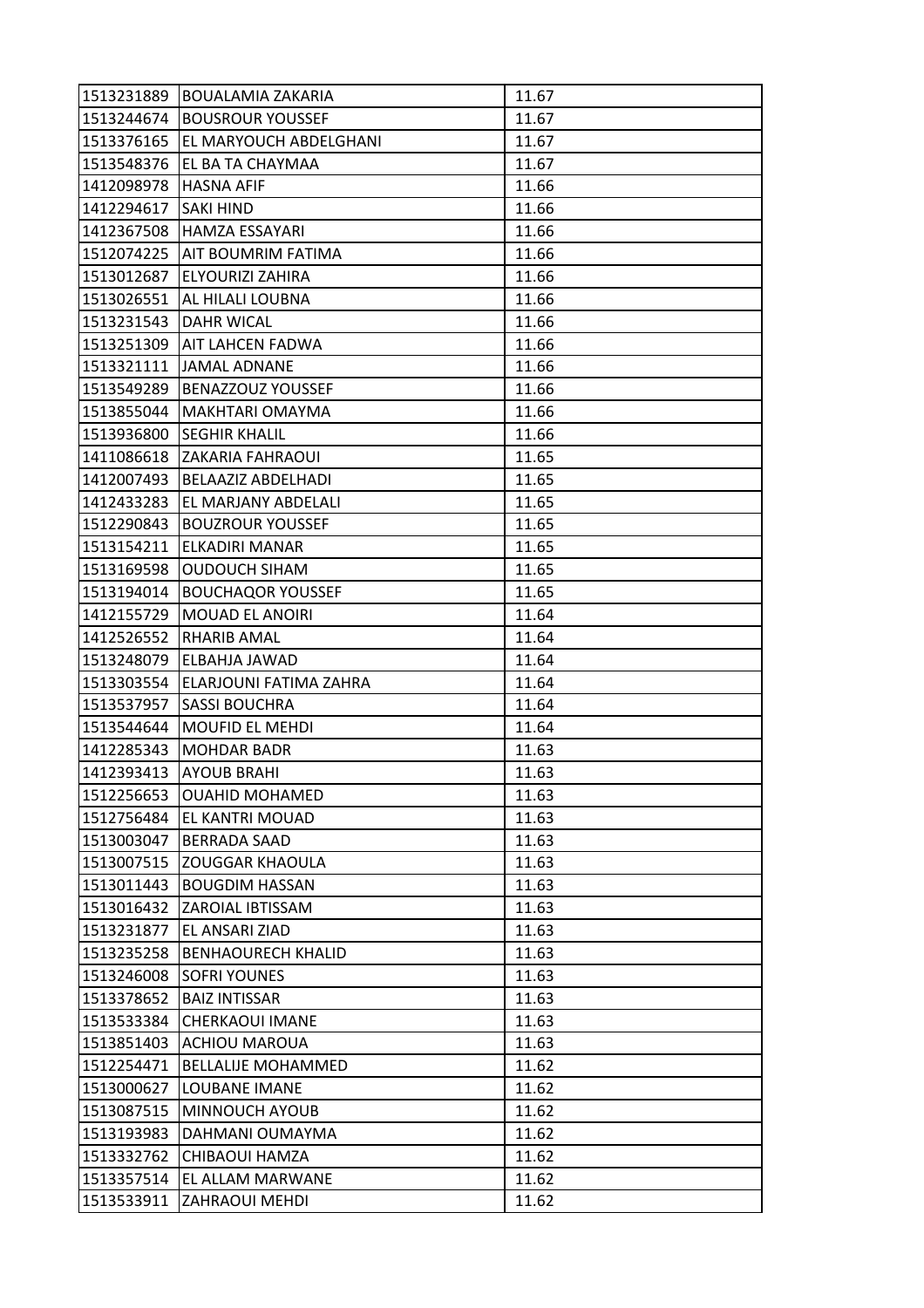| 1513792457 | <b>LYOUSFI MADIHA</b>            | 11.62 |
|------------|----------------------------------|-------|
|            | 1513951041   HAMRIRI CHAIMAE     | 11.62 |
| 1412229348 | KHAWLA HAITAM                    | 11.61 |
| 1513027803 | <b>NEJMI MAHA</b>                | 11.61 |
| 1513098207 | NAJA ADAM                        | 11.61 |
| 1513111695 | <b>NAIA MAROUA</b>               | 11.61 |
| 1513231508 | <b>EL HADI ANASS</b>             | 11.61 |
| 1412811037 | <b>DEROUICH CHAIMAE</b>          | 11.60 |
|            | 1512230926 ABDAOUI SALAHEDDINE   | 11.60 |
| 1513012766 | SALAHEDDINE LOUBNA               | 11.60 |
|            | 1513014212   AIT LAABIDI IHSSANE | 11.60 |
| 1513048635 | <b>OUTAIK WAFAE</b>              | 11.60 |
| 1513048709 | HANAFI HAMZA                     | 11.60 |
| 1513049831 | <b>CHKIRID ALI</b>               | 11.60 |
| 1513245874 | TAGNAOUTI MOUMNANI IKRAM         | 11.60 |
|            | 1513283082 SALAMI YOUSSEF        | 11.60 |
| 1513380597 | <b>MARHIB EL MEHDI</b>           | 11.60 |
| 1513741923 | <b>ESSEMLALI WYAME</b>           | 11.60 |
| 1513792409 | <b>AARAB RIHAB</b>               | 11.60 |
| 1513939749 | BEN EL MAKROUD MOHAMED           | 11.60 |
|            | 1513943436 HLOU JIHANE           | 11.60 |
| 1412027916 | SLIMANI AYOUB                    | 11.59 |
| 1412099737 | <b>IMANE BOUATI</b>              | 11.59 |
| 1512088019 | <b>WALKJAH YOUNES</b>            | 11.59 |
|            | 1512173869   ABATORAB AMINE      | 11.59 |
| 1512379773 | <b>HABTI AMINE</b>               | 11.59 |
| 1513098917 | MOUFTAKIR WIJDANE                | 11.59 |
| 1513099391 | EL GHOUAT MOHAMED                | 11.59 |
| 1513357375 | <b>OUTASS ASMAA</b>              | 11.59 |
| 1513382158 | ENNAMI NAJOUA                    | 11.59 |
| 1513520734 | EL MAZOUZI BADR                  | 11.59 |
| 1513523671 | MAZOUZ SANAE                     | 11.59 |
| 1513934395 | <b>AIT DAOUD YASSINE</b>         | 11.59 |
| 1412875207 | MAJDOUBI SIHAM                   | 11.58 |
| 1513033683 | <b>SBAA WASSIM</b>               | 11.58 |
| 1513088855 | EL HARITI AMAL                   | 11.58 |
| 1513227684 | <b>MOUFID ANAS</b>               | 11.58 |
| 1513281727 | <b>SAOUD YOUNES</b>              | 11.58 |
| 1513341078 | <b>FILALI YOUSSEF</b>            | 11.58 |
| 1513550452 | <b>CHAKIRI HAYTHAM</b>           | 11.58 |
| 1513750764 | EL FEZAZI CHAIMAE                | 11.58 |
| 1412052142 | BOUMASSMAR AHMED SALEM           | 11.57 |
| 1513003096 | <b>SABIR AYMANE</b>              | 11.57 |
| 1513003727 | AMALIK OUMAIMA                   | 11.57 |
| 1513006421 | <b>BOURRAH AYOUB</b>             | 11.57 |
| 1513007011 | <b>OUAHMANE GHITA</b>            | 11.57 |
| 1513073141 | EL HOURCH HASNA                  | 11.57 |
| 1513240695 | <b>BOUZIAT FATIMA EZZAHRA</b>    | 11.57 |
| 1513350954 | <b>NABIL HAJAR</b>               | 11.57 |
| 1513365620 | <b>GUEDDARI MERYEM</b>           | 11.57 |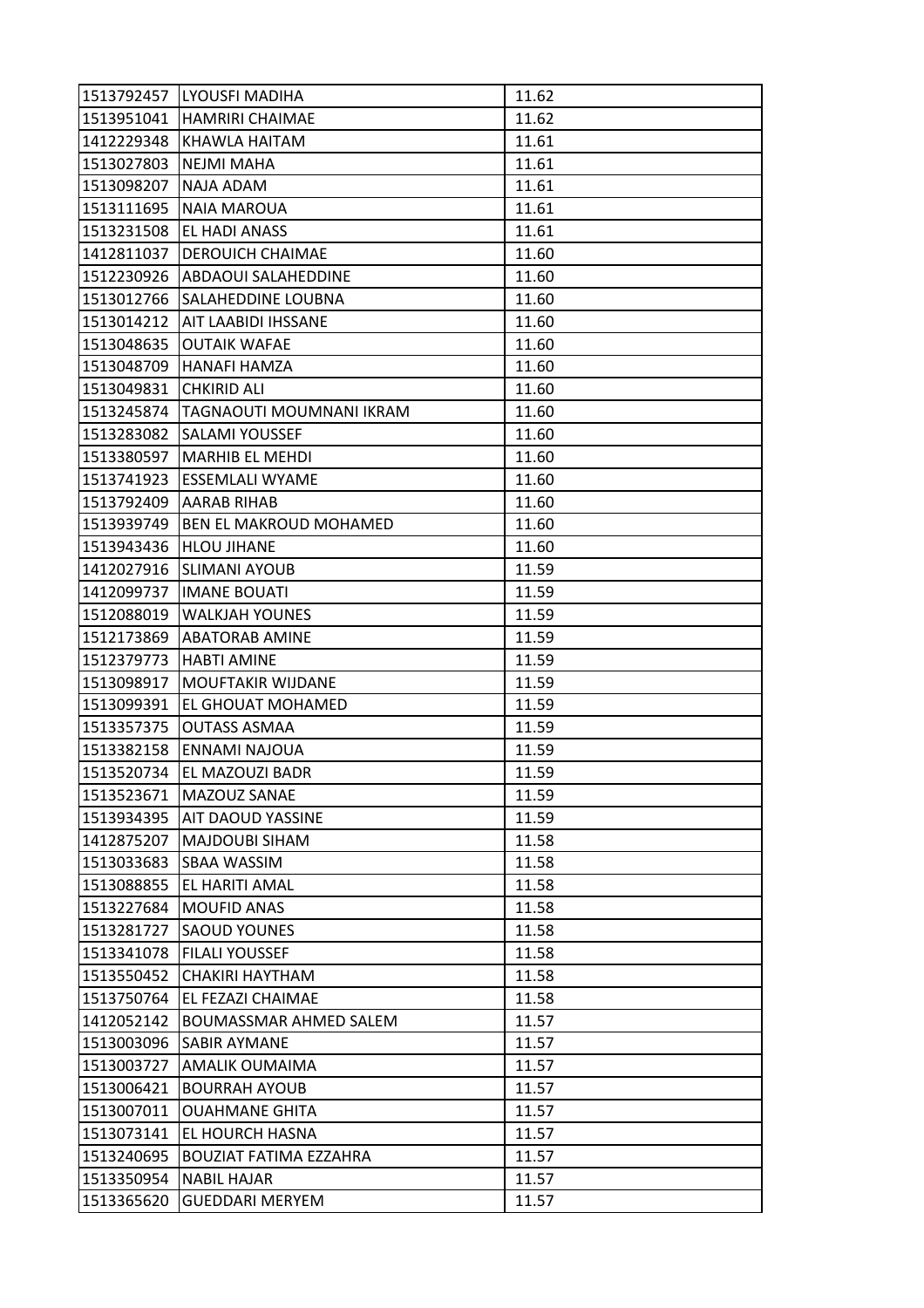| 1513937992 | IEL HASNAOUI AMJAD            | 11.57 |
|------------|-------------------------------|-------|
|            | 1515262556 ZAAZAA OUSSAMA     | 11.57 |
| 1513020052 | <b>TAKHCHI EL HOUSSAINE</b>   | 11.55 |
| 1513084974 | <b>RYADI KHOULOUD</b>         | 11.55 |
| 1513088322 | <b>BOUYESK MARIAM</b>         | 11.55 |
| 1513106451 | <b>JAIT OU BELLA MARYEM</b>   | 11.55 |
| 1513194034 | <b>EL FATIMI HANANE</b>       | 11.55 |
| 1513357753 | <b>BOUSTANI BADR EDDINE</b>   | 11.55 |
| 1412089913 | <b>HAJAR BOUYA</b>            | 11.54 |
| 1412158573 | <b>EL OUAFY FATIMA-ZAHRA</b>  | 11.54 |
| 1512034022 | <b>DOUBLALI LAYLA</b>         | 11.54 |
| 1513020444 | <b>EZZAYTOUNI MOULAY ZAID</b> | 11.54 |
| 1513098228 | <b>HARCHA MOHAMED</b>         | 11.54 |
| 1513098530 | EL ADNANI NAOUFAL             | 11.54 |
| 1513111631 | CHAFIK MOHAMED AMINE          | 11.54 |
| 1513365285 | <b>BADRE HIND</b>             | 11.54 |
| 1513872046 | <b>BELKHEIRI RIM</b>          | 11.54 |
| 1513956287 | <b>BENKHIRA NISRINE</b>       | 11.54 |
| 1513016317 | <b>ZAKAR AMINA</b>            | 11.53 |
| 1513027916 | <b>NAIT ALI ABDELLATIF</b>    | 11.53 |
| 1513153793 | <b>SALIM ASMAA</b>            | 11.53 |
| 1513339336 | ELMARAHI SOUFIANE             | 11.53 |
| 1412074123 | <b>AYOUB OUSSELLIM</b>        | 11.52 |
| 1512031093 | AMAGHOUD SALIMA               | 11.52 |
|            | 1513004175   AFERIAD MAJDA    | 11.52 |
| 1513112473 | <b>KHETTAB CHAIMA</b>         | 11.52 |
| 1513160402 | ELFARIQ MOHAMED OMAR          | 11.52 |
| 1513187118 | EL AABBASSI MOHAMED AMINE     | 11.52 |
| 1513245288 | NAINIA EL MAHDI               | 11.52 |
| 1513246005 | <b>BOUDDA ILYASS</b>          | 11.52 |
| 1513281080 | <b>ZANANI SOUFIANE</b>        | 11.52 |
| 1513351760 | AFOUALLAH OTHMANE             | 11.52 |
| 1513527829 | <b>TABKHA HAMZA</b>           | 11.52 |
| 1513616718 | AIT AADI ABDELALI             | 11.52 |
| 1513618377 | EL KHAOUA OUAFA               | 11.52 |
| 1513930201 | EL MIDAOUI NAOUFAL            | 11.52 |
| 1411864918 | <b>ZNABET BILAL</b>           | 11.51 |
| 1412089917 | <b>SOUAD LABHIH</b>           | 11.51 |
| 1513024187 | <b>MANEA AYYOUB</b>           | 11.51 |
| 1513041894 | <b>BEN DAOUD OTHMANE</b>      | 11.51 |
| 1513051031 | AIT MASSAOUD KAOUTAR          | 11.51 |
| 1513079540 | NOUIDRAT TAHA                 | 11.51 |
| 1513100624 | AIT LHAIMER BASMA             | 11.51 |
| 1513379597 | LHAOUD MEHDI                  | 11.51 |
| 1513552738 | <b>MRIZKI ANASS</b>           | 11.51 |
| 1513932201 | DIDI OMAR AHMED               | 11.51 |
| 1411080989 | <b>OUMAIMA ELMESLOUHI</b>     | 11.50 |
| 1412099105 | <b>SARA KOUKAM</b>            | 11.50 |
| 1412173683 | EL MANSOURY CHAIMA            | 11.50 |
| 1511932572 | <b>BNI SABAH</b>              | 11.50 |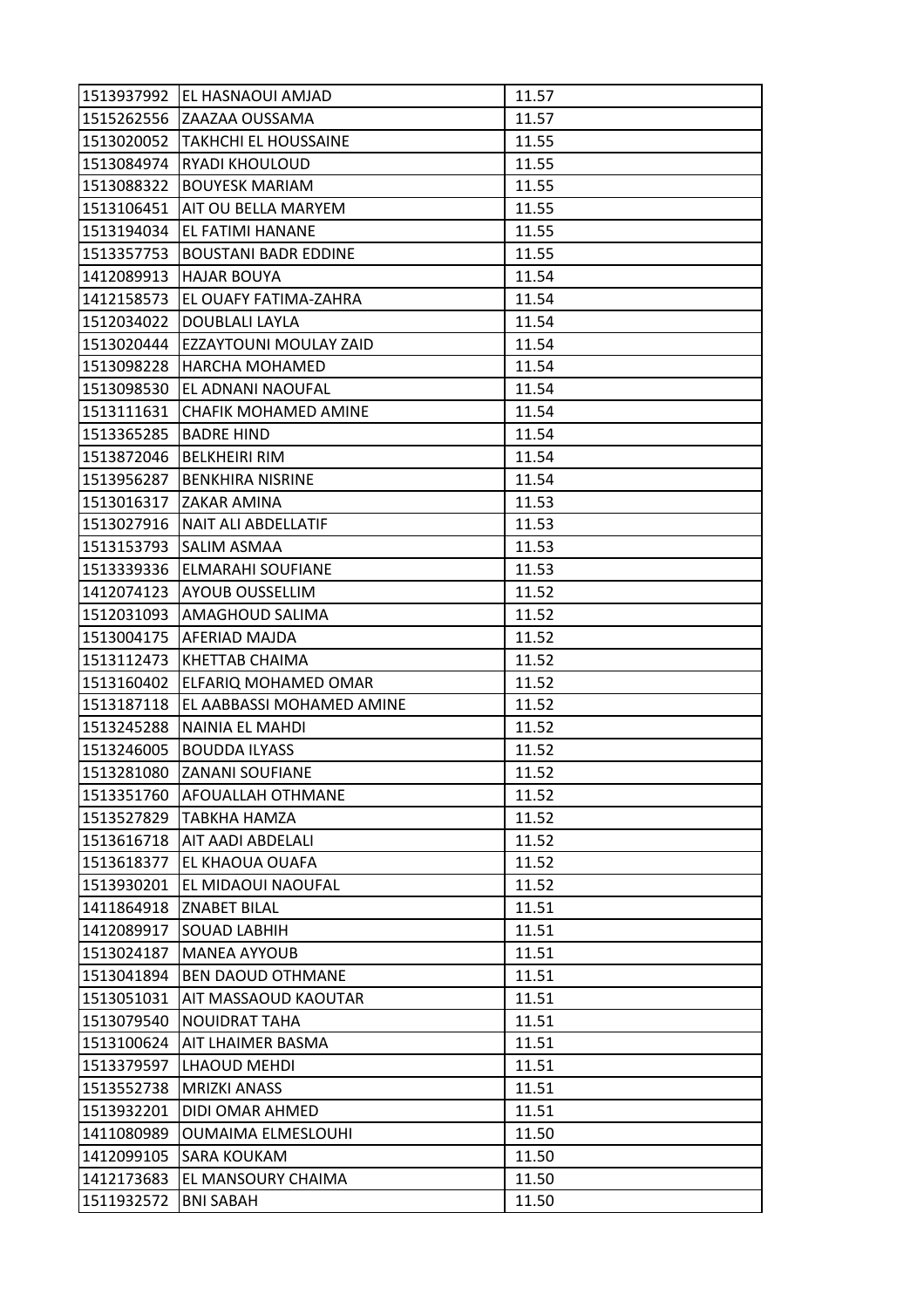| 1512009601 | <b>OUDRA FATIMA</b>           | 11.50 |
|------------|-------------------------------|-------|
|            | 1513008713   AIT OUKNOUZ ITTO | 11.50 |
| 1513091441 | ROUHI KHADIJA                 | 11.50 |
| 1513316188 | <b>KANINE OUMAIMA</b>         | 11.50 |
| 1513335832 | <b>ASSOU SABRINE</b>          | 11.50 |
| 1513814866 | EL BEGHEDADI CHAHRAZAD        | 11.50 |
| 1513931884 | <b>DKHISSI MUSTAPHA</b>       | 11.50 |
| 1513227518 | <b>NACIRI JAAFAR</b>          | 11.49 |
| 1513241492 | LAAMAR AYOUB                  | 11.49 |
| 1513616715 | <b>ITOUAIHER WALID</b>        | 11.49 |
| 1513811881 | <b>MEDDECH SOUHA LA</b>       | 11.49 |
| 1411355877 | <b>BELALEM YOUSSEF</b>        | 11.48 |
| 1412804771 | <b>ALAE TIYAL</b>             | 11.48 |
| 1511029182 | <b>ARMAS YOUSSEF</b>          | 11.48 |
| 1512531117 | EL MASSOUDI RANYA             | 11.48 |
| 1513000611 | <b>BOUCHAOUIR IMANE</b>       | 11.48 |
| 1513153795 | <b>OUSLIH RACHA</b>           | 11.48 |
| 1513345974 | <b>ERRAGH YOUSSEF</b>         | 11.48 |
| 1513349885 | CHALHAOUI ZAKARIA             | 11.48 |
|            | 1513526925   ARGUIG DOUAE     | 11.48 |
| 1512241802 | <b>ELHARDI FATIMA EZZAHRA</b> | 11.47 |
| 1513034726 | EL MALAWLI ILHAM              | 11.47 |
| 1513036936 | EL AANBOUBI HASSAN            | 11.47 |
| 1513099222 | <b>SEFFAR MOHAMED ELGHALI</b> | 11.47 |
| 1513105645 | ERRADOUANI SOUKAINA           | 11.47 |
| 1513371608 | <b>FATTOUKH ZAKARIA</b>       | 11.47 |
| 1513854994 | <b>HAJJAT OMAR</b>            | 11.47 |
| 1513936658 | <b>QUERCHI NACIR</b>          | 11.47 |
| 1411932703 | <b>BOUMEZZOUGH ACHRAF</b>     | 11.46 |
|            | 1411938853 ABOUSSAID MAJDA    | 11.46 |
| 1412065065 | <b>MOHAMED MARJANE</b>        | 11.46 |
| 1511089175 | <b>ASEBRIY AYOUB</b>          | 11.46 |
| 1513006808 | <b>MUNTACIR SOUKAINA</b>      | 11.46 |
| 1513017333 | <b>AFRAD YOUNESS</b>          | 11.46 |
| 1513283102 | JABANE FATIMAEZZAHRA          | 11.46 |
| 1513334353 | <b>BAITE ROUMAISSA</b>        | 11.46 |
| 1513356690 | <b>ABELHAD LAHOUCINE</b>      | 11.46 |
| 1513363395 | <b>BENFELLAH RIHAB</b>        | 11.46 |
| 1513379388 | <b>KHABER OUISSAL</b>         | 11.46 |
| 1513534570 | SADRAOUI OUMAIMA              | 11.46 |
| 1513540447 | FARIH YASMINA                 | 11.46 |
| 1513618896 | <b>BIDOUH SOUMIA</b>          | 11.46 |
| 1513936788 | <b>OULAGHDA MERYEM</b>        | 11.46 |
| 1515126512 | <b>OUGUAOUR MOUNAIM</b>       | 11.46 |
| 1410036820 | <b>GOUMGHAR SAID</b>          | 11.45 |
| 1412027521 | <b>IDBOUFRADE AMINE</b>       | 11.45 |
| 1412802620 | FATIMA ZAHRA EL MEJJATI       | 11.45 |
| 1412923509 | <b>ZAKARIA MONSSEF</b>        | 11.45 |
| 1412929257 | <b>BAADI KANZA</b>            | 11.45 |
| 1513007071 | <b>BIJAOUANE AYOUB</b>        | 11.45 |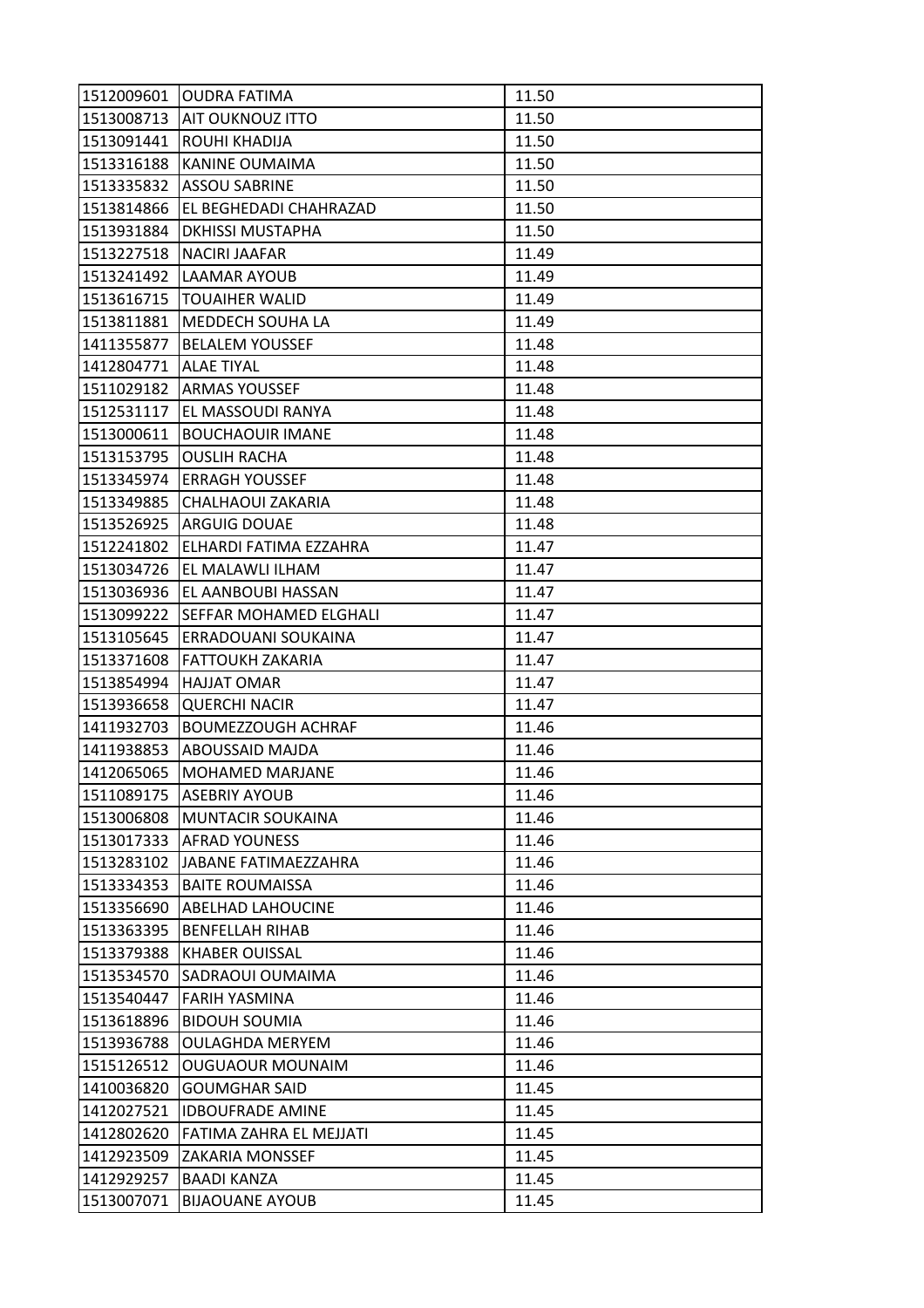| 1513083143 | <b>LACH HEB TARIK</b>         | 11.45 |
|------------|-------------------------------|-------|
| 1513111118 | <b>GHANNAM ZAKARIA</b>        | 11.45 |
| 1513356206 | <b>ELBOUHALI TAREK</b>        | 11.45 |
| 1513550484 | <b>FASKA IMANE</b>            | 11.45 |
| 1513100585 | EL MAZOUNI OUMAIMA            | 11.43 |
| 1513107858 | <b>BENCHAIB SOUHAILA</b>      | 11.43 |
| 1513238833 | MOUIZ ABDELLAH                | 11.43 |
| 1513371543 | RAFIQUI AYOUB                 | 11.43 |
| 1513792285 | <b>BENBERI MOUNA</b>          | 11.43 |
| 1412089305 | <b>TARIQ ASSIR</b>            | 11.42 |
| 1412089388 | HIND MOUASSAN                 | 11.42 |
| 1412173700 | <b>FOUQANI HAMZA</b>          | 11.42 |
| 1412341266 | MARZOUK KHADIJA               | 11.42 |
| 1512292010 | <b>MOHIB OMAR</b>             | 11.42 |
| 1512367172 | <b>MOUTANE ILYAS</b>          | 11.42 |
| 1513049107 | <b>AOUDATE HASNAA</b>         | 11.42 |
| 1513080720 | <b>EL GHORFI ANAS</b>         | 11.42 |
| 1513160447 | <b>TAYBOUTA RIME</b>          | 11.42 |
| 1513938083 | YAKOUTI HAMZA                 | 11.42 |
| 1412098717 | <b>IDRISSI AATOUF OUMAIMA</b> | 11.41 |
| 1412380853 | LAALAOUI IMANE                | 11.41 |
| 1412406176 | CHOUKRI HAMZA                 | 11.41 |
| 1412553438 | ANAS EL AZOUZY                | 11.41 |
| 1412917920 | <b>HADDOUCH HAJARE</b>        | 11.41 |
| 1512283435 | EL QALB SOUKAINA              | 11.41 |
| 1513037374 | <b>KACHA KENZA</b>            | 11.41 |
| 1513037453 | <b>ZAIM YAHYA</b>             | 11.41 |
| 1513076106 | <b>HIKMAT YASSINE</b>         | 11.41 |
| 1513092383 | <b>BOULACHGOUR LOUBNA</b>     | 11.41 |
| 1513242660 | <b>SOUIMTO YASSINE</b>        | 11.41 |
| 1513277510 | <b>AIT IDIR YOUSSRA</b>       | 11.41 |
| 1513343438 | <b>OUABDELKADER AMINA</b>     | 11.41 |
| 1411276916 | <b>BENABOUD MOHAMED</b>       | 11.40 |
| 1513003519 | <b>ADDAMOUH RADIA</b>         | 11.40 |
| 1513272164 | RIMA SAADIA                   | 11.40 |
| 1513280217 | <b>ECH CHIYAI HAJAR</b>       | 11.40 |
| 1513862512 | EL GOURARI ISLAM              | 11.40 |
| 1513947252 | <b>HABBADI SALMA</b>          | 11.40 |
| 1412777239 | KADDAOUI MOHAMMED TAHA        | 11.39 |
| 1512007955 | YACHOU YASSINE                | 11.39 |
| 1513034070 | LEKTIF M BAREK                | 11.39 |
| 1513041911 | EL RADDAL SABAH               | 11.39 |
| 1513089110 | AARAB RAJA                    | 11.39 |
| 1513098738 | EZZAROUDI SOUHAILA            | 11.39 |
| 1513316979 | <b>HASNAOUI YAHYA</b>         | 11.39 |
| 1513375908 | KAF HAJAR                     | 11.39 |
| 1513704186 | <b>HASHAS KHAOULA</b>         | 11.39 |
| 1512016491 | ZIKI ABDELHAFID               | 11.38 |
| 1512033785 | <b>BAHMANI IBTISSAM</b>       | 11.38 |
| 1513092470 | <b>BAMZYANE MAROUA</b>        | 11.38 |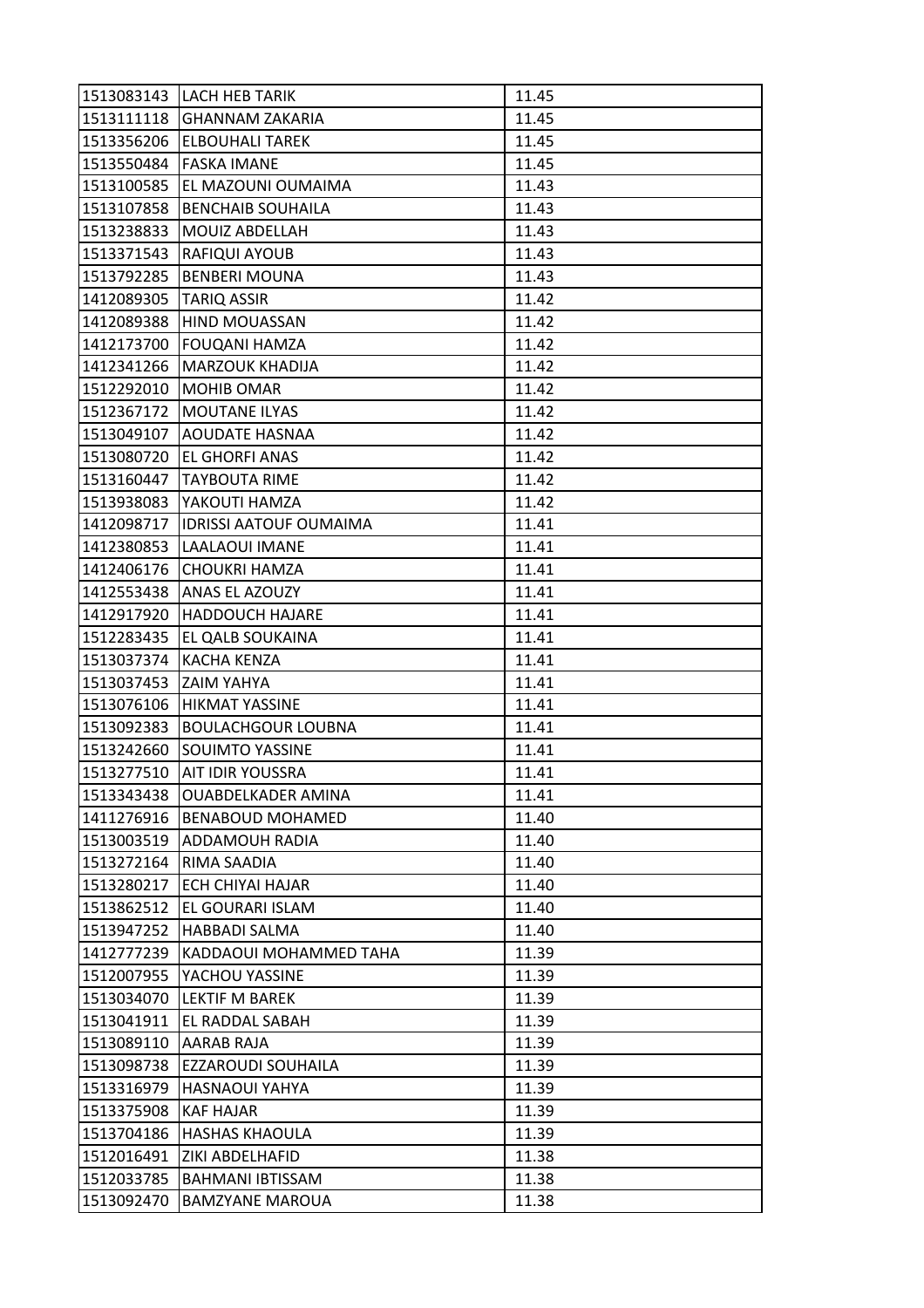| 1513100803 | <b>MEZRIOUI CHAOUKI</b>          | 11.38 |
|------------|----------------------------------|-------|
|            | 1513364304   DEKKAKI SOUKAINA    | 11.38 |
|            | 1513368944 ACHHAR YOUSSEF        | 11.38 |
| 1513704406 | <b>SALAI ZAID</b>                | 11.38 |
| 1513025363 | <b>FEROUAT LAHCEN</b>            | 11.37 |
| 1513077346 | ELIDRISSI MAAROUFI IBRAHIM       | 11.37 |
| 1513084455 | <b>DERKAOUI YASSINE</b>          | 11.37 |
| 1513303389 | <b>ELRHOMRI ASSIA</b>            | 11.37 |
| 1513758893 | ELAABOUDI OUMAIMA                | 11.37 |
| 1513766635 | <b>SBAI SARA</b>                 | 11.37 |
|            | 1412016515 SKIOU SALMA           | 11.36 |
| 1512171124 | NAJIH FATIMA EZZAHRA             | 11.36 |
| 1513000860 | <b>OUASFI FATIMA ZAHRA</b>       | 11.36 |
| 1513049092 | <b>HAMEL HANANE</b>              | 11.36 |
|            | 1513069664   AALILAT RAJA        | 11.36 |
|            | 1513152616   HANID CHARAF        | 11.36 |
| 1513365155 | <b>CHARFI SALMA</b>              | 11.36 |
| 1513758272 | LAZAAR IKRAM                     | 11.36 |
| 1412274263 | <b>LOULIDI MOUJAHID SARA</b>     | 11.35 |
|            | 1512023199   HANINI YASSINE      | 11.35 |
|            | 1513024031 AMARIR FATIMA EZZAHRA | 11.35 |
| 1513028931 | <b>AKEBLI ASMA</b>               | 11.35 |
| 1513068533 | WAHID AFAF                       | 11.35 |
| 1513099723 | <b>SALIH SALMA</b>               | 11.35 |
| 1513100644 | MANSOURA SOUKAINA                | 11.35 |
| 1513103313 | <b>BAJJA AYOUB</b>               | 11.35 |
| 1513289837 | KHADDADI ZINEB                   | 11.35 |
| 1513525621 | <b>TARHRI ILYASS</b>             | 11.35 |
| 1513529824 | <b>OUHTIT OMAYMA</b>             | 11.35 |
|            | 1513021417 AZMARKOU MIMOUNE      | 11.34 |
| 1513023055 | <b>OUHAMOU AYOUB</b>             | 11.34 |
| 1513760082 | <b>TAGNAOUTI GHITA</b>           | 11.34 |
| 1512371068 | <b>ELBAYDAQ SIHAM</b>            | 11.33 |
| 1513022038 | <b>SOBHI KAOUTAR</b>             | 11.33 |
| 1513050658 | <b>SAHNOUN SANAA</b>             | 11.33 |
| 1513090934 | <b>BOUKHEIR HAJAR</b>            | 11.33 |
| 1513099527 | <b>BENNANI ZAKARIA</b>           | 11.33 |
| 1513276156 | <b>FAIK NOUAMANE</b>             | 11.33 |
| 1513289796 | ERRADI MERYEM                    | 11.33 |
| 1513290789 | BENSMAIL ABDERRAHMAN             | 11.33 |
| 1513369260 | <b>ZORGANI ANAS</b>              | 11.33 |
| 1513380187 | <b>MEKKAOUI AMINE</b>            | 11.33 |
| 1513779282 | EL MOUFID AL MOUKHTAR            | 11.33 |
| 1515126345 | ESSABOURI ABDELGHAFFAR           | 11.33 |
| 1513250103 | <b>BOUTERRAKA AZZEDDINE</b>      | 11.32 |
| 1513271290 | <b>FADEL FAYCAL</b>              | 11.32 |
| 1513282567 | <b>EL FATIH MOHCINE</b>          | 11.32 |
| 1513283275 | <b>MOURADI MARYEM</b>            | 11.32 |
| 1513286051 | DAOUI MOHAMED AMINE              | 11.32 |
| 1513366052 | MASMOUDI ANAS                    | 11.32 |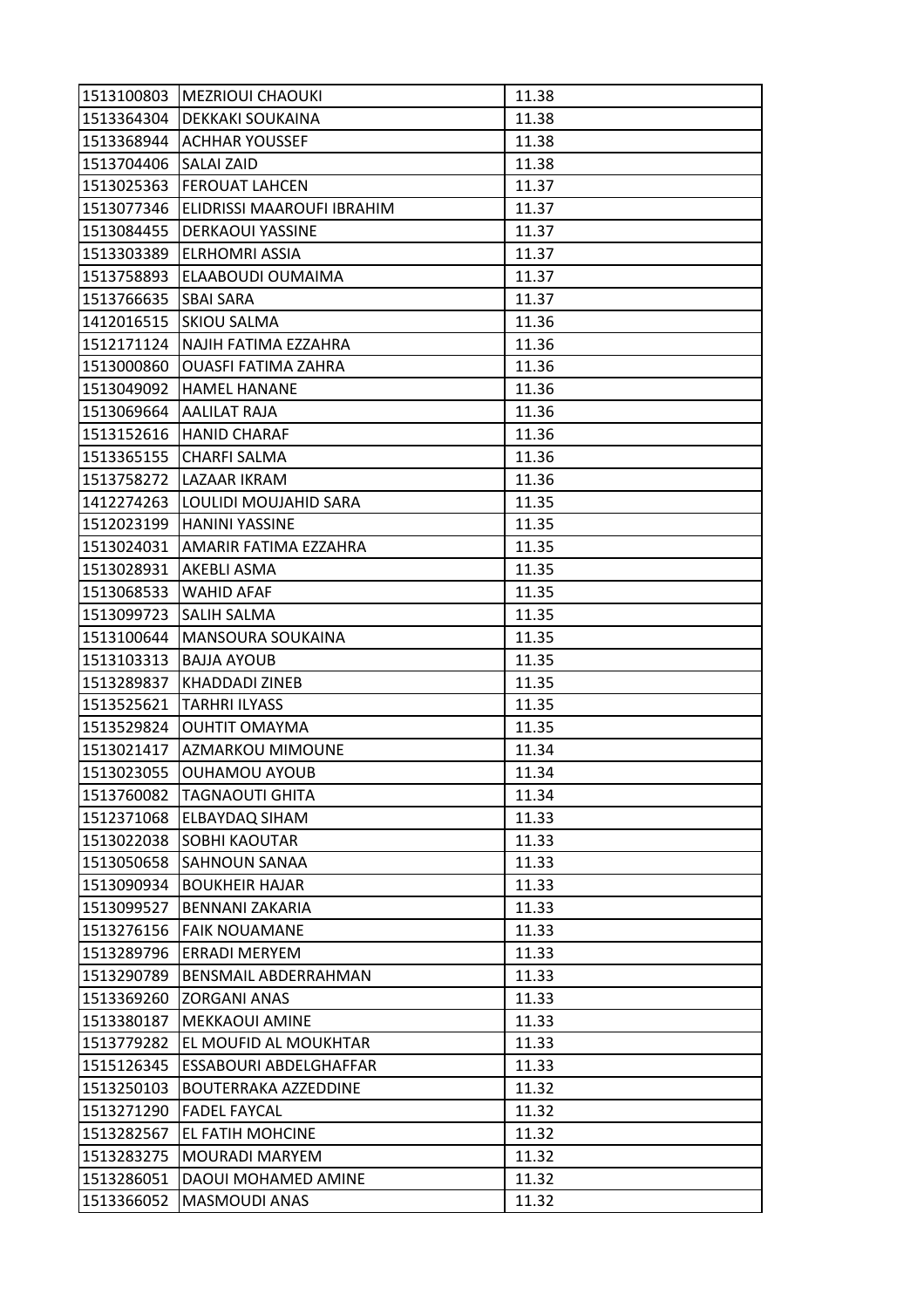| 1515254462 | DAROUACHE MAROUANE               | 11.32 |
|------------|----------------------------------|-------|
| 1410254276 | <b>REDOUANE TIBARI</b>           | 11.30 |
| 1512250478 | <b>BENOUD AYOUB</b>              | 11.30 |
| 1513034785 | <b>ALAHYANE REDOUANE</b>         | 11.30 |
| 1513101033 | <b>BELHADJ AYYOUB</b>            | 11.30 |
|            | 1513237733 SALHI MARIEM          | 11.30 |
| 1513249613 | <b>OTHMANE BOUNKHAL</b>          | 11.30 |
| 1513355863 | <b>MABROUR YASMINE</b>           | 11.30 |
| 1412020114 | <b>BOUTALAB MARYAM</b>           | 11.29 |
| 1412917552 | EL-MABROUKI KHAOULA              | 11.29 |
| 1511027904 | <b>MOHNI ZAKARIA</b>             | 11.29 |
| 1512384494 | <b>BARTA ZOUHAIR</b>             | 11.29 |
| 1513029446 | <b>BASSI AHLAM</b>               | 11.29 |
| 1513093318 | <b>RAJI HANANE</b>               | 11.29 |
| 1513098154 | <b>OUAALAM MOUAD</b>             | 11.29 |
|            | 1513160384 EL HARROUGUI ANASS    | 11.29 |
| 1513281697 | <b>MAHSOUNE ERROMAISSAA</b>      | 11.29 |
| 1513549126 | LAKEHAL KAOUTAR                  | 11.29 |
| 1513551903 | YAZAN ASMAE                      | 11.29 |
| 1513624885 | <b>MAHZOUME GHITA</b>            | 11.29 |
|            | 1513936555 HAJARABI AHMED KHALIL | 11.29 |
| 1513092360 | <b>ELHIMEUR TAHA</b>             | 11.28 |
| 1513099123 | LAHSSINI FATIMA EZZAHRA          | 11.28 |
| 1513193947 | EL GHOUATE YASSAMINE             | 11.28 |
| 1513000406 | <b>IDOUHOUKAR HAMZA</b>          | 11.27 |
| 1513092324 | <b>IESSAKHI FATIMA EZZAHRA</b>   | 11.27 |
| 1513520825 | <b>RIH MARWANE</b>               | 11.27 |
| 1411277039 | EL BEZDAOUI AYOUB                | 11.26 |
| 1513034553 | <b>ISSEGUE HANANE</b>            | 11.26 |
| 1513068612 | <b>KHABIZI WALID</b>             | 11.26 |
| 1513081495 | ELKHOUDA ABDERRAZZAK             | 11.26 |
| 1513324004 | <b>BOUDILI YOUSSEF</b>           | 11.26 |
| 1513527258 | <b>GDIEL EL MEHDI</b>            | 11.26 |
| 1513803849 | <b>AZZOUZI SIHAM</b>             | 11.26 |
| 1513808170 | EL MEZRIAHI AMAL                 | 11.26 |
| 1513936483 | MELLOUKI MOHAMED ABDSAMAD        | 11.26 |
| 1513957264 | <b>BENATTOU SOUAD</b>            | 11.26 |
| 1411148635 | <b>HAOUAS YOUSSEF</b>            | 11.25 |
| 1512948279 | <b>KREIMI SAFAE</b>              | 11.25 |
| 1513035540 | <b>MSALEK MUSTAPHA</b>           | 11.25 |
| 1513078582 | ELMANJRA KAOUTAR                 | 11.25 |
| 1513085428 | KANNAOU KAOUTAR                  | 11.25 |
| 1513107262 | <b>ZYATE AYOUB</b>               | 11.25 |
| 1513231427 | ES SAFI ALLA EDDINE              | 11.25 |
| 1513281247 | <b>SELLAMI YOUSSEF</b>           | 11.25 |
| 1513551558 | EL KOUCHE REDA                   | 11.25 |
| 1513618934 | EL BEKKAOUI MERIEM               | 11.25 |
| 1513939274 | <b>ELOUAFI MOHAMED</b>           | 11.25 |
| 1412807315 | RIME TAOULALLOU                  | 11.24 |
| 1512286456 | SAANANE YASSINE                  | 11.24 |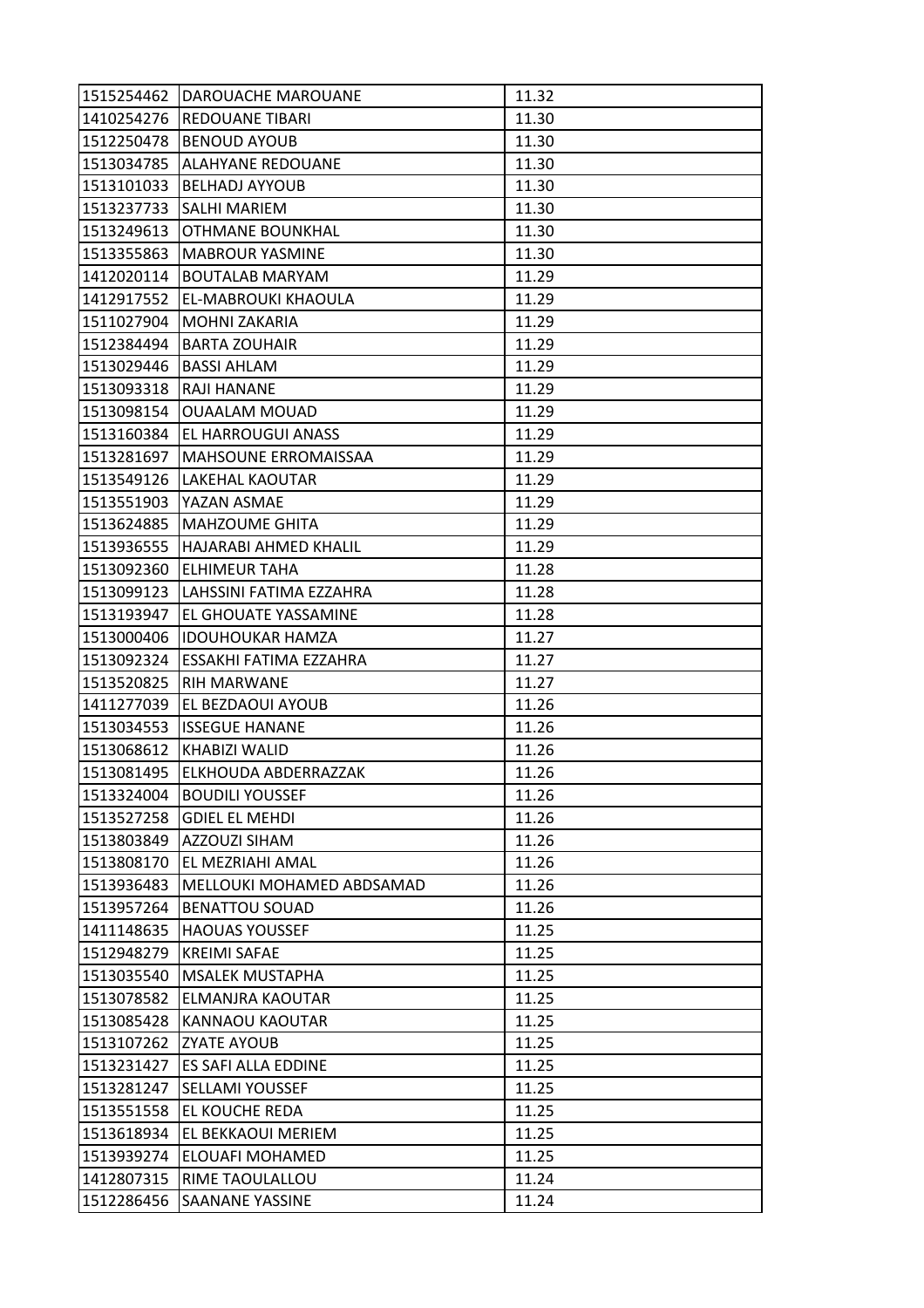| 1513000121 | <b>BAHTI OUMKALTOUM</b>    | 11.24 |
|------------|----------------------------|-------|
| 1513033265 | <b>EL GHRIFI ANSAM</b>     | 11.24 |
| 1513243187 | LAHLOU HAFSA               | 11.24 |
| 1513281667 | RJIMATI NAJOUA             | 11.24 |
| 1513360302 | <b>KARFA CHAIMAA</b>       | 11.24 |
|            | 1513550420   ABBASSI AIMAN | 11.24 |
| 1412807326 | ABDELKADER EL AZZOUZI      | 11.23 |
| 1512042001 | <b>OUTRGUA ABDESSALAM</b>  | 11.23 |
| 1512228546 | MOUCHTAKI IHSAN            | 11.23 |
| 1513012793 | <b>SUIMRI SOUKAINA</b>     | 11.23 |
| 1513049789 | <b>BEN LAMLIH ANAS</b>     | 11.23 |
| 1513081416 | KOLAGOCHE BADR             | 11.23 |
| 1513106645 | <b>CHFOUL AYOUB</b>        | 11.23 |
| 1513270583 | <b>ETTAGUANY KHADIJA</b>   | 11.23 |
| 1513937703 | <b>IKRAME IHYA</b>         | 11.23 |
|            | 1412054924 AMOUCHAL KARIM  | 11.22 |
| 1412226926 | MOHAMMED AMINE LAHBALI     | 11.22 |
| 1511808345 | AHEJJAR BRAHIM             | 11.22 |
| 1512403433 | <b>AZIZ SABOUR</b>         | 11.22 |
| 1513003545 | <b>BOUKARKOUR MOHAMED</b>  | 11.22 |
| 1513157287 | <b>BENAZIZ HIND</b>        | 11.22 |
| 1513280738 | EL JEBRAOUI IMANE          | 11.22 |
| 1513288371 | <b>ABALA LOBNA</b>         | 11.22 |
| 1513388918 | EL MOULAOUI KHADIJA        | 11.22 |
| 1513606169 | <b>MORTAJINE REDA</b>      | 11.22 |
| 1512089465 | ELBAZ FATIMA EZZAHRA       | 11.21 |
| 1512090234 | ELMOUMEN ABDELHAK          | 11.21 |
| 1512282157 | <b>FADLAOUI AHMED</b>      | 11.21 |
| 1513021422 | <b>HAMMOUCHI FARIDA</b>    | 11.21 |
| 1513152308 | MAOULAINE FATIMA EZZAHRA   | 11.21 |
| 1513246749 | KHOUILI SALMA              | 11.21 |
| 1513618946 | <b>BAMGHARI AYOUB</b>      | 11.21 |
| 1411247849 | <b>LAHBIB AZGAO</b>        | 11.20 |
| 1512254707 | <b>CHIBA AMINE</b>         | 11.20 |
| 1513006716 | JAFOUTE HAJAR              | 11.20 |
| 1513080615 | <b>AMAZOUZ ZAINEB</b>      | 11.20 |
| 1513334588 | <b>MOUNKID OTHMANE</b>     | 11.20 |
| 1513540245 | <b>LABROUZI HAMZA</b>      | 11.20 |
| 1513782060 | ELOUARDIGHI FADELA         | 11.20 |
| 1512051425 | ELBORDIJI ECHCHIAA         | 11.18 |
| 1512098401 | <b>CHAKIR NAOUFAL</b>      | 11.18 |
| 1512389323 | CHIBA NOUHAILA             | 11.18 |
| 1513027694 | <b>GAMGHAL AYMAN</b>       | 11.18 |
| 1513076099 | MOUTACALLI MOHAMED AMINE   | 11.18 |
| 1513100667 | <b>HTITI BOUCHRA</b>       | 11.18 |
| 1513349147 | <b>GAROIDE MOHAMMED</b>    | 11.18 |
| 1511088076 | <b>FAARASSE FATNA</b>      | 11.17 |
| 1511378545 | RACHIDI SOUKAINA           | 11.17 |
| 1511534413 | <b>COUISSI ABDELHAMID</b>  | 11.17 |
| 1512253354 | RHASSAL FATIMA EZZAHRA     | 11.17 |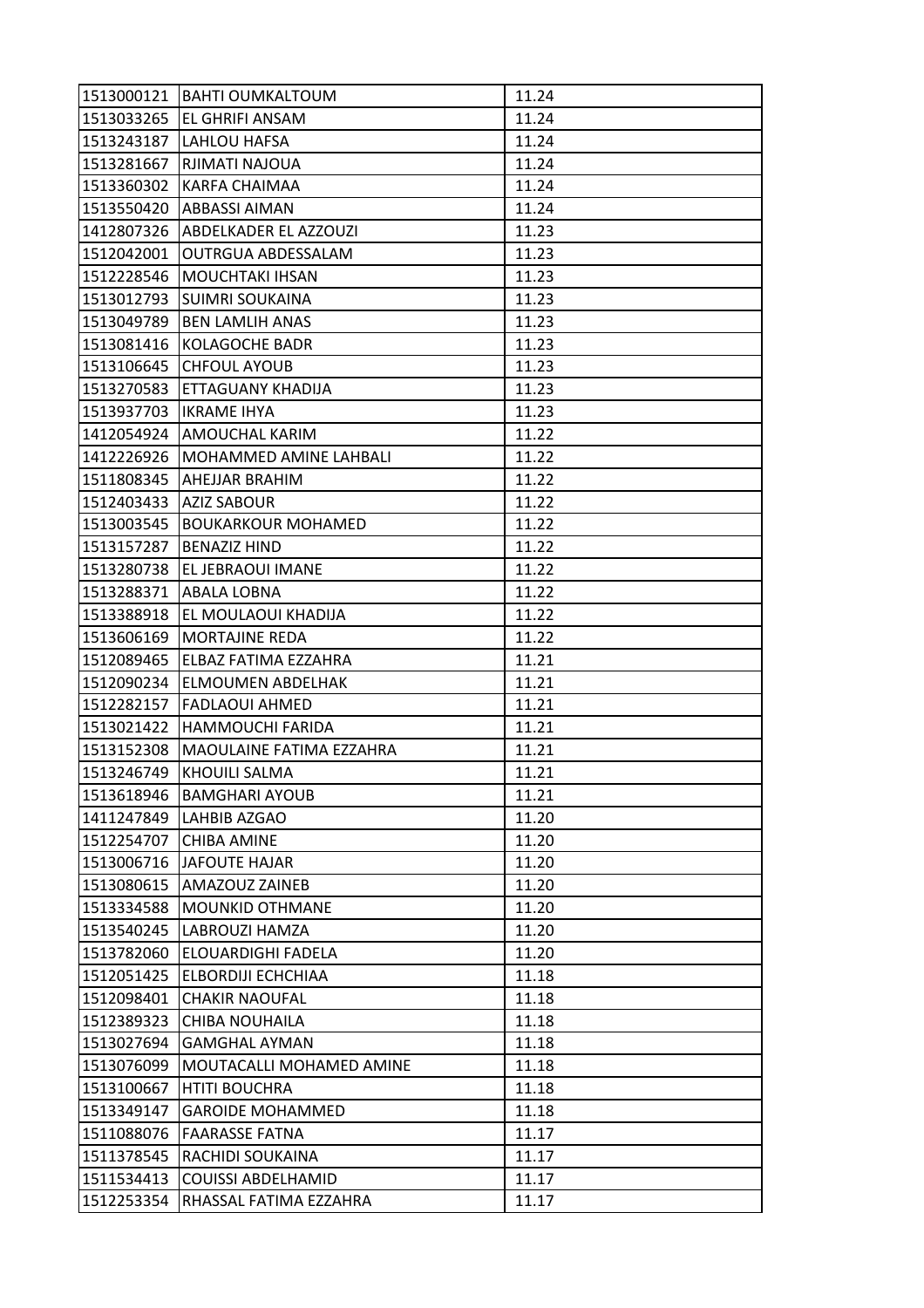| 1513032238 | IEL MORABIT HAMZA              | 11.17 |
|------------|--------------------------------|-------|
|            | 1513048772 HSAINA MERYAM       | 11.17 |
| 1513095703 | EL MOUIKINI KHADIJA            | 11.17 |
| 1513250158 | <b>BENKHIRANE KHADIJA</b>      | 11.17 |
| 1513293160 | LEMAACHI ZINEB                 | 11.17 |
| 1513759250 | <b>MOUTTALIB MOHAMED AMINE</b> | 11.17 |
| 1513956095 | <b>AJANA ABDELHAMID</b>        | 11.17 |
| 1411033240 | <b>HANDOUZI YASSINE</b>        | 11.16 |
| 1412022766 | <b>BOUGFOUT IMAD</b>           | 11.16 |
| 1412024298 | EL HOUB MOUSTAPHA              | 11.16 |
| 1512043581 | <b>KHOUNA MAROUANE</b>         | 11.16 |
| 1513074564 | LAGZOULI HICHAM                | 11.16 |
| 1513084450 | KHALOUANE MAHDI                | 11.16 |
| 1513113304 | <b>KHAOULA SADIQ</b>           | 11.16 |
| 1513238360 | KISMI FATIMA EZZAHRA           | 11.16 |
|            | 1513536749 SAHLI YASSINE       | 11.16 |
| 1513540206 | <b>KTAM SALIM</b>              | 11.16 |
| 1513626879 | <b>FADEL YOUSSEF</b>           | 11.16 |
| 1513691192 | <b>MOULAY SALMA</b>            | 11.16 |
| 1513704030 | <b>CHERIFI ALAA</b>            | 11.16 |
| 1412248902 | <b>SOUHAIL EDDAHBI</b>         | 11.15 |
| 1412274649 | <b>SAFIA EL BAZE</b>           | 11.15 |
| 1414179752 | <b>CHARROU LOUBNA</b>          | 11.15 |
| 1512019531 | WAHMAN RACHIDA                 | 11.15 |
| 1512254421 | KANDAMAR SAAD                  | 11.15 |
| 1513035534 | <b>IBNOUELMHDI ABDELKARIM</b>  | 11.15 |
| 1513100941 | ELKADIRI ASMA                  | 11.15 |
| 1513112464 | <b>ELOUACH MIMOUN</b>          | 11.15 |
| 1513165141 | <b>HAKAOUI NISSRINE</b>        | 11.15 |
| 1513241578 | <b>KAIT HAJAR</b>              | 11.15 |
| 1513322630 | ABBA ILHAM                     | 11.15 |
| 1513378521 | EL OURANI ZINEB                | 11.15 |
| 1513531356 | LAHMER ASMAA                   | 11.15 |
| 1515856627 | <b>FIKRI ZAKARIA</b>           | 11.15 |
| 1411028456 | <b>BOUMAHD MARWANE</b>         | 11.14 |
| 1414126696 | DOUADA TAHA                    | 11.14 |
| 1512024593 | AMEZOUG FAY AL                 | 11.14 |
| 1512246413 | MOHAMMED AMINE SKILA           | 11.14 |
| 1513015453 | EL BAKAMANI OMAR               | 11.14 |
| 1513074300 | DOUADA NASSIMA                 | 11.14 |
| 1513111624 | LOUIDANI ZINEB                 | 11.14 |
|            | 1513169687   ASSAM MERYEM      | 11.14 |
| 1513240279 | <b>SIDKI OMAR</b>              | 11.14 |
| 1513245716 | <b>TAOUFIQ BASSAM</b>          | 11.14 |
| 1513332939 | JOULALE KHAWLA                 | 11.14 |
| 1513546181 | ELLAOULIDI WALID               | 11.14 |
| 1513550472 | EL KHALFOUNI AYMAN             | 11.14 |
| 1513940808 | ELRHOUIZI CHAYMAA              | 11.14 |
| 1513942809 | <b>NASSIRI ANASS</b>           | 11.14 |
| 1513048622 | AIT HIBA FATIMA EZZAHRA        | 11.13 |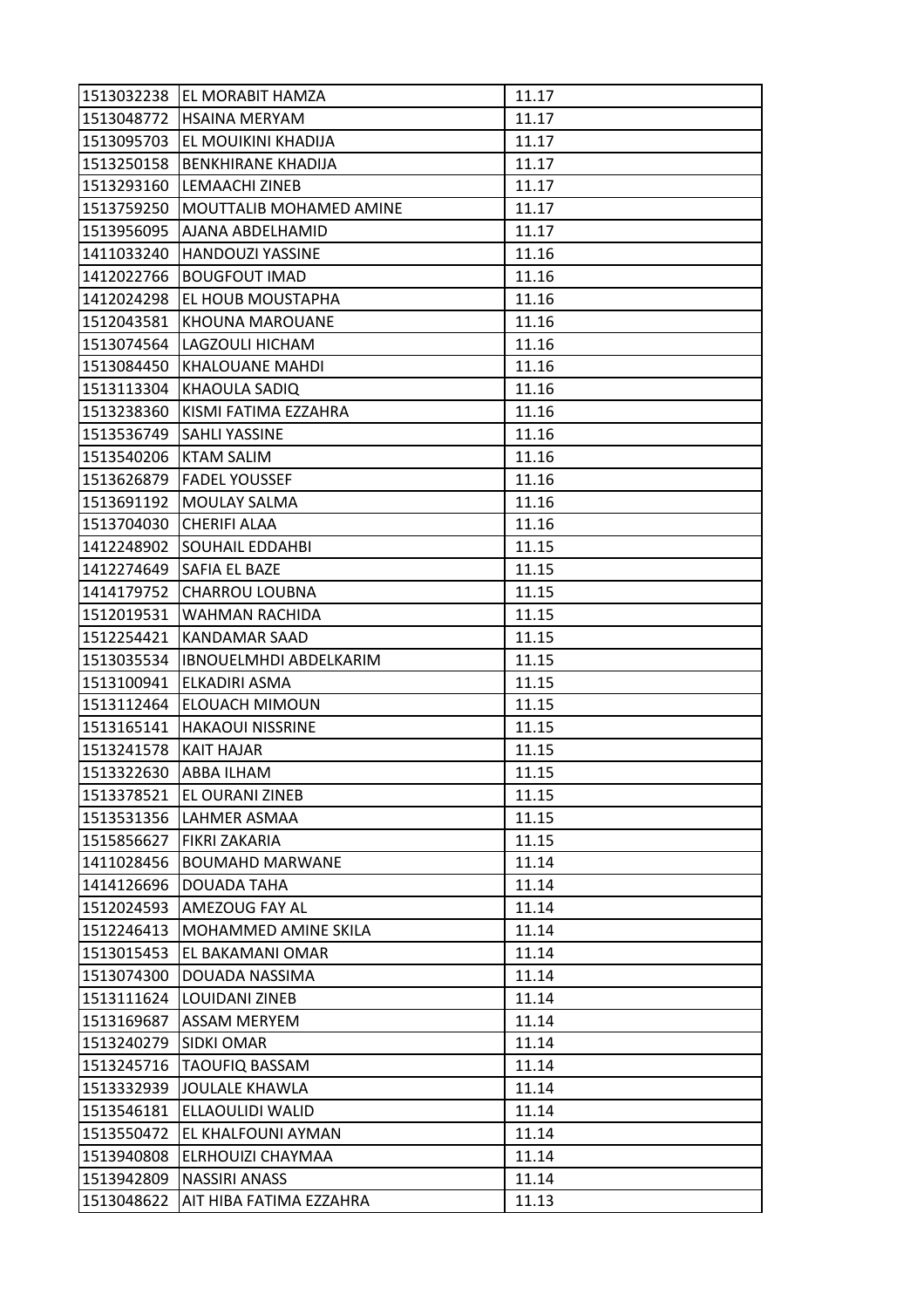| 1513098745 | <b>EL MANDOUR AMINE</b>     | 11.13 |
|------------|-----------------------------|-------|
| 1513160376 | <b>OUABI FATIMA ZAHRA</b>   | 11.13 |
| 1513237945 | EL HAMDOUNI KAWTAR          | 11.13 |
| 1513241558 | <b>BOUIZMOUNE ELMAHDI</b>   | 11.13 |
| 1513351780 | <b>HNAICHI WIDAD</b>        | 11.13 |
| 1513538132 | <b>BOUHOUCH FOUAD</b>       | 11.13 |
| 1513760594 | <b>ZIDANE MOHAMMED</b>      | 11.13 |
| 1412003304 | EZ-ZARIY AYOUB              | 11.12 |
| 1412715292 | <b>KHALIFI AHMED</b>        | 11.12 |
| 1512099669 | <b>BEN OTHMANE BASMA</b>    | 11.12 |
| 1512151349 | EL QAYSY SALOUA             | 11.12 |
| 1512807420 | <b>HADIDI CHAIMAE</b>       | 11.12 |
| 1513080904 | <b>BENBOUCHTA JINANE</b>    | 11.12 |
| 1513094697 | LAMZOUKI SALWA              | 11.12 |
| 1513098656 | KORTABI JUHAINA             | 11.12 |
| 1513232091 | <b>KATAN MOHAMED RADWAN</b> | 11.12 |
| 1513281731 | <b>TCHIBIB HANANE</b>       | 11.12 |
| 1513359148 | <b>LAGLIL ZINEB</b>         | 11.12 |
| 1513551587 | <b>JAWADI EL MEHDI</b>      | 11.12 |
| 1513710580 | EL HABBAJ OUMAIMA           | 11.12 |
| 1513936605 | <b>EL HAMMIOUI HASNAE</b>   | 11.12 |
| 1412763846 | <b>ZEHROUNI OTHMANE</b>     | 11.11 |
| 1513004300 | <b>SMAKI FARAH</b>          | 11.11 |
| 1513042017 | <b>ESSABBAR RKIA</b>        | 11.11 |
| 1513080715 | <b>MELLAOUI HAJAR</b>       | 11.11 |
| 1513189706 | RACHID KHADIJA              | 11.11 |
| 1513245785 | <b>ERRABIA CHAIMAE</b>      | 11.11 |
| 1513320782 | EL MOUHAFID ACHRAF          | 11.11 |
| 1513346222 | <b>ATFI NABIL</b>           | 11.11 |
| 1513380401 | LEFHAL HAJAR                | 11.11 |
| 1513621067 | <b>AGGOUR MOHAMMED</b>      | 11.11 |
| 1513955802 | <b>ASHAD SARA</b>           | 11.11 |
| 1512037653 | LAGHLID MOHAMED AMINE       | 11.10 |
| 1512909550 | <b>MARDASSI WADIE</b>       | 11.10 |
| 1513242455 | JADDI HAMMOU ZAHRA          | 11.10 |
| 1513552522 | AL ASLI BASMA               | 11.10 |
| 1513804782 | <b>ASSEBANE RHIZLANE</b>    | 11.10 |
| 1513871506 | <b>BRIA ABIR</b>            | 11.10 |
| 1513931791 | <b>TAHIRI ZAKARIA</b>       | 11.10 |
| 1513956603 | <b>HADDANE WIDAD</b>        | 11.10 |
| 1515004786 | IEL KOURAICHI AMINE         | 11.10 |
| 1515126439 | <b>HASSAFI MERIEM</b>       | 11.10 |
| 1515927903 | <b>TOUBI BRAHIM</b>         | 11.10 |
| 1512003952 | <b>LAZRAK HIND</b>          | 11.09 |
| 1512929925 | ELMOUHAMIDI MOHAMMED        | 11.09 |
| 1513007470 | <b>AGHEZZAF AMINE</b>       | 11.09 |
| 1513164479 | <b>GRIGAH SARA</b>          | 11.09 |
| 1513243381 | <b>ELAJAN YASSINE</b>       | 11.09 |
| 1513520770 | <b>CHORFI HAMZA</b>         | 11.09 |
| 1512549676 | <b>MOUSLIM ZINEB</b>        | 11.08 |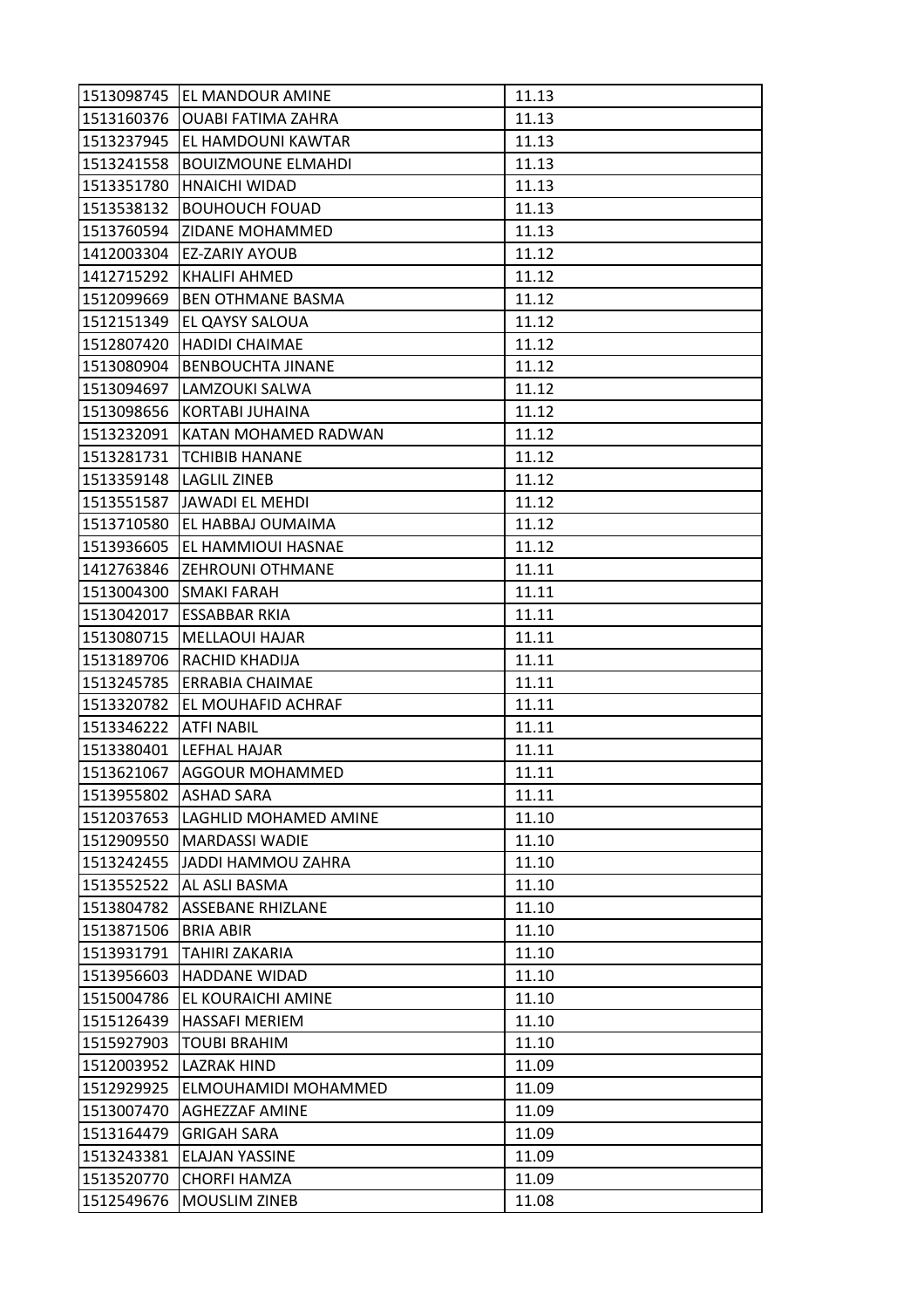| 11.08<br><b>BANNOUR ZAKARIA</b><br>11.08<br>LOUBNA RADOUANI<br>CHIHABI SOUKAINA<br>11.08<br><b>IMAM ANASS</b><br>11.08<br><b>SALIHEDDINE YASSER</b><br>11.08<br><b>BOUDLICH RIDA</b><br>11.08<br>1513006764<br>EL BZIOUI FATIMA ZAHRA<br>11.07<br><b>BENAZZI ANOIAR</b><br>11.07<br><b>FADRIQ KHADIJA</b><br>11.07<br><b>BOUKHSIMI MOHAMED AIMANE</b><br>11.07<br>11.07<br>FARES SALAH EDDINE<br>11.06<br>1414724582<br><b>HALAL MANAR</b><br><b>ES-SALMI SARA</b><br>11.05<br><b>ACHATACH BASSMA</b><br>11.05<br>1513021923  EL BOUKHARI ABDELHAMID<br>11.05<br>11.05<br><b>HACHEM KHEMISSA</b><br><b>CHERKAOUI SAHAR</b><br>11.05<br>11.05<br><b>FETOUAKI AMINE</b><br>11.05<br>HANNOUR FATIMA ZAHRA<br>11.05<br><b>MALK MARWA</b><br>11.05<br><b>MOUNASSIR KAOUTAR</b><br><b>TAIF ISSAM</b><br>11.05<br><b>ABBASSI ZAKARIYAE</b><br>11.05<br>11.04<br><b>CHIDMI MORAD</b><br><b>BENTALEB HAYAT</b><br>11.04<br>MOUIZE KARIMA<br>11.04<br><b>ASSIL OUSSAMA</b><br>11.04<br><b>ALKAOUI ZINEB</b><br>11.04<br><b>JNIBI SAAD</b><br>11.03<br>1511033215<br><b>BOUDRA BILAL</b><br>11.03<br>1512242001<br><b>DIBANI ELMEHDI</b><br>11.03<br>EL AMRAOUI MOHAMMED<br>11.03<br><b>ASSBANE ZAHRA</b><br>11.03<br><b>AMRI NAFISSA</b><br>11.03<br><b>HATIM ZAID</b><br>1513956494<br>11.03<br>MESSAOUDI HOUDA<br>11.02<br>11.02<br>1412281419<br><b>KAOUTER NIDYAHYA</b><br><b>BOUKILI BADREDDINE</b><br>11.02<br>1512151316<br>1513017280<br><b>SAKHILLAH ISSAM</b><br>11.02<br><b>CHATIR AMAL</b><br>11.02<br>1513078568<br>EL AIRBATI FATIMA EZZAHRA<br>11.02<br>11.02<br>1513238858<br>LAABOULLI OALAYA<br>1513240482<br><b>BELHOUARI AHMED</b><br>11.02<br>1513283560<br>KARROUD FATIMA EZZAHRA<br>11.02<br>1412089958<br><b>ISMAIL CHAKIR</b><br>11.01<br>MESSAOUDI MOHAMED<br>11.01<br><b>EL KHADIRI ZINEB</b><br>11.01<br>1513032618<br>BEN MESSAOUD NASSIMA<br>11.01<br>1513050474<br><b>ZIDANE SAAD</b><br>11.01 | 1513025340 | <b>HAMASSI MAROUANE</b> | 11.08 |
|---------------------------------------------------------------------------------------------------------------------------------------------------------------------------------------------------------------------------------------------------------------------------------------------------------------------------------------------------------------------------------------------------------------------------------------------------------------------------------------------------------------------------------------------------------------------------------------------------------------------------------------------------------------------------------------------------------------------------------------------------------------------------------------------------------------------------------------------------------------------------------------------------------------------------------------------------------------------------------------------------------------------------------------------------------------------------------------------------------------------------------------------------------------------------------------------------------------------------------------------------------------------------------------------------------------------------------------------------------------------------------------------------------------------------------------------------------------------------------------------------------------------------------------------------------------------------------------------------------------------------------------------------------------------------------------------------------------------------------------------------------------------------------------------------------------------------------------------------------------------------------------------------------------------|------------|-------------------------|-------|
|                                                                                                                                                                                                                                                                                                                                                                                                                                                                                                                                                                                                                                                                                                                                                                                                                                                                                                                                                                                                                                                                                                                                                                                                                                                                                                                                                                                                                                                                                                                                                                                                                                                                                                                                                                                                                                                                                                                     | 1513055011 |                         |       |
|                                                                                                                                                                                                                                                                                                                                                                                                                                                                                                                                                                                                                                                                                                                                                                                                                                                                                                                                                                                                                                                                                                                                                                                                                                                                                                                                                                                                                                                                                                                                                                                                                                                                                                                                                                                                                                                                                                                     | 1513171552 |                         |       |
|                                                                                                                                                                                                                                                                                                                                                                                                                                                                                                                                                                                                                                                                                                                                                                                                                                                                                                                                                                                                                                                                                                                                                                                                                                                                                                                                                                                                                                                                                                                                                                                                                                                                                                                                                                                                                                                                                                                     | 1513283149 |                         |       |
|                                                                                                                                                                                                                                                                                                                                                                                                                                                                                                                                                                                                                                                                                                                                                                                                                                                                                                                                                                                                                                                                                                                                                                                                                                                                                                                                                                                                                                                                                                                                                                                                                                                                                                                                                                                                                                                                                                                     | 1513316167 |                         |       |
|                                                                                                                                                                                                                                                                                                                                                                                                                                                                                                                                                                                                                                                                                                                                                                                                                                                                                                                                                                                                                                                                                                                                                                                                                                                                                                                                                                                                                                                                                                                                                                                                                                                                                                                                                                                                                                                                                                                     | 1513324629 |                         |       |
|                                                                                                                                                                                                                                                                                                                                                                                                                                                                                                                                                                                                                                                                                                                                                                                                                                                                                                                                                                                                                                                                                                                                                                                                                                                                                                                                                                                                                                                                                                                                                                                                                                                                                                                                                                                                                                                                                                                     | 1513934552 |                         |       |
|                                                                                                                                                                                                                                                                                                                                                                                                                                                                                                                                                                                                                                                                                                                                                                                                                                                                                                                                                                                                                                                                                                                                                                                                                                                                                                                                                                                                                                                                                                                                                                                                                                                                                                                                                                                                                                                                                                                     |            |                         |       |
|                                                                                                                                                                                                                                                                                                                                                                                                                                                                                                                                                                                                                                                                                                                                                                                                                                                                                                                                                                                                                                                                                                                                                                                                                                                                                                                                                                                                                                                                                                                                                                                                                                                                                                                                                                                                                                                                                                                     | 1513085525 |                         |       |
|                                                                                                                                                                                                                                                                                                                                                                                                                                                                                                                                                                                                                                                                                                                                                                                                                                                                                                                                                                                                                                                                                                                                                                                                                                                                                                                                                                                                                                                                                                                                                                                                                                                                                                                                                                                                                                                                                                                     | 1513149715 |                         |       |
|                                                                                                                                                                                                                                                                                                                                                                                                                                                                                                                                                                                                                                                                                                                                                                                                                                                                                                                                                                                                                                                                                                                                                                                                                                                                                                                                                                                                                                                                                                                                                                                                                                                                                                                                                                                                                                                                                                                     | 1513199554 |                         |       |
|                                                                                                                                                                                                                                                                                                                                                                                                                                                                                                                                                                                                                                                                                                                                                                                                                                                                                                                                                                                                                                                                                                                                                                                                                                                                                                                                                                                                                                                                                                                                                                                                                                                                                                                                                                                                                                                                                                                     | 1513611280 |                         |       |
|                                                                                                                                                                                                                                                                                                                                                                                                                                                                                                                                                                                                                                                                                                                                                                                                                                                                                                                                                                                                                                                                                                                                                                                                                                                                                                                                                                                                                                                                                                                                                                                                                                                                                                                                                                                                                                                                                                                     |            |                         |       |
|                                                                                                                                                                                                                                                                                                                                                                                                                                                                                                                                                                                                                                                                                                                                                                                                                                                                                                                                                                                                                                                                                                                                                                                                                                                                                                                                                                                                                                                                                                                                                                                                                                                                                                                                                                                                                                                                                                                     | 1412923455 |                         |       |
|                                                                                                                                                                                                                                                                                                                                                                                                                                                                                                                                                                                                                                                                                                                                                                                                                                                                                                                                                                                                                                                                                                                                                                                                                                                                                                                                                                                                                                                                                                                                                                                                                                                                                                                                                                                                                                                                                                                     | 1513004209 |                         |       |
|                                                                                                                                                                                                                                                                                                                                                                                                                                                                                                                                                                                                                                                                                                                                                                                                                                                                                                                                                                                                                                                                                                                                                                                                                                                                                                                                                                                                                                                                                                                                                                                                                                                                                                                                                                                                                                                                                                                     |            |                         |       |
|                                                                                                                                                                                                                                                                                                                                                                                                                                                                                                                                                                                                                                                                                                                                                                                                                                                                                                                                                                                                                                                                                                                                                                                                                                                                                                                                                                                                                                                                                                                                                                                                                                                                                                                                                                                                                                                                                                                     | 1513030861 |                         |       |
|                                                                                                                                                                                                                                                                                                                                                                                                                                                                                                                                                                                                                                                                                                                                                                                                                                                                                                                                                                                                                                                                                                                                                                                                                                                                                                                                                                                                                                                                                                                                                                                                                                                                                                                                                                                                                                                                                                                     | 1513095710 |                         |       |
|                                                                                                                                                                                                                                                                                                                                                                                                                                                                                                                                                                                                                                                                                                                                                                                                                                                                                                                                                                                                                                                                                                                                                                                                                                                                                                                                                                                                                                                                                                                                                                                                                                                                                                                                                                                                                                                                                                                     | 1513100568 |                         |       |
|                                                                                                                                                                                                                                                                                                                                                                                                                                                                                                                                                                                                                                                                                                                                                                                                                                                                                                                                                                                                                                                                                                                                                                                                                                                                                                                                                                                                                                                                                                                                                                                                                                                                                                                                                                                                                                                                                                                     | 1513245416 |                         |       |
|                                                                                                                                                                                                                                                                                                                                                                                                                                                                                                                                                                                                                                                                                                                                                                                                                                                                                                                                                                                                                                                                                                                                                                                                                                                                                                                                                                                                                                                                                                                                                                                                                                                                                                                                                                                                                                                                                                                     | 1513347820 |                         |       |
|                                                                                                                                                                                                                                                                                                                                                                                                                                                                                                                                                                                                                                                                                                                                                                                                                                                                                                                                                                                                                                                                                                                                                                                                                                                                                                                                                                                                                                                                                                                                                                                                                                                                                                                                                                                                                                                                                                                     | 1513418619 |                         |       |
|                                                                                                                                                                                                                                                                                                                                                                                                                                                                                                                                                                                                                                                                                                                                                                                                                                                                                                                                                                                                                                                                                                                                                                                                                                                                                                                                                                                                                                                                                                                                                                                                                                                                                                                                                                                                                                                                                                                     | 1513796985 |                         |       |
|                                                                                                                                                                                                                                                                                                                                                                                                                                                                                                                                                                                                                                                                                                                                                                                                                                                                                                                                                                                                                                                                                                                                                                                                                                                                                                                                                                                                                                                                                                                                                                                                                                                                                                                                                                                                                                                                                                                     | 1513855090 |                         |       |
|                                                                                                                                                                                                                                                                                                                                                                                                                                                                                                                                                                                                                                                                                                                                                                                                                                                                                                                                                                                                                                                                                                                                                                                                                                                                                                                                                                                                                                                                                                                                                                                                                                                                                                                                                                                                                                                                                                                     | 1412098299 |                         |       |
|                                                                                                                                                                                                                                                                                                                                                                                                                                                                                                                                                                                                                                                                                                                                                                                                                                                                                                                                                                                                                                                                                                                                                                                                                                                                                                                                                                                                                                                                                                                                                                                                                                                                                                                                                                                                                                                                                                                     | 1513072968 |                         |       |
|                                                                                                                                                                                                                                                                                                                                                                                                                                                                                                                                                                                                                                                                                                                                                                                                                                                                                                                                                                                                                                                                                                                                                                                                                                                                                                                                                                                                                                                                                                                                                                                                                                                                                                                                                                                                                                                                                                                     | 1513240807 |                         |       |
|                                                                                                                                                                                                                                                                                                                                                                                                                                                                                                                                                                                                                                                                                                                                                                                                                                                                                                                                                                                                                                                                                                                                                                                                                                                                                                                                                                                                                                                                                                                                                                                                                                                                                                                                                                                                                                                                                                                     | 1513353577 |                         |       |
|                                                                                                                                                                                                                                                                                                                                                                                                                                                                                                                                                                                                                                                                                                                                                                                                                                                                                                                                                                                                                                                                                                                                                                                                                                                                                                                                                                                                                                                                                                                                                                                                                                                                                                                                                                                                                                                                                                                     | 1513706000 |                         |       |
|                                                                                                                                                                                                                                                                                                                                                                                                                                                                                                                                                                                                                                                                                                                                                                                                                                                                                                                                                                                                                                                                                                                                                                                                                                                                                                                                                                                                                                                                                                                                                                                                                                                                                                                                                                                                                                                                                                                     | 1412396963 |                         |       |
|                                                                                                                                                                                                                                                                                                                                                                                                                                                                                                                                                                                                                                                                                                                                                                                                                                                                                                                                                                                                                                                                                                                                                                                                                                                                                                                                                                                                                                                                                                                                                                                                                                                                                                                                                                                                                                                                                                                     |            |                         |       |
|                                                                                                                                                                                                                                                                                                                                                                                                                                                                                                                                                                                                                                                                                                                                                                                                                                                                                                                                                                                                                                                                                                                                                                                                                                                                                                                                                                                                                                                                                                                                                                                                                                                                                                                                                                                                                                                                                                                     |            |                         |       |
|                                                                                                                                                                                                                                                                                                                                                                                                                                                                                                                                                                                                                                                                                                                                                                                                                                                                                                                                                                                                                                                                                                                                                                                                                                                                                                                                                                                                                                                                                                                                                                                                                                                                                                                                                                                                                                                                                                                     | 1513068693 |                         |       |
|                                                                                                                                                                                                                                                                                                                                                                                                                                                                                                                                                                                                                                                                                                                                                                                                                                                                                                                                                                                                                                                                                                                                                                                                                                                                                                                                                                                                                                                                                                                                                                                                                                                                                                                                                                                                                                                                                                                     | 1513115140 |                         |       |
|                                                                                                                                                                                                                                                                                                                                                                                                                                                                                                                                                                                                                                                                                                                                                                                                                                                                                                                                                                                                                                                                                                                                                                                                                                                                                                                                                                                                                                                                                                                                                                                                                                                                                                                                                                                                                                                                                                                     | 1513249091 |                         |       |
|                                                                                                                                                                                                                                                                                                                                                                                                                                                                                                                                                                                                                                                                                                                                                                                                                                                                                                                                                                                                                                                                                                                                                                                                                                                                                                                                                                                                                                                                                                                                                                                                                                                                                                                                                                                                                                                                                                                     |            |                         |       |
|                                                                                                                                                                                                                                                                                                                                                                                                                                                                                                                                                                                                                                                                                                                                                                                                                                                                                                                                                                                                                                                                                                                                                                                                                                                                                                                                                                                                                                                                                                                                                                                                                                                                                                                                                                                                                                                                                                                     | 1412005467 |                         |       |
|                                                                                                                                                                                                                                                                                                                                                                                                                                                                                                                                                                                                                                                                                                                                                                                                                                                                                                                                                                                                                                                                                                                                                                                                                                                                                                                                                                                                                                                                                                                                                                                                                                                                                                                                                                                                                                                                                                                     |            |                         |       |
|                                                                                                                                                                                                                                                                                                                                                                                                                                                                                                                                                                                                                                                                                                                                                                                                                                                                                                                                                                                                                                                                                                                                                                                                                                                                                                                                                                                                                                                                                                                                                                                                                                                                                                                                                                                                                                                                                                                     |            |                         |       |
|                                                                                                                                                                                                                                                                                                                                                                                                                                                                                                                                                                                                                                                                                                                                                                                                                                                                                                                                                                                                                                                                                                                                                                                                                                                                                                                                                                                                                                                                                                                                                                                                                                                                                                                                                                                                                                                                                                                     |            |                         |       |
|                                                                                                                                                                                                                                                                                                                                                                                                                                                                                                                                                                                                                                                                                                                                                                                                                                                                                                                                                                                                                                                                                                                                                                                                                                                                                                                                                                                                                                                                                                                                                                                                                                                                                                                                                                                                                                                                                                                     |            |                         |       |
|                                                                                                                                                                                                                                                                                                                                                                                                                                                                                                                                                                                                                                                                                                                                                                                                                                                                                                                                                                                                                                                                                                                                                                                                                                                                                                                                                                                                                                                                                                                                                                                                                                                                                                                                                                                                                                                                                                                     | 1513109820 |                         |       |
|                                                                                                                                                                                                                                                                                                                                                                                                                                                                                                                                                                                                                                                                                                                                                                                                                                                                                                                                                                                                                                                                                                                                                                                                                                                                                                                                                                                                                                                                                                                                                                                                                                                                                                                                                                                                                                                                                                                     |            |                         |       |
|                                                                                                                                                                                                                                                                                                                                                                                                                                                                                                                                                                                                                                                                                                                                                                                                                                                                                                                                                                                                                                                                                                                                                                                                                                                                                                                                                                                                                                                                                                                                                                                                                                                                                                                                                                                                                                                                                                                     |            |                         |       |
|                                                                                                                                                                                                                                                                                                                                                                                                                                                                                                                                                                                                                                                                                                                                                                                                                                                                                                                                                                                                                                                                                                                                                                                                                                                                                                                                                                                                                                                                                                                                                                                                                                                                                                                                                                                                                                                                                                                     |            |                         |       |
|                                                                                                                                                                                                                                                                                                                                                                                                                                                                                                                                                                                                                                                                                                                                                                                                                                                                                                                                                                                                                                                                                                                                                                                                                                                                                                                                                                                                                                                                                                                                                                                                                                                                                                                                                                                                                                                                                                                     |            |                         |       |
|                                                                                                                                                                                                                                                                                                                                                                                                                                                                                                                                                                                                                                                                                                                                                                                                                                                                                                                                                                                                                                                                                                                                                                                                                                                                                                                                                                                                                                                                                                                                                                                                                                                                                                                                                                                                                                                                                                                     | 1412918539 |                         |       |
|                                                                                                                                                                                                                                                                                                                                                                                                                                                                                                                                                                                                                                                                                                                                                                                                                                                                                                                                                                                                                                                                                                                                                                                                                                                                                                                                                                                                                                                                                                                                                                                                                                                                                                                                                                                                                                                                                                                     | 1512242794 |                         |       |
|                                                                                                                                                                                                                                                                                                                                                                                                                                                                                                                                                                                                                                                                                                                                                                                                                                                                                                                                                                                                                                                                                                                                                                                                                                                                                                                                                                                                                                                                                                                                                                                                                                                                                                                                                                                                                                                                                                                     |            |                         |       |
|                                                                                                                                                                                                                                                                                                                                                                                                                                                                                                                                                                                                                                                                                                                                                                                                                                                                                                                                                                                                                                                                                                                                                                                                                                                                                                                                                                                                                                                                                                                                                                                                                                                                                                                                                                                                                                                                                                                     |            |                         |       |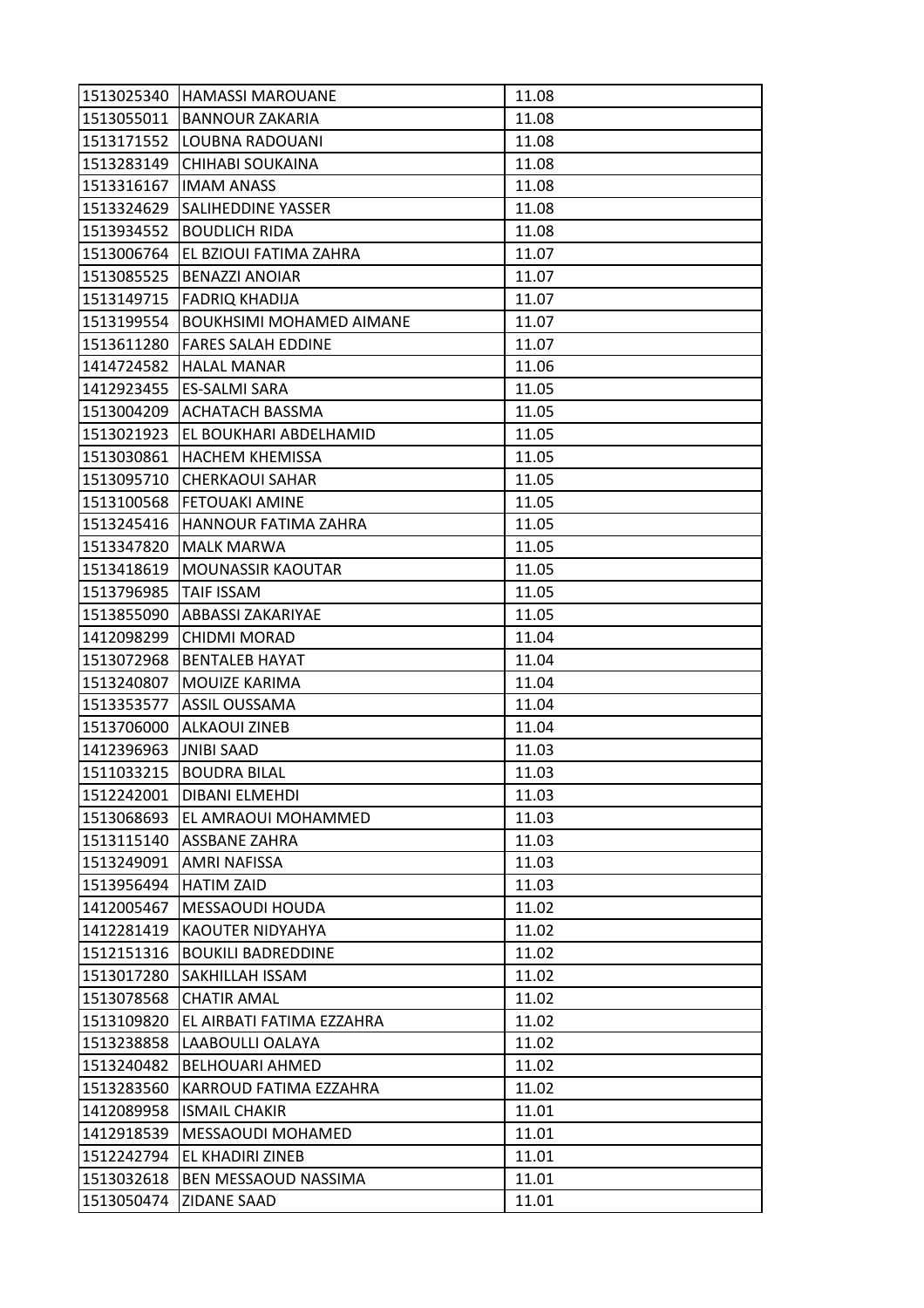| 1513282119 | <b>MAZOUI HAMZA</b>        | 11.01 |
|------------|----------------------------|-------|
| 1513900168 | <b>SAYOUKH IBTISSAM</b>    | 11.01 |
| 1410246506 | <b>HATIM REDOUANI</b>      | 11.00 |
| 1412377498 | <b>CHAFIKIDRISSI SARA</b>  | 11.00 |
| 1512070487 | <b>MAJAIT HAFSAE</b>       | 11.00 |
| 1512923567 | <b>BEN ACHOUNE ISSAM</b>   | 11.00 |
| 1513009266 | <b>ECHARHBILI MUSTAPHA</b> | 11.00 |
| 1513022109 | <b>IKOU SOUAD</b>          | 11.00 |
| 1513236129 | RAHALI ACHRAF              | 11.00 |
| 1513291605 | <b>CHAMI ALI</b>           | 11.00 |
| 1513340699 | <b>AITHABA YOUNESS</b>     | 11.00 |
| 1513378826 | <b>SFINY GHITA</b>         | 11.00 |
| 1513754499 | AISSAOUI SAAD              | 11.00 |
| 1513806062 | <b>SADDATI ANASS</b>       | 11.00 |
| 1513933876 | LAHMAM ASSYA               | 11.00 |
| 1513956954 | <b>SADDOUGUI BTISSAM</b>   | 11.00 |
| 1412294471 | MOSLIH SALMA               | 10.99 |
| 1412875035 | MAAZOUZI OMAR              | 10.99 |
| 1513005926 | ED DANE HAFSA              | 10.99 |
| 1513030798 | NABIGHA FATIMA             | 10.99 |
| 1513040335 | <b>BENYAHIA MERYAME</b>    | 10.99 |
| 1513077205 | AIT ELKHADIR MERIEM        | 10.99 |
| 1513084294 | <b>MAMAS YASMINE</b>       | 10.99 |
| 1513238848 | <b>BENCHRIFA HICHAM</b>    | 10.99 |
| 1513345434 | <b>FADEL SARA</b>          | 10.99 |
| 1513375907 | LAQSIAR OUMAIMA            | 10.99 |
| 1515310706 | ECH CHAAYBY ABDELMAJID     | 10.99 |
| 1411555917 | SAMIR EL MKADEM            | 10.98 |
| 1412325521 | <b>BENSGHEIR ILYASS</b>    | 10.98 |
| 1512012613 | RAISS ABDERRAHMANE         | 10.98 |
| 1512929739 | <b>SADI MOHAMED</b>        | 10.98 |
| 1513006287 | <b>GOGHROD RANYA</b>       | 10.98 |
| 1513343177 | LAMJAHED ABLA              | 10.98 |
| 1512077815 | <b>SAMOUT YOUSRA</b>       | 10.97 |
| 1513101756 | ELKHALIL ABDERRAHMAN       | 10.97 |
| 1513160450 | <b>OUSSOUS IMANE</b>       | 10.97 |
| 1513243859 | <b>ARHZER OUMAYMA</b>      | 10.97 |
| 1512030083 | <b>MAZOUKI YOUNES</b>      | 10.96 |
| 1512171093 | <b>MOUNTASSIR LATIFA</b>   | 10.96 |
| 1512524391 | CHAFI MOHAMED AMINE        | 10.96 |
| 1513048910 | <b>SALLOUH SIHAM</b>       | 10.96 |
| 1513172309 | ER RACHIDI MAJDA           | 10.96 |
| 1513944806 | ABASSI SALMA               | 10.96 |
| 1410271303 | <b>JBILOU SALAH EDDINE</b> | 10.95 |
| 1512083554 | <b>BARGHAL ZAKARIA</b>     | 10.95 |
| 1513017363 | <b>ABOUDAR HICHAM</b>      | 10.95 |
| 1513051117 | EL MOHI IHSANE             | 10.95 |
| 1513074311 | <b>CHAIBI OUISSAL</b>      | 10.95 |
| 1513077258 | HAZIM WIAM                 | 10.95 |
| 1513368290 | FARRAJA MOHAMED AMINE      | 10.95 |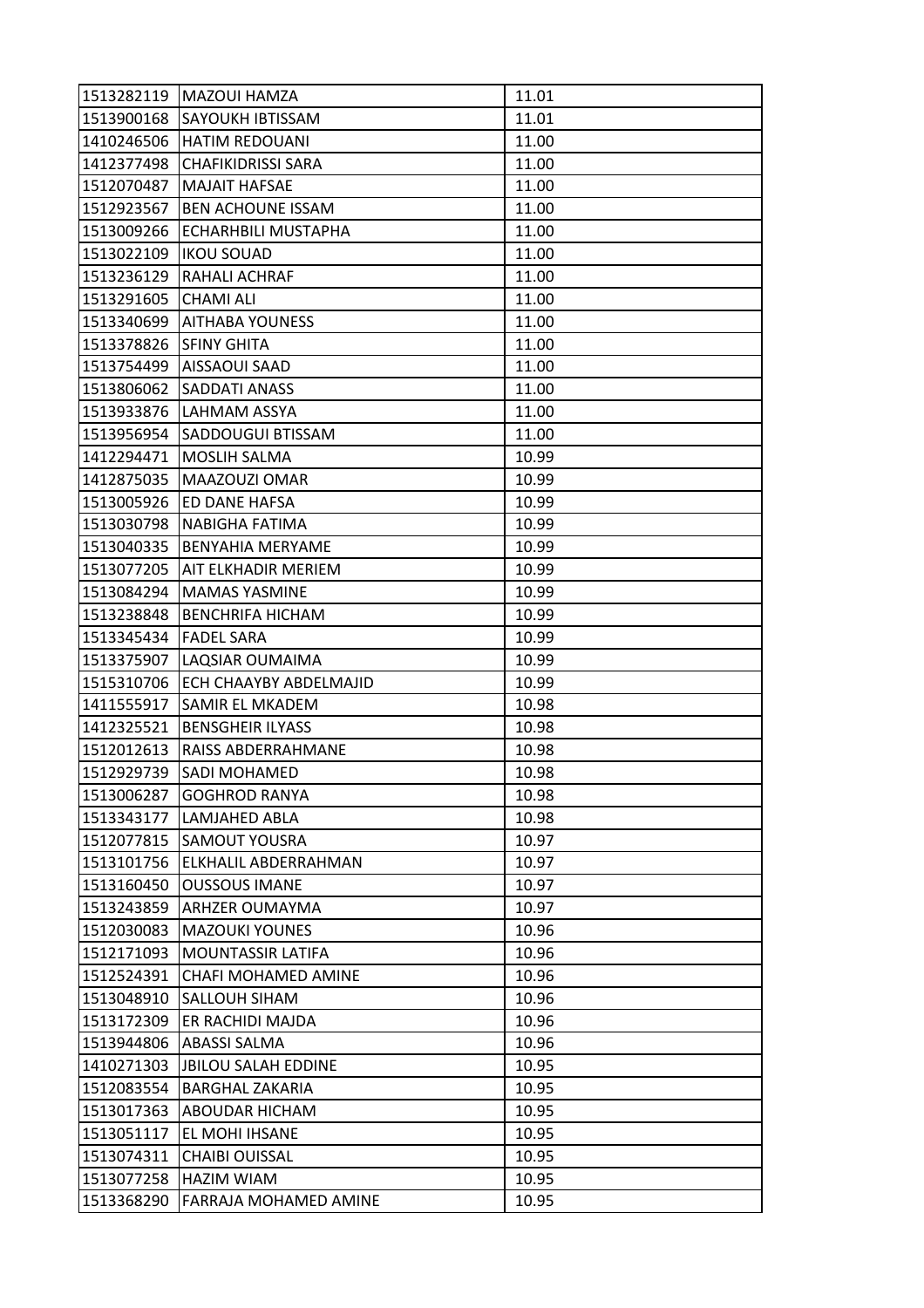| 1515766172 | <b>EL YOUBI NAJIB</b>       | 10.95 |
|------------|-----------------------------|-------|
| 1412095088 | <b>FATIHA BOUHADDA</b>      | 10.93 |
| 1511273467 | YAQINE FATIMA EZZAHRA       | 10.93 |
| 1513226063 | <b>TOURAB ILIASS</b>        | 10.93 |
| 1513249268 | KARAMAT HANAA               | 10.93 |
| 1411228560 | <b>MEHDI ELYAZIJI</b>       | 10.92 |
| 1511026562 | <b>AHBBANE IDRISS</b>       | 10.92 |
| 1512076710 | EL ATRI LOUBNA              | 10.92 |
| 1512163716 | <b>TABIT ZAKARIA</b>        | 10.92 |
| 1513007386 | <b>BEN MESSAOU NOUHAILA</b> | 10.92 |
| 1513012764 | <b>MESKOUR SAMAH</b>        | 10.92 |
| 1513022694 | NAJIB ISSAM                 | 10.92 |
| 1513277501 | RAHMOUDI MOUAD              | 10.92 |
| 1513280023 | <b>OUSSAID CHAIMAE</b>      | 10.92 |
| 1513328974 | <b>BOUMAHRA AHMED</b>       | 10.92 |
| 1513351910 | LYAZAMI SALWA               | 10.92 |
| 1513848236 | <b>SAALIOUA MOHAMED</b>     | 10.92 |
| 1412526413 | <b>JIHANE MOUDAR</b>        | 10.91 |
| 1512278694 | <b>MOKRANE ABDELLATIF</b>   | 10.91 |
| 1513021761 | <b>MASSTOUR MOHAMED</b>     | 10.91 |
| 1513066105 | <b>ZABDI YOUNESS</b>        | 10.91 |
| 1513094075 | LOTFI EL MEHDI              | 10.91 |
| 1513318180 | <b>AIT KHOUYA ILYAS</b>     | 10.91 |
| 1513341248 | <b>MORCHAID MERIEM</b>      | 10.91 |
| 1513368227 | LAMHASNI HAFSSA             | 10.91 |
| 1513548537 | <b>BAANNOU YOUSSOUF</b>     | 10.91 |
| 1513548814 | <b>IDRISSI OUMAIMA</b>      | 10.91 |
| 1412249325 | MOHAMMED ELHILALI           | 10.90 |
| 1511934161 | <b>DERROU MOHAMED</b>       | 10.90 |
| 1512005627 | <b>KHAMCHAN MOURAD</b>      | 10.90 |
| 1512099592 | KADDIOUI JAMAL EDDINE       | 10.90 |
| 1512254525 | <b>ELHASSOUNI KHALID</b>    | 10.90 |
| 1512751756 | MAHRAOUI ABDELMOUNAIM       | 10.90 |
| 1513106010 | <b>BEN ZEKRI HASNA</b>      | 10.90 |
| 1513227831 | <b>BOUABIDI CHAYMAA</b>     | 10.90 |
| 1513251779 | <b>BASSOUFID HIBA</b>       | 10.90 |
| 1513617581 | <b>STITOU MOUAD</b>         | 10.90 |
| 1513620465 | EL QAISSI ANASS             | 10.90 |
| 1511170517 | ET TAOUJAR ANAS             | 10.89 |
| 1512804629 | <b>BENAMARAT SOUFIANE</b>   | 10.89 |
| 1513017693 | ECHALH KHADIJA              | 10.89 |
| 1513089782 | <b>BOUJERKENE SALMA</b>     | 10.89 |
| 1513093366 | <b>ZOUITINE ZAHIRA</b>      | 10.89 |
| 1513101444 | KARIM CHAIMAA               | 10.89 |
| 1513282063 | <b>ABIDATE MARIAM</b>       | 10.89 |
| 1513282101 | <b>BOUAB ZINEB</b>          | 10.89 |
| 1513283434 | <b>BAHADOU ASMAA</b>        | 10.89 |
| 1513385356 | <b>FLIJA AMAL</b>           | 10.89 |
| 1412088495 | <b>JAOUAD SAID</b>          | 10.88 |
| 1511152285 | EL HOU FATIMA ZAHRA         | 10.88 |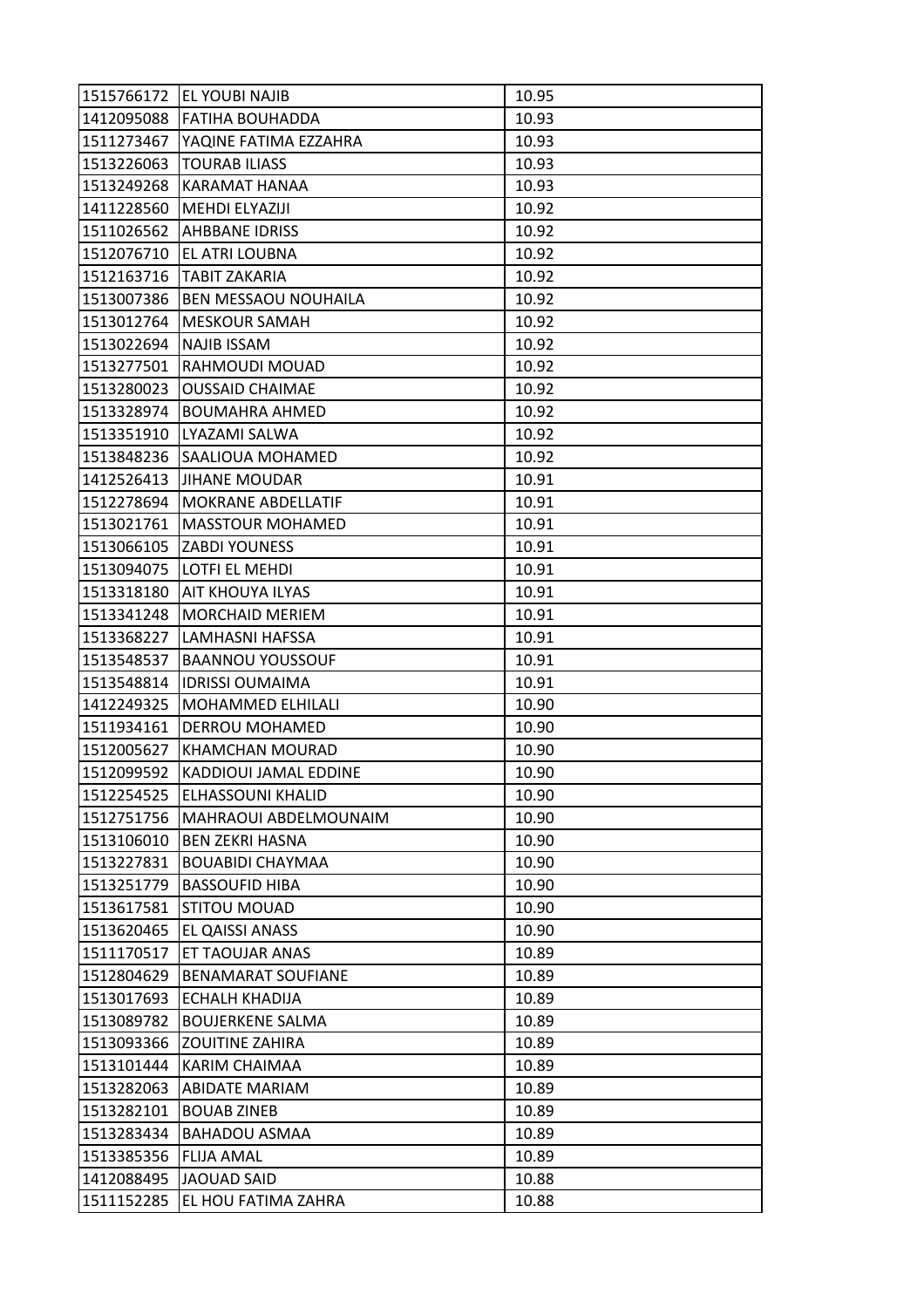| 1512359659 | KARIM HAMZA                | 10.88 |
|------------|----------------------------|-------|
| 1513087555 | LAGLAOUI ASSYA             | 10.88 |
| 1513094434 | <b>TOUBLA ASMAA</b>        | 10.88 |
| 1513316569 | TIRIRI HIBA                | 10.88 |
| 1513802039 | <b>ABKHAIR MOHAMED</b>     | 10.88 |
| 1411072948 | <b>MERIEM ABOUMOUAD</b>    | 10.87 |
| 1411242114 | <b>ELHAIMEUR LAMYAA</b>    | 10.87 |
| 1513007529 | JDIRRI FATIMA ZAHRA        | 10.87 |
| 1513030851 | EL BOUIHI AAFAF            | 10.87 |
| 1513050078 | <b>ELYOUSY AISSAME</b>     | 10.87 |
| 1513056107 | <b>SALIH NOUHAILA</b>      | 10.87 |
| 1513085499 | ES SAADI HAJAR             | 10.87 |
| 1513186117 | SABBAR FATIMA EZZAHRA      | 10.87 |
| 1513551781 | KADATA YOUSSEF             | 10.87 |
| 1513616936 | LEMRHABBAR MOHAMED         | 10.87 |
| 1513952301 | <b>GARMIT ECHAIMAE</b>     | 10.87 |
| 1412070474 | <b>HOUDA BAHJAOUI</b>      | 10.86 |
| 1412230847 | <b>ILHAM HAFRI</b>         | 10.86 |
| 1513006430 | <b>AMHIYEN KHADIJA</b>     | 10.86 |
| 1513013580 | RBIAI OUSSAMA              | 10.86 |
| 1513073086 | M GHARI IBTISSAM           | 10.86 |
| 1513199540 | <b>AZIZ MUSTAPHA</b>       | 10.86 |
| 1513957219 | <b>FARAH HABIBA</b>        | 10.86 |
| 1412776887 | <b>LARHRISSI AYOUB</b>     | 10.85 |
| 1513094077 | <b>BERRAHOU EL MAHDI</b>   | 10.85 |
| 1513226613 | <b>HIDSI REDA</b>          | 10.85 |
| 1513549552 | <b>CHERKAOUI AYA</b>       | 10.85 |
| 1515126320 | <b>ELAARFAOUI YOUSSEF</b>  | 10.85 |
| 1411011215 | <b>BAKHTI YOUSSEF</b>      | 10.84 |
| 1412054851 | EL ASBAT EL MAHDI          | 10.84 |
| 1513013806 | ABOU ELMARAH AMINA         | 10.84 |
| 1513036972 | NASSIK SALAHEDDINE         | 10.84 |
| 1513092605 | AIT BEN OUISSADEN KAOUTHAR | 10.84 |
| 1513112416 | ELGARBA ASSIA              | 10.84 |
| 1513279399 | <b>GUECHCHANI AMINE</b>    | 10.84 |
| 1513381522 | <b>ZERROU SALMA</b>        | 10.84 |
| 1513537006 | ZAOUI OUMAIMA              | 10.84 |
| 1513546100 | <b>ELKHALFOUNI ZOHOUR</b>  | 10.84 |
| 1513552309 | <b>FARAH JIHANE</b>        | 10.84 |
| 1412926238 | MZOUZ ADIL                 | 10.83 |
| 1414968454 | EL ABBOUYI KHALID          | 10.83 |
| 1512029315 | <b>BOUHALI ANAS</b>        | 10.83 |
| 1513098860 | RABBAHI NABIL              | 10.83 |
| 1513362020 | LAHMAR KHALID              | 10.83 |
| 1513807859 | <b>ZEMHOUTE ABDELILAH</b>  | 10.83 |
| 1513938088 | <b>ABERBACH HASNAE</b>     | 10.83 |
| 1412000941 | ALOUAN ABDELLAH            | 10.82 |
| 1412065131 | <b>GHALIA BOUYABRINE</b>   | 10.82 |
| 1412286167 | YAQINE OTHMANE             | 10.82 |
| 1513092595 | ELMAALOUM CHAIMAE          | 10.82 |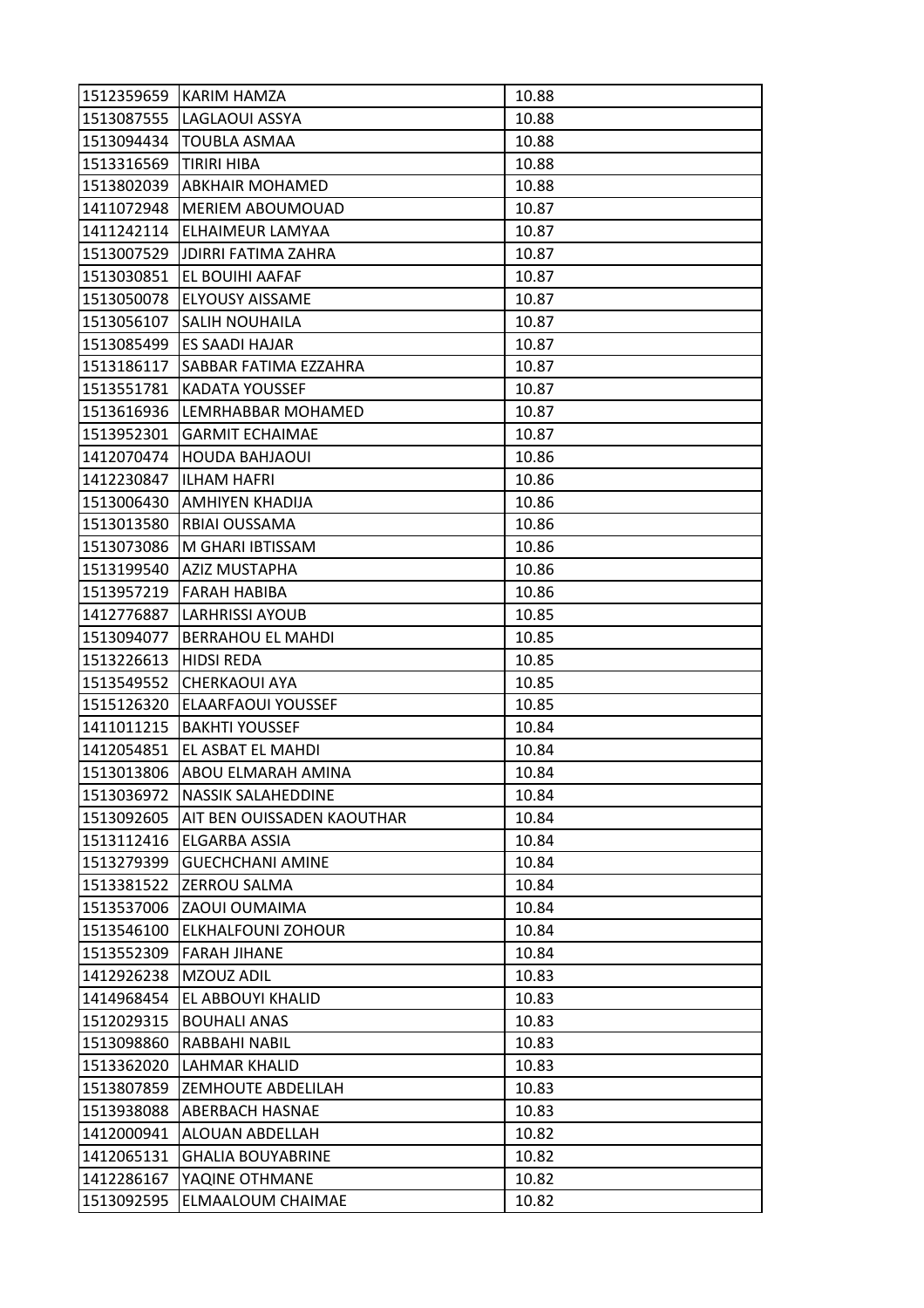| 1513092685 | <b>GARDANE MOUHCINE</b>      | 10.82 |
|------------|------------------------------|-------|
| 1513243285 | <b>KANDI YASSINE</b>         | 10.82 |
| 1513283181 | <b>BOUADEL HASNAA</b>        | 10.82 |
| 1513321385 | EL KSABI SALWA               | 10.82 |
| 1513338816 | <b>OUALI AMINE</b>           | 10.82 |
| 1513356469 | <b>TALAA SOUKAINA</b>        | 10.82 |
| 1513380091 | SAKHI EL MEHDI               | 10.82 |
| 1513281004 | EL FOUIRI KHADIJA            | 10.80 |
| 1513318320 | EL GHAZI ABDOU RRAHMANE      | 10.80 |
| 1513359887 | FATIH ZAKARIA                | 10.80 |
| 1511029755 | <b>OULAD BEN DRISS SALMA</b> | 10.79 |
| 1512076637 | KORCHI ZAKARIA               | 10.79 |
| 1512384837 | <b>FROUJI ACHRAF</b>         | 10.79 |
| 1512408875 | ELYAMANI BRAHIM              | 10.79 |
| 1513111608 | <b>BENKHALTI NISSRINE</b>    | 10.79 |
| 1513198013 | <b>OUABIR WALID</b>          | 10.79 |
| 1513371566 | <b>OURAMI MOHAMED</b>        | 10.79 |
| 1513778396 | <b>MEZIANY AHMED</b>         | 10.79 |
| 1412241781 | <b>RIYAD SOUFIANE</b>        | 10.78 |
| 1512280537 | <b>BHAIRI ZAKARIA</b>        | 10.78 |
| 1513026903 | <b>MAATOUK RIMA</b>          | 10.78 |
| 1513050337 | EL ASRI FARID                | 10.78 |
| 1513160452 | <b>EZZAHIR ZINEB</b>         | 10.78 |
| 1513338431 | <b>BERRADI AYOUB</b>         | 10.78 |
| 1513802046 | LAYACHI KARIMA               | 10.78 |
| 1513952610 | <b>MOULAY TAJ MERIEME</b>    | 10.78 |
| 1412068722 | AMARSINE HIBA                | 10.77 |
| 1412338989 | <b>ZAID ELGHOUFIRI</b>       | 10.77 |
| 1512031568 | <b>BITI HAITAM</b>           | 10.77 |
| 1513048618 | <b>CHAKLI YASSINE</b>        | 10.77 |
| 1513077454 | KALAM IDRISSI MOUAD          | 10.77 |
| 1513077502 | EL QARFAD OUSSAMA            | 10.77 |
| 1513099041 | EL HARBILI SARA              | 10.77 |
| 1513100194 | <b>MAYAR EL IDRISSI WAIL</b> | 10.77 |
| 1513101422 | <b>KHALIDY MEHDI</b>         | 10.77 |
| 1513244370 | RIMI IKRAM                   | 10.77 |
| 1513281888 | KHICHOU CHAIMAA              | 10.77 |
| 1513380593 | LAHLOU FATIMA ZAHRA          | 10.77 |
| 1412612955 | HIBA ECHCHEHIBA              | 10.76 |
| 1512000210 | <b>BAQUIA EL HASSAN</b>      | 10.76 |
| 1513029044 | <b>TALA HASSNA</b>           | 10.76 |
| 1513100649 | ZIRARI KENZA                 | 10.76 |
| 1513171591 | NADORI MOHAMMED              | 10.76 |
| 1513952700 | <b>BOUGRINE AHMED HAMZA</b>  | 10.76 |
| 1410256117 | <b>ABDELGHAFOUR MITTOU</b>   | 10.75 |
| 1412073155 | RITA BENZAGHAR               | 10.75 |
| 1412781869 | TINAKOUA SARA                | 10.75 |
| 1412919875 | RIDA LAHRACH                 | 10.75 |
| 1412934278 | <b>NAADI MERYEME</b>         | 10.75 |
| 1513003726 | SEKHALLOU KAOUTAR            | 10.75 |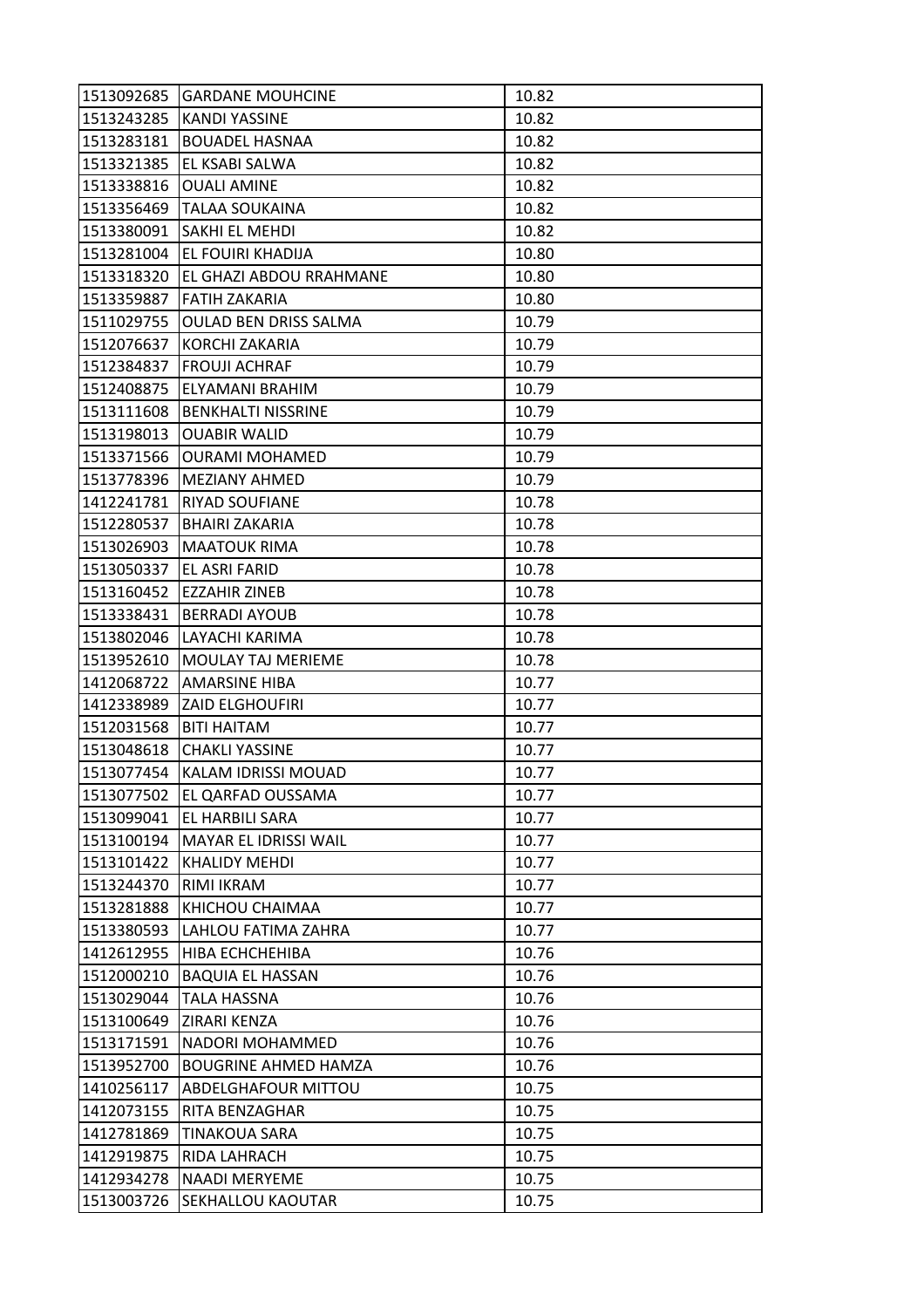| 1513021921<br>ED DOKKALY MOHAMED<br>10.75<br><b>OUILALI MOHAMED TAHA</b><br>1513077379<br>10.75<br>1513292255<br><b>MARCHOUD HAJAR</b><br>10.75<br>1513363929<br>ZAROUALI BOUCHRA<br>10.75<br>1513365796<br><b>ERRAMI ANAS</b><br>10.75<br>10.75<br>1513381988<br><b>NAJMEDDINE NIZAR</b><br>1412052144<br>EL ANSARI KHALIL<br>10.74<br>1513041405<br>ROCHDI KHADIJA<br>10.74<br>1513240518<br>EL FILAHI MERYEM<br>10.74<br>1513616703<br><b>BOURAK ZAINAB</b><br>10.74<br>10.73<br>1412004613<br>EL AISSI MAROUA<br>1512162580<br>KASSIMI AMINE<br>10.73<br>1513003802<br><b>AMAAZI RABAB</b><br>10.73<br>10.73<br>1513022058<br><b>ZOUHAIR MUSTAPHA</b><br>1513027726<br>RAMI ASMAE<br>10.73<br>10.73<br>1513049804<br>EL HELYMY R QIA<br>1513111117<br>EL BATMI WIDAD YOUSRA<br>10.73<br>1513231359<br><b>MORCHID SOUMAYA</b><br>10.73<br>1513279295<br>EL LAMII MERYEM<br>10.73<br>1513282229<br><b>MERYEME MOUSSAID</b><br>10.73<br>1513550768<br>EL GHOUBACHI CHAIMAE<br>10.73<br>1513946163<br>EL HAFA BOUCHRA<br>10.73<br>YOUNESS AKASSAB<br>10.72<br>1412073171<br>1510286986<br><b>BENZID TARIK</b><br>10.72<br>10.72<br>1512088037<br>LAHTITA MALIKA<br>1512948255<br><b>EDDHIMI AYOUB</b><br>10.72<br><b>ELBOUSIYDY MOAD</b><br>10.72<br>1513008406<br>1513021413<br><b>SALIM FATIMA</b><br>10.72<br>1513193905<br><b>TAHIRI SOUMAYA</b><br>10.72<br>1513340717<br><b>BAKIROU MONA</b><br>10.72<br>1513356205<br><b>MORATIB ELMAHDI</b><br>10.72<br>1513930271<br><b>BELKASEM MOHAMMED</b><br>10.72<br>1411743346<br>MOHAMMED ALAMI<br>10.71<br>1512339736<br><b>MAIDEN SAAD</b><br>10.71<br>10.71<br>1513018364<br><b>HDIA YASSIR</b><br>1513084221<br>10.71<br><b>SABROUKI IMANE</b><br>10.71<br>1513099642<br><b>BAYDAOUI AYOUB</b><br>1513099685<br><b>EZZEDINE YASMINE</b><br>10.71<br>1513112407<br>M GUIGUIZE ILHAM<br>10.71<br>1513231597<br><b>CHIBANI YOUSRA</b><br>10.71<br><b>MOUDINE BRAHIM</b><br>1513234770<br>10.71<br>1513241895<br>10.71<br><b>JRA MANAL</b><br>1513534300<br>KHALED OUMAYMA<br>10.71 | 1513011016 | <b>RAZINE ABDELILAH</b> | 10.75 |
|-------------------------------------------------------------------------------------------------------------------------------------------------------------------------------------------------------------------------------------------------------------------------------------------------------------------------------------------------------------------------------------------------------------------------------------------------------------------------------------------------------------------------------------------------------------------------------------------------------------------------------------------------------------------------------------------------------------------------------------------------------------------------------------------------------------------------------------------------------------------------------------------------------------------------------------------------------------------------------------------------------------------------------------------------------------------------------------------------------------------------------------------------------------------------------------------------------------------------------------------------------------------------------------------------------------------------------------------------------------------------------------------------------------------------------------------------------------------------------------------------------------------------------------------------------------------------------------------------------------------------------------------------------------------------------------------------------------------------------------------------------------------------------------------------------------------------------------------------------------------------------------------------------------------------------------------------------------------------------------------------------------------------------------|------------|-------------------------|-------|
|                                                                                                                                                                                                                                                                                                                                                                                                                                                                                                                                                                                                                                                                                                                                                                                                                                                                                                                                                                                                                                                                                                                                                                                                                                                                                                                                                                                                                                                                                                                                                                                                                                                                                                                                                                                                                                                                                                                                                                                                                                     |            |                         |       |
|                                                                                                                                                                                                                                                                                                                                                                                                                                                                                                                                                                                                                                                                                                                                                                                                                                                                                                                                                                                                                                                                                                                                                                                                                                                                                                                                                                                                                                                                                                                                                                                                                                                                                                                                                                                                                                                                                                                                                                                                                                     |            |                         |       |
|                                                                                                                                                                                                                                                                                                                                                                                                                                                                                                                                                                                                                                                                                                                                                                                                                                                                                                                                                                                                                                                                                                                                                                                                                                                                                                                                                                                                                                                                                                                                                                                                                                                                                                                                                                                                                                                                                                                                                                                                                                     |            |                         |       |
|                                                                                                                                                                                                                                                                                                                                                                                                                                                                                                                                                                                                                                                                                                                                                                                                                                                                                                                                                                                                                                                                                                                                                                                                                                                                                                                                                                                                                                                                                                                                                                                                                                                                                                                                                                                                                                                                                                                                                                                                                                     |            |                         |       |
|                                                                                                                                                                                                                                                                                                                                                                                                                                                                                                                                                                                                                                                                                                                                                                                                                                                                                                                                                                                                                                                                                                                                                                                                                                                                                                                                                                                                                                                                                                                                                                                                                                                                                                                                                                                                                                                                                                                                                                                                                                     |            |                         |       |
|                                                                                                                                                                                                                                                                                                                                                                                                                                                                                                                                                                                                                                                                                                                                                                                                                                                                                                                                                                                                                                                                                                                                                                                                                                                                                                                                                                                                                                                                                                                                                                                                                                                                                                                                                                                                                                                                                                                                                                                                                                     |            |                         |       |
|                                                                                                                                                                                                                                                                                                                                                                                                                                                                                                                                                                                                                                                                                                                                                                                                                                                                                                                                                                                                                                                                                                                                                                                                                                                                                                                                                                                                                                                                                                                                                                                                                                                                                                                                                                                                                                                                                                                                                                                                                                     |            |                         |       |
|                                                                                                                                                                                                                                                                                                                                                                                                                                                                                                                                                                                                                                                                                                                                                                                                                                                                                                                                                                                                                                                                                                                                                                                                                                                                                                                                                                                                                                                                                                                                                                                                                                                                                                                                                                                                                                                                                                                                                                                                                                     |            |                         |       |
|                                                                                                                                                                                                                                                                                                                                                                                                                                                                                                                                                                                                                                                                                                                                                                                                                                                                                                                                                                                                                                                                                                                                                                                                                                                                                                                                                                                                                                                                                                                                                                                                                                                                                                                                                                                                                                                                                                                                                                                                                                     |            |                         |       |
|                                                                                                                                                                                                                                                                                                                                                                                                                                                                                                                                                                                                                                                                                                                                                                                                                                                                                                                                                                                                                                                                                                                                                                                                                                                                                                                                                                                                                                                                                                                                                                                                                                                                                                                                                                                                                                                                                                                                                                                                                                     |            |                         |       |
|                                                                                                                                                                                                                                                                                                                                                                                                                                                                                                                                                                                                                                                                                                                                                                                                                                                                                                                                                                                                                                                                                                                                                                                                                                                                                                                                                                                                                                                                                                                                                                                                                                                                                                                                                                                                                                                                                                                                                                                                                                     |            |                         |       |
|                                                                                                                                                                                                                                                                                                                                                                                                                                                                                                                                                                                                                                                                                                                                                                                                                                                                                                                                                                                                                                                                                                                                                                                                                                                                                                                                                                                                                                                                                                                                                                                                                                                                                                                                                                                                                                                                                                                                                                                                                                     |            |                         |       |
|                                                                                                                                                                                                                                                                                                                                                                                                                                                                                                                                                                                                                                                                                                                                                                                                                                                                                                                                                                                                                                                                                                                                                                                                                                                                                                                                                                                                                                                                                                                                                                                                                                                                                                                                                                                                                                                                                                                                                                                                                                     |            |                         |       |
|                                                                                                                                                                                                                                                                                                                                                                                                                                                                                                                                                                                                                                                                                                                                                                                                                                                                                                                                                                                                                                                                                                                                                                                                                                                                                                                                                                                                                                                                                                                                                                                                                                                                                                                                                                                                                                                                                                                                                                                                                                     |            |                         |       |
|                                                                                                                                                                                                                                                                                                                                                                                                                                                                                                                                                                                                                                                                                                                                                                                                                                                                                                                                                                                                                                                                                                                                                                                                                                                                                                                                                                                                                                                                                                                                                                                                                                                                                                                                                                                                                                                                                                                                                                                                                                     |            |                         |       |
|                                                                                                                                                                                                                                                                                                                                                                                                                                                                                                                                                                                                                                                                                                                                                                                                                                                                                                                                                                                                                                                                                                                                                                                                                                                                                                                                                                                                                                                                                                                                                                                                                                                                                                                                                                                                                                                                                                                                                                                                                                     |            |                         |       |
|                                                                                                                                                                                                                                                                                                                                                                                                                                                                                                                                                                                                                                                                                                                                                                                                                                                                                                                                                                                                                                                                                                                                                                                                                                                                                                                                                                                                                                                                                                                                                                                                                                                                                                                                                                                                                                                                                                                                                                                                                                     |            |                         |       |
|                                                                                                                                                                                                                                                                                                                                                                                                                                                                                                                                                                                                                                                                                                                                                                                                                                                                                                                                                                                                                                                                                                                                                                                                                                                                                                                                                                                                                                                                                                                                                                                                                                                                                                                                                                                                                                                                                                                                                                                                                                     |            |                         |       |
|                                                                                                                                                                                                                                                                                                                                                                                                                                                                                                                                                                                                                                                                                                                                                                                                                                                                                                                                                                                                                                                                                                                                                                                                                                                                                                                                                                                                                                                                                                                                                                                                                                                                                                                                                                                                                                                                                                                                                                                                                                     |            |                         |       |
|                                                                                                                                                                                                                                                                                                                                                                                                                                                                                                                                                                                                                                                                                                                                                                                                                                                                                                                                                                                                                                                                                                                                                                                                                                                                                                                                                                                                                                                                                                                                                                                                                                                                                                                                                                                                                                                                                                                                                                                                                                     |            |                         |       |
|                                                                                                                                                                                                                                                                                                                                                                                                                                                                                                                                                                                                                                                                                                                                                                                                                                                                                                                                                                                                                                                                                                                                                                                                                                                                                                                                                                                                                                                                                                                                                                                                                                                                                                                                                                                                                                                                                                                                                                                                                                     |            |                         |       |
|                                                                                                                                                                                                                                                                                                                                                                                                                                                                                                                                                                                                                                                                                                                                                                                                                                                                                                                                                                                                                                                                                                                                                                                                                                                                                                                                                                                                                                                                                                                                                                                                                                                                                                                                                                                                                                                                                                                                                                                                                                     |            |                         |       |
|                                                                                                                                                                                                                                                                                                                                                                                                                                                                                                                                                                                                                                                                                                                                                                                                                                                                                                                                                                                                                                                                                                                                                                                                                                                                                                                                                                                                                                                                                                                                                                                                                                                                                                                                                                                                                                                                                                                                                                                                                                     |            |                         |       |
|                                                                                                                                                                                                                                                                                                                                                                                                                                                                                                                                                                                                                                                                                                                                                                                                                                                                                                                                                                                                                                                                                                                                                                                                                                                                                                                                                                                                                                                                                                                                                                                                                                                                                                                                                                                                                                                                                                                                                                                                                                     |            |                         |       |
|                                                                                                                                                                                                                                                                                                                                                                                                                                                                                                                                                                                                                                                                                                                                                                                                                                                                                                                                                                                                                                                                                                                                                                                                                                                                                                                                                                                                                                                                                                                                                                                                                                                                                                                                                                                                                                                                                                                                                                                                                                     |            |                         |       |
|                                                                                                                                                                                                                                                                                                                                                                                                                                                                                                                                                                                                                                                                                                                                                                                                                                                                                                                                                                                                                                                                                                                                                                                                                                                                                                                                                                                                                                                                                                                                                                                                                                                                                                                                                                                                                                                                                                                                                                                                                                     |            |                         |       |
|                                                                                                                                                                                                                                                                                                                                                                                                                                                                                                                                                                                                                                                                                                                                                                                                                                                                                                                                                                                                                                                                                                                                                                                                                                                                                                                                                                                                                                                                                                                                                                                                                                                                                                                                                                                                                                                                                                                                                                                                                                     |            |                         |       |
|                                                                                                                                                                                                                                                                                                                                                                                                                                                                                                                                                                                                                                                                                                                                                                                                                                                                                                                                                                                                                                                                                                                                                                                                                                                                                                                                                                                                                                                                                                                                                                                                                                                                                                                                                                                                                                                                                                                                                                                                                                     |            |                         |       |
|                                                                                                                                                                                                                                                                                                                                                                                                                                                                                                                                                                                                                                                                                                                                                                                                                                                                                                                                                                                                                                                                                                                                                                                                                                                                                                                                                                                                                                                                                                                                                                                                                                                                                                                                                                                                                                                                                                                                                                                                                                     |            |                         |       |
|                                                                                                                                                                                                                                                                                                                                                                                                                                                                                                                                                                                                                                                                                                                                                                                                                                                                                                                                                                                                                                                                                                                                                                                                                                                                                                                                                                                                                                                                                                                                                                                                                                                                                                                                                                                                                                                                                                                                                                                                                                     |            |                         |       |
|                                                                                                                                                                                                                                                                                                                                                                                                                                                                                                                                                                                                                                                                                                                                                                                                                                                                                                                                                                                                                                                                                                                                                                                                                                                                                                                                                                                                                                                                                                                                                                                                                                                                                                                                                                                                                                                                                                                                                                                                                                     |            |                         |       |
|                                                                                                                                                                                                                                                                                                                                                                                                                                                                                                                                                                                                                                                                                                                                                                                                                                                                                                                                                                                                                                                                                                                                                                                                                                                                                                                                                                                                                                                                                                                                                                                                                                                                                                                                                                                                                                                                                                                                                                                                                                     |            |                         |       |
|                                                                                                                                                                                                                                                                                                                                                                                                                                                                                                                                                                                                                                                                                                                                                                                                                                                                                                                                                                                                                                                                                                                                                                                                                                                                                                                                                                                                                                                                                                                                                                                                                                                                                                                                                                                                                                                                                                                                                                                                                                     |            |                         |       |
|                                                                                                                                                                                                                                                                                                                                                                                                                                                                                                                                                                                                                                                                                                                                                                                                                                                                                                                                                                                                                                                                                                                                                                                                                                                                                                                                                                                                                                                                                                                                                                                                                                                                                                                                                                                                                                                                                                                                                                                                                                     |            |                         |       |
|                                                                                                                                                                                                                                                                                                                                                                                                                                                                                                                                                                                                                                                                                                                                                                                                                                                                                                                                                                                                                                                                                                                                                                                                                                                                                                                                                                                                                                                                                                                                                                                                                                                                                                                                                                                                                                                                                                                                                                                                                                     |            |                         |       |
|                                                                                                                                                                                                                                                                                                                                                                                                                                                                                                                                                                                                                                                                                                                                                                                                                                                                                                                                                                                                                                                                                                                                                                                                                                                                                                                                                                                                                                                                                                                                                                                                                                                                                                                                                                                                                                                                                                                                                                                                                                     |            |                         |       |
|                                                                                                                                                                                                                                                                                                                                                                                                                                                                                                                                                                                                                                                                                                                                                                                                                                                                                                                                                                                                                                                                                                                                                                                                                                                                                                                                                                                                                                                                                                                                                                                                                                                                                                                                                                                                                                                                                                                                                                                                                                     |            |                         |       |
|                                                                                                                                                                                                                                                                                                                                                                                                                                                                                                                                                                                                                                                                                                                                                                                                                                                                                                                                                                                                                                                                                                                                                                                                                                                                                                                                                                                                                                                                                                                                                                                                                                                                                                                                                                                                                                                                                                                                                                                                                                     |            |                         |       |
|                                                                                                                                                                                                                                                                                                                                                                                                                                                                                                                                                                                                                                                                                                                                                                                                                                                                                                                                                                                                                                                                                                                                                                                                                                                                                                                                                                                                                                                                                                                                                                                                                                                                                                                                                                                                                                                                                                                                                                                                                                     |            |                         |       |
|                                                                                                                                                                                                                                                                                                                                                                                                                                                                                                                                                                                                                                                                                                                                                                                                                                                                                                                                                                                                                                                                                                                                                                                                                                                                                                                                                                                                                                                                                                                                                                                                                                                                                                                                                                                                                                                                                                                                                                                                                                     |            |                         |       |
|                                                                                                                                                                                                                                                                                                                                                                                                                                                                                                                                                                                                                                                                                                                                                                                                                                                                                                                                                                                                                                                                                                                                                                                                                                                                                                                                                                                                                                                                                                                                                                                                                                                                                                                                                                                                                                                                                                                                                                                                                                     |            |                         |       |
|                                                                                                                                                                                                                                                                                                                                                                                                                                                                                                                                                                                                                                                                                                                                                                                                                                                                                                                                                                                                                                                                                                                                                                                                                                                                                                                                                                                                                                                                                                                                                                                                                                                                                                                                                                                                                                                                                                                                                                                                                                     |            |                         |       |
|                                                                                                                                                                                                                                                                                                                                                                                                                                                                                                                                                                                                                                                                                                                                                                                                                                                                                                                                                                                                                                                                                                                                                                                                                                                                                                                                                                                                                                                                                                                                                                                                                                                                                                                                                                                                                                                                                                                                                                                                                                     |            |                         |       |
|                                                                                                                                                                                                                                                                                                                                                                                                                                                                                                                                                                                                                                                                                                                                                                                                                                                                                                                                                                                                                                                                                                                                                                                                                                                                                                                                                                                                                                                                                                                                                                                                                                                                                                                                                                                                                                                                                                                                                                                                                                     | 1513875006 | <b>BENDAHMANI NADIR</b> | 10.71 |
| 1512181768<br><b>OUCHIBOU EL MEHDI</b><br>10.70                                                                                                                                                                                                                                                                                                                                                                                                                                                                                                                                                                                                                                                                                                                                                                                                                                                                                                                                                                                                                                                                                                                                                                                                                                                                                                                                                                                                                                                                                                                                                                                                                                                                                                                                                                                                                                                                                                                                                                                     |            |                         |       |
| <b>GOURIANI FATIMAEZZAHRA</b><br>10.70<br>1512241951                                                                                                                                                                                                                                                                                                                                                                                                                                                                                                                                                                                                                                                                                                                                                                                                                                                                                                                                                                                                                                                                                                                                                                                                                                                                                                                                                                                                                                                                                                                                                                                                                                                                                                                                                                                                                                                                                                                                                                                |            |                         |       |
| <b>ZINE OMAIMA</b><br>1512243026<br>10.70                                                                                                                                                                                                                                                                                                                                                                                                                                                                                                                                                                                                                                                                                                                                                                                                                                                                                                                                                                                                                                                                                                                                                                                                                                                                                                                                                                                                                                                                                                                                                                                                                                                                                                                                                                                                                                                                                                                                                                                           |            |                         |       |
| 1512372373<br><b>NOR TALEB</b><br>10.70                                                                                                                                                                                                                                                                                                                                                                                                                                                                                                                                                                                                                                                                                                                                                                                                                                                                                                                                                                                                                                                                                                                                                                                                                                                                                                                                                                                                                                                                                                                                                                                                                                                                                                                                                                                                                                                                                                                                                                                             |            |                         |       |
| 1512926049<br><b>HASSINI RACHID</b><br>10.70                                                                                                                                                                                                                                                                                                                                                                                                                                                                                                                                                                                                                                                                                                                                                                                                                                                                                                                                                                                                                                                                                                                                                                                                                                                                                                                                                                                                                                                                                                                                                                                                                                                                                                                                                                                                                                                                                                                                                                                        |            |                         |       |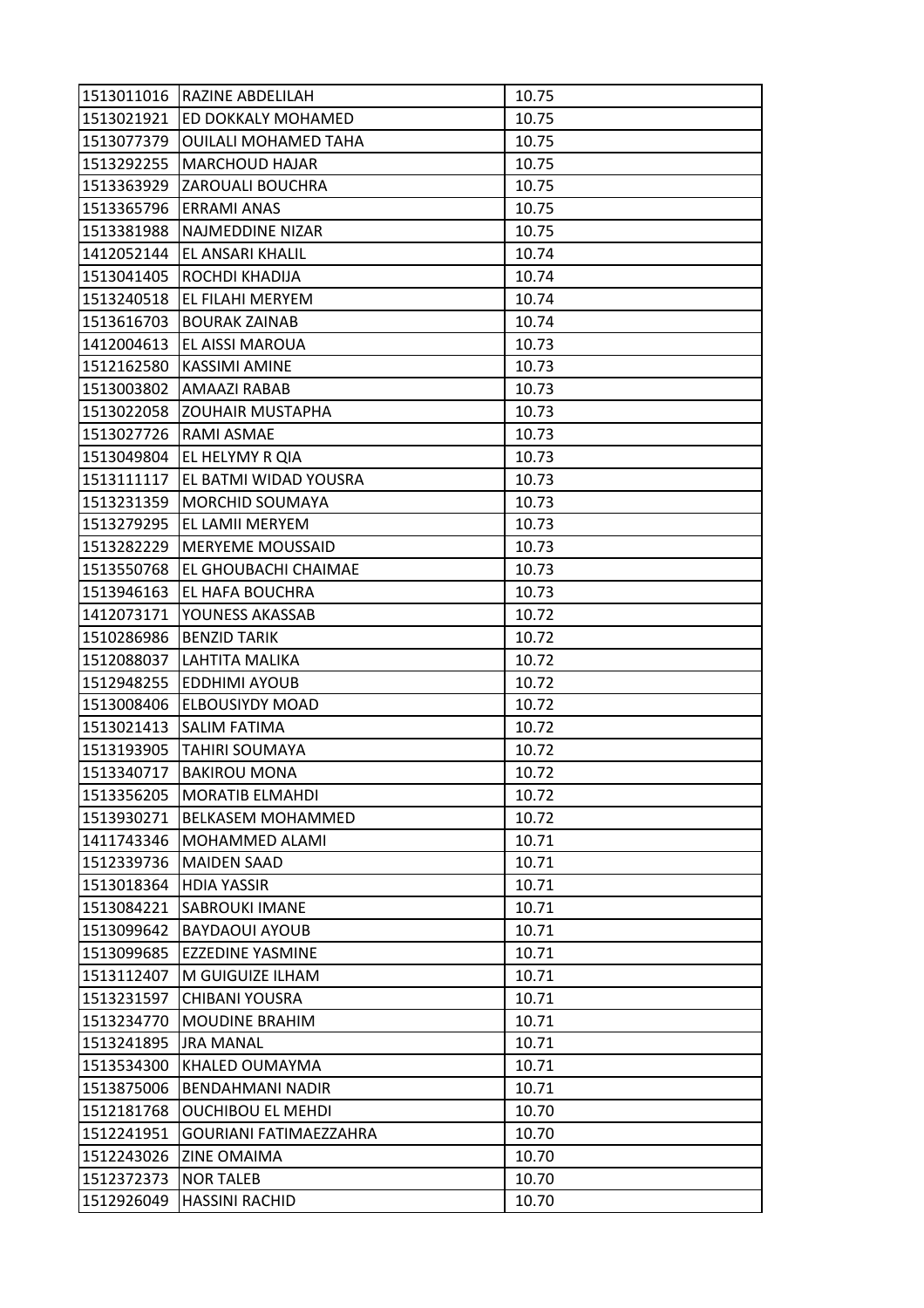| 1513005699 | <b>BOUKHORSA YOUNES</b>     | 10.70 |
|------------|-----------------------------|-------|
| 1513015268 | ID OU MESSAOUD JAOUAD       | 10.70 |
| 1513055562 | <b>CHOGDALI FATIMA</b>      | 10.70 |
| 1513286076 | MOUBTASSIM ZENNANE          | 10.70 |
| 1411551849 | YOUSSEF BENDUDUH            | 10.68 |
| 1412228411 | KHAOULA CHELLAKHI           | 10.68 |
| 1513112449 | <b>JBILI HAMZA</b>          | 10.68 |
| 1511086274 | <b>DAOU SOUKAINA</b>        | 10.67 |
| 1511249619 | RAISSANI AYOUB              | 10.67 |
| 1512242939 | <b>HIMOUDI REDA</b>         | 10.67 |
| 1513050410 | <b>LOUBNA FADILI</b>        | 10.67 |
| 1513249183 | <b>KARIM ELMEKKI</b>        | 10.67 |
| 1513351758 | AKAK REDA                   | 10.67 |
| 1511273586 | YARHZOU EL MEHDI            | 10.66 |
| 1513040872 | <b>ERRACHDI HOUSSAM</b>     | 10.66 |
| 1513098846 | EDDAKI ZAKARIA              | 10.66 |
| 1513160530 | EL HILALI MERYEM            | 10.66 |
| 1513171600 | <b>BEN TOUDA YOUSSEF</b>    | 10.66 |
| 1412806266 | <b>ANASS ET-TARACH</b>      | 10.65 |
| 1513082271 | <b>BENBELKHEIR GHIZLANE</b> | 10.65 |
| 1513085457 | <b>AGNAOU OUISSAL</b>       | 10.65 |
| 1513090920 | <b>BOUHAMIDA HAJAR</b>      | 10.65 |
| 1513281291 | <b>FERTOUL FATHALLAH</b>    | 10.65 |
| 1513341092 | <b>BARKATE BADREDDINE</b>   | 10.65 |
| 1513625893 | <b>RBOUL SOUKAINA</b>       | 10.65 |
| 1513935724 | MOULOUDI MOHAMED AMINE      | 10.65 |
| 1513936588 | SOULIMANI MOHAMED           | 10.65 |
| 1412805427 | YACINE BOUZIANE             | 10.64 |
| 1513016474 | <b>BOUNA NOUR EDDINE</b>    | 10.64 |
| 1513016815 | CHAACHOUAY FATIMA           | 10.64 |
| 1513018779 | <b>BOUHADA OMAR</b>         | 10.64 |
| 1513323754 | <b>WALID KIADI</b>          | 10.64 |
| 1513526402 | <b>BENYOUSSEF NOUHAILA</b>  | 10.64 |
| 1513806938 | <b>BEKKAL NAOUFEL</b>       | 10.64 |
| 1412244249 | <b>MERIEM ZOUHRI</b>        | 10.63 |
| 1511034224 | <b>OUBOUSLAM SAADIA</b>     | 10.63 |
| 1512086385 | <b>BOURICH EL MEHDI</b>     | 10.63 |
| 1513066061 | MOUMOU MOHAMED              | 10.63 |
| 1513078575 | <b>ERRAJI SOUMAYA</b>       | 10.63 |
| 1513089053 | HNIKI OUMAIMA               | 10.63 |
| 1513231150 | LOURHAOUI WAFAE             | 10.63 |
| 1513246173 | <b>IKRAME KABBAB</b>        | 10.63 |
| 1513248163 | EL JASSIMI CHAIMAA          | 10.63 |
| 1513292476 | HAIMOUD OMAR                | 10.63 |
| 1412082549 | <b>FATIMA BOUQRAB</b>       | 10.62 |
| 1412360954 | <b>ELJABIRI OMAR</b>        | 10.62 |
| 1513229613 | <b>ARRACHI IMANE</b>        | 10.62 |
| 1513281066 | <b>BARAKAT NOURA</b>        | 10.62 |
| 1513288321 | <b>BAKKALI NOUHA LA</b>     | 10.62 |
| 1513873609 | <b>HAMDI SABRINE</b>        | 10.62 |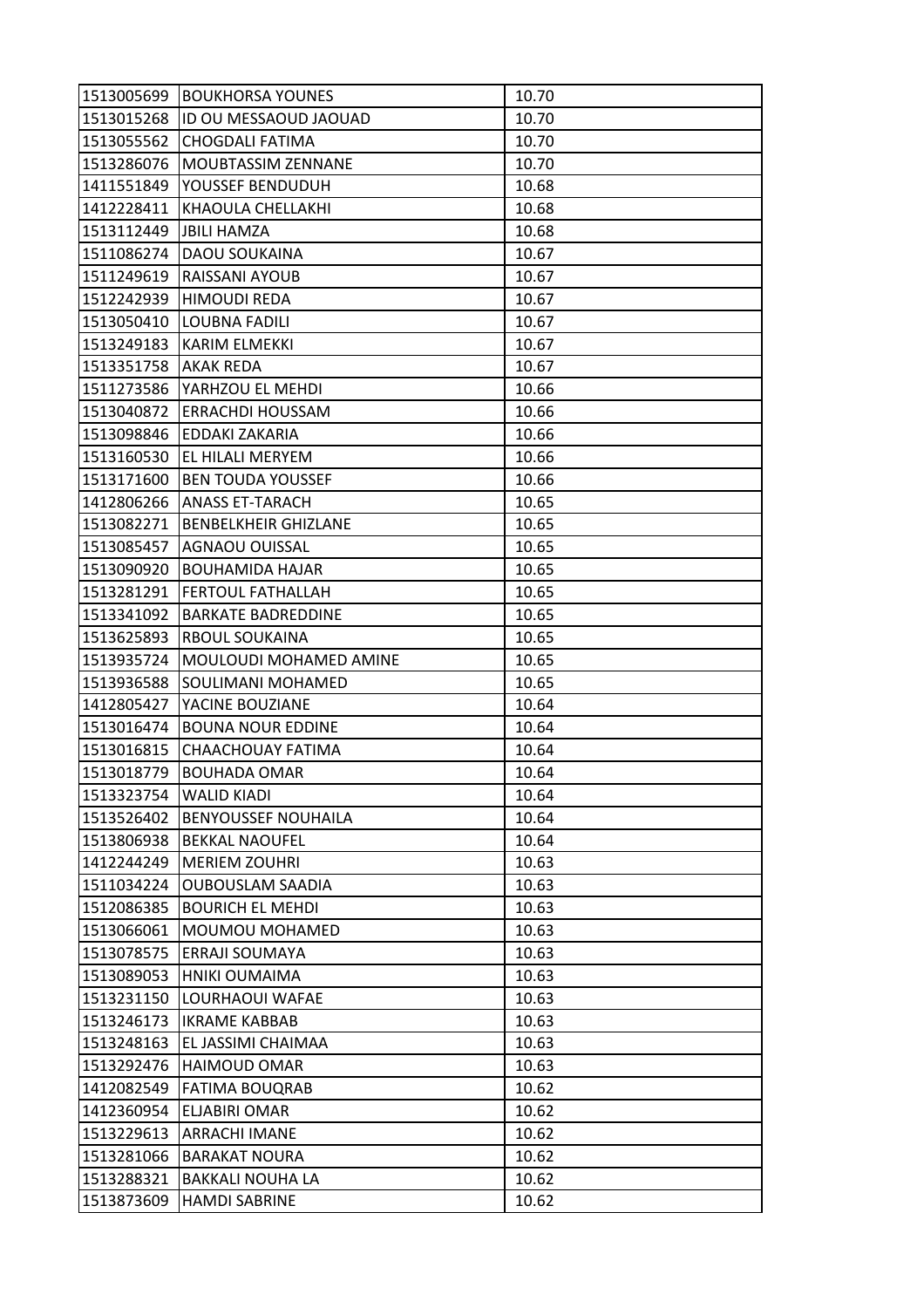| 1512170991 | <b>OUASSIT EL MEHDI</b>        | 10.61 |
|------------|--------------------------------|-------|
|            | 1513115534 EJJAAOUANI GHIZLANE | 10.61 |
| 1513231579 | MEKOUAR MOHAMED ABDERRAHMANE   | 10.61 |
| 1513231955 | KASBAJI SAFA                   | 10.61 |
| 1513245752 | <b>DOUMALI MERYEM</b>          | 10.61 |
| 1412929709 | EL-GHALAM SAID                 | 10.60 |
| 1513016508 | ELGHOUDANI ISMAIL              | 10.60 |
| 1513228989 | <b>BENZOUIT ABDERRAHMANE</b>   | 10.60 |
| 1513290851 | ARBI KHADIJA                   | 10.60 |
| 1513382808 | <b>CHARRAT HOUDA</b>           | 10.60 |
| 1513539071 | ETTALBI HAMZA                  | 10.60 |
| 1412098117 | <b>AFIF MOUHCINE</b>           | 10.59 |
| 1512246604 | <b>BOUZAIRI AYOUB</b>          | 10.59 |
| 1512247701 | <b>GADDEM ROMAISSAE</b>        | 10.59 |
| 1513024871 | IAIT OUALI FATIMA ZOHRA        | 10.59 |
|            | 1513050457   AJEF KHAOULA      | 10.59 |
| 1513076104 | EL HAJAMI HIND                 | 10.59 |
| 1513240647 | LAMLIOUI HASNAA                | 10.59 |
| 1513284861 | <b>ELBIKRI KENZA</b>           | 10.59 |
| 1513365551 | <b>BOUGHAZI JIHANE</b>         | 10.59 |
| 1513371428 | DAMI ELKHANSAA                 | 10.59 |
| 1412081028 | <b>ABLA LAGRINI</b>            | 10.58 |
| 1412628680 | LAAIMOUMI ZAKARIA              | 10.58 |
| 1511242006 | MEHAIH SALAH EDDINE            | 10.58 |
| 1512004077 | AZEROUAL HAMZA                 | 10.58 |
| 1513084311 | <b>RAMI SELMA</b>              | 10.58 |
| 1513115108 | ETTALHAOUY HANANE              | 10.58 |
| 1513540280 | EL AMRI ANOUAR                 | 10.58 |
| 1513706905 | <b>BOUZEROUATA LAMIAA</b>      | 10.58 |
| 1513937852 | <b>HAJJI HOUDA</b>             | 10.58 |
| 1513943021 | <b>GHALEM LAYLA</b>            | 10.58 |
| 1412324356 | ABIYI JAAFAR                   | 10.57 |
| 1512070386 | <b>ZOUBIR ABLA</b>             | 10.57 |
| 1513323907 | AITAZZAT OMAR                  | 10.57 |
| 1513377494 | <b>IBN TAHIR SOUKAINA</b>      | 10.57 |
| 1513545664 | <b>LASRI NIDAL</b>             | 10.57 |
| 1513852088 | <b>BELGUENANI KHAOULA</b>      | 10.57 |
| 1513872442 | <b>BOUKHLIA OUTHMANE</b>       | 10.57 |
| 1513933275 | <b>ALLABOU SAID</b>            | 10.57 |
| 1412007761 | <b>AIT ELHAJ SOUFIANE</b>      | 10.55 |
| 1512096536 | <b>BAKHA ISMAIL</b>            | 10.55 |
| 1512279689 | EL OUFIR OMAR                  | 10.55 |
| 1512280676 | <b>TABAT ZAKARIA</b>           | 10.55 |
| 1513000881 | SAMIR ACHRAF                   | 10.55 |
| 1513240507 | <b>ATTOUF MERIEM</b>           | 10.55 |
| 1513246779 | <b>HBEIZE HAMZA</b>            | 10.55 |
| 1513290963 | ALMOUTAOUAKIL OUMAIMA          | 10.55 |
| 1513379856 | <b>OUALI ILYAS</b>             | 10.55 |
| 1513943495 | LOUIZI MOHAMED AMINE           | 10.55 |
| 1513100172 | <b>AOUAD WISSAL</b>            | 10.54 |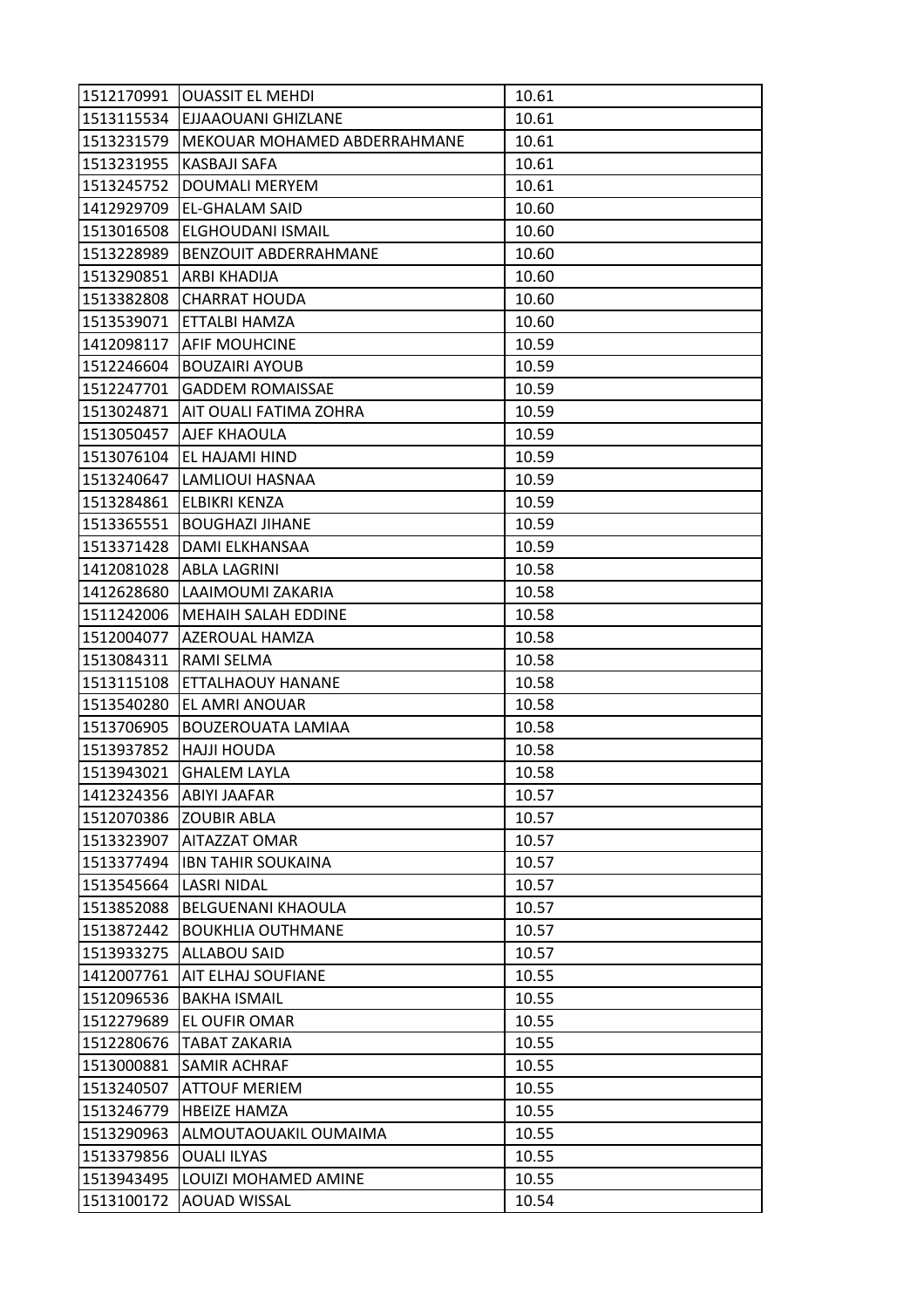| 1513112415 | IZOUHRI HICHAM              | 10.54 |
|------------|-----------------------------|-------|
|            | 1513362625 EL AMARTI ACHRAF | 10.54 |
| 1513537014 | ELALAOUI OUSSAMA            | 10.54 |
| 1513645107 | <b>CHAOUI OUSSAMA</b>       | 10.54 |
| 1513781863 | <b>SAHEL SOUKAINA</b>       | 10.54 |
| 1513955131 | <b>BAKKI HAJAR</b>          | 10.54 |
| 1412073700 | FATIMA ZOHRA AIT BAAYA      | 10.53 |
| 1512369778 | <b>SOUAD CHOUKRAALLAH</b>   | 10.53 |
| 1513271033 | <b>CHAFIK ANASS</b>         | 10.53 |
| 1513272480 | <b>RIDA SAFIA</b>           | 10.53 |
| 1513276121 | ELOUASSIFI SAMIA            | 10.53 |
| 1513283052 | <b>MAHRY BOUTHAYNA</b>      | 10.53 |
| 1513365728 | ELHADRIFI SALAHEDDINE       | 10.53 |
| 1513379980 | <b>BABA IMANE</b>           | 10.53 |
| 1513776886 | MERYEM EL HEGGACH           | 10.53 |
|            | 1411297207 TARIB LAMIA      | 10.52 |
| 1412095007 | <b>FARAH ELALEM</b>         | 10.52 |
| 1512085302 | BENZAZYA ZAKARIA            | 10.52 |
| 1513022018 | SABRANI ABDELHAKIM          | 10.52 |
| 1513038265 | ANOUZLA ADNAN               | 10.52 |
| 1513105681 | <b>MESSOULI MOUNIA</b>      | 10.52 |
| 1513369405 | DAOUDI ABDELKARIM           | 10.52 |
| 1513379136 | <b>ZORGANE AMINE</b>        | 10.52 |
| 1513384804 | <b>MAKSOUD OUMAIMA</b>      | 10.52 |
| 1513531463 | <b>BAHADIOUI BADR</b>       | 10.52 |
| 1513551776 | <b>MOKHLIS OUSSAMA</b>      | 10.52 |
| 1513683736 | RABEH NADA                  | 10.52 |
| 1513803219 | EL BOUZIDI NOUHAILA         | 10.52 |
| 1513853830 | MIZEB IKRAM                 | 10.52 |
| 1513871609 | <b>AZIZI JIHANE</b>         | 10.52 |
| 1513078598 | EL JAZOULI ABDELAZIZ        | 10.51 |
| 1513283115 | EL HADJI EL HABIB           | 10.51 |
| 1513369898 | <b>HDIDOU BADREDDINE</b>    | 10.51 |
| 1412606616 | RHRISSI NABIL HAMZA         | 10.50 |
| 1513376715 | ALAMGHARI HIBA              | 10.50 |
| 1412397907 | <b>ZOUBIR OUMAIMA</b>       | 10.49 |
| 1512078263 | ELKENZI AKRAM               | 10.49 |
| 1512274247 | <b>ZRIROU KARAM</b>         | 10.49 |
| 1513281739 | <b>MANNI OMAR</b>           | 10.49 |
| 1513804172 | DALIL HOUSSAM EDDINE        | 10.49 |
| 1512112635 | AIT LACAID ABDELILAH        | 10.48 |
| 1513073480 | LAKHEL KHADIJA              | 10.48 |
| 1513194086 | BEN TOUDA HOUSSAM EDDINE    | 10.48 |
| 1513226506 | SHABA YASSINE               | 10.48 |
| 1513226616 | <b>CHENOUF AHMED</b>        | 10.48 |
| 1513241719 | LAKHDAR HAFIDA              | 10.48 |
| 1513358940 | JOUWAD SAID                 | 10.48 |
| 1412282327 | <b>FADILI YOUSSEF</b>       | 10.47 |
| 1513022090 | <b>SEHLI MOHAMED</b>        | 10.47 |
| 1513037772 | NTIFI MOHAMED               | 10.47 |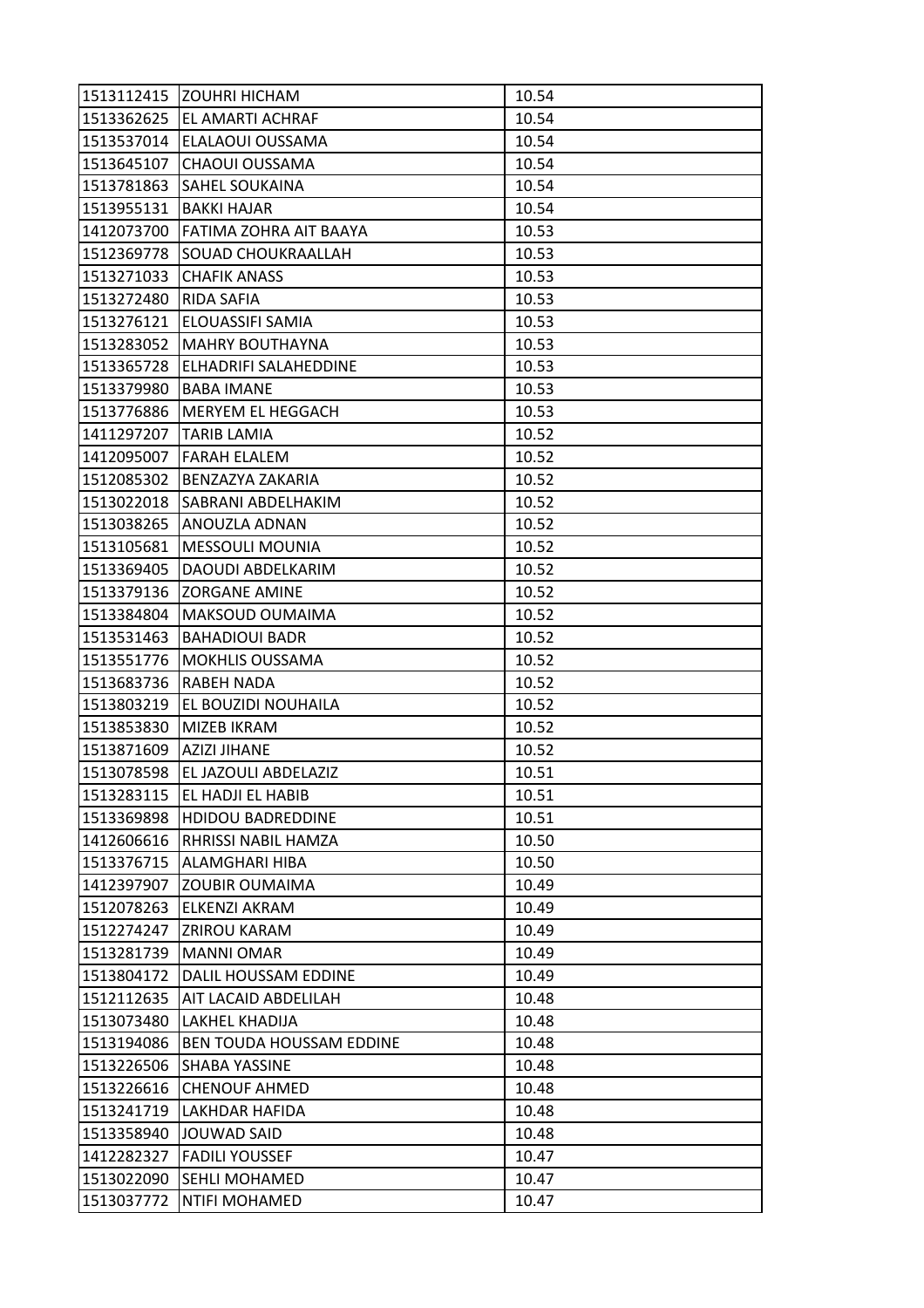| 1513048885 | <b>BOUNNIT ABDELJABBAR</b>   | 10.47 |
|------------|------------------------------|-------|
| 1513089775 | LAGHOUILI FATIMA EZZAHRA     | 10.47 |
| 1513099546 | ELHARIRI MOHAMED             | 10.47 |
| 1513249689 | <b>MOUNSEF AZMI</b>          | 10.47 |
| 1513937914 | AITHAMMADI OUSSAMA           | 10.47 |
| 1515412967 | <b>OUARDI SANAA</b>          | 10.47 |
| 1412099047 | <b>MEHDI AIT SIF</b>         | 10.46 |
| 1412251291 | <b>MOHAMMED BAHRI</b>        | 10.46 |
| 1511081016 | <b>AIT HADDOUCH AHMED</b>    | 10.46 |
| 1512015202 | <b>HAYANE MUSTAFA</b>        | 10.46 |
| 1512809406 | <b>DIOUAN AYMAN</b>          | 10.46 |
| 1513112534 | ASKHATIR ASMA                | 10.46 |
| 1513152367 | EL FATMI HIND                | 10.46 |
| 1513372319 | <b>FAFAH ELMEHDI</b>         | 10.46 |
| 1410151827 | <b>HAMZA BOUHRIM</b>         | 10.45 |
| 1412189372 | <b>FASSIH MOUHCINE</b>       | 10.45 |
| 1511238003 | <b>ZEGGAF ALI</b>            | 10.45 |
| 1513000961 | <b>BOULGANA SOUKAINA</b>     | 10.45 |
| 1513095781 | EL OMRANI OUMAIMA            | 10.45 |
| 1513149778 | KOUHOU SOUKAINA              | 10.45 |
| 1513527986 | FAKIR RACHID                 | 10.45 |
| 1513706725 | <b>TAGANCHI MARIEM</b>       | 10.45 |
| 1513937722 | AMRANI HOUSSAM               | 10.45 |
| 1513049747 | <b>SAHSAH NADIA</b>          | 10.43 |
| 1513942775 | <b>MALKI ZAKARIYAE</b>       | 10.43 |
| 1511038369 | <b>WAHIA ABDELAZIZ</b>       | 10.42 |
| 1513003682 | LAMOUADDEN ILYES             | 10.42 |
| 1513009236 | <b>TAZOUNTE LAHOUCINE</b>    | 10.42 |
| 1513279515 | <b>LOTFI YOUSSEF</b>         | 10.42 |
| 1513280765 | <b>OUIDAD NAOUA</b>          | 10.42 |
| 1513281269 | KHANANI AMAL                 | 10.42 |
| 1513366488 | EL HACHEMY IMANE             | 10.42 |
| 1513618309 | <b>LOTFI SIHAM</b>           | 10.42 |
| 1513940111 | AMEKKAOUI MOHAMED            | 10.42 |
| 1513050663 | ZIDOUH HAYAM                 | 10.41 |
| 1513273568 | <b>CHETTO FATIMA EZZOHRA</b> | 10.41 |
| 1513279422 | EL ALLAMI HIBA               | 10.41 |
| 1513900192 | EL KABOUS SANA               | 10.41 |
| 1411946978 | TIQADINE MOHAMED             | 10.40 |
| 1412620849 | <b>BNITIR YOUSSEF</b>        | 10.40 |
| 1512014109 | AIT BRAHIM SOUKAYNA          | 10.40 |
| 1512766853 | <b>SYAH ANASS</b>            | 10.40 |
| 1513932126 | <b>AIT TALEB REDOUANE</b>    | 10.40 |
| 1513936688 | <b>SGHIRI EL MEHDI</b>       | 10.40 |
| 1412729886 | <b>MOHSINE SALHI</b>         | 10.39 |
| 1513005828 | <b>HAMMADOU AYOUB</b>        | 10.39 |
| 1513050348 | EL YAZGHI MAHA               | 10.39 |
| 1513076274 | <b>KHALED ZINAB</b>          | 10.39 |
| 1513109295 | <b>AFROUG KHADDOUJ</b>       | 10.39 |
| 1513160554 | <b>OUALI ELIAS</b>           | 10.39 |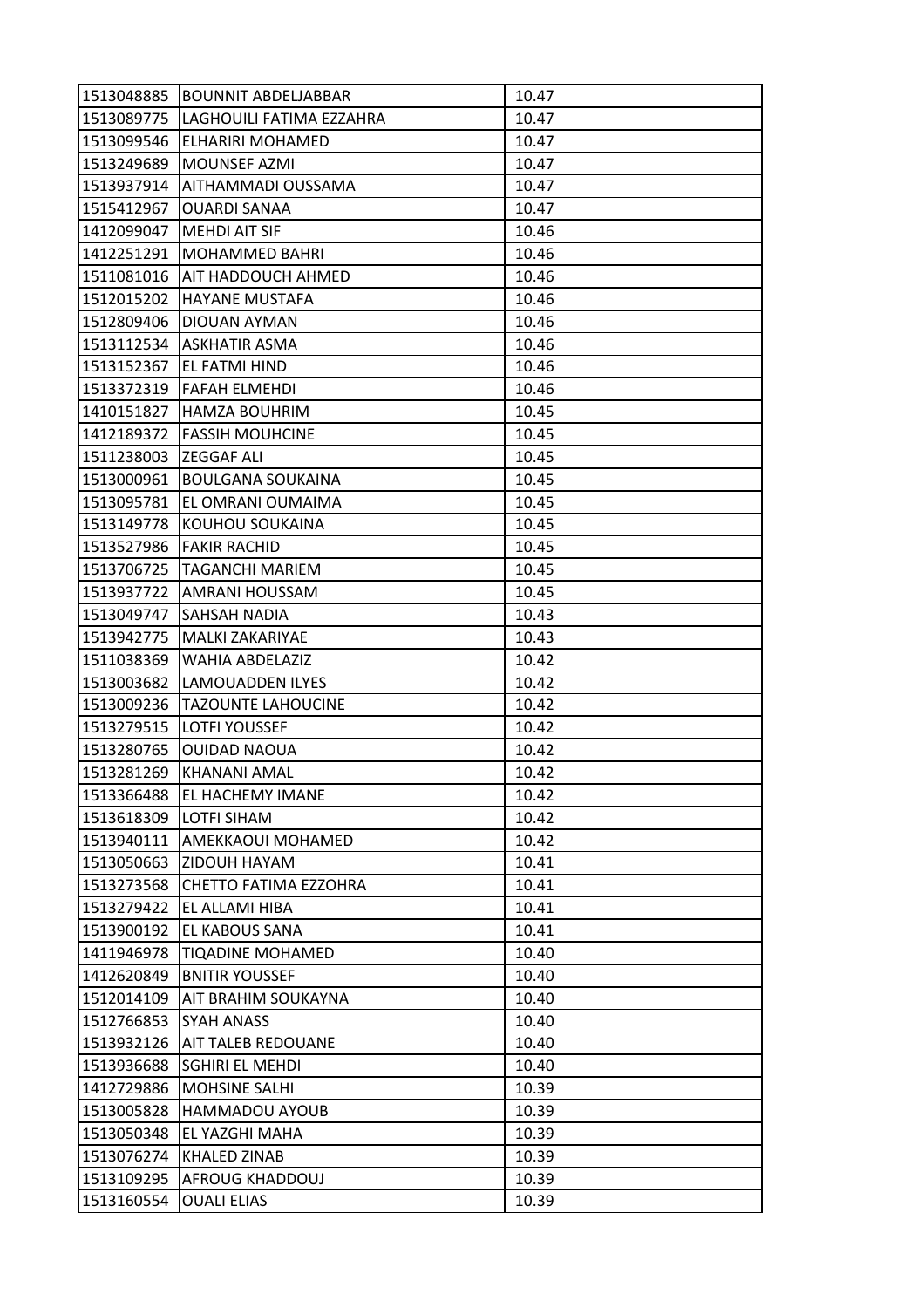| 1513378523 | <b>ZINE HOUDA</b>             | 10.39 |
|------------|-------------------------------|-------|
|            | 1412271971   DRIOUCHE OUSSAMA | 10.38 |
| 1412605577 | LAMHASNI OUIDAD               | 10.38 |
| 1412814179 | <b>OUSSAMA EL-BOUASLI</b>     | 10.38 |
| 1513023555 | <b>OUHAINE LATIFA</b>         | 10.38 |
| 1513226005 | <b>NIJAD JIHANE</b>           | 10.38 |
| 1513243989 | <b>JAIDI HASSANE</b>          | 10.38 |
| 1513249768 | JABRAN MARYAM                 | 10.38 |
| 1513346611 | BEN MOUIYA SOUMAYA            | 10.38 |
| 1513352180 | <b>HAMDOUNE DAOUD</b>         | 10.38 |
| 1513382028 | CHAHINE CHAIMAA               | 10.38 |
| 1513684859 | <b>TOUIS TARIK</b>            | 10.38 |
| 1412026432 | <b>NADIR KAMAL</b>            | 10.37 |
| 1412534970 | MOHAMED SAAD EL ALAOUI        | 10.37 |
| 1513073000 | <b>BOUCHAM AHMED</b>          | 10.37 |
| 1513322045 | <b>BASSY GHIZLANE</b>         | 10.37 |
| 1513329354 | <b>GUIR MONCEF</b>            | 10.37 |
| 1412347333 | <b>MIROU MOHAMED</b>          | 10.36 |
| 1513048645 | <b>BAKHOUCH IDRISS</b>        | 10.36 |
| 1513281814 | KHAIT HAMZA                   | 10.36 |
| 1513760056 | SLIMANI TLEMCANI HAMZA        | 10.36 |
| 1513946819 | EN NAHNAHI AYOUB              | 10.36 |
| 1412072730 | FATIMA EZZAHRA SOUSSANI       | 10.35 |
| 1513000944 | AJAKAN MOHAMED                | 10.35 |
| 1513345428 | EL MARIAMI IMANE              | 10.35 |
| 1513359136 | <b>AKHRRAZ KHADIJA</b>        | 10.35 |
| 1513390172 | <b>FIKRI FAYCAL</b>           | 10.35 |
| 1513809912 | <b>HAJJAJ SAFAE</b>           | 10.35 |
| 1513931482 | <b>OURBA OUMAIMA</b>          | 10.35 |
| 1412080135 | <b>MERYEM HADOUZ</b>          | 10.34 |
| 1512066405 | <b>BOULAASSAFER HAMZA</b>     | 10.34 |
| 1513092391 | <b>ZAHRAOUI LAILA</b>         | 10.34 |
| 1513235989 | <b>EL ADRAOUI SAID</b>        | 10.34 |
| 1513374962 | EDDAHBI CHADA                 | 10.34 |
| 1512080953 | KHALFI ABDELALI               | 10.33 |
| 1512614273 | LOLOZI SAFAA                  | 10.33 |
| 1513160568 | <b>ZAHI HIND</b>              | 10.33 |
| 1513282309 | CHIHABI OUSSAMA               | 10.33 |
| 1513369851 | <b>NKHAILI HAJAR</b>          | 10.33 |
| 1412937370 | <b>ZAHER BASMA</b>            | 10.32 |
| 1513007541 | <b>ZIYANI NAJI</b>            | 10.32 |
| 1513359318 | LAGHOUISSA ZINEB              | 10.32 |
| 1411090973 | YOUNESS LAAMIM                | 10.30 |
| 1512014613 | AIT TALEB ZAKARIA             | 10.30 |
| 1513149896 | NMASSA ASMA                   | 10.30 |
| 1414138664 | <b>ARRASSA ABDELILAH</b>      | 10.29 |
| 1513014223 | <b>KAAB MERYEM</b>            | 10.29 |
| 1513418615 | LEGHCHIM ZAKARIA              | 10.29 |
| 1513525493 | LEMRAZZEQ OUMAIMA             | 10.29 |
| 1513940026 | EL OTMANI FOUZIA              | 10.29 |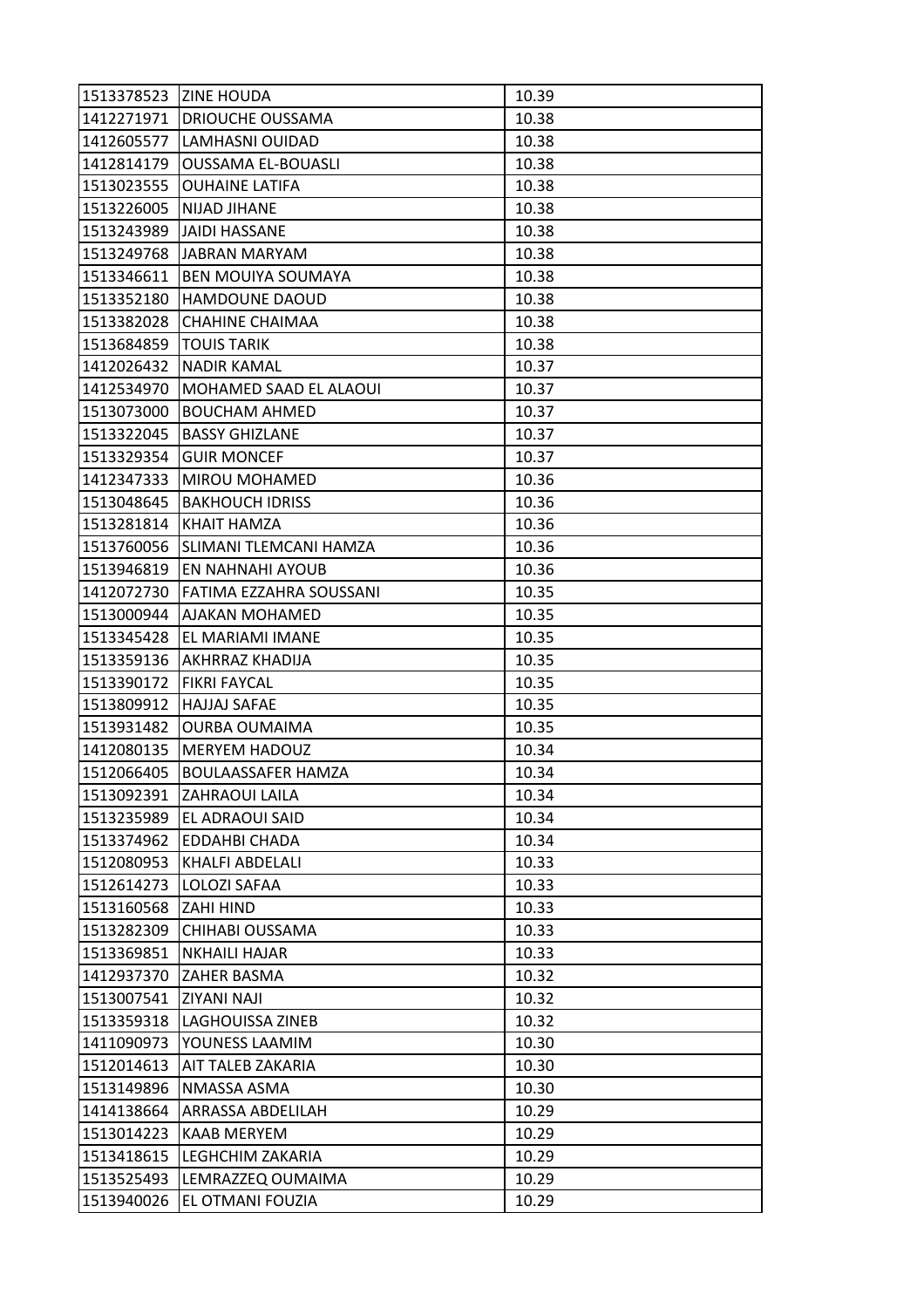| 1513000915 | <b>MKHADRI ELMEHDI</b>        | 10.28 |
|------------|-------------------------------|-------|
| 1513018788 | <b>AMERYAH OMAR</b>           | 10.28 |
| 1513084956 | <b>BECHNATI CHAIMA</b>        | 10.28 |
| 1513232154 | CHEHAB LAMYAA                 | 10.28 |
| 1513238750 | <b>OUARARI SIHAM</b>          | 10.28 |
| 1513270725 | <b>MOUJHID ABDERRAHMANE</b>   | 10.28 |
| 1513280228 | <b>BOUDERKA IBRAHIM</b>       | 10.28 |
| 1513935203 | <b>OUABOUT ATMANE</b>         | 10.28 |
| 1412031659 | <b>KAMMOUNE SARA</b>          | 10.27 |
| 1513112443 | <b>HMAINE LOUBNA</b>          | 10.27 |
| 1513240581 | LAAFARI HAMZA                 | 10.27 |
| 1513283530 | <b>MNIOULI RACHIDA</b>        | 10.27 |
| 1513320887 | EL HAMRANI SOUKAINA           | 10.27 |
| 1513369735 | KHELLADI ABDESSAMAD           | 10.27 |
| 1513380648 | M GASSY YASSINE               | 10.27 |
|            | 1513618952 ABDELHADI ABDELHAK | 10.27 |
| 1513623005 | KASSIMI ALAOUI ANASS          | 10.27 |
| 1513016335 | <b>ZAKAR SOUKAINA</b>         | 10.26 |
| 1513079547 | <b>KHATER ABDELLAH</b>        | 10.26 |
| 1513083621 | LABBILTA CHAYMAE              | 10.26 |
|            | 1513109821   AJAIBAR IMANE    | 10.26 |
| 1513111816 | <b>OUBELLA EZZOHRA</b>        | 10.26 |
| 1513231595 | <b>JABBARI CHAYMAA</b>        | 10.26 |
| 1513335224 | <b>NAJI IMANE</b>             | 10.26 |
| 1513336159 | <b>JAIDANI OUMAIMA</b>        | 10.26 |
| 1513363816 | <b>HAJJIOUI RAJAE</b>         | 10.26 |
| 1513689491 | SAJID OTMANE                  | 10.26 |
| 1513004121 | <b>BOUTA WIDAD</b>            | 10.25 |
| 1513153794 | <b>BENBAKHOUCH CHAIMA</b>     | 10.25 |
| 1513171689 | BOUKHARI CHAYMAA              | 10.25 |
| 1513231218 | <b>GALUIA OUMAIMA</b>         | 10.25 |
| 1513755465 | MOTAKKAF NASSIM               | 10.25 |
| 1513930249 | <b>EL FAKIR KHAWLA</b>        | 10.25 |
| 1513938097 | OUAZZA ASSIA                  | 10.25 |
| 1511071197 | <b>JALAL NAOUFAL</b>          | 10.24 |
| 1512369752 | <b>OUAKRIM HAMZA</b>          | 10.24 |
| 1513015118 | GOUIAZZA ABDERRAHIM           | 10.24 |
| 1513050733 | <b>BOURAHJOUL NAWAL</b>       | 10.24 |
| 1513282080 | <b>FOUAIDE SAAD</b>           | 10.24 |
| 1513353014 | EL ASSIMY KAMAL               | 10.24 |
| 1513949692 | EL BAGUARI FAYZA              | 10.24 |
| 1511074457 | <b>BELKOUTBI HAMZA</b>        | 10.23 |
| 1512181773 | <b>MAAROUF HAMZA</b>          | 10.23 |
| 1513004281 | <b>BAJJA ABDERRAHMANE</b>     | 10.23 |
| 1513107268 | R HIMINE ABDESSAMAD           | 10.23 |
| 1513113379 | DAKHOUCHE WALID               | 10.23 |
| 1513243860 | <b>NEZILI KAOUTAR</b>         | 10.23 |
| 1513284404 | <b>HAJJAR KAOUTHAR</b>        | 10.23 |
| 1513329244 | DALLAJI OUMAIMA               | 10.23 |
| 1412149288 | LEBRIDIAGHAZI ASSIA           | 10.22 |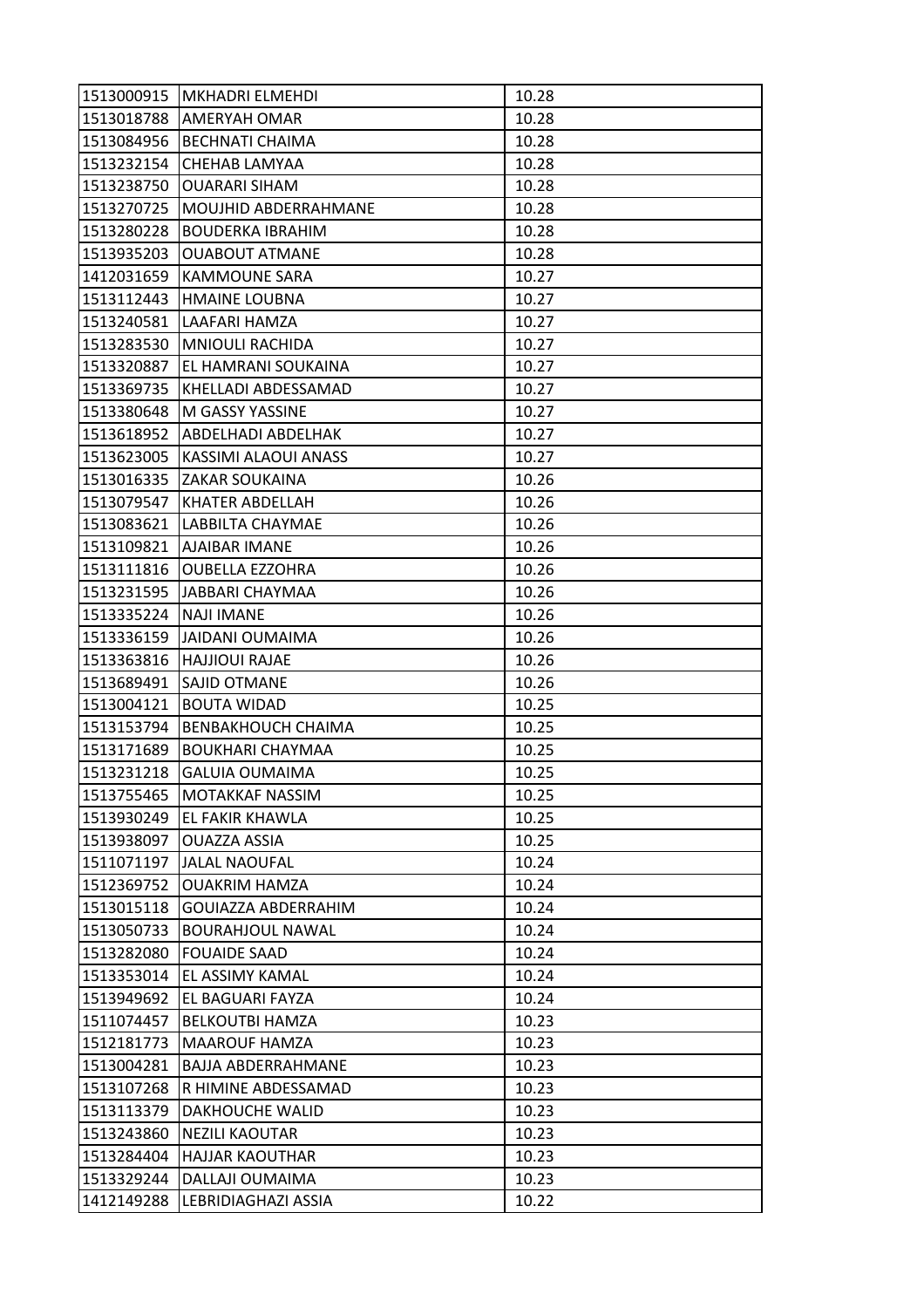| 1512936414 | <b>CHAOUI AHMED</b>      | 10.22 |
|------------|--------------------------|-------|
| 1513036790 | <b>HAGGOU MAATALLAH</b>  | 10.22 |
| 1513065031 | <b>HALLABOU HANANE</b>   | 10.22 |
| 1513098192 | <b>CHAKIR HASSAN</b>     | 10.22 |
| 1513334049 | <b>TAZI NOUHAYLA</b>     | 10.22 |
| 1513357504 | <b>AITAMER SALMA</b>     | 10.22 |
| 1513362963 | <b>SIKOUKY HAMZA</b>     | 10.22 |
| 1513370024 | KOTBI BADR EDDINE        | 10.22 |
| 1513946598 | <b>ENASSERI KAOUTAR</b>  | 10.22 |
| 1412081354 | TAHA EL QADI             | 10.21 |
| 1513246011 | <b>NIL AYOUB</b>         | 10.21 |
| 1513283121 | <b>ONQANI YOUSSEF</b>    | 10.21 |
| 1513316612 | M HARZI ALAOUI AMINE     | 10.21 |
| 1513337081 | <b>SOUFIANE AYOUB</b>    | 10.21 |
| 1513346659 | <b>FAHIM CHAIMAA</b>     | 10.21 |
| 1513553222 | <b>BITI NOUHAILA</b>     | 10.21 |
| 1513933228 | <b>ELALAOUI OUAFAE</b>   | 10.21 |
| 1411052698 | <b>IDAOUBELLAL AYOUB</b> | 10.20 |
| 1513005831 | <b>ALLAL FATIHA</b>      | 10.20 |
| 1513189680 | KHOUJA KHADIJA           | 10.20 |
| 1513241625 | LAGNAOUI OUMAIMA         | 10.20 |
| 1513379685 | <b>MERBOUH ACHRAF</b>    | 10.20 |
| 1411244745 | <b>SEKKAK MAROUANE</b>   | 10.18 |
| 1411247785 | SALMA BELACHGAR          | 10.18 |
| 1512033780 | <b>KHOUNA YASSINE</b>    | 10.18 |
| 1512089479 | <b>SABRANE TARIK</b>     | 10.18 |
| 1513030933 | EL MOUNTASSER RACHID     | 10.18 |
| 1513093139 | <b>TAJER HICHAM</b>      | 10.18 |
| 1513099405 | <b>SEBKAOUI IMANE</b>    | 10.18 |
| 1513164350 | <b>CHIKER CHAYMAE</b>    | 10.18 |
| 1513775769 | <b>TOUDJINE YASSER</b>   | 10.18 |
| 1411096646 | <b>SOUAD BENELMALAH</b>  | 10.17 |
| 1412911462 | <b>BAAOUCHE SOUHAIL</b>  | 10.17 |
| 1510627599 | <b>BEN AZZI AYOUB</b>    | 10.17 |
| 1512003689 | SIHALI ZAKARIA           | 10.17 |
| 1512021929 | <b>NACIRI SAID</b>       | 10.17 |
| 1512248187 | KHARBACH MAJDA           | 10.17 |
| 1513240828 | <b>ETTGHARSSI ACHRAF</b> | 10.17 |
| 1513361455 | AMEZIANE ELHASSANI KENZA | 10.17 |
| 1513932044 | <b>BAALAOUI CHAIMAE</b>  | 10.17 |
| 1411051094 | <b>FAOUZI ISMA L</b>     | 10.16 |
| 1412053903 | THALI AMINE              | 10.16 |
| 1513012731 | <b>TAOUFYQ SAMIRA</b>    | 10.16 |
| 1513034658 | AIT JEDDI AYOUB          | 10.16 |
| 1513074435 | <b>ERROMANI YASIR</b>    | 10.16 |
| 1513153196 | EL HARIRI HAMZA          | 10.16 |
| 1513229628 | CHOUKHA M BARKA          | 10.16 |
| 1513107248 | <b>BOUSSEKRI HAFSA</b>   | 10.15 |
| 1513245674 | <b>BOUWAGGOU YOUSSEF</b> | 10.15 |
| 1513270557 | EDALI NAOUAL             | 10.15 |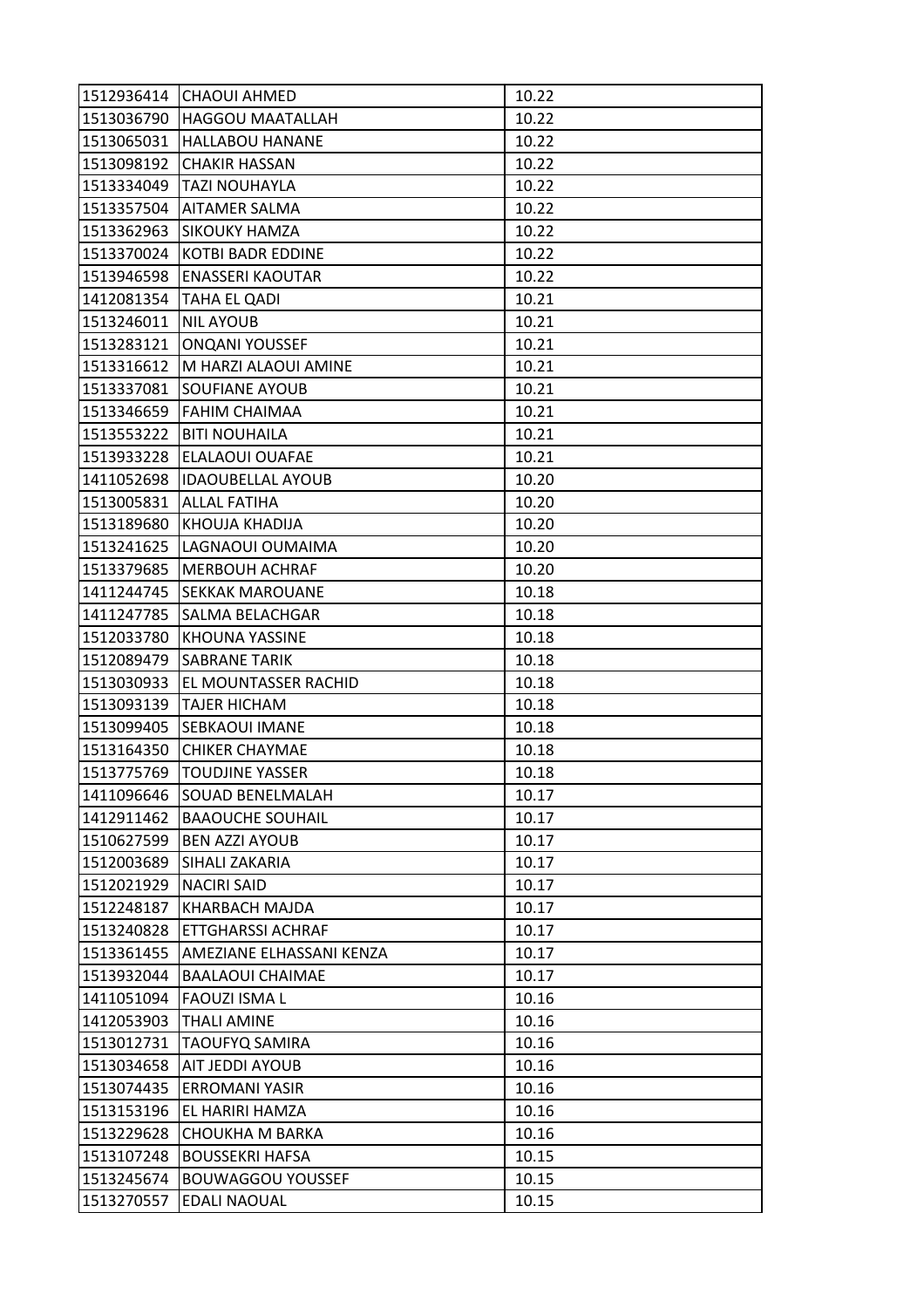| 1513323844 | <b>HOURADI ANAS</b>           | 10.15 |
|------------|-------------------------------|-------|
| 1513549268 | <b>ADDOU ALAE</b>             | 10.15 |
| 1410922478 | <b>ZEDDOU LOUBNA</b>          | 10.14 |
| 1512051502 | <b>OULAD ALI KHADIJA</b>      | 10.14 |
| 1513082767 | <b>BIQCH AMINE</b>            | 10.14 |
| 1513543743 | NEJMEDDINE DOUNIA             | 10.14 |
| 1414269045 | <b>MOUMOU BILAL</b>           | 10.13 |
| 1512250237 | <b>QALLIDI FATIMA EZZAHRA</b> | 10.13 |
| 1512928321 | OU MANSSOUR ABDERRAHIM        | 10.13 |
| 1513243716 | DAYANE HAMZA                  | 10.13 |
| 1513331733 | RIFLA ASMAA                   | 10.13 |
| 1513346119 | EL YOUNOUSSI YASSINE          | 10.13 |
| 1513533270 | NADIM HIBA                    | 10.13 |
| 1513849668 | EL ABBADI MOHAMED             | 10.13 |
| 1513288623 | <b>BASSINI YASSINE</b>        | 10.12 |
| 1513360065 | <b>MOUFID SALWA</b>           | 10.12 |
| 1512802692 | EL AISSAOUI BILAL             | 10.11 |
| 1513087675 | LAYADI ANAS                   | 10.11 |
| 1513171459 | <b>HAIDA HAMZA</b>            | 10.11 |
| 1513759085 | <b>BEN MBARAK AMINA</b>       | 10.11 |
| 1513782064 | <b>SEKHSOUK ASMAE</b>         | 10.11 |
| 1513804849 | EL HOUROU ABDERRAHIM          | 10.11 |
| 1512247176 | <b>BADROUNI ACHRAF</b>        | 10.10 |
| 1513007471 | <b>CHEKHMANE BADREDDINE</b>   | 10.10 |
| 1513040052 | <b>IDOUZGARH FATIMAZAHRA</b>  | 10.10 |
| 1513080982 | <b>DAHRI ILHAM</b>            | 10.10 |
| 1513240577 | <b>LAAFARI MEHDI</b>          | 10.10 |
| 1515047974 | <b>GAJJA MORAD</b>            | 10.10 |
| 1411089331 | <b>FOUAD ELGHOUFIRI</b>       | 10.09 |
|            | 1412276794 AHMINE F ZAHRA     | 10.09 |
| 1513109022 | <b>ACHIOU OMAR</b>            | 10.09 |
| 1513239952 | EL WAI FATIHA                 | 10.09 |
| 1513381965 | RAMI EL MEHDI                 | 10.09 |
| 1513957244 | <b>HABCHAOUI SALMA</b>        | 10.09 |
| 1411033251 | REHAIMI ABDESLAM              | 10.08 |
| 1513007837 | <b>OUBABA HICHAM</b>          | 10.08 |
| 1513080651 | <b>TALILI YOUSSEF</b>         | 10.08 |
| 1513242015 | <b>HOUMAID ZAINAB</b>         | 10.08 |
| 1513270956 | <b>MOUHIB HAYANI GHIZLANE</b> | 10.08 |
| 1513271014 | MOUFAK ZAKARIA                | 10.08 |
| 1513279877 | <b>IDOUISSADEN SARA</b>       | 10.08 |
| 1513540458 | ELKHATTAB OUMAIMA             | 10.08 |
| 1513685647 | EL MANSOURY NIEMA             | 10.08 |
| 1515254177 | CHALAOUAN JAAFAR              | 10.08 |
| 1511080586 | ZAKARIA IMAD                  | 10.07 |
| 1513009283 | EL GHACHI KHAOULA             | 10.07 |
| 1513111100 | AZEHIKAR AHMED                | 10.07 |
| 1513370830 | RBIBOUZIANE HICHAM            | 10.07 |
| 1513621842 | <b>GSIM LAILA</b>             | 10.07 |
| 1513852113 | LAMHAMDI WISSAL               | 10.07 |